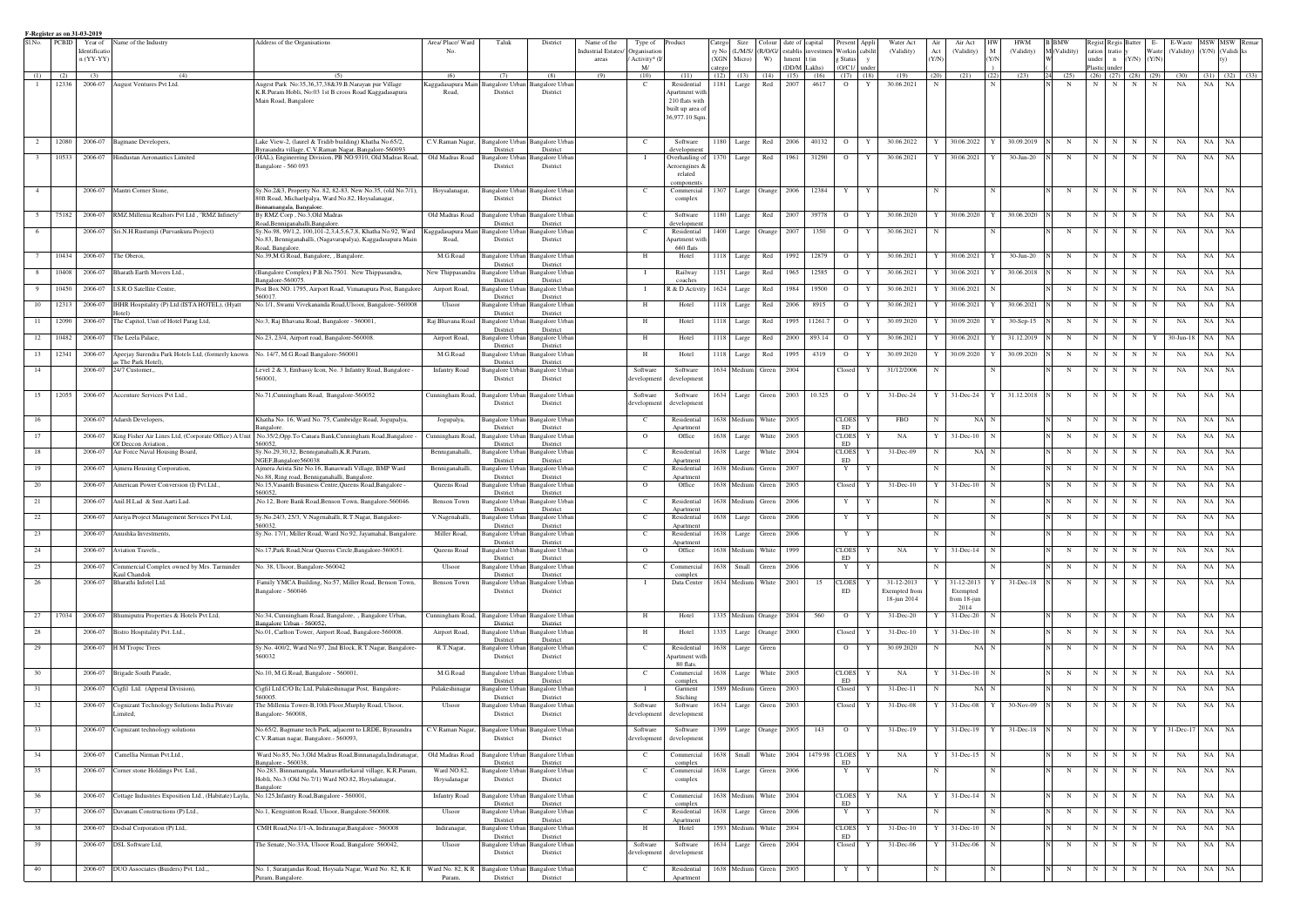|    |       | 2006-07 | Epson India Pvt Ltd,                                                                          | 2th Floor, Tower - A, "The Millenia", No1 & 2, Murphy Road                                                         | Murphy Road<br>Ulsoor.  | angalore Urba<br>District          | Bangalore Urban<br>District                     | $\circ$                 | Office                   | 1638        | Large              | White                 | 2004                        | CLOES<br>ED.              |   | 31-Dec-15     |   | $31 - Dec-15$             |                       |   |             |             |                     |                                     |     |           |  |
|----|-------|---------|-----------------------------------------------------------------------------------------------|--------------------------------------------------------------------------------------------------------------------|-------------------------|------------------------------------|-------------------------------------------------|-------------------------|--------------------------|-------------|--------------------|-----------------------|-----------------------------|---------------------------|---|---------------|---|---------------------------|-----------------------|---|-------------|-------------|---------------------|-------------------------------------|-----|-----------|--|
| 42 | 17193 | 2006-07 | ETA Karnataka Estates Ltd., Binny Crescent,                                                   | Isoor, Bangalore- 560008,<br>Binny Crescent, No.17, Benson Town, Benson cross road,                                | Benson Town             | Bangalore Urbar                    | <b>Bangalore Urban</b>                          | C.                      | Residential              | 1638        | Small              | White                 | 2006                        | <b>CLOES</b><br>NA        | Y | 31.12.2017    |   |                           | N                     | N | N           | N           | N<br>N              | NA                                  | NA  | NA        |  |
| 43 |       | 2006-07 | ETA Karnataka State Ltd.,                                                                     | 3angalore - 560046<br>Binny Crescent, No.16, Benson Town, Benson cross road,                                       | Benson Town             | District<br>Bangalore Urba         | District<br>Bangalore Urban                     | C                       | Anartment<br>Residential | 1638 Medium |                    | White                 | 2006                        | <b>ED</b><br><b>CLOES</b> |   | 31-Dec-17     |   | NA N                      |                       | N | $\mathbf N$ | N           | N<br>$\mathbf N$    | NA                                  | NA  | NA        |  |
|    |       |         |                                                                                               | angalore - 560046                                                                                                  |                         | District                           | District                                        |                         | Anartment                |             |                    |                       |                             | ED                        |   |               |   |                           |                       |   |             |             |                     |                                     |     |           |  |
| 44 |       | 2006-07 | Motwani Builders.(Fair Mont Towers),                                                          | No:16, Banaswadi Road, Cooke Town, Bangalore - 560005,                                                             | Cooke Town              | <b>Bangalore Urban</b><br>District | Bangalore Urban<br>District                     | - C                     | Residential<br>Anartment | 1638 Large  |                    | White                 | 2005                        | <b>CLOES</b><br>ED        |   | 31-Dec-09     |   | NA N                      |                       | N | $\mathbf N$ | N           | N<br>N              | NA                                  | NA  | NA        |  |
| 45 |       | 2006-07 | irepro Systems Pvt. Ltd.,                                                                     | No.10 & 11, Service Road, HAL 2nd stage,                                                                           | Indiranagar,            | Bangalore Urbai                    | Bangalore Urban                                 | $\Omega$                | Office                   | 1638 Large  |                    | White                 | 2004                        | <b>CLOES</b><br>ED        |   | $31 - Dec-11$ |   | $31 - Dec - 11$<br>N      |                       | N | N           | N           | N<br>N              | NA                                  | NA  | NA        |  |
| 46 |       |         | 2006-07 Fortune Developers,                                                                   | diranagar, Bangalore-560008.<br>Sy.No.208/3, Appajappa Garden, PSK Naidu Road, Cox                                 | Cox Town                | District<br>Bangalore Urban        | District<br>Bangalore Urban                     | C.                      | Residential              | 1638        | Large              | Green                 | 2006                        | Y                         | Y |               |   | N                         |                       | N | N           |             | N                   | NA                                  | NA  | NA        |  |
| 47 |       | 2006-07 | Zen Garden, (G-Corp Projects Pvt. Ltd.,)                                                      | 'own, Bangalore-560005.<br>No.6, Artillery Road, Ulsoor, Jogupalya, Ward No. 75,                                   | Jogupalya,              | District<br>Bangalore Urban        | District<br>Bangalore Urban                     | <sup>-</sup> C          | Apartment<br>Residential | 1638 Medium |                    | White                 | 2006                        | CLOES                     | Y | 31-Dec-17     | N | NA N                      |                       | N | N           | N           | N<br>N              | NA                                  | NA  | NA        |  |
|    |       |         |                                                                                               | angalore                                                                                                           |                         | District                           | District                                        |                         | Anartmen                 |             |                    |                       |                             | ED                        |   |               |   |                           |                       |   |             |             |                     |                                     |     |           |  |
| 48 |       |         | 2006-07 H.S.B.C. Limited,                                                                     | No.7, M.G.Road, Bangalore, - 560001,                                                                               | M.G.Road                | Bangalore Urban<br>District        | Bangalore Urban<br>District                     | $\Omega$                | Bank                     | 1638 Large  |                    | White                 | 2003                        | CLOES<br><b>ED</b>        | Y | NA            |   | $31 - Dec-10$<br>Y        | 31-Dec-14             | N | N           | N           | N                   | NA                                  | NA. | NA        |  |
| 49 |       | 2006-07 | Madhu Coffee Pvt., Ltd.                                                                       | No.39, Cunningham Road, Bangalore                                                                                  | Cunningham Road         | Bangalore Urbar<br>District        | Bangalore Urban<br>District                     | C                       | Commercia<br>complex     | 1307        | Small              | Orange                | 1998                        | Closed                    | Y |               |   | 31.12.2015                |                       | N | N           | N           | $\mathbf N$<br>N    | NA                                  | NA  | NA        |  |
| 50 |       | 2006-07 | Hathway Cables & Datacom Pvt Ltd,                                                             | Shree Complex, 4th Floor, No:73, St. John'S Road, Bangalore -                                                      | St.John's Road          | Bangalore Urban                    | Bangalore Urban                                 | $\Omega$                | Computer                 | 1638 Medium |                    | Green                 | 2000                        | 600<br>$\overline{O}$     | Y | NA            |   | 31-Dec-24                 |                       | N | -N          | N           | N                   | NA                                  | NA  | NA        |  |
| 51 |       | 2006-07 | HDFC Bank Ltd.,                                                                               | 560042.<br>No. 548/D, Maruthi Mansion, CMH Road, Indiranagar,                                                      | Indiranagar,            | District<br><b>Bangalore</b> Urbar | District<br>Bangalore Urban                     | $\Omega$                | servicing<br>Bank        | 1638 Medium |                    | White                 | 2002                        | <b>CLOES</b>              | Y | NA            |   | $31 - Dec-14$             |                       | N | N           | N           | N<br>N              | NA                                  | NA  | NA        |  |
| 52 |       | 2006-07 | Hewlett Packard (India) Software Operation Pvt.                                               | angalore-560038<br>No.30, Cunningham Road, Bangalore -560053                                                       | Cunningham Road,        | District<br>Bangalore Urban        | District<br><b>Bangalore Urban</b>              | Software                | Software                 | 1634 Large  |                    | Green                 | 1996                        | ED<br>Closed              | Y | 31-Dec-09     |   | 31-Dec-09<br>Y            | 31-Dec-08             | N | N           | N           | $\mathbf N$<br>N    | NA                                  | NA  | NA        |  |
|    |       |         | .td.                                                                                          |                                                                                                                    |                         | District                           | District                                        | developmen              | development              |             |                    |                       |                             |                           |   |               |   |                           |                       |   |             |             |                     |                                     |     |           |  |
| 53 | 13368 | 2006-07 | Sri.Lakshminarasimha enterprises, Hotel Chevron,                                              | No.147, Infantry Road, Bangalore-560001.                                                                           | <b>Infantry Road</b>    | Bangalore Urbai                    | Bangalore Urban                                 | - н                     | Hotel                    | 1593 Large  |                    | White                 | 2005                        | <b>CLOES</b>              |   | $31$ -Dec-12  |   | $31$ -Dec-12 N            |                       | N | N           | N           | $\mathbf N$<br>N    | NA                                  | NA  | NA        |  |
|    |       |         |                                                                                               |                                                                                                                    |                         | District                           | District                                        |                         |                          |             |                    |                       |                             | ED                        |   |               |   |                           |                       |   |             |             |                     |                                     |     |           |  |
| 54 | 17614 | 2006-07 | Hotel Harsha,                                                                                 | No.11, Park Road, Shivajinagar, Bangalore-051.                                                                     | Shivajinagar            | Bangalore Urban                    | Bangalore Urban                                 | H                       | Hotel                    | 1593 Medium |                    | White                 | 1969                        | <b>CLOES</b>              | Y | $31$ -Dec-14  |   | 31-Dec-14<br>$\mathbf N$  |                       | N | N           | N           | $\mathbf N$         | NA<br>N                             | NA  | NA        |  |
| 55 | 16246 | 2006-07 | Hotel Infantry Court, No.66, Infantry Road, Bangalore-No.66, Infantry Road, Bangalore-560001. |                                                                                                                    | <b>Infantry Road</b>    | District<br>angalore Urban         | District<br>Bangalore Urban                     | H                       | Hotel                    | 1593        | Large              | White                 | 2002                        | ED<br>CLOES               |   | 31-Dec-08     |   | $31 - Dec-08$             |                       | N | N           | N           | N<br>N              | NA                                  | NA  | NA        |  |
| 56 |       | 2006-07 | 560001<br>Commercial Complex owned by Bamdev Nayak                                            | No. 45/1, Nandidurga Road, Ward No. 92, Jayamahal                                                                  | Ward No. 92,            | District                           | District<br>Bangalore Urban Bangalore Urban     | C                       | Commercial               | 1638 Small  |                    | Green                 | 2006                        | ED<br>Y                   | Y |               |   |                           | N                     | N | N           | N           | N                   | N<br>NA                             |     | NA NA     |  |
|    |       |         |                                                                                               | Extension, Bangalore-560046                                                                                        | Jayamahal               | District                           | District                                        |                         | complex                  |             |                    |                       |                             |                           |   |               |   |                           |                       |   |             |             |                     |                                     |     |           |  |
| 57 |       | 2006-07 | Uniwash Associates Pvt., Ltd.,                                                                | #7, Guddadahalli main Road, R.T.Nagar Post, Bangalore-32                                                           | Extension.<br>R.T.Nagar | Bangalore Urbar                    | <b>Bangalore Urban</b>                          | - 1                     | Washing of               | 1352 Small  |                    | Orange                | 1995                        | Closed                    |   | 30.09.2007    |   | 30.09.2007<br>$\mathbf N$ |                       | N | N           | N           | $\mathbf N$<br>N    | NA                                  | NA  | NA        |  |
| 58 |       | 2006-07 | ICICI `Salarpuria House`.,                                                                    | No.496,CMH Road, Indiranagar, Bangalore -560008. PH:                                                               | Indiranagar,            | District<br>Bangalore Urbai        | District<br>Bangalore Urban                     | $\overline{O}$          | fabrics<br>Bank          | 1638 Mediun |                    | White                 | 2002                        | <b>CLOES</b>              | Y | NA            |   | $31$ -Dec-08              |                       | N | $\mathbf N$ | N           | N<br>N              | NA                                  | NA  | NA        |  |
|    |       |         |                                                                                               | 205216                                                                                                             |                         | District                           | District                                        |                         |                          |             |                    |                       |                             | ED                        |   |               |   |                           |                       |   |             |             |                     |                                     |     |           |  |
| 59 |       |         | 2006-07 Intel Technology India Pvt, Ltd.,                                                     | Salarpuria Chambers, No.28, Cubbon Road, Bangalore -<br>2864330                                                    | Cubbon Road             | angalore Urban<br>District         | <b>Bangalore Urban</b><br>District              | Software<br>development | Software<br>development  | 1634 Medium |                    | Green                 | 2000                        | Closed                    | Y |               |   |                           |                       | N | $\mathbf N$ | N           | N                   | NA                                  | NA  | NA        |  |
| 60 | 10863 |         | 2006-07 ITC Infotech India Ltd,                                                               | Sy.No.101,102,103,105,115,116,119 & 120, ITC Infotech                                                              | Pulakeshinagar          |                                    | Bangalore Urban Bangalore Urban                 | Software                | Software                 | 1180 Large  |                    | Red                   | 2004                        | 3509<br>$\overline{O}$    | Y | $31 - Dec-22$ | Y | $31$ -Dec-22 Y            | 31-Dec-15             | N | N           | N           | N                   | NA<br>N                             | NA  | NA        |  |
|    |       |         |                                                                                               | Park, Pulakeshinagar, Bangalore, , Bangalore Urban, Bangalore                                                      |                         | District                           | District                                        | developmen              | development              |             |                    |                       |                             |                           |   |               |   |                           |                       |   |             |             |                     |                                     |     |           |  |
| 61 |       | 2006-07 | Keerthi Estates Pvt. Ltd.,                                                                    | Jrban - 560005.<br>No.113/2, Kaggadaspura, C.V.Raman Nagar, Ward No.83,                                            | C.V.Raman Nagar,        | Bangalore Urbar                    | Bangalore Urban                                 | C.                      | Residential              | 1638        | Small              | Green                 | 2005                        | Y                         | Y |               |   |                           | N                     | N | $\mathbf N$ | N           | N<br>N              | NA                                  | NA  | NA        |  |
| 62 |       | 2006-07 | Keerthi Estates Pvt. Ltd.,                                                                    | angalore<br>Sy. No.184, Kaggadaspura village, K.R.Puram Hobli,                                                     | Kaggadasapura           | District<br><b>Bangalore</b> Urbar | District<br>Bangalore Urban                     | C.                      | Apartment<br>Residential | 1638        | Small              | White                 | 2005                        | <b>CLOES</b>              |   | 31-Dec-09     |   | NA N                      |                       | N | -N          | N           | N                   | NA                                  | NA  | NA        |  |
|    |       |         |                                                                                               | angalore                                                                                                           |                         | District                           | District                                        |                         | Apartment                |             |                    |                       |                             | ED                        |   |               |   |                           |                       |   |             |             |                     |                                     |     |           |  |
| 63 |       | 2006-07 | Keerthi Estates Pvt. Ltd.,                                                                    | Sy. No.157/1, Kaggadaspura village, K.R.Puram Hobli,<br>angalore                                                   | Kaggadasapura           | angalore Urbar<br>District         | Bangalore Urban<br>District                     | <sup>-</sup> C          | Residential<br>Anartment | 1638 Small  |                    | White                 | 2005                        | <b>CLOES</b><br><b>ED</b> | Y | NA            |   | 31-Dec-07<br>N            |                       | N | N           | N           | N<br>N              | NA                                  | NA  | NA        |  |
| 64 |       | 2006-07 | Keerthi Estates.                                                                              | Sy. No.195, Kaggadaspura village, K.R.Puram Hobli,<br>angalore                                                     | Kaggadasapura           | angalore Urbar<br>District         | Bangalore Urban<br>District                     | <sup>-</sup> C          | Residential<br>Apartment | 1638 Small  |                    | Green                 | 2004                        | $\mathbf{Y}$              | Y |               |   |                           |                       | N | N           | N           | N                   | NA                                  | NA  | NA        |  |
| 65 |       | 2006-07 | Larsen & Toubro Ltd.                                                                          | No.38, Cubbon road, Bangalore-560001                                                                               | Cubbon Road             | <b>Bangalore</b> Urbar             | <b>Bangalore Urban</b>                          | $\Omega$                | Office                   | 1638 Medium |                    | Green                 | 2000                        | 7532<br>$\overline{O}$    | Y | NA            |   | 31-Dec-24<br>N            |                       | N | N           | N           | N                   | NA<br>N                             | NA  | NA        |  |
| 66 |       |         | 2006-07 Light Surf Technologies India Pvt Ltd,                                                | Prestige Terraces, No:5/1, Union Street, Bangalore - 560001,                                                       | <b>Union Street</b>     | District                           | District<br>Bangalore Urban Bangalore Urban     | Software                | Software                 | 1634 Small  |                    | Green                 | 2003                        | Closed                    | Y | $31$ -Dec-06  |   | 31-Dec-06                 | 31-Dec-08<br>Y        | N | N           | N           | N<br>N              | NA                                  | NA  | NA        |  |
|    |       |         |                                                                                               |                                                                                                                    |                         | District                           | District                                        | developmen              | development              |             |                    |                       |                             |                           |   |               |   |                           |                       |   |             |             |                     |                                     |     |           |  |
| 67 |       |         | 2006-07 Manipal Center Apartments, Owners Associations,                                       | No.360/47, S-723, South Block, Manipal Center, Dickenson<br>Road, Bangalore 560052                                 | Dicknson Road           | Bangalore Urbar<br>District        | Bangalore Urban<br>District                     | C.                      | Commercial<br>complex    |             | 1307 Large Orange  |                       | 1990                        | $\circ$                   |   | NA            |   | 31-Dec-22<br>Y            | 31.12.2019            | N | N           | N           | N<br>N              | NA                                  | NA  | - NA      |  |
| 68 |       |         | 2006-07 Mantri Epitome,                                                                       | No:48, Sy.No:7a, Nandidurga Road, Bangalore,                                                                       |                         |                                    | Nandidurga Road Bangalore Urban Bangalore Urban |                         | Residential              |             |                    | 1638 Small Green 2004 |                             | Y                         | Y |               |   |                           |                       | N |             |             | $N$ $N$   $N$   $N$ | NA                                  |     | NA NA     |  |
| 69 |       | 2006-07 | Mascot Properties Pvt. Ltd.,                                                                  | "Salarpuria Windsor" at No.03, Old No.10, Ulsoor Road,                                                             | Ulsoor                  | District<br><b>Bangalore Urban</b> | District<br><b>Bangalore Urban</b>              | $\mathbf{C}$            | Apartment<br>Commercial  |             | 1638 Large Green   |                       | 2008                        | $\overline{O}$            |   | 30.09.2022    |   | 30.09.2022 Y              | $31 - Dec-15$         | N | N           | N           | $\mathbf N$<br>N    | NA                                  |     | NA NA     |  |
| 70 |       |         | 2006-07 Mcafee Software India Pvt Ltd,                                                        | angalore-560008.<br>The Millenia Tower 'B', Suite 201, 1 & 2, Murphy Road,                                         | Ulsoor                  | District                           | District<br>Bangalore Urban Bangalore Urban     | Software                | complex<br>Software      |             | 1634 Large Green   |                       | 2004                        | Closed                    | Y |               |   |                           |                       | N | N           | N           | N<br>N              | NA                                  |     | NA NA     |  |
|    |       |         |                                                                                               | Ulsoor, Bangalore - 560008,                                                                                        |                         | District                           | District                                        | development             | development              |             |                    |                       |                             |                           |   |               |   |                           |                       |   |             |             |                     |                                     |     |           |  |
| 71 |       |         | 2006-07 MLC Industries Pvt. Ltd.,                                                             | 14th Floor, Millenia Tower, No.192, Murphy                                                                         | Ulsoor                  |                                    | Bangalore Urban Bangalore Urban                 | Software                | Software                 |             | 1399 Medium Orange |                       | 2004                        | $\overline{O}$            | Y | NA            | Y | $31$ -Dec-17<br>N         |                       | N | $\mathbf N$ | N           | N<br>N              | NA                                  |     | NA NA     |  |
|    |       |         |                                                                                               | Road, Ulsoor, Bangalore - 560008,                                                                                  |                         | District                           | District                                        | developmen              | development              |             |                    |                       |                             |                           |   |               |   |                           |                       |   |             |             |                     |                                     |     |           |  |
| 72 |       |         | 2006-07 Motorola India Electronics                                                            | 14th Floor, Millenia Tower, No.192, Murphy                                                                         | Ulsoor                  | Bangalore Urbar                    | <b>Bangalore</b> Urban                          | Software                | Software                 |             | 1634 Large Green   |                       | 2000                        | Closed                    |   | 31-Dec-04     |   | 31-Dec-04                 |                       | N | $\mathbf N$ | N           | N<br>N              | NA                                  |     | NA NA     |  |
|    |       |         |                                                                                               | Road, Ulsoor, Bangalore. - 560008,                                                                                 |                         | District                           | District                                        | development             | development              |             |                    |                       |                             |                           |   |               |   |                           |                       |   |             |             |                     |                                     |     |           |  |
| 73 |       |         | 11961 2006-07 Motorola India Pvt. Ltd.,                                                       | No. 66/1, Plot No.5, Bagmane Tech Park, C.V. Raman Nagar,<br>Bangalore-560093.                                     | C.V.Raman Nagar,        | District                           | Bangalore Urban Bangalore Urban<br>District     | Software<br>developmen  | Software<br>developmen   |             |                    |                       | 1399 Large Orange 2004 7751 | $\overline{O}$            | Y | 31-Dec-22     |   |                           | 31-Dec-22 Y 31-Dec-13 | N |             |             |                     | $N$ $N$ $N$ $Y$ 31-Dec-13 $NA$ $NA$ |     |           |  |
|    |       |         |                                                                                               |                                                                                                                    |                         |                                    |                                                 |                         |                          |             |                    |                       |                             |                           |   |               |   |                           |                       |   |             |             |                     |                                     |     |           |  |
| 74 |       |         | 2006-07 Msource India Pvt Ltd.,                                                               | The Millenia Tower, A & B, 1&2, Murphy Road,<br>Jlsoor, Bangalore-560008                                           | Ulsoor                  | District                           | Bangalore Urban Bangalore Urban<br>District     | Software<br>developmen  | Software<br>development  |             |                    | 1634 Large Green 2002 |                             | Closed                    | Y | $31 - Dec-11$ |   | $31$ -Dec-11 Y            | $31$ -Dec-15          | N | N           | N           | N<br>N              | NA                                  |     | NA NA     |  |
|    |       |         | 2006-07 Netscous Systems Software India Pvt. Ltd.,                                            | Embassy Icon Unit-I, Ground Floor, No.3, Infantry Road,                                                            | <b>Infantry Road</b>    |                                    | Bangalore Urban Bangalore Urban                 | Software                |                          |             |                    | 1634 Small Green 2004 |                             | Closed                    | Y | $31 - Dec-10$ | N | NA N                      |                       | N | N           | N           | N<br>N              | NA                                  |     | NA NA     |  |
| 75 |       |         |                                                                                               | Bangalore-560001,                                                                                                  |                         | District                           | District                                        | developmen              | Software<br>development  |             |                    |                       |                             |                           |   |               |   |                           |                       |   |             |             |                     |                                     |     |           |  |
| 76 |       |         | 2006-07 P.C.H The Mall,                                                                       | No. 538, C. M. H. Road, Indiranagar, Bangalore- 560038,                                                            | Indiranagar,            | Bangalore Urbar                    | <b>Bangalore Urban</b>                          | C.                      | Commercial               | 1638 Medium |                    | Green                 | 2000                        | Closed                    | Y | NA            |   | 31.12.2014 N              |                       | N | N           | N           | N<br>N              | NA                                  | NA  | NA        |  |
|    |       |         |                                                                                               |                                                                                                                    |                         | District                           | District                                        |                         | complex                  |             |                    |                       |                             |                           |   |               |   | 30.09.2020                | 30.09.2020            |   |             |             |                     |                                     |     |           |  |
| 77 | 42846 | 2006-07 | owers)                                                                                        | Prestige Estates & Projects (P) Ltd (Prestige Khoday No.3, Raj Bhavan Road, BBMP Ward No 78, Bangalore-<br>560001. | Raj Bhavana Road        | Bangalore Urbar<br>District        | Bangalore Urban<br>District                     | $\mathbf{C}$            | Commercial<br>complex    | 1162 Large  |                    | Red                   | 2007                        | 3600<br>$\overline{O}$    |   | 30.09.2020    |   |                           |                       | N | N           | N           | N                   | NA                                  | NA  | NA        |  |
| 78 |       | 2006-07 | Prestige Green woods,                                                                         | No.8 & 9, Nagavara Palya, Varthur Road, C.V.Ramannagar,<br>angalore-560093.                                        | C.V.Raman Nagar,        | <b>Bangalore Urbar</b><br>District | <b>Bangalore Urban</b><br>District              | C                       | Residential<br>Apartment | 1638 Small  |                    | White                 | 2003                        | <b>CLOES</b><br>ED        |   | 31-Dec-09     |   | NA N                      |                       | N | $\mathbf N$ | N           | N<br>N              | NA                                  | NA  | <b>NA</b> |  |
| 79 |       |         | 2006-07 Prestige Obelisk,                                                                     | No:3,4,5, & 6, Kasturabha Road, Bangalore- 560001,                                                                 | Kasturbha Road          | <b>Bangalore Urban</b><br>District | <b>Bangalore Urban</b><br>District              | $\mathbf{C}$            | Commercial<br>complex    | 1638 Large  |                    | White                 | 2005                        | <b>CLOES</b><br>ED        | Y | $31$ -Dec-10  |   | $31 - Dec-10$             | FBO                   | N | N           | N           | N                   | NA                                  | NA  | NA        |  |
| 80 |       |         | 2006-07 Proposed Apartment" TULIP"                                                            | Tulip'BMP, Khata No.118,2nd Main                                                                                   | Kasturinagar            | <b>Bangalore Urban</b>             | <b>Bangalore Urban</b>                          | C                       | Residential              | 1638 Medium |                    | <b>White</b>          | 2005                        | <b>CLOES</b>              | Y | 31-Dec-11     |   |                           | N                     | N | N           | N           | N                   | NA<br>N                             |     | NA NA     |  |
|    |       |         |                                                                                               | Road, Kasturinagar, D. Channasandra, K.R. Puram<br>Hobli, Bangalore                                                |                         | District                           | District                                        |                         | Apartment                |             |                    |                       |                             | ED                        |   |               |   |                           |                       |   |             |             |                     |                                     |     |           |  |
| 81 | 16586 |         | 2006-07 Renaisson Commercial Complex, (Aegis Ltd. Essor<br>Iouse)                             | No.41, St.Johns Road, Ward no.81, Ulsoor, Bangalore.,                                                              | Ward no.81, Ulsoor      | <b>Bangalore Urban</b><br>District | <b>Bangalore Urban</b><br>District              | C.                      | Commercial<br>complex    |             |                    |                       | 1307 Medium Orange 2005 550 | $\overline{O}$            | Y | 31-Dec-22     |   | 31-Dec-22 N               |                       | N |             | $N$ $N$ $N$ | N                   | NA                                  |     | NA NA     |  |
| 82 |       | 2006-07 | Sakshi Network                                                                                | No.55, Kacharakanahalli, Kammanahalli Main Road, ST.                                                               | Kacharakanahalli        | Bangalore Urban                    | <b>Bangalore Urban</b>                          | $\blacksquare$          | Super market             | 1638 Small  |                    | White                 | 1997                        | <b>CLOES</b>              | Y | 31.12.2014    |   | NA N                      |                       | N | $\mathbf N$ | N           | N<br>N              | NA                                  |     | NA NA     |  |
| 83 |       | 2006-07 | Proposed Residential Apartment By                                                             | homas Town Post, Bangalore-84<br>No.157, Wheelers Road, Civil Station, Bangalore - 560005,                         | Civil Station           | District<br>Bangalore Urbar        | District<br>Bangalore Urban                     | C                       | Residential              | 1638 Medium |                    | Green                 | 2006                        | ED<br>Y                   | Y |               | N |                           |                       | N | N           | N           | N<br>N              | NA                                  |     | NA NA     |  |
| 84 |       | 2006-07 | H.M.Constructions.<br>Purva Carnation,                                                        | No.55, Cox Town, MSO Colony, Jeevanahalli Main                                                                     | Jeevanahalli Mair       | District<br>Bangalore Urbar        | District<br>Bangalore Urban                     | $\mathbf{C}$            | Apartment<br>Residential | 1638 Medium |                    | White                 | 2003                        | <b>CLOES</b>              |   | 31-Dec-09     |   | NA N                      |                       | N | $\mathbf N$ | N           | N<br>N              | NA                                  | NA  | NA        |  |
| 85 |       | 2006-07 | <b>Standard Chartered Bank</b>                                                                | Road, Bangalore. - 560005,<br>H.M.Geneva House, No.14, Cunningham road, Bangalore-52 Cunningham Road,              | Road                    | District<br><b>Bangalore Urban</b> | District<br><b>Bangalore Urban</b>              |                         | Apartment<br>Bank        | 1638 Large  |                    | White                 |                             | ED<br><b>CLOES</b>        | Y |               |   | 31.12.2006<br>$\mathbf N$ |                       | N | $\mathbf N$ | N           | N                   | NA<br>N                             |     | NA NA     |  |
|    |       |         |                                                                                               |                                                                                                                    |                         | District                           | District                                        | $\Omega$                |                          |             |                    |                       |                             | ED                        |   |               |   |                           |                       |   |             |             |                     |                                     |     |           |  |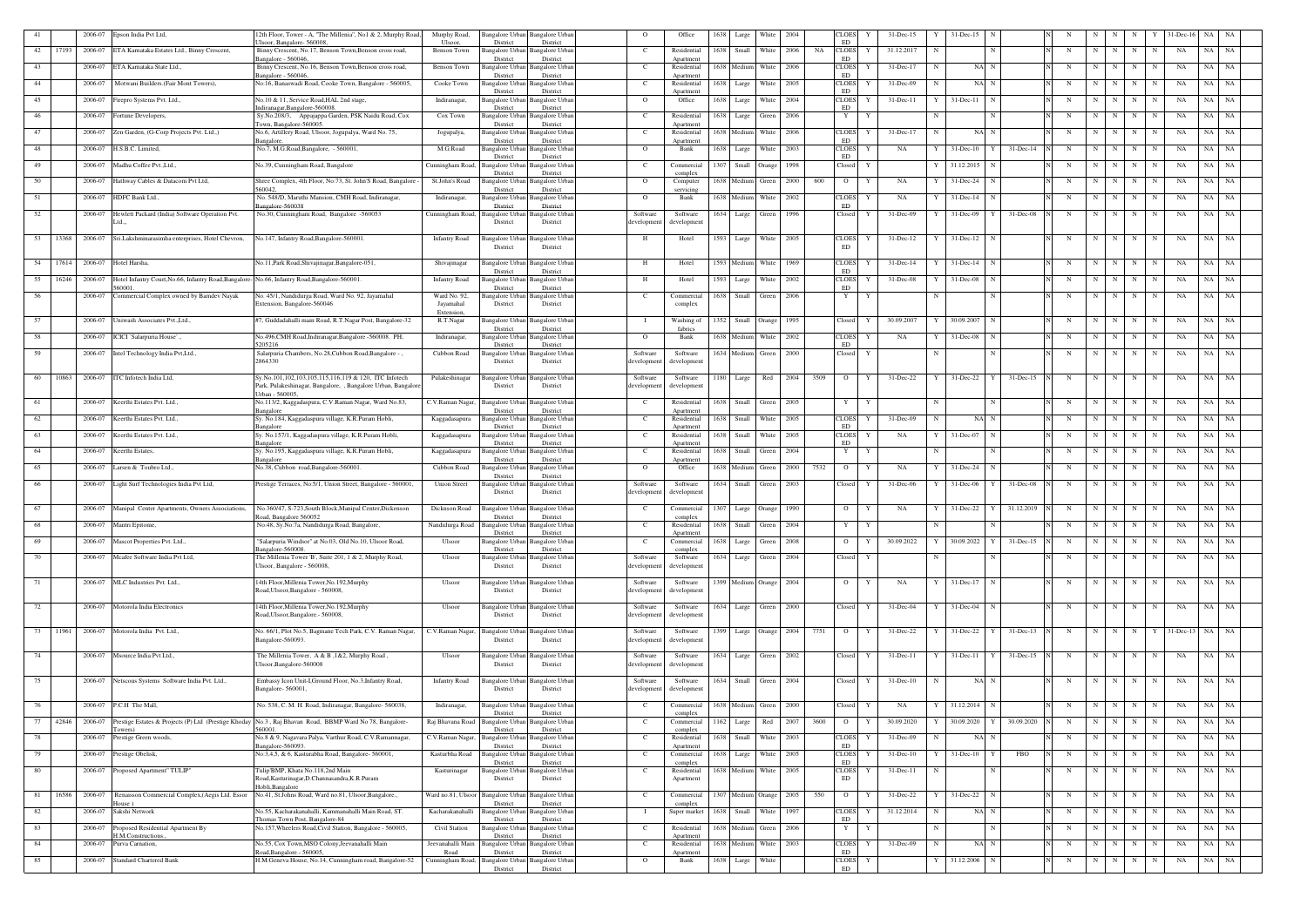|            |       | 2006-07            | Raffles Software Pvt. Ltd., (Renamed as Raffles<br>solutions),                      | 7th Floor, No. 121, Dickenson Road, Bangalore - , 5593392                                                             | Dicknson Road<br>District                                                                      | Bangalore Urban Bangalore Urban<br>District           |     | Software<br>developmen              | Software<br>developmen                                |            | 1634 Large           | Green  | 1998         |           | Closed                     |   | 31-Dec-10                  |    | 31-Dec-10                      | $31$ -Dec-13 |        |             |        |                 |                   |                      |                 |  |
|------------|-------|--------------------|-------------------------------------------------------------------------------------|-----------------------------------------------------------------------------------------------------------------------|------------------------------------------------------------------------------------------------|-------------------------------------------------------|-----|-------------------------------------|-------------------------------------------------------|------------|----------------------|--------|--------------|-----------|----------------------------|---|----------------------------|----|--------------------------------|--------------|--------|-------------|--------|-----------------|-------------------|----------------------|-----------------|--|
| 87         |       | 2006-07            | Rakesh Fantasy Garden                                                               | B.M.P Khatha No.118.2nd<br>Main, Kasturinagar, B. Channasandra, K.R. Puram, Bangalore,                                | B.Channasandra,<br>3angalore Urban<br>District                                                 | Bangalore Urbar<br>District                           |     | C                                   | Residential<br>Apartment                              |            | 1638 Large           | White  | 2005         |           | <b>CLOES</b><br>ED         | Y | 31-Dec-11                  |    | NA N                           |              | N      | N           | N      | N               | N<br>NA           | NA                   | NA              |  |
| 88         |       | 2006-07            | Residential Apartment By Canopy Developers Pvt.                                     | New No.47, Haines Road, W.No.91, Pulakeshinagar, Bangalore.,                                                          | Pulakeshinagar<br>Bangalore Urban                                                              | <b>Bangalore Urban</b>                                |     | $\mathbf{C}$                        | Residential                                           |            | 1638 Medium Green    |        | 2005         |           | Y                          | Y |                            | -N | N                              |              | N      | N           | N      | N               | N<br>NA           |                      | NA NA           |  |
| 89         |       |                    | 2006-07 Residential Apartment By Prestige Clarkesville,                             | No.9, Clarkes Road, Richards Town, Bangalore.                                                                         | District<br>Richards Town<br>Bangalore Urban                                                   | District<br><b>Bangalore</b> Urban                    |     | $\mathbf{C}$                        | Apartment<br>Residential                              |            | 1638 Medium Green    |        | 2005         |           | Y                          | Y |                            | N  | N                              |              | N      | N           | N      | N               | NA<br>N           | NA                   | NA              |  |
| 90         |       | 2006-07            | Residential Apartment By Prestige Clork Woods,                                      | No.11, Clarkes Road, Bangalore.,                                                                                      | District<br>Bangalore Urban<br>Clarkes Road                                                    | District<br><b>Bangalore Urban</b>                    |     | C                                   | Apartment<br>Residential                              |            | 1638 Medium Green    |        | 2005         |           | Y                          | Y |                            | N  | N                              |              | N      | N           | N      | N               | N<br>NA           |                      | NA NA           |  |
| 91         |       | 2006-07            | Residential Apartment By Prestige Mall,                                             | No.1 To 11, Central Street, Bangalore. - 560001,                                                                      | District<br><b>Bangalore Urban</b><br><b>Central Street</b>                                    | District<br>Bangalore Urban                           |     | C                                   | Apartment<br>Residential                              |            | 1638 Large           | Green  | 2008         |           | Y                          | Y |                            |    | N                              |              | N      | N           | N      | N               | N<br>NA           | NA                   | NA              |  |
| 92         | 41762 | 2006-07            | Victoria Embassy (Embassy Point)                                                    | No.47/48, Residency Road, Bangalore-25                                                                                | District<br>Residency Road<br>Bangalore Urban                                                  | District<br>Bangalore Urban                           |     | $\mathbf{C}$                        | Apartment<br>Commercial                               | 1307       | Large Orange 24.05.2 |        |              |           | $\overline{O}$             | Y | 30.09.2022                 |    | 30.09.2022<br>N                |              | N      | N           | N      | N               | NA<br>$\mathbf N$ | NA                   | NA              |  |
|            |       |                    |                                                                                     |                                                                                                                       | District                                                                                       | District                                              |     |                                     | office space<br>building                              |            |                      |        | 004          |           |                            |   |                            |    |                                |              |        |             |        |                 |                   |                      |                 |  |
| 93         |       | 2006-07            | S.M.R. Vinay Harmony,                                                               | Katha No:21, Banaswadi Main Road, Banaswadi, Bangalore-<br>60025.                                                     | Bangalore Urban<br>Banaswadi<br>District                                                       | <b>Bangalore Urban</b><br>District                    |     | $\mathbf{C}$                        | Residential<br>Apartment                              | 1638       | Small                | Green  | 2004         |           | $\mathbf{Y}$               | Y |                            |    |                                |              | N      | $\mathbf N$ |        | N               | NA                | NA                   | NA              |  |
| 94         | 12160 | 2006-07            | Safina Towers Pvt Ltd,                                                              | No:3, Ali Asker Road, Bangalore, - 560052,                                                                            | Ali Asker Road<br>angalore Urban<br>District                                                   | angalore Urbar<br>District                            |     | Software<br>developmen              | Software<br>development                               | 1399       | Large                | Orange | 2005         | 4816      | $\overline{O}$             | Y | 30.09.2021                 |    | 30.09.2021<br>Y                | 31.12.2019   | N      | N           |        | N               | NA                | NA                   | NA              |  |
| 95         |       |                    | 2006-07 Salarpuria Mall,                                                            | No.09, 9/1, 9/2, Cambridge Road, Ulsoor, Bangalore-560008.                                                            | Ulsoor<br>Bangalore Urbar<br>District                                                          | <b>Bangalore</b> Urban<br>District                    |     | $\mathbf{C}$                        | Commercial<br>complex                                 |            | 1638 Large           | White  | 2008         |           | CLOES<br>${\rm ED}$        |   | $31 - Dec-19$              |    | $31$ -Dec-19 $Y$               | 31-Dec-15    | N      | N           | N I    | N               | NA<br>N           |                      | NA NA           |  |
| 96         |       | 2006-07            | Salarpuria Properties Pvt. Ltd.,                                                    | Salarpuria Cambridge Residency, No. 32/2, Someshwarapura,<br>1st Cross, Off Indiranagar, Bangalore-560008.            | Indiranagar,<br>Bangalore Urban<br>District                                                    | angalore Urban<br>District                            |     | $\mathbf{C}$                        | Residential<br>Apartment                              |            | 1638 Medium          | White  | 2001         |           | <b>CLOES</b><br>ED         |   |                            |    |                                |              | N      | $\mathbf N$ | N      | N               | N<br>NA           | NA                   | NA              |  |
| 97         | 13983 | 2006-07            | Salarpuria Silver woods,                                                            | No.15, Varthur Road, C.V.Ramanagar, Bangalore                                                                         | C.V.Raman Nagar,<br>Bangalore Urban                                                            | Bangalore Urban                                       |     | $\mathbf{C}$                        | Residential                                           |            | 1400 Medium Orange   |        | 2006         |           | $\circ$                    | Y | 31-Dec-19                  | -N | NA N                           |              | N      | N           | N      | N               | NA<br>N           | NA                   | NA              |  |
| 98         |       | 2006-07            | Shilton Ventures,                                                                   | No.2, Ulsoor Road, Bangalore-560042.                                                                                  | District<br>Ulsoor<br><b>Bangalore Urban</b>                                                   | District<br>Bangalore Urban                           |     | H                                   | Apartment with<br>120 flats<br>Hotel                  |            | 1593 Medium White    |        | 2005         |           | <b>CLOES</b>               |   | 31-Dec-08                  |    | $31 - Dec-08$<br>N             |              | N      | $\mathbf N$ | N      | N               | NA<br>N           |                      | NA NA           |  |
| 99         |       | 2006-07            | Skyline Construction & Housing Pvt Ltd,                                             | "Skyline soltice" Municipal No:34 (Old No:34, 35, 36 & 37),                                                           | District<br>Banaswadi<br>Bangalore Urban                                                       | District<br>angalore Urbar                            |     | $\mathbf{C}$                        | Residential                                           | 1638       | Large                | White  | 2007         |           | ${\rm ED}$<br><b>CLOES</b> |   | 31-Dec-09                  |    | NA N                           |              |        | N           |        | N               | NA<br>N           | NA                   | - NA            |  |
|            |       |                    |                                                                                     | Banaswadi Gramathana, BMP Ward No:88 of Banaswadi Sub-<br>Division, Bangalore,                                        | District                                                                                       | District                                              |     |                                     | Apartment                                             |            |                      |        |              |           | ED                         |   |                            |    |                                |              |        |             |        |                 |                   |                      |                 |  |
| 100        |       | 2006-07            | Sony India Pvt. Ltd.,                                                               | No.30, JNR City Centre, 2nd & 5th Floors, Near IBIS Hotel,<br>Sampangiramnagara, Bangalore-560027                     | Bangalore Urban<br>Sampangiramnagar<br>District                                                | <b>Bangalore</b> Urban<br>District                    |     | $\mathbf{C}$                        | Commercial<br>complex                                 |            | 1638 Large           | White  | 2003         | 18020     | <b>CLOES</b><br>ED         | Y | 31-Dec-15                  |    | $31$ -Dec-15<br>$\mathbf N$    |              | N      | N           | N      | N               | $31$ -Dec-16<br>Y |                      | NA NA           |  |
| 101        |       | 2006-07            | South Indies,                                                                       | No.840/A,100ft Road, Indiranagar, Bangalore -560038                                                                   | Bangalore Urban<br>Indiranagar,<br>District                                                    | <b>Bangalore Urban</b><br>District                    |     | H                                   | Hotel                                                 |            | 1593 Medium          | White  | 2007         |           | CLOES<br>ED                | Y | NA                         |    | $31$ -Dec-15<br>-N             |              | N      | N           | N      | N<br>N          | NA                | NA                   | NA              |  |
| 102        |       | 2006-07            | Sunshine                                                                            | No.4, 2nd cross, Krishna reddy Layout, Banaswadi, outer ring<br>road, Bangalore.                                      | <b>Bangalore Urban</b><br>Banaswadi<br>District                                                | <b>Bangalore Urban</b><br>District                    |     | C                                   | Residential<br>Apartment                              | 1638       | Large                | White  | 2006         |           | CLOES<br>ED                | Y | 31-Dec-16                  |    | NA N                           |              | N      | N           | N      | N               | NA<br>N           | NA                   | <b>NA</b>       |  |
| 103        |       | 2006-07            | Tata consultancy services ltd.,                                                     | 80ft Road, George thangaiah complex, Indiranagar, Bangalore-<br>560038.                                               | Indiranagar,<br>angalore Urban<br>District                                                     | Bangalore Urban<br>District                           |     | Software<br>developmen              | Software<br>development                               |            | 1634 Large           | Green  | 1993         |           | Closed                     |   | 31-Dec-08                  |    | $31$ -Dec-08                   |              |        | N           | N      | N               | NA<br>N           | NA                   | NA              |  |
| 104        |       | 2006-07            | Team Builders,                                                                      | BMP Khatha No.12/4, Near Thippasandra Main Road,<br>angalore-560075                                                   | Bangalore Urbar<br>New Thippasandra<br>District                                                | Bangalore Urbar<br>District                           |     | - C                                 | Residential<br>Anartment                              | 1638       | Small                | Green  | 2006         |           | Y                          | Y |                            |    |                                |              | N      | N           | N      | N               | NA<br>N           | NA                   | NA              |  |
| 105        |       | 2006-07            | Techspan India Ltd.,                                                                | No. 4032, 100 Ft. Road, Indiranagar, Bangalore-560038                                                                 | Indiranagar,<br>Bangalore Urban<br>District                                                    | <b>Bangalore Urban</b><br>District                    |     | $\Omega$                            | Office                                                |            | 1638 Medium Green    |        | 2004         |           | Closed                     |   | 31-Dec-05                  |    | $31$ -Dec-05                   |              | N      | N           | N      | N               | NA                | NA                   | NA              |  |
| 106        | 11949 | 2006-07            | Texas Instruments, Bagmane Tech Park,                                               | No.66/3, Adjacent to LRDE, Byrasandra, CV Ramanagar<br>Post, Bangalore-560093                                         | C.V.Raman Nagar,<br>Bangalore Urban<br>District                                                | Bangalore Urban<br>District                           |     | Software<br>developmen <sup>®</sup> | Software<br>development                               | 1180       | Large                | Red    | 2004         | 42318     | $\overline{O}$             | Y | 31-Dec-21                  |    | 31-Dec-21<br>Y                 | 31-Dec-19    | N      | N           | N      | N               | NA<br>N           | NA                   | NA              |  |
| 107        | 34038 | 2006-07            | The Atria Hotel (ASK Brother Hotel).,                                               | No.1, Palace Road, Bangalore-560001                                                                                   | Palace Road<br><b>Bangalore Urban</b>                                                          | Bangalore Urban                                       |     | H                                   | Hotel                                                 |            | 1118 Large           | Red    | 1993         | 4500      | $\overline{O}$             | Y | 30.09.2022                 |    | 30.09.2022<br>Y                | 30.09.2020   | N      | N           | N      | N               | N<br>NA           |                      | NA NA           |  |
| 108        | 20203 | 2006-07            | The Central Park Hotel, (Unit of Icon Hospitality                                   | No.47/1, Manipal Center, Dickenson Road, Bangalore-560042,                                                            | District<br>Dicknson Road<br><b>Bangalore Urban</b>                                            | District<br><b>Bangalore</b> Urban                    |     | H                                   | Hotel                                                 | 1118 Large |                      | Red    | 1993         | 10091     | $\overline{O}$             |   | 30.09.2020                 |    | 30.09.2020                     |              | N      | N           | N      | N               | N<br>NA           | NA                   | NA              |  |
| 109        | 10807 | 2006-07            | vtLtd)<br>The Taj Residency. (Vivantha by Taj)                                      | M.G.Road Bangalore-560001                                                                                             | District<br>M.G.Road<br>Bangalore Urban                                                        | District<br>Bangalore Urban                           |     | H                                   | Hotel                                                 |            | 1118 Large           | Red    | 1983         | 6177      | $\overline{O}$             |   | 31-Dec-22                  |    | 31-Dec-22<br>Y                 | 31.12.2018   | N      | N           | N      | N               | 30.06.2018<br>Y   |                      | NA NA           |  |
| 110        |       | 2006-07            | Total Environment Building Systems pvt. Ltd.,                                       | No:16/1 Cambridge Road, Bangalore-560008                                                                              | District<br>Cambridge Road<br>Bangalore Urban                                                  | District<br>Bangalore Urban                           |     | C .                                 | Residential                                           |            | 1638 Medium          | White  | 2006         |           | CLOES                      |   | 31-Dec-15                  |    | NA N                           |              | N      | N           | N      | N               | NA<br>N           | NA                   | NA              |  |
| 111        |       |                    | 'Wings".<br>2006-07 Touch Stone,                                                    | C.V. Hayagriv (Huf) No:2/1, Block A, Main r, Dickenson Road, Dicknson Road                                            | District                                                                                       | District<br>Bangalore Urban Bangalore Urban           |     |                                     | Apartment<br>Commercial 1638 Medium White             |            |                      |        | 2006         |           | ED<br>CLOES Y              |   | $31 - Dec-16$              | Y  | $31$ -Dec-16 N                 |              | N      |             |        |                 |                   | N N N N N N NA NA NA |                 |  |
| 112        |       | 2006-07            | V.K. Surendra & V.K. Kalyani, , Silver Heights.                                     | Bangalore - 560001.<br>No:9, M.G. Road, Bangalore - 560001,                                                           | District<br>M.G.Road<br>Bangalore Urban                                                        | District<br>Bangalore Urban                           |     | $\mathbf{C}$                        | complex<br>Commercial                                 | 1638       | Large                | White  | 2002         |           | ED<br><b>CLOES</b><br>ED   | Y | NA                         |    | $31$ -Dec-16                   |              | N      | $\mathbf N$ |        | N               | NA<br>N           | NA                   | NA              |  |
| 113        |       | 2006-07            | Venkataramana Enterprises,                                                          | NO.777G, 100ft Road, HAL 2nd stage, Indiranagar, Bangalore-<br>560038.                                                | District<br>Indiranagar,<br>Bangalore Urban<br>District                                        | District<br><b>Bangalore Urban</b><br>District        |     | C                                   | complex<br>Commercial<br>complex                      |            | 1638 Large           | White  | 2006         |           | <b>CLOES</b><br>ED         | Y | NA                         |    | $31$ -Dec-08 N                 |              | N      | N           | N      | N               | NA<br>N           |                      | NA NA           |  |
| 114        | 20293 | 2006-07            | Vijaya Bank, (Head Office),                                                         | M.G.Road Bangalore-560001                                                                                             | M.G.Road<br>Bangalore Urbar<br>District                                                        | Bangalore Urban<br>District                           |     | $\overline{O}$                      | Bank                                                  |            | 1638 Large           | White  | 2004         |           | <b>CLOES</b><br>ED         | Y | NA                         |    | $31$ -Dec-16                   | FBO          | N      | N           | N      | N               | NA<br>N           | NA                   | NA N            |  |
| 115        |       | 2006-07            | Vikasa Soudha.,                                                                     | Vidhana Soudha Block, Bangalore.- 560001,                                                                             | Vidhana Soudha<br>Bangalore Urban<br>District                                                  | Bangalore Urban<br>District                           |     | $\mathbf{O}$                        | Office                                                | 1638       | Large                | Green  | 2005         | NA        | $\overline{O}$             | Y |                            |    | $31$ -Dec-16                   |              | N      | $\mathbf N$ | N      | N<br>$_{\rm N}$ | NA                | NA                   | NA              |  |
| 116        | 20546 | 2006-07            | West Side[A Unit Of Trent Ltd].,                                                    | No.77, Commercial Street, Bangalore- 560001,                                                                          | ,Commercial Street<br>Bangalore Urbar<br>District                                              | Bangalore Urban<br>District                           |     | $\mathbf{C}$                        | Commercial<br>complex                                 |            | 1638 Medium          | White  | 2004         |           | <b>CLOES</b><br>ED         | Y | NA                         |    | $31 - Dec-14$                  |              | N      | N           |        | N               | NA<br>N           | NA                   | NA              |  |
| 117        | 10782 | 2006-07            | Woodlands Hotel Pvt. Ltd.,                                                          | No. 05, Rajaram Mohan Roy Road, Bangalore-560025.                                                                     | Rajaram Mohan Ro<br>Bangalore Urbar<br>Road,<br>District                                       | Bangalore Urban<br>District                           |     | Н                                   | Hotel                                                 | 1118 Large |                      | Red    | 1972         | 1781      | $\overline{O}$             |   | 30.09.2021                 |    | 30.09.2021                     |              | N      | N           |        | N<br>N          | NA                | NA                   | NA              |  |
| 118        |       | 2006-07            | Zuari Cement Ltd.,                                                                  | Alsana Plaza, No.1, Jeevenbhimanagar, HAL 3rd stage,<br>angalore                                                      | Jeevenbhimanagar<br>Bangalore Urbar<br>District                                                | Bangalore Urban<br>District                           |     | $\mathbf{O}$                        | Office                                                | 1638 Large |                      | White  | 2006         |           | CLOES<br>ED                | Y | NA                         |    | $31 - Dec-10$                  |              | N      | $\mathbf N$ | N      | N               | NA<br>N           | NA                   | NA              |  |
| 119        |       | 2006-07            | Anjana Leather Corporation                                                          | , Plot No.179-180, Kadugondanahalli, Nagavara mian road,<br>Bangalore-560045                                          | Kadugondanahalli,<br>Bangalore Urban<br>District                                               | <b>Bangalore</b> Urban<br>District                    |     | - 1                                 | Tanning of<br>leather                                 | 1156       | Small                | Red    | 1980         |           | Closed                     |   | $30-Jun-10$                |    | $30$ -Jun- $10$                | 31-Dec-09    | N      | $\mathbf N$ | N      | N<br>N          | NA                | NA                   | NA              |  |
| 120        |       | 2006-07            | Bangalore Chrome Tannery,                                                           | No.37, K.G. Halli, Bangalore,                                                                                         | Kadugondanahalli<br>Bangalore Urbar<br>District                                                | Bangalore Urban<br>District                           |     |                                     | Tanning of<br>leather                                 | 1156       | Small                | Red    | 1971         |           | Closed                     |   | 30-Jun-04                  |    | 30-Jun-04                      |              | N      | N           | N      | N               | NA<br>N           | NA                   | NA              |  |
| 121        |       | 2006-07<br>2006-07 | Bangalore Prime Tannery,<br>Citi Coats,.                                            | No.2, Chunnatannery , Kadagundanahalli, Bangalore, ,<br>angalore North, Bangalore Urban -                             | Kadugondanahalli,<br><b>Bangalore Urban</b><br>District<br>Kadugondanahalli<br>Bangalore Urban | <b>Bangalore</b> Urban<br>District<br>Bangalore Urban | - 1 |                                     | Tanning of<br>leather                                 | 1156 Small |                      | Red    | 1992<br>2005 |           | Closed                     |   | 30-Jun-06<br>$30 - Jun-18$ |    | 30-Jun-06<br>NA N              |              | N<br>N | N           | N<br>N | N<br>N<br>N     | NA                | NA<br>NA             | NA<br><b>NA</b> |  |
| 122<br>123 |       | 2006-07            | Colour Tech India.                                                                  | No.19, Lidkar Quarters, K.G.Halli, Bangalore-560045<br>No.38/1, Nagavara Main Road, A.C. Post, K.G. Halli, Bangalore. | District<br>Kadugondanahalli,<br><b>Bangalore Urban</b>                                        | District<br><b>Bangalore</b> Urban                    |     |                                     | Paints<br>Powder coating 1566 Small Orange            |            | 1356 Small Orange    |        | 2004         |           | $\overline{O}$<br>Closed   |   | $30$ -Jun- $12$            |    | 30-Jun-12                      |              | N      | N<br>N      | N      | N               | N<br>NA<br>NA     | NA                   | - NA            |  |
| 124        |       | 2006-07            | HMG Engineering Ltd., HMG Ambassador                                                | No.11th Floor, No.137, Residency road, Bangalore-25                                                                   | District<br>Residency Road<br>Bangalore Urban                                                  | District<br>Bangalore Urban                           |     | $\mathbf{C}$                        | Commercial                                            |            | 1638 Medium White    |        | 2001         |           | <b>CLOES</b>               | Y | 31.12.2010                 |    | 31.12.2010 N                   |              | N      | N           | N      | N               | NA<br>N           |                      | NA NA           |  |
| 125        |       | 2006-07            | Gajshri Sringar,                                                                    | No:2175, 8th Main, Karcharakanahalli, Bangalore - 560084,                                                             | District<br>Kacharakanahalli<br>Bangalore Urban                                                | District<br>Bangalore Urban                           |     | $\Omega$                            | complex<br>Office                                     |            | 1638 Small           | Green  | 2001         |           | ED<br>Closed               | Y |                            | -N |                                |              | N      | N           | N      | N               | NA<br>N           | NA                   | NA              |  |
| 126        |       | 2006-07            | Gojer Service Station,                                                              | No.2, Jayamahal Road, Bangalore. - 560046,                                                                            | District<br>Jayamahal Road<br>Bangalore Urban                                                  | District<br>Bangalore Urban                           |     | $\Omega$                            | petrole Bunk                                          |            | 1638 Small           | White  | 2005         |           | <b>CLOES</b>               | Y | NA                         |    | $30$ -Jun-11<br>N              |              | N      | N           | N      | N               | NA<br>N           |                      | NA NA           |  |
| 127        | 15369 | 2006-07            | Jai Bhavani Metal Works,                                                            | Shed No.6, Sy. No. 117/3, Nagawara Main                                                                               | District<br>Bangalore Urban<br>Nagawara                                                        | District<br><b>Bangalore</b> Urban                    |     | $\mathbf{I}$                        | Aluminium                                             | 1638       | Small Green          |        | 1991         |           | ED<br>Closed               | Y | 30-Jun-11                  |    | $30 - Jun - 11$                |              | N      | N           | N      | N               | NA<br>N           |                      | NA NA           |  |
| 128        |       | 2006-07            | Pfizer Ltd.,                                                                        | Road, Venkatapura, Bangalore<br>No.92, Rmakrishnappa Road, Cox Town, Bangalore-05                                     | District<br>Cox Town<br><b>Bangalore Urban</b>                                                 | District<br><b>Bangalore Urban</b>                    |     | - 1                                 | boxes<br>Office                                       |            | 1638 Small           | Green  | 1999         |           | Closed                     | Y |                            |    | 31.12.2003<br>$\blacksquare$ N |              | N      | N           | N      | N               | NA<br>N           |                      | NA NA           |  |
| 129        | 19523 | 2006-07            | Karnataka Meat & Poultry(BBMP Slaughter House) Tannery Road, K.G.Halli Bangalore-45 |                                                                                                                       | District<br>Kadugondanahalli,<br>Bangalore Urban                                               | District<br><b>Bangalore Urban</b>                    |     | - 1                                 | Slaughter house 1153 Medium                           |            |                      | Red    | 1920         |           | $\overline{O}$             | Y | 30-Jun-09                  | -N | NA N                           |              | N      | N           | N      | N               | NA<br>N           | NA                   | NA              |  |
| 130        |       | 2006-07            | M.C.V.Electroplaters.,                                                              | No.5/B, Nagavara Main Road, Arbic                                                                                     | District<br>Kadugondanahalli<br>Bangalore Urban                                                | District<br>Bangalore Urban                           |     |                                     | Electroplating                                        |            | 1125 Small           | Red    | 1998         |           | Closed                     |   | $30-Jun-12$                |    | 30-Jun-12<br>N                 |              | N      | N           | N      | N               | NA<br>N           |                      | NA NA           |  |
| 131        |       |                    | 2006-07 Madhur Rack And Systems Pvt Ltd,                                            | College, K.G. Halli, Bangalore<br>Nagadevi Industrial Estate, Kacharkanahalli, Bangalore, -<br>560084,                | District<br>Kacharakanahalli                                                                   | District<br>Bangalore Urban Bangalore Urban           |     |                                     | Powder coating 1566 Small Orange 1986 Nagadevi Closed |            |                      |        |              | Industria |                            | Y | $30 - Jun-10$              |    | $30$ -Jun-10 N                 |              | N      | N           | N      | N               | NA<br>N           |                      | NA NA           |  |
|            |       |                    |                                                                                     |                                                                                                                       | District                                                                                       | District                                              |     |                                     |                                                       |            |                      |        |              | Estate    |                            |   |                            |    |                                |              |        |             |        |                 |                   |                      |                 |  |
| 132        |       |                    | 2006-07 MM Solvents Pvt. Ltd.,                                                      | No. 38/1, 2nd Main Road, Chinnappa Garden, Bangalore,                                                                 | Chinnappa Garden, Bangalore Urban Bangalore Urban<br>District                                  | District                                              |     | - 1                                 | Formulation                                           |            | 1160 Small           | Red    | 1998         |           | Closed                     | Y |                            | N  | N                              |              | N      | N           | N      | N               | NA<br>$\mathbf N$ |                      | NA NA           |  |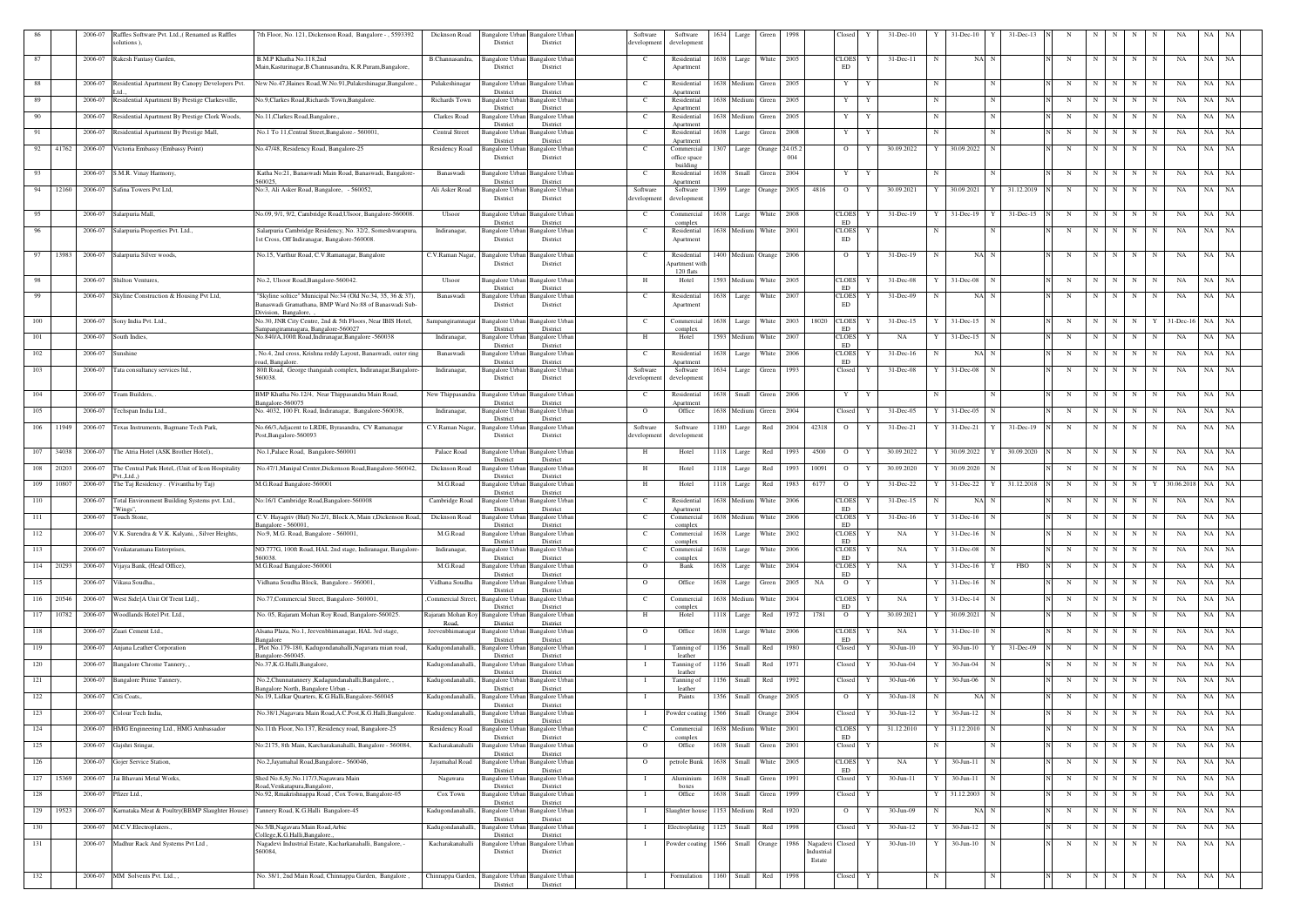| 133 | 15784     |                           | 2006-07 Mysore Super Reptile Corporation                  | No. 1/79, Yerrishop Tannery, K.G. Halli, Bangalore                                                            | Kadugondanahalli.         | Bangalore Urban<br>District        | <b>Bangalore</b> Urban<br>District                 |                             | Tanning of<br>leather           | 1153 | Small                  | Red    | 1967         | 43.33                                        | $\circ$            |              | 30.06.2023      |   | 30.06.2023       | 30-Jun-18   |   |             |     |             |             | NA | NA         |           |
|-----|-----------|---------------------------|-----------------------------------------------------------|---------------------------------------------------------------------------------------------------------------|---------------------------|------------------------------------|----------------------------------------------------|-----------------------------|---------------------------------|------|------------------------|--------|--------------|----------------------------------------------|--------------------|--------------|-----------------|---|------------------|-------------|---|-------------|-----|-------------|-------------|----|------------|-----------|
| 134 |           |                           | 2006-07 Ionic Micro System (P) Ltd.,                      | No.22, Cunningham Road, Bangalore-52                                                                          | Cunningham Road,          | Bangalore Urban<br>District        | <b>Bangalore Urban</b><br>District                 | Software<br>developmen      | Software<br>development         |      | 1634 Small             | Green  | 2003         | Nagadevi <sup>1</sup><br>Industria<br>Estate | Closed             | Y            | 31.12.2003      |   |                  |             | N | -N          |     | N           | N           | NA | NA         | NA        |
| 135 |           |                           | 2006-07 National Oil Company,                             | No. 929, Kaval Byrasandra, R.T.Nagar, Post, Bangalore,                                                        | R.T.Nagar                 | Bangalore Urbar<br>District        | <b>Bangalore Urban</b><br>District                 | $\mathbf{I}$                | Oil refinery                    |      | 1127 Small             | Red    | 2001         |                                              | Closed             | Y            |                 |   |                  | N           | N | N           | N   | N           | N           | NA | NA         | NA        |
| 136 | 15355     |                           | 2006-07 New Bright Powder Coating,                        | No.1/1, Dhanakoti Lane, Thimmaiah Road Cross, Bangalore. -<br>560051.                                         | Thimmaiah Road            | <b>Bangalore Urbar</b>             | <b>Bangalore Urban</b>                             | $\blacksquare$              | Powder coating                  |      | 1566 Small Orange      |        | 2005         |                                              | $\overline{O}$     | Y            | 30.09.2022      | Y | 30.09.2012 N     |             | N | N           | N   | N           | N           | NA | NA<br>NA   |           |
| 137 |           |                           | 2006-07 NTA Tannery,                                      | No. 4/48, Nta Building, Arabic College Main Road, K.G. Halli, Kadugondanahalli                                |                           | District<br>Bangalore Urbar        | District<br>Bangalore Urban                        |                             | Tanning of                      |      | 1153 Small             | Red    | 1996         |                                              | Closed             |              |                 |   | 30-Jun-07        |             | N | N           | N   | N           | N           | NA | NA         | NA        |
| 138 |           | 2006-07                   | Pavan Industries,                                         | angalore<br>Someshwara Layout, Arabic College Post, Venkateshapuram,                                          | Venkateshapuram,          | District<br><b>Bangalore Urbar</b> | District<br><b>Bangalore Urban</b>                 |                             | leather<br>Melting of           |      | 1322 Small             | Orange | 2004         |                                              | Closed             |              | 30-Jun-09       |   | 30-Jun-09        |             | N | $\mathbf N$ | N   | N           | N           | NA | NA         | - NA      |
| 139 |           | 2006-07                   | Ranal Engineering Services Pvt., Ltd.,                    | 3angalore-560045<br>I.A.T Building No.15, Queens Road, Bangalore-52                                           | Queens Road               | District<br>Bangalore Urbar        | District<br>Bangalore Urban                        | - 1                         | metals<br>Engineering           | 14   | Small                  | White  |              |                                              | $\circ$            |              | 31.12.2015      |   | NA N             |             | N | $\mathbf N$ | N   | N           | N           | NA | NA         | NA        |
| 140 | 15323     | 2006-07                   | Shankar Melting Works,                                    | No. 117/2, Venkateshpuram, Nagavara Main Road, Bangalore,                                                     | Nagawara                  | District<br>Bangalore Urbar        | District<br>Bangalore Urban                        |                             | works<br>Aluminium              |      | 1638 Small             | Green  | 1999         |                                              | Closed             |              | $30$ -Jun- $10$ |   | $30$ -Jun- $10$  |             | N | $\mathbf N$ |     | N           | N           | NA | NA<br>  NA |           |
| 141 | 15321     | 2006-07                   | S. V Products                                             | Bangalore North, Bangalore Urban -<br>No. 332, Kacharakanahalli, Hennur Road, Bangalore.                      | Kacharakanahall           | District<br><b>Bangalore</b> Urba  | District<br>Bangalore Urbar                        |                             | boxes<br>Soaps                  | 1555 | Small                  | Green  | 1971         | 40.09                                        | Closed             |              | 31-Dec-23       |   | $31 - Dec-23$    |             | N | $\mathbf N$ | N   | N           | $\mathbf N$ | NA | NA         | NA        |
| 142 |           |                           | 15872 2006-07 BMTC Depot -10,                             | Hennur Main Road, , Bangalore - 560043.                                                                       | Hennur Main Road          | District<br><b>Bangalore Urbar</b> | District<br>Bangalore Urbar                        |                             | Automobile                      | 1303 | Small                  | Orange | 1989         | 65                                           | $\overline{O}$     |              | 30.09.2021      |   | 30.09.2021       | $30-Jun-18$ | N | N           | N   | $\mathbf N$ | N           | NA | NA NA      |           |
|     |           |                           |                                                           |                                                                                                               |                           | District                           | District                                           |                             | servicing and<br>repair station |      |                        |        |              |                                              |                    |              |                 |   |                  |             |   |             |     |             |             |    |            |           |
| 143 | 15905     | 2006-07                   | Clothes Line.,                                            | No.117/2, R.Venkatswamy Block, Bharath matha layout,<br>/enkateshwarapuram, Bangalore-560045.                 | Venkateshapuram,          | <b>Bangalore Urban</b><br>District | <b>Bangalore</b> Urban<br>District                 | - 1                         | Laundry                         |      | 1352 Small Orange      |        | 2003         | 107                                          | $\overline{O}$     |              | 30.09.2021      |   | 30.09.2021<br>N  |             | N | N           | N   | N           | $\mathbf N$ | NA | NA         | NA        |
|     | 144 15314 | 2006-07                   | Fast Cars.,                                               | No.1/7, Palace Road, Bangalore-560001                                                                         | Palace Road               | <b>Bangalore Urban</b><br>District | <b>Bangalore</b> Urban<br>District                 |                             | Automobile<br>servicing and     |      | 1303 Small             | Orange | 1999         |                                              | Closed             | Y            | $30-Sep-12$     |   | $30-Sep-12$ Y    | $30-Sep-08$ | N | N           | N   | $\mathbf N$ | N           | NA | NA NA      |           |
| 145 |           | 2006-07                   | Garuda Auto Craft Pvt Ltd,,                               | No.12, Ulsoor Road, Bangalore-560008.                                                                         | Ulsoor                    | Bangalore Urban                    | <b>Bangalore Urban</b>                             |                             | repair station<br>Automobile    | 1303 | Small Orange           |        | 1999         |                                              | Closed             |              | $30-Sep-08$     |   | $30-Sep-08$      |             | N | $\mathbf N$ |     | N           | N           | NA | NA         | NA        |
|     |           |                           |                                                           |                                                                                                               |                           | District                           | District                                           |                             | servicing and<br>repair station |      |                        |        |              |                                              |                    |              |                 |   |                  |             |   |             |     |             |             |    |            |           |
| 146 |           | 2006-07                   | Kaveri Coats Pvt Ltd.,                                    | No.1952/1,I St Stage,2 Nd Block, H B R<br>ayout, Kacharakanahalli, Bangalore-560043.                          | Kacharakanahalli          | Bangalore Urban<br>District        | <b>Bangalore Urban</b><br>District                 | $\blacksquare$              | Powder coating                  |      | 1566 Small Orange      |        | 1998         |                                              | Closed             | Y            |                 |   |                  | N           | N | N           | N   | N           | $\mathbf N$ | NA | NA NA      |           |
| 147 | 15621     |                           | 2006-07 Nethra Service Station,                           | No.39, L.R.Bande, Adarsha Nagar, Shampur Main<br>Road, Kavalbyrasandra, R.T. Nagar Post, Bangalore. - 560032, | R.T.Nagar                 | District                           | Bangalore Urban Bangalore Urban<br>District        |                             | Automobile<br>servicing and     |      | 1303 Small Orange      |        | 2003         |                                              | Closed             | Y            | $30-Sep-14$     | N | NA N             |             | N | N           | N   | N           | N           | NA | NA NA      |           |
| 148 |           |                           | 2006-07 Pawana Ganga Service Station,                     | No.23, Banasawadi Main Road, Bangalore,                                                                       | Banaswadi                 | <b>Bangalore Urban</b>             | <b>Bangalore</b> Urban                             |                             | repair station<br>Automobile    |      | 1303 Small Orange      |        | 2000         |                                              | Closed             | Y            | $30-Sep-08$     |   | NA N             |             | N | $\mathbf N$ | N   | N           | N           | NA | NA         | NA        |
|     |           |                           |                                                           |                                                                                                               |                           | District                           | District                                           |                             | servicing and<br>repair station |      |                        |        |              |                                              |                    |              |                 |   |                  |             |   |             |     |             |             |    |            |           |
| 149 |           |                           | 2006-07 Rainbow Vapo Coating                              | No.1983.Hennur Main<br>toad, Sy.No.21, Kacharakanahalli, Bangalore - 560084,                                  | Kacharakanahalli          | Bangalore Urban<br>District        | <b>Bangalore Urban</b><br>District                 |                             | Powder coating                  |      | 1566 Small Orange      |        | 1998         |                                              | Closed             | Y            | $30-Sep-12$     |   | $30-Sep-12$ N    |             | N | N           | N   | N           | N           | NA | NA NA      |           |
| 150 |           | 2006-07                   | Regal Coats,                                              | No.63/2, Kacharakanahalli, Kacharakanahalli, Bangalore,                                                       | Kacharakanahalli          | Bangalore Urbar<br>District        | <b>Bangalore Urban</b><br>District                 |                             | Powder coating                  |      | 1566 Small Orange      |        |              | 2004 Kacharak Closed<br>anahalli             |                    | Y            | 30-Jun-08       |   | 30-Jun-08<br>N   |             | N | N           | N   | N           | N           | NA | NA NA      |           |
| 151 |           | 2006-07                   | Spin Off Motors,                                          | M.M.Road, Cox Town, Bangalore, , Bangalore -560005                                                            | Cox Town                  | District                           | Bangalore Urban Bangalore Urban<br>District        | - 1                         | Automobile<br>servicing and     |      | 1303 Small Orange      |        | 2000         |                                              | Closed             | Y            | $30-Sep-08$     |   | NA N             |             | N | N           | N   | N           | N           | NA | NA         | NA        |
| 152 |           |                           | 2006-07 Sri Venkateswara Automobiles Service Station.     | No.5, B.Channasandra, Banasawadi, Bangalore-560043.                                                           | Banaswadi                 | <b>Bangalore Urban</b>             | <b>Bangalore</b> Urban                             |                             | repair station<br>Automobile    | 1303 | Small Orange           |        | 2004         |                                              | Closed             | Y            | $30-Sep-10$     | N | NA N             |             | N | $\mathbf N$ | N   | $\mathbf N$ | N           | NA | NA         | NA        |
|     |           |                           |                                                           |                                                                                                               |                           | District                           | District                                           |                             | servicing and<br>repair station |      |                        |        |              |                                              |                    |              |                 |   |                  |             |   |             |     |             |             |    |            |           |
| 153 |           |                           | 2006-07 Sumathi Enterprises,                              | 145/2, C.V.Raman Nagar Post, Bangalore-560093                                                                 | C.V.Raman Nagar,          | <b>Bangalore Urbar</b><br>District | <b>Bangalore Urban</b><br>District                 |                             | Flour mill                      |      | 1525 Small Green       |        | 1998         |                                              | Closed             | Y            | $30-Sep-06$     |   | $30-Sep-06$<br>N |             | N | N           | N   | $\mathbf N$ | N           | NA | NA NA      |           |
| 154 |           |                           | 2006-07 Manipal Motors Pvt, Ltd.                          | Jnit No.1, 6th cross, Kodihalli, Bangalore-560038                                                             | Kodihalli                 | <b>Bangalore Urban</b><br>District | Bangalore Urban<br>District                        |                             | Automobile<br>servicing and     | 1303 | Small Orange           |        | 1995         |                                              | Closed             | Y            | $30-Sep-10$     |   | $30-Sep-10$      |             | N | $\mathbf N$ | N   | N           | N           | NA | NA         | NA        |
| 155 |           |                           | 2006-07 Whites Laundry.                                   | R.Venkataswamy Block,3rd Stage,Pillanna Garden,Arabic<br>ollage Post, Bangalore                               | Pillanna garden           | <b>Bangalore Urban</b><br>District | <b>Bangalore Urban</b><br>District                 | - 1                         | repair station<br>Laundry       |      | 1352 Small             | Orange | 1999         |                                              | Closed             | Y            | $30-Sep-10$     |   | $30-Sep-10$<br>N |             | N | N           | N   | $\mathbf N$ | N           | NA | NA         | NA        |
| 156 |           | 2006-07                   | A.V Umakanth.                                             | No. 19, 2nd Stage, Domlur Road, Indiranagar, Bangalore                                                        | Indiranagar,              | Bangalore Urban                    | <b>Bangalore</b> Urban                             | C                           | Residential                     |      | 1638 Small             | White  | 2000         |                                              | <b>CLOES</b>       | Y            |                 |   |                  | N           | N | N           | N   | N           |             | NA | NA         | NA.       |
| 157 |           |                           | 2006-07 A.G.Buffing,                                      | 560017.<br>No.15, Kullappa Circle, Nehru Road, St Thomas Road,                                                | St.Thomas Road            | District<br><b>Bangalore</b> Urbar | District<br><b>Bangalore Urban</b>                 | - 1                         | Apartment<br>Engineering        | 14   | Small                  | White  | 2001         |                                              | ED<br>Closed       | Y            |                 | N |                  | N           | N | N           | N   | $\mathbf N$ | N           | NA | NA         | <b>NA</b> |
|     |           |                           |                                                           | Kamahalli, Bangalore,                                                                                         |                           | District                           | District                                           |                             | Fabrication<br>activity on job  |      |                        |        |              |                                              |                    |              |                 |   |                  |             |   |             |     |             |             |    |            |           |
| 158 | 17687     | 2006-07                   | A.K Aerotek Software Centre Pvt Ltd,                      | No. 1, 17th Main, HAL 2nd Stage, Bangalore-560008,                                                            | HAL 2nd Stage             | <b>Rangalore Urban</b>             | Bangalore Urban                                    | Software                    | work<br>Software                |      | 1634 Small             | Green  | 1999         | 90                                           | Closed             | Y            | $31$ -Dec-15    |   | $31 - Dec-15$    |             |   | N           | N   | N           | N           | NA | NA         | NA        |
| 159 |           |                           | 2006-07 Abayakumar,                                       | No. 546, 2nd Floor, CMH Road, Indiranagar, Bangalore                                                          | Indiranagar,              | District<br>Bangalore Urbar        | District<br><b>Bangalore Urban</b>                 | development<br>$\mathbf{C}$ | developmen                      |      | 1638 Small             | White  | 1999         |                                              | <b>CLOES</b>       | Y            |                 |   |                  | N           | N | N           | N   | $\mathbf N$ | N           | NA | NA NA      |           |
|     |           |                           |                                                           | 560038.                                                                                                       |                           | District                           | District                                           |                             | Residential<br>Apartment        |      |                        |        |              |                                              | ED                 |              |                 |   |                  |             |   |             |     |             |             |    |            |           |
| 160 |           | 2006-07<br>2006-07        | Abdul Wahab Ansori                                        | No.23/24, Infantry Road, Bangalore. - 56001,                                                                  | <b>Infantry Road</b>      | <b>Bangalore</b> Urba<br>District  | Bangalore Urbar<br>District                        | $\overline{O}$              | Office                          |      | 1638 Small             | White  | 2004<br>2005 |                                              | <b>CLOES</b><br>ED | Y            | NA              |   | 31-Dec-15<br>N   |             | N | N           | N   | N           | N           | NA | NA NA      |           |
| 161 |           |                           | Acer India Pvt. Ltd.,                                     | 1st Floor, George Thangaiah Complex, 80 Ft. Road,<br>Indiranagar, Bangalore-560038                            | Indiranagar,              | Bangalore Urban<br>District        | <b>Bangalore</b> Urban<br>District                 | Software<br>developmen      | Software<br>development         |      | 1634 Medium            | Green  |              |                                              | Closed             |              | 31-Dec-09       |   | 31-Dec-09        |             | N | N           | N   | N           | N           | NA | NA NA      |           |
| 162 |           |                           | 2006-07 Adore Apparels.,                                  | No.27/28, Chamundi Nagar, R.T. Nagar, Bangalore-560032.                                                       | R.T.Nagar                 | <b>Bangalore Urban</b><br>District | <b>Bangalore Urban</b><br>District                 | $\mathbf{I}$                | Garment<br>Stiching             |      | 1589 Small Green       |        | 1995         |                                              | Closed             | Y            | $31 - Dec-12$   |   | $31$ -Dec-12 N   |             | N | N           | N   | N           | N           | NA | NA NA      |           |
| 163 |           | 2006-07                   | AEA Technology Pic (CFX limited), India Branch<br>Office, | No. 16, Jayamahal Main Road, Bangalore "                                                                      | Jayamahal Road            | <b>Bangalore Urban</b><br>District | <b>Bangalore Urban</b><br>District                 | Software<br>developmen      | Software<br>developmen          |      | 1634 Small Green 2002  |        |              | 40                                           | Closed             | Y            | 31-Dec-15       |   | $31$ -Dec-15 N   |             | N | N           | N   | N           | N           | NA | NA NA      |           |
| 164 |           |                           | 2006-07 Air Action Equipment,                             | Kacharakanahalli, Bangalore                                                                                   | Kacharakanahalli          | <b>Bangalore Urbar</b>             | <b>Bangalore</b> Urban                             | - 1                         | Engineering                     | 14   | Small White            |        | 1995         |                                              | Closed             | Y            |                 |   |                  | N           | N | N           | N   | N           | N           | NA | NA NA      |           |
|     |           |                           |                                                           |                                                                                                               |                           | District                           | District                                           |                             | Fabrication<br>activity on job  |      |                        |        |              |                                              |                    |              |                 |   |                  |             |   |             |     |             |             |    |            |           |
| 165 |           |                           | 2006-07 Akruthi Developers, "Akruthi Akshay"              | No.14, Murphy Road, Ulsoor, Bangalore-560008                                                                  | Ulsoor                    |                                    | Bangalore Urban Bangalore Urban                    | $\mathbf{C}$                | work<br>Residential             |      | 1638 Small Green       |        | 2006         |                                              | Y                  | Y            |                 | N |                  | N           | N | N           | N   | N           | N           | NA | NA NA      |           |
|     |           |                           |                                                           |                                                                                                               |                           | District                           | District                                           |                             | Apartment                       |      |                        |        |              |                                              |                    |              |                 |   |                  |             |   |             |     |             |             |    |            |           |
| 166 |           | 16249 2006-07 Al-Latheef, |                                                           | No.2, Union Street, Infantry Road, Bangalore-560001.                                                          | Infantry Road,            | District                           | Bangalore Urban Bangalore Urban<br>District        | Software<br>development     | Software<br>development         |      | 1634 Small Green 2000  |        |              | 90                                           | Closed             | $\mathbf{Y}$ | $31$ -Dec-15    | Y | $31$ -Dec-15 $Y$ | 15-Nov-09   | N | N           | N   | N           | N           | NA | NA NA      |           |
| 167 | 16674     |                           | 2006-07 Amcon Surface Technologies Pvt Ltd.,              | No.83/3, Sait Palya, Lingarajapuram, Bangalore-560084.                                                        | Lingarajapuram,           | Bangalore Urbar                    | <b>Bangalore Urban</b>                             |                             | Steel FRP and                   | 14   | Small                  | White  | 1998         |                                              | $\overline{O}$     | Y            | NA              |   | $31$ -Dec-15 N   |             | N | N           | N I | N           | N           | NA | NA NA      |           |
| 168 |           |                           | 2006-07 Anand Deshpande Aswari,                           | No. 4/1-2, Cresent Road, Bangalore,                                                                           | <b>Cresent Road</b>       | District<br>Bangalore Urban        | District<br><b>Bangalore Urban</b>                 | C                           | plastic tanks<br>Residential    |      | 1638 Small             | White  | 2005         |                                              | <b>CLOES</b>       | Y            |                 |   |                  | N           | N | $\mathbf N$ | N   | N           |             | NA | NA         | NA        |
| 169 |           | 2006-07                   | Ansar Siddique,                                           | No. 538, C. M. H. Road, Indiranagar, Bangalore- 560038,                                                       | Indiranagar,              | District<br>Bangalore Urbar        | District<br><b>Bangalore Urban</b>                 | $\overline{O}$              | Apartment<br>Office             |      | 1638 Small             | Green  | 1998         |                                              | ED<br>Closed       | Y            |                 | N |                  | N           | N | N           | N   | N           | N           | NA | NA         | NA        |
| 170 |           |                           | 2006-07 ANZ Information Technology Pvt. Ltd.,             | Embass Point, Infantry Road, Bangalore. - 560001,                                                             | <b>Infantry Road</b>      | District                           | District<br><b>Bangalore Urban</b> Bangalore Urban | Software                    | Software                        |      | 1634 Small Green       |        | 1989         | 120                                          | Closed             | Y            | $31 - Dec-15$   |   | 31-Dec-15        |             | N | N           | N   | N           | N           | NA | NA NA      |           |
|     |           |                           |                                                           |                                                                                                               |                           | District                           | District                                           | development                 | development                     |      |                        |        |              |                                              |                    |              |                 |   |                  |             |   |             |     |             |             |    |            |           |
| 171 |           |                           | 2006-07 Mcafee Software India Pvt Ltd,                    | 2nd floor, Embassy golf link, Intermidiate ring road, Bangalore                                               | Intermidiate ring<br>road | Bangalore Urban<br>District        | Bangalore Urban<br>District                        | Software<br>development     | Software<br>development         |      | 1634 Medium Green 2006 |        |              | <b>NA</b>                                    | $\overline{O}$     | Y            |                 | N | N                |             | N | N           | N   | N           | N           | NA | NA NA      |           |
| 172 |           |                           | 2006-07 DKG Company,                                      | Gitanjali Icon , No:65, Nagavarapalya, Off old madras                                                         | Old Madras Road           |                                    | Bangalore Urban Bangalore Urban                    | C                           | Residential                     |      | 1638 Medium Green      |        | 2006         |                                              | Y                  | Y            |                 | N |                  | $\mathbf N$ | N | N           | N   | N           | N           | NA | NA NA      |           |
| 173 |           | 2006-07                   | Srinidhi Developers,                                      | toad, Bangalore.<br>Kasturi palace, No:1, 1st Main Road , Kasturinagar, Bangalore                             | Kasturinagar              | District<br>Bangalore Urban        | District<br><b>Bangalore Urban</b>                 | <sup>-</sup> C              | Apartmen<br>Residential         |      | 1638 Small             | Green  | 2006         |                                              | Y                  | Y            |                 | N |                  | N           | N | N           | N   | $\mathbf N$ | N           | NA | NA         | <b>NA</b> |
| 174 |           |                           | 2006-07 Arvind And Others,                                | Plot No.21, Ram Deevana Building, Ulsoor Road, Bangalore-                                                     | Ulsoor                    | District                           | District<br>Bangalore Urban Bangalore Urban        | $\Omega$                    | Apartment<br>Office             |      | 1638 Small             | White  | 2005         |                                              | <b>CLOES</b>       | Y            | NA              | Y | 31-Dec-07        | N           | N | N           | N   | N           | N           | NA | NA NA      |           |
|     |           |                           |                                                           | 560042.                                                                                                       |                           | District                           | District                                           |                             |                                 |      |                        |        |              |                                              | ED                 |              |                 |   |                  |             |   |             |     |             |             |    |            |           |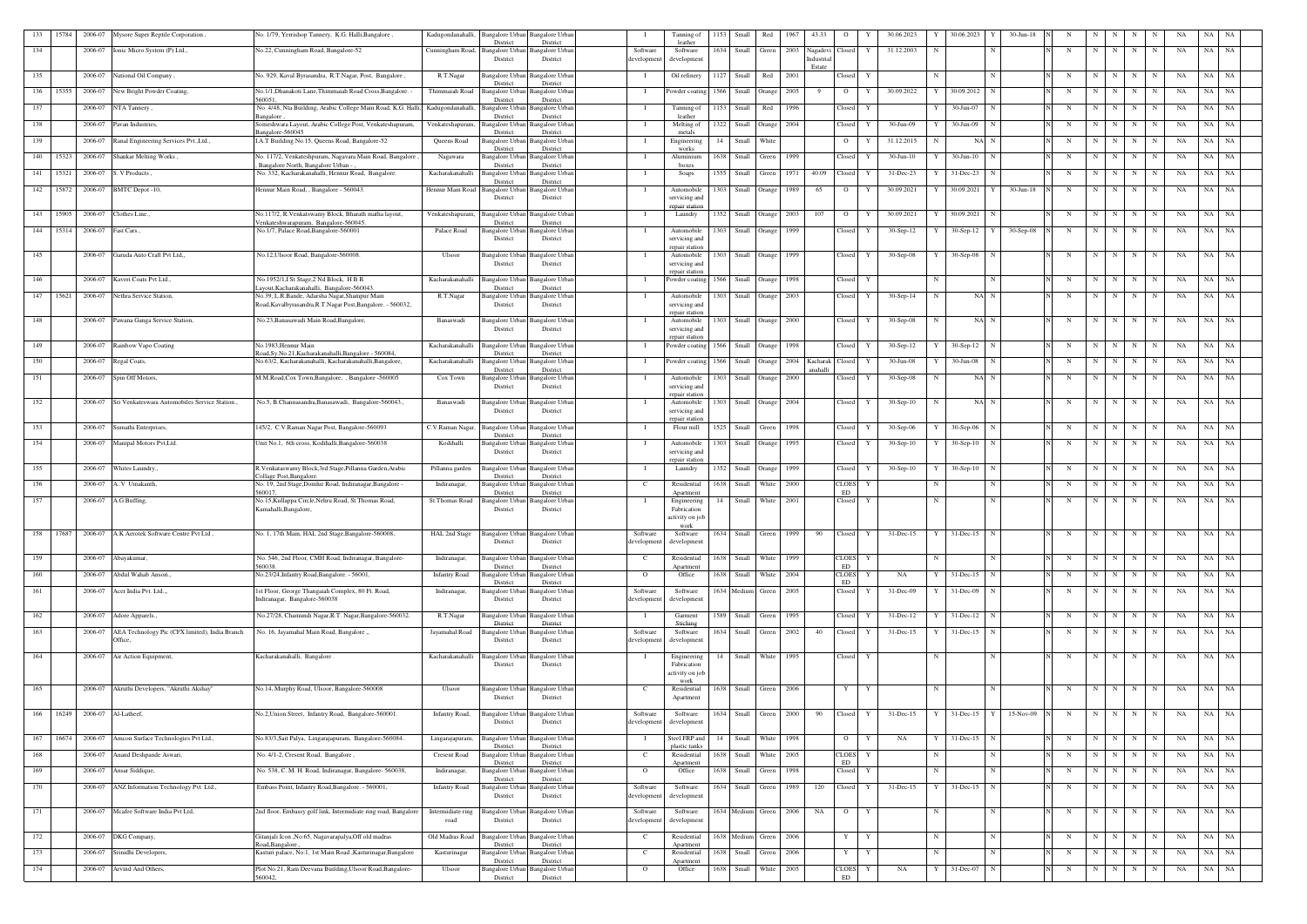| 175 | 41020 | 2006-07 | Ash Scrap Dealer,,                  | Ash Recyclers) N0.94, Thimmaiah Road, Civil Station,                                                              | Thimmaiah Road                   | Bangalore Urban                    | <b>Bangalore Urbar</b>             |     | E-waste                    | 1121 | Small | Red                    | 2002 | 11  | Closed         | $31 - Dec - 15$<br>Y<br>-N | NA.                 | 31-Dec-15   |                        |                |         |             |             | NA | NA        |           |
|-----|-------|---------|-------------------------------------|-------------------------------------------------------------------------------------------------------------------|----------------------------------|------------------------------------|------------------------------------|-----|----------------------------|------|-------|------------------------|------|-----|----------------|----------------------------|---------------------|-------------|------------------------|----------------|---------|-------------|-------------|----|-----------|-----------|
| 176 |       | 2006-07 | Jarkeshwar Realtors Pvt., Ltd.,     | angalore,<br>Salarpuria Cosmo, Lavelle on site No.9,9/3, & 9/4, Residency                                         | Residency Road                   | District<br><b>Bangalore Urban</b> | District<br>Bangalore Urba         |     | Recylers<br>Office         | 1638 | Large | White 2011             |      |     | <b>CLOES</b>   | Y<br>N                     |                     |             | N                      | N              |         | N           | N           | NA | NA        | NA        |
|     |       |         |                                     | oad, Bangalore                                                                                                    |                                  | District                           | District                           |     |                            |      |       |                        |      |     | ED             |                            |                     |             |                        |                |         |             |             |    |           |           |
| 177 |       | 2006-07 | Prestige Center Point (shangrilla)  | No.7, Edward Road, Bangalore-52                                                                                   | <b>Edward Road</b>               | Bangalore Urba<br>District         | Bangalore Urba<br>District         |     | Residential &<br>commercia | 1638 | Small | Green                  |      |     | Closed         | Y                          | 31.12.2003          |             | N                      | N              |         | N           | N           | NA | NA        | NA        |
| 178 |       | 2006-07 | Subharam Chambers                   | No.544 & 555, 507,508,509 & 510, Intermediate ring road,                                                          | Domlur                           | <b>Bangalore Urbar</b>             | <b>Bangalore Urbar</b>             |     | Commercial                 |      |       | 1638 Medium Green 2010 |      |     | Y              | Y<br>N                     |                     |             | N                      | N              | N       | N           | N           | NA | NA        | NA        |
| 179 |       |         |                                     | Amar jyothi HBCS layout, Domlur, Bangalore<br>No.315, C/o, Amir & Sons, Chamundinagr bus stand,                   | R.T.Nagar                        | District<br>Bangalore Urban        | District                           | T   | complex<br>Trans           | 52   | Small | White                  | 2007 |     | $\overline{O}$ | NA<br>Y                    | $31$ -Dec-16        |             | N                      | N              | N       | N           | N           | NA | NA        | NA        |
|     |       | 2006-07 | Bharath Sanchar Nigam Ltd.,         | Cholanayakanahalli main Road, R.T.Nagar post, Bangalore-32                                                        |                                  | District                           | Bangalore Urba<br>District         |     | teleservices               |      |       |                        |      |     |                |                            |                     |             |                        |                |         |             |             |    |           |           |
|     |       |         |                                     |                                                                                                                   |                                  |                                    |                                    |     | center                     |      |       |                        |      |     |                |                            |                     |             |                        |                |         |             |             |    |           |           |
| 180 |       | 2006-07 | Bharathi Cellular Ltd.              | (Previously Jt Mobiles Ltd.), No. 56, Sharada Towers,<br>Nandidurga Road, Bangalore, , Bangalore South, Bangalore | Nandidurga Road                  | Bangalore Urban<br>District        | <b>Bangalore Urban</b><br>District |     | Trans<br>teleservices      | 52   |       | Small White 2002       |      | 1.1 | $\overline{O}$ | Y<br>NA                    | $31 - Dec-15$       | N           | N                      | N              | N       | N           | N           | NA | NA NA     |           |
|     |       |         |                                     | Jrban - , 3439131                                                                                                 |                                  |                                    |                                    |     | center                     |      |       |                        |      |     |                |                            |                     |             |                        |                |         |             |             |    |           |           |
| 181 |       | 2006-07 | Bharathi Cellular Ltd.              | No.45, Annaippa Garden, New Thippasandra (Near Ganesha<br>Temple) Bangalore -560076.                              | New Thippasandra Bangalore Urban | District                           | <b>Bangalore Urbar</b><br>District |     | Trans<br>teleservices      | 52   | Small | White 2005             |      |     | $\overline{O}$ | Y<br>NA                    | Lifetime<br>Consent |             | N                      | N              | N       | $\mathbf N$ | $\mathbf N$ | NA | NA        | NA        |
|     |       |         |                                     |                                                                                                                   |                                  |                                    |                                    |     | center                     |      |       |                        |      |     |                |                            |                     |             |                        |                |         |             |             |    |           |           |
| 182 |       | 2006-07 | Bharathi Infotel Ltd.               | No:15, Yard Manison, Mandir Road, Ulsoor, Bangalore -<br>560042.                                                  | Ulsoor                           | Bangalore Urban<br>District        | <b>Bangalore Urban</b><br>District |     | Trans<br>teleservices      | 52   |       | Small White 2001       |      |     | $\overline{O}$ | Y<br>NA                    | 31-Dec-14           | $\mathbf N$ | N                      | N              | N       | N           | N           | NA | NA NA     |           |
|     |       |         |                                     |                                                                                                                   |                                  |                                    |                                    |     | center                     |      |       |                        |      |     |                |                            |                     |             |                        |                |         |             |             |    |           |           |
| 183 |       | 2006-07 | Bharathi Infotel Ltd.               | No:8/1, PID No.77-20-81,13th Cross, Sampangiramnagara,                                                            | Sampangiramnagar                 | <b>Bangalore Urban</b>             | <b>Bangalore</b> Urba              | T   | Trans                      | 52   | Small | White 2005             |      |     | $\overline{O}$ | Y<br>NA<br>Y               | 31.12.2012          | N           | N                      | $\overline{N}$ | N       | $\mathbf N$ | N           | NA | NA        | NA        |
|     |       |         |                                     | Bangalore-27                                                                                                      |                                  | District                           | District                           |     | teleservices<br>center     |      |       |                        |      |     |                |                            |                     |             |                        |                |         |             |             |    |           |           |
| 184 |       |         | 2006-07 Bharath Sanchar Nigam Ltd., | Mobile services No.01, Manjunath Layout, Andalamma                                                                | R.T.Nagar                        | Bangalore Urban                    | <b>Bangalore Urban</b>             |     | Trans                      |      |       | 52 Small White 2002    |      |     | $\overline{O}$ | Y<br>NA<br>Y               | $31$ -Dec-15 N      |             | N                      | N              | N       | N           | N           | NA | NA NA     |           |
|     |       |         |                                     | mansion, R.T.Nagar, Bangalore                                                                                     |                                  | District                           | District                           |     | teleservices<br>center     |      |       |                        |      |     |                |                            |                     |             |                        |                |         |             |             |    |           |           |
| 185 |       | 2006-07 | Viom Networks Ltd.,                 | No.26, PID No.97-26-26, 1st Cross, 1st Main, Ward No.97,                                                          | J.C.Nagar                        | Bangalore Urban                    | <b>Bangalore Urban</b>             |     | Trans                      | 52   |       | Small White 2003       |      |     | $\overline{O}$ | NA<br>Y                    | 31-Dec-15           |             | N                      | N              | N       | N           | N           | NA | NA        | NA        |
|     |       |         |                                     | Chunchappa Block, Matadahalli J.C.Nagar, Bangalore-32                                                             |                                  | District                           | District                           |     | teleservices<br>center     |      |       |                        |      |     |                |                            |                     |             |                        |                |         |             |             |    |           |           |
| 186 |       | 2006-07 | Viom Networks Ltd.,                 | No.06 & 07, Parvathi Arcade, Airport Road, Domlur                                                                 | Domlur                           | Bangalore Urban Bangalore Urban    |                                    |     | Trans                      | 52   |       | Small White 2003       |      | 2.5 | $\overline{O}$ | NA<br>Y                    | Lifetime            |             | N                      | N              | N       | N           | N           | NA | NA NA     |           |
|     |       |         |                                     | Extension, Bangalore-71                                                                                           |                                  | District                           | District                           |     | teleservices               |      |       |                        |      |     |                |                            | Consent             |             |                        |                |         |             |             |    |           |           |
| 187 |       | 2006-07 | Bharathi Mobile Ltd.                | -4, C/O Sharma Gardens, No. 01, Cookson Road, Richards                                                            | <b>Richards Town</b>             | Bangalore Urban                    | <b>Bangalore Urbar</b>             |     | center<br>Trans            | 52   | Small | White                  | 2002 |     | $\circ$        | NA<br>Y                    | $31 - Dec-14$       |             | N                      | N              | N       | N           | N           | NA | NA        | NA        |
|     |       |         |                                     | Town, Bangalore.                                                                                                  |                                  | District                           | District                           |     | teleservices               |      |       |                        |      |     |                |                            |                     |             |                        |                |         |             |             |    |           |           |
| 188 |       | 2006-07 | Bharath Sanchar Nigam Ltd,          | No.67, Ramaswamy Layout, New Byappanahalli extn.,                                                                 | New Byappanahalli                | <b>Bangalore Urban</b>             | <b>Bangalore Urbar</b>             |     | center<br>Trans            |      |       | 52 Small White 2002    |      |     | $\overline{O}$ | NA<br>Y<br>N               |                     |             | N                      | N              | N       | $\mathbf N$ | N           | NA | NA NA     |           |
|     |       |         |                                     | Bangalore-43                                                                                                      |                                  | District                           | District                           |     | teleservices               |      |       |                        |      |     |                |                            |                     |             |                        |                |         |             |             |    |           |           |
| 189 |       | 2006-07 | Bharathi Mobile Ltd.                | Ranka Plaza, No. 157, Weeler Road, Frazer Town, Bangalore                                                         | Frazer Town                      | Bangalore Urban                    | Bangalore Urban                    |     | center<br>Trans            | 52   | Small | White                  | 2002 |     | $\overline{O}$ | NA<br>Y                    | $31 - Dec-14$       |             | N                      | N              | N       | N           | N           | NA | NA        | NA        |
|     |       |         |                                     |                                                                                                                   |                                  | District                           | District                           |     | teleservices               |      |       |                        |      |     |                |                            |                     |             |                        |                |         |             |             |    |           |           |
|     |       |         |                                     |                                                                                                                   |                                  |                                    |                                    |     | center                     |      |       |                        |      |     |                |                            |                     |             |                        |                |         |             |             |    |           |           |
| 190 |       | 2006-07 | Bharathi Telenet Ltd.               | No. 2983, 12th Main Road, Indiranagar, Bangalore-560038.                                                          | Indiranagar,                     | Bangalore Urban<br>District        | <b>Bangalore</b> Urbar<br>District |     | Trans<br>teleservices      | 52   |       | Small White 2002       |      |     | $\overline{O}$ | NA<br>Y                    | Lifetime<br>Consent |             | $\mathbf N$            | N              | N       | N           | N           | NA | NA NA     |           |
|     |       |         |                                     |                                                                                                                   |                                  |                                    |                                    |     | center                     |      |       |                        |      |     |                |                            |                     |             |                        |                |         |             |             |    |           |           |
| 191 |       | 2006-07 | Hutchison Essar South Ltd.          | No.9/2, Dondusa Complex, Residency road, Bangalore                                                                | Residency Road                   | Bangalore Urban<br>District        | Bangalore Urba<br>District         |     | Trans<br>teleservices      | 52   |       | Small White 2002       |      |     | $\overline{O}$ | NA<br>Y<br>N               |                     |             | N                      | N              | N       | N           | N           | NA | NA NA     |           |
|     |       |         |                                     |                                                                                                                   |                                  |                                    |                                    |     | center                     |      |       |                        |      |     |                |                            |                     |             |                        |                |         |             |             |    |           |           |
| 192 |       | 2006-07 | Bharathi Telenet Ltd.               | No. 7, Cooke Town, Cline Road, Bangalore.                                                                         | Cooke Town                       | Bangalore Urban<br>District        | Bangalore Urbar<br>District        |     | Trans<br>teleservices      |      |       | 52 Small White 2002    |      |     | $\overline{O}$ | NA<br>Y                    | 31-Dec-14           | $\mathbf N$ | N                      | N              | N       | N           | N           | NA | NA NA     |           |
|     |       |         |                                     |                                                                                                                   |                                  |                                    |                                    |     | center                     |      |       |                        |      |     |                |                            |                     |             |                        |                |         |             |             |    |           |           |
| 193 |       | 2006-07 | Viom Networks Ltd.,                 | Sri. Chamundeshwari Store, No.23/702, Krishnanadi road                                                            | Brindavan Nagara,                | Bangalore Urban                    | Bangalore Urbai                    |     | Trans                      | 52   | Small | White 2010             |      |     | $\overline{O}$ | NA<br>Y                    | $31$ -Dec-14        |             | N                      | N              | N       | N           |             | NA | NA        | NA        |
|     |       |         |                                     | Brindavan Nagara, Bangalore-19                                                                                    |                                  | District                           | District                           |     | teleservices<br>center     |      |       |                        |      |     |                |                            |                     |             |                        |                |         |             |             |    |           |           |
| 194 |       | 2006-07 | Bharathi Telenet Ltd.               | No.5C/156, Kasturinagar, East of NGEF Layout, Bangalore-                                                          | Kasturinagar                     | Bangalore Urban                    | Bangalore Urba                     |     | Trans                      | 52   | Small | White 2006             |      |     | $\overline{O}$ | NA<br>Y<br>Y               | $31 - Dec-15$       |             | N                      | N              | N       | N           | N           | NA | NA        | <b>NA</b> |
|     |       |         |                                     | 560075.                                                                                                           |                                  | District                           | District                           |     | teleservices<br>center     |      |       |                        |      |     |                |                            |                     |             |                        |                |         |             |             |    |           |           |
| 195 |       | 2006-07 | Bharathi Telenet Ltd.               | No.89, Zareen Heights, Nagavarapalya Main Road,                                                                   | C.V.Raman Nagar,                 | <b>Bangalore Urban</b>             | <b>Bangalore Urbar</b>             | T   | Trans                      | 52   | Small | White 2006             |      |     | $\overline{O}$ | NA<br>Y<br>Y               | $31 - Dec-15$       | N           | N                      | N              | N       | N           | N           | NA | NA        | <b>NA</b> |
|     |       |         |                                     | C.V.Raman nagar,Bangalore-560093.                                                                                 |                                  | District                           | District                           |     | teleservices<br>center     |      |       |                        |      |     |                |                            |                     |             |                        |                |         |             |             |    |           |           |
| 196 |       |         | 2006-07 Bharathi Telenet Ltd.       | No.107, Bangalore Stock Exchange, Shahzad Building,                                                               | JC.Road                          | Bangalore Urban Bangalore Urban    |                                    |     | Trans                      |      |       | 52 Small White 2006    |      |     | $O$ $Y$        | NA                         | $Y$ 31-Dec-15 $N$   |             | N N N N N N N NA NA NA |                |         |             |             |    |           |           |
|     |       |         |                                     | J.C.Road, Opp. Kannada Bhavan, Bangalore -560002.                                                                 |                                  | District                           | District                           |     | teleservices               |      |       |                        |      |     |                |                            |                     |             |                        |                |         |             |             |    |           |           |
| 197 |       | 2006-07 | Bharathi Telenet Ltd.               | Bharathi Televentures Ltd., , No.347, 17th Cross, C.V.Raman                                                       | C.V.Raman Nagar,                 | <b>Bangalore</b> Urban             | Bangalore Urban                    |     | center<br>Trans            | 52   |       | Small White 2002       |      |     | $\overline{O}$ | NA<br>Y                    | $31 - Dec - 15$     | N           | N                      | N              | N       | N           | N           | NA | NA NA     |           |
|     |       |         |                                     | Nagar Post, Kagadaspura, Bangalore -560093.                                                                       |                                  | District                           | District                           |     | teleservices               |      |       |                        |      |     |                |                            |                     |             |                        |                |         |             |             |    |           |           |
| 198 |       | 2006-07 | Bharathi Telenet Ltd.               | No.419/1, Garakamamtha Palya, C.V. Raman Nagar, Bangalore - C.V. Raman Nagar,                                     |                                  | <b>Bangalore Urban</b>             | <b>Bangalore</b> Urba              | T   | center<br>Trans            |      |       | 52 Small White 2006    |      |     | $\overline{O}$ | NA<br>Y                    | 31-Dec-15           |             | N                      | N              | N       | N           | N           | NA | NA NA     |           |
|     |       |         |                                     | 560075.                                                                                                           |                                  | District                           | District                           |     | teleservices               |      |       |                        |      |     |                |                            |                     |             |                        |                |         |             |             |    |           |           |
| 199 |       | 2006-07 | Bharathi Telenet Ltd.               | No.71/1, Old No. 71, 'G' Street, Jogupalya, Ulsoor, Bangalore.                                                    | Ulsoor                           | Bangalore Urban                    | <b>Bangalore Urbar</b>             |     | center<br>Trans            | 52   |       | Small White 2006       |      |     | $\overline{O}$ | NA<br>Y<br>Y               | 31-Dec-15           | $\mathbf N$ | N                      | N              | N       | N           | N           | NA | NA NA     |           |
|     |       |         |                                     |                                                                                                                   |                                  | District                           | District                           |     | teleservices               |      |       |                        |      |     |                |                            |                     |             |                        |                |         |             |             |    |           |           |
|     |       |         | Bharathi Telenet Ltd.               |                                                                                                                   | Hennur Main Road Bangalore Urban |                                    |                                    |     | center                     |      |       |                        |      |     |                |                            |                     |             |                        |                |         |             |             |    |           |           |
| 200 |       | 2006-07 |                                     | No.02, Murrappa Layout,<br>4th Cross, Hennur main road,<br>Bangalore-560043.                                      |                                  | District                           | Bangalore Urbai<br>District        |     | Trans<br>teleservices      |      |       | 52 Small White 2006    |      |     | $\overline{O}$ | NA<br>Y                    | 31-Dec-15           | N           | N                      | N              | N       | N           | N           | NA | NA NA     |           |
|     |       |         |                                     |                                                                                                                   |                                  |                                    |                                    |     | center                     |      |       |                        |      |     |                |                            |                     |             |                        |                |         |             |             |    |           |           |
| 201 |       | 2006-07 | Bharathi Telenet Ltd.               | No.05, Ganesha Temple Road, Sukh Sagar Cross, Jalavihar,<br>Kammanahalli Main Road,                               | Kammanahalli                     | Bangalore Urban<br>District        | <b>Bangalore Urban</b><br>District |     | Trans<br>teleservices      | 52   |       | Small White 2006       |      |     | $\overline{O}$ | Y<br>NA                    | $31 - Dec - 15$     | $\mathbf N$ | N                      | N              | N       | N           | N           | NA | <b>NA</b> | <b>NA</b> |
|     |       |         |                                     | Bangalore-560043.                                                                                                 |                                  |                                    |                                    |     | center                     |      |       |                        |      |     |                |                            |                     |             |                        |                |         |             |             |    |           |           |
| 202 |       | 2006-07 | Bharathi Telenet Ltd.               | No.5, Katha No.238/1, Nagamapalya,<br>Byappanahalli, Banasawadi, Bangalore., 560033,                              | Banaswadi                        | <b>Bangalore Urban</b><br>District | Bangalore Urba<br>District         | T   | Trans<br>teleservices      | 52   |       | Small White 2002       |      |     | $\overline{O}$ | Y<br>NA<br>Y               | 31-Dec-14           | N           | N                      | N              | N       | N           | N           | NA | NA NA     |           |
|     |       |         |                                     |                                                                                                                   |                                  |                                    |                                    |     | center                     |      |       |                        |      |     |                |                            |                     |             |                        |                |         |             |             |    |           |           |
| 203 |       | 2006-07 | Bharthi Tele Ventures Ltd.          | No.421/N, Krishna Temple Road, Indranagar, 1st stage,                                                             | Indiranagar,                     | Bangalore Urban                    | <b>Bangalore Urban</b>             | T   | Trans                      | 52   |       | Small White 2006       |      |     | $\overline{O}$ | Y<br>NA<br>Y               | $31 - Dec-15$ N     |             | N                      |                | $N$ $N$ | N           | N           | NA | $NA$ $NA$ |           |
|     |       |         |                                     | Bangalore-560038.                                                                                                 |                                  | District                           | District                           |     | teleservices<br>center     |      |       |                        |      |     |                |                            |                     |             |                        |                |         |             |             |    |           |           |
| 204 |       | 2006-07 | Bharthi Tele Ventures Ltd.          | Opposite BSNL, Near S.R.Nagar police station, Sampangiram                                                         | Sampangiramnagar                 | <b>Bangalore Urban</b>             | <b>Bangalore Urba</b>              |     | Trans                      | 52   |       | Small White 2006       |      |     | $\overline{O}$ | NA<br>Y                    | $31 - Dec - 15$     | - N         | N                      | N              | N       | N           | N           | NA | NA        | <b>NA</b> |
|     |       |         |                                     | nagar, Bangalore-560027.                                                                                          |                                  | District                           | District                           |     | teleservices<br>center     |      |       |                        |      |     |                |                            |                     |             |                        |                |         |             |             |    |           |           |
| 205 |       | 2006-07 | Bharathi Infotel Ltd.               | C/O. Rama Arcade, Bowring Hospital Road, Bangalore-                                                               | Shivajinagar                     | Bangalore Urban Bangalore Urban    |                                    |     | Trans                      | 52   |       | Small White 2005       |      |     | $\overline{O}$ | NA<br>Y                    | Lifetime            |             | N                      | N              | N       | N           | N           | NA | NA NA     |           |
|     |       |         |                                     | 560042,                                                                                                           |                                  | District                           | District                           |     | teleservices<br>center     |      |       |                        |      |     |                |                            | Consent             |             |                        |                |         |             |             |    |           |           |
| 206 |       | 2006-07 | Bharathi Mobile Ltd.                | Krishna Apartments, No.13, Ali Asker Road, Bangalore. -                                                           | Ali Asker Road                   | Bangalore Urban                    | <b>Bangalore Urbar</b>             | T   | Trans                      |      |       | 52 Small White 2003    |      |     | $\overline{O}$ | NA<br>Y                    | $31 - Dec-14$       |             | N                      | N              | N       | N           | N           | NA | NA NA     |           |
|     |       |         |                                     | 3439131                                                                                                           |                                  | District                           | District                           |     | teleservices               |      |       |                        |      |     |                |                            |                     |             |                        |                |         |             |             |    |           |           |
| 207 |       | 2006-07 | Bharthi Tele Ventures Ltd.          | No.9M 302, 1st stage, HRBR Layout,<br>Kalyan                                                                      | Kalyan nagar                     | Bangalore Urban                    | <b>Bangalore Urban</b>             |     | center<br>Trans            |      |       | 52 Small White 2006    |      |     | $\overline{O}$ | NA<br>Y<br>Y               | $31 - Dec-15$       | $\mathbf N$ | N                      | N              | N       | N           | N           | NA | NA NA     |           |
|     |       |         |                                     | nagar, Bangalore-560033.                                                                                          |                                  | District                           | District                           |     | teleservices               |      |       |                        |      |     |                |                            |                     |             |                        |                |         |             |             |    |           |           |
| 208 |       |         | 2006-07 Bharthi Tele Ventures Ltd.  | Old No.5, New No.3, D.Krishnappa Road,                                                                            | Ramaswamypalya,                  | Bangalore Urban                    | <b>Bangalore Urban</b>             |     | center<br>Trans            | 52   |       | Small White 2006       |      |     | $\overline{O}$ | Y<br>NA                    | 31-Dec-15           |             | N                      | N              | N       | N           | N           | NA | NA NA     |           |
|     |       |         |                                     | Ramaswamypalya,                                                                                                   |                                  | District                           | District                           |     | teleservices               |      |       |                        |      |     |                |                            |                     |             |                        |                |         |             |             |    |           |           |
| 209 |       |         | 2006-07 Bharthi Tele Ventures Ltd.  | Bangalore-560033.<br>No.1, Ramalingeshwara Temple Street, Coles Park, Fraser                                      | Fraser Town,                     | Bangalore Urban                    | <b>Bangalore Urban</b>             |     | center<br>Trans            | 52   |       | Small White 2006       |      |     | $\overline{O}$ | Y<br>NA<br>Y               | $31 - Dec-15$       | $\mathbf N$ | $\mathbf N$            | N              | N       | N           | N           | NA | NA NA     |           |
|     |       |         |                                     | Town,                                                                                                             |                                  | District                           | District                           |     | teleservices               |      |       |                        |      |     |                |                            |                     |             |                        |                |         |             |             |    |           |           |
| 210 |       | 2006-07 | Bharthi Tele Ventures Ltd.          | Bangalore-560005.<br>No.262/1, Seppings Road, Shivajinagar,                                                       | Shivajinagar,                    | Bangalore Urban                    | Bangalore Urba                     | - T | center<br>Trans            | 52   |       | Small White 2006       |      |     | $\overline{O}$ | Y<br>NA<br>Y               | 31-Dec-15           | $\mathbf N$ | N                      | N              | N       | $\mathbf N$ | N           | NA | NA NA     |           |
|     |       |         |                                     | Bangalore-560001.                                                                                                 |                                  | District                           | District                           |     | teleservices               |      |       |                        |      |     |                |                            |                     |             |                        |                |         |             |             |    |           |           |
|     |       |         |                                     |                                                                                                                   |                                  |                                    |                                    |     | center                     |      |       |                        |      |     |                |                            |                     |             |                        |                |         |             |             |    |           |           |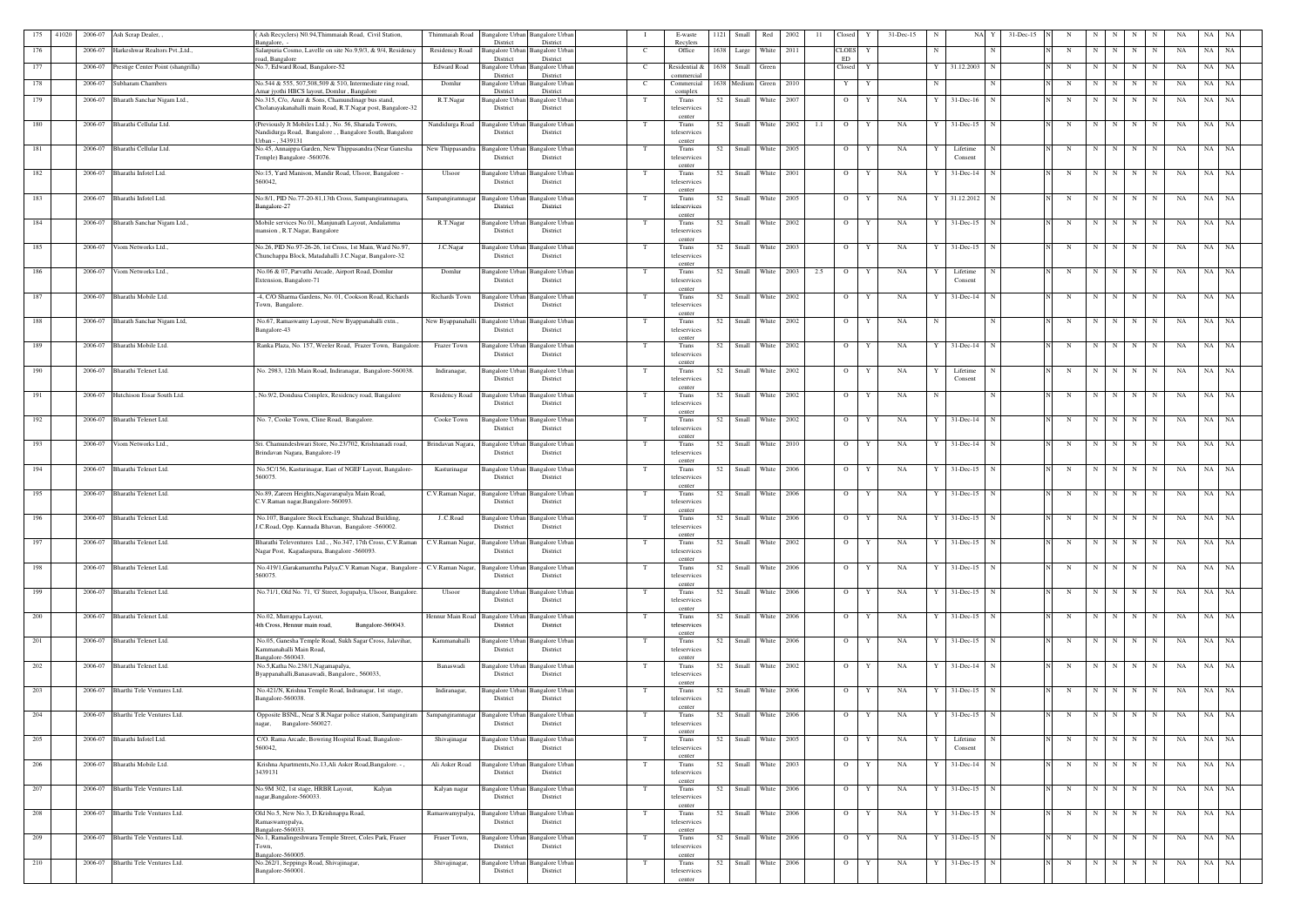| 211 |       | 2006-07           | Bharthi Tele Ventures Ltd.                               | No.3, Palm Grove Road, Near Fraser Town, Bangalore-560005.<br>Fraser Town,                                                                   |                                                           | Bangalore Urban Bangalore Urbar    |                        | Trans                                     | 52   | Small                 | White            | 2006           |             |                    |              | NA.                  |              | 31-Dec-15       |                |   |             |     |             |             |                      |          |           |
|-----|-------|-------------------|----------------------------------------------------------|----------------------------------------------------------------------------------------------------------------------------------------------|-----------------------------------------------------------|------------------------------------|------------------------|-------------------------------------------|------|-----------------------|------------------|----------------|-------------|--------------------|--------------|----------------------|--------------|-----------------|----------------|---|-------------|-----|-------------|-------------|----------------------|----------|-----------|
|     |       |                   |                                                          |                                                                                                                                              | District                                                  | District                           |                        | teleservices                              |      |                       |                  |                |             |                    |              |                      |              |                 |                |   |             |     |             |             |                      |          |           |
| 212 |       | 2006-07           | Tower Vision India Pvt., Ltd                             | , No.319, Near Kodava Samaja, BEML Main colony<br>Mallasandra pipeline                                                                       | Bangalore Urban                                           | 3angalore Urba                     |                        | center<br>Trans                           | 52   | Small                 | White            | 2005           |             | $\circ$            | Y            | NA                   |              | 31-Dec-14       |                | N | N           |     | N           | N           | NA                   | NA NA    |           |
|     |       |                   |                                                          | Mallasandra pipeline road, Dasarahalli, Bangalore<br>road                                                                                    | District                                                  | District                           |                        | teleservices                              |      |                       |                  |                |             |                    |              |                      |              |                 |                |   |             |     |             |             |                      |          |           |
| 213 |       | 2006-07           | Bhima Jewellers,                                         | No. 45, Dickenson Road, Bangalore<br>Dickenson Road                                                                                          | Bangalore Urban                                           | <b>3angalore Urban</b>             | C                      | center<br>Commercial                      | 1638 | Small                 | White            | 1999           |             | <b>CLOES</b>       | Y            | NA                   |              | 31-Dec-15       | N              | N | N           | N   | $\mathbf N$ | N           | NA                   | NA       | NA        |
|     |       |                   |                                                          |                                                                                                                                              | District                                                  | District                           |                        | complex                                   |      |                       |                  |                |             | ED                 |              |                      |              |                 |                |   |             |     |             |             |                      |          |           |
| 214 |       | 2006-07           | Bramhall Developers(P) Ltd.,                             | Censington Road Cross, Ulsoor, Bangalore-560008<br>Ulsoor                                                                                    | Bangalore Urban<br>District                               | <b>Bangalore Urban</b><br>District | $\overline{O}$         | Office                                    | 1638 | Small                 | White            | 2006           |             | <b>CLOES</b><br>ED | Y            | NA                   |              | 31-Dec-14       | N              | N | $\mathbf N$ | N   | N           | -N          | NA                   | NA       | NA        |
| 215 | 16992 | 2006-07           | Brigade Legacy Residential Apartment,                    | No.35, Stephens Road, Frazer Town, Bangalore- 56005,<br>Frazer Town,                                                                         | Bangalore Urban                                           | Bangalore Urban                    | - C                    | Residential                               |      | 1638 Small            | White            | 2001           |             | <b>CLOES</b>       | Y            | NA                   |              | $1 - Dec-15$    | N              | N | N           | N   | N           | N           | NA                   | NA<br>NA |           |
| 216 |       | 2006-07           | C.S.S.Towers,                                            | No.1302, Jeevan Bhimanagar main road, HAL 3rd stage,<br>Jeevan Bhimanagar                                                                    | District<br>Bangalore Urban                               | District<br>Bangalore Urbar        | - C                    | Apartment<br>Residential                  | 1638 | Small                 | White            | 2006           |             | ED<br><b>CLOES</b> | Y            | NA                   |              | $31$ -Dec-14    | N              | N | N           | N   | N           | N           | NA                   | NA       | NA        |
|     |       |                   |                                                          | angalore-560075                                                                                                                              | District                                                  | District                           |                        | Apartment                                 |      |                       |                  |                |             | ED                 |              |                      |              |                 |                |   |             |     |             |             |                      |          |           |
| 217 |       |                   | 2006-07 Cadence Design System(I) Pvt. Ltd.,              | Formerly as Spin Circute Technologies India Pvt, Ltd., No.11,<br>Jeevan Bhimanagar<br>HAL 3rd stage, Jeevan Bhimanagar Main Road, Bangalore- | Bangalore Urban<br>District                               | <b>Bangalore Urbar</b><br>District | Software<br>developmen | Software<br>development                   |      | 1634 Small            | Green            | 2001           |             | Closed             | Y            | 31-Dec-04            |              | 31-Dec-04       | N              | N | N           | N   | N           | N           | NA                   | NA NA    |           |
|     |       |                   |                                                          | 560075                                                                                                                                       |                                                           |                                    |                        |                                           |      |                       |                  |                |             |                    |              |                      |              |                 |                |   |             |     |             |             |                      |          |           |
| 218 |       |                   | 2006-07 Miss Sabina Sundaramurthy and Miss Roopa pratap  | M.G.Road<br>#142, "Sundara Bhavan", M.G.Road, Bangalore - 01                                                                                 | Bangalore Urba<br>District                                | Bangalore Urba<br>District         | H                      | Hotel                                     |      | 1593 Medium           | Green            | 2006           |             | Y                  | Y            |                      |              |                 |                | N | N           | N   | $\mathbf N$ | N           | NA                   | NA       | NA        |
| 219 | 17604 | 2006-07           | Indian Designs,                                          | No;1/2 Nagawara Main Road Venkatesh puram Tannare Road<br>Nagawara                                                                           | Bangalore Urban                                           | Bangalore Urbar                    | - T                    | Garment                                   | 1589 | Small                 | Green            | 1993           | 950         | $\overline{O}$     | Y            | 31-Dec-23            |              | $31 - Dec-23$   | N              | N | -N          | N   | N           | N           | NA                   | NA       | NA        |
| 220 |       | 2006-07           | Centurion Bank Ltd,                                      | angalore<br>No.14, Cambridge Road, Ulsoor, , Bangalore - 560008,<br>Ulsoor                                                                   | District<br>Bangalore Urban                               | District<br>Bangalore Urbar        | $\overline{O}$         | Stiching<br>Bank                          | 1638 | Small                 | White            | 2003           |             | CLOES              | Y            | NA                   |              | $31 - Dec-03$   |                | N | -N          |     | N           |             | NA                   | NA       | NA        |
|     |       |                   |                                                          |                                                                                                                                              | District                                                  | District                           |                        |                                           |      |                       |                  |                |             | ED                 |              |                      |              |                 |                |   |             |     |             |             |                      |          |           |
| 221 |       | 2006-07           | Chitrakut dham-II,                                       | No:03,7th Cross Byrasandra bangalore-560093<br>Byrasandra                                                                                    | Bangalore Urbar<br>District                               | Bangalore Urbar<br>District        | - C                    | Residential<br>Anartmen                   | 1638 | Small                 | White            | 2005           |             | <b>CLOES</b><br>ED | Y            | 31-Dec-15            |              | NA N            |                | N | N           | N   | N           | N           | NA                   | NA       | - NA      |
| 222 |       | 2006-07           | Citi Bank                                                | Indiranagar (ATM), No.14, CMH Road, Bangalore.<br>CMH Road                                                                                   | Bangalore Urban                                           | Bangalore Urbar                    | $\overline{O}$         | Bank                                      |      | 1638 Small            | White            | 2004           |             | <b>CLOES</b>       | Y            | NA                   |              | 31-Dec-05       | N              | N | N           | N   | N           |             | NA                   | NA       | NA        |
| 223 | 16076 | 2006-07           | Jagjeet Marketing and services Pvt., Ltd.,               | 560038.<br>No.924, 7th A Main Road, HRBR 1st Block, Kalyan Nagar,<br>Kalyan nagar                                                            | District<br>angalore Urban                                | District<br>Bangalore Urbai        | - 1                    | Recycling of                              | 1118 | Small                 | Orange           | 2004           |             | ED<br>Closed       | Y            |                      |              |                 | N              | N | N           | N I | N           | N           | NA                   | NA NA    |           |
|     |       |                   |                                                          | Bangalore -43                                                                                                                                | District                                                  | District                           |                        | ferrous and nor                           |      |                       |                  |                |             |                    |              |                      |              |                 |                |   |             |     |             |             |                      |          |           |
|     |       |                   |                                                          |                                                                                                                                              |                                                           |                                    |                        | ferrous merals                            |      |                       |                  |                |             |                    |              |                      |              |                 |                |   |             |     |             |             |                      |          |           |
| 224 |       | 2006-07           | Connoiseur Electronics Pvt. Ltd.,                        | No. 12, 13th Main, 12th Cross, Doopanahalli, HAL 2nd Stage,<br>Doopanahalli,                                                                 | Bangalore Urban                                           | <b>Bangalore Urbar</b>             | $\overline{O}$         | Office                                    | 1638 | Small                 | White            | 2005           |             | <b>CLOES</b>       | Y            | 31-Dec-15            |              | 31-Dec-15       | N              | N | N           | N I | $\mathbf N$ | N           | NA                   | NA       | NA        |
| 225 |       |                   | 2006-07 Covansys (India) Pvt Ltd,                        | angalore- 560008<br>146, Prestige Opal, Infantry Road, Bangalore - 560001,<br><b>Infantry Road,</b>                                          | District<br>Bangalore Urban                               | District<br>Bangalore Urbar        | Software               | Software                                  | 1634 | Small                 | Green            | 2003           |             | ED<br>Closed       | Y            | $31 - Dec-09$        |              | 31-Dec-09       |                | N | N           | N   | N           | N           | NA                   | NA       | NA        |
|     |       |                   |                                                          |                                                                                                                                              | District                                                  | District                           | development            | development                               |      |                       |                  |                |             |                    |              |                      |              |                 |                |   |             |     |             |             |                      |          |           |
| 226 |       | 2006-07           | Cozy Form Industries.,                                   | No.19, Ashwin Industrial Estate, Kacharakanahalli, St. Thomas<br>Kacharakanahalli                                                            | <b>Bangalore Urbar</b>                                    | Bangalore Urba                     | $\blacksquare$         | Food prodect                              |      | 1503 Small            | Green            | 1985           |             | Closed             | Y            | $31 - Dec - 15$      | N            | NA N            |                | N | N           | N   | $\mathbf N$ | N           | NA                   | NA NA    |           |
|     |       |                   |                                                          | Town, Bangalore. - 560084                                                                                                                    | District                                                  | District                           |                        |                                           |      |                       |                  |                |             |                    |              |                      |              |                 |                |   |             |     |             |             |                      |          |           |
| 227 | 18190 | 2006-07           | B.I.Realtors Pvt. Ltd.,                                  | Nandidurga Road                                                                                                                              | <b>Bangalore Urban</b>                                    |                                    |                        |                                           | 1638 | Small                 | White            | 2006           |             |                    | Y            | NA                   |              |                 | N              |   | N           | N   | $\mathbf N$ |             | NA                   | NA NA    |           |
|     |       |                   |                                                          | Cpmmercial Complex By Madhu Bhandari. No.42, Block-<br>B/B, Nandidurga Road, Jayamahal Extention, Bangalore.                                 | District                                                  | Bangalore Urbar<br>District        | C.                     | Commercial<br>complex                     |      |                       |                  |                |             | CLOES<br>ED        |              |                      |              | 31-Dec-16       |                | N |             |     |             | N           |                      |          |           |
| 228 |       | 2006-07           | Cross Domain Solutions (P) Ltd.,                         | No.56/4, 3rd floor, Sharada Tower-2, Nandidurga road,<br>Nandidurga road                                                                     | Bangalore Urban                                           | Bangalore Urbar                    | Software               | Software                                  | 1634 | Small                 | Green            | 2006           | 80          | Closed             | Y            | $31 - Dec-15$        |              | $31$ -Dec-15    |                | N | $\mathbf N$ | N   | $\mathbf N$ | N           | NA                   | NA       | NA        |
|     |       |                   |                                                          | Bangalore-560046.                                                                                                                            | District                                                  | District                           | developmen             | development                               |      |                       |                  |                |             |                    |              |                      |              |                 |                |   |             |     |             |             |                      |          |           |
| 229 |       | 2006-07           | Crystal Display Pvt. Ltd.,                               | No. 135/2, L. B. Shastri Nagar, Dr. Ambedkar Road, Hal Post,<br>L. B. Shastri Nagar                                                          | <b>Bangalore Urbar</b>                                    | Bangalore Urbai                    | $\overline{O}$         | Office                                    | 1638 | Small                 | White            | 2003           |             | <b>CLOES</b><br>ED |              | $31$ -Dec-14         |              | 31-Dec-14       |                | N | $\mathbf N$ | N   | N           | N           | NA                   | NA       | NA        |
| 230 |       | 2006-07           | Cypress Semiconductor Technology India Pvt Ltd,          | angalore<br>(No 56), No.56, Sharada Tower, 2nd Block, Nandidurga<br>Benson Town                                                              | District<br>Bangalore Urban                               | District<br>Bangalore Urba         | Software               | Software                                  |      | 1634 Large            | Green            | 1998           |             | Closed             | Y            | 31-Dec-07            |              | 31-Dec-07       |                | N | $\mathbf N$ | N   | N           | N           | NA                   | NA<br>NA |           |
|     |       |                   |                                                          | Road, Benson Town, Bangalore-560046,                                                                                                         | District                                                  | District                           | development            | development                               |      |                       |                  |                |             |                    |              |                      |              |                 |                |   |             |     |             |             |                      |          |           |
| 231 |       |                   | 2006-07 Cypress Semiconductor Technology India Pvt Ltd., | No.56, Ist Floor, Sharada Tower, 2nd Block, Nandidurga Road,<br>Benson Town                                                                  | Bangalore Urban                                           | Bangalore Urbar                    | Software               | Software                                  |      | 1634 Medium           | Green            | 1998           |             | Closed             | Y            | 31-Dec-07            | Y            | 31-Dec-07       | $\mathbf N$    | N | N           | N   | N           | N           | NA                   | NA       | - NA      |
|     |       |                   |                                                          | Benson Town, Bangalore-560046,                                                                                                               | District                                                  | District                           | developmen             | development                               |      |                       |                  |                |             |                    |              |                      |              |                 |                |   |             |     |             |             |                      |          |           |
| 232 |       | 2006-07           | D.C. Chambers.                                           | 421/M, Krishna Temple Road, 1st Stage Indiranagar,<br>Indiranagar,                                                                           | Bangalore Urbaı                                           | Bangalore Urba                     | $\overline{O}$         | Office                                    | 1638 | Small                 | White            | 2006           |             | <b>CLOES</b>       |              | NA                   |              | 31-Dec-14       | N              | N | N           | N   | N           | N           | NA                   | NA       | NA        |
| 233 |       |                   |                                                          | angalore-560038<br>Conti House, No.7, Millers Tank Bed area, Off.queens Road,                                                                | District                                                  | District                           | - T                    |                                           | 1589 |                       |                  |                |             | ED                 | Y            |                      |              |                 |                | N | $\mathbf N$ | N   | N           | N           | NA                   |          | NA        |
|     |       |                   | 2006-07 Continental Exporters                            | Queens Road<br>angalore-52                                                                                                                   | Bangalore Urbar<br>District                               | Bangalore Urbai<br>District        |                        | Ready made<br>garment                     |      | Small                 | Green            | 01.04.1<br>986 |             | Closed             |              | 31.12.2005           |              | 31.12.2005      |                |   |             |     |             |             |                      | NA       |           |
| 234 |       | 2006-07           | Haplitas Tech nologies Pvt.Ltd (Datacard Software        | No.39, Ulsoor Road, Bangalore,<br>Ulsor                                                                                                      | Bangalore Urban<br>District                               | Bangalore Urbar                    | Software               | Software                                  | 1634 | Small                 | Green            | 2001           |             | Closed             | Y            | $31 - Dec-09$        |              | 31-Dec-09       | 23-Oct-08<br>Y | N | $\mathbf N$ | N   | N           | N           | NA                   | NA       | NA        |
|     |       |                   | India Pvt. Ltd),                                         |                                                                                                                                              |                                                           | District                           | development            | development                               |      |                       |                  |                |             |                    |              |                      |              |                 |                |   |             |     |             |             |                      |          |           |
| 235 |       |                   | 2006-07 Veracious Developers & Builders                  | No.302, Oxford Chambers, Rustumbagh, behind Manipal<br>Hospital, Airport road, Bangalore-17                                                  | Airport road, Bangalore Urban Bangalore Urban<br>District | District                           | $\mathbf{C}$           | Residential 1638 Large White<br>Apartment |      |                       |                  |                |             | ED                 |              | CLOES Y 31.12.2010 N |              | NA N            |                | N |             |     |             |             | N N N N N N NA NA NA |          |           |
| 236 |       |                   | 2006-07 Mr.Shankar Reddy                                 | No.6, P.S.S Palya, Wind Tunnel Road, Murgeshpalya,<br>Murgeshpalya,                                                                          | Bangalore Urban                                           | <b>Bangalore Urban</b>             | C.                     | Commercial                                |      | 1638 Large            | White            |                |             | <b>CLOES</b>       | Y            | 31.12.2010           | $\mathbf{Y}$ | 31.12.2010 N    |                | N | N           | N   | N           | $\mathbf N$ | NA                   | NA NA    |           |
| 237 |       |                   | 2006-07 D'Gipro Design Automation & Marketing Pvt. Ltd., | Bangalore<br>No.3796, H.A.L, 2nd Stage, Bangalore - 560008.<br>H.A.L, 2nd Stage,                                                             | District<br><b>Bangalore Urban</b>                        | District<br><b>Bangalore</b> Urban | $\circ$                | complex<br>Office                         |      | 1638 Small            | Green 2003       |                |             | ED<br>Closed       |              | 31-Dec-14            |              | $31 - Dec-14$   | N              | N | N           | N   | N           |             | NA                   | NA NA    |           |
|     |       |                   |                                                          |                                                                                                                                              | District                                                  | District                           |                        |                                           |      |                       |                  |                |             |                    | Y            |                      |              |                 |                |   |             |     |             | $\mathbf N$ |                      |          |           |
| 238 |       |                   | 2006-07 DMM Concrete Block,                              | No.280, Banaswadi Main Road, Sagar<br>Banaswadi<br>Automobiles, Banaswadi, Bangalore - 560043,                                               | Bangalore Urban<br>District                               | Bangalore Urban<br>District        |                        | Hallow blocks                             | 16   | Small                 | White            | 2005           | 43          | Closed             | Y            | $31$ -Dec-14         |              | 31-Dec-14       | N              | N | N           | N   | N           | N           | NA                   | NA       | NA        |
| 239 |       |                   | 2006-07 Telco Construciton Equipment Co., Ltd.,          | Jubilee Building, No.45, Museum Road, Bangalore<br>Museum Road,                                                                              | Bangalore Urbar                                           | Bangalore Urbar                    | $\overline{O}$         | Office                                    |      | 1638 Small            | White            |                |             | CLOES              | Y            |                      |              | 31.12.2003      | $\mathbf N$    | N | N           | N   | N           | N           | NA                   | NA NA    |           |
| 240 |       | 2006-07           | Duo Associates,                                          | No.28, Ulsoor Road, Bangalore. - 560042,<br>Ulsoor                                                                                           | District<br><b>Bangalore Urbar</b>                        | District<br>Bangalore Urbar        | $\overline{O}$         | Office                                    |      | 1638 Small            | White            | 2000           |             | ED<br><b>CLOES</b> | Y            | NA                   |              | 31-Dec-14       | N              | N | N           | N   | N           | $\mathbf N$ | NA                   | NA NA    |           |
|     |       |                   |                                                          |                                                                                                                                              | District                                                  | District                           |                        |                                           |      |                       |                  |                |             | ED                 |              |                      |              |                 |                |   |             |     |             |             |                      |          |           |
| 241 |       | 2006-07           | DVA Associates,                                          | No. 130/1, Ulsoor Road, Bangalore<br>Ulsoor                                                                                                  | <b>Bangalore Urbar</b><br>District                        | Bangalore Urbar<br>District        | $\Omega$               | Office                                    |      | 1638 Small            | Green            | 2000           |             | Closed             | Y            | NA                   |              | 31-Dec-06       | N              | N | $\mathbf N$ | N   | N           | N           | NA                   | NA NA    |           |
| 242 |       | 2006-07           | Eastern Star Pvt. Ltd.,,                                 | No. 2 & 3, Hal 3rd Stage, Jeevan Bhimanagar, Bangalore<br>Jeevan Bhimanagar                                                                  | Bangalore Urbar                                           | Bangalore Urbar                    | $\overline{O}$         | Office                                    |      | $1638$ Small          | Green            | 2003           |             | Closed             | Y            |                      |              |                 | N              | N | N           | N   | N           | N           | NA                   | NA NA    |           |
| 243 |       | 2006-07           | Eknow Venture Technologies Pvt. Ltd.,,                   | No. 2, 9th Floor, The Estate, No. 121, Dickenson Road,<br>Dickenson Road                                                                     | District<br><b>Bangalore Urban</b>                        | District<br>Bangalore Urbar        | Software               | Software                                  |      | 1634 Small            | Green            | 2005           |             | Closed             | Y            |                      | N            |                 | N              | N | N           | N   | $\mathbf N$ | N           | NA                   | NA NA    |           |
|     |       |                   |                                                          | Bangalore.                                                                                                                                   | District                                                  | District                           | development            | development                               |      |                       |                  |                |             |                    |              |                      |              |                 |                |   |             |     |             |             |                      |          |           |
| 244 |       |                   | 2006-07 ELF Gas India Ltd.,,                             | No. 721, CMH Road, Indiranagar, Bangalore-560038.<br>Indirangar                                                                              | Bangalore Urban                                           | <b>Bangalore Urban</b>             | $\overline{O}$         | Office                                    |      | 1638 Small            | White            | 2000           |             | <b>CLOES</b>       | Y            | NA                   | Y            | $31 - Dec-03$   | N              | N | $\mathbf N$ | N   | N           | N           | NA                   | NA       | <b>NA</b> |
|     |       |                   |                                                          |                                                                                                                                              | District                                                  | District                           |                        |                                           |      |                       |                  |                |             | ED                 |              |                      |              |                 |                |   |             |     |             |             |                      |          |           |
| 245 |       |                   | 2006-07 Elind Computers Pvt. Ltd.,,                      | Hal 2nd Stage, Indiranagar 80ft. Road, Airport Road,<br>Indirangar<br>Bangalore,                                                             | Bangalore Urban<br>District                               | <b>Bangalore Urban</b><br>District | Software<br>developmen | Software<br>development                   |      | 1634 Small Green 2001 |                  |                |             | Closed             | Y            |                      | N            |                 | $\mathbf N$    | N | N           | N   | N           | N           | NA                   | NA NA    |           |
|     |       |                   |                                                          |                                                                                                                                              |                                                           |                                    |                        |                                           |      |                       |                  |                |             |                    |              |                      |              |                 |                |   |             |     |             |             |                      |          |           |
| 246 |       | 2006-07           | Nitesh Estates Pvt., Ltd.,                               | No.31, Kasturba Road cross, Bangalore<br>Kasturba Road                                                                                       | Bangalore Urbar<br>District                               | Bangalore Urbar<br>District        | C                      | Residential<br>Apartment                  |      | 1638 Small            | White            | 2007           |             | <b>CLOES</b><br>ED | Y            |                      |              |                 | N              | N | $\mathbf N$ | N   | N           | N           | NA                   | NA NA    |           |
| 247 |       | 2006-07           | Prestige Pearl House                                     | No.9, Museum Road, Bangalore-01<br>Museum Road,                                                                                              | Bangalore Urbar                                           | Bangalore Urbar                    | - C                    | Commercial                                |      | 1638 Large            | White            | 2001           |             | <b>CLOES</b>       |              | $31$ -Dec-10         |              | $31$ -Dec-10    | N              | N | N           | N   | N           | N           | NA                   | NA NA    |           |
|     |       |                   |                                                          |                                                                                                                                              | District                                                  | District                           |                        | complex                                   |      |                       |                  |                |             | ED                 | Y            |                      |              |                 |                |   |             |     |             |             |                      |          |           |
| 248 |       |                   | 2006-07 Emused India (P) Ltd,                            | No. 2 & 3, Jeevanbhimanagar Main Road, Hal 3rd<br>Jeevan Bhimanagar<br>Stage, Bangalore, - 560075,                                           | <b>Bangalore Urban</b><br>District                        | Bangalore Urbar<br>District        | Software<br>developmen | Software<br>development                   |      | 1634 Small            | Green            | 2006           |             | Closed             |              | 31-Dec-15            |              | $31 - Dec-15$   |                | N | $\mathbf N$ | N   | N           | $\mathbf N$ | NA                   | NA NA    |           |
|     |       |                   | 2006-07 Sri Venkateshwara Enterprises                    |                                                                                                                                              | Bangalore Urban                                           |                                    |                        | Edible Oil                                | 54   | Small White           |                  | 2008           | 30          | $\overline{O}$     | Y            | 31.12.2017           | $\mathbf{Y}$ | 31.12.2017 N    |                | N |             | N   |             | N           |                      | NA NA    |           |
| 249 |       |                   |                                                          | No.2/1 & 2/2, 2nd Cross, Ejipura main road, Ejipura, Bangalore<br>Ejipura                                                                    | District                                                  | <b>Bangalore Urban</b><br>District | - 1                    | packaging                                 |      |                       |                  |                |             |                    |              |                      |              |                 |                |   | N           |     | N           |             | NA                   |          |           |
| 250 |       | 2006-07           | <b>Friends Enterprises</b>                               | #34/1, Girija Mansion, 1st Floor, opp. Tata Infotech, 80 feet<br>Indirangar<br>oad, Indiranagar, Bangalore -75                               | Bangalore Urban<br>District                               | <b>Bangalore Urban</b><br>District | H                      | Hotel with bar<br>& resturant             |      | 1593 Large Green 2008 |                  |                | 1050 Closed |                    | $\mathbf{Y}$ | 31.12.2017           |              | 31.12.2017 N    |                | N | N           | N   | N           | N           | NA                   | NA NA    |           |
| 251 |       | 2006-07 Fine Dec, |                                                          | Nagadevi Industrial Estate, Kacharakanahalli, Bangalore<br>Kacharakanahalli                                                                  | Bangalore Urban                                           | <b>Bangalore Urban</b>             | $\mathbf I$            | Engineering                               | 14   |                       | Small White 2004 |                | Nagadevi    | $\circ$            | Y            | $31 - Dec-14$        | N            | NA N            |                | N | $\mathbf N$ | N   | N           | N           | NA                   | NA NA    |           |
|     |       |                   |                                                          |                                                                                                                                              | District                                                  | District                           |                        | Fabrication                               |      |                       |                  |                | Industrial  |                    |              |                      |              |                 |                |   |             |     |             |             |                      |          |           |
|     |       |                   |                                                          |                                                                                                                                              |                                                           |                                    |                        | activity on job<br>work                   |      |                       |                  |                | Estate      |                    |              |                      |              |                 |                |   |             |     |             |             |                      |          |           |
| 252 |       |                   | 2006-07 India Bible Society Trust Association            | M.G.Road<br>No.206, Mhatma Gandhi road, Bangalore-01                                                                                         | Bangalore Urban                                           | <b>Bangalore Urban</b>             | $\mathbf{C}$           | Commercial                                |      | 1638 Large            | White 2005       |                |             | <b>CLOES</b><br>ED | Y            | 31.12.2010           | Y            | 31.12.2010 N    |                | N | N           | N   | N           | N           | NA                   | NA NA    |           |
| 253 |       | 2006-07           | Skyline Residency Owners Association                     | No.5, Kingston Road, Richmond Town, Bangalore-25<br>Richmond Town                                                                            | District<br><b>Bangalore Urban</b>                        | District<br><b>Bangalore Urban</b> | C                      | complex<br>Residential                    |      | 1638 Small            | White 2003       |                |             | CLOES              | Y            | 31.12.2017           | N            | NA N            |                | N | N           | N   | N           | N           | NA                   | NA NA    |           |
| 254 |       |                   | 2006-07 Food World Supermarket (Indiranagar),            | No. 1133, HAL 2nd Stage, Indiranagar, Bangalore-560008.<br>Indiranagar                                                                       | District<br>Bangalore Urban                               | District<br><b>Bangalore Urban</b> | $\overline{O}$         | Apartment<br>Retail Shop                  |      | 1638 Small White      |                  | 1998           |             | ED<br>CLOES        | Y            | NA                   | Y            | $31 - Dec-04$ N |                | N | N           | N   | N           | N           | NA                   | NA NA    |           |
|     |       |                   |                                                          |                                                                                                                                              | District                                                  | District                           |                        |                                           |      |                       |                  |                |             | ED                 |              |                      |              |                 |                |   |             |     |             |             |                      |          |           |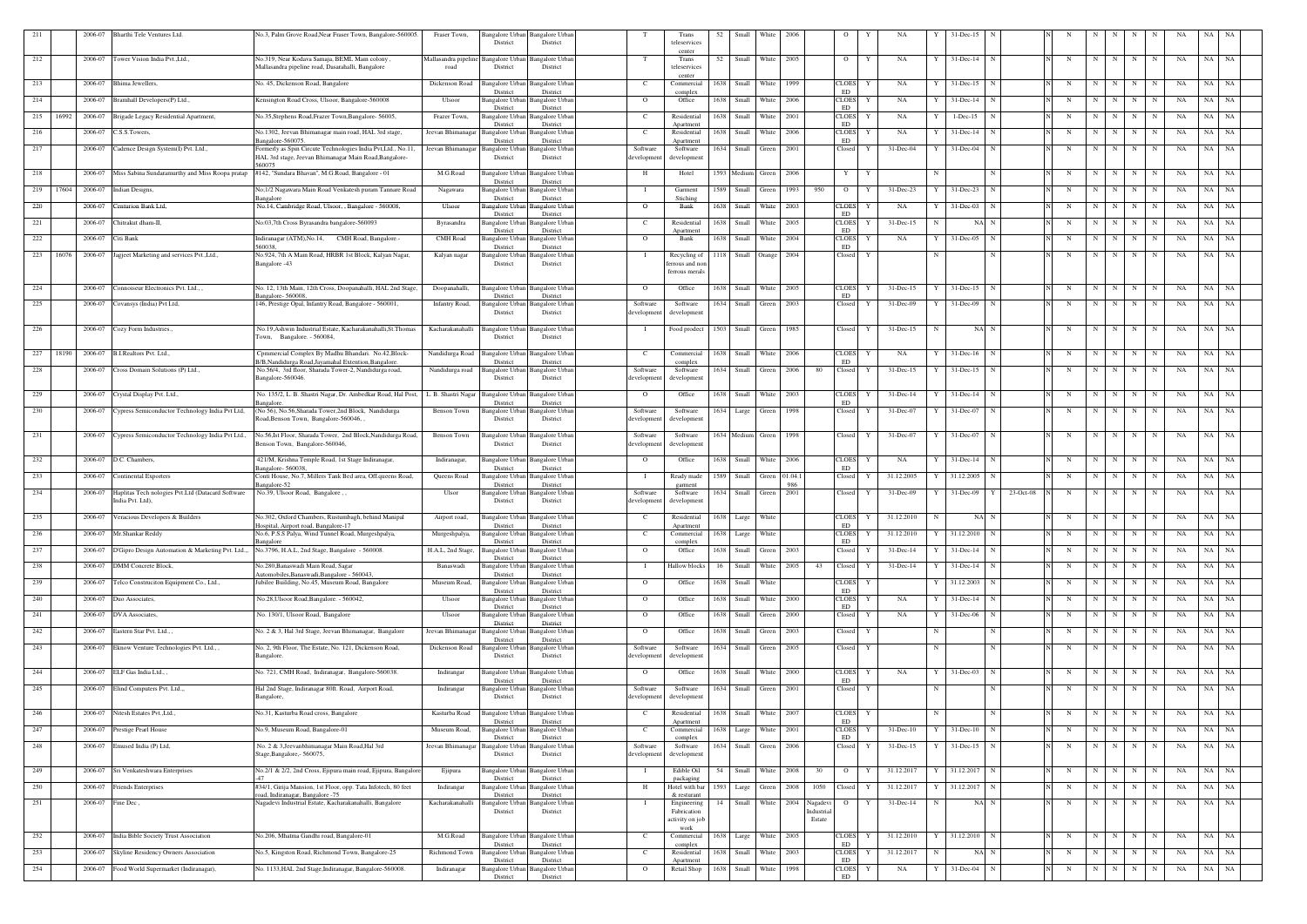| 255 | 17179 | 2006-07              | Fore Transcription Pvt Ltd.,                                   | No.93, Ist Floor, Wheelers Road, Cox Town, Bangalore.                                                                   | Cox Town                 |                                    | Bangalore Urban Bangalore Urban             | Software                | Software                 | 1634 | Small               | Green      | 2004 | 42  | Closed               |   | 31-Dec-15     |            | 31-Dec-15       |             |              |            |             |             |             |                |                 |            |           |
|-----|-------|----------------------|----------------------------------------------------------------|-------------------------------------------------------------------------------------------------------------------------|--------------------------|------------------------------------|---------------------------------------------|-------------------------|--------------------------|------|---------------------|------------|------|-----|----------------------|---|---------------|------------|-----------------|-------------|--------------|------------|-------------|-------------|-------------|----------------|-----------------|------------|-----------|
|     |       |                      |                                                                | 560084,                                                                                                                 |                          | District                           | District                                    | development             | development              |      |                     |            |      |     |                      |   |               |            |                 |             |              |            |             |             |             |                |                 |            |           |
| 256 |       | 2006-07              | Fortune Business Centre,                                       | #52, Sharada Plaza, Nandi Durga Road, Bangalore,                                                                        | Nandidurga Road          | Bangalore Urba                     | Bangalore Urba                              | Software                | Software                 |      | 1634 Small          | White      | 1997 |     | <b>CLOES</b>         |   | NA            |            | $31 - Dec - 15$ |             |              | N          | N           |             | N           | N              | NA              | NA         | NA        |
|     |       |                      |                                                                |                                                                                                                         |                          | District                           | District                                    | development             | development              |      |                     |            |      |     | <b>ED</b>            |   |               |            |                 |             |              |            |             |             |             |                |                 |            |           |
| 257 |       |                      | 2006-07 G T L Limited.,                                        | N0.26, Katha No.245/316 (New)1250, (Old) House No.890,                                                                  | Kalyan nagar             | Bangalore Urbar                    | Bangalore Urban                             | T                       | Trans                    | 52   | Small               | White      | 1995 |     | $\overline{O}$       | Y | NA            |            | 31.12.2013 N    |             |              | N          | N           | N           | $\mathbf N$ | N              | NA              | NA         | <b>NA</b> |
|     |       |                      |                                                                | Babusb palya, Kalyannagar, Bangalore-43                                                                                 |                          | District                           | District                                    |                         | teleservices<br>center   |      |                     |            |      |     |                      |   |               |            |                 |             |              |            |             |             |             |                |                 |            |           |
| 258 |       | 2006-07              | G.K. Vale & Company.,                                          | Opp.Ashoka Theater, Netaji Road, Frazer Town, Bangalore.,                                                               | Frazer Town,             | Bangalore Urba                     | Bangalore Urban                             | C                       | Commercial               | 1638 | Small               | Green      | 1998 |     | Closed               |   | NA            |            |                 |             |              | N          | N           | N           | $\mathbf N$ | N              | NA              | NA         | NA        |
| 259 |       |                      | 2006-07 GE Countrywide Consumer Financial Services Ltd.,       | No.4 Prime Business Centre, Sri Krishna Temple Road,                                                                    | Sri Krishna Templ        | District<br><b>Bangalore</b> Urbar | District<br>Bangalore Urbar                 | Software                | complex<br>Software      | 1634 | Small               | Green      | 2001 |     | Closed               |   |               |            |                 |             |              | N          | N           |             | N           | N              | NA              | NA         | NA        |
|     |       |                      |                                                                | Bangalore-560038                                                                                                        | Road,                    | District                           | District                                    | development             | development              |      |                     |            |      |     |                      |   |               |            |                 |             |              |            |             |             |             |                |                 |            |           |
| 260 |       |                      | 2006-07 Gem Plus India Pvt. Ltd.,,                             | No. 27, 80 Ft. Road, HAL 3rd Stage, Indiranagar, Bangalore-                                                             | Indiranagar,             | angalore Urbar                     | Bangalore Urban                             | $\overline{O}$          | Office                   |      | 1638 Small          | White      | 1999 |     | <b>CLOES</b>         | Y |               |            |                 | N           |              | N          | N           | N           | N           | N              | NA              | NA<br>NA   |           |
|     |       |                      |                                                                | 560075.                                                                                                                 |                          | District                           | District                                    |                         |                          |      |                     |            |      |     | ED                   |   |               |            |                 |             |              |            |             |             |             |                |                 |            |           |
| 261 |       | 2006-07              | IBC (Sherief Construction),                                    | Crown Point, Lavelle Road, Bangalore-01                                                                                 | Lavelle Road             | Bangalore Urban<br>District        | <b>Bangalore Urban</b><br>District          | - C                     | Commercial<br>complex    | 1638 | Small               | Green      | 2003 |     | Closed               |   | 31.12.2003    |            | 31.12.2003      |             |              | N          | N           | N           | N           | N              | NA              | NA         | NA        |
| 262 |       | 2006-07              | Giridham,                                                      | No.154/1-1-2, 18th Cross, Cauvery Layout, G.M.Palya,                                                                    | G.M.Palya,               | Bangalore Urban                    | <b>Bangalore Urban</b>                      | C                       | Residential              |      | 1638 Small          | White      | 2004 |     | <b>CLOES</b>         | Y | $31$ -Dec-16  |            | $31$ -Dec-16    | N           |              | N          | N           | N           | N           | N              | NA              | NA         | NA        |
| 263 |       |                      | 2006-07 Gitanjali Lake View,                                   | angalore-560075<br>No.141, Benniganahalli, Off Old Madras Road, Bangalore.                                              | Old Madras Road,         | District<br>Bangalore Urban        | District<br>Bangalore Urban                 | C                       | Anartment<br>Residential |      | 1638 Small          | Green      | 2006 |     | ED<br>Y              | Y |               |            |                 | N           |              | N          | N           | N           | N           | N              | NA              | NA         | NA        |
|     |       |                      |                                                                |                                                                                                                         |                          | District                           | District                                    |                         | Anartment                |      |                     |            |      |     |                      |   |               |            |                 |             |              |            |             |             |             |                |                 |            |           |
| 264 |       | 2006-07              | Global Exchange Services India Technology Centre<br>(P) Ltd.,, | No.306, 100 Ft Road, Indiranagar, Bangalore- 560038,                                                                    | Indiranagr               | Bangalore Urbar<br>District        | <b>Bangalore</b> Urban<br>District          | Software<br>developmen  | Software<br>development  |      | 1634 Small          | Green      | 2004 |     | Closed               | Y | 31-Dec-06     |            | $31$ -Dec-06    | N           |              | N          | N           | N           | N           | N              | NA              | NA NA      |           |
|     |       |                      |                                                                |                                                                                                                         |                          |                                    |                                             |                         |                          |      |                     |            |      |     |                      |   |               |            |                 |             |              |            |             |             |             |                |                 |            |           |
| 265 |       | 2006-07              | Golf Links Owners Association.,                                | Golf Link Apartments, Cunningham Road, Bangalore- 560052,                                                               | Cunningham Road          | Bangalore Urbai<br>District        | Bangalore Urban<br>District                 | C                       | Residential<br>Apartment | 1638 | Small               | White      | 2000 |     | <b>CLOES</b><br>ED   | Y | NA            |            | $31$ -Dec-16    |             |              | N          | N           |             | N           |                | NA              | NA         | NA        |
| 266 |       | 2006-07              | GPA Holder, Sri M.R.Jaishankar,                                | Brigade Tereses, No.11, Cambrige Road, Ulsoor, Bangalore -                                                              | Ulsoor,                  | Bangalore Urbai                    | <b>Bangalore Urban</b>                      | C.                      | Residential              |      | 1638 Small          | White      | 2000 |     | <b>CLOES</b>         | Y |               |            |                 | N           |              | N          | N           | N           | N           | N              | NA              | NA         | NA        |
| 267 |       | 2006-07              |                                                                | 560008<br>Group-4 Securicor Security Services (India) Pvt. Ltd, No. 32, "Hemkund", 80ft Road, HAL 3rd Stage, Bangalore- | H.A.L, 3rd Stage,        | District<br>Bangalore Urban        | District<br>Bangalore Urban                 | $\Omega$                | Anartmen<br>Office       | 1638 | Small               | Green      | 2000 |     | ED<br>Closed         | Y | NA            |            | 31-Dec-07       |             |              | N          | -N          | N           | N           |                | NA              | NA         | NA        |
|     |       |                      |                                                                | 560075.                                                                                                                 |                          | District                           | District                                    |                         |                          |      |                     |            |      |     |                      |   |               |            |                 |             |              |            |             |             |             |                |                 |            |           |
| 268 |       | 2006-07              | H.M Astoria,                                                   | No.16, Benson Cross Road, Bangalore, - 560046,                                                                          | <b>Benson Cross Road</b> | angalore Urbar<br>District         | Bangalore Urban<br>District                 | <sup>-</sup> C          | Residential<br>Apartment |      | 1638 Small          | White      | 2000 |     | CLOES<br>ED          | Y |               |            |                 | N           |              | N          | N           | N           | N           | N              | NA              | NA         | NA        |
| 269 |       | 2006-07              | H.M Cambridge Square, C/o. H.M.Constructions.                  | No.14, Cambridge Road, Opp. to St.Mary's School, Bangalore -                                                            | Cambridge Road           | <b>Bangalore Urban</b>             | <b>Bangalore Urban</b>                      | C                       | Residential              |      | 1638 Small          | White      | 2001 |     | <b>CLOES</b>         | Y |               | N          |                 |             |              | N          | N           | N           | N           |                | NA              | NA         | NA        |
| 270 |       | 2006-07              | HAL Corporate Office,                                          | 560038.<br>No.15/1, Cubbon road, Bangalore-560001                                                                       | Cubbon Road              | District<br><b>Bangalore Urban</b> | District<br><b>Bangalore Urban</b>          | $\Omega$                | Apartment<br>Office      |      | 1638 Large          | White      | 1989 |     | ED<br><b>CLOES</b>   | Y | NA            | Y          | $31$ -Dec-16    | N           |              | N          | N           | N           | $\mathbf N$ | N              | NA              | NA         | NA        |
|     |       |                      |                                                                |                                                                                                                         |                          | District                           | District                                    |                         |                          |      |                     |            |      |     | ED                   |   |               |            |                 |             |              |            |             |             |             |                |                 |            |           |
| 271 |       |                      | 2006-07 HCL Infotech Ltd.,                                     | Kensinton Point, No.8/6, Ulsoor Road, Bangalore. - 560042,                                                              | Ulsoor                   | District                           | Bangalore Urban Bangalore Urban<br>District | Software<br>developmen  | Software<br>development  |      | 1634 Small          | Green      | 2004 |     | Closed               | Y | $31 - Dec-14$ |            | 31-Dec-14       |             |              | N          | N           | N           | N           | N              | NA              | NA         | NA        |
|     |       |                      |                                                                |                                                                                                                         |                          |                                    |                                             |                         |                          |      |                     |            |      |     |                      |   |               |            |                 |             |              |            |             |             |             |                |                 |            |           |
| 272 |       | 2006-07              | Hewlet Packard India Sales Pvt. Ltd.,                          | 66/2, Ward No. 57, 7th Floor, Wing A & B, Bagmane Tech<br>Park, Embassy Prime, C. V. Raman Nagar, Bangalore,            | C.V.Raman Nagar,         | Bangalore Urbai<br>District        | Bangalore Urbar<br>District                 | Software<br>development | Software<br>development  |      | 1634 Small          | Green      | 2005 |     | $\circ$              |   | NA            |            | 31.12.2025      |             | $31$ -Dec-16 | N          | N           | N           | N           | Y <sub>1</sub> | 31-Dec-16 NA NA |            |           |
|     |       |                      |                                                                |                                                                                                                         |                          |                                    |                                             |                         |                          |      |                     |            |      |     |                      |   |               |            |                 |             |              |            |             |             |             |                |                 |            |           |
| 273 | 20615 | 2006-07              | Hewlett Packard India Software Operation Pvt. Ltd.,            | Embassy Icon, No. 3, Infantry Road, Bangalore -560001                                                                   | <b>Infantry Road</b>     | angalore Urbar                     | Bangalore Urban                             | Software                | Software                 |      | 1634 Small          | Green      | 1989 |     | Closed               | Y | 31-Dec-09     |            | 31-Dec-09       | Y           | 31-Dec-08    | N          | N           | N           | N           | N              | NA              | NA         | <b>NA</b> |
|     |       |                      |                                                                | (No.3, Alkareen building)                                                                                               |                          | District                           | District                                    | developmen              | development              |      |                     |            |      |     |                      |   |               |            |                 |             |              |            |             |             |             |                |                 |            |           |
| 274 |       | 2006-07              | Hewlett Packard India Software Operation Pvt. Ltd.,            | No. 29, Cunningham Road, Bangalore - ,560001                                                                            | Cunningham Road          | Bangalore Urbai                    | Bangalore Urbar                             | Software                | Software                 |      | 1634 Small          | Green      | 1989 |     | Closed               |   | 31-Dec-09     |            | 31-Dec-09       |             |              | N          | N           | N           | $\mathbf N$ | N              | NA              | NA<br>NA   |           |
|     |       |                      |                                                                |                                                                                                                         |                          | District                           | District                                    | developmen              | development              |      |                     |            |      |     |                      |   |               |            |                 |             |              |            |             |             |             |                |                 |            |           |
| 275 |       | 2006-07              | Hi Tech Petrochemicals Ltd.,,                                  | Near Dr. Ambedkar Medical College, Kavalbyrasandra,                                                                     | Kavalbyrasandra          | Bangalore Urban                    | Bangalore Urban                             | $\Omega$                | Office                   |      | 1638 Small          | Green      | 1998 |     | Closed               | Y |               | N          |                 | N           |              | N          | N           | N           | N           | N              | NA              | NA         | NA        |
| 276 |       | 2006-07              | High Court Press,                                              | angalore<br>Karnataka High Court, Bangalore- 560001,                                                                    | <b>High Court</b>        | District<br><b>Bangalore Urban</b> | District<br><b>Bangalore Urban</b>          | $\Omega$                | Government               |      | 1638 Small          | Green      | 2004 |     | Y                    | Y |               | N          |                 | N           |              | N          | N           | N           | N           | N              | NA              | NA<br>  NA |           |
|     |       |                      |                                                                |                                                                                                                         |                          | District                           | District                                    |                         | building                 |      |                     |            |      |     |                      |   |               |            |                 |             |              |            |             |             |             |                |                 |            |           |
| 277 |       | 2006-07              | Hindustan Cocacola Beverages Pvt. Ltd.,,                       | No. 2/1, Gangadhar Chetty Road, Ulsoor, Bangalore.                                                                      | Ulsoor                   | Bangalore Urban<br>District        | <b>Bangalore Urban</b><br>District          | - 1                     | Cold storage             | 54   | Small               | White      | 2000 |     | Closed               | Y |               | $_{\rm N}$ |                 | $\mathbf N$ |              | $_{\rm N}$ | N           | N           | N           | $_{\rm N}$     | NA              | NA         | NA        |
| 278 |       |                      | 2006-07 Honey Well India Software Operation Pvt. Ltd.,         | No. 19/4, Venkataswamy Naidu Road, Taskar Town,                                                                         | Taskar Town,             | <b>Bangalore Urban</b>             | <b>Bangalore Urban</b>                      | Software                | Software                 |      | 1634 Small          | Green      | 2001 |     | Closed               | Y |               | N          |                 | N           |              | N          | N           | N           | N           | N              | NA              | NA NA      |           |
|     |       |                      |                                                                | Bangalore,                                                                                                              |                          | District                           | District                                    | developmen              | development              |      |                     |            |      |     |                      |   |               |            |                 |             |              |            |             |             |             |                |                 |            |           |
| 279 |       |                      | 2006-07 Hotel Empire,                                          | No. 78, Central Street, Bangalore                                                                                       | <b>Central Street</b>    |                                    | Bangalore Urban Bangalore Urban             | H                       | Hotel                    | 1593 | Small               | White      | 1995 |     | <b>CLOES</b>         | Y | 31-Dec-04     |            | 31-Dec-04       | N           |              | N          | N           | N           | $\mathbf N$ | N              | NA              | NA         | NA        |
| 280 | 17590 |                      | 2006-07 Hotel GEO,                                             | No.11, Devanga Sangha Hostel Road, Sampangiramanagar,                                                                   | Sampangiramnagar         | District<br>Bangalore Urban        | District<br>Bangalore Urban                 | H                       | Hotel with 46            | 1335 | Small               | Orange     | 1978 | 120 | ED<br>$\overline{O}$ | Y | 30.09.2020    |            | 30.09.2020      | N           |              | N          | N           |             | N           | N              | NA              | NA         | NA        |
|     |       |                      |                                                                | angalore-560027.                                                                                                        |                          | District                           | District                                    |                         | rooms                    |      |                     |            |      |     |                      |   |               |            |                 |             |              |            |             |             |             |                |                 |            |           |
| 281 |       | 2006-07              | Telecom Infrastructure Pvt., Ltd                               | No.4, Munireddy palya main road, Bangalore-06                                                                           | Munireddy palya          | Bangalore Urban<br>District        | <b>Bangalore Urban</b><br>District          | T                       | Trans<br>teleservices    | 52   | Small               | White      | 2006 |     | $\overline{O}$       | Y | NA            |            | $31$ -Dec-15    |             |              | N          | $\mathbf N$ | N           | N           | N              | NA              | NA         | NA        |
|     |       |                      |                                                                |                                                                                                                         |                          |                                    |                                             |                         | center                   |      |                     |            |      |     |                      |   |               |            |                 |             |              |            |             |             |             |                |                 |            |           |
| 282 |       |                      | 2006-07 Hutichison Essar South Ltd.                            | No. 41/15, Swastik Residencies, 14th A Cross, 2nd Stage,<br>Indiranagar, Bangalore-560038.                              | Indiranagar              | District                           | Bangalore Urban Bangalore Urban<br>District | T                       | Trans<br>teleservices    | 52   | Small White         |            | 2003 |     | $\overline{O}$       | Y | NA            | Y          | $31 - Dec-15$   | N           |              | N          | N           | N           | N           | N              | NA              | NA NA      |           |
|     |       |                      |                                                                |                                                                                                                         |                          |                                    |                                             |                         | center                   |      |                     |            |      |     |                      |   |               |            |                 |             |              |            |             |             |             |                |                 |            |           |
| 283 |       |                      | 2006-07 Hutichison Essar South Ltd.                            | Sharma Complex, Ganesha Block, Dinnur, Sulthanpalya,<br>Bangalore                                                       | Sulthanpalya,            | Bangalore Urban<br>District        | <b>Bangalore Urban</b><br>District          | T                       | Trans<br>teleservices    | 52   | Small               | White      | 2002 |     | $\overline{O}$       | Y | NA            | Y          | $31$ -Dec-15 N  |             |              | N          | $\mathbf N$ | N           | N           | N              | NA              | NA NA      |           |
|     |       |                      |                                                                |                                                                                                                         |                          |                                    |                                             |                         | center                   |      |                     |            |      |     |                      |   |               |            |                 |             |              |            |             |             |             |                |                 |            |           |
| 284 |       |                      | 2006-07 Hutichison Essar South Ltd.                            | No-187, S.G. Palya, C.V. Raman Nagar, Bangalore -560093.                                                                | C.V.Raman Nagar,         | <b>Bangalore Urban</b><br>District | <b>Bangalore Urban</b><br>District          | T                       | Trans<br>teleservices    |      | 52 Small White 2003 |            |      |     | $\overline{O}$       | Y | NA            | Y          | $31$ -Dec-15 N  |             |              | N          | N           | N           | N           | N              | NA              | NA NA      |           |
|     |       |                      |                                                                |                                                                                                                         |                          |                                    |                                             |                         | center                   |      |                     |            |      |     |                      |   |               |            |                 |             |              |            |             |             |             |                |                 |            |           |
| 285 |       |                      | 2006-07 Hutichison Essar South Ltd.                            | No-303A, 100ft Road, Indiranagar, 1st Stage, Bangalore-<br>560038.                                                      | Indiranagar              | District                           | Bangalore Urban Bangalore Urban<br>District | T                       | Trans<br>teleservices    | 52   | Small White 2003    |            |      |     | $\overline{O}$       | Y | NA            | Y          | $31$ -Dec-15 N  |             |              | N          | N           | N I         | N           | N              | NA              | NA NA      |           |
|     |       |                      |                                                                |                                                                                                                         |                          |                                    |                                             |                         | center                   |      |                     |            |      |     |                      |   |               |            |                 |             |              |            |             |             |             |                |                 |            |           |
| 286 |       |                      | 2006-07 Quippo Telecom Infrastructure Ltd.,                    | Municipal No.3AC-204, 3rd A Cross, 2nd Main, East of<br>NGEF, Kasturi Nagar, Bangalore-43                               | Kasturinagar             | Bangalore Urban<br>District        | Bangalore Urban<br>District                 | T                       | Trans<br>teleservices    |      | 52 Small White 2010 |            |      |     | $\overline{O}$       | Y | NA            | Y          | $31$ -Dec-13 N  |             |              | N          | N           | $N$   $N$   |             | N              | NA              | NA NA      |           |
|     |       |                      |                                                                |                                                                                                                         |                          |                                    |                                             |                         | center                   |      |                     |            |      |     |                      |   |               |            |                 |             |              |            |             |             |             |                |                 |            |           |
| 287 |       |                      | 2006-07 Quippo Telecom Infrastructure Ltd.,                    | Khata No.130, Site No.5, Assessment No.30,<br>Devarjeevanahalli, Kasaba Hobli, Bangalore-45                             | Devarjeevanahalli,       | <b>Bangalore Urban</b><br>District | <b>Bangalore Urban</b><br>District          | T                       | Trans<br>teleservices    |      | 52 Small White 2010 |            |      |     | $\overline{O}$       | Y | NA            | Y          | $31$ -Dec-14 N  |             |              | N          | N           | $N$ $N$     |             | N              | NA              | NA NA      |           |
|     |       |                      |                                                                |                                                                                                                         |                          |                                    |                                             |                         | center                   |      |                     |            |      |     |                      |   |               |            |                 |             |              |            |             |             |             |                |                 |            |           |
| 288 |       |                      | 2006-07 Quipo Telecom Infrastructure Pvt., Ltd.,               | No.29, Khatha No.21/5, Matadahalli, Ramatanagar, R.T.Nagar<br>Post, Bangalore-32                                        | R.T.Nagar                | Bangalore Urbar<br>District        | <b>Bangalore Urban</b><br>District          | T                       | Trans<br>teleservices    |      | 52 Small White 2007 |            |      |     | $\overline{O}$       | Y | NA            |            | $31$ -Dec-16 N  |             |              | N          |             | $N$ $N$ $N$ |             | N              | NA              | NA NA      |           |
|     |       |                      |                                                                |                                                                                                                         |                          |                                    |                                             |                         | cente                    |      |                     |            |      |     |                      |   |               |            |                 |             |              |            |             |             |             |                |                 |            |           |
| 289 |       |                      | 2006-07 Aircel Ltd.,                                           | No.67, Manorayanapalya, 4th Cross, Seethappa Layout,                                                                    | Seethappa Layout,        | District                           | Bangalore Urban Bangalore Urban<br>District | T                       | Trans                    | 52   | Small               | White      | 2010 |     | $\overline{O}$       | Y | NA            |            | 31-Dec-14       | N           |              | N          | N           | N           | $\mathbf N$ | N              | NA              | NA NA      |           |
|     |       |                      |                                                                | Bangalore-32                                                                                                            |                          |                                    |                                             |                         | teleservices<br>center   |      |                     |            |      |     |                      |   |               |            |                 |             |              |            |             |             |             |                |                 |            |           |
| 290 |       | 2006-07 Aircel Ltd., |                                                                | No979, Hennur bellary Road, 1st stage, 2nd Block extension,<br>Bangalore-45                                             | Hennur Main Road         | <b>Bangalore Urban</b><br>District | <b>Bangalore Urban</b><br>District          | T                       | Trans<br>teleservices    | 52   | Small               | White      | 2010 |     | $\overline{O}$       | Y | NA            |            | 31-Dec-14       | $\mathbf N$ |              | N          | N           | N           | $\mathbf N$ | N              | NA              | NA NA      |           |
|     |       |                      |                                                                |                                                                                                                         |                          |                                    |                                             |                         | center                   |      |                     |            |      |     |                      |   |               |            |                 |             |              |            |             |             |             |                |                 |            |           |
| 291 |       |                      | 2006-07 Hutichison Essar South Ltd.                            | No.120/181, H.R.B.R Layout, Bangalore-,                                                                                 | <b>HRBR Layout</b>       | Bangalore Urban                    | Bangalore Urban                             | T                       | Trans                    | 52   | Small               | White 2003 |      |     | $\overline{O}$       | Y | NA            | Y          | $31$ -Dec-15 N  |             |              | N          | N           | N I         | $\mathbf N$ | N              | NA              | NA NA      |           |
|     |       |                      |                                                                |                                                                                                                         |                          | District                           | District                                    |                         | teleservices<br>center   |      |                     |            |      |     |                      |   |               |            |                 |             |              |            |             |             |             |                |                 |            |           |
| 292 |       |                      | 2006-07 I Momentum Technologies Ltd.                           | No.15/1, Hayes Road, Bangalore-560025.                                                                                  | Hayes Road,              | Bangalore Urbai                    | Bangalore Urban                             | Software                | Software                 |      | 1634 Small Green    |            | 1998 |     | Closed               | Y |               |            |                 | N           |              | N          | N           | N           | N           | N              | NA              | NA NA      |           |
|     |       |                      |                                                                |                                                                                                                         |                          | District                           | District                                    | development             | development              |      |                     |            |      |     |                      |   |               |            |                 |             |              |            |             |             |             |                |                 |            |           |
| 293 |       |                      | 2006-07   I-Flex Solution Ltd., I-Flex Central,                | ,No.146,Infantry Road,Bangalore.,                                                                                       | <b>Infantry Road</b>     | angalore Urban                     | <b>Bangalore Urban</b>                      | Software                | Software                 |      | 1634 Small Green    |            | 2002 |     | Closed               | Y |               | N          |                 | N           |              | N          | N           | N           | N           | N              | NA              | NA         | NA        |
|     |       |                      |                                                                |                                                                                                                         |                          | District                           | District                                    | development             | development              |      |                     |            |      |     |                      |   |               |            |                 |             |              |            |             |             |             |                |                 |            |           |
| 294 |       |                      | 2006-07 ICICI Bank Ltd.,                                       | No.487/1,CMH Road, Indira Nagar, Bangalore-560038. PH:,                                                                 | Indiranagar              | <b>Bangalore Urbar</b>             | Bangalore Urban                             | $\overline{O}$          | Bank                     |      | 1638 Small          | White      | 2000 |     | <b>CLOES</b>         | Y | NA            |            | 31-Dec-09       | N           |              | N          | $\mathbf N$ | N           | N           | $\mathbf N$    | NA              | NA NA      |           |
|     |       |                      |                                                                | 5214713                                                                                                                 |                          | District                           | District                                    |                         |                          |      |                     |            |      |     | ED                   |   |               |            |                 |             |              |            |             |             |             |                |                 |            |           |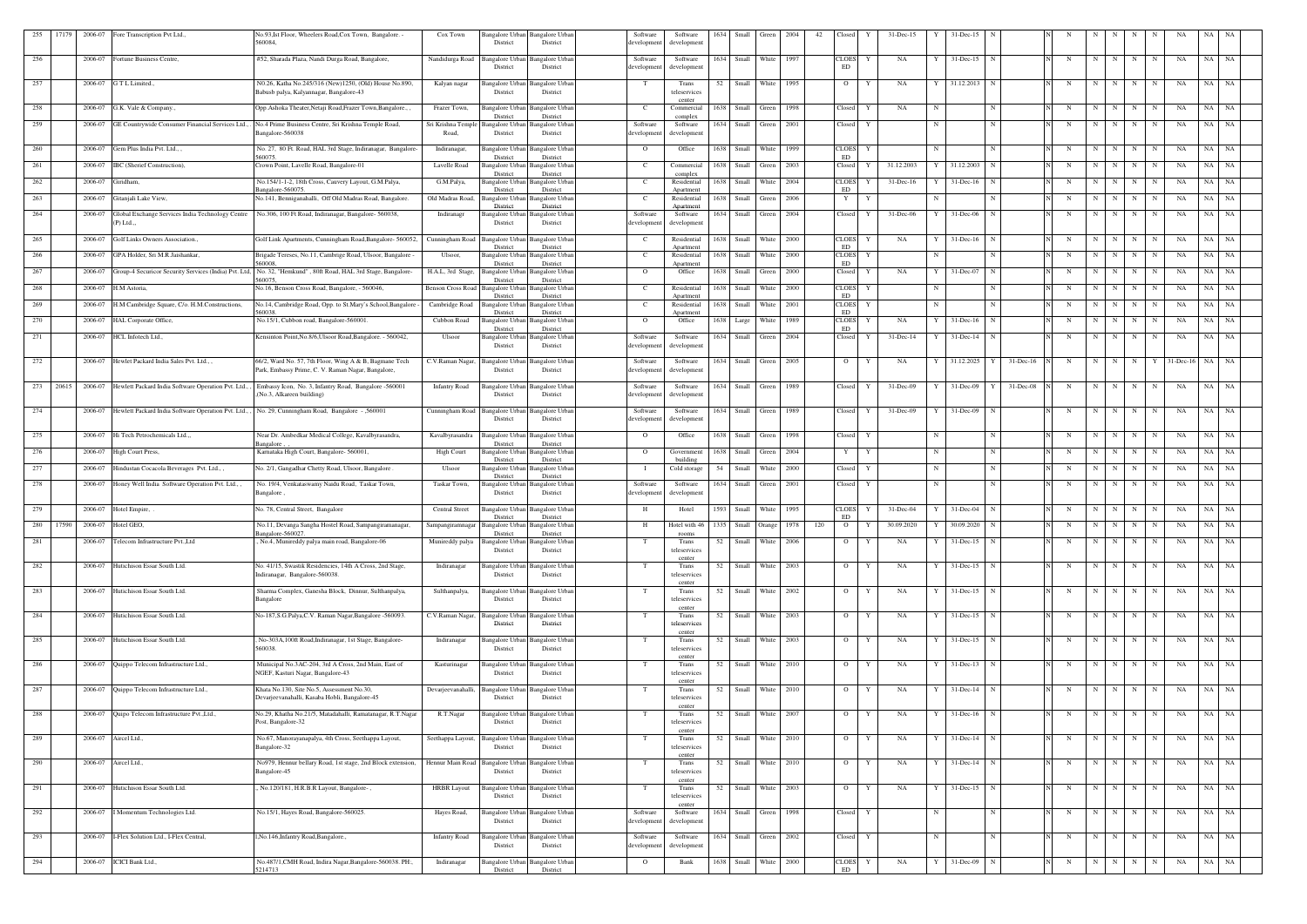| 295 |       | 2006-07 | Inatech Info Solutions Pvt Ltd., "Cunningham<br>Classic".            | No.22,3rd Floor, Cunningham Road, Bangalore-560052                                                                                              | Cunningham Road      | Bangalore Urban<br>District        | Bangalore Urban<br>District                 | Software<br>developmen  | Software<br>developmen         | 1634 | Small                     | Green      | 2003 |        | Closed                        |   | NA            |             |                           |            |   |                         |   |                 |             |    | NA        |           |
|-----|-------|---------|----------------------------------------------------------------------|-------------------------------------------------------------------------------------------------------------------------------------------------|----------------------|------------------------------------|---------------------------------------------|-------------------------|--------------------------------|------|---------------------------|------------|------|--------|-------------------------------|---|---------------|-------------|---------------------------|------------|---|-------------------------|---|-----------------|-------------|----|-----------|-----------|
| 296 |       | 2006-07 | Indian Society Of The Church Of Jesus Crist,                         | No. 493, Anjali Plaza, 2nd Stage, Indiranagar, Bangalore                                                                                        | Indiranagar          | angalore Urban                     | Bangalore Urbar                             | $\overline{O}$          | Office                         |      | 1638 Medium               | White      | 2003 |        | <b>CLOES</b>                  | Y | NA            |             | $31$ -Dec-10<br>N         |            | N | N                       | N | N               | N           | NA | NA NA     |           |
| 297 |       | 2006-07 |                                                                      | 560038<br>Indian Society Of The Church Of The Jesus Chirst of No. 1117, 13th Cross, Indiranagar, 2nd Stage, Bangalore-                          | Indiranagar          | District<br>angalore Urban         | District<br>Bangalore Urban                 | $\Omega$                | church                         | 1638 | Small                     | White      | 1985 |        | ED<br>CLOES                   | Y |               |             |                           |            | N | N                       | N | N               | N           | NA | NA        | NA        |
|     |       | 2006-07 | atter Day Saints<br>Indoor Specific Industries,                      | 560038.<br>H.M.T Layout, Bangalore,                                                                                                             | H.M.T.Layout         | District                           | District                                    |                         | Office                         | 1638 | Small                     |            | 2000 |        | ED                            | Y |               | N           | N                         |            |   | $\overline{\mathbf{N}}$ | N | N               |             |    | NA        | NA        |
| 298 |       |         |                                                                      |                                                                                                                                                 |                      | Bangalore Urban<br>District        | Bangalore Urban<br>District                 | $\Omega$                |                                |      |                           | Green      |      |        | Closed                        |   |               |             |                           |            | N |                         |   |                 | N           | NA |           |           |
| 299 |       |         | 2006-07 Infinite Computer Solutions (I) Pvt. Ltd.,                   | No.1200, 100ft Road, HAL 2nd Stage, Bangalore-560038                                                                                            | HAL 2nd Stage,       | angalore Urban<br>District         | <b>Bangalore Urban</b><br>District          | Software<br>developmen  | Software<br>development        | 1634 | Small                     | Green      | 2004 | 32     | Closed                        | Y | $31$ -Dec-16  |             | $31$ -Dec-16<br>N         |            | N | $\mathbf N$             | N | N               | N           | NA | NA        | NA        |
| 300 |       | 2006-07 | Infinite Developers, Silver Oak,                                     | No.2, 1st Main Road, Ambedkar Layout, Kaval                                                                                                     | ,Kaval Byrasandra,   | Bangalore Urban                    | <b>Bangalore Urbar</b>                      | C                       | Residential                    | 1638 | Small                     | Green      | 2006 |        | Y                             | Y |               |             | N                         |            | N | N                       | N | $\mathbf N$     | N           | NA | NA        | NA        |
| 301 |       | 2006-07 |                                                                      | Byrasandra, Bangalore-560043.<br>Inter Woven Software Services(I) Pvt Ltd., (Formerly No. 32/1 & 2, 4th & 5th Floor, Cresent Towers, Bangalore, | Cresent Towers,      | District<br><b>Bangalore Urban</b> | District<br><b>Bangalore</b> Urban          | Software                | Apartment<br>Software          | 1634 | Small                     | Green      | 1999 |        | Closed                        | Y |               |             |                           |            | N | N                       | N | N               | N           | NA | NA        | NA        |
|     |       |         | Insight Technologies),                                               |                                                                                                                                                 |                      | District                           | District                                    | developmen              | development                    |      |                           |            |      |        |                               |   |               |             |                           |            |   |                         |   |                 |             |    |           |           |
| 302 | 17416 | 2006-07 | J.K.T.D.Electronics,                                                 | 550/2, 1st floor, 10th Main, 100 Feet Road, Banasawadi<br>Bangalore-43                                                                          | Banaswadi            | Bangalore Urban<br>District        | <b>Bangalore</b> Urban<br>District          |                         | Electronic<br>assembling       | 14   | Small White               |            | 1999 | 35.78  | $\overline{O}$                | Y | 31-Dec-25     |             | $31$ -Dec-25 N            |            | N | N                       | N | $\mathbf N$     | N           | NA | NA        | NA        |
| 303 |       |         | 2006-07 Jardines India Software Technologies (P) Ltd.,               | No.901&902, The Esate', 9th Floor,#121, Deckenson Road,<br>Bangalore-560042,                                                                    | Deckenson Road,      | <b>Bangalore Urban</b><br>District | Bangalore Urban<br>District                 | Software<br>developmen  | Software<br>developmen         |      | 1634 Small Green          |            | 1998 |        | Closed                        | Y |               | -N          | N                         |            | N | N                       | N | N               | N           | NA | NA NA     |           |
| 304 | 17532 | 2006-07 | Jayashree Point(Jayashree Point Owners Welfare                       | No.3/1-2, Ali Askar Road, Bangalore.                                                                                                            | Ali Askar Road,      | Bangalore Urbar                    | Bangalore Urbar                             | $\mathbf{C}$            | Residential                    | 1638 | Small                     | White      | 2001 |        | <b>CLOES</b>                  | Y | NA            |             | 31-Dec-15 N               |            | N | N                       | N | N               | N           | NA | NA        | NA        |
| 305 |       | 2006-07 | ssociation).                                                         | eevanadhi Meadows Apartment Owners Association, No.45, Byrasandra Road, G.M.Palya, New thippasandra,                                            | New thippasandra,    | District<br>Bangalore Urbar        | District<br>Bangalore Urban                 | $\mathbf{C}$            | Apartment<br>Residential       | 1638 | Small                     | White      | 1994 |        | ED<br><b>CLOES</b>            | Y | 31-Dec-08     |             | NA N                      |            | N | N                       | N | N               | N           | NA | NA        | NA        |
|     |       |         |                                                                      | angalore-560075                                                                                                                                 |                      | District                           | District                                    |                         | Apartment                      |      |                           |            |      |        | <b>ED</b>                     |   |               |             |                           |            |   |                         |   |                 |             |    |           |           |
| 306 | 17409 | 2006-07 | Kanaga Polymers & Poultry Equipment,                                 | Nagadevi Industrial Estate, Kacharakanahalli Hennur Road,<br>Bangalore - 560048,                                                                | Kacharakanahalli     | Bangalore Urban<br>District        | <b>Bangalore</b> Urban<br>District          |                         | plastic injection<br>mouldings | 14   | Small                     | White      | 2003 |        | <b>CLOES</b><br>ED            | Y | 31-Dec-13     |             | NA N                      |            | N | -N                      | N | N               |             | NA | NA        | NA        |
| 307 | 17412 |         | 2006-07 Karnataka Paper Board Co.,                                   | No.17/12, Aliasker Road, Bangalore - 560001,                                                                                                    | Ali Askar Road,      | Bangalore Urbar                    | <b>Bangalore</b> Urban                      | $\mathbf{C}$            | Commercial                     | 1638 | Small White               |            | 2004 |        | <b>CLOES</b>                  |   | NA            |             | $31$ -Dec-15 N            |            | N | N                       | N | N               | N           | NA | NA        | NA        |
| 308 |       |         | 2006-07 Kernel Techsoft Pvt. Ltd.,                                   | No.57, HMT Layout, R.T.Nagar, Bangalore-560032.                                                                                                 | R.T.Nagar,           | District<br>Bangalore Urban        | District<br><b>Bangalore Urbar</b>          | Software                | complex<br>Software            |      | 1634 Small Green          |            | 2002 |        | ED<br>Closed                  | Y |               |             |                           |            | N | N                       | N | N               | $\mathbf N$ | NA | NA NA     |           |
|     |       |         |                                                                      |                                                                                                                                                 |                      | District                           | District                                    | developmen              | development                    |      |                           |            |      |        |                               |   |               |             |                           |            |   |                         |   |                 |             |    |           |           |
| 309 |       | 2006-07 | Klippon Electronics Pvt Ltd,,                                        | No.765, Koramachandra Layout , Lingaraja Pura, Bangalore                                                                                        | Lingarajapuram       | Bangalore Urban<br>District        | Bangalore Urban<br>District                 | - 1                     | Electronic<br>assembling       | 14   | Small                     | White      | 2003 |        | Closed                        | Y |               | -N          | N                         |            | N | N                       | N | N               |             | NA | NA        | NA        |
| 310 |       | 2006-07 | Kohinoor Garments                                                    | No:78, Hidayath Nagar, K.G. Halli, Bangalore- 560045                                                                                            | Kadugondanahalli,    | Bangalore Urban<br>District        | Bangalore Urban<br>District                 | - 1                     | Garment<br>Stiching            | 1589 | Small                     | Green      | 1992 |        | Closed<br>(Not                | Y | 31-Dec-14     | N           | NA N                      |            | N | N                       | N | N               | N           | NA | NA        | NA        |
|     |       |         |                                                                      |                                                                                                                                                 |                      |                                    |                                             |                         |                                |      |                           |            |      |        | existing                      |   |               |             |                           |            |   |                         |   |                 |             |    |           |           |
| 311 |       |         | 2006-07 Kohinoor Plast,                                              | No.79, Behind Lidkar Quarters, Hidayathnagar,<br>K.G.Halli, Bangalore-560045.                                                                   | Kadugondanahalli,    | <b>Bangalore Urban</b><br>District | <b>Bangalore Urban</b><br>District          | - 1                     | <b>PVC</b> Pipes               | 1614 | Small                     | Green      | 1996 |        | Closed                        | Y | 31-Dec-15     |             | 31-Dec-15<br>$_{\rm N}$   |            | N | N                       | N | N               | N           | NA | NA NA     |           |
| 312 |       | 2006-07 | Krishna Apartments.                                                  | No.13, Ali Askar Road, Bangalore. - 560052,                                                                                                     | Ali Askar Road,      | Bangalore Urban                    | Bangalore Urbar                             | <sup>-</sup> C          | Residential                    | 1638 | Small                     | White      | 1991 |        | <b>CLOES</b><br>ED            |   | 31-Dec-15     |             | NA N                      |            | N | N                       | N | N               |             | NA | NA.       | NA        |
| 313 |       | 2006-07 | Krishna Sagar,                                                       | No.117, Old Madras Road, Ulsoor, Bangalore. - 560006,                                                                                           | Ulsoor               | District<br>Bangalore Urban        | District<br><b>Bangalore Urban</b>          | Н.                      | Anartment<br>Hotel             | 1593 | Small                     | Green      | 2003 |        | Closed                        | Y | NA            |             | $31$ -Dec-05<br>N         |            | N | N                       | N | N               | N           | NA | NA        | <b>NA</b> |
| 314 |       | 2006-07 | Leo Product.,                                                        | No.83/3, Sait Palya, Lingarajpuram, Bangalore-560084.,                                                                                          | Lingarajapuram       | District<br>Bangalore Urban        | District<br>Bangalore Urban                 |                         | <b>Metal Paste</b>             | 14   | Small                     | White      | 1992 | 625.74 | $\overline{O}$                |   | 31-Dec-15     |             | NA N                      |            | N | N                       | N | N               | N           | NA | NA        | NA        |
| 315 |       |         | 2006-07 M/s. Valliappa Software Technological Park                   | Sona Towers, No.71, Miller road, Bangalore-53                                                                                                   | <b>Millers Road</b>  | District<br>angalore Urban         | District<br>Bangalore Urban                 | Software                | Software                       |      | 1634 Medium Green         |            | 1996 |        | Closed                        |   | 31.12.2008    |             | 31.12.2008<br>N           |            | N | N                       | N | $\mathbf N$     | N           | NA | NA        | NA        |
|     |       |         |                                                                      |                                                                                                                                                 |                      | District                           | District                                    | developmen              | developmen                     |      |                           |            |      |        |                               |   |               |             |                           |            |   |                         |   |                 |             |    |           |           |
| 316 |       |         | 2006-07 Life Style Apparels.                                         | No.229/10,1st Floor, Sait Palya, St.Thomas Town<br>Post, Lingarajapuram, Bangalore. - 560084                                                    | Lingarajapuram       | Bangalore Urban<br>District        | Bangalore Urbar<br>District                 | - 1                     | Garment<br>Stiching            | 1589 | Small Green               |            | 2004 | 78     | Closed<br>(Not                |   | 31-Dec-15     |             | $31$ -Dec-15 N            |            | N | N                       | N | N               | N           | NA | NA        | NA        |
|     |       |         |                                                                      |                                                                                                                                                 |                      |                                    |                                             |                         |                                |      |                           |            |      |        | existing                      |   |               |             |                           |            |   |                         |   |                 |             |    |           |           |
| 317 |       | 2006-07 | Lufthanasa German Airlines (Passenger Division).,                    | No.44/2, Dickension Road, Bangalore-560042                                                                                                      | Dickenson Road       | Bangalore Urban<br>District        | <b>Bangalore</b> Urbar<br>District          | $\Omega$                | Office                         | 1638 | Small                     | Green      | 1995 |        | Closed                        |   | NA            |             | 31-Dec-04<br>N            |            | N | N                       | N | N               | N           | NA | NA        | NA        |
| 318 |       |         | 2006-07 Maintec Tecnologies Pvt . Ltd.,                              | 303-A,100ft Road,1st Stage, Indiranagar, Bangalore-560038,                                                                                      | Indiarangar          | Bangalore Urbar<br>District        | Bangalore Urban<br>District                 | Software<br>developmen  | Software<br>development        | 1634 | Small                     | White      | 1998 |        | <b>CLOES</b><br><b>ED</b>     | Y | NA            |             | $31 - Dec-14$             |            | N | N                       | N | N               | N           | NA | NA        | NA        |
|     |       |         |                                                                      | Net Scout Systmes Software India Pvt., Ltd., (Formerly No.3, Ground floor, Embassy Icon building, Infantry Road,                                |                      |                                    |                                             |                         |                                |      |                           |            |      |        |                               |   |               |             | NA N                      |            | N |                         |   | $N$ $N$ $N$ $N$ |             |    |           |           |
| 319 |       | 2006-07 | The Network General Software India Pvt., Ltd.,)                      | Bangalore-01                                                                                                                                    | <b>Infantry Road</b> | District                           | Bangalore Urban Bangalore Urban<br>District | Software<br>development | Software<br>development        |      | 1634 Medium Green 13.10.2 |            | 004  |        | Closed                        | Y | 31.12.2010    | $\mathbf N$ |                           |            |   |                         |   |                 |             | NA | NA NA     |           |
| 320 |       |         | 2006-07 Maruthi Vidyalaya,                                           | Subbarayana Palya, Banaswadi Road, Bangalore. - 560033,                                                                                         | Banaswadi            | Bangalore Urban                    | <b>Bangalore Urban</b>                      | $\mathbf{C}$            | Educational                    |      | 1638 Small White          |            | 2005 |        | <b>CLOES</b>                  | Y | NA            |             | $31$ -Dec-15 N            |            | N | N                       | N | N               |             | NA | NA NA     |           |
| 321 |       | 2006-07 | Medreich Ltd.,                                                       | No.12/8, Saraswathiamma Street, Maruthisevanagar, Bangalore-                                                                                    | Maruthisevanagar     | District<br>Bangalore Urban        | District<br>Bangalore Urban                 | $\Omega$                | institution<br>Office          |      | 1638 Small                | White      | 2005 |        | ED<br><b>CLOES</b>            | Y | NA            |             | $31 - Dec-14$             |            | N | N                       | N | $\mathbf N$     | N           | NA | NA        | <b>NA</b> |
| 322 | 18094 |         | 2006-07 Meta Fusion,                                                 | 560033<br>No232a, Ground Floor, 2nd Main Road, Maruthisevanagar                                                                                 | Maruthisevanagar     | District<br>Bangalore Urban        | District<br><b>Bangalore Urban</b>          |                         | welding                        | 1312 | Small Orange              |            | 2000 | 72     | ED<br>$\overline{O}$          | Y | 31-Dec-23     |             | $31$ -Dec-23 N            |            | N | $\mathbf N$             | N | N               |             | NA | NA        | NA        |
| 323 |       | 2006-07 | MH Electronics Pvt. Ltd.,                                            | 3angalore. - 560084.<br>No. 2, Industrial Site, Indiranagar, Bangalore-560038. PH:                                                              | Indiranagar,         | District<br>Bangalore Urban        | District<br>Bangalore Urban                 |                         | electrodes<br>Electronic       | 14   | Small                     | White      | 1988 | 42     | $\overline{O}$                |   | 31-Dec-13     |             | $31$ -Dec-13              |            | N | N                       | N | N               | N           | NA | NA NA     |           |
| 324 | 33644 |         | 2006-07 Millenia Developers (P) Ltd.,                                | 250523<br>Millenia Towers, No.1-2, Murphy Road, Bangalore-560008                                                                                | Murphy Road,         | District<br>Bangalore Urban        | District<br><b>Bangalore Urban</b>          | $\mathbf{C}$            | assembling<br>Commercial       |      | 1638 Large                | White      | 1996 |        | <b>CLOES</b>                  | Y | 31-Dec-24     |             | 31-Dec-24<br>$\mathbf{Y}$ | 31-Dec-18  | N | N                       | N | N               |             | NA | <b>NA</b> | <b>NA</b> |
| 325 | 18906 | 2006-07 | Navodaya Food Industries(Neesa Process Foods                         | No. 063/3, Nagadevi Industrial                                                                                                                  | Kacharakanahalli     | District<br>Bangalore Urban        | District<br><b>Bangalore Urban</b>          |                         | complex<br>Food product        | 54   | Small                     | White 2003 |      |        | ${\rm ED}$<br><b>CLOES</b>    | Y | 31-Dec-14     | -N          | NA N                      |            | N | N                       | N | N               | N           | NA | NA NA     |           |
| 326 |       | 2006-07 | vtLtd).<br>Network Appliance System (India).,                        | Estate, Kacharkanahalli, Bangalore. - 560084,<br>N0.121,6th Floor, "The Estate", Dickenson Road, Bangalore-                                     | Dickenson Road       | District                           | District<br>Bangalore Urban Bangalore Urban | Software                | Software                       |      | 1634 Small Green 2000     |            |      |        | ED<br>Closed                  | Y | $31 - Dec-04$ |             | 31-Dec-04<br>$\mathbf N$  |            | N | N                       | N | N               | N           | NA | NA NA     |           |
|     |       |         |                                                                      | 560042,                                                                                                                                         |                      | District                           | District                                    | developmen              | development                    |      |                           |            |      |        |                               |   |               |             |                           |            |   |                         |   |                 |             |    |           |           |
| 327 | 19008 | 2006-07 | New Age Apparels Pvt. Ltd., , (Indian Designs<br>xports Pvt., Ltd.,) | No. 10, Behind Lidkar Quarters, K.G. Halli, Bangalore,                                                                                          | Kadugondanahalli,    | <b>Bangalore Urban</b><br>District | Bangalore Urban<br>District                 | $\mathbf{I}$            | Garment<br>Stiching            |      | 1589 Small Green          |            | 1998 | 250    | $\overline{O}$                |   | 31-Dec-23     |             | $31 - Dec-23$<br>Y        | 30.06.2021 | N | N                       | N | N               | N           | NA | NA NA     |           |
| 328 |       | 2006-07 | Nikhat Leather Garments.,                                            | No.8, Ist Floor, 7th Street, Jama Masjid, Bangalore-560005.                                                                                     | Kadugondanahalli,    | <b>Bangalore Urban</b>             | Bangalore Urban                             |                         | Garment                        | 1589 | Small                     | Green      | 1999 | 14.27  | $\overline{O}$                |   | 31-Dec-24     |             | 31-Dec-24                 |            | N | $\mathbf N$             | N | N               | $_{\rm N}$  | NA | NA NA     |           |
| 329 |       | 2006-07 | Oven Fresh Bakery (Butter Sponge),                                   | 13th Cross, 7th Main, Priyadarshini Complex, Cmh Road,                                                                                          | Indiranagar          | District<br>Bangalore Urbar        | District<br>Bangalore Urban                 | H                       | Stiching<br>Hotel              | 1593 | Small                     | White      | 2005 |        | <b>CLOES</b>                  |   | NA            |             | 31-Dec-15                 |            | N | $\mathbf N$             | N | N               | N           | NA | NA        | <b>NA</b> |
| 330 |       | 2006-07 | Padmini Products,                                                    | ndiranagar, Bangalore,<br>No. 157, K.Kamaraja Road, Bangalore,                                                                                  | K.Kamaraja Road      | District<br><b>Bangalore Urban</b> | District<br><b>Bangalore Urban</b>          |                         | Agarbathi &                    | 37   | Small                     | White      | 1987 |        | ED<br>Closed                  |   | 31-Dec-03     |             | NA N                      |            | N | N                       | N | N               | N           | NA | NA NA     |           |
| 331 |       | 2006-07 | Padmini Products Pvt. Ltd, Unit-3,                                   | No. 38/A, Haines Road, Bangalore-560005                                                                                                         | Haines Road          | District<br>Bangalore Urban        | District<br>Bangalore Urban                 |                         | Incense sticks<br>Agarbathi &  | 37   | Small                     | White      | 1987 |        | $\overline{O}$                |   | 31-Dec-15     |             | NA N                      |            | N | N                       | N | N               | $\mathbf N$ | NA | NA        | NA        |
| 332 |       | 2006-07 | Pallavi Theatre,,                                                    | N0.20, Rajrammohanray Road,,, Bangalore-560027,                                                                                                 | Rajrammohanray       | District<br>Bangalore Urban        | District<br><b>Bangalore</b> Urban          | $\mathbf{O}$            | ncense sticks<br>Theatre       |      | 1638 Small Green          |            | 1993 |        | Closed                        | Y | NA            |             | 31-Dec-03<br>$\mathbf N$  |            | N | N                       | N | N               | N           | NA | NA        | <b>NA</b> |
| 333 |       | 2006-07 | Paras Smartech Ltd.,                                                 | No.2032,16th Main,1st Cross,Hal 2nd Stage,Indira                                                                                                | Road<br>Indiranagar  | District<br>Bangalore Urbar        | District<br>Bangalore Urban                 | $\Omega$                | Office                         |      | 1638 Small Green          |            | 2001 |        | Closed                        |   |               |             |                           |            | N | N                       | N | N               | N           | NA | NA        | NA N      |
| 334 |       | 2006-07 | Park Controls Communications Ltd.,                                   | Vagar, Bangalore.-560038.<br>No. 22, 80 Ft. Road, Hal 3rd Stage, Bangalore,                                                                     | HAL 3rd stage        | District                           | District<br>Bangalore Urban Bangalore Urban | Software                | Software                       |      | 1634 Small Green          |            | 1999 | 140    | Closed                        | Y | 31-Dec-22     |             | 31-Dec-22                 |            | N | $\mathbf N$             | N | N               | N           | NA | NA        | <b>NA</b> |
|     |       |         |                                                                      |                                                                                                                                                 |                      | District                           | District                                    | developmen              | development                    |      |                           |            |      |        |                               |   |               |             |                           |            |   |                         |   |                 |             |    |           |           |
| 335 |       |         | 2006-07 Pizza Corner (I) Pvt. Ltd,                                   | Wheelers Road, Cox Town, Bangalore, - 560005,                                                                                                   | Cox Town             | <b>Bangalore Urban</b><br>District | <b>Bangalore Urban</b><br>District          | H                       | Hotel                          |      | 1593 Small White          |            | 1987 |        | <b>CLOES</b><br>ED            | Y | NA            |             | $31$ -Dec-06 N            |            | N | N                       | N | N               | N           | NA | NA NA     |           |
| 336 |       |         | 2006-07 Premises Owned By Sre Jayaram Reddy,                         | Sun City Sheltrers Pvt Ltd, No. 302, R.J Gardens, Eashwara                                                                                      | Indiranagar,         |                                    | Bangalore Urban Bangalore Urban             | $\mathbf{C}$            | Commercial                     |      | 1638 Small White 2001     |            |      |        | $\ensuremath{\mathsf{CLOES}}$ | Y |               | -N          | N                         |            | N | N                       | N | N               | N           | NA | NA NA     |           |
|     |       |         |                                                                      | Layout, 17th E Cross, 2nd stage, Indiranagar, Bangalore-<br>560038.                                                                             |                      | District                           | District                                    |                         | complex                        |      |                           |            |      |        | <b>ED</b>                     |   |               |             |                           |            |   |                         |   |                 |             |    |           |           |
| 337 |       | 2006-07 | Prestige Capri,                                                      | No. 4, Benson Town, Bangalore                                                                                                                   | Benson Town          | Bangalore Urban<br>District        | <b>Bangalore</b> Urban<br>District          | <sup>-</sup> C          | Residential<br>Apartment       | 1638 | Small                     | White      | 2000 |        | <b>CLOES</b><br>ED            | Y |               |             | N                         |            | N | N                       | N | N               |             | NA | NA        | NA        |
| 338 |       | 2006-07 | Prestige Crescent Classic,.                                          | No. 140, Wheeler's Road, Cox Town, Bangalore-560005                                                                                             | Cox Town             | Bangalore Urban<br>District        | <b>Bangalore Urban</b><br>District          | <sup>-</sup> C          | Residential<br>Apartment       | 1638 | Small                     | White      | 2000 |        | <b>CLOES</b><br>ED            | Y | 31-Dec-17     | N           | NA N                      |            | N |                         | N | N               |             | NA | NA NA     |           |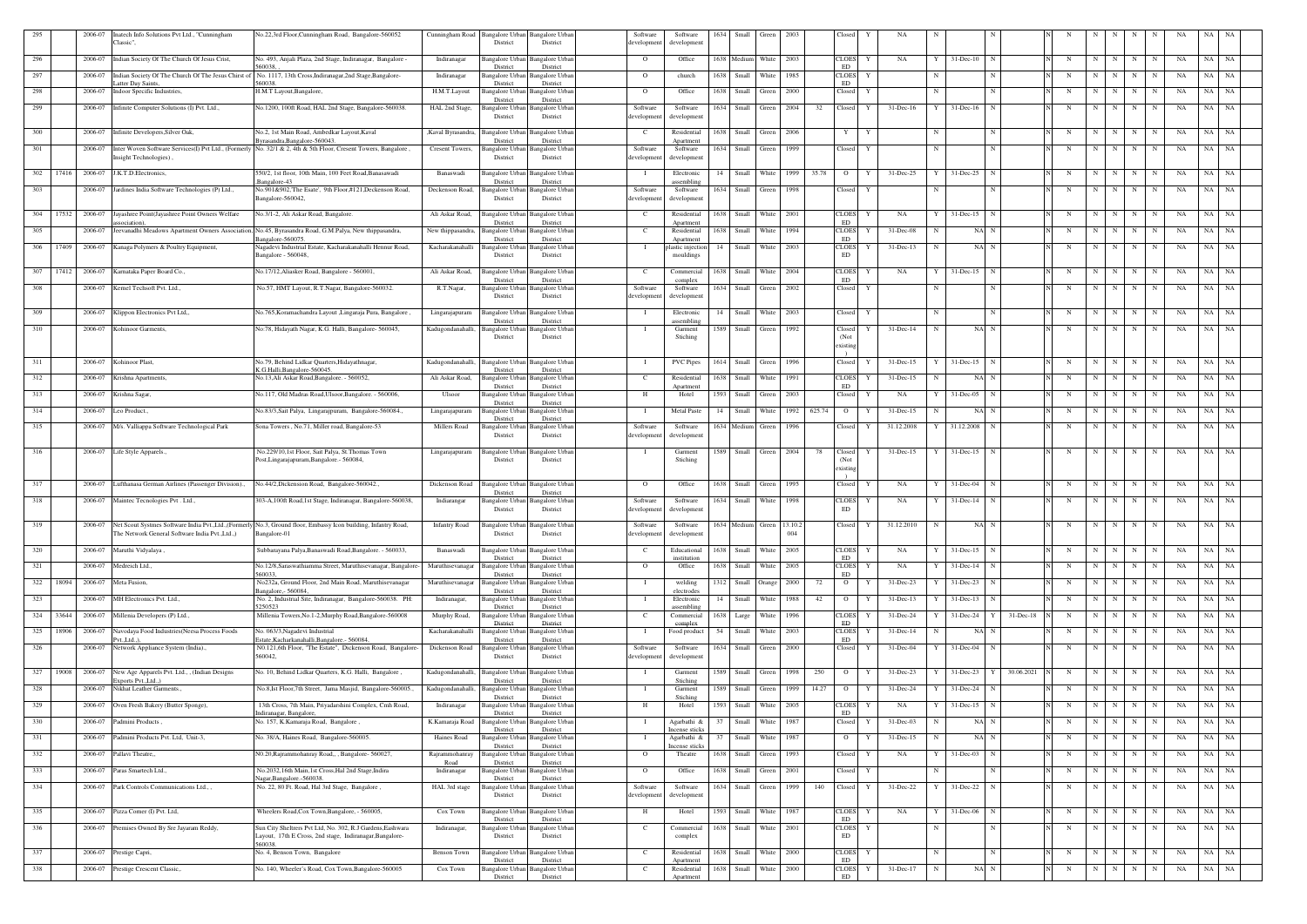| 339 | 2006-07             | Prestige Grand Oak,                               | No.265, 7th Main, 2nd Stage, Indiranagar, Defence colony<br>Indiranagar,<br>angalore-560017                                      | Bangalore Urban<br>District        | Bangalore Urbar<br>District                 | - C                    | Residential<br>Apartment        | 1638 | Small                 | White      | 2004 | CLOES<br>ED                | Y            | 31-Dec-17      |   | NA N                |             |   |                 |                  |             | NA | NA                     |       |
|-----|---------------------|---------------------------------------------------|----------------------------------------------------------------------------------------------------------------------------------|------------------------------------|---------------------------------------------|------------------------|---------------------------------|------|-----------------------|------------|------|----------------------------|--------------|----------------|---|---------------------|-------------|---|-----------------|------------------|-------------|----|------------------------|-------|
| 340 | 2006-07             | Prestige Infantry Court,                          | No. 130, Infantry Road, Bangalore,<br><b>Infantry Road</b>                                                                       | Bangalore Urbar<br>District        | Bangalore Urbar<br>District                 | C.                     | Commercial<br>complex           | 1638 | Small                 | White      | 1999 | <b>CLOES</b><br>ED         | Y            | NA             |   | 31-Dec-03           | N           | N | N               | N<br>N           | N           | NA | NA                     | NA    |
| 341 | 2006-07             | Quick Logic Software India Pvt. Ltd.,             | 2nd Floor, Cherisma, No. 2 & 3, Jeevan Bhimanagar Main<br>Jeevan Bhimanagar<br>Road, Hal 3rd Stage, Bangalore,                   | Bangalore Urbar<br>District        | Bangalore Urbar<br>District                 | Software<br>developmen | Software<br>development         | 1634 | Small                 | Green      | 2002 | Closed                     | Y            | 31-Dec-15      | Y | $31 - Dec-15$       | N           | N | $\mathbf N$     | N<br>N           | N           | NA | NA                     | NA    |
|     |                     | 2006-07 Quipo Telecom Infrastructure (p) Ltd.,    |                                                                                                                                  |                                    | Bangalore Urbar                             | T                      |                                 | 52   | Small White           |            | 2006 | $\mathbf{O}$               | Y            | NA             | Y |                     | N           |   | N               |                  |             |    |                        | NA    |
| 342 |                     |                                                   | No.482, Rajeshwari, Jeevan bhimanagar main road, HAL 3rd<br>New thippasandra,<br>stage New thippasandra post, Bangalore-560075.  | <b>Bangalore</b> Urban<br>District | District                                    |                        | Trans<br>teleservices           |      |                       |            |      |                            |              |                |   | 31-Dec-15           |             |   |                 | $N$ N            | N           | NA | NA                     |       |
| 343 |                     | 2006-07 Quipo Telecom Infrastructure (p) Ltd.,    | No.5 & 6, 19th cross, Kagadasapura Main Road, New City<br>C.V.Raman Nagar,                                                       | Bangalore Urban                    | <b>Bangalore</b> Urbar                      |                        | cente<br>Trans                  | 52   | Small                 | White      | 2006 | $\circ$                    | Y            | NA             |   | 31-Dec-15           | N           |   | - N             | N<br>N           | N           | NA | NA                     | NA    |
|     |                     |                                                   | Super Market, C.V.Raman Nagar, Bangalore-560093.                                                                                 | District                           | District                                    |                        | teleservices<br>center          |      |                       |            |      |                            |              |                |   |                     |             |   |                 |                  |             |    |                        |       |
| 344 |                     | 2006-07 Quipo Telecom Infrastructure (P) Ltd.,    | Kailasadri Nilaya, no.929, 2nd cross, Chowdaiah block, 6th A<br>R.T.Nagar<br>Main Road, HMT Layout, V.V.Nagar, R.T. Nagar Post,  | Bangalore Urban<br>District        | Bangalore Urbar<br>District                 | T                      | Trans<br>teleservices           | 52   | Small White           |            | 2006 | $\circ$                    | Y            | NA             | Y | 31-Dec-15           | N           |   | $\mathbf N$     | NI<br>N          | N           | NA | NA NA                  |       |
| 345 |                     | 2006-07   Quipo Telecom Infrastructure (P) Ltd.,  | 3angalore-32.<br>No.93, Wheeler's Road, Cox town, Bangalore-560005.<br>Cox Town                                                  | Bangalore Urban                    | Bangalore Urbai                             | T                      | cente<br>Trans                  | 52   | Small                 | White      | 2006 | $\circ$                    | Y            | NA             | Y | 31-Dec-15           | N           | N | N               | N N              | N           | NA | <b>NA</b>              | NA    |
|     |                     |                                                   |                                                                                                                                  | District                           | District                                    |                        | teleservices<br>center          |      |                       |            |      |                            |              |                |   |                     |             |   |                 |                  |             |    |                        |       |
| 346 |                     | 2006-07 R.K. Products                             | No:607 B, Sait Palya, Hennur Main Road, Lingrajapuram,<br>Hennur Main Road<br>Bangalore - 560056,                                | <b>Bangalore Urbar</b><br>District | Bangalore Urbar<br>District                 |                        | Injection<br>Mouldings          |      | 1614 Small            | Green      | 1998 | Closed<br>(Not<br>existing | Y            | $31 - Dec-15$  | N | NA N                |             | N | $\mathbf N$     | $N$   $N$        | N           | NA | <b>NA</b>              | NA    |
| 347 |                     | 2006-07 R.M Enterprises,                          | No.856, Banasawadi, Bangalore- 560043,<br>Banaswadi                                                                              | Bangalore Urban                    | Bangalore Urba                              |                        | Engineering                     | 14   | Small White 2003      |            |      | Closed                     | Y            | $31$ -Dec-13   | N | NA N                |             | N | $N$ $N$ $N$     |                  | N           | NA | NA                     | NA    |
|     |                     |                                                   |                                                                                                                                  | District                           | District                                    |                        | Fabrication<br>activity on job  |      |                       |            |      |                            |              |                |   |                     |             |   |                 |                  |             |    |                        |       |
| 348 |                     | 2006-07 R.S.Vatson.,                              | No.372, Dollers Colony, 80ft Road, Bangalore.,<br>Dollars colony                                                                 | Bangalore Urbar                    | <b>Bangalore Urbar</b>                      | C.                     | work<br>Residential             |      | 1638 Small            | White      | 2002 | <b>CLOES</b>               | Y            | NA             |   | $31 - Dec - 15$     | N           | N | $N$   $N$ $N$   |                  | N           | NA | NA 1                   | NA    |
| 349 | 2006-07             | Raheja Gardenia.                                  | No.35, (Old No.39 & 38/1 ) Miller Road, Benson<br>Benson Town                                                                    | District<br>Bangalore Urbar        | District<br>Bangalore Urbai                 | C.                     | Apartment<br>Residential        | 1638 | Small                 | White      | 2000 | ED<br><b>CLOES</b>         |              | NA             |   | 31-Dec-14           | N           | N | $\mathbf N$     | N<br>N           | N           | NA | NA                     | NA    |
| 350 | 2006-07             | Raheja Arber                                      | own, Bangalore.<br>No. 15, St. John Road, Bangalore,<br>St.Johns Road                                                            | District<br>Bangalore Urbar        | District<br>Bangalore Urbar                 | -C                     | Apartment<br>Residential        | 1638 | Small                 | White      | 2000 | ED<br><b>CLOES</b>         | Y            | NA             |   | $31 - Dec-16$       | N           | N | N               | N<br>N           | N           | NA | NA                     | NA    |
| 351 | 2006-07             | Ranka Corner Owners Association,                  | No. 14, Opp. Cambridge School, Thimmaiah Road,,<br>Thimmaiah Road                                                                | District<br>Bangalore Urba         | District<br>Bangalore Urbar                 | C                      | Apartment<br>Residential        | 1638 | Small                 | White      | 1999 | ED<br>CLOES                |              | NA             |   | 31-Dec-15           | N           |   | N               | N                | N           | NA | NA                     | NA    |
| 352 | 2006-07             | Ravi kumar Bricks,                                | diranagar, Bangalore -560008<br>Sy.No.28/5, Viswanathanagenhalli, Hebbal Post, Bangalore-<br>Viswanathanagenha                   | District<br><b>Bangalore Urbar</b> | District<br>Bangalore Urbar                 |                        | Apartment<br><b>Bricks</b>      | 16   | Small                 | White      | 2004 | ED<br>Closed               | Y            | 31-Dec-15      | N | NA N                |             | N | N               | N<br>N           | N           | NA | NA                     | NA    |
| 353 | 2006-07             | Reliance Infocom Ltd.                             | 560024<br>No.121, The Estate, Dickenson Road, Bangalore<br>Dickenson Road                                                        | District<br>Bangalore Urbar        | District<br>Bangalore Urba                  | T                      | Trans                           | 52   | Small                 | White      | 2004 | $\circ$                    | Y            | NA             | Y | $31 - Dec - 15$     | N           | N | $\mathbf N$     | N<br>$\mathbf N$ | N           | NA | NA                     | NA    |
|     |                     |                                                   |                                                                                                                                  | District                           | District                                    |                        | teleservices<br>center          |      |                       |            |      |                            |              |                |   |                     |             |   |                 |                  |             |    |                        |       |
| 354 |                     | 2006-07 Reliance Infocom Ltd.                     | , No.147, Infantry Road, Bangalore-560001.<br><b>Infantry Road</b>                                                               | angalore Urban<br>District         | <b>Bangalore Urban</b><br>District          | T                      | Trans                           | 52   | Small White           |            | 2006 | $\Omega$                   | Y            | NA             | Y | $31$ -Dec-14 N      |             | N | $N$   $N$ $N$   |                  | N           | NA | NA                     | NA    |
|     |                     |                                                   |                                                                                                                                  |                                    |                                             |                        | teleservices<br>center          |      |                       |            |      |                            |              |                |   |                     |             |   |                 |                  |             |    |                        |       |
| 355 |                     | 2006-07 Reliance Infocom Ltd.                     | No.218, Jain Temple Road, OPH Road, Shivajinagar,<br>Shivajinagar<br>Bangalore-560051                                            | Bangalore Urban<br>District        | <b>Bangalore Urbar</b><br>District          | T                      | Trans<br>teleservices           | 52   | Small                 | White      | 2004 | $\circ$                    | Y            | NA             |   | 31-Dec-14           | N           | N | $\mathbf N$     | N I<br>N         | N           | NA | NA                     | NA    |
| 356 |                     | 2006-07 Aircel Ltd.,                              | No.211/7, Gramathana, Nagavarapalya villagae, K.R.Puam,<br>Nagavarapalya                                                         | Bangalore Urban                    | Bangalore Urban                             |                        | center<br>Trans                 | 52   | Small White           |            | 2010 | $\circ$                    | Y            | NA             | Y | $31$ -Dec-13 N      |             |   | N               | N I<br>N         | N           | NA | NA NA                  |       |
|     |                     |                                                   | villagae,<br>Bangalore                                                                                                           | District                           | District                                    |                        | teleservices<br>center          |      |                       |            |      |                            |              |                |   |                     |             |   |                 |                  |             |    |                        |       |
| 357 |                     | 2006-07 Reliance Infocom Ltd.                     | ,Plot No.69, Kadugondanahalli,Nagawara Main Road,<br>Nagawara<br>Ward No.94, Bangalore-560045                                    | Bangalore Urban<br>District        | Bangalore Urba<br>District                  | T                      | Trans<br>teleservices<br>cente  | 52   | Small                 | White      | 2004 | $\overline{O}$             | Y            | NA             | Y | $31$ -Dec-14 N      |             | N | $N$   $N$   $N$ |                  | N           | NA | NA                     | NA    |
| 358 |                     | 2006-07 Reliance Infocom Ltd.                     | No.7 & 8, New Seenappa Layout, Suddagunta Palya,<br>C.V.Raman Nagar,<br>V.Raman Nagar Post, Bangalore-560093.                    | <b>Bangalore Urban</b><br>District | Bangalore Urban<br>District                 |                        | Trans<br>teleservices           |      | 52 Small White 2003   |            |      | $\circ$                    | Y            | NA             | Y | $31$ -Dec-14 N      |             | N | N N N           |                  | N           | NA |                        | NA NA |
| 359 |                     | 2006-07 Reliance Infocom Ltd.                     | Ulsoor Road,, , Bangalore 560008<br>Ulsoor                                                                                       |                                    | Bangalore Urban Bangalore Urban             |                        | cente<br>Trans                  | 52   | Small                 | White      | 2003 | $\circ$                    | Y            | NA             |   | 31-Dec-14           | N           | N | $\mathbf N$     | N<br>N           | N           | NA | NA                     | NA    |
|     |                     |                                                   |                                                                                                                                  | District                           | District                                    |                        | teleservices<br>cente           |      |                       |            |      |                            |              |                |   |                     |             |   |                 |                  |             |    |                        |       |
| 360 |                     | 2006-07 Reliance Infocom Ltd.                     | Municipal site No. 5/4-1, Milton Street.<br>Coke Town<br>Cooke Town, Bangalore-560005.                                           | District                           | Bangalore Urban Bangalore Urban<br>District |                        | Trans<br>teleservices           | 52   | Small White           |            | 2006 | $\circ$                    | Y            | NA             | Y | $31$ -Dec-14 N      |             | N | N               | N<br>N           | N           | NA | NA                     | NA    |
| 361 |                     | 2006-07 Reliance Infocom Ltd.                     | Municipal Site No.78/1, Chikkabanaswadi new extension, 5th<br>Chikkabanaswadi<br>Main Road, 4th Cross, behind St.George College, | Bangalore Urban<br>District        | <b>Bangalore</b> Urbar<br>District          |                        | center<br>Trans<br>teleservices | 52   | Small                 | White      | 2006 | $\circ$                    | Y            | NA             | Y | 31-Dec-14           | N           | N | $\mathbf N$     | N<br>N           | N           | NA | NA                     | NA    |
| 362 |                     | 2006-07 Reliance Infocom Ltd.                     | 3angalore-560033.<br>No.131/54/P, P2 & P3, Kagadasapura, Maruthi Extension,<br>New Thippasandra, Bangalore Urban Bangalore Urban |                                    |                                             |                        | center<br>Trans                 | 52   | Small White 2003      |            |      | $\overline{O}$             | $\mathbf{Y}$ | NA             |   | $Y = 31 - Dec-14$ N |             | N | N N N           |                  | N           | NA |                        | NA NA |
|     |                     |                                                   | New Thippasandra, Bangalore - 560075,                                                                                            | District                           | District                                    |                        | teleservices<br>cente           |      |                       |            |      |                            |              |                |   |                     |             |   |                 |                  |             |    |                        |       |
| 363 | 2006-07 Aircel Ltd. |                                                   | New No.7/2, Old Madras Road, Opp. 100 feet Road,<br>Old Madras Road,<br>Binnamangala, Bangalore-38                               | Bangalore Urban<br>District        | <b>Bangalore</b> Urbar<br>District          | - Т                    | Trans<br>teleservices           | 52   | Small                 | White      | 2010 | $\circ$                    | Y            | NA             |   | 31-Dec-14           | N           |   | $\mathbf N$     | N<br>N           | N           | NA | NA                     | NA    |
| 364 |                     | 2006-07 Reliance Infocom Ltd.                     | No.10, Patel Seethappa Colony, New Thippasandra, Bangalore-New Thippasandra,                                                     | <b>Bangalore Urban</b>             | Bangalore Urbar                             |                        | center<br>Trans                 | 52   | Small White           |            | 2006 | $\overline{O}$             | Y            | NA             | Y | 31-Dec-15           | $\mathbf N$ |   | $\mathbf N$     | NI<br>N          | N           | NA | $\overline{\text{NA}}$ | NA    |
|     |                     |                                                   | 560075.                                                                                                                          | District                           | District                                    |                        | teleservices<br>center          |      |                       |            |      |                            |              |                |   |                     |             |   |                 |                  |             |    |                        |       |
| 365 |                     | 2006-07 ATC Telecom Tower Corporation Pvt., Ltd., | No.309, 1st Floor, Vekateshwara Complex, Indiranagar 100 ft<br>Indiranagar<br>Road, Bangalore-38                                 | Bangalore Urban<br>District        | Bangalore Urbar<br>District                 |                        | Trans<br>teleservices           | 52   | Small                 | White 2011 |      | $\circ$                    | Y            | NA             |   | $31 - Dec-15$       | $\mathbf N$ |   | N               | NI<br>N          | N           | NA | NA                     | NA    |
| 366 |                     | 2006-07 Residential Apartment By Annie Randhawa,  | Nandidurga Road, Bangalore., - 560046,<br>Nandidurga Road                                                                        | <b>Bangalore Urba</b>              | Bangalore Urbar                             | C                      | center<br>Residential           |      | 1638 Small            | Green      | 2002 | Y                          | $\mathbf{Y}$ |                | N |                     | $\mathbf N$ | N | N               | $N$ N            | N           | NA | NA 1                   | NA    |
| 367 |                     | 2006-07 Residential Apartment By B.Poonam,        | No.146,1st Main, Ward<br>R.T.Nagar                                                                                               | District<br><b>Bangalore Urbar</b> | District<br>Bangalore Urbar                 | C.                     | Apartment<br>Residential        |      | 1638 Small            | Green      | 2005 | Y                          | Y            |                | N |                     | N           | N | $\mathbf N$     | N<br>N           | $\mathbf N$ | NA | NA                     | NA    |
| 368 | 2006-07             | Residential Apartment By Bothireddy Pearson       | Vo.96, Manorayanapalya, R.T. Nagar, Bangalore-560032,<br>No.26, Thambuchetty Road, Bangalore., - 560005,<br>Thambuchetty Road,   | District<br><b>Bangalore Urbar</b> | District<br>Bangalore Urbar                 | C                      | Apartment<br>Residential        |      | 1638 Small            | Green      | 2005 | Y                          | Y            |                | N |                     | N           | N | $\mathbf N$     | N<br>N           | $\mathbf N$ | NA | NA                     | NA    |
| 369 | 2006-07             | D.S.Vinayaka,<br>Reuters India (P) Ltd.,,         | No.3, Old Madras Road, 1st & 2nd Floor, RMZ infinity Tower- Old Madras Road,                                                     | District<br><b>Bangalore Urbar</b> | District<br>Bangalore Urbar                 | Software               | Apartment<br>Software           |      | $1634$ Small          | Green      | 2006 | $\overline{O}$             | Y            | NA             | Y | $31 - Dec - 15$     | $\mathbf N$ | N | $\mathbf N$     | NI<br>N          | N           | NA | NA                     | NA    |
|     |                     |                                                   | A, Bangalore-560016                                                                                                              | District                           | District                                    | development            | development                     |      |                       |            |      |                            |              |                |   |                     |             |   |                 |                  |             |    |                        |       |
| 370 |                     | 2006-07 Revel Stoke Apartments                    | No:6 3rd Cross Hutchins Road St, Thomas Town Post<br>St.Thomas Road<br>angalore-560084                                           | Bangalore Urban<br>District        | <b>Bangalore Urban</b><br>District          | C.                     | Residential<br>Apartment        |      | 1638 Small            | White 2003 |      | <b>CLOES</b><br>ED         | Y            | NA             | Y | $31$ -Dec-13 N      |             | N | $N$   $N$   $N$ |                  | N           | NA | <b>NA</b>              | NA    |
| 371 |                     | 2006-07 Rs Vatsan,                                | No. 372, Dollers Colony, 80 Ft. Road, Bangalore,-,<br>Dollars colony                                                             | Bangalore Urban<br>District        | <b>Bangalore Urban</b><br>District          | - C                    | Residential<br>Apartment        |      | 1638 Small            | White      | 2005 | <b>CLOES</b><br>ED         | Y            | NA             | Y | 31-Dec-13           | $\mathbf N$ | N | $\mathbf N$     | N<br>N           | N           | NA | NA                     | NA    |
| 372 | 2006-07             | Salaria Associates,                               | No. 216/2, Platform Road,, C. V. Raman Nagar, Bangalore, -<br>C.V.Raman Nagar,<br>560093.                                        | Bangalore Urban<br>District        | <b>Bangalore Urban</b><br>District          | $\overline{O}$         | Office                          |      | 1638 Small            | White      | 2005 | <b>CLOES</b><br>ED         | Y            | NA             | Y | $31$ -Dec-14 N      |             |   | $\mathbf N$     | N<br>N           | N           | NA | NA 1                   | NA    |
| 373 |                     | 2006-07 Salarpuria Properties Pvt, Ltd.,          | No.496, CMH Road, Indira nagar, Bangalore-560038<br>Indiranagar,                                                                 | Bangalore Urban                    | <b>Bangalore Urban</b>                      | C                      | Commercial                      |      | 1638 Small White      |            | 2005 | <b>CLOES</b><br>ED         | Y            | NA             | Y | $31$ -Dec-04 N      |             | N | $\mathbf N$     | $\mathbf N$<br>N | $\mathbf N$ | NA | NA                     | NA    |
| 374 | 2006-07             | Sam Clothing And Constructions Pvt. Ltd.,         | No.902, 6th Main Road, Kavalbyrasandra, Bangalore - 560032,<br>Kavalbyrasandra                                                   | District<br><b>Bangalore Urban</b> | District<br><b>Bangalore Urban</b>          | C                      | complex<br>Residential          |      | 1638 Small Green 2005 |            |      | Y                          | Y            |                | N |                     | N           | N | N               | N  <br>N         | N           | NA |                        | NA NA |
| 375 |                     | 2006-07 Samad House,                              | No.59, Boring Hospital, Bangalore,<br><b>Bowring Hospital</b>                                                                    | District<br><b>Bangalore Urban</b> | District<br><b>Bangalore Urban</b>          | $\Omega$               | Apartment<br>Kalyan mantapa     |      | 1638 Small White      |            | 1994 | <b>CLOES</b><br>${\rm ED}$ | Y            | $31 - Dec -05$ | Y | $31$ -Dec-05 N      |             |   | $\mathbf N$     | N<br>N           | N           | NA |                        | NA NA |
| 376 |                     | 2006-07 Samhitha Residency Associatioin,          | road<br>4th Cross, Bhuvaneshwarinagar, C V Ramanagar Post<br>C.V.Raman Nagar,                                                    | District<br><b>Bangalore</b> Urban | District<br>Bangalore Urban                 | C                      | Residential                     |      | 1638 Small            | White 2002 |      | <b>CLOES</b><br>ED         | Y            | NA             | Y | $31$ -Dec-15 N      |             | N | N               | NI<br>N          | N           | NA |                        | NA NA |
| 377 |                     | 2006-07 Samsung Electronics Co Ltd,               | Bangalore, - 560093,<br>No. 122/5, Infantry Road, Bangalore, - 560001,<br><b>Infantry Road</b>                                   | District<br>Bangalore Urban        | District<br><b>Bangalore Urban</b>          | Software               | Apartment<br>Software           | 1634 | Small                 | Green      | 2003 | Closed                     | Y            |                |   |                     |             |   | $\mathbf N$     | N<br>N           | N           | NA | NA                     | NA    |
|     |                     |                                                   |                                                                                                                                  | District                           | District                                    | developmen             | development                     |      |                       |            |      |                            |              |                |   |                     |             |   |                 |                  |             |    |                        |       |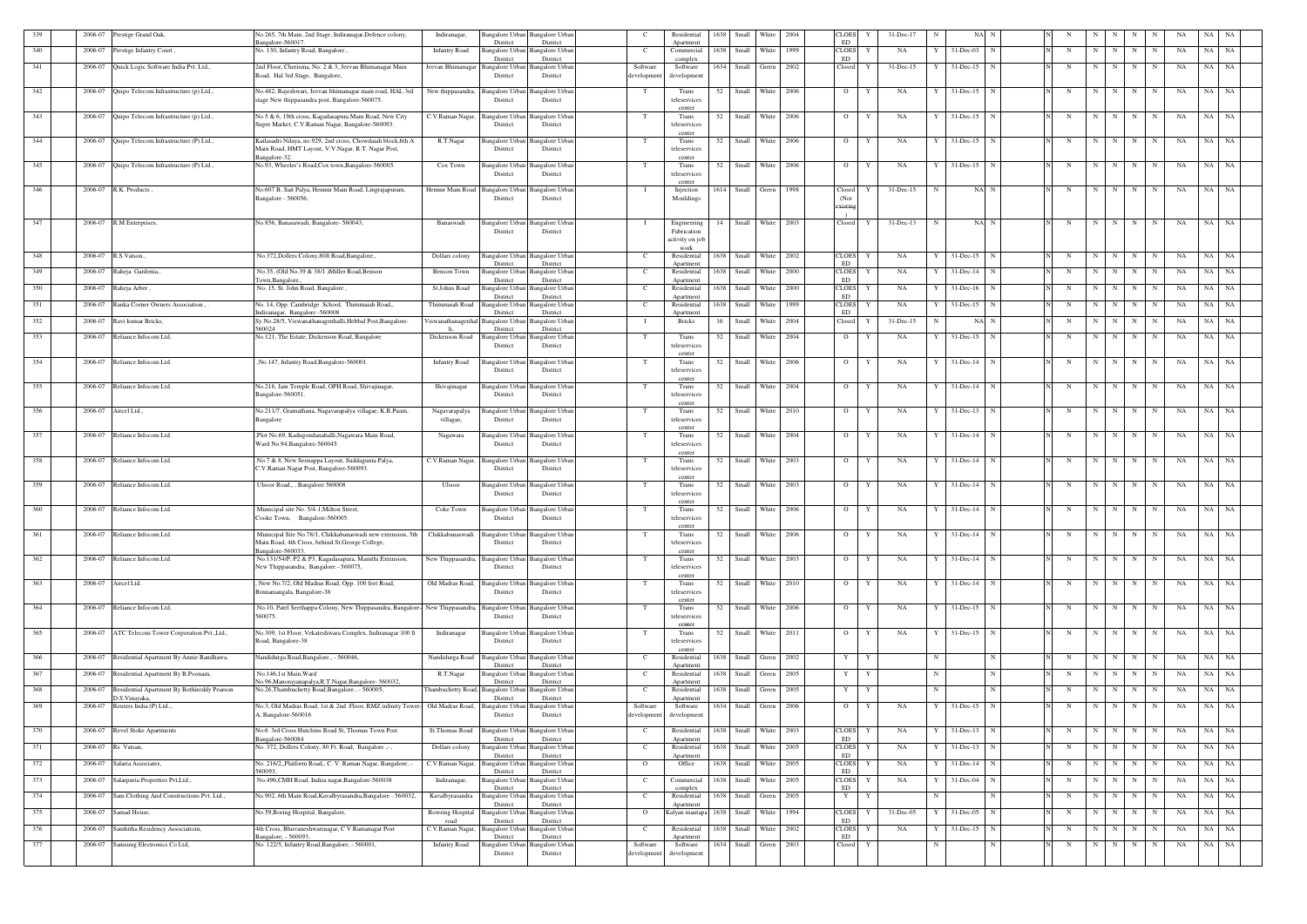| 378          | 2006-07 |                                                  | Samsung Electronics Co. India Software Operations., No.67, Samsung Digital House, Infantry Road, Bangalore-<br>560001 | Infantry Road                       | Bangalore Urban                    | 3angalore Urbar                             | Software               | Software                   | 1634 | Small                 | Green            | - 2000 |      | Closed                     | $31$ -Dec-14       |             | 31-Dec-14                   | 31-Dec-08   |             |   |            |   |             |    | NA    |           |
|--------------|---------|--------------------------------------------------|-----------------------------------------------------------------------------------------------------------------------|-------------------------------------|------------------------------------|---------------------------------------------|------------------------|----------------------------|------|-----------------------|------------------|--------|------|----------------------------|--------------------|-------------|-----------------------------|-------------|-------------|---|------------|---|-------------|----|-------|-----------|
|              |         |                                                  |                                                                                                                       |                                     | District                           | District                                    | development            | development                |      |                       |                  |        |      |                            |                    |             |                             |             |             |   |            |   |             |    |       |           |
| 379          | 2006-07 | Sayeeda Begum,                                   | No.137, Infantry Road, Bangalore- 560001,                                                                             | <b>Infantry Road</b>                | angalore Urban<br>District         | angalore Urbar<br>District                  | – C                    | Residential<br>Apartment   | 1638 | Small                 | White            | 2005   |      | CLOES<br>ED                | NA<br>Y            |             | 31-Dec-14<br>N              |             | N           | N | N          | N | N           | NA | NA    | <b>NA</b> |
| 380          | 2006-07 | Seebo Appartments Owners Assosiation., ,         | No.26/2, Aga Abbas Ali Road, Ulsoor, Bangalore -                                                                      | Ulsoor                              | Bangalore Urban                    | Bangalore Urbar                             | - C                    | Residential                | 1638 | Small                 | White            | 2003   |      | <b>CLOES</b>               | NA                 |             | $31$ -Dec-16                |             | N           | N | N          | N | N           | NA | NA    | NA        |
| 381<br>18968 | 2006-07 | Shelk Software Pvt Ltd,                          | No:202, Varsav Plaza, 2nd Floor, 12, Jayamahal Main Road,                                                             | ayamahal Extensio                   | District<br>Bangalore Urban        | District<br>Bangalore Urban                 | $\overline{O}$         | Apartment<br>Office        | 1638 | Small                 | Green            | 1997   | 40   | ED<br>Closed               | $31 - Dec-18$<br>Y | -N          | N                           |             | N           | N | N          | N | N           | NA | NA    | NA        |
| 382          | 2006-07 | Shoba Renaissance Information Technology Pvt.    | Bangalore - 560046<br>No. 873, 80 Ft. Road, Ist Stage, Indiranagar, Bangalore -                                       | Indirangar                          | District<br>Bangalore Urban        | District<br>Bangalore Urban                 | Software               | Software                   | 1634 | Small                 | White            | 1999   |      | CLOES                      | NA                 |             | 31-Dec-14<br>N              |             | N           | N | N          | N | N           | NA | NA    | NA        |
|              | Ltd.    |                                                  | 5254800                                                                                                               |                                     | District                           | District                                    | developmer             | development                |      |                       |                  |        |      | <b>ED</b>                  |                    |             |                             |             |             |   |            |   |             |    |       |           |
| 383          | 2006-07 | Shri Krishna Diamond & Jewellers                 | No.1, Commercial Street, Bangalore. - 560001,                                                                         | <b>Commercial Street</b>            | Bangalore Urbar                    | Bangalore Urbar                             | $\overline{O}$         | lewelleries shop           | 1638 | Small                 | White            | 2005   |      | <b>CLOES</b>               | NA                 |             | 31-Dec-14                   |             | N           | N | N          | N | N           | NA | NA    | NA        |
| 384          | 2006-07 | Sky High Fashions Pvt.Ltd.,                      | Commercial Street, , Bangalore                                                                                        | <b>Commercial Street</b>            | District<br><b>Bangalore Urban</b> | District<br>Bangalore Urbar                 |                        | Garment                    | 1589 | Small                 | Green            | 2003   |      | ED<br>Closed               | 31-Dec-12          |             | $31 - Dec-12$               |             | N           | N | N          | N | N           | NA | NA    | NA        |
|              |         |                                                  |                                                                                                                       |                                     | District                           | District                                    |                        | Stiching                   |      |                       |                  |        |      |                            |                    |             |                             |             |             |   |            |   |             |    |       |           |
| 385          | 2006-07 | Smt.N.Vanaja,                                    | No.7, Jeevanbhimanagar Main Road, Bangalore                                                                           | Jeevan Bhimanagar                   | <b>Bangalore Urba</b><br>District  | angalore Urbar<br>District                  | $\Omega$               | Office                     | 1638 | Small                 | White            | 2005   |      | <b>CLOES</b><br>ED         | NA                 |             | $31$ -Dec-15                |             | N           | N | N          | N | N           | NA | NA    | NA        |
| 386<br>18969 | 2006-07 | Sobis Software India Pvt Ltd,                    | No:201, Varsav Palza, 12, Jayamahal Main Road, Bangalore -<br>560046,                                                 | Jayamahal Extension Bangalore Urban | District                           | Bangalore Urbar<br>District                 | Software<br>developmen | Software<br>development    | 1634 | Small Green           |                  | 2000   |      | $\overline{O}$             | $31$ -Dec-18<br>Y  |             | NA N                        |             | N           | N | N          | N | N           | NA | NA    | NA        |
|              |         |                                                  |                                                                                                                       |                                     |                                    |                                             |                        |                            |      |                       |                  |        |      |                            |                    |             |                             |             |             |   |            |   |             |    |       |           |
| 387          | 2006-07 | Spencer Court Apartment Owners Association,      | No.5, Spencer Road, Frazer Town, Bangalore., - 560005,                                                                | Frazer Town,                        | Bangalore Urban<br>District        | Bangalore Urban<br>District                 | C.                     | Residential<br>Anartment   | 1638 |                       | Small White      | 2003   |      | <b>CLOES</b><br>ED         | NA<br>Y            |             | $31$ -Dec-14<br>$\mathbf N$ |             | N           | N | N          | N | N           | NA | NA NA |           |
| 388          | 2006-07 | Spice Communications Ltd.                        | No.22, Conningham classic, Conningham Road, Behind Hotel<br>Harsha, Bangalore-01                                      | Cunningham Road                     | <b>Bangalore Urban</b><br>District | Bangalore Urban<br>District                 |                        | Trans<br>teleservices      | 52   |                       | Small White      | 2004   |      | $\overline{O}$             | Y                  |             | 31.12.2013<br>N             |             | N           | N | N          | N | N           | NA | NA NA |           |
|              |         |                                                  |                                                                                                                       |                                     |                                    |                                             |                        | center                     |      |                       |                  |        |      |                            |                    |             |                             |             |             |   |            |   |             |    |       |           |
| 389          |         | 2006-07 ATC India Tower Corporation Pvt.Ltd,     | No.24/1, Anantheshwara complex, 5th Main, Jayamahal Main Jayamahal Extension Bangalore Urban<br>Road, Bangalore-46    |                                     | District                           | Bangalore Urbar<br>District                 | T                      | Trans<br>teleservices      | 52   | Small                 | White            | 2004   |      | $\overline{O}$             | Y                  |             | 31.12.2017                  |             | N           | N | N          | N | N           | NA | NA    | NA        |
| 390          | 2006-07 | Sree Balaji Plywoods,                            | No.119/182, Infantry Road, Bangalore. - 560001,                                                                       | <b>Infantry Road</b>                | <b>Bangalore Urban</b>             | Bangalore Urbar                             | - C                    | center<br>Commercial       | 1638 |                       | Small White      | 1998   |      | <b>CLOES</b>               | NA<br>Y            |             | 31-Dec-14<br>-N             |             | N           | N | N          | N | N           | NA | NA NA |           |
|              |         |                                                  |                                                                                                                       |                                     | District                           | District                                    |                        | complex                    |      |                       |                  |        |      | ED                         |                    |             |                             |             |             |   |            |   |             |    |       |           |
| 391          | 2006-07 | Sri Complex,                                     | St. John Road, Bangalore 560052,                                                                                      | St.Johns Road                       | <b>Bangalore Urban</b><br>District | Bangalore Urban<br>District                 | - C                    | Commercial<br>complex      |      | 1638 Small White      |                  | 1988   |      | <b>CLOES</b><br>ED         | Y                  | N           | N                           |             | N           | N | N          | N | N           | NA | NA NA |           |
| 392          | 2006-07 | Sri Guru Singh Sabha                             | Kensington Road, Ulsoor, Bangalore                                                                                    | Ulsoor                              | <b>Bangalore Urban</b><br>District | angalore Urban<br>District                  | $\overline{O}$         | Office                     | 1638 | Small                 | White            | 1995   |      | <b>CLOES</b><br><b>ED</b>  | Y                  | N           |                             |             | N           | N | N          | N | N           | NA | NA    | NA        |
| 393<br>16847 | 2006-07 | Sri.K.R.Suryanarayan,                            | No.8, HAL 3rd stage Jeevanbhimanagar, Bangalore                                                                       | Jeevan Bhimanagar                   | <b>Bangalore Urban</b>             | Bangalore Urbar                             | $\overline{O}$         | Office                     | 1638 | Small                 | White            | 2004   |      | <b>CLOES</b>               | NA<br>Y            |             | $31 - Dec-15$               |             | N           | N | N          | N | N           | NA | NA    | NA        |
| 394          | 2006-07 | Sri. Vasanth ranganath,                          | No.5, Crimson court, Jeevanbhimanagar Main Road, HAL 2nd                                                              | Jeevan Bhimanagar                   | District<br>Bangalore Urba         | District<br>angalore Urba                   | - C                    | Commercial                 | 1638 | Small                 | White            | 2005   |      | ${\rm ED}$<br><b>CLOES</b> | NA                 |             | $31 - Dec - 15$             |             | N           | N |            | N | N           | NA | NA    | NA        |
| 395          | 2006-07 | Sridhar R. Chari,                                | age,Bangalore-560075<br>No.2 & 3, Hal 3rd Stage, J.B. Nagar Main Road, Bangalore-                                     | Jeevan Bhimanagar                   | District<br><b>Bangalore Urbar</b> | District<br>3angalore Urba                  | - C                    | complex<br>Residential     | 1638 | Small                 | White            | 2005   |      | ED<br><b>CLOES</b>         | NA                 |             | $31$ -Dec-14                |             | N           | N | N          | N | N           | NA | NA    | NA        |
|              |         |                                                  | 560075.                                                                                                               |                                     | District                           | District                                    |                        | Apartment                  |      |                       |                  |        |      | ED                         |                    |             |                             |             |             |   |            |   |             |    |       |           |
| 396          | 2006-07 | St. Francis Xaviers Church,                      | St.Jhons Church Road, Bangalore - 560005,                                                                             | St.Johns Road                       | 3angalore Urba<br>District         | angalore Urba<br>District                   | - C                    | Educational<br>institution | 1638 | Small                 | White            | 2002   |      | <b>CLOES</b><br>ED         | NA                 |             | $31$ -Dec-15                |             | N           | N | N          | N | $\mathbf N$ | NA | NA    | NA        |
| 397          | 2006-07 | St.Johns High School.,                           | No.131/132, St.Johns Church Road, Cleveland Town, Bangalore.                                                          | St.Johns Road                       | Bangalore Urbar<br>District        | 3angalore Urbar<br>District                 | - C                    | Educational<br>institution | 1638 | Small                 | White            | 1975   |      | <b>CLOES</b><br>ED         | Y                  |             |                             |             | N           | N | N          | N | N           | NA | NA    | NA        |
| 398          | 2006-07 | St.Joseph'S Indian High School,                  | Grant Road, Bangalore. 560001.                                                                                        | Grant Road,                         | Bangalore Urba<br>District         | Bangalore Urbar                             | $\mathbf{C}$           | Educational                | 1638 | Small                 | White            | 1975   |      | <b>CLOES</b><br>ED         | Y                  | $\mathbf N$ |                             | N           | $\mathbf N$ | N | N          | N | N           | NA | NA    | NA        |
| 399<br>20140 | 2006-07 | Star Mark Services Pvt. Ltd., (formerly known as | No.3, 80ft Road, Sangeetha Towers, Indiranagar, Bangalore-                                                            | Indirangar                          | <b>Bangalore Urban</b>             | District<br>Bangalore Urbar                 | Software               | institution<br>Software    | 1634 |                       | Small Green      | 2001   | 120  | Closed                     | $31 - Dec-16$      |             | 31-Dec-16<br>N              |             | N           | N | N          | N | N           | NA | NA    | <b>NA</b> |
|              |         | itreya technologies)                             | 560038.                                                                                                               |                                     | District                           | District                                    | developmen             | development                |      |                       |                  |        |      | (Not<br>existing           |                    |             |                             |             |             |   |            |   |             |    |       |           |
| 400          | 2006-07 | State Bank Of India,                             | Hudson Circle, Bangalore, - 560001.                                                                                   | Hudson Circle                       | Bangalore Urban                    | <b>Bangalore Urban</b>                      | $\Omega$               | Bank                       |      | 1638 Medium           | White            | 1995   |      | <b>CLOES</b>               | NA<br>Y            |             | $31$ -Dec-10<br>N           |             | N           | N | N          | N | N           | NA | NA    | NA        |
|              |         |                                                  |                                                                                                                       |                                     | District                           | District                                    |                        |                            |      |                       |                  |        |      | ED.                        |                    |             |                             |             |             |   |            |   |             |    |       |           |
| 401          | 2006-07 | State Bank Of India,                             | infantry Road, Bangalore. - 560001.                                                                                   | <b>Infantry Road</b>                | Bangalore Urban<br>District        | Bangalore Urbar<br>District                 | $\overline{O}$         | Bank                       | 1638 | Small                 | White            | 2004   |      | <b>CLOES</b><br><b>ED</b>  | NA<br>Y            |             | $31$ -Dec-14                |             | N           | N | N          | N | N           | NA | NA    | NA        |
| 402          | 2006-07 | Stay & Work,                                     | No.145, Infantry Road, Bangalore-560044,                                                                              | <b>Infantry Road</b>                | Bangalore Urban<br>District        | Bangalore Urban<br>District                 | H                      | Service<br>Apartment       | 1593 | Small                 | White            | 2004   |      | <b>CLOES</b><br><b>ED</b>  | 31-Dec-13          |             | $31 - Dec-13$               |             | N           | N |            | N |             | NA | NA    | NA        |
| 403          | 2006-07 | Sterling Developers(P)Ltd,                       | No. 76, 15th Cross, Indiranagar, Bangalore - 560038,                                                                  | Indiranagar,                        | Bangalore Urbar                    | angalore Urbar                              | - C                    | Commercial                 | 1638 | Small                 | White            | 2004   |      | <b>CLOES</b>               |                    |             |                             |             | N           | N | N          | N | N           | NA | NA    | NA        |
| 404          |         | 2006-07 Subramanya Seva Samithi.                 | `NDK`,13th Main Road,Indira Nagar,100ft Road,HAL 2nd                                                                  | Indiranagar,                        | District                           | District<br>Bangalore Urban Bangalore Urban | $\mathbf{C}$           | complex<br>Commercial      |      | 1638 Small White      |                  | 2005   |      | <b>ED</b><br>CLOES Y       | NA                 | Y           | 31-Dec-24<br>N              |             | N           |   | N N N      |   | N           | NA | NA NA |           |
| 405          | 2006-07 | Suguna Rajkumar Villa,                           | Stage, Bangalore-560008.<br>No:63, Charles Campbel Road, Cox Town, Bangalore                                          | Cox Town                            | District<br>Bangalore Urban        | District<br>Bangalore Urbar                 | C.                     | complex<br>Residential     | 1638 | Small                 | White            | 1999   |      | ED<br><b>CLOES</b>         | NA<br>Y            |             | $31 - Dec-14$               |             | N           | N | N          | N | N           | NA | NA    | NA        |
|              |         |                                                  |                                                                                                                       |                                     | District                           | District                                    |                        | Anartmen                   |      |                       |                  |        |      | <b>ED</b>                  |                    |             |                             |             |             |   |            |   |             |    |       |           |
| 406          | 2006-07 | Surya Snack Foods Company.,                      | No.152, Old No.115 Sy-8/2, Nagawara Ring<br>load, Opp. Hanuman Petrol Bunk, Bangalore.                                | Nagawara                            | Bangalore Urban<br>District        | angalore Urban<br>District                  | - 1                    | Food product               | 1503 | Small                 | Green            | 2003   |      | Closed                     | Y                  | -N          |                             |             | N           | N | N          | N | N           | NA | NA    | NA        |
| 407          | 2006-07 | T.U.Mediscript (I) Pvt. Ltd.,                    | P.B.No.5252,101-A,No.133,Forah Winsford,Infantry<br>Road, Bangalore - 56001,                                          | <b>Infantry Road</b>                | 3angalore Urban<br>District        | angalore Urbar<br>District                  | Software<br>developmen | Software<br>development    |      | 1634 Small            | Green 2004       |        | 133  | $\overline{O}$             | 31.12.2024<br>Y    |             | 31.12.2024 N                |             | N           | N | N          | N | N           | NA | NA NA |           |
|              |         |                                                  |                                                                                                                       |                                     |                                    |                                             |                        |                            |      |                       |                  |        |      |                            |                    |             |                             |             |             |   |            |   |             |    |       |           |
| 408          |         | 2006-07 Target E - Technologies Pvt. Ltd.,,      | Zam Zam Centre, No. 26, Infantry Road, Bangalore -,<br>2864675                                                        | <b>Infantry Road</b>                | Bangalore Urban<br>District        | Bangalore Urba<br>District                  | Software<br>developmen | Software<br>development    |      | 1634 Small Green 2004 |                  |        |      | Closed                     | Y                  | N           | N                           |             | N           | N | N          | N | N           | NA | NA NA |           |
| 409          | 2006-07 | Tata Coffee And Tata Tea Ltd.,,                  | No. 12, Spencer Cross Road, Frezer Road, Bangalore -,                                                                 | Frazer Town,                        | <b>Bangalore Urban</b>             | Bangalore Urban                             | $\overline{O}$         | Office                     | 1638 |                       | Small White 1997 |        |      | <b>CLOES</b>               | Y                  | N           |                             | N           | N           | N | N          | N | N           | NA | NA    | <b>NA</b> |
|              |         |                                                  | 5560659                                                                                                               |                                     | District                           | District                                    |                        |                            |      |                       |                  |        |      | ${\rm ED}$                 |                    |             |                             |             |             |   |            |   |             |    |       |           |
| 410          | 2006-07 | Tata Teleservices Ltd.,                          | No.104,104/1,104/2,104/3, Maruthi Complex, Kamamanahalli<br>Main Road, Bangalore                                      | Kammanahalli                        | Bangalore Urban<br>District        | Bangalore Urban<br>District                 | T                      | Trans<br>teleservices      | 52   |                       | Small White 2004 |        |      | $\overline{O}$             | Y<br>NA            | Y           | 31-Dec-13                   | $\mathbf N$ | $\mathbf N$ | N | N          | N | N           | NA | NA NA |           |
| 411          | 2006-07 | Tata Teleservices Ltd.,                          | No.14, 80 ft Road, Michael Palya, Hoysala Palya, ,Indiranagar,                                                        | Indiarangar                         | Bangalore Urban                    | Bangalore Urbar                             |                        | center<br>Trans            | 52   |                       | Small White 2003 |        |      | $\overline{O}$             | NA<br>Y            |             | 31-Dec-15                   |             | N           | N | N          | N | N           | NA | NA NA |           |
|              |         |                                                  | Bangalore-560038.                                                                                                     |                                     | District                           | District                                    |                        | teleservices               |      |                       |                  |        |      |                            |                    |             |                             |             |             |   |            |   |             |    |       |           |
| 412          | 2006-07 | Tata Teleservices Ltd.,                          | c/o college of Indian Academy, Hennur Main Road, Bangalore Hennur Main Road                                           |                                     | <b>Bangalore Urban</b>             | Bangalore Urban                             |                        | center<br>Trans            | 52   |                       | Small White      | 2003   |      | $\overline{O}$             | NA<br>Y            |             | $31$ -Dec-14<br>N           |             | N           | N | N          | N | N           | NA | NA    | NA        |
|              |         |                                                  |                                                                                                                       |                                     | District                           | District                                    |                        | teleservices<br>center     |      |                       |                  |        |      |                            |                    |             |                             |             |             |   |            |   |             |    |       |           |
| 413          | 2006-07 | Tata Teleservices Ltd.,                          | No. 998/999, 1st Cross, Khb Road, Kaval Byrasandra, R.T.<br>Nagar, New Extension, Bangalore,                          | R.T.Nagar                           | <b>Bangalore Urban</b><br>District | Bangalore Urba<br>District                  | T                      | Trans<br>teleservices      | 52   |                       | Small White 2002 |        |      | $\overline{O}$             | NA<br>Y            |             | $31$ -Dec-14<br>N           |             | N           | N | N          | N | N           | NA | NA NA |           |
|              |         |                                                  |                                                                                                                       |                                     |                                    |                                             |                        | center                     |      |                       |                  |        |      |                            |                    |             |                             |             |             |   |            |   |             |    |       |           |
| 414          |         | 2006-07 Tata Teleservices Ltd.,                  | No.153/1, D Block, Govindapura Main Road, Arabic College<br>post, Bangalore-45                                        | Arabic Post                         | Bangalore Urban<br>District        | Bangalore Urban<br>District                 | T                      | Trans<br>teleservices      |      | 52 Small White        |                  |        |      | $\mathbf{O}$               | NA<br>Y            | Y           | $31$ -Dec-15 N              |             | N           |   | $N$ $N$    |   | $N$ $N$     | NA | NA NA |           |
|              |         |                                                  |                                                                                                                       |                                     |                                    |                                             |                        | center                     |      |                       |                  |        |      |                            |                    |             |                             |             |             |   |            |   |             |    |       |           |
| 415          | 2006-07 | Tata Teleservices Ltd.,                          | C/O Ganesh Towers, No:111, Infantry Road, Bangalore,                                                                  | <b>Infantry Road</b>                | <b>Bangalore Urban</b><br>District | <b>Bangalore</b> Urbar<br>District          | T                      | Trans<br>teleservices      | 52   |                       | Small White 2004 |        |      | $\overline{O}$             | Y<br>NA            |             | $31$ -Dec-15 N              |             | N           | N | N          | N | N           | NA | NA NA |           |
| 416          | 2006-07 | Tata Teleservices Ltd.,                          | Farha Fort Manor Apartments, No:20/4, 1st Main Road,                                                                  | Jayamahal Extension Bangalore Urban |                                    | Bangalore Urban                             | T                      | center<br>Trans            | 52   |                       | Small White 2004 |        | 2.25 | $\overline{O}$             | Y<br>NA            |             | Lifetime<br>N               |             | N           | N | N          | N | N           | NA | NA NA |           |
|              |         |                                                  | Jayamahal, Bangalore,                                                                                                 |                                     | District                           | District                                    |                        | teleservices               |      |                       |                  |        |      |                            |                    |             |                             |             |             |   |            |   |             |    |       |           |
| 417          | 2006-07 | Tata Teleservices Ltd.,                          | Mr. Veeraraghuvelu, No:26, Dhankothe Layout, Thimmayya                                                                | Dhankothe Layout,                   | <b>Bangalore Urban</b>             | <b>Bangalore Urbar</b>                      | T                      | center<br>Trans            | 52   | Small White 2004      |                  |        |      | $\overline{O}$             | Y<br>NA            | Y           | 31-Dec-13                   | $\mathbf N$ | N           | N | N          | N | N           | NA | NA NA |           |
|              |         |                                                  | Road, Bangalore,                                                                                                      |                                     | District                           | District                                    |                        | teleservices<br>center     |      |                       |                  |        |      |                            |                    |             |                             |             |             |   |            |   |             |    |       |           |
| 418          |         | 2006-07 Tata Teleservices Ltd.,                  | No.17, Charlestown Nest, Liyod Road, Cooke Town,                                                                      | Cooke Town,                         | <b>Bangalore Urban</b>             | <b>Bangalore Urban</b>                      |                        | Trans                      |      | 52 Small White 2004   |                  |        |      | $\mathbf{O}$               | NA<br>Y            | Y           | $31$ -Dec-15 N              |             | N           |   | $N \mid N$ | N | N           | NA | NA NA |           |
|              |         |                                                  | Bangalore, - 560005,                                                                                                  |                                     | District                           | District                                    |                        | teleservices<br>center     |      |                       |                  |        |      |                            |                    |             |                             |             |             |   |            |   |             |    |       |           |
| 419          | 2006-07 | Tata Teleservices Ltd.,                          | Narayanappa Building, Municipal No.83,53,54, 1st main, 4th<br>cross, Kagadaspura main road, Sir.C.V.Raman nagar,      | C.V.Raman nagar                     | District                           | Bangalore Urban Bangalore Urban<br>District |                        | Trans<br>teleservices      | 52   |                       | Small White      | 2006   |      | $\overline{O}$             | Y<br>NA            |             | 31-Dec-15<br>N              |             | N           | N | N          | N | N           | NA | NA    | NA        |
|              |         |                                                  | Bangalore.                                                                                                            |                                     |                                    |                                             |                        | center                     |      |                       |                  |        |      |                            |                    |             |                             |             |             |   |            |   |             |    |       |           |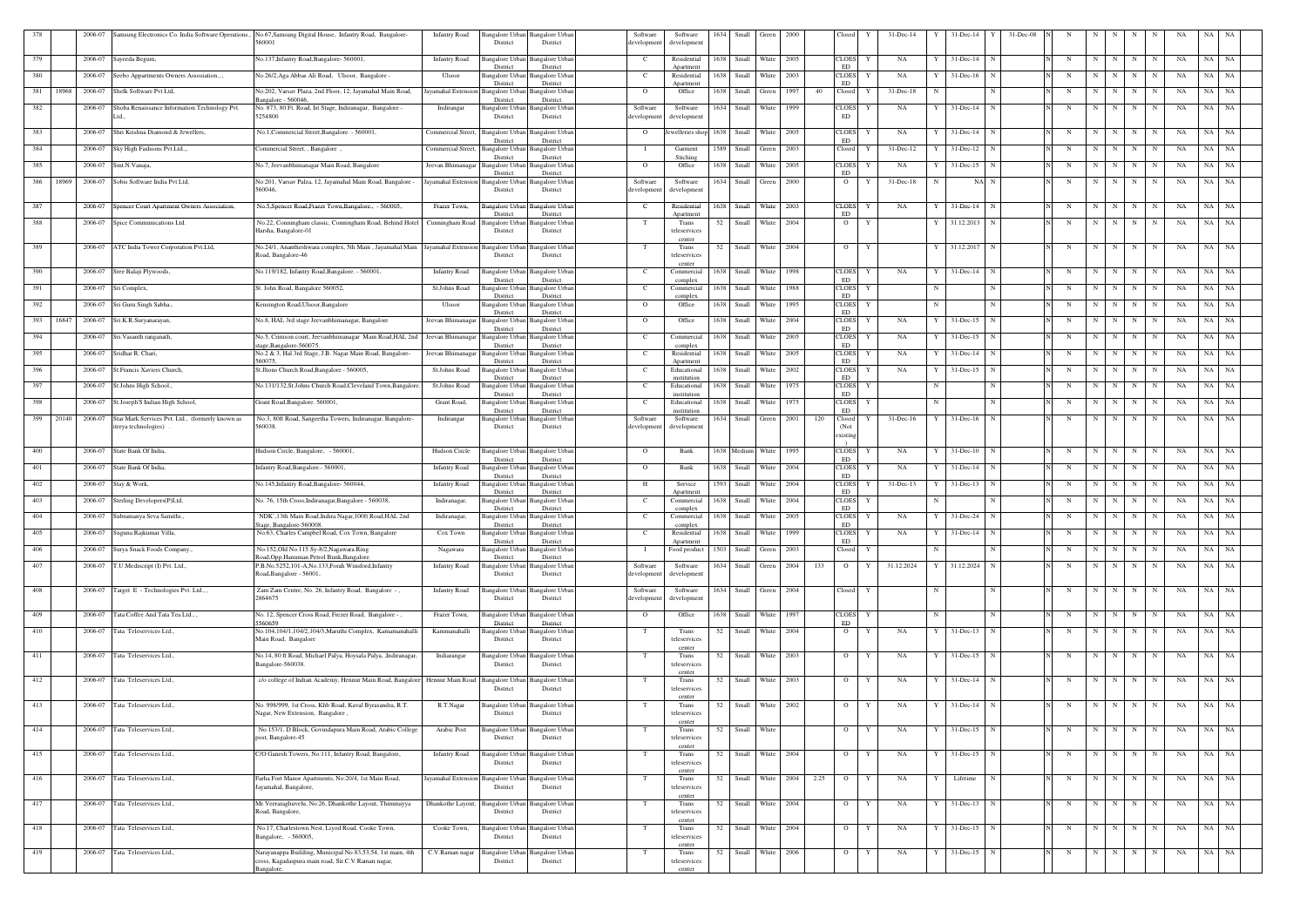| 420          | 2006-07 | Tata Teleservices Ltd.,                       | No.1, Laxmipuram, C.M.H.Road,,, Bangalore - 560038.                                                         | C.M.H.Road,,             | Bangalore Urban  <br>District      | <b>Bangalore Urban</b><br>District |                         | Trans<br>teleservices                     | 52   | Small       | White                 | 2003 |               | 0                                  |   | NA            |   | 31-Dec-14             |             |              |   |             |     |                  |    |    |           |  |
|--------------|---------|-----------------------------------------------|-------------------------------------------------------------------------------------------------------------|--------------------------|------------------------------------|------------------------------------|-------------------------|-------------------------------------------|------|-------------|-----------------------|------|---------------|------------------------------------|---|---------------|---|-----------------------|-------------|--------------|---|-------------|-----|------------------|----|----|-----------|--|
| 421          | 2006-07 | Memco Associates (india)Pvt.Ltd.,             | No:2004,100ft Road HAL 2nd Stage,Indranagar-560008                                                          | <b>Indranagar-</b>       | 3angalore Urba                     | angalore Urba                      | $\overline{O}$          | center<br>Office                          | 1638 | Small       | White                 | 2000 |               | <b>CLOES</b>                       |   | 31-Dec-15     |   | 31-Dec-15             |             |              | N | $\mathbf N$ | N   | N<br>N           | NA | NA | NA        |  |
| 422          | 2006-07 | Tata Teleservices Ltd.                        | C/O Mahalaxmi Chambers, No.91/1, M.G.Road, Bangalore                                                        | M.G.Road                 | District<br>Bangalore Urbar        | District<br>Bangalore Urba         |                         | Trans                                     | 52   | Small       | White                 | 2002 |               | <b>ED</b><br>$\overline{O}$        | Y | NA            |   | $31 - Dec - 15$       |             |              | N | $\mathbf N$ | N   | N<br>N           | NA | NA | NA        |  |
| 423          | 2006-07 | Tata Teleservices Ltd.,                       | C/O Of Papanna , No.48/4, Commerical Street , Bangalore -                                                   | <b>Commerical Street</b> | District<br><b>Bangalore Urban</b> | District<br>Bangalore Urba         |                         | teleservices<br>center<br>Trans           | 52   | Small       | White                 | 2003 |               | $\mathbf{O}$                       | Y | NA            | Y | $31 - Dec - 15$       | N           |              |   | $\mathbf N$ | N   | N<br>N           | NA | NA | <b>NA</b> |  |
|              |         |                                               | 5600052.                                                                                                    |                          | District                           | District                           |                         | teleservices<br>center                    |      |             |                       |      |               |                                    |   |               |   |                       |             |              |   |             |     |                  |    |    |           |  |
| 424          | 2006-07 | Tata Teleservices Ltd.                        | , C/O Pns Complex, No.41, Opp Aiyappa Temple Subbanna<br>Palya, Banaswadi Main Road, Bangalore, N - 560033, | Banaswadi Main<br>Road,  | Bangalore Urba<br>District         | angalore Urba<br>District          |                         | Trans<br>teleservices                     | 52   | Small       | White                 | 2003 |               | $\mathbf{O}$                       | Y | NA            | Y | $31 - Dec - 14$       | N           |              | N | $\mathbf N$ | N   | N<br>N           | NA | NA | NA        |  |
| 425          | 2006-07 | Tata Teleservices Ltd                         | C/O Salaha Complex, Site No.90/91, Nagawara Main Road,                                                      | Venkateshpuram,          | Bangalore Urban                    | Bangalore Urbai                    |                         | center<br>Trans                           |      |             | 52 Small White        | 2003 |               | $\overline{O}$                     | Y | NA            | Y | $31$ -Dec-14 $\mid$ N |             |              | N | N           | N I | N<br>N           | NA |    | NA NA     |  |
|              |         |                                               | Venkateshpuram, Bangalore,                                                                                  |                          | District                           | District                           |                         | teleservices<br>center                    |      |             |                       |      |               |                                    |   |               |   |                       |             |              |   |             |     |                  |    |    |           |  |
| 426          | 2006-07 | Fata Teleservices Ltd                         | No.22, Spencer Road, Fraser Town, Bangalore - 560005,                                                       | Fraser Town              | Bangalore Urba<br>District         | angalore Urba<br>District          |                         | Trans<br>teleservices                     | 52   | Small       | White                 | 2004 |               | $\overline{O}$                     | Y | NA            |   | 31-Dec-14             | N           |              | N | $\mathbf N$ | N   | N<br>N           | NA | NA | NA        |  |
| 427          | 2006-07 | Taylor Nelson India Pvt., Ltd.,               | No.33/5, 1st Floor, Mount Kailash, Meanne Avenue Road,<br>Ulsoor, Bangalore-560042.                         | Ulsoor                   | Bangalore Urban<br>District        | Bangalore Urba<br>District         | Software<br>development | center<br>Software<br>development         |      |             | 1634 Small Green      | 2002 | 32            | Closed                             | Y | 31-Dec-15     | Y | $31$ -Dec-15 N        |             |              |   | $\mathbf N$ | N   | N<br>N           | NA |    | NA NA     |  |
| 428          | 2006-07 | Technology Media Group Pvt Ltd(Indiranagar),  | No. 3540, HAL 2nd Stage, Indiranagar, Bangalore - 560038,                                                   | Indiranagar              | Bangalore Urbar                    | Bangalore Urba                     | $\overline{O}$          | Office                                    | 1638 | Small       | Green                 | 2006 |               | Closed                             | Y |               | N |                       | N           |              | N | N           | N I | N<br>N           | NA | NA | NA        |  |
| 429          | 2006-07 | Fechnology Media Group Pvt. Ltd.,             | No. 18/6, 2nd Cross, Cambridge Road, Bangalore-560038.                                                      | Cambridge Road           | District<br>Bangalore Urba         | District<br>Bangalore Urba         | $\Omega$                | Office                                    | 1638 | Small       | Green                 | 2001 |               | Closed                             | Y |               | N |                       | N           |              | N | $\mathbf N$ | N   | N                | NA | NA | NA        |  |
| 430          | 2006-07 | Techsar Technologies Pvt, Ltd.,               | PH- . 5302115<br>No.1180,12 B Main Road, Hal 2nd Stage,                                                     | Indiranagar              | District<br>Bangalore Urba         | District<br>angalore Urba          | $\overline{O}$          | Office                                    | 1638 | Small       | Green                 | 1995 |               | Closed                             | Y | NA            |   | 31-Dec-02             | N           |              | N | N           | N   | N<br>N           | NA | NA | NA        |  |
| 431          | 2006-07 | Telos Communication Solutions Pvt. Ltd.,      | ndiranagar.Bangalore-560008.<br>F-1, No.22, Milton Street, Cookes Town, Bangalore.,.                        | Cooke Town,              | District<br>Bangalore Urbar        | District<br>angalore Urba          | Software                | Software                                  | 1634 | Small       | Green                 | 2005 |               | Closed                             | Y | NA            |   | 31-Dec-14             |             |              | N | -N          | N   | N                | NA | NA | NA        |  |
|              |         |                                               | Bangalore Urban, Bangalore Urban -                                                                          |                          | District                           | District                           | development             | development                               |      |             |                       |      |               |                                    |   |               |   |                       |             |              |   |             |     |                  |    |    |           |  |
| 432          | 2006-07 | Thasiya Engineering Works                     | 1st Cross, DV Block, (Kausar Nagar), Dinnur Main<br>Road, R.T.Nagar post, Bangalore-560032.                 | R.T.Nagar                | Bangalore Urba<br>District         | angalore Urba<br>District          |                         | Engineering<br>Fabrication                | 14   | Small       | White                 | 2007 |               | $\overline{O}$                     | Y | $31$ -Dec-16  |   | NA N                  |             |              |   | $\mathbf N$ | N   | N<br>N           | NA | NA | <b>NA</b> |  |
|              |         |                                               | P.W.D.E - 5. Electrical Sub Division, Vidhana                                                               | Vidhana Soudha           | Bangalore Urba                     |                                    |                         | activity on job<br>work<br>Office         | 1638 | Small       | White                 | 1997 |               |                                    | Y |               | N |                       | N           |              |   |             | N   |                  |    |    | NA NA     |  |
| 433<br>434   | 2006-07 | The Assistant Executive Engineer,             | Soudha, Bangalore. - 560001.                                                                                |                          | District                           | angalore Urba<br>District          | $\overline{O}$          |                                           | 1638 |             |                       | 1995 |               | <b>CLOES</b><br>ED<br><b>CLOES</b> |   |               |   |                       | N           |              | N | $\mathbf N$ | N   | N<br>N           | NA |    | NA NA     |  |
|              | 2006-07 | The Baby Shop,                                | No.7/1, Ulsoor Road, Bangalore                                                                              | Ulsoor                   | <b>Bangalore Urba</b><br>District  | angalore Urba<br>District          | – C                     | Commercial<br>complex                     |      | Small       | White                 |      |               | ED                                 | Y | NA            |   | 31-Dec-15             |             |              | N | $\mathbf N$ |     | N<br>N           | NA |    |           |  |
| 435          | 2006-07 | he Embassy Owners Association,                | No. 15, Ali Askerr Road, Bangalore,                                                                         | Ali Askar Road,          | Bangalore Urba<br>District         | angalore Urba<br>District          | – C                     | Residential<br>Apartment                  | 1638 | Small       | White                 | 2003 |               | <b>CLOES</b><br>ED                 |   | NA            |   | 31-Dec-15             |             |              | N | N           |     | N<br>N           | NA | NA | NA        |  |
| 436<br>20136 | 2006-07 | he Karnataka Cricket Assoction (KSCA),        | M.Chinnaswamy Stadium, M.G.Road , Bangalore,                                                                | M.G.Road                 | Bangalore Urba<br>District         | angalore Urba<br>District          | $\overline{0}$          | Stadium                                   | 1400 | Large       | Orange                | 1995 | 80            | $\overline{O}$                     | Y | NA            |   | 30.09.2019            |             | 30.09.2019   | N | N           |     | N                | NA | NA | NA        |  |
| 437          | 2006-07 | hrulogic Itech India Pvt. Ltd.,               | No. 100, Masque Road, Frezer Town, Bangalore                                                                | Frazer Town,             | Bangalore Urba<br>District         | angalore Urba<br>District          | $\overline{0}$          | Office                                    | 1638 | Small       | Green                 | 2001 |               | Closed                             | Y |               |   |                       |             |              |   | N           |     | N<br>N           | NA | NA | NA        |  |
| 438          | 2006-07 | imes Infotainment Media Ltd.,                 | No.2985, 12th Main, HAL 2nd stage, Indiranagar,,, Bangalore<br>560008.                                      | Indiranagar              | Bangalore Urba<br>District         | angalore Urba<br>District          | $\overline{O}$          | Office                                    | 1638 | Small       | White                 | 1994 |               | <b>CLOES</b><br>ED                 | Y | NA            |   | 31-Dec-06             |             |              | N | $\mathbf N$ | N   | N<br>N           | NA | NA | NA        |  |
| 439          | 2006-07 | otal Environemntal Building Systems Pvt. Ltd. | 9th Cross, Off. CMH Road, Indiranagar, Bangalore-560038                                                     | Indiranagar,             | Bangalore Urba<br>District         | angalore Urba<br>District          | C <sub>1</sub>          | Residential<br>Anartment                  | 1638 | Small       | White                 | 1995 |               | <b>CLOES</b><br>ED                 | Y |               |   |                       |             |              | N | $\mathbf N$ | N   | N<br>$_{\rm N}$  | NA | NA | NA        |  |
| 440          | 2006-07 | Tower Vision (p) Ltd.                         | No.123, C/o. Sri. Balaji Industries, Murphy Road, Ulsoor,<br>Bangalore-560008.                              | Ulsoor                   | Bangalore Urbar<br>District        | angalore Urba<br>District          |                         | Trans<br>teleservices                     | 52   | Small       | White                 | 2007 |               | $\overline{O}$                     | Y | NA            |   | $31$ -Dec-16          |             |              | N | - N         | N   | N                | NA | NA | NA        |  |
| 441          |         | 2006-07 Tower Vision (p) Ltd.                 | No.50, C/o. Marry Brown Restaurant, Cambridge Layout, Sai<br>Baba temple Road, Bangalore-560008.            | Cambridge Road           | Bangalore Urban<br>District        | Bangalore Urba<br>District         |                         | center<br>Trans<br>teleservices<br>center | 52   |             | Small White           | 2007 |               | $\overline{O}$                     | Y | NA            | Y | 31-Dec-16             | N           |              |   | $\mathbf N$ | N   | N<br>N           | NA | NA | NA        |  |
| 442          | 2006-07 | Frack On Line Net India Pvt Ltd.,             | Cunningham Road, Bangalore,                                                                                 | Cunningham Road          | Bangalore Urba<br>District         | angalore Urba<br>District          | $\overline{O}$          | Office                                    | 1638 | Small       | Green                 | 2004 |               | Closed                             | Y | NA            |   | 31-Dec-04             |             |              | N | -N          | N   | N<br>N           | NA | NA | NA        |  |
| 443<br>28698 | 2006-07 | Friangle Properties Developers Pvt. Ltd.,     | No. 316, K.Kamaraja Road, Bangalore                                                                         | K.Kamaraja Road,         | <b>Bangalore Urban</b><br>District | Bangalore Urba<br>District         | $\Omega$                | Office                                    | 1638 | Small       | White                 | 2004 |               | CLOES<br>ED                        | Y | NA            |   | $31$ -Dec-16          | N           |              | N | $\mathbf N$ | N   | N<br>N           | NA | NA | NA        |  |
| 444          | 2006-07 | TRRS Imaging Ltd.,                            | 354, 14th Cross, Indiranagar, 2nd Stage, Bangalore-560038.                                                  | Indiranagar              | Bangalore Urban<br>District        | <b>Bangalore Urbar</b><br>District | $\overline{O}$          | Office                                    | 1638 | Small       | White                 | 2004 |               | <b>CLOES</b><br>ED                 | Y | $31 - Dec-15$ |   | $31 - Dec - 15$       | N           |              | N | - N         | N   | N<br>N           | NA | NA | NA        |  |
| 445<br>26340 | 2006-07 | 'ungabhadra Tex Processors Pvt. Ltd.,         | No.126, O.M.B.R.Layout, 5th Main Road, Bangalore - 560043,                                                  | O.M.B.R.Layout           | Bangalore Urban<br>District        | Bangalore Urban<br>District        |                         | Spinning &<br>weaving                     |      | 1315 Small  | Orange                | 2003 | 77            | $\mathbf{O}$                       | Y | 31-Dec-25     |   | 31-Dec-25             | N           |              | N | $\mathbf N$ | N   | N                | NA | NA | <b>NA</b> |  |
| 446<br>20299 | 2006-07 | Hotel V.T.Paradise                            | , No.7, 10th Main Road, Sampangiramanagar, Bangalore-<br>560027.                                            | Samapangiramnagar        | <b>Bangalore</b> Urbar<br>District | Bangalore Urban<br>District        | H                       | Hotel                                     |      | 1593 Small  | Green 2005            |      | 150           | $\overline{O}$                     | Y | 31.12.2025    |   | 31.12.2025            | N           |              | N | N           | N   | N<br>N           | NA |    | NA NA     |  |
| 447          | 2006-07 | Vanathill Gold Star Jewellery.,               | No. 5, CMH Road, Indranagar., , Bangalore - 560038,                                                         | Indirangar               | Bangalore Urba<br>District         | angalore Urban<br>District         | $\overline{O}$          | Jewelleries shop                          |      | 1638 Small  | White                 | 2003 |               | <b>CLOES</b><br>ED                 | Y | NA            |   | $31$ -Dec-16          | N           |              | N | N           | N   | N<br>$\mathbf N$ | NA | NA | <b>NA</b> |  |
| 448          | 2006-07 | Varna Industries.,                            | Nagadevi Idustrial Complex, Kacharakanahalli, Bangalore-<br>560084                                          | Kacharakanahalli         | <b>Bangalore Urban</b><br>District | Bangalore Urban<br>District        | - 1                     | printing                                  |      | 1570 Small  | Green 2004            |      |               | Closed                             | Y | $31 - Dec-13$ | N |                       | NA N        |              | N | N           | N   | N<br>N           | NA |    | NA NA     |  |
| 449          | 2006-07 | Tata Teleservices Ltd.,                       | No. 28, Poddar Heritage, (Formerly as Salarpuria Chambers),<br>Cubbon Road, Bangalore                       | Cubbon Road,             | <b>Bangalore Urbar</b><br>District | <b>Bangalore</b> Urbar<br>District | $\overline{O}$          | Office                                    | 1638 | Small       | Green                 | 2000 |               | Closed                             | Y |               | N |                       | N           |              | N | $\mathbf N$ | N   | N<br>N           | NA |    | NA NA     |  |
| 450          | 2006-07 | Sistema Shyam Tele Services Ltd.,             | Plot No.10, Byappanahalli, K.R.Puram, Bangalore                                                             | Byappanahalli,           | Bangalore Urbar<br>District        | angalore Urban<br>District         |                         | Trans<br>teleservices                     | 52   | Small       | White 2003            |      |               | $\mathbf{O}$                       | Y | NA            |   | $Y = 31 - Dec-14$ N   |             |              | N | N           | N   | N<br>N           | NA |    | NA NA     |  |
| 451          | 2006-07 | Winsford Occupants association,               | Farah winsford, No.133, Infantry Road, Bangalore-560001.                                                    | Infantry Road,           | Bangalore Urba                     | angalore Urba                      | $\overline{O}$          | center<br>Office                          |      | 1638 Small  | White 2003            |      |               | <b>CLOES</b>                       | Y | NA            |   | $31 - Dec - 15$       | $\mathbf N$ |              | N | N           | N   | N<br>N           | NA |    | NA NA     |  |
| 452          | 2006-07 | Woods Vale Apartment owners association,      | No.78, Nandidurga road, Bangalore-560046.                                                                   | Nandidurga Road          | District<br>Bangalore Urba         | District<br>angalore Urba          | C <sub>1</sub>          | Residential                               |      | 1638 Small  | White                 | 1999 |               | ED<br><b>CLOES</b>                 | Y | NA            |   | $31 - Dec - 15$       | N           |              | N | N           | N   | N<br>N           | NA |    | NA NA     |  |
| 453          | 2006-07 | X-Tra Rainforced Plastics Pvt. Ltd., ,        | No. 1982, Kacharakanahalli, Hennur Road, Bangalore                                                          | Kacharakanahalli         | District<br><b>Bangalore</b> Urba  | District<br>angalore Urbar         |                         | Apartment<br>fibre glasses                | 1541 | Small       | Green                 | 1997 | 22            | ED<br>$\overline{O}$               | Y | 31-Dec-19     |   | 31-Dec-19             | $\mathbf N$ |              | N | N           | N   | N<br>$_{\rm N}$  | NA | NA | NA        |  |
| 454          | 2006-07 | Zain Industries,                              | No:1877/5, 80 Feet Road, Karcharakanahalli, Bangalore-                                                      | Kacharakanahalli         | District<br>Bangalore Urba         | District<br>angalore Urba          |                         | Engineering                               | 14   | Small       | White                 | 1998 |               | Closed                             | Y | 31-Dec-09     |   |                       | NA N        |              | N | $\mathbf N$ | N   | N<br>N           | NA | NA | <b>NA</b> |  |
|              |         |                                               | 560084,                                                                                                     |                          | District                           | District                           |                         | Fabrication<br>activity on job            |      |             |                       |      |               |                                    |   |               |   |                       |             |              |   |             |     |                  |    |    |           |  |
| 455          |         | 2006-07 Zam Zam complex                       | No.26, Infantry Road, Bangalore-560001.                                                                     | <b>Infantry Road</b>     | Bangalore Urban                    | <b>Bangalore Urbar</b>             | C.                      | work<br>Commercial                        |      |             | 1638 Small White 2006 |      |               | <b>CLOES</b>                       | Y | NA            |   | $31$ -Dec-15 N        |             |              | N | N           | NI  | N<br>N           | NA |    | NA NA     |  |
| 456          |         | 2006-07 Zareen Heights,                       | No.216/2, Nagavarapalya, New No.83, Benniganahalli,                                                         | Benniganahalli           | District<br><b>Bangalore Urba</b>  | District<br>angalore Urban         | C.                      | complex<br>Commercial                     |      | 1638 Small  | White                 | 2006 |               | ED<br><b>CLOES</b>                 | Y | 31-Dec-15     |   | $31 - Dec-15$         | N           |              | N | N           | N   | N<br>N           | NA |    | NA NA     |  |
| 457          | 2006-07 | Elite Leather International Pvt. Ltd.,,       | K.R.Puram hobli, Bangalore<br>No. 1099, Kg Halli, Bangalore.                                                | Kadugondanahalli.        | District<br>Bangalore Urba         | District<br>angalore Urba          |                         | complex<br>Tanning of                     | 1153 | Small       | Red                   | 1993 |               | ED<br>Closed                       | Y | 30-Jun-07     |   | 30-Jun-07             |             | FBO          | N | $\mathbf N$ | N   | N<br>N           | NA | NA | NA        |  |
| 458<br>19148 | 2006-07 | Karol Lubricants India Ltd.,                  | Shampur Road, Ambedkar Medical                                                                              | Kadugondanahalli,        | District<br>Bangalore Urbar        | District<br>angalore Urbar         |                         | leather<br>blending                       | 1534 | Small       | Green                 | 1991 | 314.47 Closed |                                    | Y | $30$ -Jun-19  |   | 30-Jun-19             |             | $15$ -Oct-05 | N | $\mathbf N$ | N   | N                | NA |    | NA NA     |  |
|              |         |                                               | College, K.G. Halli, Bangalore,                                                                             |                          | District                           | District                           |                         | activity of<br>ubricants using            |      |             |                       |      |               |                                    |   |               |   |                       |             |              |   |             |     |                  |    |    |           |  |
| 459<br>20142 | 2006-07 | Lidkar Tannery (C.E.T.P),                     | Tannery Road, K.G.Halli Bangalore.                                                                          | Kadugondanahalli,        | <b>Bangalore Urbar</b>             | Bangalore Urban                    |                         | base oil<br><b>CETP</b>                   |      | 1171 Mediun | Red                   | 1956 | 142           | $\overline{O}$                     | Y | 30.6.2023     |   | 30.06.2023            |             | $30$ -Jun-15 | N | N           | N   | N                | NA |    | NA NA     |  |
| 460<br>15793 | 2006-07 | Dhruvdesh Motors Pvt Ltd,                     | No:24/1, 5th Main, Jayamahal Extension, Anantheswara                                                        | Jayamahal Extension      | District<br><b>Bangalore Urbar</b> | District<br>Bangalore Urbar        |                         | Automobile                                | 1303 | Small       | Orange 2002           |      | 184           | $\overline{O}$                     | Y | 30.09.2023    |   | 30.09.2023            | Y           | $30-Sep-18$  | N | $\mathbf N$ | N   | N<br>N           | NA | NA | NA        |  |
|              |         |                                               | Complex, Bangalore - 560046,                                                                                |                          | District                           | District                           |                         | servicing and<br>repair station           |      |             |                       |      |               |                                    |   |               |   |                       |             |              |   |             |     |                  |    |    |           |  |
| 461          | 2006-07 | LSG Sky Chefs (I) (P) Ltd.,                   | Bagmane enclave, Adjacent to LRDE, CV Ramanagar Post,<br>Bangalore                                          | C.V.Raman Nagar,         | <b>Bangalore Urbar</b><br>District | Bangalore Urbar<br>District        |                         | Air line<br>Catering                      | 1503 | Large       | Green                 | 2002 |               | Closed                             | Y | 30-Sep-08     |   | 30-Sep-08             | N           |              | N | $\mathbf N$ | N   | N<br>N           | NA |    | NA NA     |  |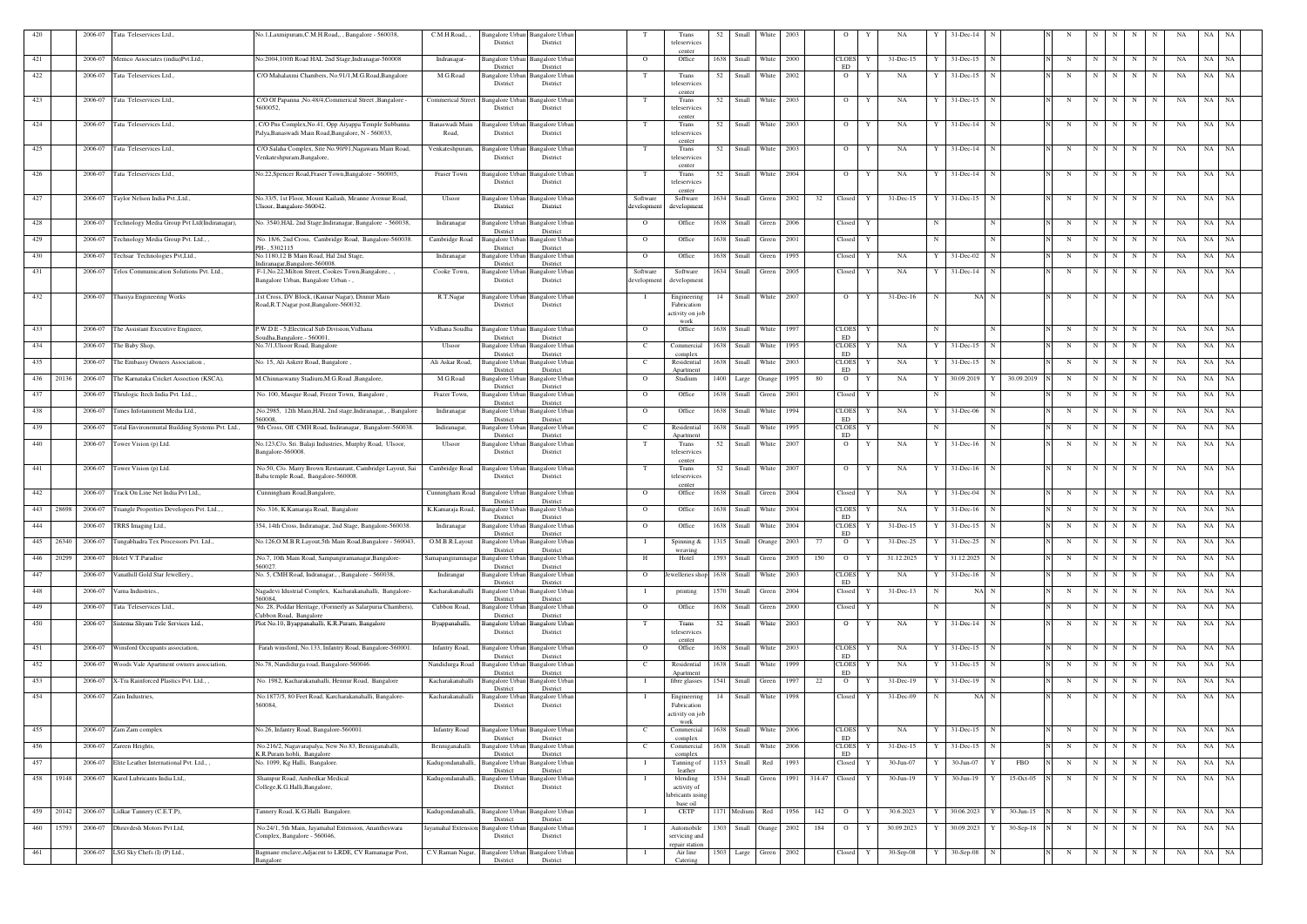| 462 |       | 2006-07 | Prerana Motors Pvt. Ltd,                                                                      | No.4, Old Madras Road, Benniganahalli, C.V.Raman nagar,<br>Bangalore-560093.                                      | C.V.Raman Nagar,          | District                                | Bangalore Urban Bangalore Urban<br>District    |                         | Automobile<br>servicing and           | 1303 | Small                 | Orange       | 2003         |      | Closed                   |   | 30-Sep-11     |            | 30-Sep-11                   | 30-Oct-08      |             |             |            |             |             |                  |       |           |
|-----|-------|---------|-----------------------------------------------------------------------------------------------|-------------------------------------------------------------------------------------------------------------------|---------------------------|-----------------------------------------|------------------------------------------------|-------------------------|---------------------------------------|------|-----------------------|--------------|--------------|------|--------------------------|---|---------------|------------|-----------------------------|----------------|-------------|-------------|------------|-------------|-------------|------------------|-------|-----------|
| 463 | 15906 |         | 2006-07 Solar Automobiles India Pvt. Ltd.,                                                    | No.06, St. John's Road, Bangalore. - 560042,                                                                      | St.Johns Road             | Bangalore Urbai                         | Bangalore Urba                                 |                         | repair station<br>Automobile          |      | 1303 Large Orange     |              | 1989         |      | Closed                   |   | $30-Sep-14$   |            | $30-Sep-14$                 | $30-Sep-14$    | N           | N           |            | N           | N           | NA               | NA    | NA        |
|     |       |         |                                                                                               |                                                                                                                   |                           | District                                | District                                       |                         | servicing and<br>repair station       |      |                       |              |              |      |                          |   |               |            |                             |                |             |             |            |             |             |                  |       |           |
| 464 | 31618 |         | 2006-07 Tristar Hotels Pvt. Ltd.,                                                             | No.1216, 100ft Road, Doopanahalli, HAL 2nd stage,<br>ndranagar, Bangalore-560008.                                 | Indirangar                | <b>Rangalore Urban</b><br>District      | <b>Bangalore Urban</b><br>District             | Н.                      | Hotel                                 |      | 1335 Medium Orange    |              | 2003         | 524  | $\overline{O}$           | Y | 30.09.2021    |            | 30.09.2021                  | N              | N           | N           | N          | N           | N           | NA               | NA    | NA        |
| 465 | 16675 | 2006-07 | A.K.S Convention Hall.                                                                        | No.71, St. Johns Church Road, Bangalore-560005.                                                                   | St.Johns Road             | Bangalore Urban<br>District             | <b>Bangalore Urban</b><br>District             | $\Omega$                | Kalyan mantapa                        |      | 1638 Small            | Green        | 2005         | 125  | $\overline{O}$           | Y | 31.12.2025    |            | 31.12.2025                  | N              | N           | $\mathbf N$ | N          | N           | -N          | NA               | NA    | NA        |
| 466 |       | 2006-07 | A.M Soft Information Services (I) Pvt. Ltd.,                                                  | No.121, Dickenson Road, Bangalore - 560042,                                                                       | Dickenson Road            | Bangalore Urban<br>District             | Bangalore Urban<br>District                    | Software<br>development | Software<br>development               |      | 1634 Small            | Green        | 2005         |      | Closed                   | Y |               |            |                             | N              | N           | N           | N          | N           | N           | NA               | NA    | NA        |
| 467 |       | 2006-07 | Aakarshana Enclave,                                                                           | No.45, 3rd Cross, New Tippasandra, Bangalore, - 56075,                                                            | New Thippasandra          | Bangalore Urbai<br>District             | Bangalore Urbar<br>District                    | <sup>-</sup> C          | Residential<br>Apartment              | 1638 | Small                 | Green        | 2004         |      | Y                        |   |               |            |                             |                | N           | N           |            | N           |             | NA               | NA    | NA        |
| 468 | 12162 |         | 2006-07 Alpha Design Technology Pvt. Ltd.,                                                    | No.24, Service Road, Domlur, 2nd stage extension, Indiranagar<br>Bangalore-560071                                 | Indiranagar,              | Bangalore Urbai<br>District             | Bangalore Urban<br>District                    | - 1                     | Assembling of<br>Electronic           |      | 14   Large            | White        | 2006         | 4831 | $\overline{O}$           | Y | 31-Dec-23     | Y          | 31-Dec-23                   | $\mathbf N$    | N           | N           | N          | N           | N           | NA               | NA    | NA        |
| 469 |       |         | 2006-07 Arcot Villa Owners association,                                                       | No. 18, Mosque road, Frazer Town, Bangalore                                                                       | Frazer Town,              |                                         | Bangalore Urban Bangalore Urban                | $\mathbf{C}$            | equipment<br>Residential              |      | 1638 Small            | <b>White</b> | 2001         |      | <b>CLOES</b>             | Y | NA            |            | $31$ -Dec-16 N              |                | N           | N           | N          | N           | N           | NA               | NA    | NA        |
| 470 |       |         | 2006-07 Ashed Properties & Investments (P) Ltd.,                                              | No.06, Davis Road, Richards Town, Bangalore-560005.                                                               | Richards Town             | District                                | District<br>Bangalore Urban Bangalore Urban    | C                       | Anartment<br>Residential              |      | 1638 Small            | Green        | 2006         |      | ED<br>Y                  | Y |               |            |                             | N              | N           | N           | N          | N           | N           | NA               | NA    | NA        |
| 471 |       |         | 2006-07 Ashed Properties & Investments (P) Ltd.,                                              | No.18, Hall Road, Richards Town, Bangalore-560005.                                                                | Richards Town             | District<br>Bangalore Urbar             | District<br>Bangalore Urban                    | C                       | Apartment<br>Residential              |      | 1638 Small            | Green        | 2006         |      | Y                        | Y |               |            |                             | N              | N           | N           | N          | N           | N           | NA               | NA NA |           |
| 472 |       |         | 2006-07 Bible Society Society Of India,                                                       | No.16, Hall Road, Richards Town, Bangalore - 560005,                                                              | Richards Town             | District<br>Bangalore Urban             | District<br><b>Bangalore Urban</b>             | $\overline{O}$          | Apartment<br>Office                   |      | 1638 Medium           | White        | 2002         |      | <b>CLOES</b>             | Y | NA            | Y          | 31-Dec-09                   | $\mathbf N$    | N           | N           | N          | N           | N           | NA               | NA    | NA        |
| 473 |       |         | 2006-07 Brigade Hall Mark Residential Apartment,                                              | No.7, Hall Road, Bangalore., - 560005,                                                                            | <b>Hall Road</b>          | District<br>Bangalore Urban             | District<br>Bangalore Urban                    | C                       | Residential                           |      | 1638 Small            | White        | 2005         |      | ED<br>CLOES              | Y |               | N          |                             | N              | N           | N           | N          | N           | N           | NA               | NA    | NA        |
| 474 |       |         | 2006-07 Brigade Heritage Residential Apartment,                                               | No.4/2, Cooksson Road, Richards Town, Bangalore. - 560005,                                                        | Richards Town             | District<br>Bangalore Urban<br>District | District<br>Bangalore Urban<br>District        | C.                      | Apartment<br>Residential<br>Apartment |      | 1638 Small            | White        | 2005         |      | ED<br><b>CLOES</b><br>ED | Y |               | $_{\rm N}$ |                             | $\mathbf N$    | N           | N           | N          | N           | N           | NA               | NA    | NA        |
| 475 |       | 2006-07 | Brigade Jacaranda,                                                                            | No. 60/2, 14th 'A' Main, HAL 3rd Stage, Indiranagar,<br>angalore-560008                                           | Indiranagar,              | Bangalore Urbar<br>District             | Bangalore Urban<br>District                    | C                       | Residential<br>Apartment              |      | 1638 Small            | White        | 2004         |      | <b>CLOES</b><br>ED       | Y | $31 - Dec-10$ | N          | NA N                        |                | N           | N           | N          | N           | $_{\rm N}$  | NA               | NA    | NA N      |
| 476 | 38512 | 2006-07 | Camellia Clothing Ltd,                                                                        | No:404/5, Kavalbyrasandra, R.T. Nagar, Bangalore, ,<br>angalore Urban, Bangalore Urban - 560032                   | R.T.Nagar                 | Bangalore Urban<br>District             | Bangalore Urban<br>District                    | - 1                     | Garment<br>Stiching                   |      | 1589 Small            | Green        | 1990         | 1480 | $\overline{O}$           |   | 31.12.2024    |            | 31.12.2024                  |                | N           | $\mathbf N$ | N          | N           | $_{\rm N}$  | NA               | NA    | NA        |
| 477 |       | 2006-07 | Crastle Homes and Holdings p Ltd                                                              | 5th Floor, Estate Building, Dickenson Road, Bangalore,<br>560001.                                                 | Dickenson Road            | Bangalore Urbar<br>District             | Bangalore Urban<br>District                    | $\overline{O}$          | Office                                |      | 1638 Small            | White        | 1996         |      | <b>CLOES</b><br>ED       | Y | NA            |            | 31-Dec-05                   |                | N           | N           | N          | N           | N           | NA               | NA NA |           |
| 478 |       | 2006-07 | Catter Pillar India Pvt. Ltd.,                                                                | Transit House, No.01, Mcpherson Road, Cookes Town,<br>angalore - 560 005.                                         | Cooke Town,               | Bangalore Urbai<br>District             | Bangalore Urban<br>District                    | $\overline{O}$          | Office                                |      | 1638 Small            | White        | 1993         |      | <b>CLOES</b><br>ED       | Y | NA            |            | 31-Dec-07                   |                | N           | N           | N          | N           | N           | NA               | NA    | NA        |
| 479 |       | 2006-07 | Chitrakut dham                                                                                | No.181/3, Byrasandra, Bangalore-560093                                                                            | Byrasandra                | Bangalore Urba<br>District              | Bangalore Urban<br>District                    | <sup>-</sup> C          | Residential<br>Apartment              | 1638 | Small                 | White        | 2005         |      | <b>CLOES</b><br>ED       |   | 31-Dec-09     |            | NA N                        |                | N           | $\mathbf N$ | N          | N           | $_{\rm N}$  | NA               | NA    | NA        |
| 480 |       | 2006-07 | Chitrakut Mahal,                                                                              | No.18, 13th Cross, Cauvery Layout, G.M.Palya, Bangalore-<br>560075.                                               | G.M.Palya                 | <b>Bangalore</b> Urba<br>District       | Bangalore Urban<br>District                    | C                       | Residential<br>Apartment              |      | 1638 Small            | White        | 2005         |      | <b>CLOES</b><br>ED       |   | 31-Dec-09     |            | NA N                        |                | N           | N           |            | N           | N           | NA               | NA    | NA        |
| 481 |       | 2006-07 | Citrix systems India Pvt. Ltd.,                                                               | No.212, 80ft Road 1st Main, Domlur 2nd stage, Bangalore<br>560071.                                                | Domlur                    | Bangalore Urbai<br>District             | Bangalore Urbar<br>District                    | $\overline{O}$          | Office                                | 1638 | Small                 | Green        | 1995         |      | Closed                   |   | 31-Dec-16     |            | $31$ -Dec-16                |                | N           | N           |            | N           |             | NA               | NA    | NA        |
| 482 |       | 2006-07 | Sital Operationg Corportion India Ltd, (CLI3LE<br>Services Ltd)                               | No.18, Banasawadi Main Road, Pulkeshinagar Post,<br>Bangalore-560005.                                             | Pulkeshinagar             | Bangalore Urbai<br>District             | Bangalore Urban<br>District                    | Software<br>developmen  | Software<br>development               |      | 1634 Large            | Green        | 2003         |      | Closed                   |   | $31-Dec-11$   |            | $31$ -Dec-11 Y              | $31 - Dec-10$  | $\mathbf N$ | N           | N          | N           | N           | NA               | NA    | NA        |
| 483 |       |         | 2006-07 Colarado Apartment,                                                                   | Plot No.147 & 148, Sy. No. 33/2, Bangalore,                                                                       |                           | Distric                                 | Bangalore Urban Bangalore Urban<br>District    | C.                      | Residential                           |      | 1638 Small            | White        | 2000         |      | <b>CLOES</b><br>ED       | Y | $31 - Dec-15$ |            | $31$ -Dec-15 N              |                | N           | N           | N          | N           | N           | NA               | NA    | NA        |
| 484 |       | 2006-07 | Cryovac India Pvt. Ltd.,                                                                      | No. 1/2, Cambridge Road, 2nd Cross, Opp.S B I, Ulsoor,<br>Bangalore- 560008,                                      | Ulsoor                    | Bangalore Urban<br>District             | <b>Bangalore</b> Urban<br>District             | Software<br>development | Software<br>development               | 1634 | Small                 | Green        | 1999         |      | Closed                   | Y |               |            |                             |                | N           | $\mathbf N$ | N          | N           | $\mathbf N$ | NA               | NA    | NA        |
| 485 |       |         | 2006-07 DBS Business Centre                                                                   | Plot No.26, Cunningham Road, Bangalore-560052.                                                                    | Cunningham Road           | Bangalore Urbar                         | Bangalore Urban                                | $\overline{O}$          | Office                                |      | 1638 Medium           | White        | 2004         |      | <b>CLOES</b><br>ED       | Y | NA            |            | $31$ -Dec-16 N              |                |             | N           | N I        | N           | N           | NA               | NA NA |           |
| 486 |       | 2006-07 | De Beers India Pvt. Ltd.,                                                                     | 3rd Floor, Sharada Tower-1, No.56, Nandidurg Road, Bangalore-<br>560046.                                          | Nandidurga Road           | District<br>angalore Urbar<br>District  | District<br>angalore Urban<br>District         | C.                      | Commercial<br>complex                 |      | 1638 Medium           | Green        | 2004         |      | Closed                   | Y |               |            |                             |                | N           | N           | N          | N           | N           | NA               | NA    | NA        |
| 487 |       | 2006-07 | Digital Think India Pvt Ltd,                                                                  | No:26, 1st Floor, Zan Zan Complex, Infantry Road, Bangalore-<br>560001,                                           | <b>Infantry Road</b>      | Bangalore Urbai<br>District             | Bangalore Urban<br>District                    | Software<br>development | Software<br>development               |      | 1634 Small            | Green        | 2002         |      | Closed                   |   | $31$ -Dec-05  |            | 31-Dec-05                   | N              | N           | N           | N          | N           | N           | NA               | NA NA |           |
| 488 |       |         | 2006-07 DKG Company, Gitanjali Paradise,                                                      | No. 14, Nagavarapalya, Off Old Madras Road, Bangalore,,                                                           | Old Madras Road           | District                                | Bangalore Urban Bangalore Urban<br>District    | $\mathbf{C}$            | Residential<br>Apartment              |      | 1638 Small            | White        | 2006         |      | CLOES Y<br>ED            |   | 31.12.2005    | Y          | 31.12.2005                  | N              | N           |             | $N \mid N$ | N           | N           | NA               | NA NA |           |
| 489 |       | 2006-07 | Dr.Nirmal Guptha & Shravan Guptha,                                                            | No.777F, 100 ft Road, HAL 2nd stage, Indiranagar,<br>angalore-560038                                              | Indiarangar               | Bangalore Urban<br>District             | <b>Bangalore Urban</b><br>District             | $\overline{O}$          | Office                                |      | 1638 Small            | White        | 2006         |      | CLOES<br>ED              | Y | $31 - Dec-14$ |            | $31$ -Dec-14                |                | N           | N           | N          | N           | N           | NA               | NA.   | NA        |
| 490 |       | 2006-07 | DVS Electronics Pvt., Ltd.,                                                                   | No.1A, Ulsoor Road, Bangalore-560042.                                                                             | Ulsoor                    | <b>Bangalore Urban</b><br>District      | <b>Bangalore Urban</b><br>District             | <sup>-</sup> C          | Commercial<br>complex                 |      | 1638 Small            | Green        | 2003         |      | Closed                   | Y | NA            |            | $31$ -Dec-06                |                | N           | N           | N          | N           |             | NA               | NA    | <b>NA</b> |
| 491 |       | 2006-07 | Embassy Prime, of Dynasty Developers Pvt. Ltd.,                                               | No.66/2, C.V.Raman Nagar, Ward No.83, Bangalore-560075.                                                           | C.Vramanagar              | <b>Bangalore Urban</b><br>District      | <b>Bangalore Urban</b><br>District             | Software<br>development | Software<br>development               |      | 1399 Large Orange     |              | 2003         | 2683 | $\overline{O}$           | Y | 31-Dec-22     |            | 31-Dec-22                   | 31-Dec-18<br>Y | N           | N           | N          | $\mathbf N$ | Y           | 30.06.2018 NA NA |       |           |
| 492 |       |         | 2006-07 Eshwari Enclave,                                                                      | Site No.45, 8th A Cross, Kanakanagar, Hebbal Ward No.96,                                                          | Kanakanagar               | Bangalore Urbar                         | <b>Bangalore Urban</b><br>District             | $\mathbf{C}$            | Residential                           |      | 1638 Small            | Green        | 2005         |      | Y                        | Y |               |            |                             | N              | N           | N           | N          | $\mathbf N$ | N           | NA               | NA NA |           |
| 493 | 32119 | 2006-07 | Wonder Globlal (India Technology center Pvt., Ltd)<br>formerly G.E. India exports Pvt. Ltd.,) | angalore<br>No.11, Brigade Terraces, Cambridge Road, Ulsoor, Bangalore.                                           | Ulsoor                    | District<br>Bangalore Urban<br>District | <b>Bangalore Urban</b><br>District             | Software<br>development | Apartment<br>Software<br>development  |      | 1634 Small            | Green        | 2002 2128.97 |      | $\overline{O}$           | Y | 31-Dec-24     | Y          | $31$ -Dec-16 $Y$            | 31-Dec-19      | N           | $\mathbf N$ | N          | N           | N           | NA               | NA    | <b>NA</b> |
| 494 |       |         | 2006-07 Genesis Microchip India Pvt.Ltd.,                                                     | George thangaiah complex, 2nd & 3rd floor, 80ft Road, Jeevan                                                      | Jeevanbhimanagar          | <b>Bangalore Urban</b>                  | <b>Bangalore Urban</b>                         | Software                | Software                              |      | 1634 Small Green 1994 |              |              |      | Closed                   | Y | $31$ -Dec-16  |            | $31$ -Dec-16 N              |                | N           | N           | N          | N           | N           | NA               | NA NA |           |
|     |       |         |                                                                                               | bhima nagar, Bangalore-560075                                                                                     |                           | District                                | District                                       | developmen              | developmen                            |      |                       |              |              |      |                          |   |               |            |                             |                |             |             |            |             |             |                  |       |           |
| 495 |       |         | 2006-07 Gitanjali Classic,,                                                                   | 136/4-1, Nagavarapalya, Off Old Madras Road, Bangalore                                                            | Old Madras Road           | <b>Bangalore</b> Urbar<br>District      | <b>Bangalore Urban</b><br>District             | $\mathbf{C}$            | Residential<br>Apartment              |      | 1638 Small Green      |              | 2005         |      | Y                        | Y |               |            |                             | N              | N           | N           | N          | N           | N           | NA               | NA NA |           |
| 496 | 17680 |         | 2006-07 Global E-Business Operation Pvt.Ltd.,                                                 | No.66/2, Ward No.83, 2nd Floor, Wing A&B, Bagmane Tech<br>Park, Embassy Prime, C.V.Raman Nagar, Bangalore-560093. | C.V.Raman nagar           | Bangalore Urbar<br>District             | Bangalore Urban<br>District                    | Software<br>development | Software<br>development               |      | 1634 Small            | Green        | 2005         |      | Closed                   | Y | NA            | Y          | $31$ -Dec-22 Y              | 31-Dec-22      | N           | $\mathbf N$ | N          | N           | N           | NA               | NA    | <b>NA</b> |
| 497 |       |         | 2006-07 Global Garments - II,                                                                 | No. 9/2, Old No. 22, Cambridge Road, Ulsoor, Bangalore<br>560008                                                  | Ulsoor                    | District                                | Bangalore Urban Bangalore Urban<br>District    | - 1                     | Garment<br>Stiching                   |      | 1589 Small Green      |              | 1998         |      | Closed                   | Y | 31-Dec-05     |            | $31$ -Dec-05 N              |                | N           | N           | N          | N           | N           | NA               | NA NA |           |
| 498 |       |         | 2006-07 Gruha Deepika Builders,                                                               | No. 59, Nagavarapalya, Old Madras Road, Bangalore-560093.                                                         | Old Madras Road           | Bangalore Urban<br>District             | <b>Bangalore Urban</b><br>District             | C.                      | Residential<br>Apartment              |      | 1638 Small Green      |              | 2006         |      | Y                        | Y |               |            |                             | N              | N           | N           | N          | N           | N           | NA               | NA    | NA        |
| 499 |       |         | 2006-07 Gruha Deepika Builders,                                                               | No. 91/6, Nagavarapalya, Old Madras Road, Bangalore                                                               | Old Madras Road           | <b>Bangalore</b> Urbar<br>District      | Bangalore Urban<br>District                    | C                       | Residential<br>Apartment              |      | 1638 Small Green      |              | 2005         |      | Y                        | Y |               | N          |                             | N              | N           | N           | N          | N           | N           | NA               | NA NA |           |
| 500 |       |         | 2006-07 GXS India Technology Pvt. Ltd.,                                                       | No. 841/1, Binnamagala, 5th Cross, 100 Ft. Road, Indiranagar,<br>Bangalore-560038.                                | Indiarangar               | Bangalore Urban<br>District             | <b>Bangalore Urban</b><br>District             | Software<br>development | Software<br>development               |      | 1634 Small Green      |              | 2003         |      | Closed                   | Y | $31 - Dec-11$ | Y          | $31$ -Dec-11 N              |                | N           | N           | N          | N           | N           | NA               | NA NA |           |
| 501 |       |         | 2006-07 HDFC Bank Ltd,                                                                        | No:402, 4th A Cross, 2nd Block, HRBR Layout, Kalyaninagar,<br>angalore-560043                                     | Kalyannagar               | Bangalore Urban<br>District             | <b>Bangalore Urban</b><br>District             | $\overline{O}$          | Bank                                  |      | 1638 Small White 2004 |              |              |      | <b>CLOES</b><br>ED       | Y | NA            |            | $31$ -Dec-14 $\overline{N}$ |                | N           | N           | N          | N           | N           | NA               | NA NA |           |
| 502 |       |         | 2006-07 Hewlett Packard India Software Operation Ltd.,                                        | Indian Express Building, 2nd Floor, Dr. Br. Ambedkar Road,<br>Bangalore-560001                                    | Dr. Br. Ambedkar<br>Road, | District                                | angalore Urban Bangalore Urban<br>District     | Software<br>development | Software<br>development               |      | 1634 Large Green      |              | 1999         |      | Closed                   | Y | 31-Dec-07     |            | 31-Dec-07                   | 31-Dec-08<br>Y | N           | N           | N          | N           |             | NA               | NA    | NA        |
| 503 | 33895 |         | 2006-07 Hotel Ashraya International,                                                          | No.149, Infantry Road, Bangalore-560001.                                                                          | <b>Infantry Road</b>      | <b>Bangalore Urban</b>                  | <b>Bangalore Urban</b>                         | H                       | Hotel                                 |      | 1593 Small White 1987 |              |              |      | <b>CLOES</b><br>ED       | Y | $31 - Dec-15$ |            | $31$ -Dec-15 N              |                | N           | N           | N          | N           | N           | NA               | NA NA |           |
| 504 |       |         | 2006-07 Hughes Software System Ltd.,                                                          | No.5/1, Union Street, Bangalore.,                                                                                 | <b>Union Street</b>       | District<br>Bangalore Urban<br>District | District<br><b>Bangalore Urban</b><br>District | Software<br>development | Software<br>development               |      | 1634 Small            | Green        | 2004         |      | Closed                   | Y |               |            |                             |                | N           | N           | N          | N           | $\mathbf N$ | NA               | NA NA |           |
| 505 |       |         | 2006-07 Bharath Sanchar Nigam Ltd.                                                            | No.1, Midford House, Off M.G.Road, Bangalore                                                                      |                           |                                         | Bangalore Urban Bangalore Urban                | T                       | Trans                                 | 52   | Small                 | White        | 2003         |      | Closed                   | Y | NA            | N          |                             | N              | N           | N           | N          | $\mathbf N$ | N           | NA               | NA NA |           |
|     |       |         |                                                                                               |                                                                                                                   |                           | District                                | District                                       |                         | teleservices<br>center                |      |                       |              |              |      |                          |   |               |            |                             |                |             |             |            |             |             |                  |       |           |
| 506 |       |         | 2006-07 ICICI Bank Ltd.,                                                                      | No.55, Coles Road, Frazer Town, Bangalore                                                                         | Frazer Town,              | <b>Bangalore Urbar</b><br>District      | Bangalore Urban<br>District                    | $\overline{O}$          | Bank                                  |      | 1638 Small            | White        |              |      | <b>CLOES</b><br>ED       | Y | NA            | N          |                             | N              | N           | N           | N          | N           | $\mathbf N$ | NA               | NA NA |           |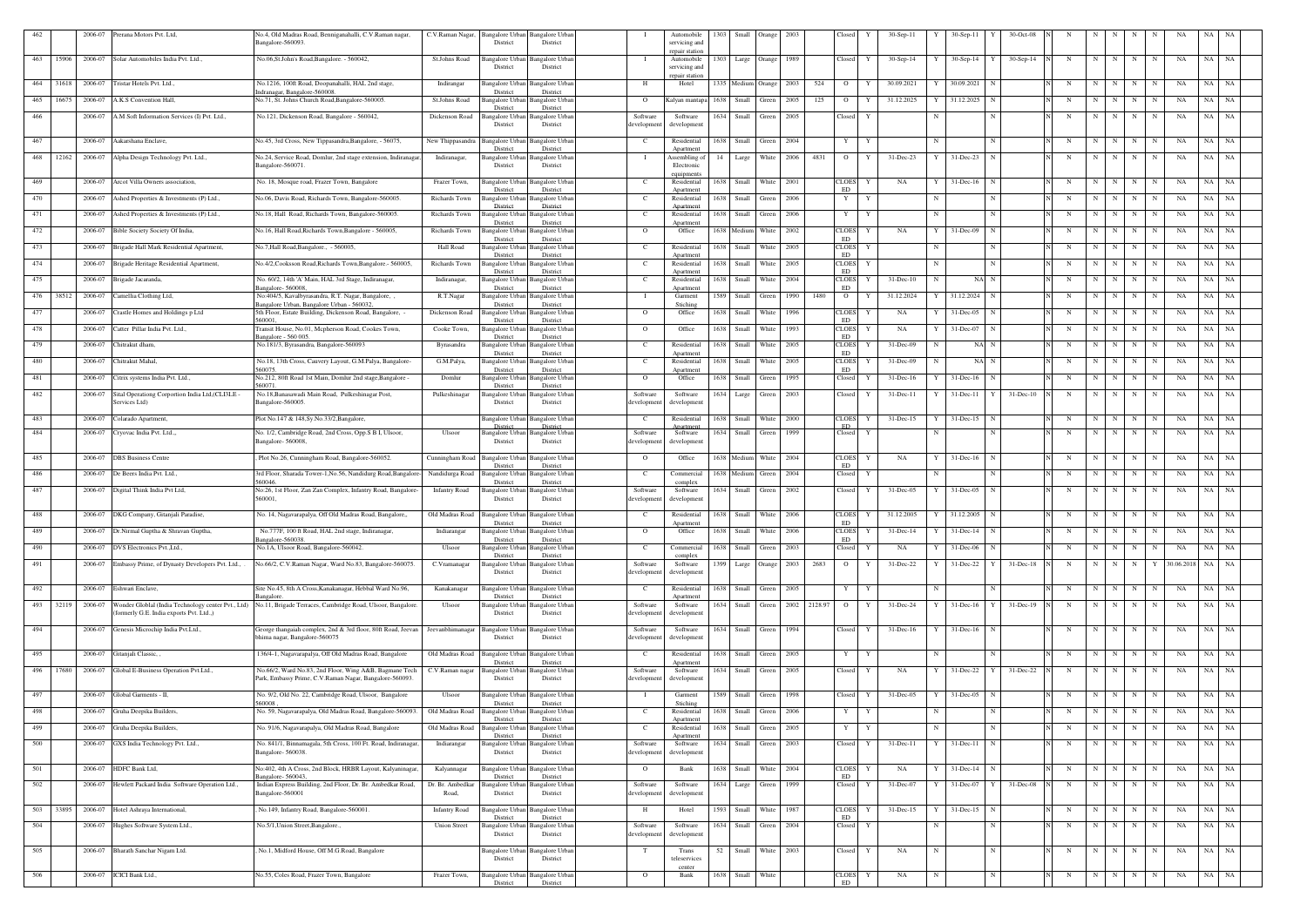|     | 2006-07<br><b>ICICI</b> Bank Ltd.,                                                               | Vo.4, M-417,80ft Road, HRBR 3rd Block                                                                            | Kammanahalli                              | 3angalore Urbaı<br>District             | angalore Urba<br>District                   | $\Omega$                | Bank                                  | 1638<br>Small          | White            | 2005   | CLOES<br>ED                       |              | NA            |             | 31-Dec-09                 |                         |     |   |                            |             |             |    |           |           |
|-----|--------------------------------------------------------------------------------------------------|------------------------------------------------------------------------------------------------------------------|-------------------------------------------|-----------------------------------------|---------------------------------------------|-------------------------|---------------------------------------|------------------------|------------------|--------|-----------------------------------|--------------|---------------|-------------|---------------------------|-------------------------|-----|---|----------------------------|-------------|-------------|----|-----------|-----------|
| 508 | 2006-07<br><b>ICICI</b> Bank Ltd.,                                                               | alyananagar, Kammanahalli, Bangalore-560043<br>No.6, Balaji Layout, Wheeler Road, Cox Town, Bangalore-<br>560005 | Cox Town                                  | Bangalore Urbar<br>District             | Bangalore Urba<br>District                  | $\overline{O}$          | Bank                                  | 1638 Medium            | White            | 2005   | <b>CLOES</b><br>ED                | Y            | NA            |             | 31-Dec-09                 | N                       |     | N | $\mathbf N$<br>N           | N           | N           | NA | NA        | NA        |
| 509 | 3i Infotech Ltd.,(ICICI Infotech Ltd.,) "Brigade<br>2006-07<br>Champak",                         | No.6/2, Union Street, Off. Infantry Road, Bangalore-560001                                                       | <b>Infantry Road</b>                      | 3angalore Urbaı<br>District             | angalore Urba<br>District                   | Software<br>development | Software<br>development               | 1634 Small             | Green            | 1996   | Closed                            | Y            | 31-Dec-15     | Y           | $31$ -Dec-15 N            |                         |     | N | $\mathbf N$<br>N           | N           | N           | NA | NA        | NA        |
| 510 | 19634<br>2006-07<br>Oracle Finanial Software Services Ltd I-Flex<br>Solutions Ltd., I-Flex Park, | No.62/4, Ward No.83, Embassy Business Park, C.V.Raman<br>nagar, Bangalore-560093.                                | C.V.Raman nagar                           | <b>Bangalore</b> Urban<br>District      | Bangalore Urbar<br>District                 | Software<br>developmen  | Software<br>development               | 1399 Large Orange 2004 |                  |        | 9054<br>$\overline{O}$            | Y            | 30.09.2023    | Y I         | 30.09.2023 Y 31.12.2018 N |                         |     | N | $N$   $N$   $N$            |             | N           | NA | NA .      | NA        |
| 511 | 20392<br>2006-07<br>Ramanashree Comforts                                                         | No. 16.Rajaram Mohan Roy Road Bangalore-560025                                                                   | Rajaram Mohan Roy                         | <b>Bangalore Urbar</b>                  | Bangalore Urba                              | H                       | Hotel                                 | 1593 Medium White 1991 |                  |        | <b>CLOES</b>                      |              | $31 - Dec-14$ |             | $31$ -Dec-14 N            |                         |     | N | $\mathbf N$<br>N           | N           | N           | NA | NA        | NA        |
| 512 | ITC Ltd.,<br>2006-07                                                                             | No.18, Banaswadi Main road, Pulakeshinagar, Bangalore                                                            | Road.<br>Pulakeshinagar,                  | District<br>Bangalore Urbar<br>District | District<br>angalore Urba<br>District       | Software<br>development | Software<br>development               | 1399<br>Large          | Orange 2002      |        | ${\rm ED}$<br>374<br>$\mathbf{O}$ | Y            | $31 - Dec-22$ |             | 31-Dec-22 Y 31.12.2020    |                         |     | N | N<br>N I                   | N           | N           | NA | NA        | NA        |
| 513 | 2006-07 Jose Manor,                                                                              | No.49(129), Charles Campbell Road, Cox Town, Bangalore-                                                          | Cox Town                                  | Bangalore Urban                         | Bangalore Urba                              | $\mathbf{C}$            | Residential                           | 1638 Small White 1998  |                  |        | <b>CLOES</b>                      | Y            |               | $\mathbf N$ |                           | $\mathbf N$             |     | N | $N$   $N$   $N$            |             | N           | NA | NA .      | NA        |
| 514 | 2006-07<br>Karim Amjad Khan,                                                                     | 560005<br>No:7 Veerabhadhra Mudliar Street, Bangalore, - 560005,                                                 | Veerabhadhra                              | District<br>3angalore Urbaı             | District<br>Bangalore Urbar                 | $\mathbf{C}$            | Apartment<br>Residential              | 1638 Small Green       |                  | 2006   | ED                                | Y            |               | N           |                           | $\mathbf N$             |     | N | N<br>N                     | N           | N           | NA | NA        | NA        |
| 515 | 2006-07<br>Keerthi Estates Pvt. Ltd.                                                             | No.G-1, Keerthi Ornatta, Veerabhadhra Mudliar                                                                    | <b>Mudliar Street</b><br>Veerabhadhra     | District<br>Bangalore Urbar             | District<br>angalore Urbar                  | C.                      | Apartment<br>Residential              | 1638 Medium White 2005 |                  |        | <b>CLOES</b>                      | Y            | 31-Dec-07     | Y I         | 31-Dec-07                 | $\overline{\mathbf{N}}$ |     | N | $N$ $N$                    | N           | N           | NA | NA NA     |           |
| 516 | 2006-07<br>Keerthi Estates Pvt. Ltd.,                                                            | StreetBangalore-560093<br>Khatha No.158/2-1, C.V.Raman nagar, C.V.Raman Nagar,                                   | <b>Mudliar Street</b><br>C.V.Raman Nagar, | District<br>Bangalore Urban             | District<br>angalore Urban                  | C                       | Apartment<br>Residential              | 1638                   | Small Green      | 2006   | ED                                | Y            |               |             |                           | N                       |     |   | $\mathbf N$<br>N           | N           | N           | NA | NA        | NA        |
| 517 | 2006-07<br>Land mark Education,                                                                  | Vard No.83, Bangalore<br>No.133, Farah winsford, Infantry Road, Bangalore-560001                                 | <b>Infantry Road</b>                      | District<br>Bangalore Urbar             | District<br>angalore Urba                   | <sup>-</sup> C          | Apartment<br>Educational              | 1638 Small White       |                  | 1995   | <b>CLOES</b>                      |              | NA            | Y           | 31-Dec-08                 | $\mathbf N$             |     | N | N<br>N <sub>1</sub>        | N           | N           | NA | NA        | NA        |
| 518 | 2006-07                                                                                          | Centurion Bank of Punjab Ltd., (Lord Krishna Bank   No. 30, CMH Road, Indiranagar, Bangalore-560038.             | Indiranagar                               | District<br>Bangalore Urba              | District<br>angalore Urba                   | $\overline{O}$          | institution<br>Bank                   | 1638<br>Small          | White            | 2001   | ED<br><b>CLOES</b>                |              | NA            | Y           | 31-Dec-08                 | N                       |     | N | $\mathbf N$<br>N           | N           | N           | NA | NA        | NA        |
| 519 | 2006-07<br>Machender Pishe And Others,                                                           | No:1, Osborne Road, Bangalore - 560042,                                                                          | Osborne Road                              | District<br>Bangalore Urba              | District<br>angalore Urba                   | - C                     | Residential                           | 1638 Small             | Green 2004       |        | ED<br>Y                           | $\mathbf{Y}$ |               | N           |                           | N                       |     | N | N N I                      | N           | N           | NA | NA        | NA        |
| 520 | 2006-07<br>Manipal Universal Learning Pvt. Ltd.,                                                 | Manipal Towers No.14, Airport Road, HAL 2nd                                                                      | HAL 2nd stage                             | District<br>3angalore Urba              | District<br>angalore Urbar                  | $\overline{O}$          | Apartment<br>Office                   | 1638<br>Large          | Green            | 2004   | 500<br>$\Omega$                   | Y            | NA            | Y           | 31-Dec-24                 | Y 31.12.2018            |     | N | N                          | $\mathbf N$ | N           | NA | NA        | <b>NA</b> |
| 521 | 2006-07<br>Meghana Exports & Imports Pvt. Ltd.                                                   | tage,Bangalore-560038.<br>No.116, Shampura Main Road, Dr.B.R. Ambedkar Medical                                   | Arabic Post                               | District<br>Bangalore Urbar             | District<br>angalore Urba                   |                         | Garment                               | 1589 Small             | Green            | 2005   | Closed                            |              | 31-Dec-15     |             | $31$ -Dec-15              | N                       |     |   | $\mathbf N$                | N           | $\mathbf N$ | NA | NA        | NA        |
|     | D.C.Garments (Formerly known as Metro Facific                                                    | College.Arabic Post,Bangalore.- 560045<br>No.1877/3, Kacharakanahalli, St.Thomas Town post, Bangalore            |                                           | District<br>Bangalore Urba              | District                                    |                         | Stiching                              | 1589                   |                  | 1985   |                                   |              |               |             |                           |                         |     |   | N                          |             |             |    | NA        | NA        |
| 522 | 2006-07<br>pparels)                                                                              | 560043.                                                                                                          | <b>St.Thomas Road</b>                     | District                                | angalore Urba<br>District                   |                         | Garment<br>Stiching                   | Small                  | Green            |        | Closed                            |              | $31 - Dec-13$ |             | $31$ -Dec-13              |                         |     |   |                            | N           | N           | NA |           |           |
| 523 | 2006-07<br>Navin Constructions                                                                   | No. 1201, Divya Shakthi, Indiranagar, 100 Ft. Road, HAL 2nd<br>Stage, Bangalore- 560008.                         | Indiranagar,                              | Bangalore Urbar<br>District             | angalore Urba<br>District                   | $\mathbf{C}$            | Commercial<br>complex                 | 1638<br>Small          | White            | 2004   | <b>CLOES</b><br>ED                |              | NA            |             | 31-Dec-17                 | $\mathbf N$             |     | N | $\mathbf N$<br>N           | N           | N           | NA | NA        | NA        |
| 524 | OMH Health care (I) Pvt. Ltd.,<br>2006-07                                                        | Manipal Tower, No.14, Airport Road, HAL 2nd stage.<br>Bangalore-560008.                                          | HAL 2nd stage                             | Bangalore Urbaı<br>District             | angalore Urba<br>District                   | Software<br>development | Software<br>development               | 1634 Medium Green      |                  | 2003   | Closed                            | Y            |               | Y           | 31.12.2015                | N                       |     | N | $\mathbf N$<br>N           | N           | N           | NA | NA        | NA        |
| 525 | 2006-07 Philiphs Soft Ltd.,,                                                                     | Murphy Road, Ulsoor, Bangalore Urban, Bangalore Urban -                                                          | Ulsoor                                    | Bangalore Urbar<br>District             | Bangalore Urbar<br>District                 | Software<br>developmen  | Software<br>development               | 1634 Large Green 2000  |                  |        | Closed                            | $\mathbf{Y}$ |               | N           |                           | N                       |     |   | N N N                      |             | N           | NA | NA NA     |           |
| 526 | 2006-07 Philips Software Centre Pvt. Ltd.,                                                       | Plot No. 3, Madras Bunk Road, Bangalore                                                                          | Madras Bunk Road, Bangalore Urban         | District                                | Bangalore Urba<br>District                  | Software<br>development | Software<br>development               | 1634 Small Green       |                  | 2000   | Closed                            |              | $31 - Dec-06$ |             | 31-Dec-06                 | $\mathbf N$             |     | N | $\mathbf N$<br>N           | N           | N           | NA | NA        | NA        |
| 527 | 2006-07 Prestige Copper Arch,                                                                    | No.85, Infantry Road, Bangalore-560001                                                                           | <b>Infantry Road</b>                      | Bangalore Urbar                         | Bangalore Urbar                             | - C                     | Commercial                            | 1638 Small White 2001  |                  |        | <b>CLOES</b><br>ED                |              | 31-Dec-16     | Y           | $31$ -Dec-16 N            |                         |     |   | N<br>N                     | N           | N           | NA | NA NA     |           |
| 528 | 2006-07<br>Prestige Hutchins Court,                                                              | No.13, Hutchins Road, St. Thomas Town, Bangalore-560084                                                          | St.Thomas Road                            | District<br>Bangalore Urbar             | District<br>Bangalore Urbar                 | $\mathbf{C}$            | complex<br>Residential                | 1638 Small White       |                  | 2000   | <b>CLOES</b>                      | Y            | 31-Dec-17     | N           | NA N                      |                         |     | N | $\mathbf N$<br>N           | N           | N           | NA | <b>NA</b> | NA        |
| 529 | 2006-07<br>Prestige Le-Promenade,                                                                | No.39, Promenade Road, Bangalore-560005.                                                                         | Promenade Road                            | District<br>Bangalore Urbar             | District<br>Bangalore Urbar                 | $\mathbf{C}$            | Apartment<br>Residential              | 1638                   | Small White      | 2004   | ED<br><b>CLOES</b>                |              | 31-Dec-17     | N           | NA N                      |                         |     | N | $\mathbf N$<br>N           | N           | N           | NA | NA        | NA        |
| 530 | 2006-07<br>Prestige Millenium,                                                                   | No. 26, Viviani Road, Promenade Road,, Bangalore-560005                                                          | Viviani Road,                             | District<br>Bangalore Urbar             | District<br>angalore Urbar                  | C                       | Apartment<br>Residential              | 1638 Small White 2000  |                  |        | ED<br><b>CLOES</b>                |              | $31 - Dec-16$ | Y           | $31$ -Dec-16              | $\mathbf{N}$            |     |   | $\mathbf N$<br>N           | N           | N           | NA | NA        | NA        |
| 531 | 2006-07<br>Prestige Milton Gardens,                                                              | No.15, Milton Street, Bangalore.                                                                                 | Ulsoor                                    | District<br>Bangalore Urba              | District<br>angalore Urba                   | $\mathbf{C}$            | Apartment<br>Residential              | 1638                   | Small White      | 2004   | ED<br><b>CLOES</b>                |              | 31-Dec-17     | N           | NA N                      |                         |     | N | $\mathbf N$<br>N           | N           | $\mathbf N$ | NA | NA        | NA        |
| 532 | 2006-07<br>Prestige Opal,                                                                        | No.146, Infantry Road, Bangalore-560001                                                                          | <b>Infantry Road,</b>                     | District<br>Bangalore Urba              | District<br>angalore Urba                   | - C                     | Apartment<br>Commercial               | 1638 Small             | White            | 1998   | ED<br><b>CLOES</b>                |              | $31 - Dec-10$ | Y           | $31 - Dec-10$             | Y                       | FBO | N | N<br>$\mathbb{N}$          | N           | $\mathbf N$ | NA | NA        | NA        |
| 533 | Proposed Commercial Complex By Irshad Ahmad,<br>2006-07                                          | Irshad Ahmad, No. 87, (Old No8788, 88/189), Infantry                                                             | <b>Infantry Road</b>                      | District<br>3angalore Urbaı             | District<br>angalore Urbar                  | - C                     | complex<br>Commercial                 | 1638                   | Small Green      | - 2006 | ED<br>Y                           | Y            |               |             |                           |                         |     | N | $\mathbf N$<br>N           | N           | N           | NA | NA        | NA        |
| 534 | 2006-07<br>Proposed Residential Apartment By Sri. Gagan                                          | Road, Bangalore - 560025,<br>No.1,5th Cross, Muniswamy Garden, Rt Nagar                                          | R.T.Nagar                                 | District                                | District<br>Bangalore Urban Bangalore Urban | $\mathcal{C}$           | complex<br>Residential                | 1638 Small Green 2006  |                  |        | Y                                 | Y            |               |             |                           |                         |     |   | $N$ $N$ $N$ $N$            |             |             | NA | NA NA     |           |
| 535 | 2006-07<br>Raion Builders, Ohana Garden,                                                         | Post, V.Nagenahalli, Bangalore., - 560022,<br>No.33/A, Ramamurthy nagar main road, Banaswadi, Bangalore-         | Banaswadi                                 | District<br>Bangalore Urbar             | District<br>angalore Urbar                  | C                       | Apartment<br>Residential              | 1638 Small             | White 2005       |        | <b>CLOES</b>                      | $\mathbf{Y}$ |               | N           |                           | N                       |     |   | $\mathbf N$<br>$\mathbf N$ | N           | N           | NA | NA        | NA        |
| 536 | 12164<br>2006-07<br>Gopalan Enterprises (india)Pvt Ltd, (Celestial                               | 560043.<br>No:6,87/1B,88,90/1,90/2,143/1B,Benaganahalli Old madras                                               | Benniganahalli                            | District<br><b>Bangalore Urban</b>      | District                                    | C.                      | Apartment<br>Commercial               | $1118$ Large           | Red 2006         |        | ED<br>10852<br>$\overline{O}$     | Y            | 30.06.2022    | Y           | 30.06.2022 Y 30.06.2022 N |                         |     | N | $N$   $N$   $N$            |             |             | NA | NA NA     |           |
|     | Green/Signature Tower)                                                                           | Road, Bangalore                                                                                                  |                                           | District                                | Bangalore Urbar<br>District                 |                         | complex, Reside                       |                        |                  |        |                                   |              |               |             |                           |                         |     |   |                            |             | N           |    |           |           |
|     |                                                                                                  |                                                                                                                  |                                           |                                         |                                             |                         | ntial Apartment<br>in two blocks a)   |                        |                  |        |                                   |              |               |             |                           |                         |     |   |                            |             |             |    |           |           |
|     |                                                                                                  |                                                                                                                  |                                           |                                         |                                             |                         | 84 flats b) 99<br>flats each block    |                        |                  |        |                                   |              |               |             |                           |                         |     |   |                            |             |             |    |           |           |
|     |                                                                                                  |                                                                                                                  |                                           |                                         |                                             |                         | & Hotel                               |                        |                  |        |                                   |              |               |             |                           |                         |     |   |                            |             |             |    |           |           |
| 537 | Residential Apartment By Gagan Constructions,<br>2006-07                                         | No.14,2nd Main, Srinivasa<br>.ayout, Kavalbyrasandra, Bangalore., - 560032,                                      | Kavalbyrasandra,                          | <b>Bangalore Urban</b><br>District      | <b>Bangalore Urban</b><br>District          | C                       | Residential<br>Apartment              | 1638 Small Green 2005  |                  |        |                                   | Y            |               | N           |                           | $\mathbf N$             |     |   | N<br>$\mathbf{N}$          | N           | N           | NA | NA .      | NA        |
| 538 | 2006-07<br>Residential Apartment By Gagan Darshan.,                                              | No.64,10th 'A'Cross, Kankanagar, R.T.Nagar Post, Bangalore.<br>60032.                                            | R.T.Nagar                                 | <b>Bangalore</b> Urban<br>District      | Bangalore Urban<br>District                 | C                       | Residential<br>Apartment              | 1638 Small Green 2005  |                  |        | Y                                 | $\mathbf{Y}$ |               | N           |                           | N                       |     | N | N<br>N                     | N           | N           | NA | NA        | NA        |
| 539 | Residential Apartment By J.P.Narayanaswamy.,<br>2006-07                                          | No.7/2, Harris Road, Benson Town, Bangalore- 560045,                                                             | Benson Town                               | Bangalore Urbar<br>District             | Bangalore Urbar<br>District                 | C                       | Residential<br>Apartment              | 1638 Small Green 2005  |                  |        | Y                                 | Y            |               | N           |                           | N                       |     | N | $N \mid N$                 | N           | N           | NA | NA        | NA        |
| 540 | Residential Apartment By Prestige Benson Court,<br>2006-07                                       | No.26, Benson Road, Bangalore,                                                                                   | Benson Town                               | Bangalore Urbar<br>District             | angalore Urbar<br>District                  | $\mathbf{C}$            | Residential<br>Apartment              | 1638 Small Green       |                  | 2005   | Y                                 | Y            |               | N           |                           | N                       |     |   | $\mathbf N$<br>N           | N           | N           | NA | NA        | NA        |
| 541 | Residential Apartment By S.K.Builders &<br>2006-07                                               | Sy.No.249/1,Plot No.5,Banaswadi Main Road,Chairman<br>.ayout, Bangalore.,                                        | Banaswadi                                 | Bangalore Urbar<br>District             | Bangalore Urbar<br>District                 | C                       | Residential<br>Apartment              | 1638<br>Small          | Green            | 2005   |                                   | Y            |               | N           |                           | N                       |     | N | $\mathbf N$                | N           | N           | NA | NA        | NA        |
| 542 | Developers,<br>Residential Apartment By Sneha Sindhu<br>2006-07                                  | No.25, Dr. Ambedkar Medical College Road, Shampura<br>Kavalbyrasandra, R.T.Nagar, Bangalore.560032               | Kavalbyrasandra,                          | Bangalore Urba                          | angalore Urbar                              | <sup>-</sup> C          | Residential                           | 1638 Small Green       |                  | 2005   | Y                                 | Y            |               | N           |                           | N                       |     |   | $\mathbf N$<br>N           | N           | N           | NA | NA        | NA        |
| 543 | Residential Apartment By Sneha Sukhvas,<br>2006-07                                               | No.61, Dr. Ambedkar Medical College<br>Road, M.M.Layout, K.B.Sandra, R.T.Nagar, Bangalore- 560032,               | R.T.Nagar                                 | District<br>Bangalore Urbar<br>District | District<br>angalore Urbar<br>District      | -C                      | Apartment<br>Residential<br>Apartment | 1638 Small Green 2005  |                  |        |                                   | Y            |               | N           |                           | N                       |     |   | - N<br>N                   | N           | N           | NA | NA        | NA        |
| 544 | Thomson Corporation (International<br>2006-07<br>)Pvt.Ltd.(Reuters India Pvt. Ltd.,)             | No.1, Airport Road, Karle premium building, Opp. Manipal<br>Hospital, Bangalore-560008.                          | Old Airport Road                          | <b>Bangalore Urbar</b><br>District      | angalore Urbar<br>District                  | Software<br>development | Software<br>development               | 1634 Large Green 2005  |                  |        |                                   | Closed Y     | 31-Dec-18     |             | $Y = 31 - Dec - 18$ $Y =$ |                         | FBO | N | N N N                      |             | N           | NA | NA NA     |           |
| 545 | Reuters India Pvt. Ltd.,,<br>2006-07                                                             | Prestige Nishat, 1st Floor, No. 6, Lady Curzon Road,<br>Bangalore                                                | Shivajinagar                              | Bangalore Urbar<br>District             | angalore Urbar<br>District                  | Software<br>development | Software<br>development               | 1634 Small Green 2000  |                  |        | Closed                            | Y            |               | $\mathbf N$ |                           | N                       |     | N | $N$   $N$   $N$            |             | N           | NA | <b>NA</b> | NA        |
| 546 | 75614<br>2006-07 Rowin Equipments (P) Ltd.,                                                      | 1st Floor, Opp. To Lokesh Theatre, Lingarajapuram,<br>Bangalore-560084,                                          | Lingarajapuram                            | Bangalore Urbar<br>District             | angalore Urbar<br>District                  |                         | plastic injection<br>mouldings        | 1614 Small Green 2004  |                  |        | 200<br>$\overline{O}$             | Y            | 31.12.2028    | Y           | 31.12.2028 N              |                         |     | N | $N$   $N$   $N$            |             | N           | NA | NA NA     |           |
| 547 | 2006-07<br>Royal Constructions,                                                                  | A1, Mayfair Apartments, 8/3, Ulsoor Road, Bangalore -<br>560042.                                                 | Ulsoor                                    | Bangalore Urban<br>District             | Bangalore Urban<br>District                 | C                       | Residential<br>Apartment              | 1638                   | Small Green 2005 |        | Y                                 | Y            |               | N           |                           | N                       |     | N | $\mathbf N$<br>N           | N           | N           | NA | NA        | NA        |
| 548 | 2006-07<br>Sai Builders,                                                                         | No.08, Kodihalli main road, Jeevanbhimanagar, Varthur Hobli, Jeevanbhimanagar<br>Ward No.74, Bangalore.          |                                           | <b>Bangalore Urban</b><br>District      | Bangalore Urban<br>District                 | C                       | Residential<br>Apartment              | 1638 Small Green 2006  |                  |        | Y                                 | Y            |               | $\mathbf N$ |                           | N                       |     | N | $N$   $N$   $N$            |             | N           | NA | NA NA     |           |
| 549 | Sai Krishna Constructions,<br>2006-07                                                            | Sy.No. 69/6/66, BEML Hospital Road, G.M.Palya, C.V.Raman C.V.Ramannagar<br>nagar, Bangalore.                     |                                           | <b>Bangalore Urbar</b><br>District      | angalore Urban<br>District                  | C                       | Residential<br>Apartment              | 1638 Small Green 2006  |                  |        |                                   | Y            |               | N           |                           | N                       |     | N | $\mathbf N$<br>N           | N           | N           | NA | NA        | NA        |
| 550 | 2006-07<br>Salarpuria Nova,                                                                      | No.1 & 2, Nagavarapalya Main Road, Old Madras Road, ward Nagavarapalya Main<br>No.83, Bangalore.                 | Road                                      | <b>Bangalore Urban</b><br>District      | Bangalore Urban<br>District                 | - C                     | Commercial<br>Complex                 | 1638 Large Green 2006  |                  |        | $\mathbf{O}$                      | Y            | 30.09.2021    | Y           | 30.09.2021                | N                       |     | N | N<br>N                     | N           | N           | NA | NA NA     |           |
|     |                                                                                                  |                                                                                                                  |                                           |                                         |                                             |                         |                                       |                        |                  |        |                                   |              |               |             |                           |                         |     |   |                            |             |             |    |           |           |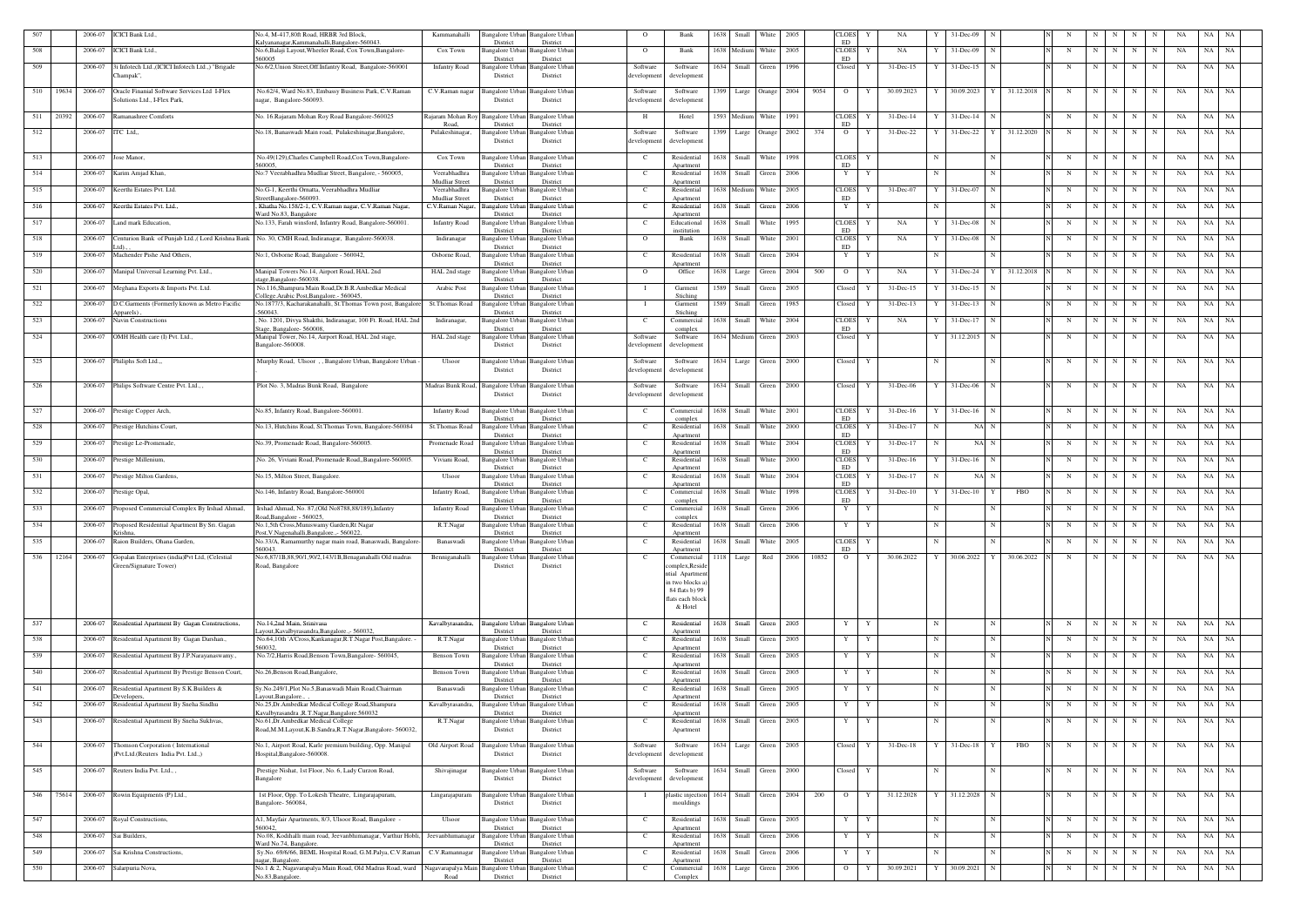| 551 |       | 2006-07 | , Salarpuria Properties Ltd.,                                                                | No.3, Kensington Road, Bangalore.                                                                                                          | Ulsoor               | Bangalore Urbar<br>District             | Bangalore Urban<br>District                    |                        | Commercial<br>complex                     | 1638 | Small                   | White      | 2006 |                              | CLOES<br>ED               | 31-Dec-15           |             | 31-Dec-15                      |             |             |             |     |                  |         | NA        |           |  |
|-----|-------|---------|----------------------------------------------------------------------------------------------|--------------------------------------------------------------------------------------------------------------------------------------------|----------------------|-----------------------------------------|------------------------------------------------|------------------------|-------------------------------------------|------|-------------------------|------------|------|------------------------------|---------------------------|---------------------|-------------|--------------------------------|-------------|-------------|-------------|-----|------------------|---------|-----------|-----------|--|
| 552 |       | 2006-07 | Salarpuria Properties Pvt. Ltd.,                                                             | Salarpuria Palladium, No. 2021, 100 Feet Road, Indiranagar,<br>angalore-560038                                                             | Indiranagar          | Bangalore Urban<br>District             | <b>Bangalore</b> Urban<br>District             | $\mathbf{C}$           | Residential<br>Apartment                  | 1638 | Large                   | White      | 2003 |                              | <b>CLOES</b><br>ED        | Y<br>NA             |             | $31 - Dec-15$<br>$\mathbf N$   |             | N           | N           | N   | N<br>N           | NA      | NA        | NA        |  |
| 553 |       | 2006-07 | Salarpuria Properties Pvt. Ltd.,,                                                            | Salarpuria Landmark, No. 2002, 100 Ft. Road, Indiranagar<br><b>Rangalore</b>                                                               | Indiranagar          | Bangalore Urbar<br>District             | Bangalore Urban<br>District                    | $\mathbf{C}$           | Residential<br>Anartment                  | 1638 | Small                   | White      | 2004 |                              | <b>CLOES</b><br>ED        | NA<br>Y             |             | $31 - Dec-15$                  |             | N           | $\mathbf N$ | N   | N<br>N           | NA      | NA        | NA        |  |
| 554 |       | 2006-07 | Sapthagiri Maharshi Developers,                                                              | No.B-1, Sapthagiri Nilayam Apartments, NO.18, 7th Cross, 1st<br>Main, 2nd stage, Michael Palya, Indiranagar, Bangalore-75.                 | Indiranagr           | Bangalore Urban<br>District             | <b>Bangalore Urban</b><br>District             | C                      | Residential<br>Apartment                  | 1638 | Small                   | Green      | 2005 |                              | Y                         | Y                   |             |                                |             | N           | $\mathbf N$ | N   | N<br>N           | NA      | NA        | NA        |  |
| 555 |       |         | 2006-07 Satyam Computer Services Ltd. (Infantry Road),                                       | No.150/1, Infantry Road, Al-Habib Building, Bangalore-<br>560001.                                                                          | <b>Infantry Road</b> | Bangalore Urban<br>District             | Bangalore Urban<br>District                    | Software<br>developmen | Software<br>development                   |      | 1634 Small Green        |            | 2001 |                              | Closed                    | Y<br>31-Dec-15      | Y           | $31$ -Dec-15 Y                 | FBO         | N           | N           | N   | N<br>N           | NA      |           | NA NA     |  |
| 556 |       | 2006-07 | Scion Vista                                                                                  | , 6th Main, G.M.Palya, Thippasandra post, Bangalore-560075.                                                                                | G.M.Palya,           | Bangalore Urban                         | <b>Bangalore</b> Urban                         | C                      | Residential                               | 1638 | Small White             |            | 2005 |                              | <b>CLOES</b>              | 31-Dec-07<br>Y      |             | NA N                           |             | N           | N           | N I | N<br>N           | NA      | NA        | NA        |  |
| 557 |       | 2006-07 | Shine On Block                                                                               | 3,, Khatha No. 32, Rahath Bagh, Off Nagavarapalya Main Road,                                                                               | Benniganahalli       | District<br>Bangalore Urban             | District<br><b>Bangalore</b> Urban             | C.                     | Apartment<br>Residential                  | 1638 | Small                   | Green      | 2007 |                              | ED.<br>Y                  | Y                   |             |                                |             | N           | N           | N   | N                | NA      | NA        | NA        |  |
| 558 |       | 2006-07 | Shobha Renaissance Information Technology Pvt.                                               | enniganahalli, C V Raman Nagar Post, Bangalore<br>No. 14, 80 Ft. Road, Ist Stage, Indiranagar, Bangalore                                   | Indirangar           | District<br>Bangalore Urban             | District<br>Bangalore Urbar                    | Software               | Apartment<br>Software                     |      | 1634 Small              | Green      | 2000 |                              | Closed                    | $31 - Dec -05$<br>Y |             | 31-Dec-05<br>N                 |             | N           | N           | N I | N                | NA<br>N | NA        | NA        |  |
|     |       |         | Ltd.,                                                                                        | 560008. Ph:5213191                                                                                                                         |                      | District                                | District                                       | developmen             | development                               |      |                         |            |      |                              |                           |                     |             |                                |             |             |             |     |                  |         |           |           |  |
| 559 |       | 2006-07 | Shri.Deepak S.Lulla Habitat Shelters (P) Ltd.,                                               | Site No.27, Vivani Road, Richards Town, Bangalore- 560005,                                                                                 | Frazer Town,         | Bangalore Urban<br>District             | Bangalore Urban<br>District                    | C                      | Residential<br>Apartment                  |      | 1638 Medium Green       |            | 2005 |                              | Y                         | Y                   |             | N                              |             | N           | N           | N   | N<br>N           | NA      |           | NA NA     |  |
| 560 |       | 2006-07 | SMR Vinay Serene, of SMR Builders Pvt. Ltd.,                                                 | No.71, Pulikeshinagar, Ward No. 91, Robertson Road, Fraser<br>Bangalore-560005                                                             | Frazer Town,         | angalore Urban<br>District              | Bangalore Urban<br>District                    | C                      | Residential<br>Apartment                  | 1638 | Small                   | Green      | 2006 |                              | Y                         |                     |             | N                              |             | N           | $\mathbf N$ | N   | N<br>N           | NA      | NA        | NA.       |  |
| 561 |       | 2006-07 | Smt.B.Vijayalakshmi,                                                                         | Old Sy.No.34/2, New Municipal No.91, Kaggadaspura Main<br>Road, C.V.Raman nagar, Ward No.83, Bangalore.                                    | Kaggadaspura         | Bangalore Urban<br>District             | Bangalore Urban<br>District                    | $\mathbf{C}$           | Residential<br>Apartment                  | 1638 | Small Green             |            | 2006 |                              | Y                         | Y                   | $\mathbf N$ | N                              |             | $_{\rm N}$  | N           | N   | N<br>N           | NA      |           | NA NA     |  |
| 562 |       | 2006-07 | Sobha Developers Ltd.,                                                                       | Sobha Ivory, No:7/1, & 2 St. John'S Road, Bangalore-<br>560042.                                                                            | Pulkeshinagar        | Bangalore Urbaı<br>District             | Bangalore Urbar<br>District                    | C                      | Residential<br>Apartment                  | 1638 | Large                   | White      | 2006 |                              | <b>CLOES</b><br>ED        | 31-Dec-09           |             | NA N                           |             | N           | $\mathbf N$ | N.  | N<br>N           | NA      | NA        | - NA      |  |
| 563 |       | 2006-07 | Southern Opto Electronic Devices Pvt. Ltd.,                                                  | No.104, Venugopalaswamy temple<br>street, Venkateshpuram, Bangalore-560045                                                                 | Venkateshpuram       | Bangalore Urbaı<br>District             | Bangalore Urbar<br>District                    | - 1                    | Electronic<br>assembling                  | 14   | Small                   | White      | 2005 | 300                          | $\overline{O}$            | 31-Dec-23           |             | 31-Dec-23<br>- N               |             | N           | N           | N   | N<br>N           | NA      |           | NA NA     |  |
| 564 |       | 2006-07 | Spectra Construction Pvt. Ltd.                                                               | Sy.no.82/8, 83, 85, Kaggadasapura, C.V.Raman nagar,<br>K.R.Puram hobli, Bangalore.                                                         | Kaggadaspura         | Bangalore Urbaı<br>District             | angalore Urban<br>District                     | $\mathbf{C}$           | Residential<br>Apartment with<br>56 flats | 1638 | Small                   | Green      | 2006 | 24                           | $\overline{O}$            | 31-Dec-15           |             | $31$ -Dec-15                   |             | N           | N           |     | N<br>$_{\rm N}$  | NA      | NA        | NA        |  |
| 565 |       | 2006-07 | Spectra Sylvan Thyme,                                                                        | Sy.No.84, Katha No.84/1, Kaggadasapura,C.V.Raman<br>agar, Bangalore                                                                        | Kaggadaspura         | angalore Urban<br>District              | Bangalore Urban<br>District                    | $\mathbf{C}$           | Residential<br>Apartment                  |      | 1400 Small Orange       |            | 2006 |                              | <b>CLOES</b><br>ED        | 31-Dec-15<br>Y      | N           | N                              |             | N           | N           | N   | N<br>N           | NA      | NA        | <b>NA</b> |  |
| 566 |       | 2006-07 | Sri Sai Akash Developers,                                                                    | No.24/2, 6th main, R.T.Nagar, Bangalore-560032.                                                                                            | R.T.Nagar            | Bangalore Urban<br>District             | <b>Bangalore Urban</b><br>District             | - C                    | Residential<br>Apartment                  | 1638 | Small                   | Green      | 2006 |                              | Y                         |                     |             | N                              |             | N           | N           | N   | N<br>N           | NA      | NA        | NA        |  |
| 567 |       | 2006-07 | Sri.Nani.R.Choksey,                                                                          | Sy.No.10, Hall Road, Richards Town, Sagayapura, Bangalore-<br>560005.                                                                      | Sagayapura,          | Bangalore Urban<br>District             | <b>Bangalore Urban</b><br>District             | <sup>-</sup> C         | Residential<br>Apartment                  | 1638 | Small                   | Green      | 2006 |                              | Y                         | Y                   | $\mathbf N$ | N                              |             | N           | N           | N   | N                | NA<br>N | NA        | NA        |  |
| 568 |       | 2006-07 | Sri.Sudhakar shetty,                                                                         | No.548/1, CMH road, Indiranagar, Bangalore-560038.                                                                                         | Indiranagar          | <b>Bangalore Urban</b><br>District      | <b>Bangalore Urban</b><br>District             | $\mathbf{C}$           | Commercial<br>complex                     | 1638 | Small                   | White      | 2006 |                              | <b>CLOES</b><br><b>ED</b> | Y<br>NA             |             | $31 - Dec - 08$<br>$\mathbf N$ |             | N           | N           | N   | N<br>N           | NA      | NA        | NA        |  |
| 569 |       | 2006-07 | Sunrise Chambers Owners Fund., Sunrise Chambers, No.22, Ulsoor Road, Bangalore., , Bangalore |                                                                                                                                            | Ulsoor               | Bangalore Urban<br>District             | Bangalore Urban<br>District                    | - C                    | Commercial<br>complex                     |      | 1638 Small White        |            | 2000 |                              | <b>CLOES</b><br>ED        | NA<br>Y             |             | 31-Dec-09<br>N                 |             | N           | N           | N   | N<br>$\mathbf N$ | NA      |           | NA NA     |  |
| 570 |       | 2006-07 | leam Builders,                                                                               | No.3363/A-1, 13th Main, 2nd Cross, 2nd Stage, Ward No.74,<br>ndiranagar, Bangalore-560008.                                                 | Indiranagr           | <b>Bangalore Urban</b><br>District      | Bangalore Urban<br>District                    | - C                    | Residential<br>Apartment                  | 1638 | Small Green             |            | 2006 |                              | $\mathbf{Y}$              |                     |             |                                |             | N           | N           | N   | N<br>N           | NA      | NA        | NA        |  |
| 571 |       | 2006-07 | Team Builders,                                                                               | No.81, Saraswathipuram, Bangalore-560008.                                                                                                  | Saraswathipuram      | Bangalore Urban<br>District             | Bangalore Urban<br>District                    | C                      | Residential<br>Apartment                  |      | 1638 Small Green        |            | 2006 |                              | Y                         | Y                   | $\mathbf N$ | N                              |             | N           | N           | N   | N<br>$\mathbf N$ | NA      |           | NA NA     |  |
| 572 |       | 2006-07 | Thakurdas Punjabi,                                                                           | No.45, Gurukrupa Promenade Road, Bangalore- 560042,                                                                                        |                      | Bangalore Urban<br>District             | Bangalore Urban<br>District                    | $\mathbf{C}$           | Residential<br>Apartment                  | 1638 | Small                   | White      | 2000 |                              | <b>CLOES</b><br>ED        | NA<br>Y             |             | $31$ -Dec-14 N                 |             | N           | N           | N   | N<br>N           | NA      | NA        | NA        |  |
| 573 |       | 2006-07 | Thomas Bakery,                                                                               | No.1/2, Wheeler Road, Cleveland town, Bangalore-560005.                                                                                    | <b>Wheeler Road</b>  | Bangalore Urban<br>District             | Bangalore Urban<br>District                    |                        | Sweets $&$<br>confectionar                |      | 1503 Small White        |            | 1985 | -80                          | <b>CLOES</b><br>ED        | NA<br>Y             |             | 31-Dec-15                      |             | N           | N           | N   | N<br>N           | NA      |           | NA NA     |  |
| 574 |       | 2006-07 | Fommy Hilfiger.,Pvt,Ltd.,                                                                    | No.201,2e,Chancellars Chambers, Bangalore- 560042                                                                                          |                      | Bangalore Urban<br>District             | Bangalore Urban<br>District                    | $\overline{O}$         | Office                                    |      | 1638 Medium             | Green      | 2002 |                              | Closed                    | 31-Dec-14           |             | 31-Dec-14                      |             | $_{\rm N}$  | $\mathbf N$ | N   | N<br>N           | NA      | NA        | NA        |  |
| 575 |       | 2006-07 | Tommy Hilfiler (India) Limited.,                                                             | No.201,2f,Chancellors Chambers, No.1/33, Ulsoor Road,<br>Bangalore-560042 - 560042.                                                        | Ulsoor               | <b>Bangalore Urban</b><br>District      | Bangalore Urban<br>District                    | $\mathbf{O}$           | Office                                    | 1638 | Small                   | Green      | 2002 |                              | Closed                    | 31-Dec-14           |             | 31-Dec-14                      |             | N           | N           | N   | N<br>N           | NA      |           | NA NA     |  |
| 576 |       | 2006-07 | Total Environemntal Building Systems Pvt. Ltd.,                                              | Shine On Block -2, , Khath No. 17, Rahath Bagh Road, Off<br>Nagavarapalya Main Road, Benniganahalli, C. V. Raman Nagar<br>Post, Bangalore, | Benniganahalli       | Bangalore Urban<br>District             | Bangalore Urbar<br>District                    | $\mathbf{C}$           | Residential<br>Apartment                  | 1638 | Small                   | Green      | 2006 |                              | Y                         | Y                   |             |                                |             | N           | N           | N   | N<br>N           | NA      | NA        | NA        |  |
| 577 |       | 2006-07 | Fouch Stone [C. Ganesh Narayan (Huf)],                                                       | No:2, Block B, Main Guard Cross Road, Bangalore- 56001,                                                                                    |                      | District                                | Bangalore Urban Bangalore Urban<br>District    | C .                    | Commercial<br>complex                     |      | 1638 Medium White       |            | 2006 |                              | <b>CLOES</b><br>ED        | $31$ -Dec-16<br>Y   |             | 31-Dec-16<br>N                 |             | N           | N           | N   | N<br>N           | NA      | NA        | NA        |  |
| 578 |       |         | 2006-07 Triangle Apparels- II                                                                | , No.116, Dr.B.R.Medical College, K.G.Halli, R.T.Nagar,<br>Bangalore, Not In Industrial Area, Bangalore                                    | Kadugondanahalli,    | District                                | Bangalore Urban Bangalore Urban<br>District    | $\mathbf{I}$           | Garment<br>Stiching                       |      | 1589 Small Green        |            | 2003 | Not In<br>Industrial<br>Area | Closed                    | Y                   |             |                                |             | $\mathbf N$ | N           | N   | N<br>N           | NA      | NA        | NA        |  |
| 579 |       | 2006-07 | Triangle Apparels-III,                                                                       | C-99, Kanaka Nagar, R.T.Nagar, Bangalore                                                                                                   | R.T.Nagar            | Bangalore Urbar<br>District             | Bangalore Urban<br>District                    |                        | Garment<br>Stiching                       | 1589 | Small                   | Green      | 2000 |                              | Closed                    | $31 - Dec-11$       |             | $31$ -Dec-11 Y                 | 11-Feb-09   | N           | N           | N   | N<br>N           | NA      |           | NA NA     |  |
| 580 |       |         | 2006-07 U.K.N. Properties Pvt. Ltd.,                                                         | No.262-E, New No.314, Dist.10, B zone, Kamaraja Road,<br>Division-53, Bangalore-560042.                                                    | Shivajinagar         | Bangalore Urban<br>District             | <b>Bangalore</b> Urban<br>District             | $\mathbf{C}$           | Commercial<br>complex                     |      | 1638 Small              | Green      | 2007 |                              | Y                         | Y                   |             |                                |             | N           | N           | N   | N<br>N           | NA      |           | NA NA     |  |
| 581 |       | 2006-07 | UPS Jetair Express Pvt. Ltd.,                                                                | No.26, Zam Zam Centre, Infantry Road, Behind Vijaya<br>Bank, Bangalore. - 560001,                                                          | <b>Infantry Road</b> | Bangalore Urban<br>District             | Bangalore Urban<br>District                    | $\Omega$               | Office                                    | 1638 | Small                   | Green      | 2003 |                              | $\overline{O}$            | NA<br>Y             |             | 31-Dec-19<br>-N                |             | N           | $\mathbf N$ | N   | N<br>N           | NA      | NA        | NA        |  |
| 582 |       | 2006-07 | UTI Bank Ltd, (Axis Bank),                                                                   | No:61, Wheeler Road, Cox Town, Bangalore - 560005,                                                                                         | Cox Town             | Bangalore Urban<br>District             | <b>Bangalore</b> Urban<br>District             | $\mathbf{O}$           | Bank                                      | 1638 | Small                   | White      | 2004 |                              | <b>CLOES</b><br>ED        | Y<br>NA             |             | $31$ -Dec-14                   |             | N           | N           | N   | N<br>N           | NA      | NA        | NA        |  |
| 583 |       | 2006-07 | UTI Bank Ltd.,                                                                               | No.174, Ground Floor, MLA Layout, R.T. Nagar Main<br>coad, R.T. Nagar, Bangalore-560032.                                                   | R.T.Nagar            | Bangalore Urban                         | Bangalore Urban                                | $\mathbf{O}$           | Bank                                      |      | 1638 Small              | White      | 2005 |                              | <b>CLOES</b>              | NA<br>Y             |             | 31-Dec-08                      |             | N           | N           | N   | N<br>N           | NA      | NA        | NA        |  |
| 584 |       | 2006-07 | Axis Bank Ltd.                                                                               | , No.276, 100ft Road, HAL 2nd stage, Bangalore.                                                                                            | HAL 2nd stage        | District<br>Bangalore Urban<br>District | District<br><b>Bangalore</b> Urban<br>District | $\Omega$               | Bank                                      | 1638 | Small                   | White      | 2002 |                              | ED<br><b>CLOES</b><br>ED  | NA<br>Y             |             | $31 - Dec-14$                  |             | N           | N           | N   | N                | NA      | NA        | NA        |  |
| 585 |       | 2006-07 | Vaishnavi Badri,                                                                             | No.48/1, & 48/2, 5th main, Jayamahal extension, Bangalore -<br>560046                                                                      | Jayamahal Extensio   | Bangalore Urban<br>District             | Bangalore Urban<br>District                    | C                      | Commercial<br>complex                     |      | 1638 Medium             | White      | 2007 |                              | <b>CLOES</b><br>ED        | $31 - Dec-19$<br>Y  |             | 31-Dec-19<br>N                 |             | N           | $\mathbf N$ | N   | N<br>N           | NA      | NA        | NA        |  |
| 586 |       | 2006-07 | Valu Design,                                                                                 | M.S.O. Colony, Jeevanahalli Main Road, Banasawadi Main<br>Road, Bangalore - 560005.                                                        | Banaswadi            | Bangalore Urban<br>District             | <b>Bangalore Urban</b><br>District             | $\Omega$               | Office                                    | 1638 | Small                   | Green      | 2006 |                              | Y                         | Y                   |             | N                              |             | N           | $\mathbf N$ | N   | N<br>N           | NA      | NA        | NA        |  |
| 587 |       | 2006-07 | Versova Estates Pvt. Ltd.,                                                                   | Sy.No.18, Kaggadasapura Main Road, C.V.Raman Nagar, Ward<br>No.83, Bangalore.                                                              | Kaggadasapura        | angalore Urban<br>District              | Bangalore Urban<br>District                    | <sup>-</sup> C         | Residential                               |      | 1638 Small              | Green      | 2006 |                              | Y                         | Y                   | N           | N                              |             | N           | N           | N   | N<br>N           | NA      | NA        | NA        |  |
| 588 |       | 2006-07 | Victory Builders & developers,                                                               | No.12, Nethaji Road, Fraser town, Bangalore-560005.                                                                                        | Frazer Town,         | Bangalore Urban<br>District             | <b>Bangalore Urban</b>                         | $\mathbf{C}$           | Apartment<br>Residential                  |      | 1638 Small              | Green      | 2006 |                              | Y                         | Y                   | N           | N                              |             | N           | N           | N   | N<br>N           | NA      | NA        | NA        |  |
| 589 |       | 2006-07 | Yamini Interiors Pvt. Ltd.,,                                                                 | No.11/2, Haudins road, Ulsoor, Bangalore-560042                                                                                            | Ulsoor               | Bangalore Urban                         | District<br><b>Bangalore Urban</b><br>District | $\Omega$               | Apartment<br>Office                       |      | 1638 Small              | White      | 2003 |                              | <b>CLOES</b><br>ED        | NA<br>Y             | Y           | $31$ -Dec-14 N                 |             | N           | N           | N   | N<br>N           | NA      | NA        | NA        |  |
| 590 | 12659 | 2006-07 | Brigade Enterprises Pvt. Ltd., (Paramount)                                                   | Sy.No.5 & 5/2, Nagavarpalya, C.V.Raman nagar, Bangalore.                                                                                   | Nagavarapalya        | District<br>Bangalore Urban<br>District | <b>Bangalore Urban</b><br>District             | C                      | Residential<br>Apartment                  |      | 1638 Medium White       |            | 2008 |                              | <b>CLOES</b><br>ED        | $31 - Dec-13$<br>Y  |             | NA N                           |             | N           | N           | N   | N<br>N           | NA      | NA        | <b>NA</b> |  |
| 591 |       | 2007-08 | Tower Vision (p) Ltd.                                                                        | No.34/1, 5th cros, 2nd main, Banaswadi, Bangalore-560043.                                                                                  |                      | Bangalore Urban<br>District             | <b>Bangalore Urban</b><br>District             | T                      | Trans<br>teleservices                     | 52   | Small                   | White 2007 |      |                              | $\overline{O}$            | Y<br>NA             |             | $31 - Dec-15$<br>$\mathbf N$   |             | N           | N           | N   | N<br>N           | NA      | NA        | <b>NA</b> |  |
| 592 |       |         | 2007-08 Manipal Motors Pvt, Ltd, Unit -2,                                                    | No.14, 16th D Main, Kodihalli, HAL 2nd stage, Bangalore-<br>560038.                                                                        | HAL 2nd stage        | Bangalore Urban<br>District             | Bangalore Urban<br>District                    |                        | center<br>Automobile<br>servicing and     |      | 1303 Medium Orange 1995 |            |      |                              | Closed                    | Y<br>$30-Sep-10$    |             | $30-Sep-10$                    |             | N           | N           | N   | N<br>N           | NA      |           | NA NA     |  |
| 593 | 17183 | 2007-08 | Fountain Life                                                                                | No.31, 2nd cross, Lakew Road, Byrasandra, Bangalore-560093.                                                                                | Byrasandra           | Bangalore Urban                         | <b>Bangalore Urban</b>                         | C                      | repair station<br>Residential             |      | 1638 Small              | White      | 2006 |                              | <b>CLOES</b>              | 31-Dec-17<br>Y      | N           | NA N                           |             | N           | N           | N   | N<br>N           | NA      | <b>NA</b> | <b>NA</b> |  |
| 594 | 10795 |         | 2007-08 Krizm Hotels pvt. Ltd.,<br>(Lemon tree hotels)                                       | No.2/1, St.John's Road, Bangalore-560042.                                                                                                  | Pulkeshinagar        | District<br>Bangalore Urban             | District<br><b>Bangalore Urban</b>             | H                      | Apartment<br>Hotel                        |      | 1335 Large Orange 2007  |            |      | 12788                        | ED<br>$\overline{O}$      | 31-Dec-22<br>Y      |             | $31$ -Dec-22 $Y$               | 30.06.2020  | N           | N           | N   | N                | N<br>NA |           | NA NA     |  |
| 595 |       |         | 2007-08 S.V.Spring Fields,                                                                   | No.16, 6th Main, G.M.Palya, Bangalore -560075.                                                                                             | G.M.Palya,           | District<br>Bangalore Urban             | District<br><b>Bangalore Urban</b>             | C                      | Residential                               |      | 1638 Small              | White      | 2006 |                              | <b>CLOES</b>              | $31 - Dec-16$<br>Y  |             | NA N                           |             | N           | N           | N   | N<br>N           | NA      | NA        | NA        |  |
| 596 |       |         | 2007-08 Silver Oak-2                                                                         | No:14,1st Main Road M.M.Layout Kavalbyrasandra,                                                                                            | Kavalbyrasandra,     | District<br>Bangalore Urban             | District<br><b>Bangalore Urban</b>             | $\mathbf{C}$           | Apartment<br>Residential                  |      | 1638 Small White 2006   |            |      |                              | ED<br><b>CLOES</b>        | 31-Dec-07<br>Y      | N           | NA N                           |             | N           | N           | N   | N<br>N           | NA      |           | NA NA     |  |
| 597 |       |         | 2007-08 Poddar Heritage Investments Ltd,                                                     | Bangalore<br>No. 28, Poddar Heritage chambers, Cubbon Road, Bangalore-                                                                     | Shivajinagar         | District<br>Bangalore Urban             | District<br>Bangalore Urban                    | C.                     | Apartment<br>Commercial                   |      | 1638 Large              | White      | 2000 |                              | ED<br><b>CLOES</b>        | 31-Dec-08<br>Y      |             | 31-Dec-08<br>$\mathbf{Y}$      | $3$ -Dec-08 | N           | N           | N   | N<br>N           | NA      |           | NA NA     |  |
| 598 |       |         | 2007-08 Reliance Retail Ltd.,                                                                | 560001<br>No.25, Coles Road, Pulikeshinagar, Fraser town, Bangalore-<br>560005.                                                            | Frazer Town,         | District<br>Bangalore Urban<br>District | District<br>Bangalore Urban                    | $\Omega$               | complex<br>Retail Shop                    |      | 1638 Small White        |            | 2007 |                              | ED<br>CLOES<br>ED         | NA<br>Y             |             | 31-Dec-17 N                    |             | N           | N           | N   | N                | N<br>NA |           | NA NA     |  |
|     |       |         |                                                                                              |                                                                                                                                            |                      |                                         | District                                       |                        |                                           |      |                         |            |      |                              |                           |                     |             |                                |             |             |             |     |                  |         |           |           |  |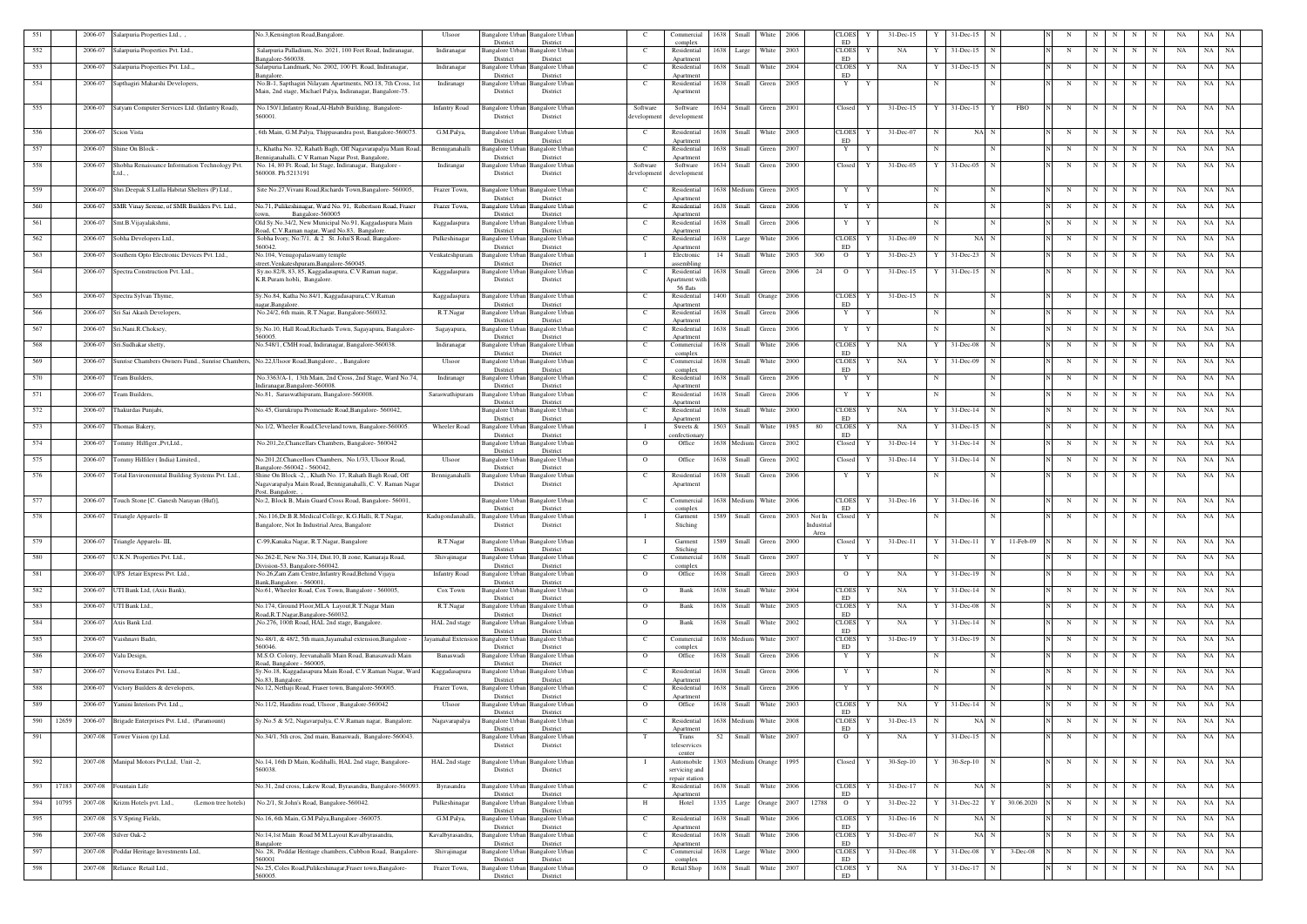| 599 |       |         | 2007-08 Reliance Retail Ltd                                                  | No.242, PID82-24-242, 13th cross, Binnamangala 2nd<br>ageHoysalanagar,(Indiranagar), Bangalore-560038        | Indiranagar          | District                           | Bangalore Urban Bangalore Urban<br>District | $\overline{O}$               | Retail Shop                     | 1638       | Small                 | White         | 2007 |       | CLOES<br>ED                 | Y | NA            |            | 31-Dec-17                   |                    |   |             |           |             | N           | NA       | NA    | NA        |
|-----|-------|---------|------------------------------------------------------------------------------|--------------------------------------------------------------------------------------------------------------|----------------------|------------------------------------|---------------------------------------------|------------------------------|---------------------------------|------------|-----------------------|---------------|------|-------|-----------------------------|---|---------------|------------|-----------------------------|--------------------|---|-------------|-----------|-------------|-------------|----------|-------|-----------|
| 600 |       |         | 2007-08 Reliance Retail Ltd.                                                 | Site No. 475-438/184-4.(old No.437/475/438-184/3). Hennur<br>Main Road, Kalyan nagar post, Bangalore-560043. | Kalyannagar          | District                           | Bangalore Urban Bangalore Urban<br>District | $\Omega$                     | Retail Shop                     | 1638 Small |                       | White         | 2007 |       | <b>CLOES</b><br>ED          | Y | NA            |            | 31-Dec-17                   |                    | N | N           | N         | N           |             | NA       | NA    | NA        |
| 601 |       |         | 2007-08 Star Mark Services Pvt. Ltd.,                                        | No. 16/1, Cambridge Road, Bangalore-560008.                                                                  | Ulsoor               | Bangalore Urbai<br>District        | Bangalore Urba<br>District                  | Software<br>development      | Software<br>development         |            | $1399$ Large          | <b>Orange</b> | 2007 | 1386  | $\overline{O}$              |   | 30.09.2021    |            | 30.09.2021                  |                    | N | $\mathbf N$ | N         | $\mathbf N$ | N           | NA       | NA NA |           |
| 602 |       |         | 2007-08 Tata Teleservices Ltd.,                                              | No.09 Old No.48, Opp. to Hasanath Evening College, Stephen<br>Road, Fraser Town, Bangalore-560005            |                      | Bangalore Urban<br>District        | <b>Bangalore Urban</b><br>District          | T                            | Trans<br>teleservices           | 52         | Small                 | White         | 2006 |       | $\overline{O}$              | Y | NA            |            | $31 - Dec-16$               | N                  | N | N           | N         | N           | N           | NA       | NA    | <b>NA</b> |
| 603 |       |         | 2007-08 Quipo infrastructure Ltd.,                                           | No. 469, 2nd main, 3rd stage, Pillanna Garden, Bangalore-<br>560045.                                         |                      | Bangalore Urbar<br>District        | Bangalore Urban<br>District                 | T                            | center<br>Trans<br>teleservices | 52         | Small                 | White         | 2007 |       | $\circ$                     |   | NA            |            | $31$ -Dec-16<br>$\mathbf N$ |                    | N | N           | N         | $\mathbf N$ | $\mathbf N$ | NA       | NA NA |           |
| 604 |       | 2007-08 | The Icon,                                                                    | No.08, 80ft Road, HAL 3rd stage, New thippasandra,                                                           | New Thippasandra     | <b>Bangalore Urban</b>             | Bangalore Urban                             | <sup>-</sup> C               | center<br>Commercia             |            | 1638 Small            | White         | 2007 |       | CLOES                       | Y | NA            |            | $31 - Dec-15$               |                    | N | N           | N         | N           | N           | NA       | NA    | NA        |
| 605 | 12330 | 2007-08 | G-Corp properties ltd. by V.R.Manjunath, (1MG                                | angalore-560038<br>No.1/2, Swamy Vivekananda Road, Ulsoor, Bangalore-560008.                                 | Ulsoor               | District<br><b>Bangalore Urban</b> | District<br><b>Bangalore Urban</b>          | - C                          | complex<br>Commercia            |            | 1307 Large            | Orange        | 2007 | 8749  | <b>ED</b><br>$\overline{O}$ | Y | 30.09.2022    |            | 30.09.2022                  | 30.09.2020         | N | N           | N         | $\mathbf N$ | N           | NA       | NA    | NA        |
| 606 |       |         | 2007-08 HCL Technologies Ltd,                                                | The Senate, No:33/1, Ulsoor Road, Bangalore - 560042,                                                        | Ulsoor               | District                           | District<br>Bangalore Urban Bangalore Urban | Software                     | complex<br>Software             |            | 1634 Large            | Green         | 2004 |       | Closed                      | Y | $31 - Dec-22$ |            | 31-Dec-22                   | $31$ -Dec-13       | N | N           | N         | N           | $\mathbf N$ | NA       | NA    | NA        |
| 607 |       |         |                                                                              | No.150, Infantry Road, Bangalore-560001                                                                      | <b>Infantry Road</b> | District                           | District<br>Bangalore Urbar                 | developmen<br><sup>-</sup> C | development<br>Software         | 1638 Large |                       |               | 2000 |       | Closed                      |   |               |            |                             | 31-Dec-08          | N | N           | N         | $\mathbf N$ | $\mathbf N$ | NA       | NA    | NA        |
|     |       | 2007-08 | Embassy Point (We work)                                                      |                                                                                                              |                      | angalore Urba<br>District          | District                                    |                              | development                     |            |                       | Green         |      |       |                             |   | $31$ -Dec-08  |            | 31-Dec-08                   |                    |   |             |           |             |             |          |       |           |
| 608 |       |         | 2007-08 Ashwini Complex,                                                     | No.326, 6th Main, 80ft Road, Indiranagar, HAL 2nd stage,<br>3angalore-560038                                 | Indiranagr           | Bangalore Urban<br>District        | <b>Bangalore Urban</b><br>District          | <sup>-</sup> C               | Commercial<br>complex           | 1638 Small |                       | White         | 2007 |       | <b>CLOES</b><br>ED          |   | NA            |            | $31 - Dec-16$               |                    | N | $\mathbf N$ | N         | N           | N           | NA       | NA    | NA        |
| 609 |       |         | 2007-08 Mantri Altius,                                                       | No.17, Cubbon Road, Bangalore-560001                                                                         | Shivajinagar         | <b>Bangalore</b> Urbar<br>District | Bangalore Urban<br>District                 | C                            | Residential<br>Apartment witl   | 1638 Large |                       | Green         | 2006 | 35    | $\overline{O}$              |   | 31.12.2021    |            | NA N                        |                    | N | $\mathbf N$ | N         | N           | N           | NA       | NA    | NA        |
| 610 |       |         | 2007-08 G-Corp Pvt. Ltd.,                                                    | No.1/4, Swamy vivekananda Road, Ulsoor, Bangalore-560008                                                     | Ulsoor               |                                    | Bangalore Urban Bangalore Urban             | C                            | 15 flats<br>Commercial          |            | 1638 Large            | White         | 2007 |       | <b>CLOES</b>                | Y | $31$ -Dec-10  |            | $31$ -Dec-10 Y              | 31-Dec-14          | N |             | $N$ $N$   | N           | N           | NA       | NA NA |           |
| 611 |       |         | 2007-08 G-Corp Pvt. Ltd.,                                                    | No.1/1, Commercial retail building, Swamy vivekananda Road,                                                  | Ulsoor               | District                           | District<br>Bangalore Urban Bangalore Urban | C                            | complex<br>Commercial           | 1638 Large |                       | White         | 2007 |       | ED<br><b>CLOES</b>          | Y | $31$ -Dec-10  |            | $31$ -Dec-10                | $31 - Dec-14$<br>Y | N | N           | N         | N           | N           | NA       | NA    | NA        |
| 612 | 20354 |         | 2007-08 Intermediate Sewage Pumping Station,                                 | Isoor. Bangalore-560008<br>Kaggadaspura ISPS, B.W.S.S.B, Bhuvaneswarinagar main road, C.V.Raman Nagar,       |                      | District<br><b>Bangalore Urban</b> | District<br><b>Bangalore Urban</b>          |                              | complex<br>ISPS                 |            | $14$ Small            | White         | 2006 |       | ED<br>$\overline{O}$        | Y | NA            |            | 31-Dec-14<br>N              |                    | N | N           | N         | N           | N           | NA       | NA NA |           |
|     |       |         |                                                                              | C.V.Raman nagar postBangalore-560002.                                                                        |                      | District                           | District                                    |                              |                                 |            |                       |               |      |       |                             |   |               |            |                             |                    |   |             |           |             |             |          |       |           |
| 613 |       | 2007-08 | Prestige Nebula-2,                                                           | No. 8, Cubbon Road, Bangalore - 560001,                                                                      | Shivajinagar         | <b>Bangalore Urban</b><br>District | <b>Bangalore Urban</b><br>District          | C.                           | Commercial<br>complex           |            | 1638 Medium           | White         | 2007 |       | <b>CLOES</b><br>ED          |   | 31-Dec-09     |            | $31 - Dec-09$               | $31$ -Dec-14       | N | $\mathbf N$ | N         | N           | $_{\rm N}$  | NA       | NA    | NA        |
| 614 |       | 2007-08 | Nitesh Infrastructure & constructions, Nitesh<br>Timesquare/Nitesh Broadway, | No.8, & 9/3, M.G.Road, Bangalore-560001.                                                                     | M.G.Road             | Bangalore Urbar<br>District        | Bangalore Urban<br>District                 | C                            | Commercial<br>complex           |            | 1638 Large            | White         | 2007 |       | <b>CLOES</b><br>ED          | Y | 31-Dec-10     |            | $31$ -Dec-10                | $31$ -Dec-14       | N | N           | N         | $\mathbf N$ | N           | NA       | NA NA |           |
| 615 |       |         | 12084 2007-08 Bagmane Developers Pvt. Ltd.,                                  | (Lake View) Khatha No.66/1-4, Byrasandra Village, C.V. Raman<br>nagar Post, Bangalore-560093.                | Byrasandra           | Bangalore Urban<br>District        | Bangalore Urban<br>District                 | Software<br>developmen       | Software<br>development         |            | 1180 Large            | Red           | 2006 | 17604 | $\overline{O}$              | Y | 31-Dec-22     |            | $31$ -Dec-22 Y              | 30.09.2019         | N | N           | N         | N           | N           | NA       | NA    | NA        |
| 616 | 12135 |         | 2007-08 Bagmane Developers Pvt. Ltd.,                                        | (Retail - 1) Khatha No.66/1-3, Byrasandra Village, C.V. Raman<br>gar Post, Bangalore-560093                  | Byrasandra           | Bangalore Urban<br>District        | <b>Bangalore</b> Urban<br>District          | - C                          | Software<br>developmen          |            | 1180 Large            | Red           | 2007 | 18000 | $\overline{O}$              | Y | 30.06.2017    |            | 30.06.2017                  | $31 - Dec-10$      | N | N           | N         | N           | N           | NA       | NA NA |           |
| 617 | 12082 |         | 2007-08 Bagmane Developers Pvt. Ltd.,                                        | (Parin) Khatha No.65, Byrasandra Village, C.V. Raman nagar<br>Post, Bangalore-560093.                        | Byrasandra           | Bangalore Urban<br>District        | <b>Bangalore</b> Urban<br>District          | Software<br>developmen       | Software<br>development         |            | 1180 Large            | Red           | 2007 | 13435 | $\circ$                     | Y | 31-Dec-22     |            | 31-Dec-22                   | 31.12.2020<br>Y    | N | $\mathbf N$ | N         | N           |             | NA       | NA    | NA        |
| 618 |       |         | 2007-08 Quipo Telecom Infrastructure (P) Ltd.,                               | No.486K, 2920, R.K.Hegdenagar, Arabic College                                                                |                      | Bangalore Urbar                    | Bangalore Urbar                             | T                            | Trans                           | 52         | Small                 | White         | 2007 |       | $\circ$                     | Y | NA            | Y          | $31$ -Dec-16                | N                  | N | N           | N         | N           | N           | NA       | NA    | <b>NA</b> |
|     |       |         |                                                                              | post, Bangalore-560045.                                                                                      |                      | District                           | District                                    |                              | teleservices<br>center          |            |                       |               |      |       |                             |   |               |            |                             |                    |   |             |           |             |             |          |       |           |
| 619 |       |         | 2007-08 Quipo Telecom Infrastructure (P) Ltd.,                               | No.179, Pearl Residency, 13th Cross, Ramesh nagar, Bangalore-<br>560037.                                     |                      | Bangalore Urban<br>District        | <b>Bangalore Urban</b><br>District          | T                            | Trans<br>teleservices<br>cente  | 52         | Small                 | White         | 2007 |       | $\overline{O}$              | Y | NA            | Y          | $31$ -Dec-16 $\overline{N}$ |                    | N | N           | N I       | N           | N           | NA       | NA NA |           |
| 620 |       |         | 2007-08 Quipo Telecom Infrastructure (P) Ltd.,                               | No.101, 2nd Cross, New Byappanahalli extension, Bangalore-<br>560038.                                        |                      | Bangalore Urbai<br>District        | <b>Bangalore</b> Urbar<br>District          | - Т                          | Trans<br>teleservices<br>cente  | 52         | <b>Small</b>          | White         | 2007 |       | $\overline{O}$              | Y | NA            |            | $31$ -Dec-16 N              |                    | N | N           | N         | N           | N           | NA       | NA NA |           |
| 621 |       |         | 2007-08 Quipo Telecom Infrastructure (P) Ltd.,                               | No.161, Sri.Giri Mallige, Babusa Palya Main Road, Kalyan<br>nagar,Bangalore-560043.                          |                      | District                           | Bangalore Urban Bangalore Urban<br>District | T                            | Trans<br>teleservices<br>center | 52         | Small                 | White         | 2006 |       | $\circ$                     | Y | NA            |            | 31-Dec-16                   | N                  | N | N           | N         | N           | N           | NA       | NA    | NA        |
| 622 |       |         | 2007-08 Agilent Technologies (India) Pvt. Ltd.,                              | Tower-B, 8th Floor, NO.03, Old Madras Road, K.R.Puram,<br>Bangalore-560016                                   | Old Madras Road      | <b>Bangalore Urbar</b><br>District | Bangalore Urban<br>District                 | $\mathbf{I}$                 | lab equipments                  | 14         | Large                 | White         | 2006 |       | Closed                      |   | $30-Sep-09$   |            | $30-Sep-09$                 |                    | N | N           | N         | N           | N           | NA       | NA NA |           |
| 623 |       |         | 2007-08 Tower Vision (p) Ltd.                                                | ,No.11/1, S.V.Hospital, Kalyan Nagar, Hennur Main Road,<br>Bangalore-560043.                                 |                      | District                           | Bangalore Urban Bangalore Urban<br>District |                              | Trans<br>teleservices           | 52         | Small White 2007      |               |      |       | $\overline{O}$              | Y | NA            |            | $\overline{Y}$ 31-Dec-16 N  |                    | N |             |           |             | N N N N     | NA NA NA |       |           |
| 624 |       |         | 2007-08 Tower Vision (p) Ltd.                                                | No.66/4, L.R.Bande Road, (KEB Office) Kavalbyrasandra, Ward<br>No.95, R.T.Nagar Post, Bangalore-560032.      |                      | District                           | Bangalore Urban Bangalore Urban<br>District | T                            | center<br>Trans<br>teleservices | 52         | Small                 | White 2007    |      |       | $\overline{O}$              | Y | NA            |            | $31$ -Dec-16                | $\mathbf N$        | N | N           | N         | N           | N           | NA       | NA NA |           |
| 625 |       |         | 2007-08 Tower Vision (p) Ltd.                                                | No.36A,T.Block, Marappa garden, Krishnappa Garden, Benson<br>own, Bangalore-560046.                          |                      | Bangalore Urbar<br>District        | Bangalore Urbar<br>District                 | T                            | center<br>Trans                 |            | 52 Small              | White         | 2007 |       | $\overline{O}$              | Y | NA            | Y          | $31$ -Dec-16 N              |                    | N | N           |           | $N$   $N$   | N           | NA       | NA NA |           |
|     |       |         |                                                                              |                                                                                                              |                      |                                    |                                             |                              | teleservices<br>center          |            |                       |               |      |       |                             |   |               |            |                             |                    |   |             |           |             |             |          |       |           |
|     |       |         | 626 17169 2007-08 Global Clothing Pvt. Ltd.,                                 | No:40 2ND Main 7th Cross Hidayath nagar K G Hall Bangalore Kadugondanahalli,<br>560045                       |                      | District                           | Bangalore Urban Bangalore Urban<br>District | - 1                          | Garment<br>Stiching             |            | 1589 Small Green 2007 |               |      | 220   | $\overline{O}$              | Y | 31.12.2026    |            | 31.12.2026 N                |                    | N |             | $N$   $N$ | N           | N           | NA       | NA NA |           |
| 627 |       |         | 2007-08 Kumaran Flour Mill & grinding Shop,                                  | No.05, 192, 193, 4th Main, HAL 3rd stage, New Thippasandra, New Thippasandra<br>Bangalore                    |                      | District                           | Bangalore Urban Bangalore Urban<br>District |                              | <b>FLOUR MILL</b>               |            | 1525 Small Green      |               | 1983 |       | Closed                      | Y | NA            |            | $31$ -Dec-08 N              |                    | N | N           | N         | N           | N           | NA       | NA NA |           |
| 628 | 16589 |         | 2007-08 Adarsh Crystal Commercial,                                           | Khatha No.16/3, Cambridge Road, Jogupalya, Bangalore-<br>560008.                                             | Jogupalya            | <b>Bangalore Urban</b><br>District | <b>Bangalore Urban</b><br>District          | $\mathbf{C}$                 | Commercial<br>complex           |            | 1638 Medium           | White 2006    |      |       | <b>CLOES</b><br>ED          | Y | 31-Dec-17     |            | $31$ -Dec-17 N              |                    | N | N           | N         | N           | N           | NA       | NA NA |           |
| 629 |       |         | 2007-08 Ranger Apparel exports Pvt. Ltd.,                                    | No.2011, Hennur Main Road, Kacharakanahalli, Bangalore-<br>560084                                            | Kacharakanahalli     | District                           | Bangalore Urban Bangalore Urban<br>District | $\blacksquare$               | Garment<br>Stiching             |            | 1589 Small Green      |               | 1996 |       | Closed                      | Y | $31$ -Dec-11  |            | $31$ -Dec-11 N              |                    | N | N           | N         | N           | N           | NA       | NA NA |           |
| 630 |       |         | 2007-08 Radhakrishna Oil Mills,                                              | No.763, Karamchand Layout, Lingarajapuram, Bangalore-<br>560084.                                             | Lingarajapuram       | <b>Bangalore Urban</b><br>District | <b>Bangalore Urban</b><br>District          | $\blacksquare$               | Edible Oil<br>packaging         |            | 54 Small White 1989   |               |      |       | $\overline{O}$              | Y | $31$ -Dec-16  | $_{\rm N}$ | NA N                        |                    | N | N           | N         | N           | N           | NA       | NA NA |           |
| 631 | 17171 |         | 2007-08 Global clothing Pvt. Ltd.                                            | ,No.11, K.G.Halli, Kasaba Hobli, Bangalore-560045.                                                           | Kadugondanahalli     | Bangalore Urban<br>District        | Bangalore Urban<br>District                 | $\blacksquare$               | Garment<br>Stiching             |            | 1589 Small Green      |               | 2003 | 80    | $\overline{O}$              | Y | 31.12.2026    |            | 31.12.2026<br>N             |                    | N | N           | N         | N           | N           | NA       | NA    | NA        |
| 632 |       |         | 2007-08 Kusuma.J.Shenoi, commercial complex,                                 | No.71/1, Sneha Complex, Millers Road, Bangalore-560052                                                       | Shivajinagar         | Bangalore Urbar                    | Bangalore Urban                             | $\mathbf{C}$                 | Commercial                      |            | 1638 Large            | White 2007    |      |       | <b>CLOES</b>                | Y | 31-Dec-18     |            | 31-Dec-18                   | N                  | N | N           | N         | N           | N           | NA       | NA NA |           |
| 633 | 17947 |         | 2007-08 Monarch Citadel Pvt. Ltd.,                                           | No.67, Infantry Road, Bangalore-560001.                                                                      | <b>Infantry Raod</b> | District<br><b>Bangalore</b> Urbar | District<br>Bangalore Urban                 | H                            | complex<br>Hotel                |            | 1335 Medium Orange    |               | 2007 | 860   | <b>ED</b><br>$\overline{O}$ | Y | 30.09.2021    |            | 30.09.2021                  | $\mathbf N$        | N | N           | N         | N           | N           | NA       | NA NA |           |
| 634 |       |         | 2007-08 Shanthakumar & Co.                                                   | Bowring Towers, No.54, Hospital Road, Shivajinagar,                                                          | Shivajinagar         | District<br>Bangalore Urbar        | District<br>Bangalore Urban                 | C                            | Commercial                      |            | 1638 Large            | White         | 2007 |       | <b>CLOES</b>                |   | 31-Dec-16     |            | $31$ -Dec-16 N              |                    | N | N           | N         | N           | N           | NA       | NA NA |           |
| 635 |       |         | 2007-08 Sree Seshadri Enterprises,                                           | Bangalore-560001<br>No.09, Munivenkatappa block, Sri Rama Tent Road,                                         | Venkateshpuram       | District<br>Bangalore Urbar        | District<br>Bangalore Urban                 | - 1                          | complex<br>Edible Oil           |            | 54 Small              | White         | 2000 |       | ED<br>$\overline{O}$        |   | $31$ -Dec-16  |            | NA N                        |                    | N | N           | N         | N           | N           | NA       | NA NA |           |
| 636 |       |         | 2007-08 Gradafin IT ventures (India) Pvt. Ltd.,                              | enkateshpuram, Bangalore-560045.<br>No.129, 10th Cross, CMH Road, Indiranagar, 1st stage,                    | Indiranagar          | District<br>Bangalore Urbar        | District<br>Bangalore Urban                 | <sup>-</sup> C               | packaging<br>Commercial         |            | 1638 Medium           | White         | 2007 |       | <b>CLOES</b>                |   | 31-Dec-09     |            | $31$ -Dec-09                |                    | N | N           | N         | N           | N           | NA       | NA NA |           |
| 637 |       | 2007-08 | Reliance Fresh.                                                              | Bangalore-560038.<br>No.129, 10th Cross, CMH Road, Indiranagar, 1st stage,                                   | Indiranagar          | District<br>Bangalore Urbar        | District<br>Bangalore Urban                 | $\overline{O}$               | complex<br>Retail Shop          | 1638 Small |                       | White         | 2007 |       | ED<br><b>CLOES</b>          |   | NA            |            | $31$ -Dec-18                |                    | N | N           | N         | N           | N           | NA       | NA    | NA        |
| 638 |       |         | 2007-08 Reliance Fresh Stores                                                | angalore-560038.<br>No.146, Poonam complex, PID No.96-174-146, KHB Main                                      | R.T.Nagar            | District<br>Bangalore Urban        | District<br><b>Bangalore Urban</b>          | $\Omega$                     | Retail Shop                     | 1638 Small |                       | White         | 2007 |       | ED<br><b>CLOES</b>          | Y | NA            |            | $31$ -Dec-18 N              |                    | N | N           | N         | N           | N           | NA       | NA NA |           |
|     |       |         |                                                                              | Road, Manorayanapalya, Kanakanagar, R.T.Nagar, Bangalore-<br>560032.                                         |                      | District                           | District                                    |                              |                                 |            |                       |               |      |       | ED                          |   |               |            |                             |                    |   |             |           |             |             |          |       |           |
| 639 |       |         | 2007-08 Reliance Retail Limited,                                             | No.87, Almas Centre, M.G.Road, Bangalore-560001.                                                             | M.G.Road             | District                           | Bangalore Urban Bangalore Urban<br>District | $\Omega$                     | Retail Shop                     |            | 1638 Large            | White         | 2007 |       | <b>CLOES</b><br>ED          | Y | NA            |            | $31$ -Dec-14 N              |                    | N | $\mathbf N$ | N         | N           | N           | NA       | NA    | <b>NA</b> |
| 640 |       |         | 2007-08 Lawrence Clothing (P) Ltd.,                                          | No.4/1, Shampur Main Road, K.G.Halli, Bangalore-560045.                                                      | Kadugondanahalli,    | Bangalore Urban<br>District        | <b>Bangalore Urban</b><br>District          | $\blacksquare$               | Garment<br>Stiching             |            | 1589 Small Green 2007 |               |      | 1073  | $\overline{O}$              | Y | 31.12.2026    |            | 31.12.2026 N                |                    | N | N           | N         | N           | N           | NA       | NA NA |           |
| 641 |       |         | 2007-08 Bharath Sanchar Nigam Limited                                        | Commerce House Owner Association, Commerce House,<br>No.9/1, Cunningham Road, Bangalore-560052.              |                      | District                           | Bangalore Urban Bangalore Urban<br>District | T                            | Trans<br>teleservices           | 52         | Small                 | White         | 2004 |       | $\overline{O}$              | Y | NA            | Y          | $31$ -Dec-16 N              |                    | N | N           | N         | N           | N           | NA       | NA    | NA        |
|     |       |         |                                                                              |                                                                                                              |                      |                                    |                                             |                              | center                          |            |                       |               |      |       |                             |   |               |            |                             |                    |   |             |           |             |             |          |       |           |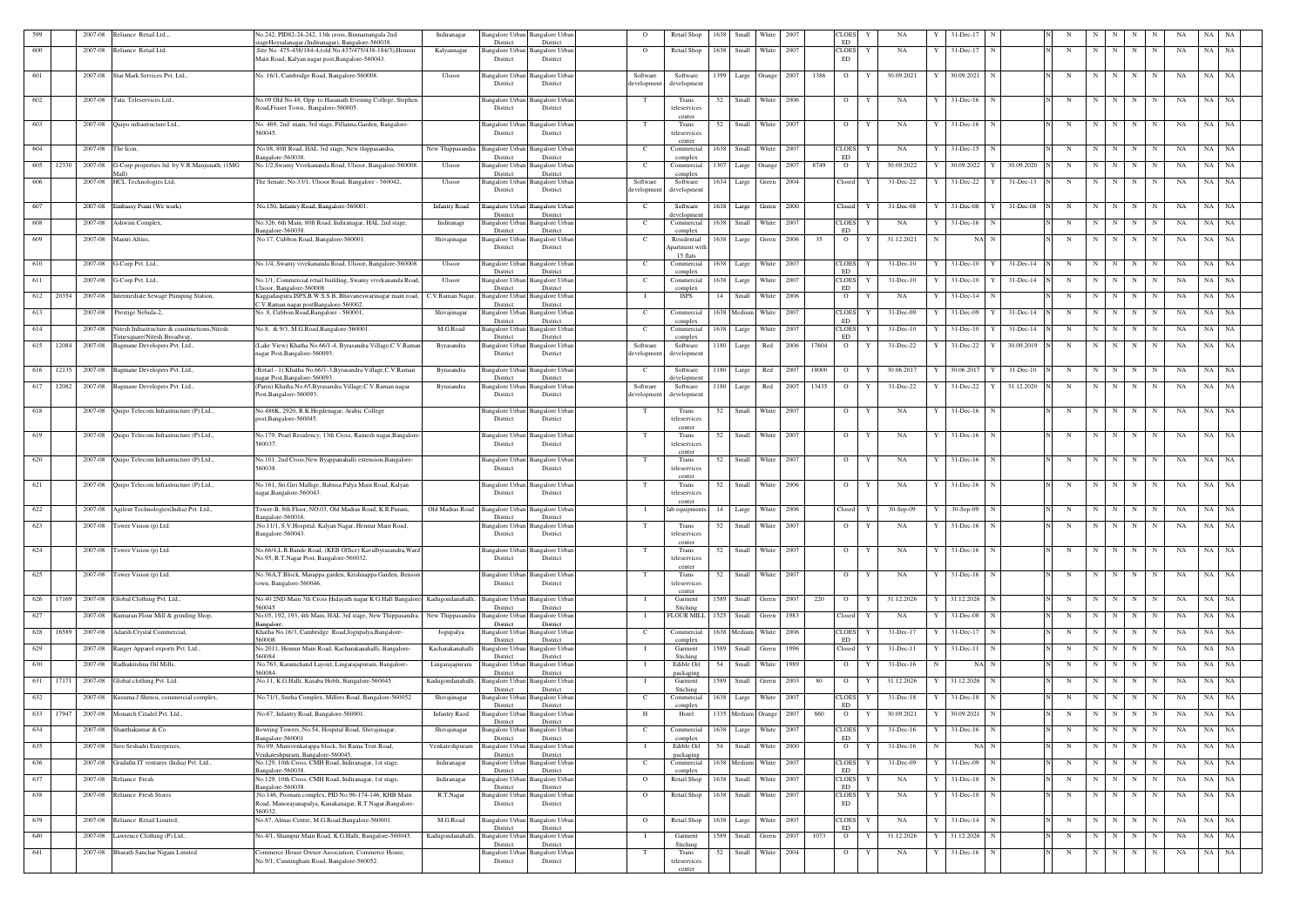| 642 | 2007-08 | Bharath Sanchar Nigam Limited         | No.35/1, Cunningham Road, Bangalore-560052.                                                                                              |                                 | Bangalore Urban<br>District                 | <b>Bangalore Urban</b><br>District             |                | Trans<br>teleservices                                 | 52   | Small               | White            | 2006 |                     |                                        |    | 31-Dec-16           |             |                        |                         |         |             |             |    |           |           |
|-----|---------|---------------------------------------|------------------------------------------------------------------------------------------------------------------------------------------|---------------------------------|---------------------------------------------|------------------------------------------------|----------------|-------------------------------------------------------|------|---------------------|------------------|------|---------------------|----------------------------------------|----|---------------------|-------------|------------------------|-------------------------|---------|-------------|-------------|----|-----------|-----------|
| 643 |         | 2007-08 Bharath Sanchar Nigam Limited | Old No.20 & New No.23, Sultanji Gunta Road, Shivajinagar,                                                                                |                                 | Bangalore Urbaı                             | Bangalore Urba                                 |                | center<br>Trans                                       | 52   | Small White         |                  | 2005 | $\overline{O}$      | NA                                     |    | $31$ -Dec-16        |             |                        | N                       |         | N           | N           | NA | NA        | NA        |
| 644 |         | 2007-08 Bharath Sanchar Nigam Limited | Bangalore-560051<br>No.14/3A, Rastrothana Parishat Building, Nrupathunga Road,                                                           |                                 | District<br>Bangalore Urban                 | District<br><b>Bangalore Urbar</b>             | T              | teleservices<br>center<br>Trans                       | 52   | Small               | White 2004       |      | $\overline{O}$      | Y<br>NA                                | Y  | $31$ -Dec-16        | N           | N                      | $\overline{\mathbf{N}}$ | N       | N           | N           | NA | NA        | NA        |
|     |         |                                       | Bangalore-560002.                                                                                                                        |                                 | District                                    | District                                       |                | teleservices<br>center                                |      |                     |                  |      |                     |                                        |    |                     |             |                        |                         |         |             |             |    |           |           |
| 645 | 2007-08 | Bharath Sanchar Nigam Limited         | No.25/3, Lady Curzon Road, Opp. to Bowring Hospital,<br>Bangalore-560001                                                                 |                                 | Bangalore Urban<br>District                 | <b>Bangalore Urba</b><br>District              |                | Trans<br>teleservices<br>center                       | 52   | Small               | White 2003       |      | $\overline{O}$      | Y<br>NA                                |    | $31$ -Dec-16        |             | N                      | $\mathbf N$             | N       | N           | N           | NA | NA        | <b>NA</b> |
| 646 | 2007-08 | Bharath Sanchar Nigam Limited         | No.96, Nandidurg Road, Benson Town, Bangalore-560046.                                                                                    |                                 | Bangalore Urban<br>District                 | Bangalore Urbar<br>District                    |                | Trans<br>teleservices                                 | 52   | Small               | White            | 2005 | $\overline{O}$      | Y<br>NA                                |    | $31$ -Dec-16        |             | N                      | N                       | N       | N           | N           | NA | NA        | <b>NA</b> |
| 647 | 2007-08 | Bharath Sanchar Nigam Limited         | No.01, 1st Cross, Civil Aviation Road, Airport, Bangalore.                                                                               |                                 | Bangalore Urban<br>District                 | Bangalore Urba<br>District                     |                | center<br>Trans<br>teleservices                       | 52   | Small               | White 2005       |      | $\overline{O}$      | Y<br>NA                                |    | $31$ -Dec-16        | N           | N                      | N                       | N       | N           | N           | NA | NA        | <b>NA</b> |
| 648 |         | 2007-08 Bharath Sanchar Nigam Limited | K.V.Surendra, No.191, 9th Cross, 1st stage,                                                                                              |                                 | Bangalore Urban Bangalore Urban             |                                                |                | center<br>Trans                                       | 52   | Small White 2006    |                  |      | $\overline{O}$      | Y<br>NA                                | Y  | 31-Dec-16           | $\mathbf N$ | N                      | N                       | N       | N           | N           | NA | NA NA     |           |
|     |         |                                       | Indiranagar, Bangalore-560038                                                                                                            |                                 | District                                    | District                                       |                | teleservices<br>center                                |      |                     |                  |      |                     |                                        |    |                     |             |                        |                         |         |             |             |    |           |           |
| 649 |         | 2007-08 Bharath Sanchar Nigam Limited | No.88, Coles Road, Fraser Town, Bangalore-560005                                                                                         |                                 | Bangalore Urban<br>District                 | <b>Bangalore Urbar</b><br>District             |                | Trans<br>teleservices<br>center                       | 52   | Small               | White 2006       |      | $\overline{O}$      | NA<br>Y                                |    | $31$ -Dec-16        |             | N                      | N                       | N       | $\mathbf N$ | $\mathbf N$ | NA | NA        | NA        |
| 650 |         | 2007-08 Bharath Sanchar Nigam Limited | No.05, Temple Street, Cox Town, Jeevanahalli, Bangalore-<br>560005                                                                       |                                 | Bangalore Urban<br>District                 | <b>Bangalore Urbar</b><br>District             |                | Trans<br>teleservices                                 | 52   | Small               | White            | 2005 | $\overline{O}$      | NA<br>Y                                |    | $31$ -Dec-16        |             |                        | N                       | N       | N           | N           | NA | NA        | NA        |
| 651 |         | 2007-08 Bharath Sanchar Nigam Limited | No.53, Commercial street, Bangalore.                                                                                                     |                                 | Bangalore Urban<br>District                 | Bangalore Urba<br>District                     |                | center<br>Trans<br>teleservices                       | 52   | Small               | White            | 2006 | $\overline{O}$      | Y<br>NA                                |    | $31$ -Dec-16        |             | N                      | N                       |         | N           | N           | NA | NA        | NA        |
| 652 |         | 2007-08 Bharath Sanchar Nigam Limited | Site No.11, Kaggadaspura, K.R.Puram Hobli, Bangalore-                                                                                    |                                 | Bangalore Urban Bangalore Urban             |                                                |                | center<br>Trans                                       | 52   | Small White 2006    |                  |      | $\overline{O}$      | Y<br>NA                                | Y  | $31$ -Dec-16        | N           | N                      | N                       | N       | $\mathbf N$ | N           | NA | NA NA     |           |
| 653 |         | 2007-08 Bharath Sanchar Nigam Limited | 560093<br>No.24/1, 3rd cross, Lingarajapura, Ulsoor, Ward No.75,                                                                         |                                 | District<br>Bangalore Urban                 | District<br><b>Bangalore Urbar</b>             |                | teleservices<br>center<br>Trans                       | 52   | Small               | White            | 2006 | $\overline{O}$      | Y<br>NA                                |    | $31 - Dec-16$       |             | N                      | $\mathbf N$             | N       | N           | N           | NA | NA        | NA        |
|     |         |                                       | Bangalore-560008.                                                                                                                        |                                 | District                                    | District                                       |                | teleservices<br>center                                |      |                     |                  |      |                     |                                        |    |                     |             |                        |                         |         |             |             |    |           |           |
| 654 |         | 2007-08 Bharath Sanchar Nigam Limited | No.39/3, 7th Main, Appareddy Palya, Indiranagar, Bangalore-<br>560038                                                                    |                                 | Bangalore Urban<br>District                 | <b>Bangalore Urban</b><br>District             |                | Trans<br>teleservices<br>center                       | 52   | Small White 2006    |                  |      | $\overline{O}$      | Y<br>NA                                | Y  | $31$ -Dec-16        | N           | N                      | N                       | N       | $\mathbf N$ | N           | NA | NA NA     |           |
| 655 |         | 2007-08 Bharath Sanchar Nigam Limited | NJB Building, Next to spice tower building, Kammanahalli<br>Main Road, St. Thomas Town post, Bangalore-560084.                           |                                 | Bangalore Urban<br>District                 | <b>Bangalore Urbar</b><br>District             | T              | Trans<br>teleservices                                 | 52   | Small White 2006    |                  |      | $\overline{O}$      | Y<br>NA                                | Y  | $31$ -Dec-16        | N           | N                      | N                       | N I     | $\mathbf N$ | N           | NA | NA NA     |           |
| 656 |         | 2007-08 Bharath Sanchar Nigam Limited | No. 1& 2, DJCC (Vokkaligara Bhavana) Sampangiramanagar,<br>Bangalore-560027                                                              |                                 | Bangalore Urban Bangalore Urban<br>District | District                                       |                | center<br>Trans<br>teleservices                       |      | 52 Small White 2004 |                  |      | $\overline{O}$      | Y<br>NA                                | Y  | $31$ -Dec-16        | $\mathbf N$ | N                      | N                       | N       | N           | N           | NA | NA NA     |           |
| 657 |         | 2007-08 Bharath Sanchar Nigam Limited | No.4-138/5, Mysore Income Tax Layout, K.G.Halli, Nagavara                                                                                |                                 | Bangalore Urban                             | <b>Bangalore Urban</b>                         |                | center<br>Trans                                       | 52   | Small               | White 2006       |      | $\overline{O}$      | NA<br>Y                                |    | 31-Dec-16           |             | N                      | N                       | N       | N           | N           | NA | NA        | NA        |
|     |         | 2008-09 Bharath Sanchar Nigam Limited | Main Road, Bangalore-560045.                                                                                                             |                                 | District                                    | District                                       |                | teleservices<br>center<br>Trans                       | 52   | Small White 2007    |                  |      |                     | Y                                      |    | $31$ -Dec-16        | N           | N                      |                         |         |             | N           | NA | NA NA     |           |
| 658 |         |                                       | No.2, Queens Road, Near Congress committee Office,<br>Bangalore-52                                                                       |                                 | Bangalore Urban Bangalore Urbai<br>District | District                                       |                | teleservices<br>center                                |      |                     |                  |      | $\overline{O}$      | NA                                     |    |                     |             |                        | N                       | N       | N           |             |    |           |           |
| 659 | 2008-09 | Radharam oil Mills.                   | Sait Palya, St. Thomas town, Bangalore-560084.                                                                                           | St.Thomas Road                  | <b>Bangalore Urban</b><br>District          | <b>Bangalore Urbar</b><br>District             |                | Edible Oil<br>packaging                               | 54   | Small               | White            | 1990 | $\overline{O}$      | 31-Dec-16<br>Y                         | -N | NA                  | $\mathbf N$ | N                      | N                       | N       | N           | N           | NA | NA        | NA        |
| 660 |         | 2008-09 Bharthi Airtel Ltd            | No.168 & 667/2, Kodihalli, Airport Road, Bangalore-560038.                                                                               |                                 | Bangalore Urban<br>District                 | <b>Bangalore</b> Urbar<br>District             | - T            | Trans<br>teleservices<br>center                       | 52   | Small               | White 2007       |      | $\overline{O}$      | NA<br>Y                                |    | Lifetime<br>consent |             | N                      | N                       | N       | N           | N           | NA | NA        | NA        |
| 661 |         | 2008-09 Bharthi Airtel Ltd            | ,No.15, Yard Mansion, Haudin Road, Ground floor, Ulsoor<br>Road, Ulsoor, Bangalore-560042.                                               |                                 | Bangalore Urban<br>District                 | Bangalore Urbar<br>District                    |                | Trans<br>teleservices                                 | 52   | Small White 2007    |                  |      | $\overline{O}$      | NA<br>Y                                |    | Lifetime<br>consent |             |                        | N                       | N       | N           | N           | NA | $NA$ $NA$ |           |
| 662 |         | 2008-09 Monica Mercantile Marketing,  | Radharam Oil mill compound, Oil mill Road, Sait Palya,<br>Bangalore-560084.                                                              | Sait Palya                      | Bangalore Urban Bangalore Urban<br>District | District                                       |                | center<br>Edible Oil 54 Small White 1998<br>packaging |      |                     |                  |      |                     | $O \qquad Y \qquad 31-Pec-16 \qquad N$ |    |                     | NA N        | N N N N N N N NA NA NA |                         |         |             |             |    |           |           |
| 663 |         | 2008-09 Srinidhi Oil Traders,         | No.117/A, Anthony Swamy Layout, Hennur Main road,                                                                                        | Lingarajapuram                  | <b>Bangalore Urban</b>                      | <b>Bangalore Urbar</b>                         |                | Edible Oil                                            |      | 54 Small White 1998 |                  |      | $\overline{O}$<br>Y | $31 - Dec-16$                          | N  |                     | NA N        | N                      |                         | $N$ $N$ | N           | N           | NA | $NA$ $NA$ |           |
| 664 | 2008-09 | Tower Vision (p) Ltd.                 | ingarajapuram, Bangalore.<br>C/o.Mr.R.Prashanth, 4B/2, MCR Complex, Sri Rama temple                                                      |                                 | District<br>Bangalore Urban                 | District<br>Bangalore Urbar                    | T              | packaging<br>Trans                                    | 52   | Small               | White 2007       |      | $\overline{O}$      | NA<br>Y                                | Y  | $31$ -Dec-16        | N           | N                      | N                       | N       | N           | N           | NA | NA NA     |           |
|     |         |                                       | Road, New Thippasandra, Bangalore-560075.                                                                                                |                                 | District                                    | District                                       |                | teleservices<br>center                                |      |                     |                  |      |                     |                                        |    |                     |             |                        |                         |         |             |             |    |           |           |
| 665 | 2008-09 | Tower Vision (p) Ltd.                 | C/o.Mr.Syed Ahmed, S/o. Mr.Mohammed, No.110,<br>Venkateshpura Main Road, Bangalore-560045.                                               |                                 | <b>Bangalore Urban</b><br>District          | Bangalore Urbar<br>District                    | T              | Trans<br>teleservices<br>center                       |      | 52 Small White 2007 |                  |      | $\overline{O}$      | NA<br>Y                                | Y  | $31$ -Dec-16        | $\mathbf N$ | N                      |                         | $N$ $N$ | N           | N           | NA | NA NA     |           |
| 666 | 2008-09 | Tower Vision (p) Ltd.                 | C/o.Mr.Eshan Ali shariff, No.52, Main Road, J.C.Nagar,<br>Munireddy palya, Bangalore-560006                                              |                                 | Bangalore Urban<br>District                 | <b>Bangalore</b> Urba<br>District              |                | Trans<br>teleservices                                 |      | 52 Small White 2007 |                  |      | $\overline{O}$      | NA<br>Y                                |    | $31$ -Dec-16 N      |             | N                      |                         | $N$ $N$ |             | $N$ $N$     | NA | NA NA     |           |
| 667 | 2008-09 | Tower Vision (p) Ltd.                 | C/o.Mr.S.Farid Pasha, No.24, 7th Cross, Dinnur Main Road,<br>R.T.Nagar, Bangalore-560032.                                                |                                 | Bangalore Urban<br>District                 | <b>Bangalore Urban</b><br>District             | - Т            | center<br>Trans<br>teleservices                       | 52   | Small White 2007    |                  |      | $\overline{O}$      | NA<br>Y                                | Y  | $31$ -Dec-16        | - N         | N                      | N                       | N       | N           | N           | NA | $NA$ $NA$ |           |
| 668 | 2008-09 | Tower Vision (p) Ltd.                 | C/o, Mr. Vigendra Rao, No.12, Jai Ganesh plaza,                                                                                          |                                 | Bangalore Urban                             | Bangalore Urba                                 | T              | center<br>Trans                                       | 52   | Small White 2007    |                  |      | $\overline{O}$      | Y<br>NA                                |    | $31$ -Dec-16        |             | N                      | N                       | N       | N           | N           | NA | NA NA     |           |
| 669 |         | 2007-08 Bharath Sanchar Nigam Ltd.,   | Kammanahalli Main Road, R.S.Palya, Near Corporatio Bank,<br>Bangalore-560033.<br>T.S.#68, Ward No.76, Raja gopal Mudaliar Street, Austin |                                 | District<br>Bangalore Urban                 | District<br><b>Bangalore Urbar</b>             |                | teleservices<br>center<br>Trans                       | 52   | Small White 2006    |                  |      | $\overline{O}$      | NA<br>Y                                | N  |                     | N           | N                      |                         | N<br>N  | N           | N           | NA | NA NA     |           |
|     |         |                                       | Town, Bangalore-47                                                                                                                       |                                 | District                                    | District                                       |                | teleservices<br>center                                |      |                     |                  |      |                     |                                        |    |                     |             |                        |                         |         |             |             |    |           |           |
| 670 | 2008-09 | Bharath Sanchar Nigam Limited         | No.19, Soonagi Layout, Hanumanthappa Road, Kammanahalli<br>Main Road, R.S.Palya, M.S.Nagar, Bangalore-560033.                            |                                 | Bangalore Urban<br>District                 | <b>Bangalore</b> Urba<br>District              |                | Trans<br>teleservices                                 |      | 52 Small White 2006 |                  |      | $\overline{O}$      | NA<br>Y                                |    | 31-Dec-16           | N           | N                      | N                       | N       | N           | N           | NA | NA NA     |           |
| 671 |         | 2008-09 Bharath Sanchar Nigam Limited | No.365, 4th Cross, 8th Main, Vivekanagar, Bangalore-560082.                                                                              |                                 | Bangalore Urban<br>District                 | <b>Bangalore Urban</b><br>District             | - Т            | center<br>Trans<br>teleservices                       | 52   |                     | Small White 2006 |      | $\overline{O}$      | Y<br>NA                                |    | $31$ -Dec-16        | N           | N                      | N                       | N       | N           | N           | NA | <b>NA</b> | <b>NA</b> |
| 672 | 2007-08 | Bharath Sanchar Nigam Limited         | No.1064/A, BEML Main Road, New Thippasandra, Bangalore-                                                                                  |                                 | <b>Bangalore Urban</b>                      | <b>Bangalore</b> Urba                          | T              | center<br>Trans                                       | 52   | Small White 2006    |                  |      | $\overline{O}$      | Y<br>NA                                | Y  | $31$ -Dec-16        | $\mathbf N$ | N                      | N                       | N       | N           | N           | NA | NA NA     |           |
| 673 |         | 2007-08 Bharath Sanchar Nigam Limited | 560075.<br>No.19/4, Sadath Manor, V.S.Naidu Road, Tasker Town,                                                                           |                                 | District<br>Bangalore Urban                 | District<br><b>Bangalore</b> Urbar             | - T            | teleservices<br>center<br>Trans                       | 52   | Small White 2006    |                  |      | $\overline{O}$      | Y<br>NA                                | Y  | $31$ -Dec-16        | $\mathbf N$ | N                      |                         | $N$ $N$ | N           | N           | NA | NA NA     |           |
|     |         |                                       | Bangalore-560051.                                                                                                                        |                                 | District                                    | District                                       |                | teleservices<br>center                                |      |                     |                  |      |                     |                                        |    |                     |             |                        |                         |         |             |             |    |           |           |
| 674 |         | 2007-08 Bharath Sanchar Nigam Limited | No.38/8A, Bazaar Street, Neelasandra, Bangalore-560047.                                                                                  |                                 | Bangalore Urban<br>District                 | <b>Bangalore Urbar</b><br>District             |                | Trans<br>teleservices<br>center                       | 52   | Small White 2006    |                  |      | $\overline{O}$      | NA<br>Y                                |    | $31$ -Dec-16        |             | N                      | N                       | N       | N           | N           | NA | NA NA     |           |
| 675 |         | 2007-08 Bharath Sanchar Nigam Limited | No.31, KPJ Arcade, Hennur Main Road, Lingarajapuram,<br>Bangalore-560084.                                                                |                                 | Bangalore Urban Bangalore Urban<br>District | District                                       |                | Trans<br>teleservices                                 | 52   | Small White 2006    |                  |      | $\overline{O}$      | NA<br>Y                                |    | $31$ -Dec-16        | N           | N                      | N                       | N       | N           | N           | NA | NA NA     |           |
| 676 | 2007-08 | Blue Dart Express Ltd.,               | No.1335, Binnamangala, Double Road, 12th cross, 2nd stage,                                                                               | Binnamangala                    | Bangalore Urban                             | <b>Bangalore Urbar</b>                         | $\overline{O}$ | center<br>Office                                      | 1638 | Small               | Green 2007       |      | Y                   | Y                                      | N  |                     |             | N                      | N                       | N       | N           | N           | NA | NA NA     |           |
| 677 |         | 2007-08 Blue Dart Express Ltd.,       | angalore-560038<br>No.50/1, Cunningham Road, Bangalore-560052.                                                                           | Cunningham Road Bangalore Urban | District<br>District                        | District<br><b>Bangalore Urban</b><br>District | $\mathbf{O}$   | Office                                                | 1638 | Small               | White 2007       |      | <b>CLOES</b><br>ED  | 31-Dec-08<br>Y                         | Y  | 31-Dec-08           | $\mathbf N$ | N                      | N                       | N       | N           | N           | NA | NA NA     |           |
|     |         |                                       |                                                                                                                                          |                                 |                                             |                                                |                |                                                       |      |                     |                  |      |                     |                                        |    |                     |             |                        |                         |         |             |             |    |           |           |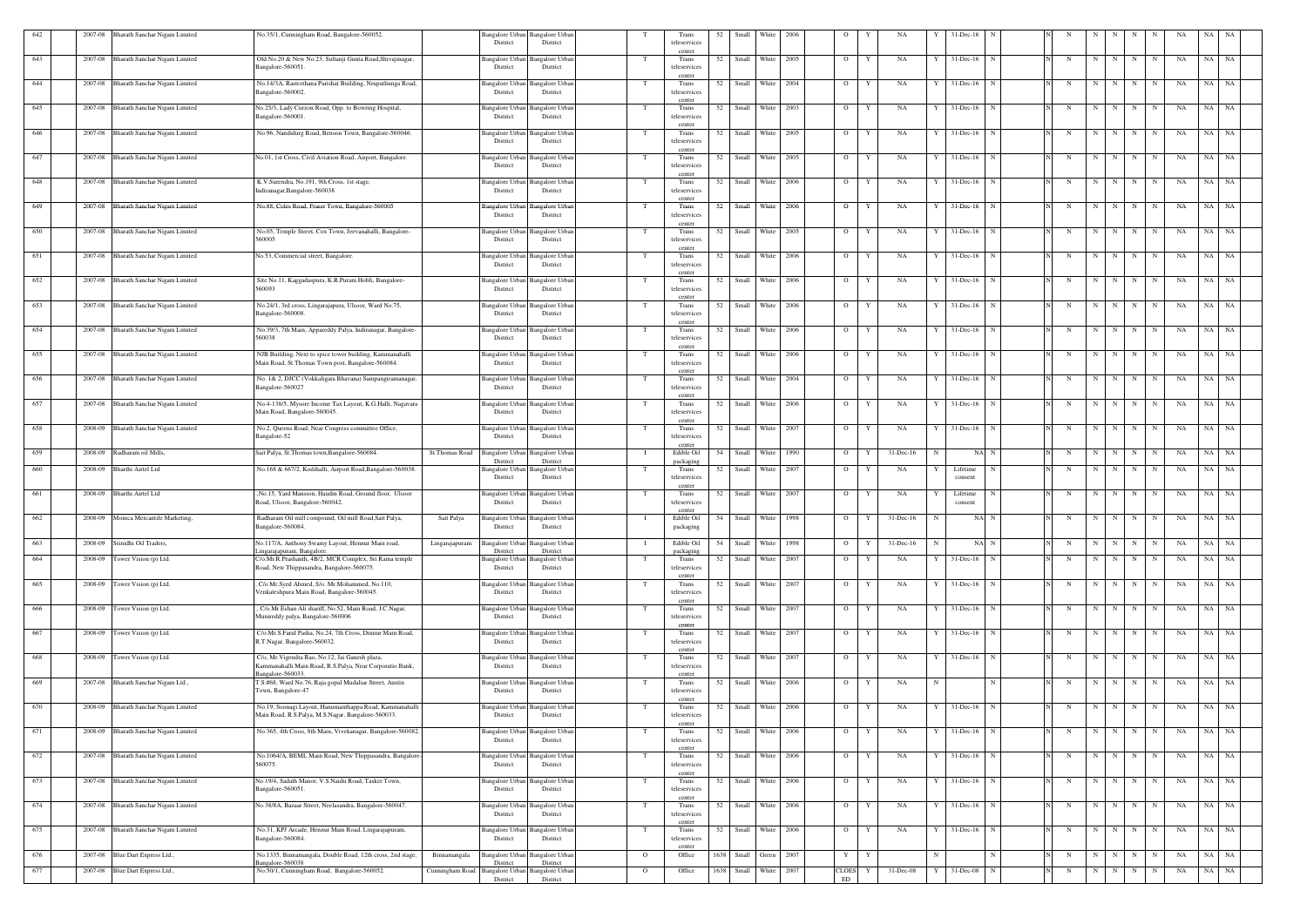| 678        |       |                    | 2007-08 GXS India Technology Centre Pvt. Ltd.,                                       | No. 306, 100 Ft. Road, Indiranagar, Bangalore- 560038.                                                                            | Indiranagar<br>District                                                           | Bangalore Urban Bangalore Urban<br>District           | Software<br>developmen       | Software<br>development                | 1634       | Small                  | Green          | 2004         |              | Closed               | $31-Dec-11$       |   | 31-Dec-11                                                         |            |            |                  |             |        |                          | ΝA       | NA.       |           |
|------------|-------|--------------------|--------------------------------------------------------------------------------------|-----------------------------------------------------------------------------------------------------------------------------------|-----------------------------------------------------------------------------------|-------------------------------------------------------|------------------------------|----------------------------------------|------------|------------------------|----------------|--------------|--------------|----------------------|-------------------|---|-------------------------------------------------------------------|------------|------------|------------------|-------------|--------|--------------------------|----------|-----------|-----------|
| 679        | 17593 |                    | 2007-08 Indian Designs-II,                                                           | No.02, Ezakial Industrial Estate, Kadugondanahalli,<br>Bangalore-560045.                                                          | Ezakial Industria<br>Estate<br>District                                           | Bangalore Urban<br>Bangalore Urbar<br>District        | - 1                          | Garment<br>Stiching                    | 1589       | Small Green            |                | 2007         | 14000 Closed | Indust               | 31.12.2026        |   | 31.12.2026                                                        | 30.06.2021 | N          | N                | N           | N      | N                        | NA       | NA NA     |           |
|            |       |                    |                                                                                      |                                                                                                                                   |                                                                                   |                                                       |                              |                                        |            |                        |                |              |              | y letter<br>dt.10.04 |                   |   |                                                                   |            |            |                  |             |        |                          |          |           |           |
|            |       |                    |                                                                                      |                                                                                                                                   |                                                                                   |                                                       |                              |                                        |            |                        |                |              |              | .2018)               |                   |   |                                                                   |            |            |                  |             |        |                          |          |           |           |
| 680        |       |                    | 2007-08 Bharath Sanchar Nigam Limited                                                | B Tower Site, Basava samithi, Basava Bhavan, Basaveswara<br>Road, Bangalore-560001                                                | District                                                                          | Bangalore Urban Bangalore Urban<br>District           | T                            | Trans<br>teleservices                  | 52         | Small White            |                | 2007         |              | $\overline{O}$       | NA<br>Y           | Y | $31$ -Dec-16 $\overline{N}$                                       |            | N          | N                | N           | N      | N                        | NA       | NA NA     |           |
| 681        |       |                    | 2007-08 Bharath Sanchar Nigam Limited                                                | The Advocate Association, City Court compound, Behind                                                                             |                                                                                   | Bangalore Urban Bangalore Urban                       | T                            | center<br>Trans                        | 52         | Small                  | White          | 2006         |              | $\overline{O}$       | NA<br>Y           |   | $31$ -Dec-16                                                      |            | N          | N                | N           | N      | N                        | NA       | NA        | NA        |
|            |       |                    | 2007-08 Bharath Sanchar Nigam Limited                                                | Cauvery Bhavan, Bangalore-560009.<br>No.22, Elbit Diagnostic Extension, Cunningham Road,                                          | District                                                                          | District                                              |                              | teleservices<br>center<br>Trans        | 52         | Small White            |                | 2006         |              | $\overline{O}$       | NA<br>Y           |   |                                                                   |            |            | N                |             | N      |                          |          | NA        |           |
| 682        |       |                    |                                                                                      | Bangalore-560052.                                                                                                                 | District                                                                          | Bangalore Urban<br>Bangalore Urbar<br>District        |                              | teleservices<br>center                 |            |                        |                |              |              |                      |                   |   | 31-Dec-16                                                         |            |            |                  |             |        | N                        | NA       |           | NA        |
| 683        |       |                    | 2007-08 Bharath Sanchar Nigam Limited                                                | Multistoreyed Building, Near Vidhana Soudha, Bangalore-<br>560001.                                                                | District                                                                          | Bangalore Urban<br>Bangalore Urbar<br>District        | T                            | Trans<br>teleservices<br>center        | 52         | Small                  | White          | 2006         |              | $\overline{O}$       | NA<br>Y           |   | $31$ -Dec-16                                                      |            | N          | N                | N           | N      | N                        | NA       | NA NA     |           |
| 684        |       |                    | 2007-08 Bharath Sanchar Nigam Limited                                                | No.93, Old No.184, Narayan Pillai Street, Near Masjid,<br>Shivajinagar, Bangalore-560001.                                         | District                                                                          | Bangalore Urban<br><b>Bangalore Urban</b><br>District | T                            | Trans<br>teleservices<br>center        |            | 52 Small White 2006    |                |              |              | $\overline{O}$       | NA<br>Y           |   | $31$ -Dec-16 N                                                    |            | N          | N                | N           | N      | N                        | NA       | NA NA     |           |
| 685        |       |                    | 2007-08 Bharath Sanchar Nigam Limited                                                | No.45, Sultanji Gunta Road, Bamboo Bazaar, Shivajinagar,<br>Bangalore-560051.                                                     | District                                                                          | Bangalore Urban Bangalore Urban<br>District           | T                            | Trans<br>teleservices<br>center        | 52         | Small                  | White          | 2006         |              | $\overline{O}$       | NA<br>Y           |   | $31$ -Dec-16<br>-N                                                |            | N          | $\mathbf N$      | N           | N      | N                        | NA       | NA        | NA        |
| 686        |       |                    | 2007-08 Bharath Sanchar Nigam Limited                                                | Golden Chickens, Broadway Road, Near russel market,<br>Shivajinagar, Bangalore-560001.                                            | District                                                                          | Bangalore Urban<br>Bangalore Urban<br>District        | T                            | Trans<br>teleservices<br>center        | 52         | Small                  | White          | 2006         |              | $\overline{O}$       | Y<br>NA           |   | $31$ -Dec-16<br>$\mathbf N$                                       |            | $_{\rm N}$ | N                | N           | N      | N                        | NA       | NA        | NA        |
| 687        |       |                    | 2007-08 Bharath Sanchar Nigam Limited                                                | No.91/1, Old No.90, SBI Bank Building, Infantry road, Civil<br>station corporation, Ward no.10, Bangalore-560001                  | District                                                                          | Bangalore Urban<br><b>Bangalore</b> Urban<br>District | T                            | Trans<br>teleservices<br>center        | 52         | Small                  | White          | 2006         |              | $\overline{O}$       | Y<br>NA           | Y | $31$ -Dec-16 N                                                    |            | N          | N                | N           | N      | N                        | NA       | NA NA     |           |
| 688        | 29639 |                    | 2007-08 Prestige Hilton Hotel,                                                       | Municipal No.25/3, Kensington Road, Ulsoor, Bangalore-<br>560008.                                                                 | Ulsoor<br><b>Bangalore Urban</b><br>District                                      | <b>Bangalore</b> Urban<br>District                    | H                            | Hotel                                  |            | 1118 Large             | Red            | 2008         | 37300        | $\overline{O}$       | 30.06.2021<br>Y   |   | 30.06.2021                                                        |            | N          | N                | N           | N      | N                        | NA       | NA NA     |           |
| 689        | 17063 | 2007-08            | Green Water Plant, 1.5 MLD,                                                          | Kasturba Road, Cubbonpark, Bangalore.                                                                                             | Kasturba Road<br>District                                                         | Bangalore Urban<br>Bangalore Urbar<br>District        | LB                           | STP                                    | 1181       | Small                  | Red            | 2005         | 400          | $\overline{O}$       | 30.06.2016        |   | 30.06.2016                                                        |            | N          | $\mathbf N$      | N           | N      | N                        | NA       | NA        | NA        |
| 690<br>691 |       | 2007-08<br>2007-08 | Office complex of Police Commissioner,<br>Xcel Telecom (P) Ltd., (A.T.C. india Twers | No.01, Infantry Road, Bangalore-560001.<br>No.130, Infantry Road, Prestige Infantry court, Opp. Medinova                          | <b>Infantry Road</b><br>Bangalore Urbar<br>District<br>Bangalore Urbar            | Bangalore Urban<br>District<br>Bangalore Urban        | C<br>T                       | Commercial<br>complex<br>Trans         | 1638<br>52 | Large<br>Small         | Green<br>White | 2008<br>2007 |              | Y<br>$\overline{O}$  | Y<br>NA<br>Y      |   | $31$ -Dec-16<br>N                                                 |            | N<br>N     | $\mathbf N$<br>N | N           | N<br>N | $_{\rm N}$<br>$_{\rm N}$ | NA<br>NA | NA<br>NA  | NA<br>NA  |
|            |       |                    | Corparastion Pvt.ltd.)                                                               | Hospital, Bangalore-560001.                                                                                                       | District                                                                          | District                                              |                              | teleservices<br>center                 |            |                        |                |              |              |                      |                   |   |                                                                   |            |            |                  |             |        |                          |          |           |           |
| 692        |       | 2007-08            | Xcel Telecom (P) Ltd.,                                                               | ,Khatha No.20/51, PR/157-78-79, Doopanahalli, Near Sri Rama<br>Temple, HAL 2nd stage, Indiranagar, Bangalore-560008.              | District                                                                          | Bangalore Urban<br>Bangalore Urban<br>District        | T                            | Trans<br>teleservices<br>center        | 52         | Small                  | White          | 2007         |              | $\overline{O}$       | NA<br>Y           |   | $31$ -Dec-16<br>N                                                 |            | N          | N                | N           | N      | N                        | NA       | NA        | <b>NA</b> |
| 693        |       |                    | 2007-08 Palika Hotels Pvt. Ltd.,                                                     | No.115, Airport Road, Kodihalli, Bangalore-560047.                                                                                | Kodihalli<br>District                                                             | Bangalore Urban<br><b>Bangalore Urbar</b><br>District | C                            | Commercial<br>complex                  | 1638       | Small                  | Green          | 2008         |              | Y                    | Y                 |   |                                                                   |            | N          | N                | N           | N      | N                        | NA       | NA        | NA        |
| 694        | 11002 | 2007-08            | Road, Bangalore-560008                                                               | Prestige Dynasty, Plot No.33/32, (Old No.03), Ulsoor Plot No.33, 33/2, (Old No.03), Ulsoor Road, Bangalore-<br>560008.            | Bangalore Urban<br>Ulsoor<br>District                                             | <b>Bangalore Urban</b><br>District                    | $\mathbf{C}$                 | Commercial<br>complex                  | 1307       | Large Orange           |                | 2008         | 4900         | $\overline{O}$       | 30.09.2022        |   | 30.09.2022                                                        | 30.09.2020 | N          | N                | N           | N      | N                        | NA       | NA        | NA        |
| 695        |       | 2007-08            | Reliance Retail Ltd., (Prestige Feroze)                                              | No.74, Cunningham Road, Bangalore-560052.                                                                                         | Cunningham Road<br>District                                                       | Bangalore Urban<br><b>Bangalore</b> Urban<br>District | $\mathbf{C}$                 | Commercial<br>complex                  | 1638       | Large                  | White          | 2007         |              | <b>CLOES</b><br>ED   | 31-Dec-17<br>Y    |   | 31-Dec-17                                                         |            | N          | $\mathbf N$      | N           | N      |                          | NA       | NA        | NA        |
| 696<br>697 |       | 2007-08<br>2007-08 | Prestige Centre Court,<br>Bearys Properties and developments Pvt. Ltd.,              | Site No.1 to 11, Central Street, Civil station, Bangalore-<br>560001<br>Municipal No.01,18, 29 & 30, Patel .H. Ramaiah Road, ward | Shivajinagar<br>Bangalore Urban<br>District<br>H. Ramaiah Road<br>Bangalore Urban | Bangalore Urban<br>District<br>Bangalore Urban        | $\mathbf{C}$<br>$\mathbf{C}$ | Commercial<br>complex<br>Residential   | 1638       | Large<br>1638 Large    | Green<br>Green | 2008<br>2008 |              | Y<br>$\mathbf{Y}$    | Y                 |   |                                                                   |            | N<br>N     | N<br>N           | N<br>N      | N<br>N | N                        | NA<br>NA | NA<br>NA  | NA<br>NA  |
| 698        |       | 2007-08            | State Street Corporate Services Mumbai Private                                       | No.87, Bangalore-560001<br>Tower 'D', 7th floor, RMZ Infinity, Old Madras Road,                                                   | District<br>Old Madras Road                                                       | District<br>Bangalore Urban<br><b>Bangalore</b> Urban | Software                     | Apartment<br>Software                  | 1399       | Small Orange           |                | 2008         |              | $\overline{O}$       | Y<br>NA           | Y | $31$ -Dec-25 Y                                                    | 31.12.2019 | N          | N                | N           | N      | N                        | NA       | NA        | NA        |
|            |       |                    | imited                                                                               | Bangalore-560016                                                                                                                  | District                                                                          | District                                              | developmen                   | development                            |            |                        |                |              |              |                      |                   |   |                                                                   |            |            |                  |             |        |                          |          |           |           |
| 699        |       |                    | 2007-08 Essar Telecom Infrastructure Pvt.Ltd.,                                       | No.01, Venkataswamy Naidu Street, Veerapillai Street Cross,<br>Shivajinagar, Bangalore-560002                                     | District                                                                          | Bangalore Urban Bangalore Urban<br>District           | T                            | Trans<br>teleservices<br>center        |            | 52 Small White         |                | 2007         |              |                      | $O$ $Y$<br>NA     |   | Y   31-Dec-16   Y   31.12.2019   N   N   N   N   N   NA   NA   NA |            |            |                  |             |        |                          |          |           |           |
| 700        |       | 2007-08            | Essar Telecom Infrastructure Pvt.Ltd.,                                               | Site No.215, New No.103, "Jagatha Towers" 9th Cross,<br>Kodihalli, Bangalore-560008                                               | District                                                                          | Bangalore Urban Bangalore Urban<br>District           | T                            | Trans<br>teleservices<br>center        | 52         | Small                  | White          | 2007         |              | $\overline{O}$       | Y<br>NA           |   | $31$ -Dec-16<br>$\mathbf N$                                       |            | N          | N                | N           | N      | N                        | NA       | NA        | NA        |
| 701        |       |                    | 2007-08 Siroya Properties & Holdings,                                                | No.21, Ward No.96, 1st Main Road, Manorayana Palya,<br>R.T.Nagar, Bangalore, - 560032.                                            | R.T.Nagar<br>District                                                             | Bangalore Urban<br>Bangalore Urbar<br>District        | $\mathbf{C}$                 | Residential<br>Apartment with          | 1638       | Large Green 2006       |                |              | 4800         | $\overline{O}$       |                   |   | 30.06.2021 Y                                                      | 30.06.2021 | N          | N                | N           | N      | N                        | NA       | NA NA     |           |
|            |       |                    |                                                                                      |                                                                                                                                   |                                                                                   |                                                       |                              | 178 flats cum<br>commercial<br>complex |            |                        |                |              |              |                      |                   |   |                                                                   |            |            |                  |             |        |                          |          |           |           |
| 702        |       |                    | 2007-08 Mitsubishi Electric Asia Pvt Ltd.,                                           | AVR Base, HRBR Ring Road, 3rd Block, Bangalore-560043.                                                                            | <b>HRBR Layout</b>                                                                | Bangalore Urban Bangalore Urban                       | $\Omega$                     | Office                                 |            | 1638 Medium White 2007 |                |              |              | <b>CLOES</b>         | NA<br>Y           |   | $31$ -Dec-10 N                                                    |            | N          | N                | N           | N      | N                        | NA       | $NA$ $NA$ |           |
| 703        |       | 2007-08            | Samson Leather Garments,                                                             | No.86, Ezakiel Industrial Estate, Arabic College Road,                                                                            | District<br>Ezakial Industria                                                     | District<br>Bangalore Urban<br>angalore Urban         | - 1                          | Leather                                | 1589       | Small                  | Green          | 1993         | 42           | ED<br>Closed         | $31$ -Dec-16<br>Y |   | $31$ -Dec-16<br>$\mathbf N$                                       |            | N          | N                | N           | N      | N                        | NA       | NA        | NA        |
| 704        |       |                    | 2007-08 Bharath Sanchar Nigam Limited                                                | K.G.Halli, Bangalore-560045.<br>Tower Site, Visveshwariah industrial Trade centre, Kasturba                                       | Estate<br>District                                                                | District<br>Bangalore Urban<br>Bangalore Urban        | T                            | garments<br>stitching<br>Trans         | 52         | Small                  | White 2007     |              |              | $\overline{O}$       | NA<br>Y           | Y | $31$ -Dec-16 N                                                    |            | N          | N                | N           | N      | N                        | NA       | NA NA     |           |
|            |       |                    |                                                                                      | Road, 3rd Floor, Bangalore-560001.                                                                                                | District                                                                          | District                                              |                              | teleservices<br>center                 |            |                        |                |              |              |                      |                   |   |                                                                   |            |            |                  |             |        |                          |          |           |           |
| 705        |       |                    | 2007-08 Bharath Sanchar Nigam Limited                                                | Tower Site No.21, N.Ramamurthy complex, Kammanahalli<br>Main Road, Bangalore-560084.                                              | District                                                                          | Bangalore Urban<br>Bangalore Urban<br>District        | T                            | Trans<br>teleservices<br>center        |            | 52 Small White 2006    |                |              |              | $\overline{O}$       | NA<br>Y           |   | $31$ -Dec-15 N                                                    |            | N          | N                | N           | N      | N                        | NA       | NA NA     |           |
| 706        |       |                    | 2007-08 Bharath Sanchar Nigam Limited                                                | Tower site No.P-30, Opp. to Om Shakthi Temple, No.13, LIC<br>Colony, Jeevan bhima nagar, Bangalore-560075.                        | District                                                                          | Bangalore Urban Bangalore Urban<br>District           | T                            | Trans<br>teleservices<br>center        | 52         | Small White            |                | 2006         |              | $\overline{O}$       | NA<br>Y           |   | $31 - Dec-15$<br>$\mathbf N$                                      |            | N          | N                | N           | N      | N                        | NA       | NA NA     |           |
| 707        |       |                    | 2007-08 Bharath Sanchar Nigam Limited                                                | Tower Site No.1140, 1st cross, 12th Main Road, Indiranagar,<br>HAL 2nd stage, Bangalore-560008.                                   | District                                                                          | Bangalore Urban<br>Bangalore Urba<br>District         | T                            | Trans<br>teleservices<br>center        | 52         | Small White 2007       |                |              |              | $\overline{O}$       | Y<br>NA           |   | $31$ -Dec-16 N                                                    |            | N          | N                | N           | N      | N                        | NA       | NA NA     |           |
| 708        |       |                    | 2007-08 Bharath Sanchar Nigam Limited                                                | Tower Site No.647, 1st Stage, 100ft Road, Indiranagar,<br>Bangalore-560038.                                                       | District                                                                          | Bangalore Urban<br><b>Bangalore</b> Urban<br>District | T                            | Trans<br>teleservices<br>center        | 52         | Small White 2007       |                |              |              | $\overline{O}$       | Y<br>NA           | Y | $31$ -Dec-16 N                                                    |            | N          |                  | $N$ $N$ $N$ |        | N                        | NA       | NA NA     |           |
| 709        |       | 2007-08            | Bharath Sanchar Nigam Limited                                                        | Tower Site No.38/3, 7th Main, Indiranagar, Appareddy Palya,<br>Bangalore-560038.                                                  | District                                                                          | Bangalore Urban<br>Bangalore Urban<br>District        | T                            | Trans<br>teleservices<br>center        | 52         | Small                  | White          | 2006         |              | $\overline{O}$       | NA<br>Y           |   | $31$ -Dec-15 N                                                    |            | N          | N                | N           | N      | N                        | NA       | NA NA     |           |
| 710        |       |                    | 2007-08 Bharath Sanchar Nigam Limited                                                | Tower Site No.Hennur Main Road, Nanjundeswara Complex,<br>Bangalore.                                                              | District                                                                          | Bangalore Urban Bangalore Urban<br>District           | T                            | Trans<br>teleservices<br>center        | 52         | Small                  | White          | 2005         |              | $\overline{O}$       | NA<br>Y           |   | $31$ -Dec-14<br>$\mathbf N$                                       |            | N          | N                | N           | N      | N                        | NA       | NA        | NA        |
| 711        |       |                    | 2007-08 Bharath Sanchar Nigam Limited                                                | Tower Site No140/2, Jayamahal Road, Bangalore-06                                                                                  | District                                                                          | Bangalore Urban<br>Bangalore Urbar<br>District        | T                            | Trans<br>teleservices                  | 52         | Small                  | White          | 2007         |              | $\overline{O}$       | Y<br>NA           |   | $31$ -Dec-16 N                                                    |            | N          | $\mathbf N$      | N           | N      | N                        | NA       | NA NA     |           |
| 712        |       |                    | 2007-08 Bharath Sanchar Nigam Limited                                                | Tower Site No.2, Apparao Lane, Ulsoor, Bangalore-560008.                                                                          | District                                                                          | Bangalore Urban Bangalore Urban<br>District           | T                            | center<br>Trans<br>teleservices        | 52         | Small White 2007       |                |              |              | $\overline{O}$       | Y<br>NA           | Y | $31$ -Dec-16 N                                                    |            | N          | N                | N           | N      | N                        | NA       | NA NA     |           |
|            |       |                    |                                                                                      |                                                                                                                                   |                                                                                   |                                                       |                              | center                                 |            |                        |                |              |              |                      |                   |   |                                                                   |            |            |                  |             |        |                          |          |           |           |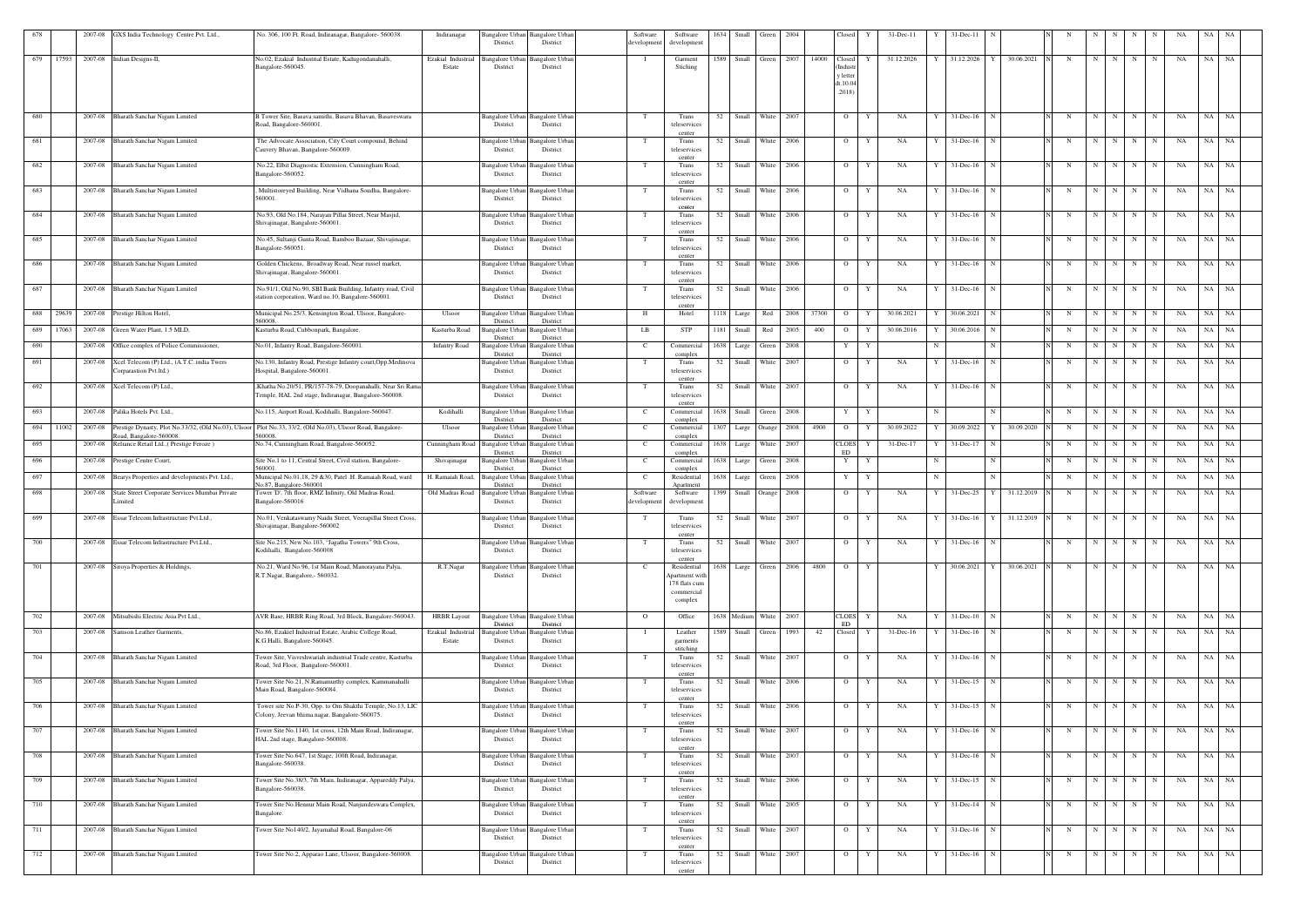| 713 |       |                 | 2007-08 Bharath Sanchar Nigam Limited                                | Tower Site No.89, AM Plaza, Airport Road, Bangalore                                                           |                       | District                           | Bangalore Urban Bangalore Urban<br>District        |                                     | Trans<br>teleservices                         | 52 | Small                 | White      | 2007 |              |                    |   |                 |              |                             |                        |   |             |                 |             |             |    |       |           |
|-----|-------|-----------------|----------------------------------------------------------------------|---------------------------------------------------------------------------------------------------------------|-----------------------|------------------------------------|----------------------------------------------------|-------------------------------------|-----------------------------------------------|----|-----------------------|------------|------|--------------|--------------------|---|-----------------|--------------|-----------------------------|------------------------|---|-------------|-----------------|-------------|-------------|----|-------|-----------|
| 714 |       |                 | 2007-08 Bharath Sanchar Nigam Limited                                | Tower Site No.Sadanandanagar, Telecom compound, HBCS,                                                         |                       | Bangalore Urbar                    | Bangalore Urban                                    | T                                   | center<br>Trans                               | 52 | <b>Small</b>          | White      | 2006 |              | $\overline{O}$     |   | NA              |              | 31-Dec-15                   | N                      | N | $\mathbf N$ | N               | N           | N           | NA | NA NA |           |
|     |       |                 |                                                                      | Benniganahalli, BSNL open land, Near NGEF, Old madras<br>Road, Bangalore                                      |                       | District                           | District                                           |                                     | teleservices<br>cente                         |    |                       |            |      |              |                    |   |                 |              |                             |                        |   |             |                 |             |             |    |       |           |
| 715 |       |                 | 2007-08 Bharath Sanchar Nigam Limited                                | Tower Site No.Feha Maples, No.25/4, Bore bank Road, Benson<br>own, Bangalore-560046.                          |                       | <b>Bangalore Urban</b><br>District | <b>Bangalore</b> Urban<br>District                 | T                                   | Trans<br>teleservices<br>center               | 52 | Small                 | White      | 2006 |              | $\overline{O}$     | Y | <b>NA</b>       | Y            | 31-Dec-15                   | N                      | N | N           | N               | N           | N           | NA | NA NA |           |
| 716 |       |                 | 2007-08 Bharath Sanchar Nigam Limited                                | Tower Site No.Star Arcade, No.20/3, Buddha vihara Road, Co:<br>town, Bangalore-560005                         |                       | Bangalore Urbar<br>District        | <b>Bangalore Urba</b><br>District                  | T                                   | Trans<br>teleservices<br>cente                |    | 52 Small              | White      | 2008 |              | $\overline{O}$     |   | NA              |              | $31 - Dec-16$               | N                      | N | N           | N               | N           | N           | NA | NA NA |           |
| 717 |       |                 | 2007-08 Bharath Sanchar Nigam Limited                                | Tower Site No.69, M.M.Road, Fraser Town, Bangalore-560005                                                     |                       | District                           | Bangalore Urban Bangalore Urban<br>District        | T                                   | Trans<br>teleservices<br>center               | 52 | Small                 | White      | 2006 |              | $\circ$            | Y | NA              |              | $31 - Dec-15$               | N                      | N | $\mathbf N$ | N               | N           | N           | NA | NA    | NA        |
| 718 |       |                 | 2007-08 Sri Rama Oil Mill,                                           | Sait Palya, St Thomas Town, Bangalore-560084.                                                                 | <b>St.Thomas Road</b> | <b>Bangalore Urbar</b><br>District | <b>Bangalore Urban</b><br>District                 | - 1                                 | Edible Oil<br>packaging                       | 54 | Small                 | White      | 1991 | 100<br>Lakhs | $\overline{O}$     |   | 31.12.2026      |              | 31.12.2026                  | N                      | N | $\mathbf N$ | N               | N           | N           | NA | NA NA |           |
| 719 |       |                 | 2007-08 Bharath Sanchar Nigam Limited                                | Tower Site No.87/6, Yamuna apartment building, Nagavara<br>Main Road, C.V.Raman nagar post, Bangalore-560093. |                       | Bangalore Urbar<br>District        | Bangalore Urbar<br>District                        | T                                   | Trans<br>teleservices<br>center               |    | 52 Small              | White      | 2006 |              | $\overline{O}$     |   | NA              |              | 31-Dec-15                   |                        | N | $\mathbf N$ | N               | N           | N           | NA | NA NA |           |
| 720 |       |                 | 2007-08 Bharath Sanchar Nigam Limited                                | Tower Site No. 347, Ezakial Layout, K.G.Halli, Bangalore-<br>560045.                                          |                       | angalore Urban<br>District         | <b>Bangalore</b> Urban<br>District                 | T                                   | Trans<br>teleservices<br>center               | 52 | Small                 | White      | 2006 |              | $\circ$            | Y | NA              |              | $31$ -Dec-15                |                        | N | N           | N               | N           | N           | NA | NA    | NA        |
| 721 |       |                 | 2007-08 Bharath Sanchar Nigam Limited                                | Tower Site No.56/14, Nandi durga Road, Sharada Tower,<br>No.01, Bangalore-560046.                             |                       | Bangalore Urbai<br>District        | Bangalore Urba<br>District                         | T                                   | Trans<br>teleservices<br>center               | 52 | Small                 | White      | 2007 |              | $\circ$            |   | NA              |              | 31-Dec-16                   | N                      | N | N           | N               | N           | N           | NA | NA    | NA        |
| 722 |       |                 | 2007-08 Bharath Sanchar Nigam Limited                                | Tower Site No.14, 2nd Main, Sultanpalya Main Road,<br>Bangalore-560032                                        |                       | <b>Rangalore Urban</b><br>District | <b>Bangalore Urban</b><br>District                 | T                                   | Trans<br>teleservice<br>center                | 52 | Small                 | White      | 2006 |              | $\overline{O}$     | Y | NA              | Y            | $31 - Dec-15$               | $\mathbb N$            | N | N           | N               | N           | N           | NA | NA    | <b>NA</b> |
| 723 |       |                 | 2007-08 Bharath Sanchar Nigam Limited                                | Tower Site No.202, 2nd Main, Mathru Complex, NGEF<br>layout, Kasturinagar, Bangalore-560016.                  |                       | Bangalore Urbai<br>District        | Bangalore Urban<br>District                        | - Т                                 | Trans<br>teleservices                         | 52 | Small                 | White      | 2006 |              | $\circ$            |   | NA              |              | $31$ -Dec-15                |                        | N | $\mathbf N$ | N               | N           | N           | NA | NA    | NA        |
| 724 |       |                 | 2007-08 Bharath Sanchar Nigam Limited                                | Tower Site No.No.13, Old No.01, Cambridge Road, Ulsoor,<br>Bangalore-560008                                   |                       | Bangalore Urban<br>District        | <b>Bangalore Urban</b><br>District                 | T                                   | center<br>Trans<br>teleservices               | 52 | Small                 | White      | 2006 |              | $\overline{O}$     | Y | NA              |              | $31$ -Dec-15                |                        | N | N           | N               | N           | N           | NA | NA    | <b>NA</b> |
| 725 |       |                 | 2007-08 Bharath Sanchar Nigam Limited                                | Tower Site No.41/4, Nethaji Road, Fraser Town, Bangalore-<br>560005.                                          |                       | Bangalore Urbai<br>District        | Bangalore Urba<br>District                         | T                                   | center<br>Trans<br>teleservices               | 52 | Small                 | White      | 2007 |              | $\circ$            |   | NA              |              | $31 - Dec-16$               |                        | N | N           |                 | N           | N           | NA | NA    | NA        |
| 726 |       |                 | 2007-08 Bharath Sanchar Nigam Limited                                | Tower Site No.Seetharam Kalyan Mantap, Subbaayana palya,<br>Banaswadi Main Road, Bangaloe-560043.             |                       | angalore Urban<br>District         | <b>Bangalore Urban</b><br>District                 | T                                   | cente<br>Trans<br>teleservices                | 52 | Small                 | White      | 2006 |              | $\overline{O}$     | Y | NA              |              | $31$ -Dec-16                | N                      | N | N           | N               | N           | $\mathbf N$ | NA | NA NA |           |
| 727 |       |                 | 2007-08 Bharath Sanchar Nigam Limited                                | Tower Site No.37, 2nd Main Road, 1st cross, Dinnur Main<br>Road, r.T.Nagar, Bangalore-560032.                 |                       | Bangalore Urban<br>District        | Bangalore Urbar<br>District                        | T                                   | center<br>Trans<br>teleservices<br>center     | 52 | Small                 | White      | 2007 |              | $\overline{O}$     |   | NA              |              | 31-Dec-15                   |                        | N | $\mathbf N$ | N               | N           | N           | NA | NA    | NA        |
| 728 |       |                 | 2007-08 Bharath Sanchar Nigam Limited                                | Tower Site No.02, Plaza, Rahmathnagar, R.T.Nagar Main<br>Road, Bangalore-560032.                              |                       | District                           | Bangalore Urban Bangalore Urban<br>District        | T                                   | Trans<br>teleservices                         | 52 | Small                 | White      | 2006 |              | $\overline{O}$     | Y | NA              | Y            | $31$ -Dec-16                | N                      | N | N           | N               | N           | N           | NA | NA    | <b>NA</b> |
| 729 |       |                 | 2007-08 Bharath Sanchar Nigam Limited                                | Tower Site No.BSNL office Indiranagar, B-Block, 80ft Road,<br>Indiranagar, Bangalore-560038.                  |                       | Bangalore Urban<br>District        | <b>Bangalore</b> Urbar<br>District                 | T                                   | center<br>Trans<br>teleservices<br>center     | 52 | Small                 | White      | 2006 |              | $\overline{O}$     | Y | NA              | Y            | 31-Dec-14                   | $\mathbf N$            | N | N           | N               | N           | N           | NA | NA    | NA        |
| 730 | 17037 |                 | 2007-08 Akshay Eminence Developers Pvt. Ltd.,                        | "Aishwarya Ambassador", No.243, 3rd cross, Defence Colony,<br>Indiranagar, Bangalore-560008                   | Indiranagar,          | District                           | Bangalore Urban Bangalore Urban<br>District        | C                                   | Commercial<br>complex                         |    | 1638 Small White      |            | 2007 |              | <b>CLOES</b><br>ED | Y | NA              |              | $31$ -Dec-14 N              |                        | N | N           | N               | N           | N           | NA | NA NA |           |
| 731 |       | 2007-08         | Xcel Telecom (P) Ltd., (A.T.C. india Twers<br>Corparastion Pvt.ltd.) | Xcel Telecom (P) Ltd., #432, 3rd Cross, 4th Block, HBR<br>Layout, Bangalore-43                                |                       | District                           | Bangalore Urban Bangalore Urban<br>District        | T                                   | Trans<br>teleservices                         |    | 52   Small            | White      | 2008 |              | $\overline{O}$     | Y | NA              | Y            | $31$ -Dec-17 N              |                        | N | $\mathbf N$ | N               | N           | N           | NA | NA NA |           |
| 732 |       |                 | 2007-08 Stylus System Pvt. Ltd.,                                     | No.924, 5th A Cross, 1st Block, HRBR Layout, Bangalore-<br>560043.                                            | <b>HRBR</b> Layout    | <b>Bangalore Urban</b><br>District | Bangalore Urbar<br>District                        | Software<br>developmen              | center<br>Software<br>development             |    | 1634 Small            | Green      | 2007 | 32           | $\overline{O}$     | Y | 31.Dec.2022     |              | 31.Dec.2022 N               |                        | N | N           | N I             | N           | N           | NA | NA NA |           |
| 733 |       |                 | 2007-08 ORIX Auto Infrastructure service ltd.                        | No60 6th Main Kodihalli, HAL 2nd Stage, Indiranagar,<br>ingalore-560008.                                      | Indiranagr            | District                           | Bangalore Urban Bangalore Urban<br>District        | Software                            | Software                                      |    | 1634 Small Green      |            | 2008 |              | Closed             | Y | $31 - Dec-16$   | Y            | $31$ -Dec-16 $\overline{N}$ |                        | N | N           | N               | N           | N           | NA | NA NA |           |
| 734 |       |                 | 2007-08 Bharath Sanchar Nigam Limited                                | No.4191\1, No.4, Srinivasa Complex, Byrasandra Main Road,<br>G.M. Palya, Bangalore-560075.                    |                       | District                           | Bangalore Urban Bangalore Urban<br>District        | T                                   | Trans<br>teleservices<br>center               | 52 | Small                 | White      | 2006 |              | $\overline{O}$     | Y | NA              |              | $31 - Dec-15$               | $\mathbf N$            | N | N           | N               | N           | N           | NA | NA    | <b>NA</b> |
| 735 |       |                 | 2007-08 Bharath Sanchar Nigam Limited                                | No.9/2, Mahalakshmi Chamber, M.G. Road, Bangalore-<br>560001.                                                 |                       | District                           | Bangalore Urban Bangalore Urban<br>District        | T                                   | Trans<br>teleservices<br>center               |    | 52 Small White 2006   |            |      |              | $\overline{O}$     | Y | NA              | Y            | $31$ -Dec-15 N              |                        | N | N           | N               | N           | N           | NA | NA NA |           |
| 736 |       |                 | 2007-08 Bearys Properties and developments Pvt. Ltd.,                | Sy.No. 61/62, Sulthanpalya, Main Road, Matadahalli Village,<br>asaba Hobli, Bangalore.                        | Sultanpalya           | Bangalore Urban<br>District        | <b>Bangalore Urban</b><br>District                 | C                                   | Residential<br>Apartment                      |    | 1638 Medium Green     |            | 2008 |              | Y                  | Y |                 | N            |                             | N                      | N | N           | N               | N           | N           | NA | NA NA |           |
| 737 |       |                 | 2008-09 Tower Vision (p) Ltd.                                        | No.10/5/2, 3rd Cross, Jai Bharath Nagar, Bangalore-560045.                                                    |                       | District                           | <b>Bangalore Urban</b> Bangalore Urban<br>District | T                                   | Trans<br>teleservices<br>center               | 52 | Small                 | White 2008 |      |              | $\overline{O}$     | Y | NA              |              | Lifetime                    | N                      | N | $\mathbf N$ | N               | N           | N           | NA | NA NA |           |
| 738 |       |                 | 2008-09 Tower Vision (p) Ltd.                                        | No.17, Temple Main Road, Shampura HBR 2nd Stage<br>3angalore-560045.                                          |                       | Bangalore Urban<br>District        | <b>Bangalore Urban</b><br>District                 | $\mathbf{T}$                        | Trans<br>teleservices<br>center               |    | 52 Small White 2008   |            |      |              | $\overline{O}$     | Y | NA              | $\mathbf{Y}$ | <b>FBO</b>                  | $\mathbf N$            | N | N           | N               | N           | N           | NA | NA NA |           |
| 739 |       |                 | 2008-09 K.G. Subramshetty, M/S. Larsen & toabro Ltd.                 | No.145/2, Old Madras Road, Ward No.83, Nagawarpalya, C.V.<br>Ramanagar Post, K.R. Pura Hobli, Bangalore.      | Nagawarpalya,         | Bangalore Urban<br>District        | <b>Bangalore Urban</b><br>District                 | Software<br>developmen <sup>®</sup> | Software<br>development                       |    | 1634 Large Green 2008 |            |      | 91           | $\overline{O}$     | Y | 31-Dec-22       |              |                             | 31-Dec-22 Y 31.12.2018 | N |             | $N$   $N$   $N$ |             | N           | NA | NA NA |           |
| 740 |       |                 | 2008-09 Reliance Retaill Limited,                                    | Space Version No.91/1, Kaggadasarapura Main Road,<br>.V.Ramanagar, Bangalore-560093.                          | Kaggadasarapura       | <b>Bangalore</b> Urbar<br>District | <b>Bangalore Urban</b><br>District                 | $\overline{O}$                      | Retail Shop                                   |    | 1638 Small White 2008 |            |      |              | <b>CLOES</b><br>ED | Y | NA              |              | 31-Dec-17 N                 |                        | N | N           | N               | N           | N           | NA | NA NA |           |
| 741 |       | 2008-09         | Tower Vision (p) Ltd.                                                | No. 85/3, St. John'S Church Street, Frazer Towen, Bangalore-<br>56005.                                        |                       | Bangalore Urban<br>District        | <b>Bangalore</b> Urban<br>District                 | T                                   | Trans<br>teleservices<br>center               |    | 52 Small              | White      | 2008 |              | $\overline{O}$     |   | NA              |              | FBO                         |                        | N | N           | N               | N           | N           | NA | NA NA |           |
| 742 |       |                 | 2008-09 Tower Vision (p) Ltd.                                        | No.23, Thopa Mudaliar Street, Excelssior Plaza, Shivaginagar,<br>Bangalore-56001.                             |                       | Bangalore Urban<br>District        | <b>Bangalore</b> Urban<br>District                 | T                                   | Trans<br>teleservices<br>center               | 52 | Small                 | White      | 2008 |              | $\overline{O}$     | Y | NA              | Y            | <b>FBO</b>                  | N                      | N | N           | N               | N           | N           | NA | NA NA |           |
| 743 |       | 2008-09         | Puravankora Constructions                                            | No.130/2, Ulsore Road Bangalore 560052                                                                        | Ulsoor                | Bangalore Urban<br>District        | <b>Bangalore Urban</b><br>District                 | $\mathbf{C}$                        | commercial<br>complex                         |    | 1638 Small Green      |            | 2008 |              | Y                  | Y |                 |              |                             | N                      | N | N           | N               | N           | N           | NA | NA NA |           |
| 744 |       | 2008-09         | <b>Bimal Auto Agency</b>                                             | No.558/1, 60 Ft Road, Kodihalli, Bangalore-560008.                                                            | Kodihalli             | <b>Bangalore</b> Urbar<br>District | Bangalore Urban<br>District                        |                                     | Automobile<br>servicing and<br>repair station |    | 1303 Medium Orange    |            | 2008 |              | $\overline{O}$     | Y | 30.09.2022      | Y            | 30.09.2022 Y                | $30-Sep-14$            | N | $\mathbf N$ | N               | $\mathbf N$ | N           | NA | NA NA |           |
| 745 |       |                 | 2008-09 Wipro Infotech                                               | No.30, Divyashree Mission Road, 1st Main Road, S.R. Nagar,<br>Bangalore-560027.                               | Shanthinagar          | District                           | Bangalore Urban Bangalore Urban<br>District        | Software<br>developmen              | Software<br>developmen                        |    | 1634 Large Green 2000 |            |      |              | Closed             | Y | FBO-2008        |              | FBO-2008 Y                  | 31-Dec-13              | N |             | $N$   $N$   $N$ |             | N           | NA | NA NA |           |
| 746 |       | 2008-09 KUIDFC, |                                                                      | No.22, Sy No.48, Binnimangala Village, Indiranagar, Old<br>Madras Road, Bangalore-560038                      | Indiranagar           | Bangalore Urban<br>District        | <b>Bangalore Urban</b><br>District                 | <sup>-</sup> C                      | Commercial<br>complex                         |    | 1638 Large Green      |            | 2008 |              | Y                  | Y |                 |              |                             | N                      | N | N           | N               | N           | N           | NA | NA NA |           |
| 747 |       | 2008-09         | Blue Dort Express,                                                   | No.29, Ulsoor Road, Bangalore-560042.                                                                         | Ulsoor                | Bangalore Urbar<br>District        | Bangalore Urban<br>District                        | $\overline{O}$                      | Office                                        |    | 1638 Small            | White      | 2008 |              | <b>CLOES</b><br>ED |   | <b>FBO-2008</b> |              | FBO-2008                    | $\mathbf N$            | N | $\mathbf N$ | N               | N           | $\mathbf N$ | NA | NA NA |           |
| 748 |       | 2008-09         | Commercial Complex By Sri Ravi M Asrari,                             | No.8, NGEF Quatras, Binnimangala 1st Stage, CMH Road,<br>Bangalore - 560038                                   | Binnimangala          | <b>Bangalore Urbar</b><br>District | Bangalore Urban<br>District                        | C                                   | Commercial<br>Complex                         |    | 1638 Small            | White      | 2006 |              | <b>CLOES</b><br>ED | Y |                 |              |                             |                        | N | N           | N               | N           | N           | NA | NA NA |           |
| 749 |       | 2008-09         | Mege International pvt. Ltd.                                         | Manipal Tower, No.14, Air port,                                                                               | M.G.Road              | Bangalore Urbar<br>District        | Bangalore Urban<br>District                        | $\overline{O}$                      | Office                                        |    | 1638 Small            | White      | 2008 |              | <b>CLOES</b><br>ED | Y | NA              |              | 31-Dec-14                   | N                      | N | $\mathbf N$ | N               | N           | N           | NA | NA    | <b>NA</b> |
| 750 |       |                 | 2008-09 Team tronix pvt. Ltd.                                        | No. 77/1, M M road,                                                                                           | M.M.Road              | Bangalore Urban<br>District        | Bangalore Urban<br>District                        |                                     | Assemble of<br>electronics                    |    | 14 Small              | White      | 2008 |              | Closed             | Y |                 |              | NA N                        |                        | N | N           | N               | N           | $\mathbf N$ | NA | NA NA |           |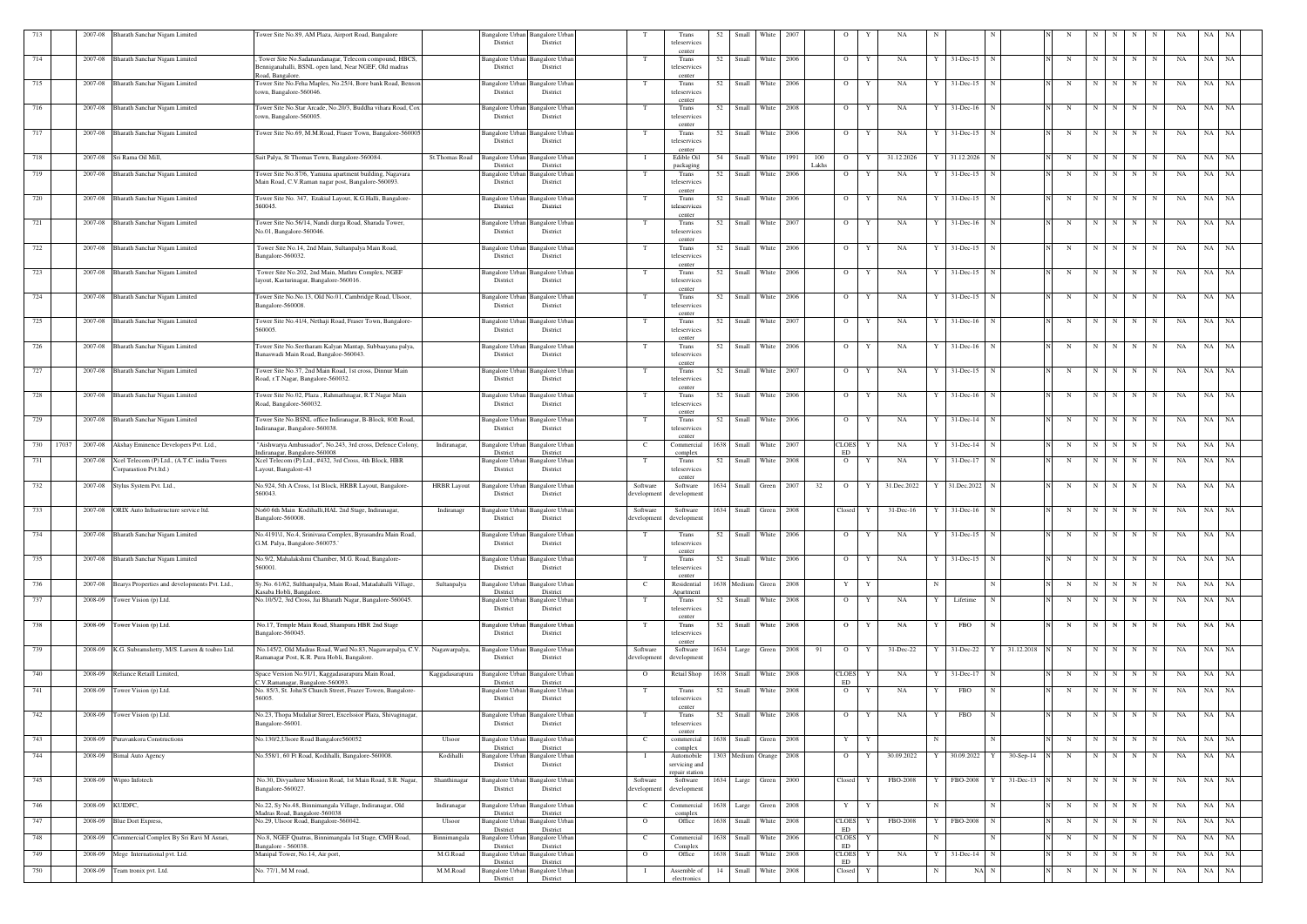| 751 |       | 2008-09           | Bharathi infotel ltd.                                    | NO. 31/2, khatha no. 117, new no. 2, 5th cross, Krishnaiah                                  |                      |                                    | Bangalore Urban Bangalore Urban             |                         | Trans                           | 52   | Small                  | White  | 2008 |                            |                    |   | NA.           |            |                        |             |              |   |             |     |             |             |                      |       |           |
|-----|-------|-------------------|----------------------------------------------------------|---------------------------------------------------------------------------------------------|----------------------|------------------------------------|---------------------------------------------|-------------------------|---------------------------------|------|------------------------|--------|------|----------------------------|--------------------|---|---------------|------------|------------------------|-------------|--------------|---|-------------|-----|-------------|-------------|----------------------|-------|-----------|
|     |       |                   |                                                          | 'alya                                                                                       |                      | District                           | District                                    |                         | teleservices                    |      |                        |        |      |                            |                    |   |               |            |                        |             |              |   |             |     |             |             |                      |       |           |
| 752 |       | 2008-09           | Bharathi infotel ltd.                                    | No. 26, 1st main road, PID NO. 92 37 26/1                                                   |                      | Bangalore Urbai                    | Bangalore Urbar                             | T                       | center<br>Trans                 | 52   | Small                  | White  | 2008 |                            | $\circ$            | Y | NA            |            | FBO                    |             |              | N | N           |     | N           | N           | NA                   | NA NA |           |
|     |       |                   |                                                          |                                                                                             |                      | District                           | District                                    |                         | teleservices                    |      |                        |        |      |                            |                    |   |               |            |                        |             |              |   |             |     |             |             |                      |       |           |
|     |       |                   | 2008-09 Bangalore Oil needs                              | No. 17, SLV Complex, railway main road,                                                     |                      |                                    | Bangalore Urban Bangalore Urban             | - 1                     | center<br>Edible Oil            |      | 54 Small               | White  | 2008 |                            | $\overline{O}$     | Y | 31-Dec-17     | N          | NA N                   |             |              | N | N           | N   | N           | N           | NA                   | NA NA |           |
| 753 |       |                   |                                                          |                                                                                             | Lingarajapuram       | <b>Dietric</b>                     | District                                    |                         |                                 |      |                        |        |      |                            |                    |   |               |            |                        |             |              |   |             |     |             |             |                      |       |           |
| 754 | 16971 | 2008-09           | Accudoc Infotech Pvt. Ltd.                               | No. 13, 3rd floor, Banaswadi main road,                                                     | Banaswadi            | Bangalore Urbar<br>District        | <b>Bangalore Urban</b><br>District          | $\overline{O}$          | Office                          |      | 1638 Small             | White  | 2008 |                            | <b>CLOES</b><br>ED |   | 31-Dec-13     |            | $31 - Dec-13$          |             |              | N | N           | N   | N           | $_{\rm N}$  | NA                   | NA    | NA        |
| 755 |       |                   | 2008-09 B. L. Kashyap & Sons                             | No. 245, Eden Hall, 80 ft. road, Deffence colony                                            | Indiranagar          | Bangalore Urban                    | <b>Bangalore Urban</b>                      | $\overline{O}$          | Office                          | 1638 | Small                  | White  | 2005 |                            | <b>CLOES</b>       | Y | FBO           |            | <b>FBO</b>             |             |              | N | $\mathbf N$ | N   | N           | N           | NA                   | NA    | NA        |
| 756 |       | 2008-09           | Gopalan Enterprises (india)Pvt Ltd,                      | No. 86, 86/1, Nagavarpalya, old madrass Road,                                               | Nagawarpalya         | District<br><b>Bangalore</b> Urbar | District<br><b>Bangalore Urban</b>          | C.                      | Commercial                      |      | 1638 Medium            | White  | 2008 |                            | ED<br><b>CLOES</b> | Y |               |            |                        | N           |              | N | N           | N   | N           | N           | NA                   | NA    | NA        |
|     |       |                   |                                                          |                                                                                             |                      | District                           | District                                    |                         | complex                         |      |                        |        |      |                            | ED                 |   |               |            |                        |             |              |   |             |     |             |             |                      |       |           |
| 757 |       |                   | 2008-09 ETA Karnataka Estate Ltd.                        | No. 17Benson cross road,                                                                    | <b>Benson Town</b>   | Bangalore Urban<br>District        | <b>Bangalore Urban</b><br>District          | C.                      | Residential<br>Apartment        |      | 1638 Medium            | Green  | 2008 |                            | Y                  | Y |               | N          |                        | N           |              | N | N           | N   | N           |             | NA                   | NA    | NA        |
| 758 |       | 2008-09           | Suraj Dwellers Pvt. Ltd.                                 | No. 31, Sai Baba Temple road, Someshpura, Cambridge                                         | Ulsoor               | Bangalore Urbar                    | <b>Bangalore Urban</b>                      | C.                      | Commercial                      |      | 1638 Large             | Green  | 2008 |                            | $\mathbf{Y}$       | Y |               | N          |                        | N           |              | N | N           | N   | N           | N           | NA                   | NA    | NA        |
| 759 |       |                   | 2008-09 Wireless T.T Info Services Limited.              | avout, Ulsoor, Bangalore-36<br>Site no. 35/1, 7th main NGF Layout                           |                      | District                           | District<br>Bangalore Urban Bangalore Urban | T                       | complex<br>Trans                | 52   | Small                  | White  | 2008 |                            | $\circ$            | Y | NA            |            | FBO                    |             |              | N | -N          | N   | N           |             | NA                   | NA    | NA        |
|     |       |                   |                                                          |                                                                                             |                      | District                           | District                                    |                         | teleservices                    |      |                        |        |      |                            |                    |   |               |            |                        |             |              |   |             |     |             |             |                      |       |           |
| 760 |       |                   | 2008-09 Wireless T.T Info Services Limited,              | No. 11, 1st street Shivaji Road cross                                                       |                      | Bangalore Urban                    | Bangalore Urban                             | T                       | center<br>Trans                 |      | 52 Small               | White  | 2008 |                            | $\overline{O}$     | Y | NA            |            | FBO                    |             |              | N | N           | N   | N           | N           | NA                   | NA NA |           |
|     |       |                   |                                                          |                                                                                             |                      | District                           | District                                    |                         | teleservices                    |      |                        |        |      |                            |                    |   |               |            |                        |             |              |   |             |     |             |             |                      |       |           |
| 761 |       |                   | 2008-09 Wireless T.T Info Services Limited.              | No. 39/6, 2, 7th main road, Appa reddy palya,                                               |                      | Bangalore Urbar                    | Bangalore Urban                             | - Т                     | center<br>Trans                 | 52   | Small                  | White  | 2008 |                            | $\overline{O}$     | Y | NA            |            | FBO                    |             |              | N | N           | N   | N           | N           | NA                   | NA NA |           |
|     |       |                   |                                                          |                                                                                             |                      | District                           | District                                    |                         | teleservices                    |      |                        |        |      |                            |                    |   |               |            |                        |             |              |   |             |     |             |             |                      |       |           |
| 762 |       |                   | 2008-09 Indus Pvt. Ltd.                                  | No. 14, 1st floor, Shadabnagar, Kaval byrasandra                                            |                      | Bangalore Urbar                    | <b>Bangalore Urbar</b>                      | T                       | center<br>Trans                 |      | 52 Small White         |        | 2008 |                            | $\overline{O}$     | Y | NA            |            | FBO                    | N           |              | N | N           | N   | $\mathbf N$ | N           | NA                   | NA NA |           |
|     |       |                   |                                                          |                                                                                             |                      | District                           | District                                    |                         | teleservices                    |      |                        |        |      |                            |                    |   |               |            |                        |             |              |   |             |     |             |             |                      |       |           |
| 763 | 31709 |                   | 2008-09 A. P. Reddy & company (G.R.T. Hotels and Restors | Site No.2, Gangadhar chetty road, Ulsoor                                                    | Ulsoor               | Bangalore Urban                    | <b>Bangalore</b> Urban                      | H                       | center<br>Hotel                 |      | 1335 Large             |        | 2008 | 63.11                      | $\overline{O}$     | Y | 30.09.2021    |            | 30.09.2021             | N           |              | N | $\mathbf N$ | N   | N           | -N          | NA                   | NA    | NA        |
|     |       |                   | Pvt., Ltd).                                              |                                                                                             |                      | District                           | District                                    |                         |                                 |      |                        | Orange |      |                            |                    |   |               |            |                        |             |              |   |             |     |             |             |                      |       |           |
| 764 |       | 2008-09           | Commercial complex owned by M.R. Jayaram                 | No. 29 Cubbon road, ward no. 78                                                             | Shivajinagar         | Bangalore Urban<br>District        | <b>Bangalore</b> Urban<br>District          | <sup>-</sup> C          | Commercial                      |      | 1638 Large             | Green  | 2008 |                            | Y                  | Y |               |            |                        | N           |              | N | N           | N   | $\mathbf N$ | N           | NA                   | NA    | NA        |
| 765 |       |                   | 2008-09 Reliance retail Ltd.                             | ZATAKIA Centre, No. 50 100 ft. road, HAL 3RD STAGE                                          | Indiranagar          | <b>Rangalore</b> Urban             | <b>Bangalore Urban</b>                      | $\overline{O}$          | complex<br><b>Retail Shop</b>   |      | 1638 Small             | White  | 1998 |                            | <b>CLOES</b>       | Y | NA            |            | $31 - Dec-14$          | N           |              | N | N           | N   | N           |             | NA                   | NA    | NA        |
|     |       |                   |                                                          | Defence colony                                                                              |                      | District                           | District                                    |                         |                                 |      | 1593 Medium            | White  | 1980 |                            | ED                 |   |               |            |                        | N           |              |   |             |     |             |             |                      |       | <b>NA</b> |
| 766 | 16128 |                   | 2008-09 M/s.Indiranagar Club,                            | No529/2,529/3,9th Main Road,4th Cross,HAL,2nd<br>tage.Bangalore-560008                      | Indiranagar          | Bangalore Urban<br>District        | Bangalore Urban<br>District                 | H                       | Hotel                           |      |                        |        |      |                            | <b>CLOES</b><br>ED | Y | FBO-2008      |            | FBO                    |             |              | N | N           | N   | $\mathbf N$ | N           | NA                   | NA    |           |
| 767 | 12278 |                   | 2008-09 M/s.AXA Technology Services India Pvt.Ltd,       | RMZ Infinity Tower-B,2nd floor, No.3, Old Madras                                            | Benniganahalli       |                                    | Bangalore Urban Bangalore Urban             | Software                | Software                        |      | 1634 Small             | Green  | 2008 |                            | $\overline{O}$     | Y | NA            |            | $31 - Dec-15$          | N           |              | N | $\mathbf N$ | N   | $\mathbf N$ | N           | NA                   | NA    | NA        |
|     |       |                   |                                                          | Road, Bangalore-560016.                                                                     |                      | District                           | District                                    | developmen              | development                     |      |                        |        |      |                            |                    |   |               |            |                        |             |              |   |             |     |             |             |                      |       |           |
| 768 |       | 2008-09           | Wireless T.T Info Services Limited,                      | No.6/1,2nd Cross, Muthyalamma Nagar, Benson                                                 |                      | Bangalore Urban                    | <b>Bangalore</b> Urbar                      | T                       | Trans                           |      | 52   Small             | White  | 2008 |                            | $\overline{O}$     | Y | NA            | Y          | FBO                    | N           |              | N | N           | N   | N           | N           | NA                   | NA NA |           |
|     |       |                   |                                                          | Town, Muddamma Graden (Chinnappa garden) Bangalore-46.                                      |                      | District                           | District                                    |                         | teleservices<br>center          |      |                        |        |      |                            |                    |   |               |            |                        |             |              |   |             |     |             |             |                      |       |           |
| 769 |       | 2008-09 B.S.N.L., |                                                          | #33, Pipeline Road, Near Chavara Church, Ejipura,                                           |                      | angalore Urban                     | <b>Bangalore Urban</b>                      |                         | Trans                           |      | 52 Small White         |        | 2008 |                            | $\overline{O}$     | Y | NA            | $_{\rm N}$ |                        | N           |              | N | N           | N   | N           | N           | NA                   | NA NA |           |
|     |       |                   |                                                          | Viveknagar, Bangalore-47                                                                    |                      | District                           | District                                    |                         | teleservices<br>center          |      |                        |        |      |                            |                    |   |               |            |                        |             |              |   |             |     |             |             |                      |       |           |
| 770 |       |                   | 2008-09 G.T.L Infrustructure Ltd.                        | Old No.109, New No.4,3rd Main Road, Exservice men                                           |                      | Bangalore Urban                    | <b>Bangalore Urban</b>                      |                         | Trans                           | 52   | Small                  | White  | 2008 |                            | $\overline{O}$     |   | NA            |            | FBO                    |             |              | N | $\mathbf N$ | N   | N           | N           | NA                   | NA    | NA        |
|     |       |                   |                                                          | colony, Dinnur Village, R.T. Nagar, Bangalore-560032.                                       |                      | District                           | District                                    |                         | teleservices<br>center          |      |                        |        |      |                            |                    |   |               |            |                        |             |              |   |             |     |             |             |                      |       |           |
| 771 |       |                   | 2008-09 Apartment Owned By M/s.Ramanna.                  | #9/3, Byrasandra, Ward                                                                      | Byrasandra           |                                    | Bangalore Urban Bangalore Urban             | $\mathbf{C}$            | Residential                     |      | 1638 Small Green       |        | 2008 |                            | Y                  | Y |               |            |                        | N           |              | N | N           | N   | N           | N           | NA                   | NA NA |           |
|     |       |                   |                                                          | No.83,C.V.RamNagar,CowdeshwariTemle,K.R.Puram,<br>Hobli.Bangalore-560093.                   |                      | District                           | District                                    |                         | Apartment                       |      |                        |        |      |                            |                    |   |               |            |                        |             |              |   |             |     |             |             |                      |       |           |
| 772 |       |                   | 2008-09 G.T.L Infrustructure Ltd.                        | Naveen Complex, Sy.No.291/2, Plot No.4, No.33, Nachi                                        |                      | Bangalore Urban                    | <b>Bangalore</b> Urban                      | T                       | Trans                           | 52   | Small                  | White  | 2008 |                            | $\overline{O}$     | Y | NA            | Y          | FBO-2008               | $\mathbf N$ |              | N | $\mathbf N$ | N   | $\mathbf N$ | N           | NA                   | NA    | <b>NA</b> |
|     |       |                   |                                                          | Nilaya, Subbaiahnapalya, Banaswadi Main<br>Road, M.S.Nagar, Bangalore.                      |                      | District                           | District                                    |                         | teleservices<br>center          |      |                        |        |      |                            |                    |   |               |            |                        |             |              |   |             |     |             |             |                      |       |           |
| 773 |       |                   | 2008-09 G.T.L Infrustructure Ltd.                        | No.11, Fab Mall ,1st Main Road, Jayamahal Extension, Benson                                 |                      |                                    | Bangalore Urban Bangalore Urban             | T                       | Trans                           |      | 52 Small White         |        | 2008 |                            | $\overline{O}$     | Y | NA            | Y          | FBO-2008               | $\mathbf N$ |              | N | N           | N   | N           | N           | NA                   | NA NA |           |
|     |       |                   |                                                          | Town, Bangalore-45.                                                                         |                      | District                           | District                                    |                         | teleservices<br>center          |      |                        |        |      |                            |                    |   |               |            |                        |             |              |   |             |     |             |             |                      |       |           |
| 774 |       |                   | 2008-09 Dodsal Corporation Pvt.Ltd.                      | No.63/64, Commercial Street, Bangalore-560007.                                              | Shivajinagar         |                                    | Bangalore Urban Bangalore Urban             | H                       | Hotel                           |      | 1593 Medium White      |        | 2006 |                            | CLOES Y            |   | $31 - Dec-10$ | Y          | $31$ -Dec-10 N         |             | N            |   |             |     |             |             | N N N N N N NA NA NA |       |           |
| 775 |       |                   | 2008-09 Dodsal Corporation Pvt.Ltd.                      | No.66/1, Coles Road, Frazer Town, Bangalore-560005.                                         | Frazer Town,         | District<br><b>Bangalore</b> Urbar | District<br><b>Bangalore Urban</b>          | H                       | Hotel                           |      | 1593 Small             | White  | 2008 |                            | ED<br><b>CLOES</b> | Y | $31$ -Dec-10  |            | $31 - Dec-10$          |             |              | N | N           | N   | N           | N           | NA                   | NA    | NA        |
|     |       |                   |                                                          |                                                                                             |                      | District                           | District                                    |                         |                                 |      |                        |        |      |                            | ED                 |   |               |            |                        |             |              |   |             |     |             |             |                      |       |           |
| 776 |       |                   | 2008-09 Thomson Corporation Internation al Pvt ltd.      | Tawer !st And 2nd Floor ' E ' RMZ Infinity No:3 Old Madras<br>Road Bangalore-560016         | Benniganahalli       | District                           | Bangalore Urban Bangalore Urban<br>District | Software<br>development | Software<br>development         |      | 1634 Small             | Green  | 2008 |                            | $\overline{O}$     | Y | NA            |            | 31.12.2017             | Y           | $31$ -Dec-14 | N | N           | N   | N           | N           | NA                   | NA    | <b>NA</b> |
|     |       |                   |                                                          |                                                                                             |                      |                                    |                                             |                         |                                 |      |                        |        |      |                            |                    |   |               |            |                        |             |              |   |             |     |             |             |                      |       |           |
| 777 |       |                   | 2008-09 Reliance Retail Ltd.,                            | Reliance Fresh No:59 PID 86.61,60 Banasavadi Main Road<br>Maruthi sevanagar Bangalore560043 | Maruthisevanagar     | Bangalore Urban<br>District        | <b>Bangalore Urban</b><br>District          | $\overline{O}$          | Retail Shop                     |      | 1638 Small White       |        | 2008 |                            | <b>CLOES</b><br>ED | Y | NA            |            | $31$ -Dec-10 $\quad$ N |             |              | N | N           | N   | N           | N           | NA                   | NA NA |           |
| 778 |       |                   | 2008-09 Indus Pvt. Ltd.                                  | No:6 Nandanavam (Old No:8A)G.Stret Jogapaly                                                 |                      |                                    | Bangalore Urban Bangalore Urban             | T                       | Trans                           |      | 52 Small White         |        | 2008 |                            | $\overline{O}$     | Y | NA            | Y          | 31-Dec-17              | $\mathbf N$ |              | N | N           | N   | N           | N           | NA                   | NA NA |           |
|     |       |                   |                                                          | HalsoorBangalore-560042                                                                     |                      | District                           | District                                    |                         | teleservices<br>center          |      |                        |        |      |                            |                    |   |               |            |                        |             |              |   |             |     |             |             |                      |       |           |
| 779 | 19594 |                   | 2008-09 Khivraj Diamond Service,                         | No:2&11,100ft Road HAL 2nd stage Indiranagar Bangalore-                                     | Indirangar           | angalore Urban                     | <b>Bangalore Urban</b>                      |                         | Automobile                      | 1303 |                        |        |      | Small Orange 2003 24 lakhs | $\overline{O}$     | Y | 30.09.2022    |            | 30.09.2022             |             | 30.09.2018   | N | N           | N   | N           |             | NA                   | NA    | NA        |
|     |       |                   |                                                          | 560038                                                                                      |                      | District                           | District                                    |                         | servicing and<br>repair station |      |                        |        |      |                            |                    |   |               |            |                        |             |              |   |             |     |             |             |                      |       |           |
| 780 |       |                   | 2008-09 Nehar Hotels (Nilgiris) Pvt.Ltd,                 | No10, hospital road, shivajinagar, Bangalore-01.                                            | Shivajinagar         | Bangalore Urbar                    | <b>Bangalore Urban</b>                      | H                       | Hotel                           |      | 1593 Small Green       |        | 2008 |                            | Y                  | Y |               | N          |                        | N           |              | N | N           | N   | N           | N           | NA                   | NA NA |           |
| 781 |       | 2008-09           | Relaince retail Ltd.                                     | Relaince fresh, No46/2, 6t main sri rama temple street, new                                 | New Thippasandra     | District<br><b>Bangalore</b> Urbar | District<br>Bangalore Urban                 | $\Omega$                | Retail shop                     |      | 1638 Small             | White  | 2009 |                            | <b>CLOES</b>       | Y | NA            |            | $31$ -Dec-14 N         |             |              | N | N           | N   | N           | N           | NA                   | NA NA |           |
|     |       |                   |                                                          | hippasandra, Bangalore                                                                      |                      | District                           | District                                    |                         |                                 |      |                        |        |      |                            | ED                 |   |               |            |                        |             |              |   |             |     |             |             |                      |       |           |
| 782 |       | 2008-09           | Essor Telecom Infrustructure Pvt.Ltd,                    | No.34,14th cross, kanakanagar, R.T.Nagar, Bangalore-560032.                                 |                      | Bangalore Urban<br>District        | <b>Bangalore Urban</b><br>District          | T                       | Trans<br>teleservices           | 52   | Small                  | White  | 2008 |                            | $\overline{O}$     | Y | NA            |            | 31-Dec-18              | $\mathbf N$ |              | N | N           | N   | N           | $\mathbf N$ | NA                   | NA NA |           |
|     |       |                   |                                                          |                                                                                             |                      |                                    |                                             |                         | center                          |      |                        |        |      |                            |                    |   |               |            |                        |             |              |   |             |     |             |             |                      |       |           |
| 783 |       |                   | 2008-09 Shoppers stop Ltd,                               | lcon mall,# 2981,12th main, H.A.L 2nd stage,<br>ndiranagar, Bangalore-38.                   | Indiranagar          | angalore Urban<br>District         | Bangalore Urban<br>District                 | <sup>-</sup> C          | Commercia<br>Complex            |      | 1638 Large             | White  | 2008 |                            | <b>CLOES</b><br>ED | Y | NA            |            | $31$ -Dec-14           | N           |              | N | N           | N   | N           | N           | NA                   | NA NA |           |
| 784 |       | 2009-10           | State Bank Of India,                                     | Indiranagar, 100 ft.road, HAL 2nd stage, Bangalore-08.                                      | Indiranagar          | angalore Urban                     | <b>Bangalore Urban</b>                      | $\Omega$                | Bank                            |      | 1638 Small             | White  | 2008 |                            | <b>CLOES</b>       | Y | NA            |            | 31-Dec-09              | N           |              | N | N           | N   | N           | N           | NA                   | NA    | NA        |
| 785 |       | 2009-10           | Angal Service Station                                    | 49,KHB main Road,8th main road,kaval byrasandra,New                                         | Kaval Byrasandra     | District<br>Bangalore Urban        | District<br><b>Bangalore Urban</b>          | - 1                     | Automobile                      |      | 1303 Small Orange 2009 |        |      |                            | ED<br>Closed       | Y | <b>FBO</b>    | N          | NA N                   |             |              | N | N           | N   | N           | N           | NA                   | NA NA |           |
|     |       |                   |                                                          | ayout, Bangalore                                                                            |                      | District                           | District                                    |                         | servicing and                   |      |                        |        |      |                            |                    |   |               |            |                        |             |              |   |             |     |             |             |                      |       |           |
| 786 |       |                   | 2009-10 Blue Dort Express,                               | NO:20/3 AGB Trust Buildingcamebridge                                                        | Ulsoor               | Bangalore Urbar                    | <b>Bangalore</b> Urbar                      | $\Omega$                | repair station<br>Office        |      | 1638 Small             | White  | 2008 |                            | <b>CLOES</b>       | Y | NA            |            | $31$ -Dec-14 N         |             |              | N | N           | N   | N           | N           | NA                   | NA NA |           |
|     |       |                   |                                                          | oad,ulsoor,Bangalore.                                                                       |                      | District                           | District                                    |                         |                                 |      |                        |        |      |                            | ${\rm ED}$         |   |               |            |                        |             |              |   |             |     |             |             |                      |       |           |
| 787 |       | 2009-10           | Traffic Head Quarter and Traffic Management,             | No.1224, Infantry road, Bangalore-05.                                                       | <b>Infantry Road</b> | <b>Bangalore</b> Urbar<br>District | <b>Bangalore Urban</b><br>District          | $\overline{O}$          | office                          |      | 1638 Large             | Green  | 2009 |                            | Y                  |   |               |            |                        | N           |              | N | N           | N   | N           | N           | NA                   | NA NA |           |
| 788 |       |                   | 2009-10 Indus Pvt. Ltd.                                  | No.164, shampura main road, Bangalore-45.                                                   |                      | <b>Bangalore Urban</b>             | <b>Bangalore Urban</b>                      |                         | Trans                           | 52   | Small                  | White  | 2009 |                            | $\overline{O}$     |   | NA            |            | FBO 2009               |             |              | N | $\mathbf N$ | N   | N           | N           | NA                   | NA NA |           |
|     |       |                   |                                                          |                                                                                             |                      | District                           | District                                    |                         | teleservices                    |      |                        |        |      |                            |                    |   |               |            |                        |             |              |   |             |     |             |             |                      |       |           |
| 789 |       |                   | 2009-10 Wireless T.T Info Services Limited,              | No.229/2, OMBR Layout, Banashankari, Bangalore-560033.                                      |                      |                                    | Bangalore Urban Bangalore Urban             | T                       | center<br>Trans                 |      | 52 Small White 2009    |        |      |                            | $\overline{O}$     | Y | NA            | Y          | $31$ -Dec-18 N         |             |              | N | N           | N   | N           | N           | NA                   | NA NA |           |
|     |       |                   |                                                          |                                                                                             |                      | District                           | District                                    |                         | teleservices                    |      |                        |        |      |                            |                    |   |               |            |                        |             |              |   |             |     |             |             |                      |       |           |
| 790 |       |                   | 2009-10 Wireless T.T Info Services Limited,              | No.74/1A, virannapalya, Bangalore-560045.                                                   |                      | <b>Bangalore Urban</b>             | <b>Bangalore</b> Urbar                      | T                       | center<br>Trans                 | 52   | Small                  | White  | 2009 |                            | $\overline{O}$     | Y | NA            | Y          | $31$ -Dec-18 N         |             |              | N | N           | N I | N           | N           | NA                   | NA NA |           |
|     |       |                   |                                                          |                                                                                             |                      | District                           | District                                    |                         | teleservices                    |      |                        |        |      |                            |                    |   |               |            |                        |             |              |   |             |     |             |             |                      |       |           |
| 791 |       |                   | 2009-10 Wireless T.T Info Services Limited,              | No.4/1,Sampangiramnagar,Bangalore-560020.                                                   |                      |                                    | <b>Bangalore Urban Bangalore Urban</b>      | T                       | center<br>Trans                 | 52   | Small White 2009       |        |      |                            | $\overline{O}$     | Y | NA            | Y          | $31$ -Dec-18 N         |             |              | N | N           | N   | N           | N           | NA                   | NA NA |           |
|     |       |                   |                                                          |                                                                                             |                      | District                           | District                                    |                         | teleservices                    |      |                        |        |      |                            |                    |   |               |            |                        |             |              |   |             |     |             |             |                      |       |           |
|     |       |                   |                                                          |                                                                                             |                      |                                    |                                             |                         | center                          |      |                        |        |      |                            |                    |   |               |            |                        |             |              |   |             |     |             |             |                      |       |           |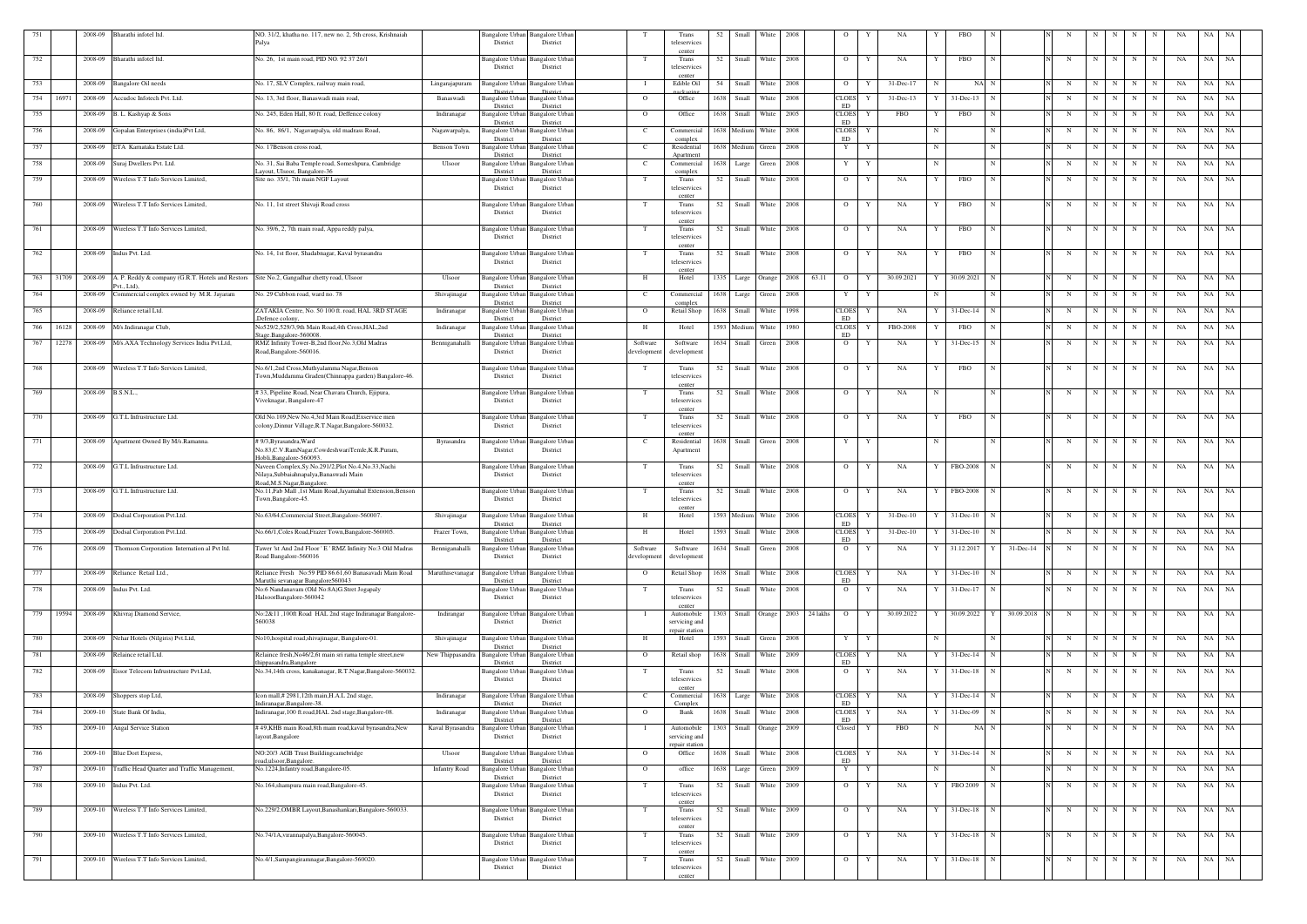| 792 | 30100 |                    | 2009-10 J.N.R City Center, (IBIS hotel)                                           | Municipal No.30, Ward No.77, Raja Ram Mohan Roy<br>Road.Bangalore                                             | Sampangiramnagar     | Bangalore Urban<br>District        | <b>Bangalore</b> Urban<br>District          | - C                    | Commercial<br>Complex           |      | 1118 Large          | Orange | 2009 | 18020 | $\overline{O}$       |   | 30.09.2021 |   | 30.09.2021        | 30.06.2020              |   |             |             |                 |             | NA | NA              |           |
|-----|-------|--------------------|-----------------------------------------------------------------------------------|---------------------------------------------------------------------------------------------------------------|----------------------|------------------------------------|---------------------------------------------|------------------------|---------------------------------|------|---------------------|--------|------|-------|----------------------|---|------------|---|-------------------|-------------------------|---|-------------|-------------|-----------------|-------------|----|-----------------|-----------|
| 793 |       | 2009-10            | Brigade Banasawadi (Orion Mall)                                                   | Banasawadi main road, Municipal No.10/34, Ward                                                                | Maruthisevanagar     | Bangalore Urban                    | <b>Bangalore Urban</b>                      | C                      | Commercial                      | 1162 | Large               | Red    | 2009 | 13827 | $\overline{O}$       | Y | 30.06.2021 |   | 30.06.2021        |                         | N | -N          |             | N               | N           | NA | NA              | NA        |
| 794 |       | 2009-10            | Retail&Entertainment Complex)<br>Prabhakar & Associaters, (Residential Apartment) | No.86, Maruthi seva nagar, Bangalore<br>No.77, Appreddy palya, Indiranagar, Bangalore                         | Indiranagar          | District<br><b>Bangalore</b> Urba  | District<br>Bangalore Urban                 | C                      | Complex<br>Residential          |      | 1638 Medium         | Green  | 2009 |       | $\mathbf{Y}$         | Y |            |   |                   | N                       | N | N           | N           | N               | N           | NA | NA<br>NA        |           |
| 795 |       |                    | 2009-10 Hennur Banasawadi Cosmopolitan Club,                                      | C-A-7,80 feet Road,2nd block, HRBR Layout,                                                                    | Kalyannagar          | District<br>angalore Urban         | District<br>Bangalore Urban                 | H                      | Anartment<br>Club               | 1593 | Small               | Green  | 2009 | 1127  | $\overline{O}$       | Y | 31.12.2021 |   | 31.12.2021        | CFE to two              | N |             |             | N               |             | NA | NA<br>NA        |           |
|     |       |                    |                                                                                   | Kalyannagar, Bangalore-560043.                                                                                |                      | District                           | District                                    |                        |                                 |      |                     |        |      |       |                      |   |            |   |                   | additional<br>floors on |   |             |             |                 |             |    |                 |           |
|     |       |                    |                                                                                   |                                                                                                               |                      |                                    |                                             |                        |                                 |      |                     |        |      |       |                      |   |            |   |                   | 26.12.2016              |   |             |             |                 |             |    |                 |           |
| 796 |       | 2009-10            | Ganesha Earth Movers                                                              | BMRP, Costing yard, Old Madras Road                                                                           | Old Madras Road      | Bangalore Urban<br>District        | <b>Bangalore</b> Urban<br>District          |                        | <b>RMCMix Plant</b>             | 1548 | Small               | Green  | 2009 |       | Closed               |   | <b>FBO</b> | N |                   |                         | N | N           | N           | N               |             | NA | NA<br>NA        |           |
| 797 |       | 2009-10            | Nokia Siamens Networking                                                          | Embassy I-con, Infantry Road, Bangalore                                                                       | <b>Infantry Road</b> | angalore Urbar<br>District         | <b>Bangalore Urban</b><br>District          | Software<br>developmen | Software<br>developmen          |      | 1634 Small          | Green  | 2009 |       | $\circ$              | Y | NA         | N | NA Y              | 31-Dec-13               | N | N           | N           | $\mathbf N$     | N           | NA | NA<br>NA        |           |
| 798 |       | 2009-10 Aircel Ltd |                                                                                   |                                                                                                               |                      | Bangalore Urban                    | <b>Bangalore Urban</b>                      | T                      |                                 | 52   | Small               | White  | 2009 |       | $\overline{O}$       | Y | NA         |   | $31$ -Dec-13      | N                       | N | N           | N           | N               |             | NA | NA NA           |           |
|     |       |                    |                                                                                   | No.2,5th Cross,Ist Main,Krishnayapalya,Indiranagar,Bangalore-<br>560038.                                      |                      | District                           | District                                    |                        | Trans<br>teleservices           |      |                     |        |      |       |                      |   |            |   |                   |                         |   |             |             |                 | N           |    |                 |           |
| 799 |       | 2009-10 Aircel Ltd |                                                                                   | No.132/302,17th                                                                                               |                      |                                    | Bangalore Urban Bangalore Urban             | T                      | center<br>Trans                 | 52   | Small               | White  | 2009 |       | $\overline{O}$       | Y | NA         |   | 31-Dec-13         |                         | N | N           | N           | N               |             | NA | NA              | NA        |
|     |       |                    |                                                                                   | Cross, Kaggadasapura, C.V. Ramnagar, Bangalore                                                                |                      | District                           | District                                    |                        | teleservices<br>center          |      |                     |        |      |       |                      |   |            |   |                   |                         |   |             |             |                 |             |    |                 |           |
| 800 |       | 2009-10            | Aircel Ltd                                                                        | No26, Old No.29 & 30, Meenakshi coil<br>street, Shivajinagar, Bangalore                                       |                      | Bangalore Urbai<br>District        | Bangalore Urba<br>District                  | $\mathbf{T}$           | Trans<br>teleservices           | 52   | Small               | White  | 2009 |       | $\circ$              |   | NA         |   | 31-Dec-13         |                         | N | N           |             | N               | N           | NA | NA<br><b>NA</b> |           |
|     |       |                    |                                                                                   | No.13,16th Cross, Ist Main                                                                                    |                      |                                    |                                             |                        | cente                           |      | Small               | White  | 2009 |       |                      |   |            |   |                   | N                       |   |             |             |                 | $N_{-1}$    |    | NA NA           |           |
| 801 |       | 2009-10 Aircel Ltd |                                                                                   | Road, Lakshmipuram, Ulsoor, Bangalore-560008.                                                                 |                      | angalore Urban<br>District         | <b>Bangalore</b> Urbar<br>District          | T                      | Trans<br>teleservices           | 52   |                     |        |      |       | $\overline{O}$       | Y | NA         | Y | 31-Dec-13         |                         | N | N           | N           | N               |             | NA |                 |           |
| 802 |       | 2009-10 Aircel Ltd |                                                                                   | No.21/27, K.G.Halli, Old Police Station Road, Bangalore-560045                                                |                      | Bangalore Urbar                    | Bangalore Urba                              | T                      | center<br>Trans                 |      | 52 Small            | White  | 2009 |       | $\overline{O}$       |   | NA         |   | $31$ -Dec-13      | - N                     | N | $\mathbf N$ | N           | N               | N           | NA | NA NA           |           |
|     |       |                    |                                                                                   |                                                                                                               |                      | District                           | District                                    |                        | teleservices<br>center          |      |                     |        |      |       |                      |   |            |   |                   |                         |   |             |             |                 |             |    |                 |           |
| 803 |       | 2009-10            | Aircel Ltd                                                                        | No.232, Motappanapalya. HAL IInd Satge, Indiranagar, Bangalore<br>560038.                                     |                      | <b>Bangalore Urban</b><br>District | <b>Bangalore Urban</b><br>District          | T                      | Trans<br>teleservices           | 52   | Small               | White  | 2009 |       | $\overline{O}$       | Y | NA         |   | $31 - Dec-13$     | N                       | N | N           | N           | N               | $_{\rm N}$  | NA | NA<br>NA        |           |
|     |       |                    |                                                                                   |                                                                                                               |                      |                                    |                                             |                        | center                          |      |                     |        |      |       |                      | Y |            |   |                   |                         |   |             |             |                 |             |    |                 |           |
| 804 |       | 2009-10            | Aircel Ltd                                                                        | No.1406A, New No.27, Modi Road, D.J. Halli, Bangalore                                                         |                      | <b>Bangalore</b> Urbar<br>District | Bangalore Urba<br>District                  | $\mathbf{T}$           | Trans<br>teleservices           | 52   | Small               | White  | 2009 |       | $\circ$              |   | NA         |   | $31 - Dec-13$     | N                       | N | N           | N           | $\mathbf N$     | $\mathbf N$ | NA | NA<br>NA        |           |
| 805 |       | 2009-10 Aircel Ltd |                                                                                   | No.1,2,&3,Kulumo siddanna Garden,Murphy road,Civil                                                            |                      | angalore Urban                     | <b>Bangalore Urban</b>                      | T                      | center<br>Trans                 | 52   | Small               | White  | 2009 |       | $\overline{O}$       | Y | NA         | Y | $31 - Dec-13$     | $\mathbf N$             | N | N           | N           | N               | N           | NA | NA NA           |           |
|     |       |                    |                                                                                   | Station, Ulsoor, Bangalore-560008                                                                             |                      | District                           | District                                    |                        | teleservices<br>center          |      |                     |        |      |       |                      |   |            |   |                   |                         |   |             |             |                 |             |    |                 |           |
| 806 |       | 2009-10 Aircel Ltd |                                                                                   | No.72/2, New No.23, oil mill road, Kacharakanahalli, Bangalore-<br>560084.                                    |                      | District                           | Bangalore Urban Bangalore Urbar<br>District | T                      | Trans<br>teleservices           | 52   | Small               | White  | 2009 |       | $\overline{O}$       |   | NA         |   | $31$ -Dec-13      |                         | N | $\mathbf N$ | N           | N               | N           | NA | NA NA           |           |
| 807 |       | 2009-10 Aircel Ltd |                                                                                   | No.8, Ist Floor, Broad way cross, Shivajinagar, Bangalore-                                                    |                      |                                    | Bangalore Urban Bangalore Urban             | T                      | center<br>Trans                 | 52   | Small               | White  | 2009 |       | $\overline{O}$       | Y | NA         |   | $31 - Dec-13$     | N                       | N | N           | N           | N               | N           | NA | NA              | NA        |
|     |       |                    |                                                                                   | 560051.                                                                                                       |                      | District                           | District                                    |                        | teleservices                    |      |                     |        |      |       |                      |   |            |   |                   |                         |   |             |             |                 |             |    |                 |           |
| 808 |       | 2009-10            | Aircel Ltd                                                                        | No.112,4th Main, Gorakanthanapalya, New                                                                       |                      | <b>Bangalore</b> Urbar             | Bangalore Urbar                             |                        | center<br>Trans                 | 52   | Small               | White  | 2009 |       | $\overline{O}$       |   | NA         |   | 31-Dec-13         |                         | N | N           |             | N               | N           | NA | NA<br>NA        |           |
|     |       |                    |                                                                                   | Thippasandra, C.V. Ramnagar, Bangalore                                                                        |                      | District                           | District                                    |                        | teleservices<br>center          |      |                     |        |      |       |                      |   |            |   |                   |                         |   |             |             |                 |             |    |                 |           |
| 809 |       | 2009-10 Aircel Ltd |                                                                                   | No.14, New No.8, Shivaiah Chetty Garden, St.John Road<br>cross, Bangalore-560042.                             |                      | angalore Urban<br>District         | <b>Bangalore Urban</b><br>District          |                        | Trans<br>teleservices           | 52   | Small               | White  | 2009 |       | $\overline{O}$       | Y | NA         |   | $31$ -Dec-13      | $\mathbf N$             | N | N           | N           | N               | $\mathbf N$ | NA | NA NA           |           |
| 810 |       | 2009-10 Aircel Ltd |                                                                                   | No.20/1, Ist Cross, Morappa Garden Anjinaya Temple                                                            |                      | Bangalore Urban                    | <b>Bangalore</b> Urbar                      | T                      | center<br>Trans                 | 52   | Small               | White  | 2009 |       | $\overline{O}$       | Y | NA         |   | 31-Dec-13         |                         | N | N           | N           | N               | N           | NA | NA<br>NA        |           |
|     |       |                    |                                                                                   | Block, Benson Town, Bangalore-560046.                                                                         |                      | District                           | District                                    |                        | teleservices                    |      |                     |        |      |       |                      |   |            |   |                   |                         |   |             |             |                 |             |    |                 |           |
| 811 |       | 2009-10 Aircel Ltd |                                                                                   | No.19/3, Ramamurthy Nagar Road, Banasawadi, Bangalore-                                                        |                      |                                    | Bangalore Urban Bangalore Urban             | T                      | center<br>Trans                 | 52   | Small               | White  | 2009 |       | $\overline{O}$       | Y | NA         | Y | $31 - Dec-13$     | $\mathbf N$             | N | N           | N           | N               | $\mathbf N$ | NA | NA<br>NA        |           |
|     |       |                    |                                                                                   | 560043.                                                                                                       |                      | District                           | District                                    |                        | teleservices<br>center          |      |                     |        |      |       |                      |   |            |   |                   |                         |   |             |             |                 |             |    |                 |           |
| 812 |       | 2009-10            | Cutchi Memon Education Trust & Cutchi Memon<br>anath                              | No.276, Kamaraj Road, Banglore                                                                                | Shivajinagar         | Bangalore Urban<br>District        | <b>Bangalore</b> Urban<br>District          | C                      | Commercial<br>Complex           |      | 1638 Large          | Green  | 2009 |       | Y                    | Y |            |   |                   |                         | N | $\mathbf N$ | N           | N               | N           | NA | NA<br>NA        |           |
| 813 |       | 2009-10 Aircel Ltd |                                                                                   | No.18, Behind Corporation Quarters, Boloppa<br>Building, Narayanappa Garden, Bangalore-560008.                |                      | District                           | Bangalore Urban Bangalore Urban<br>District | T                      | Trans<br>teleservices           |      | 52 Small White      |        | 2009 |       | $\overline{O}$       | Y | NA         |   | $Y = 31 - Dec-13$ | N                       | N |             |             | $N$ $N$ $N$ $N$ |             | NA | NA NA           |           |
|     |       | 2009-10 Aircel Ltd |                                                                                   |                                                                                                               |                      |                                    |                                             |                        | center                          |      |                     |        |      |       |                      |   |            | Y |                   |                         |   |             | N           |                 |             |    |                 |           |
| 814 |       |                    |                                                                                   | No.22,Sy.No.94/1,Krdiyanappalya,Lingarajapuram Near Rail<br>Track, Bangalore                                  |                      | District                           | Bangalore Urban Bangalore Urban<br>District | T                      | Trans<br>teleservices           |      | 52 Small White 2009 |        |      |       | $\overline{O}$       | Y | NA         |   | $31$ -Dec-13 N    |                         | N | N           |             | N               | N           | NA | NA NA           |           |
| 815 |       |                    | 15925 2009-10 BMTC Depot-6                                                        | Indiranagar, Old Airport Road, Bangalore-560038                                                               | Old Airport Road     | <b>Bangalore Urban</b>             | <b>Bangalore Urban</b>                      | $\mathbf{I}$           | center<br>Automobile            |      | 1303 Small Orange   |        |      | 55    | $\overline{O}$       | Y | 30.09.2022 |   | 30.09.2022        | 30.09.2022<br>Y         | N | N           | N           | N               | N           | NA | NA NA           |           |
|     |       |                    |                                                                                   |                                                                                                               |                      | District                           | District                                    |                        | servicing and<br>repair station |      |                     |        |      |       |                      |   |            |   |                   |                         |   |             |             |                 |             |    |                 |           |
| 816 |       |                    | 2009-10 Aircel Ltd                                                                | razer Town                                                                                                    |                      | District                           | Bangalore Urban Bangalore Urban<br>District | T                      | Trans<br>teleservices           |      | 52 Small White 2009 |        |      |       | $\overline{O}$       | Y | NA         |   | $31$ -Dec-13 N    |                         | N | N           | N           | N               | N           | NA | NA NA           |           |
|     |       |                    |                                                                                   |                                                                                                               |                      |                                    |                                             |                        | center                          |      |                     |        | 2009 |       |                      | Y |            |   |                   | N                       | N | $\mathbf N$ | N           |                 |             | NA | NA              | NA        |
| 817 |       |                    | 2009-10 Edifice Developers.                                                       | No:6. Hospital Road                                                                                           | Shivajinagar         | Bangalore Urban<br>District        | <b>Bangalore Urban</b><br>District          | $\mathbf{C}$           | Commercial<br>Complex           |      | 1638 Large          | Green  |      |       | Y                    |   |            |   |                   |                         |   |             |             | N               | N           |    |                 |           |
| 818 |       | 2009-10            | Adore Apparels.                                                                   | No.587/587A, Chamundi Nagar, R.T. Nagar, Bangalore-<br>60032.                                                 | R.T.Nagar            | <b>Bangalore Urbar</b><br>District | <b>Bangalore Urban</b><br>District          |                        | Garment<br>Stiching             |      | 1589 Small          | Green  | 1995 |       | Closed               |   | 31-Dec-12  |   | $31 - Dec-12$     | N                       | N | N           | N           | N               | N           | NA | NA<br>  NA      |           |
| 819 |       |                    | 2009-10 Just Natural                                                              | No.33, Chamundi Nagar, R.T. Nagar, Bangalore-560032.                                                          | R.T.Nagar            | <b>Bangalore Urban</b><br>District | <b>Bangalore Urban</b><br>District          |                        | Garment<br>Stiching             |      | 1589 Small          | Green  | 2000 |       | Closed               |   | 31-Dec-12  |   | $31 - Dec-12$     |                         | N | N           | N           | N               |             | NA | NA              | NA        |
| 820 |       | 2009-10            | Axis Bank Ltd.                                                                    | No:30. 4th cros, CMR Road HRBR 2nd Block Bangalore                                                            | <b>HRBR</b> Layout   | Bangalore Urban<br>District        | <b>Bangalore Urban</b><br>District          | $\Omega$               | Bank                            |      | 1638 Small          | White  | 2009 |       | <b>CLOES</b><br>ED   | Y | NA         |   | 31-Dec-13         | N                       | N | N           | N           | N               | N           | NA | NA NA           |           |
| 821 |       | 2009-10            | Wireless TT Info Services Ltd.,                                                   | Building No.24, A & B Block, Austin Town, Ward No.76,<br>Near SBI Bank, Richmond town, Bangalore-47           |                      | District                           | Bangalore Urban Bangalore Urban<br>District | T                      | Trans<br>teleservices           | 52   | Small               | White  | 2009 |       | $\overline{O}$       | Y | NA         |   | $31$ -Dec-14      |                         | N | $\mathbf N$ | N           | $\mathbf N$     | N           | NA | NA              | NA        |
|     |       |                    |                                                                                   |                                                                                                               |                      |                                    |                                             |                        | center                          |      |                     |        |      |       |                      |   |            |   |                   |                         |   |             |             |                 |             |    |                 |           |
| 822 |       | 2009-10            | Wireless T.T Info Services Limited,                                               | No:3 Old No:3&13 PID No;97-447-3,9th cross 10 th Main<br>R.T.Nagara Post.Bangalore-32                         |                      | Bangalore Urbar<br>District        | Bangalore Urban<br>District                 | T                      | Trans<br>teleservices           |      | 52 Small            | White  | 2009 |       | $\overline{O}$       | Y | NA         |   | $31$ -Dec-13 N    |                         | N | N           | N           | N               | N           | NA | NA NA           |           |
| 823 |       |                    | 2009-10 Wireless T.T Info Services Limited,                                       | No; 1, Assesment No.72/1, Katha No.1979/1, New No.72, PID                                                     |                      | angalore Urban                     | <b>Bangalore Urban</b>                      | T                      | center<br>Trans                 |      | 52 Small White 2009 |        |      |       | $\overline{O}$       | Y | NA         | Y | Lifetime          | N                       | N |             | $N$ $N$ $N$ |                 | N           | NA | NA NA           |           |
|     |       |                    |                                                                                   | No. 89-281-72, Oil Mill Road, Kacharakanahalli, St.Thomas<br>Town Post, Bangalore-84                          |                      | District                           | District                                    |                        | teleservices<br>center          |      |                     |        |      |       |                      |   |            |   |                   |                         |   |             |             |                 |             |    |                 |           |
| 824 |       |                    | 2009-10 Wireless T.T Info Services Limited,                                       | No.26, PID No.97-26-26, 1st Cross, 1st Main, Chanhappa Block<br>Matadahalli, J.C.Nagar, Ward No.97, Bangalore |                      | Bangalore Urban<br>District        | <b>Bangalore</b> Urbar<br>District          | T                      | Trans<br>teleservices           |      | 52 Small White      |        | 2009 |       | $\overline{O}$       | Y | NA         |   | $31$ -Dec-13 N    |                         | N | N           | N           | N               | N           | NA | NA NA           |           |
|     |       |                    |                                                                                   |                                                                                                               |                      |                                    |                                             |                        | center                          |      |                     |        |      |       |                      |   |            |   |                   |                         |   |             |             |                 |             |    |                 |           |
| 825 |       |                    | 2009-10 Wireless T.T Info Services Limited,                                       | Municipal No.348,1st Floor, II nd Cross, 3rd Stage, Pillanna<br>Garden, Bangalore                             |                      | District                           | Bangalore Urban Bangalore Urban<br>District | T                      | Trans<br>teleservices           | 52   | Small White         |        | 2008 |       | $\overline{O}$       | Y | NA         | Y | $31$ -Dec-13 N    |                         | N | $\mathbf N$ | N           | $\mathbf N$     | N           | NA | NA              | <b>NA</b> |
| 826 |       | 2009-10            | P.C.H The Mall                                                                    | No:2009 100 ft Road Indiranagar                                                                               | Indiranagar          | Bangalore Urbar                    | <b>Bangalore Urban</b>                      | $\mathbf{C}$           | center<br>Commercial            |      | 1638 Small          | White  | 2009 |       | <b>CLOES</b>         | Y | NA         |   | Exempted          | N                       | N | $\mathbf N$ | N           | N               | N           | NA | NA<br><b>NA</b> |           |
| 827 |       | 2009-10            | Essar Telecom Infrastructure Pvt.Ltd.,                                            | No:219/172, Kavalbarasandr Main Road, R.T. Nagar Post                                                         |                      | District<br>Bangalore Urban        | District<br><b>Bangalore Urban</b>          | T                      | Complex<br>Trans                | 52   | Small               | White  | 2009 |       | ED<br>$\overline{O}$ | Y | NA         |   | $31$ -Dec-13      | N                       | N | $\mathbf N$ | N           | N               | N           | NA | NA NA           |           |
|     |       |                    |                                                                                   |                                                                                                               |                      | District                           | District                                    |                        | teleservices<br>center          |      |                     |        |      |       |                      |   |            |   |                   |                         |   |             |             |                 |             |    |                 |           |
| 828 |       |                    | 2009-10 Wireless T.T Info Services Limited,                                       | No1st Cross, Vinayakanagar, HAL Airport Road, Bangalore-17                                                    |                      |                                    | Bangalore Urban Bangalore Urban             |                        | Trans                           | 52   | Small               | White  | 2009 |       | $\overline{O}$       | Y | NA         |   | $31 - Dec-13$     | N                       |   | N           | N           | N               | N           | NA | NA              | <b>NA</b> |
|     |       |                    |                                                                                   |                                                                                                               |                      | District                           | District                                    |                        | teleservices<br>center          |      |                     |        |      |       |                      |   |            |   |                   |                         |   |             |             |                 |             |    |                 |           |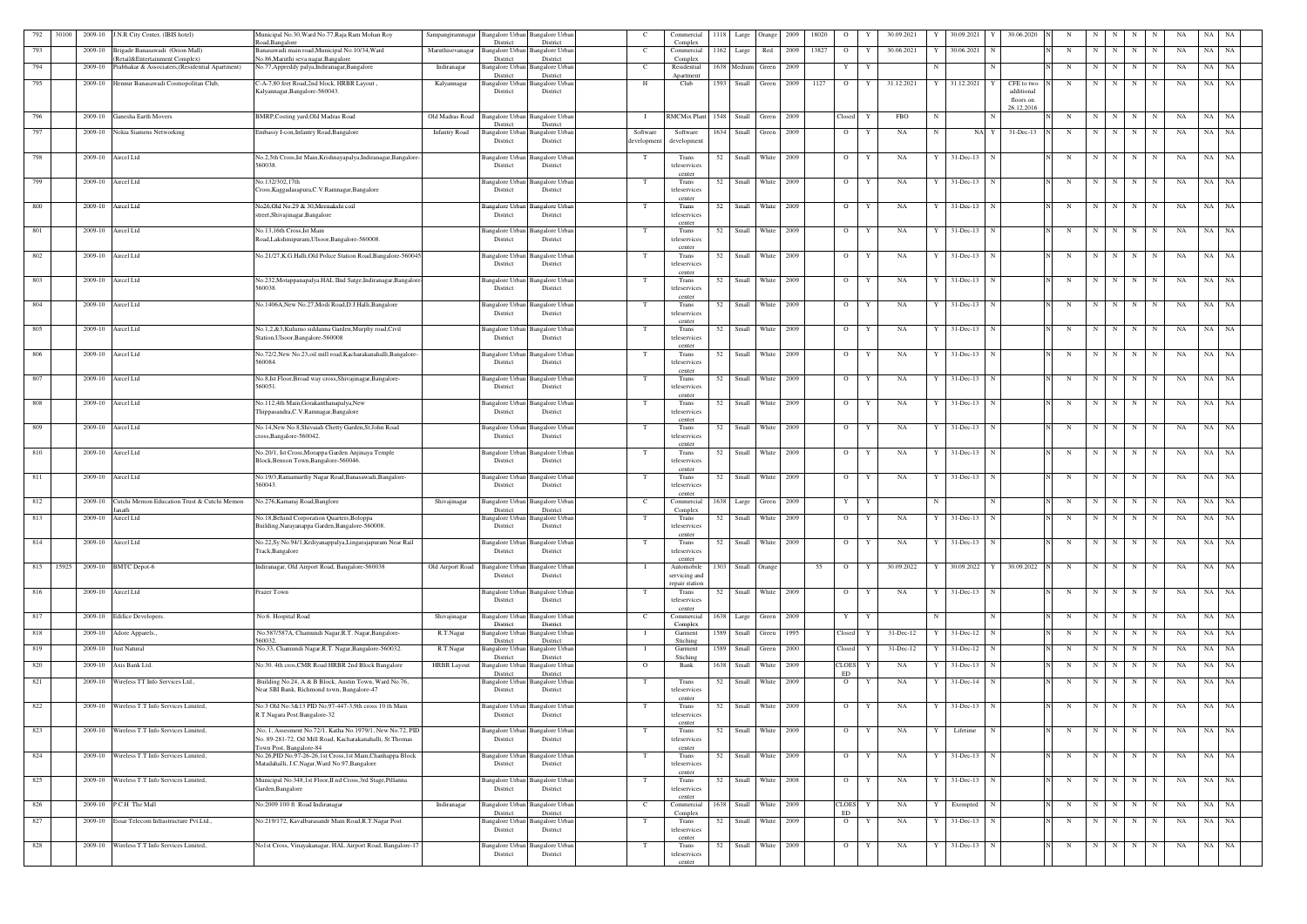| 829 | Wireless T.T Info Services Limited,<br>2009-10 | No; 19, Kammanahalli Main Road, PNS Layout, Subbayana<br>Palya, Bangalore-560033.                                                     | District                                          | Bangalore Urban Bangalore Urban<br>District |                | Trans<br>teleservices                               | 52   | Small       | White                 | 2009 |               | $\circ$                     | NA                   |     | Lifetime       |             |                          |             |         |                 |           | -NA | NA        | NA        |
|-----|------------------------------------------------|---------------------------------------------------------------------------------------------------------------------------------------|---------------------------------------------------|---------------------------------------------|----------------|-----------------------------------------------------|------|-------------|-----------------------|------|---------------|-----------------------------|----------------------|-----|----------------|-------------|--------------------------|-------------|---------|-----------------|-----------|-----|-----------|-----------|
| 830 | Wireless T.T Info Services Limited,<br>2009-10 | No.95-264-154.13th                                                                                                                    | Bangalore Urban                                   | Bangalore Urbar                             | T              | center<br>Trans                                     | 52   | Small       | White                 | 2009 |               | $\overline{O}$              | NA<br>Y              |     | Lifetime       |             | N                        | N           | N       | N               | N         | NA  | NA        | <b>NA</b> |
|     |                                                | Cross, Muneshwaranagar, Shampura, Bangalore-560032.                                                                                   | District                                          | District                                    |                | teleservices<br>center                              |      |             |                       |      |               |                             |                      |     |                |             |                          |             |         |                 |           |     |           |           |
| 831 | 2009-10 Wireless T.T Info Services Limited,    | No.585/A,No.30,Khatha No.233,New No.110,PID No.87-196-<br>10, Tank bund Road, Kanakadas<br>.ayout, Lingarajapuram, Bangalore-560084.  | Bangalore Urban<br>District                       | <b>Bangalore</b> Urbar<br>District          |                | Trans<br>teleservices<br>center                     |      |             | 52 Small White 2009   |      |               | $\overline{O}$              | NA<br>Y              |     | $31$ -Dec-13 N |             | $\mathbf N$              | N           | N       | N               | N         | NA  | NA NA     |           |
| 832 | 2009-10 Wireless T.T Info Services Limited,    | Site No.23, House list No.57/B, Katha No.88, New No.10, PID<br>No.87,525-10,2nd Cross,Siddaramappa Layout,                            | <b>Bangalore Urban</b><br>District                | Bangalore Urbar<br>District                 | T              | Trans<br>teleservices                               | 52   | Small       | White                 | 2009 | 2.25          | $\overline{O}$              | NA<br>Y              |     | Lifetime       |             | N                        | $\mathbf N$ | N       | N               | N         | NA  | NA        | NA        |
| 833 | 2009-10 Wireless T.T Info Services Limited,    | Lingarajapuram, Bangalore<br>No:37, New No:9 PID No;87 20p-9 Loges Road Ramaswamy<br>Palya kamanahalli Main Road                      | Bangalore Urban<br>District                       | Bangalore Urban<br>District                 | T              | center<br>Trans<br>teleservices                     | 52   |             | Small White 2009      |      |               | $\overline{O}$              | NA<br>Y              | - Y | 31-Dec-13      | $\mathbf N$ | $\mathbf N$              | N           | N       | N               | N         | NA  | NA NA     |           |
| 834 | 2009-10 Maruthi sheltors,                      | NO:140, Kensington road, Bangalore560042                                                                                              | Ulsoor<br><b>Bangalore Urban</b>                  | <b>Bangalore Urban</b>                      | - C            | center<br>Commercial                                | 1638 | Small       | White                 | 2009 |               | <b>CLOES</b>                | NA<br>Y              |     | 31-Dec-13      |             | N                        | N           | N       | $\mathbf N$     | N         | NA  | NA        | NA        |
| 835 | Wireless TT Info Serives Pvt.Ltd,<br>2009-10   | No.21, gramathana No.38/1, New No.7, 1st<br>Main, K.G.Halli, Bangalore-560094,                                                        | District<br>Bangalore Urban<br>District           | District<br>angalore Urbar<br>District      |                | Complex<br>Trans<br>teleservices                    | 52   | Small       | White                 | 2009 |               | <b>ED</b><br>$\overline{O}$ | NA                   |     | Lifetime       |             | N                        | N           | N       | N               |           | NA  | NA        | NA        |
| 836 | 2009-10 Aircel Ltd                             | No.3005,12th A Main,2nd Stage,Indiranagar,Bangalore-<br>560008.                                                                       | <b>Bangalore Urban</b><br>District                | Bangalore Urba<br>District                  |                | center<br>Trans<br>teleservices                     |      |             | 52 Small White 2009   |      |               | $\overline{O}$              | NA<br>Y              |     | $31$ -Dec-13   | N           | N                        | N           | N       | N               | N         | NA  | NA NA     |           |
| 837 | 2009-10 GTL Infrustrucure Pvt.Ltd              | Site No.26, Katha No, 245/316, New No.1250, Old house<br>No,890, Babusabpalya, Kalyannagar, Bangalore-560043.                         | Bangalore Urban<br>District                       | Bangalore Urbar<br>District                 | T              | center<br>Trans<br>teleservices                     | 52   | Small       | White 2009            |      |               | $\overline{O}$              | NA<br>Y              | Y   | $31$ -Dec-13   | N           | N                        | N           | N       | N               | N         | NA  | NA        | <b>NA</b> |
| 838 | 2009-10<br>GTL Infrustrucure Pvt.Ltd           | No.71, C.M.Complex,8th Cross,OpHotel wood<br>land, Sampangiramnagar Bangalore-560027.                                                 | <b>Bangalore Urban</b><br>District                | Bangalore Urba<br>District                  | T              | center<br>Trans<br>teleservices                     | 52   |             | Small White 2009      |      |               | $\overline{O}$              | NA<br>Y              |     | $31 - Dec-13$  | N           | N                        | N           | N       | N               | N         | NA  | NA NA     |           |
| 839 | GTL Infrustrucure Pvt.Ltd<br>2009-10           | No.16/1,5th Cross, HBR 2nd Stage, Muniveerappa,<br>layout, Shampura, Bangalore                                                        | Bangalore Urban<br>District                       | Bangalore Urbar<br>District                 | T              | center<br>Trans<br>teleservices                     | 52   | Small       | White                 | 2009 |               | $\overline{O}$              | NA<br>Y              |     | $31 - Dec-13$  |             | N                        | N           | N       | N               | N         | NA  | NA        | NA        |
| 840 | 2009-10<br>GTL Infrustrucure Pvt.Ltd           | No.301, PID No.33-254, Ward No.33, HRBR Layout, Bangalore                                                                             | <b>Bangalore Urban</b><br>District                | Bangalore Urba<br>District                  | T              | center<br>Trans<br>teleservices                     | 52   | Small       | White                 | 2009 |               | $\overline{O}$              | NA<br>Y              |     | $31 - Dec-13$  |             | N                        | $\mathbf N$ | N       | N               | N         | NA  | NA NA     |           |
| 841 | 2009-10 Wireless TT Info services Pvt.Ltd,     | Site No.73, Hatha No.373, Ward No.96, Halurappa<br>Layout, Vishwanatha Naganahalli Village, Bangalore-560037.                         | Bangalore Urban<br>District                       | Bangalore Urbar<br>District                 | T              | centei<br>Trans<br>teleservices                     | 52   |             | Small White 2009      |      |               | $\overline{O}$              | NA<br>Y              | Y   | 31-Dec-13      | N           | N                        | N           | N       | N               | N         | NA  | NA NA     |           |
| 842 | 2009-10 Tower Vision India Pvt.Ltd,            | No.10, Devadatta, 4th Cross, Nanjunda Race Colony. Bangalore-<br>560017.                                                              | <b>Bangalore Urban</b><br>District                | Bangalore Urba<br>District                  | T              | center<br>Trans<br>teleservices                     |      |             | 52 Small White 2008   |      |               | $\overline{O}$              | NA<br>Y              |     | $31$ -Dec-13   | $\mathbf N$ | N                        | N           | N       | N               | N         | NA  | NA NA     |           |
| 843 | GTL Infrustrucure Pvt.Ltd<br>2009-10           | No.28, Asml No.82/3, Katha No.28/82/3, Ward<br>No.94, Kadugondanahalli, Bangalore                                                     | Bangalore Urban<br>District                       | 3angalore Urba<br>District                  |                | center<br>Trans<br>teleservices                     | 52   | Small       | White                 | 2009 |               | $\overline{O}$              | NA<br>Y              |     | $31 - Dec-13$  | N           | N                        | N           | N       | N               | N         | NA  | <b>NA</b> | NA        |
| 844 | Wireless TT Info Services Pvt.Ltd,<br>2009-10  | No.3, Old Hhata No.335, Old No.74-45-3, 3rd Cross, Kodihalli<br>Main Road, Bangalore-560008                                           | <b>Bangalore Urban</b><br>District                | Bangalore Urba<br>District                  | T              | center<br>Trans<br>teleservices                     | 52   | Small       | White                 | 2009 | 2.25          | $\overline{O}$              | Y<br>NA              |     | Lifetime       |             | N                        | N           | N       | N               | N         | NA  | NA        | <b>NA</b> |
| 845 | 2009-10 ATC India A tower Corporation Pvt Ltd, | No.265/167/1, Jamenabagh Building, Opp. Sridhar STD<br>Boot, suddayenta Palya, HAL Enginerring Division, Bangalore-                   | Bangalore Urban<br>District                       | Bangalore Urbar<br>District                 | T              | center<br>Trans<br>teleservices                     | 52   | Small       | White 2008            |      |               | $\overline{O}$              | Y<br>NA              | Y   | 31-Dec-13      | $\mathbf N$ | $\mathbf N$              | N           | N       | N               | N         | NA  | NA NA     |           |
| 846 | 2009-10 Indus Towers Ltd,                      | 560093.<br>No.6,9th MAIN Road, BDA<br>Layout, Jeevanbhimanagar, Bangalore-560075.                                                     | Bangalore Urban<br>District                       | Bangalore Urba<br>District                  |                | center<br>Trans<br>teleservices                     | 52   |             | Small White 2009      |      |               | $\overline{O}$              | Y<br>NA              |     | $31 - Dec-13$  | N           | $\mathbf N$              | N           | N       | N               | N         | NA  | NA NA     |           |
| 847 | 2009-10 Wireless TT Info Service Pvt.Ltd,      | Old No.27, No.33, New No.9, PID No.74-31-9, Hale<br>Thippasandra Ward No.74, Jeevanbhimanagar, K.R. Puram                             | Bangalore Urban<br>District                       | <b>Bangalore Urban</b><br>District          | T              | center<br>Trans<br>teleservices                     | 52   |             | Small White 2009      |      |               | $\overline{O}$              | NA<br>Y              |     | Lifetime       | N           | N                        | N           | N       | N               | N         | NA  | NA        | <b>NA</b> |
| 848 | 2009-10 GTL Infrustrucre Ltd,                  | Hobli.Bangalorer-560008.<br>Old No.56, New No.19, PID No.83-88-19, 4th                                                                | Bangalore Urban                                   | Bangalore Urbar                             |                | center<br>Trans                                     | 52   | Small       | White                 | 2009 |               | $\overline{O}$              | Y<br>NA              |     | 31-Dec-13      |             | N                        | N           | N       | N               | N         | NA  | NA NA     |           |
|     |                                                | Cross, Byrasandra, C.V. Ramnagar, Bangalore-560093.                                                                                   | District                                          | District                                    |                | teleservices<br>center                              |      |             |                       |      |               |                             |                      |     |                |             |                          |             |         |                 |           |     |           |           |
| 849 | 2009-10 Wireless TT Info Services Pvt.Ltd,     | No.5,1st Cross, Devaraj urs<br>Nagar, R.T.Nagar, Bangalore 0560032.                                                                   | District                                          | Bangalore Urban Bangalore Urban<br>District |                | Trans<br>teleservices<br>center                     |      |             | 52 Small White 2009   |      |               |                             | 0 Y NA Y 31-Dec-14 N |     |                |             | N N N N N N N N NA NA NA |             |         |                 |           |     |           |           |
| 850 | Wlireless TT Info Services Pvt.Ltd,<br>2009-10 | No.9, Subhiksha, 6th Cross, Guptha Layout, Ulsoor, Bangalore-<br>560008                                                               | Bangalore Urban<br>District                       | Bangalore Urba<br>District                  |                | Trans<br>teleservices<br>center                     | 52   |             | Small White 2009      |      |               | $\overline{O}$              | Y<br>NA              |     | 31-Dec-14      |             | N                        | N           | N       | N               | N         | NA  | NA NA     |           |
| 851 | 2009-10 WIireless TT Info Services Pvt.Ltd,    | No.6, Khatha No.68/10, New No.27, PID No.89-165-27, 6th<br>Cross,Hennur Main Road,Ward<br>No.89, Kacharakanahalli, Bangalore-5600084. | District                                          | Bangalore Urban Bangalore Urban<br>District | T              | Trans<br>teleservices<br>center                     | 52   |             | Small White 2009      |      |               | $\overline{O}$              | Y<br>NA              |     | Lifetime       | N           | N                        | N           | N       | $\mathbf N$     | N         | NA  | NA        | NA        |
| 852 | 2009-10 WIireless TT Info Services Pvt.Ltd,    | No.157, Wheeler Road, Frazer Town, Bangalore                                                                                          | Bangalore Urban<br>District                       | <b>Bangalore Urba</b><br>District           | T              | Trans<br>teleservices<br>center                     | 52   | Small White |                       | 2009 | 2.25          | $\overline{O}$              | Y<br>NA              |     | Lifetime       | N           | N                        | N           | N       | $\mathbf N$     | N         | NA  | NA        | <b>NA</b> |
| 853 | 2009-10 WIireless TT Info Services Pvt. Ltd.   | Old.No251/189/190,Ka No230, New No.44.Chikkanan Layout<br>Shampura Main Road K.G.Halli, Bangalore-560045                              | Bangalore Urban<br>District                       | <b>Bangalore Urban</b><br>District          | T              | Trans<br>teleservices<br>center                     |      |             | 52 Small White 2009   |      |               | $\overline{O}$              | Y<br>NA              |     | Lifetime       | $\mathbf N$ | N                        |             | $N$ $N$ | N               | N         | NA  | NA NA     |           |
| 854 | 2009-10 WIireless TT Info Services Pvt.Ltd,    | Amaravathi Vilas, No2, BMP No.36, Bhuvaneshwari<br>nagar, Bangalore-560093                                                            | <b>Bangalore Urban</b><br>District                | <b>Bangalore</b> Urbar<br>District          | T              | Trans<br>teleservices<br>center                     | 52   |             | Small White 2009      |      |               | $\overline{O}$              | Y<br>NA              |     | 31-Dec-13      | N           | N                        | N           | N       | N               | N         | NA  | NA        | <b>NA</b> |
| 855 | 2009-10 WIireless TT Info Services Pvt.Ltd,    | Kareem Towers, No.19/5, & 19/6, Sampangiramwamy Temple<br>street, Cunningham road, Bangalore                                          | <b>Bangalore Urban</b><br>District                | Bangalore Urban<br>District                 |                | Trans<br>teleservices                               |      |             | 52 Small White 2009   |      |               | $\mathbf{O}$                | NA<br>Y              | Y   | $31$ -Dec-14 N |             | N                        | N           | N       | N               | N         | NA  | NA NA     |           |
| 856 | 2009-10 LGCL Develoipers Pvt.Ltd,              | BBMP Khata No.39, BDA Main Road, Nanje reddy<br>colony, Opp. Airport Road, Bangalore                                                  | Jeevanbhimanagar<br>Bangalore Urban<br>District   | <b>Bangalore Urbar</b><br>District          | <sup>-</sup> C | center<br>Residential<br>Apartment witl<br>80 flats |      |             | 1638 Large Green 2010 |      | 1200<br>Lakhs | $O \mid Y$                  | 30.09.2021           | N   |                | $\mathbf N$ | N                        | N           | N       |                 | $N$   $N$ | NA  | NA NA     |           |
| 857 | 2009-10 Indus Towers Ltd,                      | No.1179/896, Church Road, New Thippasandra, HAL 3rd<br>Stage, Bangalore-75                                                            | Bangalore Urban<br>District                       | <b>Bangalore Urban</b><br>District          |                | Trans<br>teleservices                               |      |             | 52 Small White 2009   |      |               | $\overline{O}$              | NA<br>Y              | Y   | $31$ -Dec-14 N |             | N                        |             |         | $N$ $N$ $N$ $N$ |           | NA  | NA NA     |           |
| 858 | 2009-10 Indus Towers Ltd,                      | No.13, R.S. Floor Mill, Doddanagar main road, Kaval<br>oyrasandra, Bangalore-560032.                                                  | <b>Bangalore Urban</b><br>District                | <b>Bangalore Urban</b><br>District          | T              | center<br>Trans<br>teleservices                     | 52   |             | Small White 2009      |      |               | $\overline{O}$              | NA<br>Y              |     | $31$ -Dec-14   |             | N                        | N           | N       | N               | N         | NA  | NA        | NA        |
| 859 | 2009-10 Reliance Fresh,                        | No.23,4th Cross Road,Old madras<br>Road, Chikkabanasawadi, OMBER Layout, Bangalore-560043.                                            | <b>OMBR</b> layout<br>Bangalore Urban<br>District | <b>Bangalore Urban</b><br>District          | $\overline{O}$ | center<br>Retail Shop                               |      |             | 1638 Small White 2009 |      |               | <b>CLOES</b><br>ED          | NA<br>Y              | Y   | $31$ -Dec-13 N |             | N                        | N           | N       | N               | N         | NA  | NA NA     |           |
| 860 | 2009-10 ATC India Towers Corporation Pvt.Ltd,  | No.56/4, Nandidurga Road, Sharada Towers unit                                                                                         | <b>Bangalore Urban</b><br>District                | <b>Bangalore</b> Urbar<br>District          | T              | Trans<br>teleservices                               | 52   |             | Small White 2009      |      |               | $\overline{O}$              | NA<br>Y              | Y   | $31 - Dec-14$  | $\mathbf N$ | N                        | N           | N       | N               | N         | NA  | NA NA     |           |
| 861 | 2009-10 Indus Towers Ltd,                      | New No.01, Old No.37, III rd Cross, Someshwara<br>nagar, Bangalore-560022.                                                            | District                                          | Bangalore Urban Bangalore Urban<br>District |                | center<br>Trans<br>teleservices                     |      |             | 52 Small White 2009   |      |               | $\overline{O}$              | NA<br>Y              | Y   | $31$ -Dec-14 N |             | N                        | N           | N       | N               | N         | NA  | NA NA     |           |
| 862 | 2009-10 Indus Tower s Ltd,                     | No.1571,17th A Main,5th Block,1st Dtage,HBR<br>Layout, Bangalore-560043.                                                              | District                                          | Bangalore Urban Bangalore Urbar<br>District |                | center<br>Trans<br>teleservices                     | 52   | Small       | White 2009            |      |               | $\overline{O}$              | NA<br>Y              |     | $31$ -Dec-14   |             | N                        | N           | N       | N               | N         | NA  | NA        | <b>NA</b> |
|     |                                                |                                                                                                                                       |                                                   |                                             |                | center                                              |      |             |                       |      |               |                             |                      |     |                |             |                          |             |         |                 |           |     |           |           |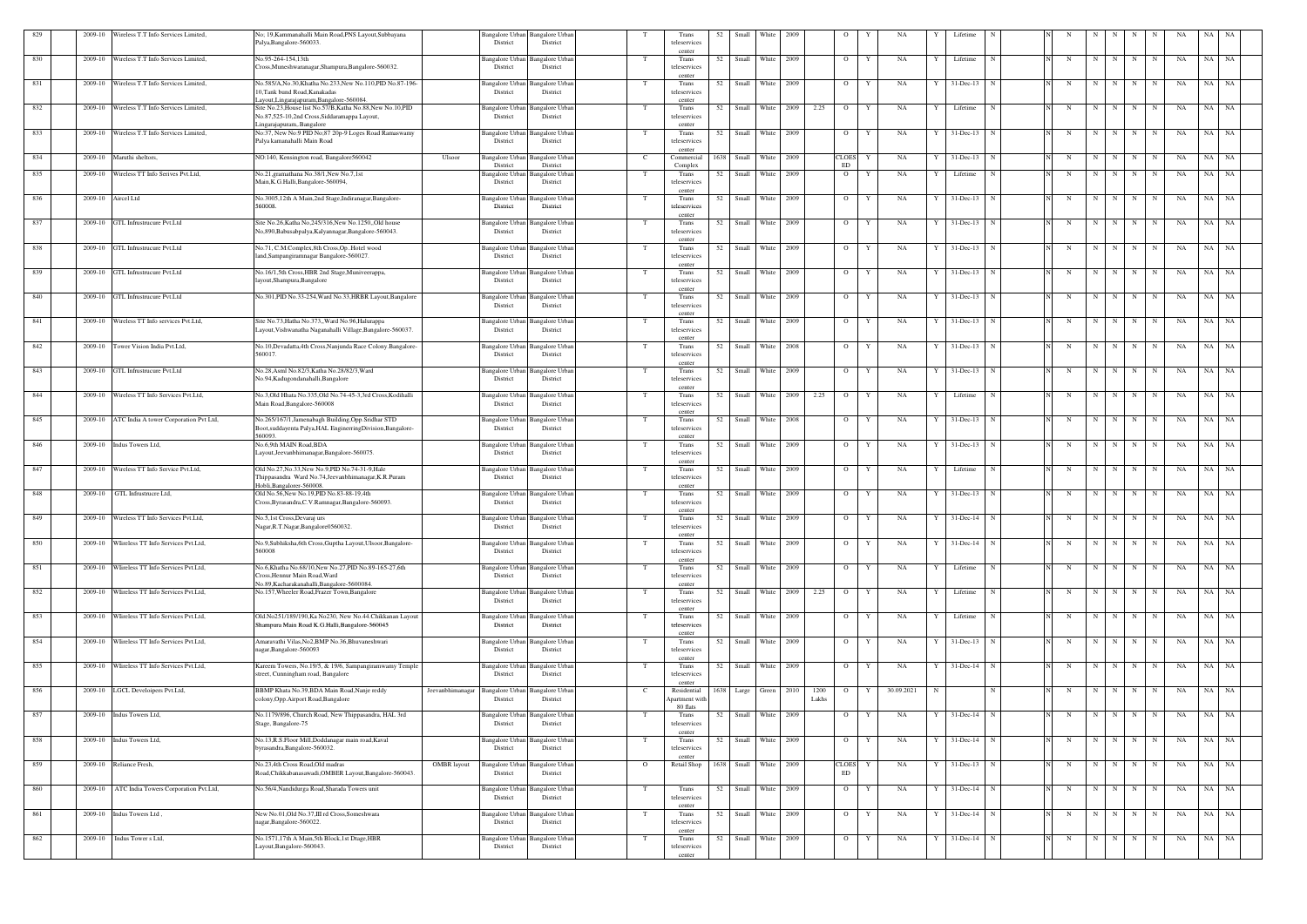|              | GTL Infrustrucure Ltd,<br>2009-10           | Prop.6, Unit No.8, PID No.77-5-6/22, Municipal No.6/22,                                                                     |                                  | Bangalore Urban                    | Bangalore Urbar                    |                | Trans                  | 52   | Small               | White            | - 2009 |      | - 0                  | NA              |     | 31-Dec-14                |         |             |             |   |                     |               |            | NA    |           |
|--------------|---------------------------------------------|-----------------------------------------------------------------------------------------------------------------------------|----------------------------------|------------------------------------|------------------------------------|----------------|------------------------|------|---------------------|------------------|--------|------|----------------------|-----------------|-----|--------------------------|---------|-------------|-------------|---|---------------------|---------------|------------|-------|-----------|
|              |                                             | building commercial complex, commonder place officers                                                                       |                                  | District                           | District                           |                | teleservices           |      |                     |                  |        |      |                      |                 |     |                          |         |             |             |   |                     |               |            |       |           |
|              |                                             | welfare Association, Raja Ram Mohan Road Road, richmond                                                                     |                                  |                                    |                                    |                | center                 |      |                     |                  |        |      |                      |                 |     |                          |         |             |             |   |                     |               |            |       |           |
| 864          | 2009-10<br>Indus Towers Ltd,                | ircle, bangalore-25<br>No.26,14th Cross,4th Main Road,Sampangiramnagar,Bangaloe                                             |                                  | Bangalore Urban                    | Bangalore Urba                     | T              | Trans                  | 52   | Small               | White            | 2009   |      | $\overline{O}$       | Y<br>NA         |     | $31$ -Dec-14             |         | N           | N           | N | N                   | N             | NA         | NA    | NA        |
|              |                                             | 560027.                                                                                                                     |                                  | District                           | District                           |                | teleservices           |      |                     |                  |        |      |                      |                 |     |                          |         |             |             |   |                     |               |            |       |           |
|              |                                             |                                                                                                                             |                                  |                                    |                                    |                | center                 |      |                     |                  |        |      |                      |                 |     |                          |         |             |             |   |                     |               |            |       |           |
| 865          | 2009-10 Tower Vision (I) Pvt.Ltd,           | SLV Pinky Nilaya, 3rd Cross, Basavanagar, Bangalore-560037.                                                                 |                                  | Bangalore Urban<br>District        | Bangalore Urbar<br>District        | - Т            | Trans<br>teleservices  | 52   |                     | Small White 2009 |        |      | $\overline{O}$       | Y<br>NA         | Y   | 31-Dec-14<br>N           |         | N           | N           | N | N                   | N             | NA         | NA    | <b>NA</b> |
|              |                                             |                                                                                                                             |                                  |                                    |                                    |                | center                 |      |                     |                  |        |      |                      |                 |     |                          |         |             |             |   |                     |               |            |       |           |
| 866          | 2009-10 Wireless TT Info Service Ltd,       | Site No.159, New No.14, 4th C ross, Camebridge Road, Sai Baba                                                               |                                  | Bangalore Urban                    | Bangalore Urba                     |                | Trans                  | 52   |                     | Small White      | 2009   |      | $\overline{O}$       | Y<br>NA         |     | 31-Dec-14                |         | N           | N           | N | N                   | N             | NA         | NA    | NA        |
|              |                                             | Femple Road, Bangalore-560008.                                                                                              |                                  | District                           | District                           |                | teleservices<br>center |      |                     |                  |        |      |                      |                 |     |                          |         |             |             |   |                     |               |            |       |           |
| 867          | 2009-10 Tower Vision (I) Pvt.Ltd,           | No.19, Enativrage, 9th Cross, Devappa Layout, Krishna                                                                       |                                  | Bangalore Urban                    | Bangalore Urbar                    | T              | Trans                  | 52   | Small               | White            | 2009   |      | $\overline{O}$       | NA<br>Y         |     | $31$ -Dec-14<br>N        |         | N           | N           | N | N                   | N             | NA         | NA    | NA        |
|              |                                             | Palya, NGEF Bangalore                                                                                                       |                                  | District                           | District                           |                | teleservices           |      |                     |                  |        |      |                      |                 |     |                          |         |             |             |   |                     |               |            |       |           |
| 868          | 2009-10<br>Aircel Ltd,                      | No.154/3, Trinity Complex, Old Madras Road, Trinity                                                                         |                                  | Bangalore Urban                    | Bangalore Urba                     |                | center<br>Trans        | 52   | Small               | White            | 2009   |      | $\overline{O}$       | NA<br>Y         |     | $31 - Dec-14$            |         | N           | $\mathbf N$ | N | N                   | N             | NA         | NA    | NA        |
|              |                                             | Circle, Bangalore-560008                                                                                                    |                                  | District                           | District                           |                | teleservices           |      |                     |                  |        |      |                      |                 |     |                          |         |             |             |   |                     |               |            |       |           |
|              |                                             |                                                                                                                             |                                  |                                    |                                    |                | center                 |      |                     |                  |        |      |                      |                 |     |                          |         |             |             |   |                     |               |            |       |           |
| 869          | 2009-10 Indus Tower Ltd,                    | No.1007,13th Main Road,2nd Cross, HAL 2nd<br>Stage, Indiranagar, Bangalore 560008.                                          |                                  | Bangalore Urban<br>District        | Bangalore Urbar<br>District        |                | Trans<br>teleservices  |      | 52 Small White 2009 |                  |        |      | $\overline{O}$       | NA<br>Y         |     | 31-Dec-14<br>N           |         | N           | N           | N | N                   | N             | NA         | NA NA |           |
|              |                                             |                                                                                                                             |                                  |                                    |                                    |                | center                 |      |                     |                  |        |      |                      |                 |     |                          |         |             |             |   |                     |               |            |       |           |
| 870          | 2009-10<br>Duo Association Pvt Ltd.,        | Plot No.11, Pottery Road Bangalore-560045                                                                                   | Frazer Town,                     | Bangalore Urba                     | Bangalore Urbar                    |                | Residential            |      | 1638 Medium Green   |                  | 2009   |      | $\mathbf{Y}$         | Y               |     |                          |         | N           | N           | N | N                   | N             | NA         | NA    | NA        |
| 871          | 2009-10<br>Indus Tower Ltd,                 | New 3/3/B, Ayodhyanagar, Devarajeevnahalli, Bangalore                                                                       |                                  | District<br><b>Bangalore Urban</b> | District<br>Bangalore Urba         | T              | Apartment<br>Trans     | 52   | Small               | White            | 2009   |      | $\overline{O}$       | Y<br>NA         | Y   | 31-Dec-14<br>N           |         | N           | $\mathbf N$ | N | N                   | N             | NA         | NA    | NA        |
|              |                                             |                                                                                                                             |                                  | District                           | District                           |                | teleservices           |      |                     |                  |        |      |                      |                 |     |                          |         |             |             |   |                     |               |            |       |           |
|              |                                             |                                                                                                                             |                                  |                                    |                                    |                | center                 |      |                     |                  |        |      |                      |                 |     |                          |         |             |             |   |                     |               |            |       |           |
| 872<br>53053 | 2009-10 Parag Constructions Developers,     | No.2, Raja ram mohan Roy Road, Ward<br>No.77, Sampangiramnagar, Bangalore-560025                                            | Sampangiramnagar Bangalore Urban | District                           | Bangalore Urban<br>District        | H              | Hotel                  |      | 1593 Large Green    |                  | 2009   |      | Y                    | Y               | -N  | N                        |         | N           | N           | N | N                   | $\mathbf N$ . | NA         | NA NA |           |
| 873<br>27001 | 2009-10 Aircel Ltd,                         | No.30, PID No.40, Scotts Annexe, Infantry Road, Bangalore-                                                                  |                                  | <b>Bangalore Urban</b>             | Bangalore Urban                    |                | Trans                  | 52   |                     | Small White      | 2009   |      | $\overline{O}$       | NA<br>Y         | Y   | 31.12.2025<br>N          |         | N           | N           | N | N                   | N             | NA         | NA    | - NA      |
|              |                                             | 560001.                                                                                                                     |                                  | District                           | District                           |                | teleservices           |      |                     |                  |        |      |                      |                 |     |                          |         |             |             |   |                     |               |            |       |           |
| 874<br>15760 | 2009-10 E-Friendly & Recycelers Shed,       | No.6, K.G.Halli, Bangalore-45                                                                                               | Kadugondanahalli.                | <b>Bangalore Urbar</b>             | Bangalore Urbar                    |                | center<br>E-waste      | 1121 | Small               | Red              | 2010   |      | Closed               | 30.06.2017      |     | 30.06.2017               | Applied | N           | N           | N | N                   |               | 30.06.2017 | NA    | NA        |
|              |                                             |                                                                                                                             |                                  | District                           | District                           |                | Recylers               |      |                     |                  |        |      |                      |                 |     |                          |         |             |             |   |                     |               |            |       |           |
| 875          | 2009-10 Indus Towers Ltd,                   | No.1/1,11th Cross, SNT Stree3t, Guptha                                                                                      |                                  | <b>Bangalore Urban</b>             | <b>Bangalore</b> Urbar             | T              | Trans                  | 52   | Small               | White            | 2009   |      | $\overline{O}$       | NA<br>Y         |     | $31 - Dec-14$            |         | N           | N           | N | N                   | N             | NA         | NA    | NA        |
|              |                                             | Layout, Ulsoor, Bangalore-560008.                                                                                           |                                  | District                           | District                           |                | teleservices<br>center |      |                     |                  |        |      |                      |                 |     |                          |         |             |             |   |                     |               |            |       |           |
| 876          | 2009-10 Sistem Shyam Teleservises Ltd,      | No:2/1. 9th cross Monorayanapialya Sultonpalya Main Road                                                                    |                                  | Bangalore Urban                    | <b>Bangalore</b> Urbar             | T              | Trans                  | 52   |                     | Small White      | 2009   |      | $\overline{O}$       | NA<br>Y         |     | $31$ -Dec-14<br>N        |         | N           | N           | N | N                   | $\mathbf N$   | NA         | NA    | <b>NA</b> |
|              |                                             | Near Chitar Bakry R.T.Nagar Bangalore-560032                                                                                |                                  | District                           | District                           |                | teleservices<br>center |      |                     |                  |        |      |                      |                 |     |                          |         |             |             |   |                     |               |            |       |           |
| 877          | 2009-10 Indus Towers Ltd,                   | Plot No.61 SyNo:98Hennur Village Hennur Main Road,                                                                          |                                  | <b>Bangalore Urban</b>             | Bangalore Urbar                    | T              | Trans                  | 52   | Small               | White            | 2009   |      | $\overline{O}$       | NA<br>Y         |     | $31 - Dec-14$            |         | N           | N           | N | N                   | N             | NA         | NA    | NA        |
|              |                                             | Kalyannagar Post Bangalore-560032                                                                                           |                                  | District                           | District                           |                | teleservices           |      |                     |                  |        |      |                      |                 |     |                          |         |             |             |   |                     |               |            |       |           |
| 878          | 2009-10 Indus Towers Ltd,                   | No:87. New No:72 PID No:98-28-72, 3rd Main Kouser Nagara                                                                    |                                  | Bangalore Urban                    | Bangalore Urbar                    |                | center<br>Trans        | 52   |                     | Small White      | 2009   |      | $\overline{O}$       | NA<br>Y         |     | 31-Dec-14<br>$\mathbf N$ |         | N           | N           | N | N                   | N             | NA         | NA NA |           |
|              |                                             | Bangalore-560032                                                                                                            |                                  | District                           | District                           |                | teleservices           |      |                     |                  |        |      |                      |                 |     |                          |         |             |             |   |                     |               |            |       |           |
|              |                                             |                                                                                                                             |                                  |                                    |                                    |                | center                 |      |                     |                  |        |      |                      |                 |     |                          |         |             |             |   |                     |               |            |       |           |
| 879          | 2009-10 Castmoque Online Produets Pvt.Ltd., | No:20 3rd Main Kaverinagar R.T.Nagar Bangalore-560032                                                                       | R.T.Nagar                        | <b>Bangalore Urbar</b><br>District | angalore Urbar<br>District         |                | Garment<br>Stiching    | 1589 | Small               | Green            | 2009   | 140  | $\overline{O}$       | 31-Dec-21       |     | $31 - Dec-21$            | N NA    | N           | N           | N | N                   |               | NA         | NA    | NA        |
| 880          | 2009-10 Indus Towers Ltd,                   | No:159/38, New No:38 doopanahalli HAL 2nd stage Bangalore-                                                                  |                                  | Bangalore Urba                     | angalore Urba                      | T              | Trans                  | 52   | Small               | White            | 2009   |      | $\circ$              | NA<br>Y         |     | 31-Dec-14                | N NA    | N           | N           | N | N                   | N             | NA         | NA    | NA        |
|              |                                             | 560008                                                                                                                      |                                  | District                           | District                           |                | teleservices           |      |                     |                  |        |      |                      |                 |     |                          |         |             |             |   |                     |               |            |       |           |
| 881          | 2009-10 Indus Towers Ltd,                   | No:9&10, NewNo:19, Jogplya Bangalore-560008                                                                                 |                                  | <b>Bangalore Urban</b>             | angalore Urba                      | T              | center<br>Trans        | 52   |                     | Small White      | 2009   |      | $\overline{O}$       | NA<br>Y         |     | 31-Dec-14 N NA           |         | N           | N           | N | N                   | N             | NA         | NA NA |           |
|              |                                             |                                                                                                                             |                                  | District                           | District                           |                | teleservices           |      |                     |                  |        |      |                      |                 |     |                          |         |             |             |   |                     |               |            |       |           |
|              |                                             |                                                                                                                             |                                  |                                    |                                    |                | center                 |      |                     |                  |        |      |                      |                 |     |                          |         |             |             |   |                     |               |            |       |           |
| 882          | Indus Towers Ltd,<br>2009-10                | No:11, Purashotam Road, Halusoor Bangalore-560008.                                                                          |                                  | Bangalore Urban<br>District        | angalore Urbar<br>District         | T              | Trans<br>teleservices  | 52   | Small               | White            | 2009   |      | $\overline{O}$       | NA<br>Y         |     | 31-Dec-14                | N NA    | N           | N           | N | N                   | N             | NA         | NA    | NA        |
|              |                                             |                                                                                                                             |                                  |                                    |                                    |                | center                 |      |                     |                  |        |      |                      |                 |     |                          |         |             |             |   |                     |               |            |       |           |
| 883          | Indus Towers Ltd,<br>2009-10                | No:12,Sri Ramanagri, 1st Cross Murageshplya HAL Post                                                                        |                                  | Bangalore Urban                    | angalore Urba                      |                | Trans                  | 52   | Small               | White            | 2009   |      | $\overline{O}$       | NA<br>Y         | - Y | 31-Dec-14                | N NA    | N           | N           | N | N                   | $\mathbf N$   | NA         | NA    | NA        |
|              |                                             | Bangalore.,                                                                                                                 |                                  | District                           | District                           |                | teleservices<br>center |      |                     |                  |        |      |                      |                 |     |                          |         |             |             |   |                     |               |            |       |           |
| 884          | 2009-10 Indus Towers Ltd,                   | No:29, Annaswamy Muddri Road Near Civil Station Ulsoor                                                                      |                                  |                                    | Bangalore Urban Bangalore Urban    |                | Trans                  | 52   |                     | Small White 2009 |        |      | $\circ$              | NA<br>Y         |     | $31$ -Dec-14 N NA        |         |             |             |   |                     |               | NA         | NA    | NA        |
|              |                                             | Bangalore-560008                                                                                                            |                                  | District                           | District                           |                | teleservices           |      |                     |                  |        |      |                      |                 |     |                          |         |             |             |   |                     |               |            |       |           |
| 885          | 2009-10 Indus Towers Ltd,                   | No:53 AN Reddy Building, Kanena Agratha HAL Air Port                                                                        |                                  | <b>Bangalore Urban</b>             | Bangalore Urba                     | T              | center<br>Trans        |      | 52 Small White 2009 |                  |        |      | $\overline{O}$       | NA<br>Y         |     | $31$ -Dec-14 N NA        |         | $\mathbf N$ |             |   | $N$ $N$   $N$ $N$   |               | NA         | NA NA |           |
|              |                                             | Main Road Vimanapur Bangalore-5600017                                                                                       |                                  | District                           | District                           |                | teleservices           |      |                     |                  |        |      |                      |                 |     |                          |         |             |             |   |                     |               |            |       |           |
|              |                                             |                                                                                                                             |                                  |                                    |                                    |                | center                 |      |                     |                  |        |      |                      |                 |     |                          |         |             |             |   |                     |               |            |       |           |
| 886          | 2009-10 Indus Towers Ltd,                   | No:3C, 621 Srinidhi HRBR Layout 2nd Block 3rd Cross<br>Kalyannagar Bangalor-560045                                          |                                  | Bangalore Urban<br>District        | Bangalore Urban<br>District        | T              | Trans<br>teleservices  | 52   |                     | Small White 2009 |        |      | $\mathbf{O}$         | NA<br>Y         |     | $31$ -Dec-14 N NA        |         | N           | N           | N | N                   | N             | NA         | NA NA |           |
|              |                                             |                                                                                                                             |                                  |                                    |                                    |                | center                 |      |                     |                  |        |      |                      |                 |     |                          |         |             |             |   |                     |               |            |       |           |
| 887          | 2009-10 Indus Towers Ltd,                   | No:5.5th Cross Kaveriess Murgeshpalya HAL Post Bangalore-                                                                   |                                  | <b>Bangalore Urban</b>             | Bangalore Urba                     | T              | Trans                  |      | 52 Small White 2009 |                  |        |      | $\mathbf{O}$         | Y<br>NA         | Y   | $31$ -Dec-14 N NA        |         | N           |             |   | $N$ $N$   $N$ $N$   |               | NA         | NA NA |           |
|              |                                             | 560017                                                                                                                      |                                  | District                           | District                           |                | teleservices<br>center |      |                     |                  |        |      |                      |                 |     |                          |         |             |             |   |                     |               |            |       |           |
| 888          | 2009-10 Indus Towers Ltd,                   | Site No:73.7th Cross 1st main 2nd Block HBR Layout                                                                          |                                  | Bangalore Urban                    | Bangalore Urban                    | T              | Trans                  | 52   |                     | Small White 2009 |        |      | $\overline{O}$       | Y<br>NA         | Y   | $31$ -Dec-14 N NA        |         | N           |             |   | $N$ $N$ $N$         | N             | NA         | NA NA |           |
|              |                                             | Bangalore-560043                                                                                                            |                                  | District                           | District                           |                | teleservices           |      |                     |                  |        |      |                      |                 |     |                          |         |             |             |   |                     |               |            |       |           |
| 889          | 2009-10<br>Bagmane Commerz II. (Retil-2)    | Khatha No.66/1.Byrasandra Village C.V.Raman Nagar                                                                           | Byrasandra                       | <b>Bangalore Urban</b>             | <b>Bangalore Urbar</b>             | <sup>-</sup> C | center<br>Commercial   |      | 1162 Large Red 2010 |                  |        | 7700 | $\overline{O}$       | 30.06.2021<br>Y |     | 30.06.2021<br>N          |         | N           | N           | N | N                   | N             | NA         | NA NA |           |
|              |                                             | Bangalore-560093                                                                                                            |                                  | District                           | District                           |                | Complex                |      |                     |                  |        |      |                      |                 |     |                          |         |             |             |   |                     |               |            |       |           |
| 890          | 2010-11<br>Bates India Pvt Ltd,             | No, 3581, 4th, 13GMain, Road, Doopanahalli, HAl2nd                                                                          | Domlur                           | <b>Bangalore Urbar</b>             | Bangalore Urbar                    | $\overline{O}$ | Office                 | 1638 | Small               | White 2009       |        |      | <b>CLOES</b>         | NA              |     | $31$ -Dec-14             | N NA    | N           | N           | N | N                   | N             | NA         | NA NA |           |
| 891          | 2010-11 Indus Towers Ltd,                   | tage Bangalore-5600008<br>No.76, Anantha Nayar, Murphy Town, Ulsoor, Bangalore                                              |                                  | District<br>Bangalore Urban        | District<br><b>Bangalore Urbar</b> | T              | Trans                  | 52   |                     | Small White 2010 |        |      | ED<br>$\overline{O}$ | NA<br>Y         |     | $31$ -Dec-14 N NA        |         | N           | N           | N | N                   | N             | NA         | NA NA |           |
|              |                                             |                                                                                                                             |                                  | District                           | District                           |                | teleservices           |      |                     |                  |        |      |                      |                 |     |                          |         |             |             |   |                     |               |            |       |           |
|              | 2010-11 Wireless TT Info Services Pvt.Ltd,  |                                                                                                                             |                                  |                                    |                                    |                | center                 |      |                     | Small White 2010 |        |      | $\overline{O}$       |                 |     |                          |         |             |             | N |                     |               |            |       |           |
| 892          |                                             | No.141, Balgoni House, 2nd Main, VR Layout, B.Nagavara<br>Palya, K.R.Pura Hobli, Bangalore                                  |                                  | Bangalore Urban<br>District        | Bangalore Urban<br>District        |                | Trans<br>teleservices  | 52   |                     |                  |        |      |                      | NA<br>Y         |     | $31$ -Dec-14 N NA        |         | N           | N           |   | N                   | N             | NA         | NA NA |           |
|              |                                             |                                                                                                                             |                                  |                                    |                                    |                | center                 |      |                     |                  |        |      |                      |                 |     |                          |         |             |             |   |                     |               |            |       |           |
| 893          | 2010-11 Wireless TT Info Services Ltd,      | No.29,15th Cross, Sagayapuram Devis Road, Canara Bankj<br>Building, Frazor Town, Bangalore                                  |                                  | <b>Bangalore Urban</b><br>District | <b>Bangalore</b> Urbar<br>District | T              | Trans<br>teleservices  |      | 52 Small White 2010 |                  |        |      | $\mathbf{O}$         | NA<br>Y         | Y   | 31-Dec-14 N NA           |         | N           |             |   | $N$ $N$   $N$ $N$   |               | NA         | NA NA |           |
|              |                                             |                                                                                                                             |                                  |                                    |                                    |                | center                 |      |                     |                  |        |      |                      |                 |     |                          |         |             |             |   |                     |               |            |       |           |
| 894          | 2010-11 Wireless-TT Info Service Ltd,       | Site No.360-A, Old No.481-A, VP Katha                                                                                       |                                  |                                    | Bangalore Urban Bangalore Urban    | - T            | Trans                  |      | 52 Small White 2010 |                  |        |      | $O$ $Y$              | NA              |     | $Y = 31 - Dec-14$ N NA   |         | N           |             |   | $N$ $N$   $N$   $N$ |               | NA         | NA NA |           |
|              |                                             | No.103, Kariyannapalya, Kacharakanahalli Dhakale, Kasaba<br>Hobli, Bangalore                                                |                                  | District                           | District                           |                | teleservices<br>center |      |                     |                  |        |      |                      |                 |     |                          |         |             |             |   |                     |               |            |       |           |
| 895          | 2010-11 Wireless TT Info Services Ltd,      | Site No.273, Sadashiva Mudalier Road, Murphy                                                                                |                                  |                                    | Bangalore Urban Bangalore Urbar    | T              | Trans                  | 52   |                     | Small White 2010 |        |      | $\overline{O}$       | Y<br>NA         |     | $31$ -Dec-14 N NA        |         | N           | N           | N | N                   | N             | NA         | NA NA |           |
|              |                                             | Town, Ulsoor, Bangalore                                                                                                     |                                  | District                           | District                           |                | teleservices           |      |                     |                  |        |      |                      |                 |     |                          |         |             |             |   |                     |               |            |       |           |
| 896          | 2010-11 Wireless TT Info Service Ltd,       | No.118, Near Coles Park, SEPPING Road, SA Plaza, Bangalore-                                                                 |                                  |                                    | Bangalore Urban Bangalore Urban    |                | center<br>Trans        |      | 52 Small White 2010 |                  |        |      | $\mathbf{O}$         | NA<br>Y         | Y   | $31$ -Dec-14 N NA        |         | N           | N           | N | N                   | N             | NA         | NA NA |           |
|              |                                             | 560001.                                                                                                                     |                                  | District                           | District                           |                | teleservices           |      |                     |                  |        |      |                      |                 |     |                          |         |             |             |   |                     |               |            |       |           |
|              |                                             |                                                                                                                             |                                  |                                    |                                    |                | center                 |      |                     |                  |        |      |                      |                 |     |                          |         |             |             |   |                     |               |            |       |           |
| 897          | 2010-11 Wireless TT Info Services Ltd,      | Sy.No.109, Kaveri Hotel, Singapura Layout, Kuvempunagar, 1st<br>Stage, Suryanarayan Road, Jalahalli East, Bangalore-560014. |                                  | <b>Bangalore Urban</b><br>District | <b>Bangalore Urbar</b><br>District | T              | Trans<br>teleservices  | 52   |                     | Small White 2010 |        |      | $\overline{O}$       | NA<br>Y         | Y   | $31$ -Dec-14 N NA        |         | N           | N           | N | N                   | N             | NA         | NA NA |           |
|              |                                             |                                                                                                                             |                                  |                                    |                                    |                | center                 |      |                     |                  |        |      |                      |                 |     |                          |         |             |             |   |                     |               |            |       |           |
| 898          | 2010-11 Wireless TT Info Services Ltd,      | No.99/7 A,LD Property No.119, Katha No.74-115-5 PID No.84-<br>165-99/7A,3RD A Cross, Doctprs Nagar, B.Channasandra, Lal     |                                  | <b>Bangalore Urban</b><br>District | <b>Bangalore Urban</b><br>District |                | Trans<br>teleservices  |      | 52 Small White 2010 |                  |        |      | $\overline{O}$       | NA<br>Y         |     | $31$ -Dec-14 N NA        |         | N           | N           | N | N                   | N             | NA         | NA NA |           |
|              |                                             | Bahadur Nagar, Kalyannagar Post, Bangalore-43.                                                                              |                                  |                                    |                                    |                | center                 |      |                     |                  |        |      |                      |                 |     |                          |         |             |             |   |                     |               |            |       |           |
|              |                                             |                                                                                                                             |                                  |                                    |                                    |                |                        |      |                     |                  |        |      |                      |                 |     |                          |         |             |             |   |                     |               |            |       |           |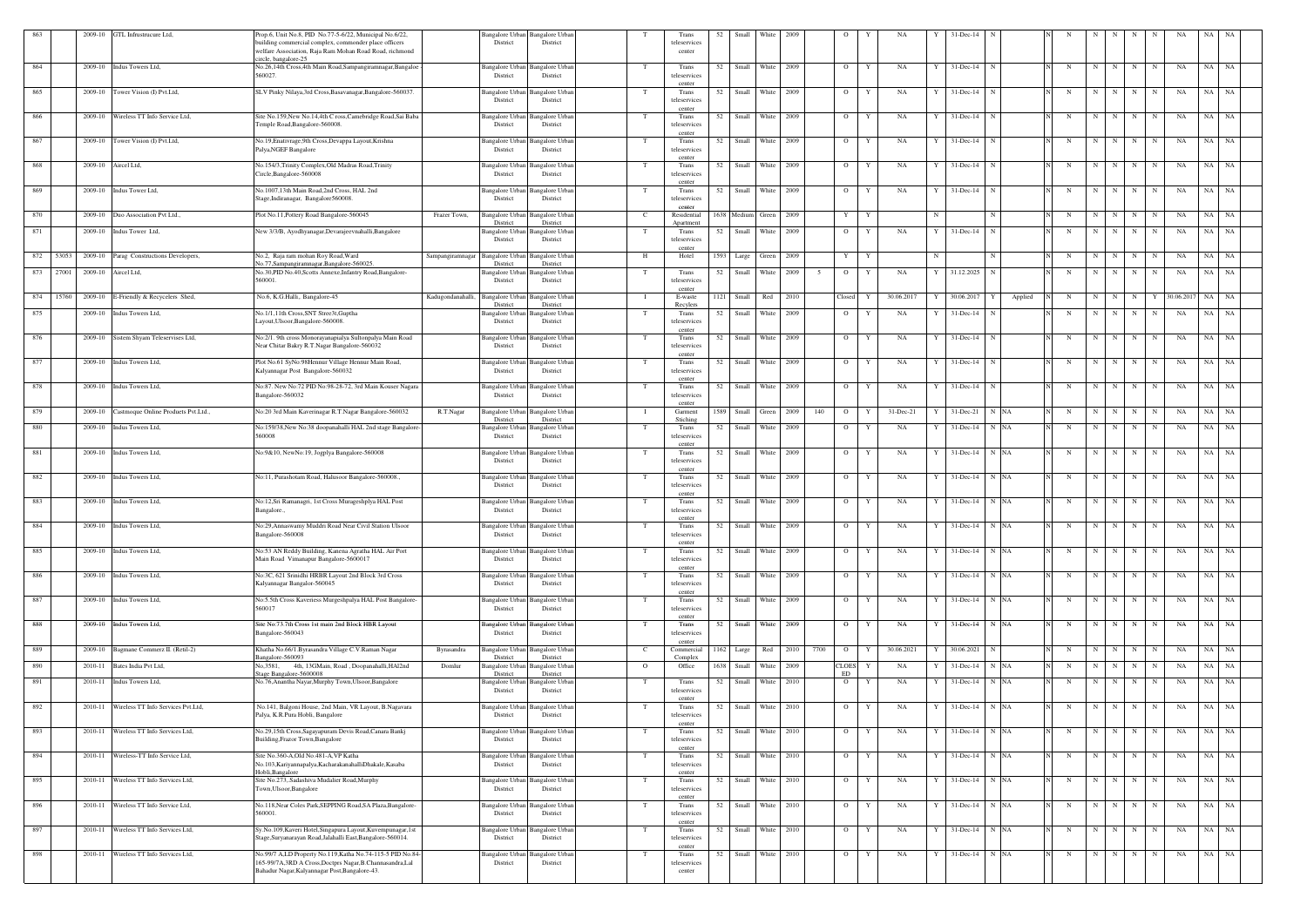| 899 |           |                     | 2010-11 Indus Towers Ltd,                     | Site No.4, BM-603, OMBR Layout, Bhuvanagiri, Bangalore                                                                     |               | Bangalore Urban Bangalore Urban<br>District<br>District                  |                        | Trans<br>teleservices                     | 52   | Small | <b>White</b>        | 2010 |      | $\circ$            | NA             |             | 31-Dec-14               | N NA            |             |   |           |                     |             | <b>NA</b> | NA    | - NA      |
|-----|-----------|---------------------|-----------------------------------------------|----------------------------------------------------------------------------------------------------------------------------|---------------|--------------------------------------------------------------------------|------------------------|-------------------------------------------|------|-------|---------------------|------|------|--------------------|----------------|-------------|-------------------------|-----------------|-------------|---|-----------|---------------------|-------------|-----------|-------|-----------|
| 900 |           | 2010-11             | Venkat Estate,                                | No.5,M.G.Road,Bangalore-560001.                                                                                            | M.G.Road      | Bangalore Urban<br><b>Bangalore Urbar</b><br>District<br>District        | - C                    | center<br>Commercial                      | 1638 | Large | White 2010          |      |      | <b>CLOES</b><br>ED | Y              | N           |                         |                 | N           | N | N         | N                   | N           | NA        | NA    | <b>NA</b> |
| 901 |           | 2010-11             | Indus Towers Ltd,                             | No.6, Thimmaiah Road & Cross, Memorial Street,<br>Bharathinagar , Bangalore                                                |               | Bangalore Urban<br><b>Bangalore Urban</b><br>District<br>District        | T                      | Complex<br>Trans<br>teleservices          | 52   | Small | White 2010          |      |      | $\overline{O}$     | NA<br>Y        |             | 31-Dec-14               | N NA            | N           | N | N         | N                   | N           | NA        | NA    | NA        |
| 902 |           | 2010-11             | Sapthagirir Enterprises,.                     | Sri.Sapthagiri Mansion, NO.60, Ground Floor, & IInd<br>Floor, Veerapali Street, Shivajinagar, Bangalore-560001             | Shivajinagar  | <b>Bangalore</b> Urban<br><b>Bangalore</b> Urbar<br>District<br>District | $\mathbf{I}$           | center<br>Mineral Water<br>Packing        | 1633 | Small | Green 2011          |      |      | Y                  | Y              | $\mathbf N$ |                         |                 | $\mathbf N$ | N | N         | N                   | N           | NA        | NA    | NA        |
| 903 |           | 2010-11             | Sistema Shyam Tele Services Ltd,              | No.50451, Earanapalya, 17th Cross, Kanakanagar, R.T. Nagar,<br>Bangalore-560032.                                           |               | Bangalore Urban<br><b>Bangalore Urbar</b><br>District<br>District        |                        | Trans<br>teleservices                     |      |       | 52 Small White 2010 |      |      | $\overline{O}$     | NA<br>Y        |             | $31$ -Dec-14 N NA       |                 | N           | N | N         | N                   | N           | NA        | NA NA |           |
| 904 |           | 2010-11             | Wireless TT Info Service Ltd,                 | No.Carlton Towers, Sy.No.171/172, Kodhihalli Village, HAL<br>Iind Stage, Airport Road, Bangalore                           |               | Bangalore Urban<br>Bangalore Urbai<br>District<br>District               |                        | center<br>Trans<br>teleservices<br>center | 52   | Small | White 2010          |      |      | $\overline{O}$     | NA             |             | 31-Dec-14               | N NA            |             | N | N         | N                   |             | NA        | NA    | NA        |
|     | 905 26654 |                     | 2010-11 Sistema Shyam Tele Services Ltd,      | No.19/7, Marithi Mansion, Cunningham Road, SRT Street, Civil<br>Station, Bangalore-560052.                                 |               | Bangalore Urban<br><b>Bangalore</b> Urbar<br>District<br>District        |                        | Trans<br>teleservices<br>center           | 52   |       | Small White 2010    |      |      | $\overline{O}$     | NA<br>Y        |             | $31$ -Dec-14            | N NA            | N           | N | N         | N                   | N           | NA        | NA NA |           |
| 906 |           | 2010-11             | Indus Towers Ltd,                             | No.806, Site No.5 AC 5th Cross.1st Block, Kalyannagar, Near<br>Ahalabad Bank, Bangalore-560043.                            |               | <b>Bangalore Urban</b><br>Bangalore Urbar<br>District<br>District        | T                      | Trans<br>teleservices<br>center           | 52   | Small | White 2010          |      |      | $\overline{O}$     | NA<br>Y        | Y           | 31-Dec-14               | N NA            | N           | N | N         | N                   | N           | NA        | NA    | <b>NA</b> |
| 907 |           | 2010-11             | Aircel Ltd,                                   | No.3135&3135/1,6th Main,13th Cross,HAL Iind<br>Stage, Indiranagar, Bangalore                                               |               | <b>Bangalore Urban</b><br>Bangalore Urba<br>District<br>District         |                        | Trans<br>teleservices<br>center           |      |       | 52 Small White 2010 |      |      | $\overline{O}$     | NA<br>Y        |             | 31-Dec-14               | N NA            | N           | N | N         | N                   | N           | NA        | NA NA |           |
| 908 |           | 2010-11             | Wireless TT Info Service Ltd,                 | No.9, 3rd Cross, 25 Feet Road, Main Channel Road,<br>Saraswathipuram, Ulsoor, Bangalore-560008.                            |               | <b>Bangalore Urban</b><br>Bangalore Urban<br>District<br>District        |                        | Trans<br>teleservices<br>center           | 52   | Small | White 2010          |      |      | $\overline{O}$     | NA<br>Y        |             | 31-Dec-14               | N NA            | N           | N | N         | N                   | N           | NA        | NA    | NA        |
| 909 |           | 2010-11             | Aircel Ltd,                                   | No.210,3rd Main 5th Cross, HAL 3rd Stage,<br>Bangalore<br>560075.                                                          |               | Bangalore Urban<br><b>Bangalore Urba</b><br>District<br>District         |                        | Trans<br>teleservices<br>center           |      |       | 52 Small White 2010 |      |      | $\overline{O}$     | NA<br>Y        |             | 31-Dec-14               | N NA            | N           | N | N         | N                   | N           | NA        | NA NA |           |
| 910 |           |                     | 2010-11 Indus Towers Ltd,                     | No.2, Jeevanahalli Main Road, Bandenagarahalli,<br>Byappanahalli, Bangalore.                                               |               | Bangalore Urban<br><b>Bangalore Urbar</b><br>District<br>District        |                        | Trans<br>teleservices<br>center           | 52   |       | Small White 2010    |      |      | $\overline{O}$     | NA<br>Y        | Y           | $31$ -Dec-14 N NA       |                 | N           |   | $N$ $N$   | N                   | N           | NA        | NA NA |           |
| 911 |           | 2010-11             | State Bank Of India,                          | No.4/3, Hanumakka Ramaiah Complex, Chowdappa Block,<br>Sulthan Palya Main Road, R.T.Nagar, Bangalore                       | R.T.Nagar     | Bangalore Urbar<br><b>Bangalore Urba</b><br>District<br>District         | $\overline{O}$         | Bank                                      | 1638 |       | Small White 2010    |      |      | <b>CLOES</b><br>ED | NA<br>Y        |             | $31 - Dec-14$           | N NA            | $\mathbf N$ | N | N         | N                   | N           | NA        | NA NA |           |
| 912 |           | 2010-11             | Aircel Ltd,                                   | No.71, ANR Complex, Main Road, Bangalore-560075.                                                                           |               | Bangalore Urban<br>Bangalore Urba<br>District<br>District                |                        | Trans<br>teleservices<br>center           | 52   | Small | White               | 2010 |      | $\overline{O}$     | NA<br>Y        |             | $31 - Dec-14$           | N NA            | N           | N | N         | N                   | N           | NA        | NA    | <b>NA</b> |
| 913 |           | 2010-11             | Aircel Ltd,                                   | No.19-120, Old Madras Road, Ulsoor , Bangalore                                                                             |               | Bangalore Urban<br><b>Bangalore Urban</b><br>District<br>District        | T                      | Trans<br>teleservices<br>center           | 52   |       | Small White 2010    |      |      | $\overline{O}$     | Y<br>NA        | Y           | $31$ -Dec-14 N NA       |                 | N           |   | $N$ $N$   | N                   | N           | NA        | NA NA |           |
| 914 |           | 2010-11             | Aircel Ltd,                                   | No.32, Sy. No.117/4, Hennur Main<br>Road, Lingarajapuram, Bangalore-560084.                                                |               | Bangalore Urban<br><b>Bangalore</b> Urba<br>District<br>District         |                        | Trans<br>teleservices<br>center           | 52   |       | Small White 2010    |      |      | $\overline{O}$     | Y<br>NA        |             | $31 - Dec-14$           | N NA            | N           | N | N         | N                   | N           | NA        | NA    | <b>NA</b> |
| 915 |           | 2010-11             | Aircel Ltd,                                   | No.1785/1014,6th Cross,4th Block,1st Dtage,HBR<br>Layout, Bangalore-560043.                                                |               | Bangalore Urban<br><b>Bangalore Urban</b><br>District<br>District        |                        | Trans<br>teleservices<br>center           | 52   | Small | White 2010          |      |      | $\overline{O}$     | Y<br>NA        |             | $31$ -Dec-14            | N NA            | N           | N | N         | N                   | $\mathbf N$ | NA        | NA    | <b>NA</b> |
| 916 |           | 2010-11             | Aircel Ltd,                                   | No.1, Old No.566, Ward No.77, 13th Cross, Sampangiramnagar,<br>Bangalore-560027.                                           |               | Bangalore Urban<br><b>Bangalore Urba</b><br>District<br>District         |                        | Trans<br>teleservices<br>center           | 52   | Small | White 2010          |      |      | $\overline{O}$     | NA<br>Y        |             | $31$ -Dec-14            | N NA            | N           | N | N         | N                   | $\mathbf N$ | NA        | NA    | NA        |
| 917 |           | 2010-11 Aircel Ltd, |                                               | No.4, Old No.36, Palani Mudaliar Street, Ulsoor, Bangalore                                                                 |               | Bangalore Urban<br><b>Bangalore Urban</b><br>District<br>District        |                        | Trans<br>teleservices<br>center           | 52   |       | Small White 2010    |      |      | $\overline{O}$     | NA<br>Y        |             | $31$ -Dec-14 N NA       |                 | N           | N | N         | N                   | N           | NA        | NA NA |           |
| 918 |           | 2010-11             | Wireless TT Info Service Ltd,                 | Sy.No.34/1,Plot No.20,5th Cross,1st Main Dinnur,R.T.Nagar,<br>Bangalore-560032.                                            |               | <b>Bangalore Urban</b><br><b>Bangalore Urba</b><br>District<br>District  |                        | Trans<br>teleservices<br>center           | 52   |       | Small White 2010    |      |      | $\overline{O}$     | NA<br>Y        |             | $31 - Dec-14$           | N NA            | N           | N | N         | $\mathbf N$         | N           | NA        | NA    | <b>NA</b> |
| 919 |           | 2010-11             | Wireless TT Info Service Ltd,                 | Old Sy.No.84/A,84/B,New No,.17/18,Shivajinagar,Bangalore-<br>560051.                                                       |               | Bangalore Urban<br><b>Bangalore Urbar</b><br>District<br>District        |                        | Trans<br>teleservices<br>center           | 52   |       | Small White 2010    |      |      | $\overline{O}$     | Y<br>NA        | Y           | 31-Dec-14 N NA          |                 | N           | N | N         | N                   | $\mathbf N$ | NA        | NA NA |           |
| 920 |           |                     | 2010-11 Wireless TT Info Service Ltd,         | Properety No.23, BBMP PIN No.79-25-23, Mudaliar<br>Street, Sepopings Road, ward No.29, Shivajinagar, Bangalore-<br>560001. |               | Bangalore Urban Bangalore Urbar<br>District<br>District                  |                        | Trans<br>teleservices<br>center           | 52   | Small | White 2010          |      |      | $\overline{O}$     | NA<br>Y        |             | $31$ -Dec-14 N NA       |                 | N           | N |           | N                   | N           | NA        | NA    | NA        |
| 921 |           |                     | 2010-11 Aircel Ltd,                           | No.778/A,2nd stage, Ward No.72, Indiranagar, Bangalore-<br>560038.                                                         |               | Bangalore Urban Bangalore Urban<br>District<br>District                  |                        | Trans<br>teleservices<br>center           |      |       | 52 Small White 2010 |      |      | $\mathbf{O}$       | Y<br>NA        | Y           | $31$ -Dec-14 N NA       |                 | N           |   | $N$ $N$   | N                   | N           | NA        | NA NA |           |
| 922 |           | 2010-11 Aircel Ltd, |                                               | No.8, Payappa Garden, Queens Road Cross, Bangalore-560051.                                                                 |               | Bangalore Urban Bangalore Urban<br>District<br>District                  | T                      | Trans<br>teleservices<br>center           | 52   |       | Small White 2010    |      |      | $\overline{O}$     | Y<br>NA        |             | $31$ -Dec-14 N NA       |                 | N           | N | N         | N                   | N           | NA        | NA NA |           |
| 923 |           |                     | 2010-11 Aircel Ltd,                           | Municipal No.6,2nd Cross,Shamanna<br>Layout, R.S.Palya, Lingarajapuram, Ward No.89, PID No.87-<br>294, Bangalore-560084.   |               | Bangalore Urban<br><b>Bangalore Urban</b><br>District<br>District        |                        | Trans<br>teleservices<br>center           |      |       | 52 Small White 2010 |      |      | $\overline{O}$     | NA<br>Y        | Y           | $31$ -Dec-14 N NA       |                 | N           | N | N         | N                   | N           | NA        | NA NA |           |
| 924 |           | 2010-11             | GTL Infrustructure Ltd,                       | Property No.292/608, HBR Layout, 1st Stage, 2nd Block,<br>Extension, Chikkasubbanna Layout,<br>Bangalore-560045.           |               | Bangalore Urban<br><b>Bangalore Urbar</b><br>District<br>District        | T                      | Trans<br>teleservices<br>center           |      |       | 52 Small White 2010 |      |      | $\overline{O}$     | NA<br>Y        | Y           | $31$ -Dec-14 N NA       |                 | N           |   | $N$   $N$ | $N$ $N$             |             | NA        | NA NA |           |
| 925 |           |                     | 2010-11 GTL Infrustructure Ltd,               | Eshwar, No.24, 6th Cross, Hatchison Road, Frazer<br>Town, Bangalore                                                        |               | Bangalore Urban Bangalore Urban<br>District<br>District                  |                        | Trans<br>teleservices<br>center           |      |       | 52 Small White 2010 |      |      | $O$ $Y$            | NA             |             | $Y = 31$ -Dec-14 $N$ NA |                 | N           |   |           | $N$ $N$   $N$   $N$ |             | NA        | NA NA |           |
| 926 |           | 2010-11             | GTL Infrustructure Ltd,                       | P.O.No.87-352-7, Plot No.7, Ward<br>No.87, Lingarajapuram, R.S. Palya, Bangalore                                           |               | Bangalore Urban<br><b>Bangalore Urban</b><br>District<br>District        |                        | Trans<br>teleservices<br>center           | 52   |       | Small White 2010    |      |      | $\overline{O}$     | NA<br>Y        |             | $31$ -Dec-14 N NA       |                 | N           | N | N         | N                   | N           | NA        | NA    | NA        |
| 927 |           |                     | 2010-11 GTL Infrustructure Ltd,               | No.69, New corporation, No.12, 5th Cross, Hennur Main<br>Road, Acharakanahalli, Ward No.89, Bangalore                      |               | Bangalore Urban Bangalore Urban<br>District<br>District                  |                        | Trans<br>teleservices<br>center           |      |       | 52 Small White 2010 |      |      | $\overline{O}$     | NA<br>Y        | $N_{\rm}$   |                         | N NA            | N           | N | N         | N                   | N           | NA        | NA NA |           |
| 928 |           | 2010-11             | GTL Infrustructure Ltd,                       | No.43, Ramaiah Layout, Kammanahalli Main Road, Opp.<br>St.Charles High School, Near Sathya Hospital, Bangalore             |               | Bangalore Urban Bangalore Urbar<br>District<br>District                  | T                      | Trans<br>teleservices<br>center           | 52   |       | Small White 2010    |      |      | $\overline{O}$     | NA<br>Y        | Y           | $31$ -Dec-14 N NA       |                 | N           | N | N         | N                   | N           | NA        | NA NA |           |
| 929 |           | 2010-11 Aircel Ltd, |                                               | No.87, St.Johns Church Road, Bangalore-560005.                                                                             |               | Bangalore Urban Bangalore Urban<br>District<br>District                  |                        | Trans<br>teleservices<br>center           |      |       | 52 Small White 2010 |      |      | $O$ $Y$            | NA             | Y           | $31$ -Dec-14 N NA       |                 | N           |   | $N$ $N$   | N                   | N           | NA        | NA NA |           |
| 930 | 11923     | 2010-11             | Center For Development of Advanced Computing, | Old Madras Road, Byappanahalli, Bangalore.                                                                                 | Byappanahalli | Bangalore Urban<br><b>Bangalore Urbar</b><br>District<br>District        | Software<br>developmen | Software<br>development                   | 1634 |       | Large Green 2010    |      | 1279 | $\overline{O}$     | 31-Dec-20<br>Y |             | 31-Dec-20               | 31.12.2019<br>Y | N           | N | N         | N                   |             | NA        | NA    | <b>NA</b> |
| 931 |           |                     | 2010-11 Aircel Ltd,                           | No,41/42, V.P.Katha No.14118/14119, Kasaba Hobli, Kaval<br>Byrasandra Village, Bnagalore-560032.                           |               | Bangalore Urban<br>Bangalore Urbai<br>District<br>District               |                        | Trans<br>teleservices<br>center           |      |       | 52 Small White 2010 |      |      | $\overline{O}$     | NA<br>Y        | Y           | $31$ -Dec-14 N NA       |                 | N           | N | N         | $N$ $N$             |             | NA        | NA NA |           |
| 932 |           | 2010-11 Aircel Ltd, |                                               | No.11, National School Road, Kacharakanahalli, Bangalore-<br>560084.                                                       |               | Bangalore Urban<br><b>Bangalore Urbar</b><br>District<br>District        | T                      | Trans<br>teleservices<br>center           | 52   |       | Small White 2010    |      |      | $\overline{O}$     | NA<br>Y        | Y           | $31$ -Dec-14 N NA       |                 | N           |   | $N$   $N$ | $N$   $N$           |             | NA        | NA NA |           |
| 933 |           | 2010-11 Aircel Ltd, |                                               | No.1,1st Cross, Vivekanada Nagar, Maruthi sevanagar, Bangalore-<br>560033.                                                 |               | Bangalore Urban<br><b>Bangalore Urbar</b><br>District<br>District        |                        | Trans<br>teleservices<br>center           | 52   |       | Small White 2010    |      |      | $\overline{O}$     | Y<br>NA        | Y           | $31$ -Dec-14 N NA       |                 | N           |   | $N$ $N$   | N                   | N           | NA        | NA NA |           |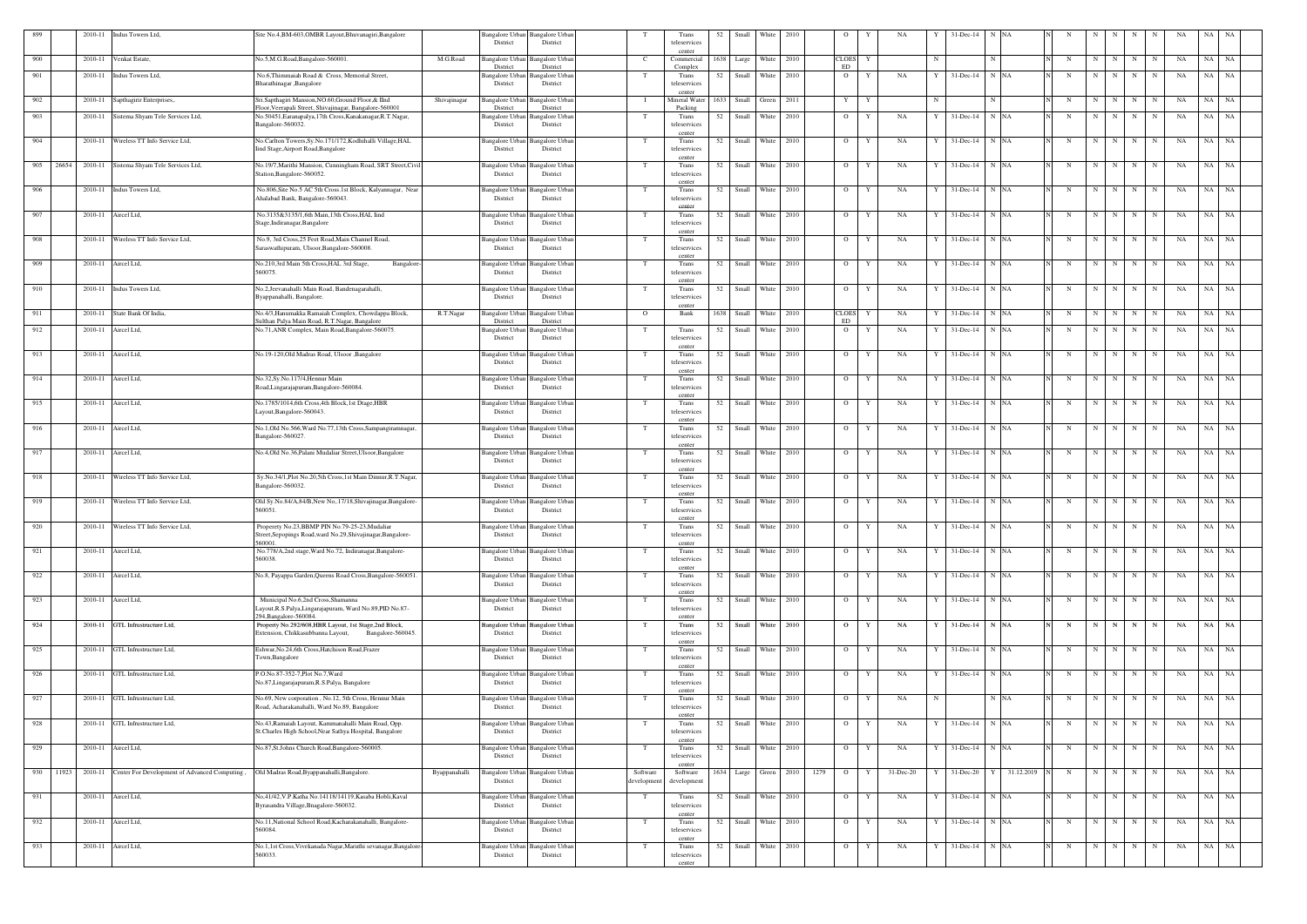| 934 |       | 2010-11           | Aircel Ltd,                                                    | No.27, PID NO.96-49-27, Manjunathalayout, 4th Cross, HMT<br>Layout, R.T. Nagar, Bangalore-32                                        | District                                              | Bangalore Urban Bangalore Urban<br>District |                | Trans<br>teleservices                     | 52   | Small               | <b>White</b> | 2010 |    | $\circ$            |   | NA                     |              | 31-Dec-14                         | N NA      |                           |             |         |                 |             | <b>NA</b> | NA        |           |
|-----|-------|-------------------|----------------------------------------------------------------|-------------------------------------------------------------------------------------------------------------------------------------|-------------------------------------------------------|---------------------------------------------|----------------|-------------------------------------------|------|---------------------|--------------|------|----|--------------------|---|------------------------|--------------|-----------------------------------|-----------|---------------------------|-------------|---------|-----------------|-------------|-----------|-----------|-----------|
| 935 |       | 2010-11           | Aircel Ltd,                                                    | No.164, Ganesha Nilya,2nd Main Road, Saraswathipura,<br>ogupalya, Ulsoor,<br>Bangalore-560008                                       | Bangalore Urban<br>District                           | <b>Bangalore Urbar</b><br>District          | T              | center<br>Trans<br>teleservices           | 52   | Small               | White        | 2010 |    | $\overline{O}$     | Y | NA                     |              | $31$ -Dec-14 N NA                 |           | N                         | N           | N       | N               | N           | NA        | NA        | <b>NA</b> |
| 936 |       |                   | 2010-11 Aircel Ltd,                                            | Sy.No.1251, Katha No.690, Byrathi Village, Hennur Main<br>Road, Bnagalore-560032                                                    | Bangalore Urban<br>District                           | <b>Bangalore</b> Urban<br>District          | T              | center<br>Trans<br>teleservices           |      | 52 Small White 2010 |              |      |    | $\overline{O}$     | Y | NA                     |              | $31$ -Dec-14 N NA                 |           | N                         | N           | N       | N               | N           | NA        | NA NA     |           |
| 937 |       | 2010-11           | Tower Vision (I) Pvt.Ltd,                                      | No.33/1,1sT Main Road, Vinmala Garden, Bharathamma<br>Layout, Venkateshapuram Post, Bangalore-45                                    | District                                              | Bangalore Urban Bangalore Urban<br>District | T              | center<br>Trans<br>teleservices           | 52   | Small               | White        | 2010 |    | $\overline{O}$     | Y | NA                     |              | $31$ -Dec-14 N NA                 |           | N                         | $\mathbf N$ | N       | N               | N           | NA        | NA        | NA        |
| 938 |       |                   | 2010-11 Indus Towers Ltd,                                      | No.667/2, Opp.Ashok Deluxe Hotel, Near Anjaneya<br>Complex, Kodihalli, Airport Road, Bangalore-560008.                              | Bangalore Urban<br>District                           | <b>Bangalore Urban</b><br>District          | T              | center<br>Trans<br>teleservices           | 52   | Small White         |              | 2010 |    | $\overline{O}$     | Y | NA                     | Y            | $31$ -Dec-14 N NA                 |           | N                         | N           | N       | N               | N           | NA        | NA NA     |           |
| 939 |       |                   | 2010-11 Indus Towers Ltd,                                      | No.2/1, IInd Cross, RHA Pesnion Layout, Goutham<br>Puram, Ulsoor, Bangalore-560008                                                  | Bangalore Urban<br>District                           | <b>Bangalore</b> Urban<br>District          | T              | center<br>Trans<br>teleservices           | 52   | Small               | White        | 2010 |    | $\overline{O}$     | Y | NA                     | Y            | $31$ -Dec-14 N NA                 |           | N                         | N           | N       | N               | $\mathbf N$ | NA        | NA        | <b>NA</b> |
| 940 |       |                   | 2010-11 Indus Towers Ltd,                                      | No.4,18th Cross, Sagayapuram, Cox Town, Bangalore-560005.                                                                           | Bangalore Urbar<br>District                           | Bangalore Urbar<br>District                 |                | center<br>Trans<br>teleservices           |      | 52 Small White 2010 |              |      |    | $\overline{O}$     | Y | NA                     |              | $31$ -Dec-14 N NA                 |           | N                         | N           | N       | N               | N           | NA        | NA NA     |           |
| 941 |       |                   | 2010-11 Indus Towers Ltd,                                      | Khata No.1312, Manarayanapalya, Near Sulthan Palya, R.T. Nagar<br>Post, Bangalore-560032.                                           | District                                              | Bangalore Urban Bangalore Urban<br>District | T              | center<br>Trans<br>teleservices           | 52   | Small               | White        | 2010 |    | $\circ$            | Y | NA                     |              | $31$ -Dec-14 N NA                 |           | N                         | N           | N       | N               | N           | NA        | NA        | NA        |
| 942 |       |                   | 2010-11 Cavalier Consultancy Services,                         | Kalyananagar Main<br>No.702,1st Block,HRBR Layout,                                                                                  | Kalyannagar<br><b>Bangalore Urban</b>                 | Bangalore Urban                             | $\mathbf{C}$   | center<br>Commercial                      | 1638 | Small White         |              | 2010 |    | <b>CLOES</b><br>ED | Y | NA                     |              | $31$ -Dec-14 N NA                 |           | N                         | N           | N       | N               | $\mathbf N$ | NA        | NA NA     |           |
| 943 |       | 2010-11           | Wireless TT Info Services Ltd,                                 | <b>Road, Bangalore</b><br>Site No.40, KHB Hoysala Nagar, CMH Road, Indiranagar<br>,Binnamanagala,2nd Stage,Bangalore-560038.        | District<br>Bangalore Urban<br>District               | District<br>Bangalore Urban<br>District     | T              | complex<br>Trans<br>teleservices          | 52   | Small               | White        | 2010 |    | $\overline{O}$     | Y | NA                     |              | 31-Dec-14 N NA                    |           | N                         | N           | N       | N               | $\mathbf N$ | NA        | NA NA     |           |
| 944 |       |                   | 2010-11 Favourit Developers,                                   | No.1,3rd A Main, Ambedkar Extension, Kavalbyrasandra, Shan<br>Pura Main ward, Bnagalore                                             | Kavalbyrasandra<br><b>Bangalore Urban</b><br>District | Bangalore Urban<br>District                 | $\mathbf{C}$   | center<br>Residential<br>Apartment        | 1638 | Large               | Green        | 2010 |    | $\mathbf{Y}$       |   | Lesthen 20<br>Thousend |              | NA N NA                           |           | N                         | N           | N       | N               | N           | NA        | NA        | NA        |
| 945 |       |                   | 2010-11 Etisalat DB.Tlelcom Pvt.Ltd,                           | Lakshmi Naryana Complex, No.682,9th A Main Road,1st<br>Stage, Indiranagar, CMH Road, Bangalore-560038.                              | Bangalore Urban<br>District                           | Bangalore Urbar<br>District                 | T              | Trans<br>teleservices                     | 52   | Small               | <b>White</b> | 2010 |    | $\overline{O}$     | Y | O.M.R.<br>NA           |              | 31-Dec-14 N NA                    |           | N                         | $\mathbf N$ | N       | N               | N           | NA        | NA        | NA        |
| 946 |       | 2010-11           | G.T.L Infrustructure Ltd,                                      | No.52, PID No.95-148-52, Ward No.95, Kaval                                                                                          | Bangalore Urban                                       | <b>Bangalore Urbar</b>                      | T              | center<br>Trans                           | 52   | Small               | White        | 2010 |    | $\overline{O}$     | Y | NA                     |              | $31$ -Dec-14 N NA                 |           | N                         | N           | N       | N               | N           | NA        | NA NA     |           |
|     |       |                   |                                                                | Byrasandra, Pillanna Garden, 2nd Stage, Bangalore-560045,.                                                                          | District                                              | District                                    |                | teleservices<br>center                    |      |                     |              |      |    |                    |   |                        |              |                                   |           |                           |             |         |                 |             |           |           |           |
| 947 |       | 2010-11           | India Teleco Infra Ltd,                                        | No.89, Charles Campbell Road, Cox town, Bangalore-560005.                                                                           | Bangalore Urban<br>District                           | Bangalore Urba<br>District                  | T              | Trans<br>teleservices<br>center           |      | 52 Small White      |              | 2010 |    | $\overline{O}$     | Y | NA                     |              | $31$ -Dec-14 N NA                 |           | N                         | N           | N       | N               | N           | NA        | NA NA     |           |
| 948 |       | 2010-11           | India Teleco Infra Ltd,                                        | No.1/A, New No.1/6, Asseya Road, Civil station, Bangalore                                                                           | Bangalore Urban<br>District                           | <b>Bangalore Urbar</b><br>District          | T              | Trans<br>teleservices<br>center           | 52   | Small               | White        | 2010 |    | $\overline{O}$     | Y | NA                     |              | $31$ -Dec-14 N NA                 |           | N                         | N           | N       | N               | N           | NA        | <b>NA</b> | NA        |
| 949 |       | 2010-11           | India Telecom Infra Ltd,                                       | No. 12/C,Sy.No.51, Banasawadi Layout,Maruthi seva<br>nagar, Bangalore-560033.                                                       | Bangalore Urban<br>District                           | Bangalore Urbar<br>District                 | T              | Trans<br>teleservices<br>center           | 52   | Small               | White        | 2010 |    | $\overline{O}$     | Y | NA                     |              | $31$ -Dec-14 N NA                 |           | $_{\rm N}$                | N           | N       | N               | N           | NA        | NA        | <b>NA</b> |
| 950 |       | 2010-11           | Xcel Telecom (P) Ltd.,                                         | #432, Koramangala Ring Road, Srinivasgilu, Viveknagar Post,<br>Bangalore-47                                                         | Bangalore Urban<br>District                           | <b>Bangalore</b> Urban<br>District          | T              | Trans<br>teleservices<br>center           | 52   | Small               | White 2010   |      |    | $\overline{O}$     | Y | NA                     | Y            | $31$ -Dec-16 N NA                 |           | N                         | N           | N       | N               | N           | NA        | NA NA     |           |
| 951 |       | 2010-11           | Tower Vision India Pvt.Ltd,                                    | No.6,John Amstrong Road,Richard Park,Bangalore-560005.                                                                              | Bangalore Urban<br>District                           | <b>Bangalore</b> Urbar<br>District          | T              | Trans<br>teleservices<br>center           | 52   | Small               | White        | 2010 |    | $\overline{O}$     | Y | NA                     |              | $31$ -Dec-14 N NA                 |           | N                         | N           | N       | N               | N           | NA        | NA NA     |           |
| 952 |       |                   | 2010-11 Tower Vision India Pvt.Ltd,                            | No.10, Balakrishna Road, Sonangi Layout, R.S. Palya, Bangalore-<br>560013.                                                          | District                                              | Bangalore Urban Bangalore Urban<br>District | T              | Trans<br>teleservices<br>center           | 52   | Small               | White        | 2010 |    | $\overline{O}$     | Y | NA                     |              | $31$ -Dec-14 N NA                 |           | N                         | N           | N       | N               | N           | NA        | NA        | <b>NA</b> |
| 953 |       | 2010-11           | Wireless TT Info Services Ltd,                                 | No.99, New Property No.10/3-7/1, Old Property No.10/3-<br>7, Thygarajanagar, Banasawadi Main Road, Bangalore                        | Bangalore Urban<br>District                           | <b>Bangalore Urbar</b><br>District          |                | Trans<br>teleservices<br>center           | 52   | Small               | White        | 2010 |    | $\overline{O}$     | Y | NA                     |              | $31$ -Dec-14 N NA                 |           | N                         | N           | N       | $\mathbf N$     | N           | NA        | NA NA     |           |
| 954 |       |                   | 2010-11 India Telecom Infra Ltd,                               | No. 24, Haudin Road, Ulsoor road Cross, Bangalore                                                                                   | District                                              | Bangalore Urban Bangalore Urban<br>District |                | Trans<br>teleservices<br>center           |      | 52 Small White 2010 |              |      |    |                    |   |                        |              | 0   Y   NA   Y   31-Dec-14   N NA |           | N N N N N N N N N N N N N |             |         |                 |             |           |           |           |
| 955 |       | 2010-11           | India Telecom Infra Ltd,                                       | No.402,6th main road, G.M.Palya, Bnagalore-560075                                                                                   | Bangalore Urban<br>District                           | <b>Bangalore Urbar</b><br>District          |                | Trans<br>teleservices<br>center           | 52   | Small White 2010    |              |      |    | $\overline{O}$     | Y | NA                     |              | $31$ -Dec-14 N NA                 |           | N                         | N           |         | N               | $\mathbf N$ | NA        | NA        | <b>NA</b> |
| 956 | 17176 |                   | 2010-11 Flat Cables & Allied Products                          | No:158. Nagawara Main Road Vekantespuram Bangalore-<br>560045                                                                       | Venkateshpuram<br>District                            | Bangalore Urban Bangalore Urban<br>District | - 1            | Plastic Cable<br>manufactry               |      | 1614 Small Green    |              | 2005 | 32 | $\overline{O}$     | Y | $31 - Dec-19$          |              | $31$ -Dec-19 N NA                 |           | N                         | N           | N       | $\mathbf N$     | N           | NA        | NA        | NA        |
| 957 |       | 2010-11           | Tower Vision India Pvt.Ltd,                                    | No.67,1st Cross, HAL 2nd Stage, Doopanahalli, Bnagalore                                                                             | District                                              | Bangalore Urban Bangalore Urban<br>District | T              | Trans<br>teleservices<br>center           |      | 52 Small White 2010 |              |      |    | $\overline{O}$     | Y | NA                     |              | $31$ -Dec-14 N NA                 |           | N                         |             | $N$ $N$ | N               | N           | NA        | NA NA     |           |
| 958 | 16420 | 2010-11           | LM Glass fibewr R&D India Pvt.Ltd, (Wind<br>PowerTechnologies) | No.801,8th Floor,Tower B,RMZ Infinity,Bennighanahalli,Old<br>Madras Road, Basngalore.                                               | Old Madras Road<br>District                           | Bangalore Urban Bangalore Urban<br>District | $\blacksquare$ | Lab Testing<br>Thermoset<br>Products      |      | 1141 Medium Red     |              | 2010 |    | Closed             | Y | 30-Jun-14              |              | NA Y                              | 30-Jun-16 | N                         | N           | N       | $\mathbf N$     | N           | NA        | NA        | NA        |
| 959 |       |                   | 2010-11 Wireless TT Info Services Ltd,                         | No.35, Banasawadi Road, Maruthisevanagar, Civil station,<br>Lingarajapura, Bangalore-560033.                                        | District                                              | Bangalore Urban Bangalore Urban<br>District | T              | Trans<br>teleservices                     |      | 52 Small White 2010 |              |      |    | $\overline{O}$     | Y | NA                     |              | $31$ -Dec-14 N NA                 |           | N                         | N           | N       | N               | N           | NA        | NA NA     |           |
| 960 |       | 2010-11 B.S.N.L., |                                                                | #302, Alphine Housing Development Corporation Ltd.,<br>Alphine Arch, No.10, Langford Road, Bangalore-27                             | Bangalore Urban<br>District                           | <b>Bangalore</b> Urbar<br>District          | T              | center<br>Trans<br>teleservices           | 52   | Small White 2007    |              |      |    | $\overline{O}$     | Y | NA                     |              | $31$ -Dec-15 N NA                 |           | N                         | N           | N I     | N               | $\mathbf N$ | NA        | NA NA     |           |
| 961 |       |                   | 2010-11 Wireless TT Info Services Ltd,                         | No.37,38, Rowan Industries, 12th Cross, Sadashiva Temple<br>Road, Lingarajapuram Village, M.S.Nagar, Bangalore-560033.              | District                                              | Bangalore Urban Bangalore Urban<br>District | T              | center<br>Trans<br>teleservices<br>center |      | 52 Small White 2010 |              |      |    | $\overline{O}$     | Y | NA                     |              | $31$ -Dec-14 N NA                 |           | N                         | N           | N       | N               | N           | NA        | NA NA     |           |
| 962 |       | 2010-11           | Wireless TT Info Services Ltd,                                 | No.52, Asmnt No.36/1,1st Main,1st<br>Cross, Manorayanapalya, village, Cholanayakanahalli, R.T. Nagar,<br>Bangalore.                 | District                                              | Bangalore Urban Bangalore Urban<br>District | T              | Trans<br>teleservices<br>center           | 52   | Small               | White        | 2010 |    | $\overline{O}$     | Y | NA                     |              | 31-Dec-14 N NA                    |           | N                         | N           | N       | N               | N           | NA        | NA        | NA        |
| 963 |       | 2010-11           | Wireless TT Info Services Ltd,                                 | Sy.No.48, Old No.5, New No.4/1-1, Linganapalya, 3rd Cross,<br>Halasoor, Bangalore                                                   | Bangalore Urban<br>District                           | Bangalore Urban<br>District                 | T              | Trans<br>teleservices<br>center           | 52   | Small White 2010    |              |      |    | $\overline{O}$     | Y | NA                     | $\mathbf{Y}$ | $31$ -Dec-14 N NA                 |           | N                         | N           | N       | N               | N           | NA        | NA NA     |           |
| 964 |       | 2010-11           | Wireless TT Info Services Ltd,                                 | Old Site No.7, New No.18, BBMP PID No.91-3-18, Lazer<br>Road, Frazer Town, Bnagalore.                                               | Bangalore Urban<br>District                           | <b>Bangalore</b> Urban<br>District          | T              | Trans<br>teleservices<br>center           | 52   | Small               | White 2010   |      |    | $\overline{O}$     | Y | NA                     | Y            | $31$ -Dec-14 N NA                 |           | N                         | N           | N I     | N               | N           | NA        | NA NA     |           |
| 965 |       |                   | 2010-11 Wireless TT Info Services Ltd,                         | No.12/1,7th Cross, Lingarajapuram, Next to Sumangali Kalyan<br>mantapa, Bangalore-560084                                            | Bangalore Urban<br>District                           | <b>Bangalore</b> Urban<br>District          | T              | Trans<br>teleservices<br>center           |      | 52 Small White 2010 |              |      |    | $\overline{O}$     | Y | NA                     | Y            | $31$ -Dec-14 N NA                 |           | N                         |             |         | $N$ $N$ $N$ $N$ |             | NA        | NA NA     |           |
| 966 |       | 2010-11           | Wireless TT Info Services Ltd,                                 | Sy.No.2/3,2nd Cross,DRDO Phase 7 Road, Kaggadasapura<br>Village, C.V.Ramnagar, K.R.Puram Hobli,Bangalore                            | District                                              | Bangalore Urban Bangalore Urban<br>District | T              | Trans<br>teleservices<br>center           | 52   | Small White 2010    |              |      |    | $\overline{O}$     | Y | NA                     |              | $31$ -Dec-14 N NA                 |           | N                         | N           | N I     | N               | N           | NA        | NA NA     |           |
| 967 |       |                   | 2010-11 Wireless TT Info Services Ltd,                         | PID .No.80-45-N, Old No.39, New No.1, 2nd Street, Shivanna<br>Chetty Garden, Ward No.80, Near Lavanya Theatr, Bangalore-<br>560042. | Bangalore Urban<br>District                           | <b>Bangalore</b> Urban<br>District          | T              | Trans<br>teleservices                     |      | 52 Small White 2010 |              |      |    | $\overline{O}$     | Y | NA                     | Y            | $31$ -Dec-14 N NA                 |           | N                         | N           | N       | N               | N           | NA        | NA NA     |           |
| 968 |       | 2010-11           | Wireless TT Info Services Ltd,                                 | No.17 & 17/2,1st Cross, Ganesha Block, Kaval<br>Byrasandra, Bangalore-560032.                                                       | District                                              | Bangalore Urban Bangalore Urban<br>District |                | center<br>Trans<br>teleservices<br>center | 52   | Small White 2010    |              |      |    | $\overline{O}$     | Y | NA                     | Y            | 31-Dec-14 N NA                    |           | N                         | N           | N       | N               | N           | NA        | $NA$ $NA$ |           |
|     |       |                   |                                                                |                                                                                                                                     |                                                       |                                             |                |                                           |      |                     |              |      |    |                    |   |                        |              |                                   |           |                           |             |         |                 |             |           |           |           |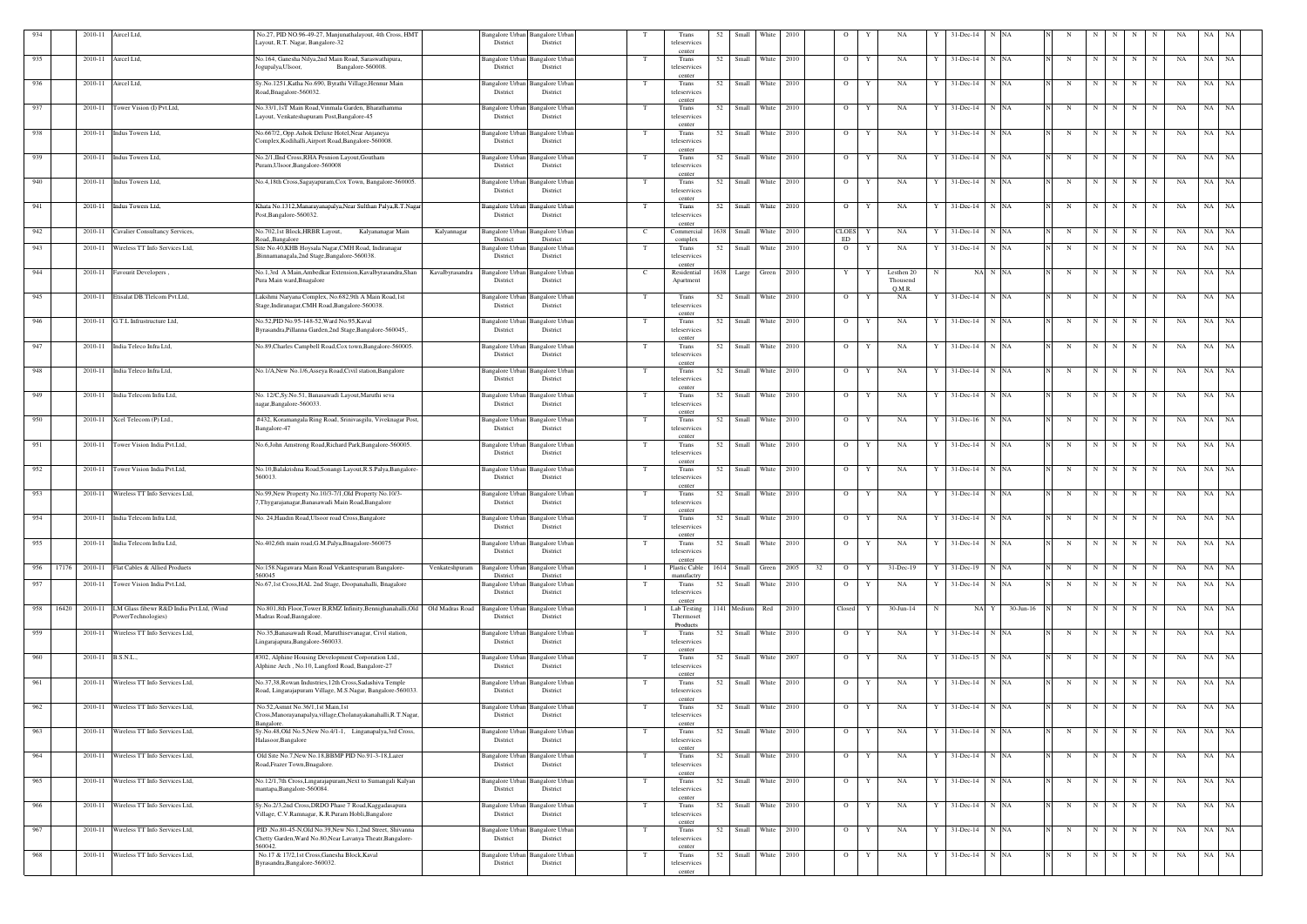| 969  |           |         | 2010-11 Wireless TT Info Services Ltd,     | No.211, New Khan Store, Opp. Noor Amjid modi<br>Road, D.J. Halli, Bnagalore-560054.                                                        |                                    | Bangalore Urban Bangalore Urban<br>District | District                                       |                | Trans<br>teleservices              | 52   | Small                  | White            | 2010 |     | $\circ$                    | NA                            |   | 31-Dec-14         | N NA    |             |   |         |          |             |    | NA    |           |
|------|-----------|---------|--------------------------------------------|--------------------------------------------------------------------------------------------------------------------------------------------|------------------------------------|---------------------------------------------|------------------------------------------------|----------------|------------------------------------|------|------------------------|------------------|------|-----|----------------------------|-------------------------------|---|-------------------|---------|-------------|---|---------|----------|-------------|----|-------|-----------|
| 970  |           | 2010-11 | Wireless TT Info Services Ltd,             | P.No.20, New No.12, 6th 'G' Cross, Civil Station, Jogupalya,<br>Ward No.75, Ulsoor, Bnagalore-560008.                                      |                                    | Bangalore Urban<br>District                 | Bangalore Urba<br>District                     |                | center<br>Trans<br>teleservices    | 52   | Small                  | White            | 2010 |     | $\overline{O}$             | Y<br>NA                       |   | $31 - Dec-14$     | N NA    | N           | N |         | N<br>N   | N           | NA | NA NA |           |
| 971  |           |         | 2010-11 Wireless TT Info Services Ltd,     | Site No.68-69/1,6th Cross, Jeevanahalli Main Road, Ward<br>No.86-A,Cox town,Bangalore-560005.                                              |                                    | Bangalore Urban Bangalore Urban<br>District | District                                       |                | center<br>Trans<br>teleservices    |      | 52 Small White 2010    |                  |      |     | $\overline{O}$             | Y<br>NA                       | Y | $31$ -Dec-14 N NA |         | N           |   | N       | N  <br>N | N           | NA | NA NA |           |
|      | 972 20215 |         | 2010-11 Sethna Group,                      | Sy.No.14,Pottery Road,Richard Town,Bangalore-560005.                                                                                       | Richard Town                       | <b>Bangalore Urban</b>                      | Bangalore Urba                                 |                | center<br>Commercial               |      | 1638 Medium White 2010 |                  |      |     | <b>CLOES</b>               | Lesthen 20<br>Y               | N |                   | NA N NA | N           | N |         | N<br>N   | N           | NA | NA    | NA        |
| 973  |           | 2010-11 | GTL Infrustructure Ltd,                    | Tahseen Zaffer W/o Zaffairs, D.No.90-45-11/2, MCP                                                                                          |                                    | District<br>Bangalore Urban Bangalore Urban | District                                       |                | Complex<br>Trans                   | 52   | Small White 2010       |                  |      |     | ED<br>$\overline{O}$       | Thousend<br>O.M.R.<br>NA<br>Y | Y | $31$ -Dec-14 N NA |         | N           | N |         | N<br>N   | N           | NA | NA    | NA        |
|      |           |         |                                            | No.1201, Sterring estate, India, No.401, 4th Floor, Sterriling<br>Height, No.139, Infantry Road, (Richard Town), Bangalore.                |                                    | District                                    | District                                       |                | teleservices<br>center             |      |                        |                  |      |     |                            |                               |   |                   |         |             |   |         |          |             |    |       |           |
| 974  |           | 2010-11 | GTL Infrustructure Ltd,                    | Indus Towers Ltd., Site No.9, Campbel Road, Richmond<br>Town, Bangalore                                                                    |                                    | Bangalore Urban<br>District                 | <b>Bangalore</b> Urba<br>District              | T              | Trans<br>teleservices<br>center    | 52   | Small                  | White 2010       |      |     | $\overline{O}$             | Y                             | Y | 31-Dec-14         | N NA    | N           | N |         | N<br>N   | N           | NA | NA    | NA        |
| 975  |           | 2010-11 | GTL Infrustructure Ltd,                    | PID No.91-95-158, Pulakeshinagar, Wheelers Road, Bangalore<br>560005.                                                                      |                                    | Bangalore Urban<br>District                 | <b>Bangalore</b> Urbar<br>District             |                | Trans<br>teleservices              |      | 52 Small White 2010    |                  |      |     | $\overline{O}$             | Y                             |   | $31$ -Dec-14 N NA |         | N           |   | N       | N<br>N   | N           | NA | NA NA |           |
| 976  |           |         | 2010-11 Kanthamma & Others,                | Site No.68, Old No.40, at Jogupalya Main<br>Road, Ulsoor, Bangalore-560008.                                                                | Ulsoor                             | Bangalore Urban Bangalore Urbar<br>District | District                                       |                | center<br>Residential<br>Apartment | 1638 |                        | Small Green 2010 |      |     | Y                          | Lesthen 20<br>Thousend        | N |                   | NA N NA | N           | N |         | N<br>N   | N           | NA | NA    | - NA      |
| 977  |           |         | 2010-11 Wireless TT Info Services Ltd,     | No.7, Katha No.708, House No.967, 2nd Main, Chinnamma<br>Layout, Kaval Byrasandra, R.T.Nagar, Bangalore-560032.                            |                                    | Bangalore Urban Bangalore Urban<br>District | District                                       |                | Trans<br>teleservices              | 52   | Small White 2010       |                  |      |     | $\overline{O}$             | Q.M.R.<br>Y                   | Y | $31$ -Dec-14 N NA |         | N           | N |         | N<br>N   | N           | NA | NA NA |           |
| 978  |           | 2010-11 | Tata Teleservices Ltd.,                    | No.13/2, 1st Cross, Erappa garden, Austin Town, Bangalore-47                                                                               |                                    | Bangalore Urban<br>District                 | Bangalore Urba<br>District                     | T              | center<br>Trans<br>teleservices    | 52   |                        | Small White 2010 |      |     | $\overline{O}$             | Y                             |   | 31-Dec-13         | N NA    | N           | N |         | N<br>N   | N           | NA | NA NA |           |
| 979  |           | 2010-11 | M.B.T Estates Pvt.Ltd.                     | No.58, St.Johns Church Road, Bangalore-560051.                                                                                             | Bharathinagar                      | Bangalore Urban                             | <b>Bangalore Urbar</b>                         | $\overline{O}$ | center<br>Kalyana Mantap           |      | 1638 Small White 2010  |                  |      |     | <b>CLOES</b>               | Y                             | Y | 31-Dec-14         | N NA    | N           | N |         | N<br>N   | N           | NA | NA NA |           |
| 980  |           | 2010-11 | M.B.T Estates Pvt.Ltd,                     | No.59, Hains Road, Bangalore-560051.                                                                                                       | Frazer Town,                       | District<br>Bangalore Urban<br>District     | District<br><b>Bangalore Urbar</b><br>District | $\overline{O}$ | Kalyana Mantap                     | 1638 |                        | Small White 2010 |      |     | ED<br><b>CLOES</b><br>ED   | Y                             |   | $31 - Dec-14$     | N NA    | N           | N |         | N<br>N   | N           | NA | NA    | NA        |
| 981  |           | 2010-11 | Dwaraka Realties Pvt.Ltd,                  | No.11,3rd Cross, Nandidurga Road, Jayamahal<br>Extension, Bangalore                                                                        | ayamahal Extension Bangalore Urban | District                                    | <b>Bangalore Urbar</b><br>District             | $\Omega$       | Office                             |      | 1638 Small White 2010  |                  |      |     | <b>CLOES</b><br>${\rm ED}$ | Y                             | Y | 31-Dec-15         | N NA    | N           | N |         | N<br>N   | N           | NA | NA NA |           |
| 982  |           | 2010-11 | Carlton Towers Owner Association.          | No.1, Airport Road, Bnagalore-560008.                                                                                                      | Kodihalli                          | <b>Bangalore Urban</b><br>District          | Bangalore Urba<br>District                     | - C            | Commercial<br>Complex              | 1638 | Small                  | White            | 2010 |     | <b>CLOES</b><br>${\rm ED}$ |                               |   | <b>EXEMPTED</b>   | N NA    | N           | N |         | N<br>N   | $\mathbf N$ | NA | NA    | NA        |
| 983  |           | 2010-11 | Stebicon Life Sciences (P) Ltd,            | No.3, BM/416, 3rd Block, HRBR Extension, Bnagalore                                                                                         | <b>HRBR</b> Layout                 | Bangalore Urban<br>District                 | Bangalore Urba<br>District                     |                | Pharmaceuticals                    |      | 1141 Small             | Red 2010         |      |     | Closed                     | 30-Jun-17<br>Y                |   | 30-Jun-17         | N NA    | $\mathbf N$ | N |         | N<br>N   | N           | NA | NA    | NA        |
| 984  |           | 2010-11 | ATC India Tower Corporation Pvt.Ltd,       | No.11, T.P.No.1, Seema Tent & Light House, Jalal<br>Complex, Opp, Ananda Talkies, Devarajeevanhalli Main Road,<br>angalore-560045          |                                    | Bangalore Urbar<br>District                 | Bangalore Urba<br>District                     |                | Trans<br>teleservices              | 52   | Small                  | White            | 2010 |     | $\overline{O}$             |                               |   | $31 - Dec-14$     | N NA    | N           | N | N       | N        | N           | NA | NA    | NA        |
| 985  |           |         | 2010-11 Quippo Telecom Infrustructure Ltd, | Property No.152 & 153,9th Cross Gangamma Temple<br>Old Old Airpot<br>Street, Kodihalli,<br>Road.Bangalore-560038.                          |                                    | <b>Bangalore Urban</b><br>District          | <b>Bangalore Urbar</b><br>District             | T              | Trans<br>teleservices<br>center    | 52   |                        | Small White 2010 |      |     | $\overline{O}$             | Y                             | Y | $31$ -Dec-14 N NA |         | N           |   | N       | N<br>N   | N           | NA |       | NA NA     |
| 986  |           | 2010-11 | Quippo Telecom Infrustructure Ltd,         | Sy.No.32/3, Property Bearing Site No.12, Present Site<br>No.1709, Ummar Nagar, 15th Cross, Govindapura, Arabic<br>College Post, Bnagalore. |                                    | Bangalore Urban<br>District                 | Bangalore Urba<br>District                     |                | Trans<br>teleservices<br>center    | 52   | Small White 2010       |                  |      |     | $\overline{O}$             | Y                             |   | 31-Dec-14         | N NA    | N           | N |         | N<br>N   | N           | NA | NA NA |           |
| 987  |           | 2010-11 | 'iom Networks Pvt.Ltd,                     | Site No.10 & 11, Sy.NO.113, New No.114, Kamraj Road, B-<br>12, Ambedkar College, R.T. Nagar, Bangalore-560032.                             |                                    | Bangalore Urban<br>District                 | Bangalore Urbar<br>District                    |                | Trans<br>teleservices              | 52   | Small                  | White 2010       |      | 2.5 | $\overline{O}$             | Y                             |   | Life time         | N NA    | N           | N |         | N<br>N   | N           | NA | NA    | NA        |
| 988  |           | 2010-11 | Viom Networks Pvt.Ltd,                     | No.35, Narayana Complex, Near Last Bus Stop. Kaval<br>R.T.Nagar, Bnagalore-560033.<br>byrasandra,                                          |                                    | Bangalore Urban<br>District                 | Bangalore Urba<br>District                     |                | center<br>Trans<br>teleservices    | 52   | Small                  | White 2010       |      |     | $\overline{O}$             | Y                             |   | 31-Dec-14         | N NA    | $\mathbf N$ | N |         | N<br>N   | N           | NA | NA    | <b>NA</b> |
| 989  |           | 2010-11 | Viom Networks Pvt.Ltd,                     | No.29,1st Cross,1st Block, Maath Ebglish School, Near Masjid<br>Rahamat Nagar, Bnagalore                                                   |                                    | Bangalore Urban                             | <b>Bangalore Urban</b>                         | T              | center<br>Trans                    | 52   |                        | Small White 2010 |      |     | $\overline{O}$             | Y                             | Y | $31$ -Dec-14 N NA |         | N           |   | N       | N<br>N   | N           | NA |       | NA NA     |
| 990  |           |         | 2010-11 Quippo Telecom Infrustructure Ltd, | No.5C/117, Banasawadi Main Road, Next to BSNL                                                                                              |                                    | District<br>Bangalore Urban Bangalore Urban | District                                       |                | teleservices<br>center<br>Trans    | 52   |                        | Small White 2010 |      |     | $\overline{O}$             | Y                             |   | $31 - Dec-14$     | N NA    | N           | N |         | N<br>N   | N           | NA | NA    | NA        |
| 991  |           | 2010-11 | Viom Networks Pvt.Ltd,                     | Office, Bangalore.<br>No.1, Sneha Jyothi Complex, Ananda Gokula Layout, Kaveri                                                             |                                    | District<br>Bangalore Urban Bangalore Urban | District                                       |                | teleservices<br>center<br>Trans    | 52   |                        | Small White 2010 |      | 2.5 | $\overline{O}$             | Y                             |   | Life time         | N NA    | N           |   | N       | N<br>N   | N           | NA | NA    | NA        |
| 992  |           | 2010-11 | Viom Networks Pvt.Ltd,                     | Nagar, Bangalore.<br>No.49, 1st A Main Road, Bhuvaneshwari Nagar, Ward                                                                     |                                    | District<br>Bangalore Urban                 | District<br><b>Bangalore Urba</b>              |                | teleservices<br>center<br>Trans    | 52   |                        | Small White 2010 |      |     | $\overline{O}$             | Y                             |   | 31-Dec-14         | N NA    | N           |   | N       | N<br>N   | N           | NA | NA NA |           |
|      |           |         |                                            | No.96, Bangalore.                                                                                                                          |                                    | District                                    | District                                       |                | teleservices<br>center             |      |                        |                  |      |     |                            |                               |   |                   |         |             |   |         |          |             |    |       |           |
| 993  |           | 2010-11 | Viom Networks Pvt.Ltd,                     | The Principal (Nijamunnisa) Loretta English<br>School, No.29/4, 1st Cross, Coffee Board Colony, Bangalore.                                 |                                    | Bangalore Urban Bangalore Urban<br>District | District                                       | - Т            | Trans<br>teleservices<br>center    | 52   | Small White 2010       |                  |      | 2.5 | $\mathbf{O}$               | Y                             | Y | Life time N NA    |         | N           |   | $N$ $N$ |          | $N$ $N$     | NA |       | NA NA     |
| 994  |           | 2010-11 | Viom Networks Pvt.Ltd,                     | No.3,9th Cross,3rd Main, Hoysalanagar,Bangalore                                                                                            |                                    | Bangalore Urban Bangalore Urban<br>District | District                                       | T              | Trans<br>teleservices<br>center    | 52   |                        | Small White 2010 |      |     | $\overline{O}$             | Y                             | Y | $31$ -Dec-14 N NA |         | $\mathbf N$ | N |         | N<br>N   | N           | NA | NA    | <b>NA</b> |
| 995  |           | 2010-11 | Viom Networks Pvt.Ltd,                     | Jonson's Building, Commercial Street, Bangalore                                                                                            |                                    | Bangalore Urban Bangalore Urban<br>District | District                                       |                | Trans<br>teleservices              | 52   |                        | Small White 2010 |      | 2.5 | $\overline{O}$             | Y                             |   | Life time         | N NA    | N           |   | N       | N<br>N   | N           | NA |       | NA NA     |
| 996  |           | 2010-11 | Viom Networks Pvt.Ltd,                     | No.63, G.M. Palya, New Thippasandra Post, Bangalore                                                                                        |                                    | Bangalore Urban<br>District                 | <b>Bangalore</b> Urba<br>District              | T              | center<br>Trans<br>teleservices    | 52   |                        | Small White 2010 |      |     | $\overline{O}$             | Y                             | Y | $31$ -Dec-14 N NA |         | $\mathbf N$ | N |         | N<br>N   | N           | NA | NA    | NA        |
| 997  |           | 2010-11 | Viom Networks Pvt.Ltd,                     | No.1328/18, Kammanahalli main Road, Bangalore0-560084.                                                                                     |                                    | Bangalore Urban Bangalore Urban<br>District | District                                       |                | center<br>Trans<br>teleservices    |      | 52 Small White 2010    |                  |      |     | $O$ $Y$                    |                               |   | $31$ -Dec-14 N NA |         | N           | N |         | N<br>N   | N           | NA | NA NA |           |
| 998  |           | 2010-11 | Viom Networks Pvt.Ltd,                     | Maruthi Corner, No.123, Banasawadi Main Road,<br>Maruthisevanagar, Bnagalore-560033.                                                       |                                    | Bangalore Urban<br>District                 | <b>Bangalore Urban</b><br>District             |                | center<br>Trans<br>teleservices    | 52   | Small                  | White 2010       |      |     | $\overline{O}$             | Y                             |   | $31$ -Dec-14 N NA |         | N           | N |         | N<br>N   | N           | NA | NA    | NA        |
| 999  |           | 2010-11 | Viom Networks Pvt.Ltd,                     | No.92, Kedia Arcade, Infantry Road, Bangalore-560001.                                                                                      |                                    | Bangalore Urban<br>District                 | <b>Bangalore Urbar</b><br>District             |                | center<br>Trans<br>teleservices    | 52   | Small White 2010       |                  |      |     | $\overline{O}$             | Y                             |   | $31$ -Dec-14 N NA |         | N           |   | N       | N<br>N   | $\mathbf N$ | NA | NA NA |           |
| 1000 |           | 2010-11 | Viom Networks Pvt.Ltd,                     | No.18, Dollar Plaza, Vivekanada Road, Bangalore.                                                                                           |                                    | Bangalore Urban<br>District                 | <b>Bangalore Urbar</b><br>District             | T              | center<br>Trans                    | 52   | Small White 2010       |                  |      |     | $\overline{O}$             | Y                             | Y | $31$ -Dec-14 N NA |         | N           |   | $N$ $N$ |          | $N$   $N$   | NA | NA NA |           |
| 1001 |           | 2010-11 | Viom Networks Pvt.Ltd,                     | Mr. Balachandra Girimala Complex, Babusab Palya Main                                                                                       |                                    | Bangalore Urban Bangalore Urban             |                                                |                | teleservices<br>center<br>Trans    |      | 52 Small White 2010    |                  |      |     | $\overline{O}$             | $\mathbf{Y}$                  | Y | $31$ -Dec-14 N NA |         | N           |   | $N$ $N$ | N        | N           | NA |       | NA NA     |
| 1002 |           | 2010-11 | Viom Networks Pvt.Ltd,                     | Road, 2nd Block, Kalyanagar, Bangalore<br>No.31, Gramathana, Katha No.73/3, Oil Mill                                                       |                                    | District<br>Bangalore Urban                 | District<br><b>Bangalore Urbar</b>             |                | teleservices<br>center<br>Trans    | 52   | Small                  | White 2010       |      |     | $\overline{O}$             | Y                             |   | 31-Dec-14         | N NA    | N           | N |         | N<br>N   | N           | NA | NA    | NA        |
|      |           |         |                                            | Road, Kacharakanahalli Village, Bangalore.                                                                                                 |                                    | District                                    | District                                       |                | teleservices<br>center             |      |                        |                  |      |     |                            |                               |   |                   |         |             |   |         |          |             |    |       |           |
| 1003 |           | 2010-11 | Viom Networks Pvt.Ltd,                     | No.561,3rd Cross, HRBR Extension, Bangalore                                                                                                |                                    | Bangalore Urban Bangalore Urban<br>District | District                                       |                | Trans<br>teleservices<br>center    |      | 52 Small White 2010    |                  |      |     | $\overline{O}$             | Y                             | Y | $31$ -Dec-14 N NA |         | N           | N |         | N<br>N   | N           | NA |       | NA NA     |
| 1004 |           | 2010-11 | Viom Networks Pvt.Ltd,                     | No.1769,1st Cross,1st Stage,5th Block,HRBR Layout,<br>Kalyannagar, Bangalore                                                               |                                    | Bangalore Urban Bangalore Urban<br>District | District                                       | T              | Trans<br>teleservices              | 52   |                        | Small White 2010 |      |     | $\overline{O}$             | Y                             | Y | $31$ -Dec-14 N NA |         | N           | N |         | N  <br>N | N           | NA |       | NA NA     |
|      |           |         |                                            |                                                                                                                                            |                                    |                                             |                                                |                | center                             |      |                        |                  |      |     |                            |                               |   |                   |         |             |   |         |          |             |    |       |           |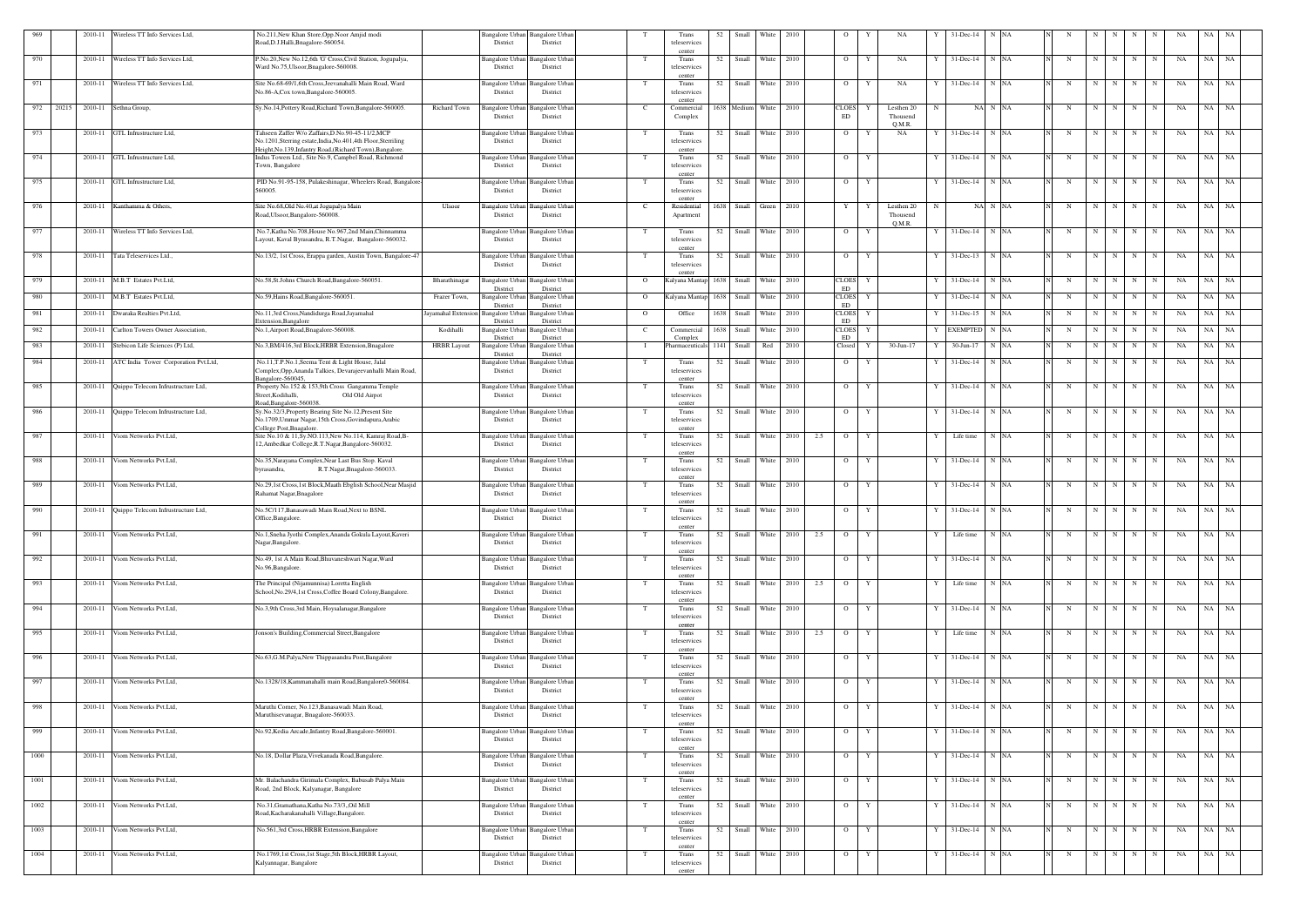| 1005 | 2010-11 | Viom Networks Pvt.Ltd,         | No.103/1, Near MSK School, M.S. Nagar Post, Old<br>Byappanahalli, Bangalore                                              | Bangalore Urban Bangalore Urban<br>District<br>District           |     | Trans<br>teleservices                    | 52 | Small | White               | 2010 | $\circ$               |                     |     | 31-Dec-14             | N NA |             |                         |           |             |                     | NA | NA    | NA        |
|------|---------|--------------------------------|--------------------------------------------------------------------------------------------------------------------------|-------------------------------------------------------------------|-----|------------------------------------------|----|-------|---------------------|------|-----------------------|---------------------|-----|-----------------------|------|-------------|-------------------------|-----------|-------------|---------------------|----|-------|-----------|
| 1006 | 2010-11 | Viom Networks Pvt.Ltd,         | No.101,2nd Cross, New Byappanahalli, Extension, OPP.Old                                                                  | <b>Bangalore Urbar</b><br>Bangalore Urban                         |     | center<br>Trans                          | 52 |       | Small White 2010    |      | $\overline{O}$        | Y                   |     | $31 - Dec-14$         | N NA | N           | N                       | N         | N           | N                   | NA | NA    | <b>NA</b> |
|      |         |                                | Madras Road, Indiranagar, Bangalore.                                                                                     | District<br>District                                              |     | teleservices<br>center                   |    |       |                     |      |                       |                     |     |                       |      |             |                         |           |             |                     |    |       |           |
| 1007 | 2010-11 | Viom Networks Pvt.Ltd,         | Vasavi Plaza, Kammanahalli Main Road, Kalyannagar<br>Post, Bangalore                                                     | Bangalore Urban Bangalore Urban<br>District<br>District           |     | Trans<br>teleservices<br>center          |    |       | 52 Small White 2010 |      | $\overline{O}$        | Y                   |     | $31$ -Dec-14 N NA     |      | $\mathbf N$ | N                       | N         | N           | N                   | NA | NA NA |           |
| 1008 | 2010-11 | Viom Networks Pvt.Ltd,         | Sy.No.6, BDA Layout, Behind J.P.Nagar Police<br>Station, Bangalore                                                       | <b>Bangalore Urban</b><br>Bangalore Urbar<br>District<br>District | - T | Trans<br>teleservices<br>center          | 52 | Small | White 2010          |      | $\overline{O}$        | Y                   |     | $31 - Dec-14$         | N NA | N           | N                       | N         | N           | N                   | NA | NA    | NA        |
| 1009 | 2010-11 | Viom Networks Pvt.Ltd,         | No.4, Corporation, Old No.1/1, New No.1/1, New<br>No,140, Munireddy palya Main Road, Bangalore-560036.                   | Bangalore Urban<br>Bangalore Urbar<br>District<br>District        |     | Trans<br>teleservices<br>center          | 52 |       | Small White 2010    |      | $\overline{O}$        | Y                   | Y   | 31-Dec-14             | N NA | N           | N                       | N         | $\mathbf N$ | $\mathbf N$         | NA | NA    | <b>NA</b> |
| 1010 | 2010-11 | Viom Networks Pvt.Ltd,         | No.93, Wheelers Road, Cox Town Bangalore                                                                                 | Bangalore Urban<br><b>Bangalore Urbar</b><br>District<br>District |     | Trans<br>teleservices<br>center          | 52 |       | Small White 2010    |      | $\overline{O}$        | Y                   | Y   | $31$ -Dec-14 N NA     |      | N           | N                       | N         | $\mathbf N$ | N                   | NA | NA    | <b>NA</b> |
| 1011 | 2010-11 | Viom Networks Pvt.Ltd,         | No.5 &6,19th Cross, Kaggadasapura Main Road, New City<br>Super Market, C.V. Ramnagar, Bangalore                          | Bangalore Urban Bangalore Urba<br>District<br>District            |     | Trans<br>teleservices<br>center          |    |       | 52 Small White 2010 |      |                       | $\overline{O}$<br>Y | Y I | $31$ -Dec-14 N NA     |      | N           |                         |           | N N N N     |                     | NA | NA NA |           |
| 1012 | 2010-11 | Viom Networks Pvt.Ltd,         | No.482, Rajeshwari, jeevan bhim nagar Main Road, HAL IIIrd<br>Stage, New Thippasandra Post, Bangalore                    | Bangalore Urban Bangalore Urbai<br>District<br>District           |     | Trans<br>teleservices<br>center          | 52 |       | Small White 2010    |      | $\overline{O}$        | Y                   |     | 31-Dec-14             | N NA | N           | N                       | N         | N           | N                   | NA | NA    | NA        |
| 1013 | 2010-11 | Viom Networks Pvt.Ltd,         | No.373,100 Feet Road, HAL 2 nd Stage, Bangalore                                                                          | Bangalore Urban<br>Bangalore Urbar<br>District<br>District        |     | Trans<br>teleservices<br>center          | 52 |       | Small White 2010    |      | 2.5<br>$\overline{O}$ | Y                   |     | Life time             | N NA | N           | N                       | N         | N           | N                   | NA | NA NA |           |
| 1014 | 2010-11 | Viom Networks Pvt.Ltd,         | No.21/1, Robertson Road, Frazer Town, Bnagalore                                                                          | Bangalore Urban<br>Bangalore Urbar<br>District<br>District        |     | Trans<br>teleservices<br>center          | 52 |       | Small White 2010    |      | $\overline{O}$        | Y                   |     | 31-Dec-14             | N NA | N           | N                       | N         | N           | N                   | NA | NA NA |           |
| 1015 | 2010-11 | Viom Networks Pvt.Ltd,         | Mr.Ravi kumar, 988031461 S/o Late Govindappa, No.779/1, 6tl<br>Cross, Barasandra Main Road, G.M.Palya, Bangalore-560075. | Bangalore Urban<br>Bangalore Urba<br>District<br>District         |     | Trans<br>teleservices<br>center          |    |       | 52 Small White 2010 |      | $\overline{O}$        | Y                   |     | 31-Dec-14             | N NA | N           | N                       | N         | N           | N                   | NA | NA NA |           |
| 1016 | 2010-11 | /iom Networks Pvt.Ltd,         | N0.2/1,1st Cross, Masjid Street, BSA Road, Frazer<br>Town, Bnagalore                                                     | Bangalore Urban<br>Bangalore Urbai<br>District<br>District        | T   | Trans<br>teleservices<br>center          | 52 | Small | White 2010          |      | $\overline{O}$        | Y                   |     | $31 - Dec-14$         | N NA | N           | N                       | N         | N           | N                   | NA | NA    | NA        |
| 1017 | 2010-11 | Viom Networks Pvt.Ltd,         | N0.4002/A, HAL Iind Stage, Ward<br>No.74,Doopanahalli,Bangalore                                                          | <b>Bangalore Urban</b><br>Bangalore Urba<br>District<br>District  |     | Trans<br>teleservices                    | 52 | Small | White 2010          |      | $\overline{O}$        | Y                   |     | 31-Dec-14             | N NA | N           | N                       | N         | N           | N                   | NA | NA    | <b>NA</b> |
| 1018 | 2010-11 | Viom Networks Pvt.Ltd,         | N0.13, Annaiah Reddy Road, Ulsoor, Hoysalanagar, Bnagalore                                                               | Bangalore Urban<br><b>Bangalore Urbar</b><br>District<br>District | T   | center<br>Trans<br>teleservices<br>cente | 52 |       | Small White 2010    |      | $\overline{O}$        | Y                   | Y   | $31$ -Dec-14 N NA     |      | N           |                         | $N$   $N$ | N           | N                   | NA | NA NA |           |
| 1019 | 2010-11 | Viom Networks Pvt.Ltd,         | N0.33/1, Santhome Apts.1st A Cross,1st<br>Satge, Indiranagar, Michal Palya, Bangalore                                    | Bangalore Urban<br>Bangalore Urba<br>District<br>District         |     | Trans<br>teleservices<br>center          | 52 |       | Small White 2010    |      | $\overline{O}$        | Y                   |     | $31$ -Dec-14 N NA     |      | N           | N                       | N         | N           | N                   | NA | NA NA |           |
| 1020 | 2010-11 | Viom Networks Pvt.Ltd,         | Premier Court Opp.Megh Sagar Restaurant Near Double<br>Road, Signal CMH Road, Indiranagar, Bangalore                     | Bangalore Urban<br>Bangalore Urbar<br>District<br>District        |     | Trans<br>teleservices<br>center          | 52 |       | Small White 2010    |      | $\overline{O}$        | Y                   | Y   | 31-Dec-14             | N NA | N           | N                       | N         | N           | N                   | NA | NA    | NA        |
| 1021 | 2010-11 | Viom Networks Pvt.Ltd,         | No.148, Embassy Square Infantry Road, Bangalore-560001                                                                   | Bangalore Urban<br>Bangalore Urba<br>District<br>District         |     | Trans<br>teleservices                    | 52 | Small | White 2010          |      | $\overline{O}$        | Y                   |     | 31-Dec-14             | N NA | N           | $\overline{\mathbf{N}}$ | N         | N           | N                   | NA | NA    | <b>NA</b> |
| 1022 | 2010-11 | /iom Networks Pvt.Ltd,         | No.36, Krishna Reddy Lane, Jeevan Bhimanagar, Bangalore                                                                  | Bangalore Urban<br><b>Bangalore Urban</b><br>District<br>District | - T | Trans<br>teleservices<br>center          | 52 |       | Small White 2010    |      | $\overline{O}$        | Y                   | Y   | $31$ -Dec-14 N NA     |      | N           | N                       | N         | N           | N                   | NA | NA NA |           |
| 1023 | 2010-11 | Viom Networks Pvt.Ltd,         | No.12, Kaggasapura Main Road, Opp. Aiah Reddy<br>Layout, Bnagalore-560093                                                | Bangalore Urban<br>Bangalore Urba<br>District<br>District         |     | Trans<br>teleservices<br>center          |    |       | 52 Small White 2010 |      | $\overline{O}$        | Y                   |     | 31-Dec-14             | N NA | $\mathbf N$ | N                       | N         | N           | N                   | NA | NA NA |           |
| 1024 | 2010-11 | /iom Networks Pvt.Ltd,         | .Kamala Kumari W/o<br>N.Saravanan, Sy.No.315, Kamarajnagar, Commercial<br>Road, Bangalore-560001.                        | Bangalore Urban<br>Bangalore Urba<br>District<br>District         |     | Trans<br>teleservices                    | 52 | Small | White 2010          |      | $\overline{O}$        | Y                   | Y   | 31-Dec-14             | N NA | N           | N                       | N         | N           | $\mathbf N$         | NA | NA    | NA        |
| 1025 | 2010-11 | Viom Networks Pvt.Ltd,         | #1085/3,9th A Main,2nd Cross,HRBR Layout,1st Cross,<br>Kalyannagar, Bnagalore-560043.                                    | Bangalore Urban Bangalore Urbar<br>District<br>District           |     | Trans<br>teleservices<br>center          | 52 | Small | White               | 2010 | $\circ$               |                     |     | 31-Dec-14             | N NA |             |                         |           |             |                     | NA | NA    | NA        |
| 1026 | 2010-11 | Viom Networks Pvt.Ltd,         | Rajanna S/o Annayappa Opp. Venkateshwara<br>Clinic, Govindappa Main Road, Bangalore                                      | <b>Bangalore Urban</b><br>Bangalore Urban<br>District<br>District |     | Trans<br>teleservices<br>center          | 52 |       | Small White 2010    |      |                       | $\overline{O}$<br>Y |     | $31$ -Dec-14 N NA     |      | N           | N                       | N         | N           | N                   | NA | NA NA |           |
| 1027 | 2010-11 | Viom Networks Pvt.Ltd,         | R.Manorayanna S/oG.Ramaiah,RMS Colony,Bangalore.                                                                         | Bangalore Urban<br><b>Bangalore Urbar</b><br>District<br>District | - T | Trans<br>teleservices<br>center          | 52 |       | Small White 2010    |      |                       | $O$ $Y$             |     | $31$ -Dec-14 N NA     |      | N           | N                       | N         | N           | N                   | NA | NA NA |           |
| 1028 |         | 2010-11 Viom Networks Pvt.Ltd, | No.82, Nandi Durga Road, Star Avenue, Bnagalore                                                                          | Bangalore Urban Bangalore Urban<br>District<br>District           |     | Trans<br>teleservices<br>center          | 52 |       | Small White 2010    |      |                       | $\overline{O}$<br>Y | Y   | $31$ -Dec-14 N NA     |      | N           | N                       | N         | N           | N                   | NA | NA NA |           |
| 1029 | 2010-11 | Viom Networks Pvt.Ltd,         | No.42/1, Lavelle Road, Bangalore-01                                                                                      | Bangalore Urban<br><b>Bangalore Urbar</b><br>District<br>District | T   | Trans<br>teleservices<br>centei          |    |       | 52 Small White 2010 |      | $\overline{O}$        | Y                   |     | Y 31-Dec-15 N NA      |      | N           |                         | $N$ $N$   | N           | N                   | NA | NA NA |           |
| 1030 | 2010-11 | Tower Vision India Pvt.Ltd,    | #21, 1stcross, Sonnappa Block,j.C.Nagar, Munnireddypalya,<br>bangalore-06                                                | Bangalore Urban Bangalore Urban<br>District<br>District           |     | Trans<br>teleservices<br>center          |    |       | 52 Small White 2010 |      |                       | $\overline{O}$<br>Y |     | $Y = 31$ -Dec-14 N NA |      | N           |                         |           |             | $N$ $N$   $N$   $N$ | NA | NA NA |           |
| 1031 | 2010-11 | Viom Networks Pvt.Ltd,         | No.95, Armstornge Road, Bharathi Nagr, Bangalore                                                                         | Bangalore Urban Bangalore Urba<br>District<br>District            | - T | Trans<br>teleservices<br>center          | 52 |       | Small White 2010    |      |                       | $\overline{O}$<br>Y |     | $31$ -Dec-14 N NA     |      | N           | N                       | N         | N           | N                   | NA | NA NA |           |
| 1032 |         | 2010-11 Viom Networks Pvt.Ltd, | No.115, Seetha Ram Kalyana Mantapa, Banasawadi main<br>Road, Bangalore                                                   | Bangalore Urban Bangalore Urban<br>District<br>District           |     | Trans<br>teleservices<br>center          |    |       | 52 Small White 2010 |      |                       | $\overline{O}$<br>Y | Y   | $31$ -Dec-14 N NA     |      | N           | N                       | N         | N           | N                   | NA | NA NA |           |
| 1033 | 2010-11 | Viom Networks Pvt.Ltd,         | No.122/9, Net works Ltd, CSR Complex, Chellakere Nex to<br>Royal Concord School, Kalyannagar, Bangalore                  | Bangalore Urban<br><b>Bangalore Urban</b><br>District<br>District | T   | Trans<br>teleservices<br>center          | 52 |       | Small White 2010    |      | $\overline{O}$        | Y                   |     | $31$ -Dec-14 N NA     |      | N           | N                       | N         | N           | $\mathbf N$         | NA | NA NA |           |
| 1034 |         | 2010-11 Viom Networks Pvt.Ltd, | Sy.No.58,8th A Main Road,Sampangiramnaagr,Bangalore-<br>560027.                                                          | Bangalore Urban Bangalore Urban<br>District<br>District           |     | Trans<br>teleservices<br>center          |    |       | 52 Small White 2010 |      |                       | $\overline{O}$<br>Y |     | 31-Dec-14 N NA        |      | N           |                         | $N$ $N$   | N           | N                   | NA | NA NA |           |
| 1035 | 2010-11 | Viom Networks Pvt.Ltd,         | No.15, Palani Mudalior Street, Ulsoor, Bnagalore                                                                         | Bangalore Urban Bangalore Urbai<br>District<br>District           | - T | Trans<br>teleservices<br>center          | 52 |       | Small White 2010    |      |                       | $\overline{O}$<br>Y |     | $31$ -Dec-14 N NA     |      | N           | N                       | N         | N           | $\mathbf N$         | NA | NA NA |           |
| 1036 | 2010-11 | Tower Vision India Pvt.Ltd,    | No.896,6th Cross,Church Street, New Thippasandra,Bangalore                                                               | Bangalore Urban<br><b>Bangalore Urban</b><br>District<br>District |     | Trans<br>teleservices<br>center          |    |       | 52 Small White 2010 |      |                       | $\overline{O}$<br>Y | Y   | $31$ -Dec-14 N NA     |      | $\mathbf N$ | N                       | N         | N           | N                   | NA | NA NA |           |
| 1037 | 2010-11 | Tower Vision India Pvt.Ltd,    | No.32, Hutchinson Main Road, St. Thomas Town, Bangalore.                                                                 | Bangalore Urban<br><b>Bangalore Urbar</b><br>District<br>District | T   | Trans<br>teleservices<br>center          | 52 |       | Small White 2010    |      | $\overline{O}$        | Y                   | Y   | $31$ -Dec-14 N NA     |      | N           | N                       | N         | N           | N                   | NA | NA NA |           |
| 1038 | 2010-11 | Tower Vision India Pvt.Ltd,    | Shabari Telecable, Network Pvt.Ltd,#112, Shabaribhavan, H<br>Colony,1st Stage,1st Cross,Bangalore-560038.                | Bangalore Urban Bangalore Urban<br>District<br>District           |     | Trans<br>teleservices<br>center          |    |       | 52 Small White 2010 |      |                       | $\overline{O}$<br>Y |     | Y 31-Dec-14 N NA      |      | N           |                         |           |             | $N$ $N$ $N$ $N$     | NA | NA NA |           |
|      |         |                                |                                                                                                                          |                                                                   |     |                                          |    |       |                     |      |                       |                     |     |                       |      |             |                         |           |             |                     |    |       |           |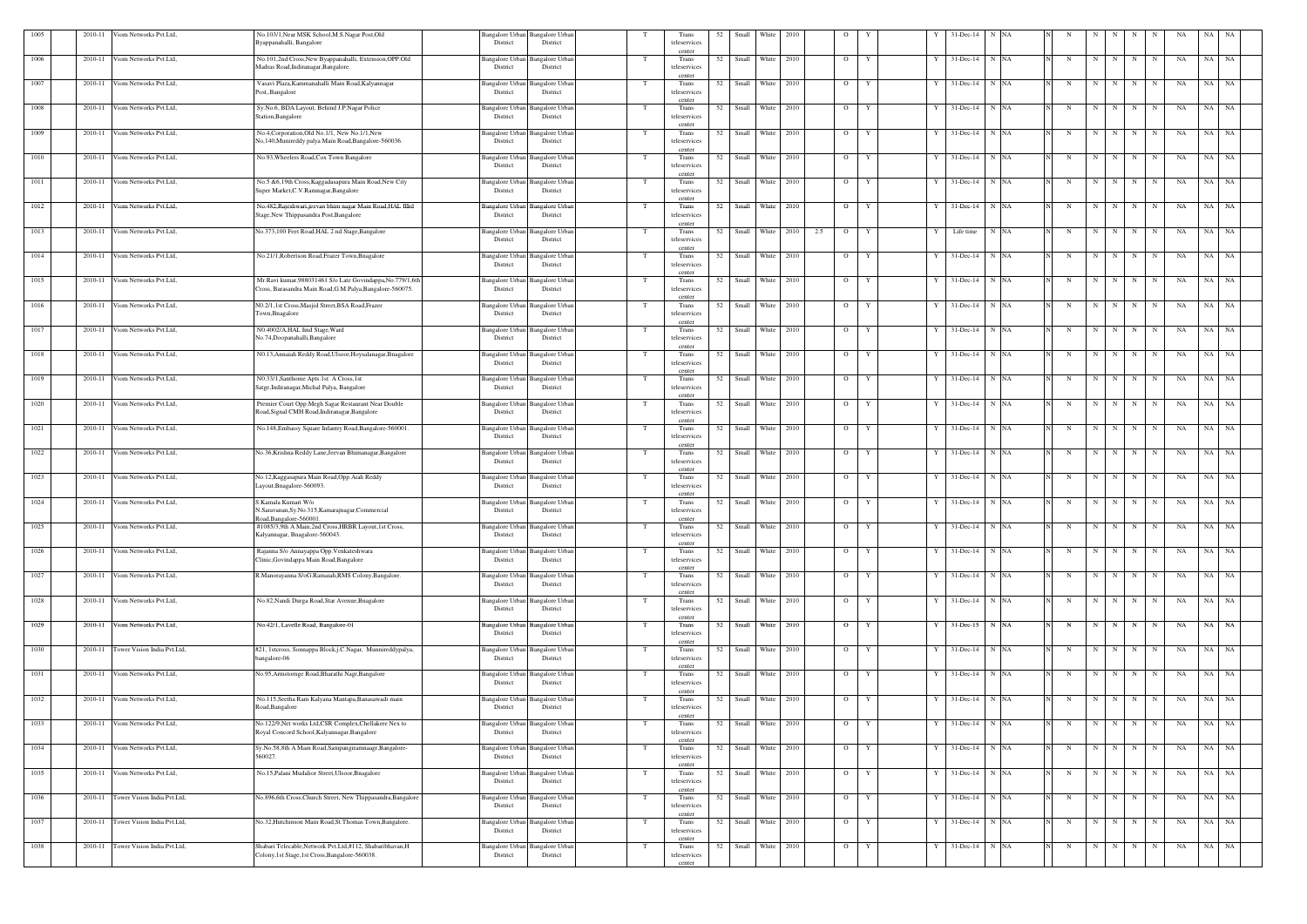| 1039          | 2010-11 | Viom Networks Pvt.Ltd,                                                                    | Sundar Residency, ITC Ltd, Near Jayalaxi<br>School, M.S.Nagar, Bnagalore                                    | District                                  | Bangalore Urban Bangalore Urban<br>District |                        | Trans<br>teleservices      | 52   | Small               | White             | 2010       |      | $\circ$        |                 |    | 31-Dec-14            | N NA      |             |             |     |                   | -NA | NA. | - NA      |  |
|---------------|---------|-------------------------------------------------------------------------------------------|-------------------------------------------------------------------------------------------------------------|-------------------------------------------|---------------------------------------------|------------------------|----------------------------|------|---------------------|-------------------|------------|------|----------------|-----------------|----|----------------------|-----------|-------------|-------------|-----|-------------------|-----|-----|-----------|--|
| 1040          | 2010-11 | Viom Networks Pvt.Ltd,                                                                    | No.469,2nd Main,IIIrd Stage,Pillanna Garden,Bangalore-                                                      | Bangalore Urban                           | Bangalore Urbar                             | T                      | center<br>Trans            | 52   |                     | Small White       | 2010       |      | $\overline{O}$ | Y               |    | $31$ -Dec-14 N NA    |           | N           | N           | N   | N<br>N            | NA  | NA  | NA        |  |
|               |         |                                                                                           | 560045.                                                                                                     | District                                  | District                                    |                        | teleservices<br>center     |      |                     |                   |            |      |                |                 |    |                      |           |             |             |     |                   |     |     |           |  |
| 1041          |         | 2010-11 Viom Networks Pvt.Ltd,                                                            | PID No.87-424-6, Subbaiahnapalya, 1st Cross, Kodandarama<br>Temple Street, Subbaiahnapalya, Banasawadi Main | <b>Bangalore Urban</b><br>District        | <b>Bangalore Urbar</b><br>District          |                        | Trans<br>teleservices      |      | 52 Small White 2010 |                   |            |      | $\mathbf{O}$   | Y               |    | $31$ -Dec-14 N NA    |           | N           | $N$ $N$     |     | N<br>N            | NA  |     | NA NA     |  |
|               |         |                                                                                           | Road, K.R.Puram Hobli, Bangalore-560033.                                                                    |                                           |                                             |                        | center                     |      |                     |                   |            |      |                |                 |    |                      |           |             |             |     |                   |     |     |           |  |
| 1042          |         | 2010-11 Viom Networks Pvt.Ltd,                                                            | No.83,NK Complex, Kammanahalli, Main Road, HRBR Iind                                                        | Bangalore Urban                           | <b>Bangalore Urban</b>                      |                        | Trans                      | 52   |                     | Small White 2010  |            |      | $\overline{O}$ | Y               |    | $31$ -Dec-14 N NA    |           | $\mathbf N$ | N           | N   | N<br>N            | NA  |     | NA NA     |  |
|               |         |                                                                                           | Block, St. Thomas Town, Bangalore.                                                                          | District                                  | District                                    |                        | teleservices<br>center     |      |                     |                   |            |      |                |                 |    |                      |           |             |             |     |                   |     |     |           |  |
| 1043          | 2010-11 | Viom Networks Pvt.Ltd,                                                                    | Aronmore Apartments, No.16, Promenade Road, Frazer<br>Town, Bangalore.                                      | Bangalore Urban<br>District               | Bangalore Urbar<br>District                 | T                      | Trans<br>teleservices      | 52   | Small               | White             | 2010       |      | $\overline{O}$ | Y               |    | 31-Dec-14            | N NA      | N           | N           | N   | N<br>N            | NA  | NA  | NA        |  |
| 1044          | 2010-11 | Viom Networks Pvt.Ltd,                                                                    | Municipal No.19, Old no.6, Survey No.43/2, 5th Avenue 5th                                                   | <b>Bangalore Urban</b>                    | angalore Urba                               |                        | center<br>Trans            | 52   |                     | Small White       | 2010       |      | $\overline{O}$ | Y               |    | 31-Dec-14            | N NA      |             | N           | N   | N<br>N            | NA  | NA  | NA        |  |
|               |         |                                                                                           | Main Road.Kammanahalli Extension.Near Kuullappa                                                             | District                                  | District                                    |                        | teleservices               |      |                     |                   |            |      |                |                 |    |                      |           |             |             |     |                   |     |     |           |  |
| 1045          | 2010-11 | Viom Networks Pvt.Ltd,                                                                    | Circle, Bangalore-560084.<br>PID No.89-252-18, Site No.7, Katha No.2324, Gullamma                           | <b>Bangalore</b> Urban                    | angalore Urba                               | T                      | center<br>Trans            | 52   |                     | Small White 2010  |            |      | $\overline{O}$ | Y               |    | $31$ -Dec-14 N NA    |           | N           | N           | N   | N<br>N            | NA  |     | NA NA     |  |
|               |         |                                                                                           | Street, St. Thomas Town Post, Kacharakanahalli, Bangalore-<br>560084.                                       | District                                  | District                                    |                        | teleservices<br>center     |      |                     |                   |            |      |                |                 |    |                      |           |             |             |     |                   |     |     |           |  |
| 1046          |         | 2010-11 Viom Networks Pvt.Ltd,                                                            | No.622, HAL 2nd Stage Extension, Bangalore.                                                                 | <b>Bangalore Urban</b><br>District        | Bangalore Urbar<br>District                 |                        | Trans<br>teleservices      |      | 52 Small White 2010 |                   |            |      | $\overline{O}$ | Y               |    | $31$ -Dec-14 N NA    |           | N           | N           | N   | N<br>N            | NA  |     | NA NA     |  |
|               |         |                                                                                           |                                                                                                             |                                           |                                             |                        | center                     |      | Small               | White             | 2010       |      |                |                 |    |                      | N NA      |             |             |     |                   |     | NA  |           |  |
| 1047          |         | 2010-11 Quippo Telecom Infrustructure Ltd,                                                | No.Sy.No.44/2,Katha No.69,New No.2,2nd Cross,Rathnamm<br>Layout, Bangalore                                  | Bangalore Urban<br>District               | angalore Urbar<br>District                  | T                      | Trans<br>teleservices      | 52   |                     |                   |            |      | $\overline{O}$ | Y               |    | 31-Dec-14            |           | N           | N           | N   | N<br>N            | NA  |     | NA        |  |
| 1048          | 2010-11 | Viom Networks Pvt.Ltd,                                                                    | No.1433,3rd Cross,Opp.BMTC Bus Depot No.10,Hennur                                                           | <b>Bangalore Urban</b>                    | angalore Urba                               | T                      | center<br>Trans            | 52   | Small               | White             | 2010       |      | $\overline{O}$ | Y               |    | 31-Dec-14            | N NA      | N           | N           | N   | N<br>N            | NA  | NA  | <b>NA</b> |  |
|               |         |                                                                                           | Main Road, Bnagalore                                                                                        | District                                  | District                                    |                        | teleservices<br>center     |      |                     |                   |            |      |                |                 |    |                      |           |             |             |     |                   |     |     |           |  |
| 1049          | 2010-11 | Viom Networks Pvt.Ltd.                                                                    | No.40, Davis Road, Vacha Apartment, Bangalore                                                               | <b>Bangalore Urban</b>                    | Bangalore Urbar                             | T                      | Trans                      | 52   | Small               |                   | White 2010 |      | $\overline{O}$ | Y               | Y  | $31$ -Dec-14 N NA    |           | $\mathbf N$ | N           | N   | N<br>N            | NA  |     | NA NA     |  |
|               |         |                                                                                           |                                                                                                             | District                                  | District                                    |                        | teleservices<br>center     |      |                     |                   |            |      |                |                 |    |                      |           |             |             |     |                   |     |     |           |  |
| 1050          | 2010-11 | Viom Networks Pvt.Ltd,                                                                    | No.13/1,1st Main Road,Jayamahal Extension,Bangalore.                                                        | <b>Bangalore Urban</b><br>District        | Bangalore Urba<br>District                  |                        | Trans<br>teleservices      |      | 52 Small White 2010 |                   |            | 2.25 | $\overline{O}$ | Y               |    | $31$ -Dec-14 N NA    |           | $\mathbf N$ | N           | N   | N<br>N            | NA  |     | NA NA     |  |
| 1051<br>36550 |         | 2010-11 Metro Ford, (A Division Of VST Auto Ancilleries                                   | # 113, 1st Main Road, Lingarajapuram, Bangalore.                                                            | <b>Bangalore Urban</b><br>Lingarajapuram  | Bangalore Urbar                             |                        | center<br>Automobile       | 1303 |                     | Large Orange 2009 |            | 202  | $\overline{O}$ | 30.09.2022<br>Y | Y  | 30.09.2022<br>Y      | 30-Sep-15 | N           | N           | N   | N<br>N            | NA  | NA  | <b>NA</b> |  |
|               |         | Pvt.Ltd),                                                                                 |                                                                                                             | District                                  | District                                    |                        | servicing and              |      |                     |                   |            |      |                |                 |    |                      |           |             |             |     |                   |     |     |           |  |
| 1052          |         | 2010-11 Juniper Network India Pvt.Ltd,                                                    | Plot No.66/1/3,3rd Floor, Bagmane Commerz Bagmane Tech                                                      | Byrasandra<br><b>Bangalore Urbar</b>      | angalore Urba                               | Software               | repair station<br>Software | 1634 |                     | Small Green       | 2009       |      | $\overline{O}$ | NA<br>Y         | -N | NA Y                 | 31-Dec-14 | N           | N           | N   | N<br>N            | NA  |     | NA NA     |  |
|               |         |                                                                                           | Park, C.V. Ramnagar, Bangalore                                                                              | District                                  | District                                    | developmen             | development                |      |                     |                   |            |      |                |                 |    |                      |           |             |             |     |                   |     |     |           |  |
| 1053          | 2010-11 | Micro Focus Software India Private Limited (Novell<br>Software Deverlopment (I) Pvt.Ltd,) | Laurel, Block 'D', 65/2, Bagmane Tech Park, C.V.Raman<br>Nagar, Byrasandra, Bangalore-560093                | Byrasandra<br>Bangalore Urban<br>District | angalore Urbar<br>District                  | Software<br>developmen | Software<br>development    | 1634 | Small               | Green 2009        |            |      | $\overline{O}$ | NA<br>Y         | -N | NA Y                 | 31-Dec-14 | N           | N           | N   | N<br>N            | NA  | NA  | <b>NA</b> |  |
| 1054          | 2010-11 |                                                                                           | Divyashree, No.30, Mission Road, 1st                                                                        | Sampangiramnagar<br>Bangalore Urba        | Bangalore Urba                              | $\overline{O}$         | Office                     | 1638 | Small               | White             | 2010       |      | <b>CLOES</b>   | NA              |    | <b>EXEMPTED</b><br>N |           | N           | N           | N   | N<br>$\mathbf N$  | NA  | NA  | NA        |  |
|               |         | Divyashree,                                                                               | tage, Sampangiramnagar, Bangalore                                                                           | District                                  | District                                    |                        |                            |      |                     |                   |            |      | ${\rm ED}$     |                 |    |                      |           |             |             |     |                   |     |     |           |  |
| 1055          | 2010-11 | Indus Towers Ltd,                                                                         | No.1230,60 Feet Road, HBR Layout, Radha Nagar, Bangalore                                                    | <b>Bangalore Urbar</b><br>District        | angalore Urba<br>District                   | — Т                    | Trans<br>teleservices      | 52   | Small               | White             | 2010       |      | $\overline{O}$ | Y               |    | 31-Dec-14            | N NA      | N           | $\mathbf N$ | N   | N<br>N            | NA  | NA  | NA        |  |
| 1056          |         | 2010-11 Indus Towers Ltd,                                                                 | NO.7, Khata No.1045, 1st Main Road, Gandhi Nagar,                                                           | Bangalore Urban                           | Bangalore Urban                             | T                      | center<br>Trans            | 52   |                     | Small White 2010  |            |      | $\overline{O}$ | Y               | Y  | $31$ -Dec-14 N NA    |           | N           | N           | N   | N<br>N            | NA  |     | NA NA     |  |
|               |         |                                                                                           | Kadugondanahalli, Ward No.95, Bangalore-45                                                                  | District                                  | District                                    |                        | teleservices<br>center     |      |                     |                   |            |      |                |                 |    |                      |           |             |             |     |                   |     |     |           |  |
| 1057          |         | 2010-11 Indus Towers Ltd,                                                                 | No.14, PID No.95-196-14, 1st Cross, Shadambanagar,                                                          | Bangalore Urban                           | Bangalore Urba                              |                        | Trans                      | 52   |                     | Small White       | 2010       |      | $\overline{O}$ | Y               |    | $31$ -Dec-14         | N NA      | N           | N           | N   | $\mathbf N$<br>N  | NA  | NA  | <b>NA</b> |  |
|               |         |                                                                                           | Kavalbyrasandra, Bangalore.                                                                                 | District                                  | District                                    |                        | teleservices<br>center     |      |                     |                   |            |      |                |                 |    |                      |           |             |             |     |                   |     |     |           |  |
| 1058          | 2010-11 | Indus Towers Ltd,                                                                         | No.256,4th Cross, Venkateshapuram Vinobha<br>Nagar, Shivajinagar, Bangalore                                 | Bangalore Urban<br>District               | Bangalore Urbar<br>District                 |                        | Trans<br>teleservices      | 52   | Small               | White             | 2010       |      | $\overline{O}$ | Y               |    | 31-Dec-14            | N NA      | N           | N           | N   | N<br>N            | NA  |     | NA NA     |  |
| 1059          | 2010-11 | Indus Towers Ltd,                                                                         | No.21/22,1st Street, Broadway Road Cross, Bangalore.                                                        | Bangalore Urban                           | <b>Bangalore Urban</b>                      |                        | Trans                      | 52   | Small               | White             | 2010       |      | $\circ$        |                 |    | 31-Dec-14            | N NA      |             |             |     |                   | NA  | NA  | NA        |  |
|               |         |                                                                                           |                                                                                                             | District                                  | District                                    |                        | teleservices               |      |                     |                   |            |      |                |                 |    |                      |           |             |             |     |                   |     |     |           |  |
| 1060          |         | 2010-11 Indus Towers Ltd,                                                                 | No.No.152/1,2,4th Cross,Sonia Ceramics, Nagawara,                                                           |                                           | Bangalore Urban Bangalore Urban             |                        | center<br>Trans            |      | 52 Small White 2010 |                   |            |      | $O$ $Y$        |                 |    | $31$ -Dec-14 N NA    |           | N           | $N$ $N$     |     | $N$ $N$           | NA  |     | NA NA     |  |
|               |         |                                                                                           | Bnagalore.                                                                                                  | District                                  | District                                    |                        | teleservices<br>center     |      |                     |                   |            |      |                |                 |    |                      |           |             |             |     |                   |     |     |           |  |
| 1061          |         | 2010-11 Indus Towers Ltd,                                                                 | No.114, 4th Cross, Sathya Nagar, M.S. Nagar Post, Bangalore-                                                | Bangalore Urban<br>District               | <b>Bangalore Urbar</b><br>District          | T                      | Trans<br>teleservices      | 52   |                     | Small White 2010  |            |      | $\mathbf{O}$   | $\mathbf{Y}$    |    | $31$ -Dec-14 N NA    |           | N           | N           | N   | N<br>N            | NA  |     | NA NA     |  |
|               |         |                                                                                           |                                                                                                             |                                           |                                             | T                      | center                     |      |                     | Small White 2010  |            |      |                |                 |    |                      |           |             |             |     |                   |     |     |           |  |
| 1062          |         | 2010-11 Indus Towers Ltd,                                                                 | No.50, Tank Road, Shanthisagar Building, Ulsoor, Bangalore                                                  | <b>Bangalore Urban</b><br>District        | Bangalore Urban<br>District                 |                        | Trans<br>teleservices      | 52   |                     |                   |            |      | $\mathbf{O}$   | Y               | Y  | $31$ -Dec-14 N NA    |           | N           | N           | N   | N<br>N            | NA  |     | NA NA     |  |
| 1063          |         | 2010-11 Indus Towers Ltd,                                                                 | No.56, Maruthi Nilaya, 1st Main Road, new                                                                   | <b>Bangalore Urban</b>                    | <b>Bangalore Urbar</b>                      | T                      | center<br>Trans            | 52   |                     | Small White 2010  |            |      | $\overline{O}$ | Y               | Y  | 31-Dec-14 N NA       |           | N           | $N$ $N$     |     | N<br>N            | NA  |     | NA NA     |  |
|               |         |                                                                                           | syappanahalli, Indiranagar, Bangalore                                                                       | District                                  | District                                    |                        | teleservices<br>center     |      |                     |                   |            |      |                |                 |    |                      |           |             |             |     |                   |     |     |           |  |
| 1064          |         | 2010-11 Indus Towers Ltd,                                                                 | No.7265/2, AK Colony, Tannery Road, Frazer Town, bangalore.                                                 | <b>Bangalore Urban</b><br>District        | <b>Bangalore Urbar</b><br>District          |                        | Trans<br>teleservices      |      | 52 Small White 2010 |                   |            |      | $\overline{O}$ | Y               |    | 31-Dec-14 N NA       |           | N           |             |     | $N$ $N$ $N$ $N$   | NA  |     | NA NA     |  |
|               |         |                                                                                           |                                                                                                             |                                           |                                             | T                      | center                     |      |                     |                   |            |      |                |                 |    |                      |           |             |             |     |                   |     |     |           |  |
| 1065          |         | 2010-11 Indus Towers Ltd,                                                                 | No.1, Patel, Nanjundappa Road, R.S. Palya, Kammanahalli Main<br>Road, Bangalore.                            | District                                  | Bangalore Urban Bangalore Urbar<br>District |                        | Trans<br>teleservices      | 52   |                     | Small White 2010  |            |      | $\overline{O}$ | Y               |    | $31$ -Dec-14 N NA    |           | N           | N           | N I | N<br>N            | NA  |     | NA NA     |  |
| 1066          |         | 2010-11 Indus Towers Ltd,                                                                 | Site No.5, Khata No.128/5, Kaggadasapura Village, K.R.Puram                                                 |                                           | Bangalore Urban Bangalore Urban             | - T                    | center<br>Trans            |      | 52 Small White 2010 |                   |            |      | $\overline{O}$ | Y               | Y  | $31$ -Dec-13 N NA    |           | N           | N           | N   | N<br>N            | NA  |     | NA NA     |  |
|               |         |                                                                                           | Hobli, Bangalore                                                                                            | District                                  | District                                    |                        | teleservices<br>center     |      |                     |                   |            |      |                |                 |    |                      |           |             |             |     |                   |     |     |           |  |
| 1067          |         | 2010-11 India Telecom Infra Ltd,                                                          | INo.63, New No.153, G Street, Jogupalya, Halasuru, Bangalore                                                | <b>Bangalore Urban</b><br>District        | <b>Bangalore Urbar</b><br>District          | T                      | Trans<br>teleservices      | 52   |                     | Small White 2010  |            |      | $\overline{O}$ | Y               | Y  | $31$ -Dec-14 N NA    |           | N           | N           | N   | N<br>N            | NA  | NA  | <b>NA</b> |  |
|               |         |                                                                                           |                                                                                                             |                                           |                                             |                        | center                     |      |                     |                   |            |      |                |                 |    |                      |           |             |             |     |                   |     |     |           |  |
| 1068          |         | 2010-11 India Telecom Infra Ltd,                                                          | No. 6/6, Assessment No.38/2, Kavalbyrasandra<br>Village, Bangalore                                          | Bangalore Urban<br>District               | Bangalore Urban<br>District                 |                        | Trans<br>teleservices      |      | 52 Small White 2010 |                   |            |      | $\mathbf{O}$   | Y               |    | $31$ -Dec-14 N NA    |           | $\mathbf N$ | N           | N   | N<br>N            | NA  |     | NA NA     |  |
| 1069          |         | 2010-11 India Telecom Infra Ltd,                                                          | India Telecom infra Ltd, Katha No.1674/3, No.41, Krishna                                                    | <b>Bangalore Urban</b>                    | Bangalore Urban                             | T                      | center<br>Trans            | 52   |                     | Small White 2010  |            |      | $\overline{O}$ | Y               |    | $31$ -Dec-14 N NA    |           | N           | N           | N   | N<br>N            | NA  | NA  | <b>NA</b> |  |
|               |         |                                                                                           | Reddy Layout, HBR Layout, 3rd Block, K.K.Halli, Bnagalore-<br>560043.                                       | District                                  | District                                    |                        | teleservices<br>center     |      |                     |                   |            |      |                |                 |    |                      |           |             |             |     |                   |     |     |           |  |
| 1070          |         | 2010-11 Indus Towers Ltd,                                                                 | No.3/A,4th Cross, RNA Residency, Beemamma                                                                   | <b>Bangalore Urban</b>                    | <b>Bangalore Urbar</b>                      | T                      | Trans                      |      | 52 Small White 2010 |                   |            |      | $\overline{O}$ | Y               | Y  | 31-Dec-14 N NA       |           | N           | $N$ $N$     |     | $N$   $N$         | NA  |     | NA NA     |  |
|               |         |                                                                                           | Layout, Shampur, Ward No.95, R.T. Nagar, Bnagalore.                                                         | District                                  | District                                    |                        | teleservices<br>center     |      |                     |                   |            |      |                |                 |    |                      |           |             |             |     |                   |     |     |           |  |
| 1071          |         | 2010-11 Indus Towers Ltd,                                                                 | No.4/1,3rd Cross, Ganesha Block, Dinnur Main<br>Road, R.T. Nagar, Bangalore                                 | Bangalore Urban<br>District               | <b>Bangalore Urbar</b><br>District          | T                      | Trans<br>teleservices      | 52   |                     | Small White 2010  |            |      | $\overline{O}$ | $\mathbf{Y}$    | Y  | $31$ -Dec-14 N NA    |           | N           |             |     | $N$ $N$   $N$ $N$ | NA  |     | NA NA     |  |
| 1072          |         | 2010-11 GTL Infrustructure Ltd,                                                           | No.88-12-35, Municipal No. New No.35, Old No.250, Ward                                                      | Bangalore Urban                           | Bangalore Urban                             |                        | center<br>Trans            |      | 52 Small White 2010 |                   |            |      | $\mathbf{O}$   | Y               |    | 31-Dec-14 N NA       |           | N           |             |     | $N$ $N$   $N$ $N$ | NA  |     | NA NA     |  |
|               |         |                                                                                           | No.88, Banasawadi Main Road, Bangalore.                                                                     | District                                  | District                                    |                        | teleservices<br>center     |      |                     |                   |            |      |                |                 |    |                      |           |             |             |     |                   |     |     |           |  |
|               |         |                                                                                           |                                                                                                             |                                           |                                             |                        |                            |      |                     |                   |            |      |                |                 |    |                      |           |             |             |     |                   |     |     |           |  |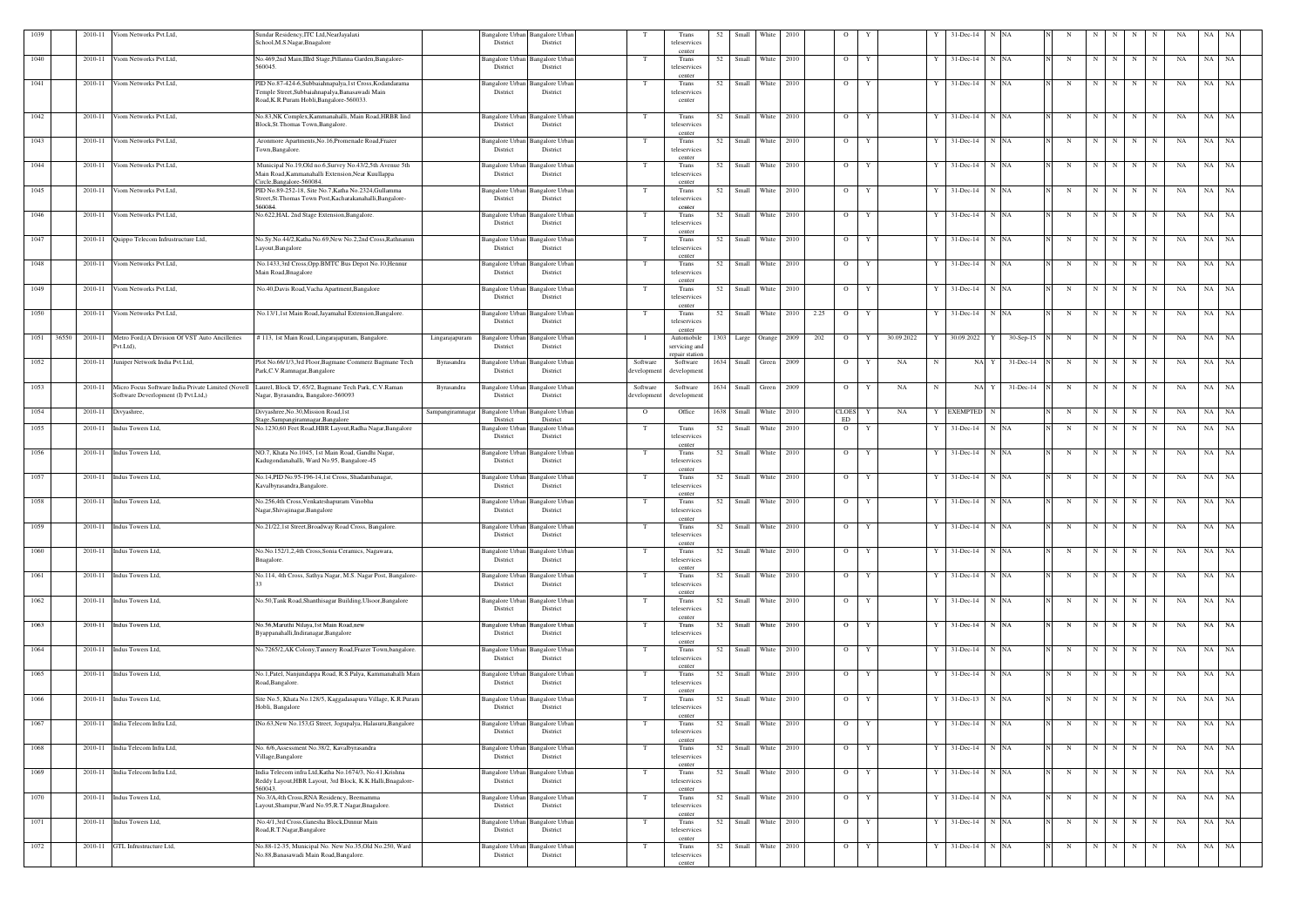| 1073 |            | 2010-11 | Indus Towers Ltd,                                                                                         | Site No.18, Katha No. 310/368-1, Kushalnagara,<br>Venkatsahapuram, Kadugondanahalli, bangalore                |                            | District                                | Bangalore Urban Bangalore Urban<br>District    |                     |                        | Trans<br>teleservices<br>center          | 52   | Small                  | White             | 2010 |     | - 0            |   |             |    | 31-Dec-14         | <b>NA</b>    |            |             |                   |             |             |            |       |           |
|------|------------|---------|-----------------------------------------------------------------------------------------------------------|---------------------------------------------------------------------------------------------------------------|----------------------------|-----------------------------------------|------------------------------------------------|---------------------|------------------------|------------------------------------------|------|------------------------|-------------------|------|-----|----------------|---|-------------|----|-------------------|--------------|------------|-------------|-------------------|-------------|-------------|------------|-------|-----------|
| 1074 |            | 2010-11 | Indus Towers Ltd,                                                                                         | chikkanna Layout, 1st cross, near Aswathakatte. Shapur Main<br>Road Bangalore                                 |                            | Bangalore Urban<br>District             | Bangalore Urba<br>District                     |                     | T                      | Trans<br>teleservices<br>center          | 52   | Small                  | White             | 2010 |     | $\overline{O}$ | Y |             |    | $31 - Dec-14$     | N NA         | N          | N           | N                 | N           | $\mathbf N$ | NA         | NA NA |           |
| 1075 |            |         | 2010-11 Corelogic Global services Pvt.Ltd,                                                                | Lake veiw Building, B.T.P,C.V. Ramannagar, Bangalore                                                          | Byrasandra                 | Bangalore Urban<br>District             | <b>Bangalore Urban</b><br>District             |                     | Software<br>developmen | Software<br>developmen                   |      | 1634 Small Green 2010  |                   |      |     | $\overline{O}$ | Y | NA          | N  | NA Y              | 31-Dec-15    | N          | N           | N                 | N           | N           | NA         | NA NA |           |
| 1076 | 16852      |         | 2010-11 Creative Corbon,                                                                                  | # 51/1, Ezaikel Industrial Estate, K.G. Halli, Bangalore                                                      | Kadugondanahalli,          | <b>Bangalore Urban</b><br>District      | <b>Bangalore</b> Urban<br>District             |                     |                        | Carbon Brushes 1121<br>Carbon Scrape     |      | Small                  | Red               | 2010 | 28  | $\overline{O}$ | Y | 31-Dec-19   |    | 31-Dec-19 N NA    |              | $_{\rm N}$ | N           | N                 | N           | N           | NA         | NA    | NA        |
|      | 1077 39425 |         | 2010-11 Bangalore Metro Rail Corporation,                                                                 | 17, ED (O & M), BMRCL, Baiyappanahalli, Old Madras Road, Old Madras Road<br>Bangalore-560038                  |                            | <b>Bangalore Urban</b><br>District      | <b>Bangalore</b> Urban<br>District             |                     | $\blacksquare$         | Metro Railway<br>Stastion                | 1303 |                        | Small Orange 2011 |      | 113 | $\overline{O}$ | Y | 30.09.2022  |    | 30.09.2022 N NA   |              | N          | N           | N                 | N           | N           | NA         | NA NA |           |
| 1078 |            |         | 2010-11 ATC India Tower Corporation Pvt.Ltd,                                                              | No.132/1, Old No:7, Byrasandra Krishnappa Garden,<br>C.V.Ramannagar, Bangalore.                               |                            | Bangalore Urban<br>District             | <b>Bangalore Urba</b><br>District              |                     | T                      | Trans<br>teleservices                    | 52   |                        | Small White       | 2010 |     | $\overline{O}$ | Y |             |    | $31$ -Dec-15 N NA |              | N          | N           | N I               | N           | N           | NA         | NA    | - NA      |
|      | 1079 19003 |         | 2010-11 Aquarell India Pvt Ltd (Reunion Clothing Company) No.1941/A, & 2011, Kacharakanahalli, Bnagalore. |                                                                                                               | Kacharakanahalli           | <b>Bangalore Urban</b><br>District      | <b>Bangalore Urban</b><br>District             |                     |                        | center<br>Garment<br>Stiching            |      | 1589 Medium Green 2010 |                   |      | 677 | $\overline{O}$ | Y | 31-Dec-22   |    | 31-Dec-22 N NA    |              | N          | N           | N                 | N           | N           | NA         | NA NA |           |
| 1080 |            | 2010-11 | Tower Vision (I) Pvt.Ltd                                                                                  | # 80, Double Road, Binnamangala 2nd Stage, Indiranagar,<br>Bnagalore                                          |                            | Bangalore Urban<br>District             | <b>Bangalore Urban</b><br>District             |                     |                        | Trans<br>teleservices                    | 52   | Small White            |                   | 2010 |     | $\overline{O}$ | Y |             |    | $31$ -Dec-15 N NA |              | N          | N           | N                 | N           | N           | NA         | NA    | NA        |
| 1081 | 13214      | 2010-11 | <b>ABN</b> Plastics,                                                                                      | Old No.2, Corporation No, 40, K.G. Halli, Nagavara Main Road,<br>aagalore                                     | Nagawara                   | Bangalore Urban<br>District             | <b>Bangalore</b> Urban<br>District             |                     |                        | center<br>Plastic granuals               | 1614 |                        | Small Green       | 2010 | 22  | $\overline{O}$ | Y | 31-Dec-20   |    | NA N              | NAN          | N          | N           | N                 | N           | $\mathbf N$ | NA         | NA    | NA        |
| 1082 |            | 2010-11 | Viom Networks Pvt.Ltd,                                                                                    | No.44/5,BBMP pid No.81-6-44/5,Dikenson Road,Bangalore.                                                        |                            | District                                | Bangalore Urban Bangalore Urban<br>District    |                     | T                      | Trans<br>teleservices                    | 52   | Small                  | White             | 2010 |     | $\overline{O}$ | Y |             |    | $31$ -Dec-15 N NA |              | N          | $\mathbf N$ | N                 | N           | N           | NA         | NA    | NA        |
| 1083 |            | 2010-11 | Viom Networks Pvt.Ltd.                                                                                    | Property No.14/1, Iind street, PID No.80-45-14/1, Shivanna<br>shetty Garden, Near Kamraj Road, Bnagalore      |                            | District                                | Bangalore Urban Bangalore Urban<br>District    |                     | T                      | center<br>Trans<br>teleservices          | 52   |                        | Small White       | 2010 |     | $\overline{O}$ | Y |             |    | 31-Dec-15 N NA    |              | N          | N           | N                 | N           | N           | NA         | NA NA |           |
| 1084 |            |         | 2010-11 ATC Telecom Tower Corporation Pvt.Ltd,                                                            | New Municipal No.22/1, Guruprasad Nilaya, New<br>Thippasandra, HAL 3rd Stage, Bangalore                       |                            | Bangalore Urban<br>District             | <b>Bangalore Urbar</b><br>District             |                     |                        | center<br>Trans<br>teleservices          | 52   |                        | Small White 2010  |      |     | $\overline{O}$ | Y |             |    | $31$ -Dec-15 N NA |              | N          | N           | N                 | N           | N           | NA         | NA NA |           |
| 1085 |            |         | 2010-11 Padmini Products Pvt.Ltd,                                                                         | Unit-2, No.31, Memorial street, Bnagalore                                                                     | Memorial street            | Bangalore Urban<br>District             | <b>Bangalore</b> Urban<br>District             |                     |                        | center<br>Agarbathi &<br>Incense sticks  | 37   |                        | Small White 2001  |      | 32  | $\overline{O}$ | Y | 31-Dec-21   | -N | NA N NA           |              | $_{\rm N}$ | N           | N                 | N           | N           | NA         | NA NA |           |
| 1086 |            | 2010-11 | Padmini Products Pvt.Ltd,                                                                                 | Unit-1 No:2. Cassurions Street Bangalore                                                                      | <b>Cassurions Street</b>   | Bangalore Urbar<br>District             | angalore Urbar<br>District                     |                     |                        | Agarbathi &<br>Incense sticks            | 37   | Small                  | White             | 1975 | 24  | $\overline{O}$ |   | 31-Dec-21   |    | $31 - Dec-21$     |              | N          | N           | N                 | $\mathbf N$ | N           | NA         | NA    | NA        |
| 1087 |            | 2010-11 | ATC Telecom Tower Corporation Pvt.Ltd,                                                                    | New 34,14th Cross, Kanakanagar, R.T.Nagar, Bnagalore                                                          |                            | Bangalore Urban<br>District             | Bangalore Urbar<br>District                    |                     | T                      | Trans<br>teleservices                    |      | 52 Small White         |                   | 2010 |     | $\overline{O}$ | Y |             |    | $31$ -Dec-15 N NA |              | N          | N           | N                 | $\mathbf N$ | N           | NA         | NA NA |           |
| 1088 |            | 2010-11 | Viom Networks Pvt.Ltd,                                                                                    | No.38/5, PID No.91-80-38/5, Coles Road, Pulakeshinagar, Frazer<br>Town, Bnagalore                             |                            | Bangalore Urban<br>District             | <b>Bangalore</b> Urbar<br>District             |                     | T                      | center<br>Trans<br>teleservices          | 52   | Small                  | White             | 2010 |     | $\overline{O}$ | Y |             |    | $31 - Dec-15$     | N NA         | N          | $\mathbf N$ | N                 | N           | N           | NA         | NA    | NA        |
| 1089 |            | 2010-11 | Viom Networks Pvt.Ltd,                                                                                    | MSRB Building, Dodda Banasawadi main Road, Bangalore                                                          |                            | Bangalore Urbaı<br>District             | Bangalore Urba<br>District                     |                     | T                      | center<br>Trans<br>teleservices          | 52   | Small                  | White             | 2010 |     | $\overline{O}$ | Y |             |    | $31$ -Dec-15 N NA |              | N          | N           | N                 | N           | N           | NA         | NA NA |           |
| 1090 |            | 2010-11 | ATC Telecom Tower Corporation Pvt.Ltd,                                                                    | No.133, HIS Grace HAL 2nd Stage, 60 feet<br>Road, Indiranagar, Domlur, Bnagalore.                             |                            | Bangalore Urban<br>District             | Bangalore Urban<br>District                    |                     | T                      | center<br>Trans<br>teleservices          | 52   | Small                  | White 2010        |      |     | $\overline{O}$ | Y |             | Y  | $31$ -Dec-15 N NA |              | N          | N           | N                 | N           | N           | NA         | NA NA |           |
| 1091 |            | 2010-11 | ATC Telecom Tower Corporation Pvt.Ltd,                                                                    | Site No.32, No.38, Byrasandra, C.V. Ramannagar Post, Bnagalore                                                |                            | Bangalore Urbar<br>District             | Bangalore Urba<br>District                     |                     |                        | center<br>Trans<br>teleservices          | 52   |                        | Small White       | 2010 |     | $\overline{O}$ | Y |             |    | $31$ -Dec-15 N NA |              | N          | N           | N                 | $\mathbf N$ | N           | NA         | NA NA |           |
| 1092 |            |         | 2010-11 ATC Telecom Tower Corporation Pvt.Ltd,                                                            | Old No.363/2, New No.300/3, Kaggadasapura,<br>C.V.Ramannagar, 19th A Main Road, Vemanaypgi Main               |                            | District                                | Bangalore Urban Bangalore Urban<br>District    |                     | T                      | center<br>Trans<br>teleservices          | 52   | Small                  | White             | 2010 |     | $\overline{O}$ | Y |             |    | 31-Dec-15 N NA    |              | N          | N           | N                 | N           | N           | NA         | NA    | <b>NA</b> |
| 1093 | 12432      | 2010-11 | Technospark Industries India (P) Ltd,                                                                     | Road, Bangalore-560093.<br>No.1341, Kavalbyrasandra, R.T. Nagar, Bangalore                                    | R.T.Nagar                  | Bangalore Urban                         | Bangalore Urbar                                |                     |                        | center<br>Industirial                    | 1518 |                        | Small Green       | 2007 | 420 | Closed         | Y | $30-Sep-15$ |    | $30-Sep-15$<br>N  |              | N          | $\mathbf N$ | N                 | N           | N           | NA         | NA    | <b>NA</b> |
|      |            |         |                                                                                                           |                                                                                                               |                            | District                                | District                                       |                     |                        | granite Cuttin;<br>$&$ polishing<br>Unit |      |                        |                   |      |     |                |   |             |    |                   |              |            |             |                   |             |             |            |       |           |
| 1094 | 40855      | 2010-11 | Royal Touch,                                                                                              | No.3/2, Ezakiel Industrial Area, K.G.Halli, AC Post, Nagavara<br>Main Road, Bangalore-560045.                 | Ezakiel Industrial<br>Area | Bangalore Urban<br>District             | Bangalore Urban<br>District                    | akiel Industrial Ar |                        | E-waste<br>processor and<br>recycler     | 1121 | Small                  | Red               | 2011 | 550 | $\overline{O}$ |   | 30.06.2023  |    | 30.06.2023<br>Y   | $30$ -Jun-16 |            | -N          |                   |             |             | 80.06.2018 | NA    | NA        |
| 1095 |            |         | 2010-11 GTL Infrastructure Ltd,                                                                           | No.24, PID No.95-241-24, Kaval Byrasandra, Ambedkar<br>Medical College Road, Bangalore                        |                            | angalore Urban<br>District              | Bangalore Urban<br>District                    |                     |                        | Trans<br>teleservices<br>center          |      | 52 Small White 2010    |                   |      |     | $\overline{O}$ | Y |             |    | $31$ -Dec-15 N NA |              | N          | N           | N                 | $\mathbf N$ | N           | NA         | NA NA |           |
| 1096 |            |         | 2010-11 GTL Infrastructure Ltd,                                                                           | No.4, (Old No.39/1), Ward No.3,3r cross, Thimmaiah garden,<br>1st main, RT Nagar, Bangalore -32               |                            | Bangalore Urban<br>District             | <b>Bangalore Urbar</b><br>District             |                     | T                      | Trans<br>teleservices<br>center          | 52   |                        | Small White       | 2010 |     | $\overline{O}$ | Y |             |    | $31$ -Dec-15 N NA |              | N          | N           | N                 | N           | N           | NA         | NA NA |           |
| 1097 |            |         | 2010-11 GTL Infrastructure Ltd,                                                                           | Sy.No.118/2, Katha No.156, Near Orcerigh English School,<br>Arogyamma Layout, K.G. Halli, Bnagalore           |                            | District                                | Bangalore Urban Bangalore Urban<br>District    |                     | T                      | Trans<br>teleservices                    | 52   |                        | Small White 2010  |      |     | $\overline{O}$ | Y |             |    | $31$ -Dec-15 N NA |              | N          | N           | N                 | $\mathbf N$ | N           | NA         | NA NA |           |
| 1098 |            | 2010-11 | GTL Infrastructure Ltd,                                                                                   | 4th A Main Chandramma Layout, Banasawadi<br>Layout, Bangalore.                                                |                            | Bangalore Urban<br>District             | <b>Bangalore</b> Urbar<br>District             |                     | T                      | center<br>Trans<br>teleservices          | 52   |                        | Small White 2010  |      |     | $\overline{O}$ | Y |             | Y  | $31$ -Dec-15 N NA |              | N          | N           | N                 | N           | N           | NA         | NA NA |           |
| 1099 |            |         | 2010-11 Viom Networks Ltd,                                                                                | New No.15, Old No.25, PID No.81-66-15, Bovee Street,<br>Mudaliar Street, Ulsoor, Bnagalore                    |                            | Bangalore Urban<br>District             | <b>Bangalore Urban</b><br>District             |                     | T                      | center<br>Trans<br>teleservices          |      | 52 Small White 2010    |                   |      |     | $\circ$        | Y |             | Y  | 31-Dec-15 N NA    |              | N          |             | $N$ $N$ $N$ $N$   |             |             | NA         | NA NA |           |
| 1100 | 18178      |         | 2010-11 Mercury Packaging,                                                                                | 8th Cross, Gandhinagar, Nagawara Main Road Cross,<br>angalore                                                 | Nagawara                   | Bangalore Urban<br>District             | <b>Bangalore Urban</b><br>District             |                     | $\blacksquare$         | center<br>Plastic bags                   |      | 1614 Small Green 2010  |                   |      |     | Closed         | Y | 31-Dec-20   |    | NA N NA           |              | N          | N           | N                 | N           | N           | NA         | NA    | <b>NA</b> |
| 1101 |            | 2010-11 | Indus Towers Ltd,                                                                                         | No.63, 3rd main,2nd Cross, Kesar Enclave, Kammanahalli<br>Main Road, St. Thomas Town post, Bangalore          |                            | Bangalore Urban<br>District             | <b>Bangalore</b> Urban<br>District             |                     | T                      | Trans<br>teleservices                    |      | 52 Small White 2010    |                   |      |     | $\overline{O}$ | Y |             |    | $31$ -Dec-15 N NA |              | N          | N           | N                 | N           | N           | NA         | NA NA |           |
| 1102 |            |         | 2010-11 Tower Vision India Pvt., Ltd.,                                                                    | #2/12, Basappa garden, Shanthi nagar, Bangalore-27                                                            |                            | Bangalore Urban<br>District             | <b>Bangalore Urban</b><br>District             |                     | T                      | center<br>Trans<br>teleservices          |      | 52 Small White 2010    |                   |      |     | $O$ $Y$        |   |             | N  |                   | N NA         | N          |             |                   |             | N N N N     | <b>NA</b>  | NA NA |           |
| 1103 |            |         | 2011-12 B.R. Palstics,                                                                                    | No.32, Ezekial Industiral Estate, Nagawara Main                                                               | Ezakiel Industrial         | Bangalore Urban                         | <b>Bangalore</b> Urban                         |                     | - 1                    | center<br>Plastic bags                   |      | 1614 Small Green       |                   | 2010 |     | $\overline{O}$ | Y | 31-Dec-20   |    | NA N NA           |              | N          | N           | N                 | $\mathbf N$ | N           | NA         | NA    | <b>NA</b> |
| 1104 |            | 2011-12 | Viom Networks Ltd,                                                                                        | Road, K.G. Halli, Bangalore-560045.<br>No.17, Carlton Nest, Lloyd Road, Cooks Town, Bangalore.                | Area                       | District<br>Bangalore Urban<br>District | District<br><b>Bangalore Urban</b><br>District |                     | T                      | Trans<br>teleservices                    | 52   | Small                  | White             | 2010 |     | $\overline{O}$ | Y |             | Y  | 31-Dec-15 N NA    |              | N          | N           | N                 | $\mathbf N$ | N           | NA         | NA    | NA        |
| 1105 |            |         | 2011-12 Nitesh Estates Ltd,                                                                               | George Thangiah Nitesh Mall, BBMP Ward No.82, 80 Feet<br>Road, Michal Palya, Binnamanagala, Bangalore         | Michal Palya,              | District                                | Bangalore Urban Bangalore Urban<br>District    |                     | $\mathbf{C}$           | center<br>Commercial<br>complex          |      | 1638 Large Green 2011  |                   |      |     | Y              | Y |             | N  | N                 |              | N          |             | $N$   $N$ $N$     |             | N           | NA         | NA NA |           |
| 1106 |            |         | 2011-12 Viom Networks Ltd,                                                                                | New No.315, Old Site NO.1812,11TH Cross, Seethappa<br>Layout, Cholanayakanahalli Main                         |                            | Bangalore Urban<br>District             | <b>Bangalore</b> Urban<br>District             |                     | T                      | Trans<br>teleservices                    |      | 52 Small White 2010    |                   |      |     | $\overline{O}$ | Y |             |    | Y 31-Dec-15 N NA  |              | N          | N           | N                 | N           | N           | NA         | NA NA |           |
| 1107 |            |         | 2011-12 Viom Networks Ltd,                                                                                | Road.ChamundiNagar, R.T.Nagar, Bangalore-560032.<br>No.31 & 32, Old No. 6/1, & 6/2, Chinmaya Mission Hospital |                            | Bangalore Urban                         | <b>Bangalore</b> Urbar                         |                     | T                      | center<br>Trans                          |      | 52 Small White 2010    |                   |      |     | $\overline{O}$ | Y |             | Y  | 31-Dec-15 N NA    |              | N          |             | $N$ $N$   $N$ $N$ |             |             | NA         | NA NA |           |
| 1108 |            |         | 2011-12 Viom Networks Ltd,                                                                                | Road, Lakshmipuram, Ulsoor, Bangalore<br>Property No.48/4, Old No.133, Commercial Street, Bangalore           |                            | District<br>Bangalore Urban             | District<br>Bangalore Urban                    |                     | T                      | teleservices<br>center<br>Trans          |      | 52 Small White 2010    |                   |      |     | $\overline{O}$ | Y |             |    | 31-Dec-15 N NA    |              | $_{\rm N}$ | N           | N                 | N           | N           | NA         | NA NA |           |
|      |            |         |                                                                                                           |                                                                                                               |                            | District                                | District                                       |                     |                        | teleservices<br>center                   |      |                        |                   |      |     |                |   |             |    |                   |              |            |             |                   |             |             |            |       |           |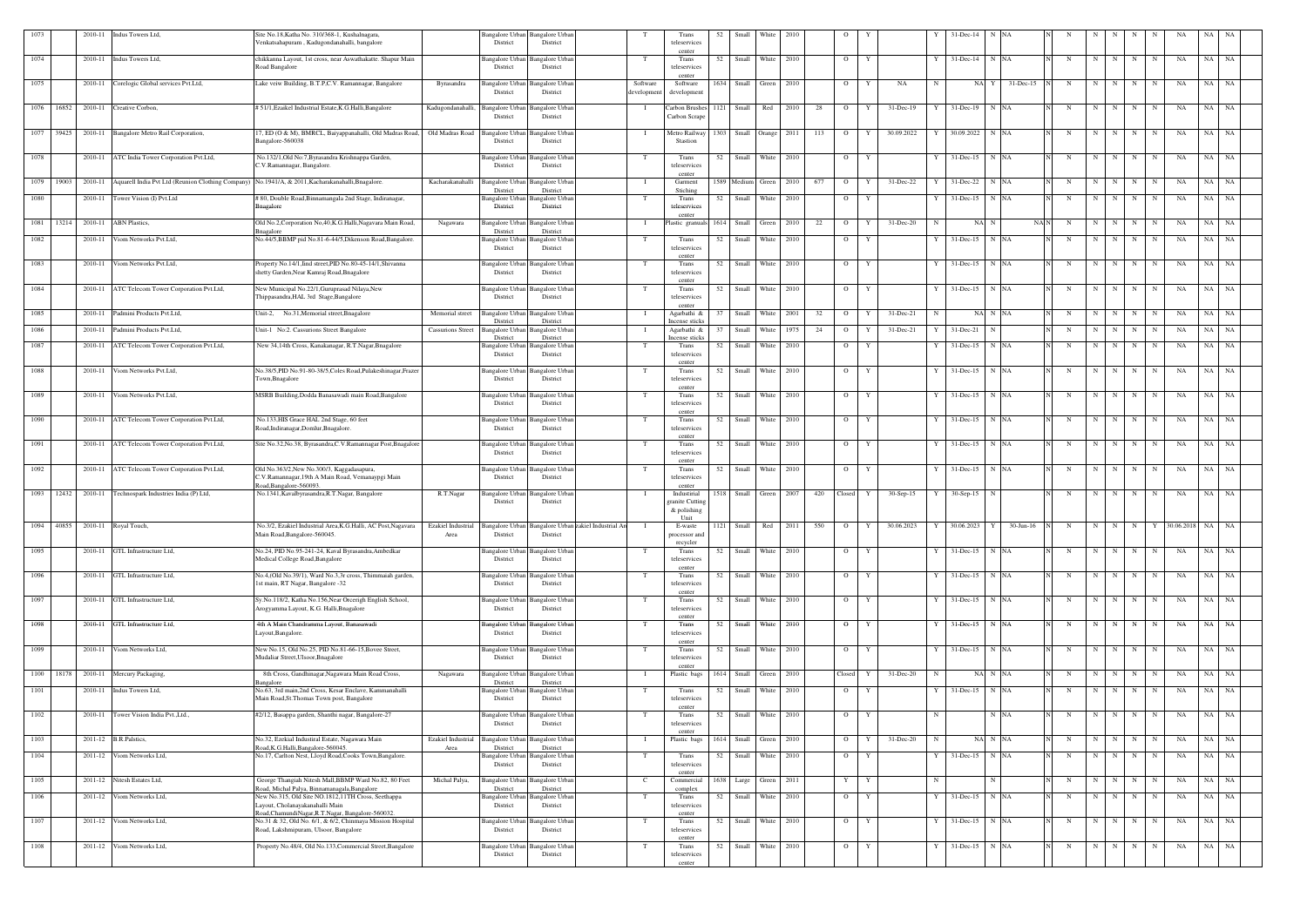| 1109 |            | 2011-12 | Viom Networks Ltd,                                    | No.12/1, Geddalahalli, Hennur Main Road, Bangalore                                                                                              |                                | Bangalore Urban<br>District                 | <b>Bangalore Urban</b><br>District |                         | Trans<br>teleservices                    | 52   | Small            | White                  | 2010 |         |                |                  | 31-Dec-14              | <b>NA</b>         |                        |                         |           |             |             |                    |           |           |
|------|------------|---------|-------------------------------------------------------|-------------------------------------------------------------------------------------------------------------------------------------------------|--------------------------------|---------------------------------------------|------------------------------------|-------------------------|------------------------------------------|------|------------------|------------------------|------|---------|----------------|------------------|------------------------|-------------------|------------------------|-------------------------|-----------|-------------|-------------|--------------------|-----------|-----------|
| 1110 |            | 2011-12 | Viom Networks Ltd,                                    | No.1, PID No. 97-42-1, 3rd Main, Ward No.97, Matadahalli<br>J.C.Nagar, Bnagalore                                                                |                                | Bangalore Urban<br>District                 | Bangalore Urba<br>District         |                         | center<br>Trans<br>teleservices          | 52   |                  | Small White            | 2010 |         | $\overline{O}$ | Y                | 31-Dec-15              | N NA              | N                      | N                       |           | N           | N           | NA                 | NA        | NA        |
| 1111 |            | 2011-12 | Viom Networks Ltd,                                    | Maruthi Complex, New No. 104, 104/1, 104/2, 104/3,<br>Kammanahalli Main Road, Bangalore                                                         |                                | Bangalore Urban<br>District                 | <b>Bangalore Urbar</b><br>District | T                       | center<br>Trans<br>teleservices          | 52   | Small            | White 2010             |      |         | $\overline{O}$ | Y<br>Y           | 31-Dec-15              | N NA              | N                      | $\overline{\mathbf{N}}$ | N         | N           | N           | NA                 | NA        | NA        |
| 1112 |            | 2011-12 | Viom Networks Ltd,                                    | Ganesha Towers No.111, Infantry Road, Shivajinagar,<br>Bangalore                                                                                |                                | Bangalore Urban<br>District                 | <b>Bangalore Urba</b><br>District  |                         | center<br>Trans<br>teleservices          | 52   | Small            | White 2010             |      |         | $\overline{O}$ | Y                | $31 - Dec-15$          | N NA              | N                      | $\mathbf N$             | N         | N           | N           | NA                 | NA        | <b>NA</b> |
| 1113 |            |         | 2011-12 India Telecom Infra Ltd,                      | No.43, Pid No.81-75-43, Sathynarayana Temple Street,<br>Ulsoor, Bangalore                                                                       |                                | Bangalore Urban<br>District                 | Bangalore Urbar<br>District        |                         | center<br>Trans<br>teleservices          | 52   | Small            | White 2010             |      |         | $\overline{O}$ | Y                | $31$ -Dec-15           | N NA              | N                      | N                       | N         | N           | N           | NA                 | NA        | NA        |
|      | 1114 15879 |         | 2011-12 Shawar Motives Pvt.Ltd,                       | # 24/48, M.M.Road, Nandidurga Road Cross, Jayamahal                                                                                             | Nandidurga Road                | <b>Bangalore Urban</b>                      | Bangalore Urba                     |                         | center<br>Automobile                     | 303  |                  | Large Orange 2010      |      | 2242.57 | $\overline{O}$ | Y<br>30.09.2020  | 30.09.2020             | 30.09.2018<br>Y   | N                      | N                       | N         | N           | N           | NA                 | NA        | <b>NA</b> |
| 1115 |            |         | 2011-12 Tower Vision India Pvt.Ltd,                   | Extension, Bangalore<br># 159, Narayana pillai Street, Ward No.80,.                                                                             |                                | District<br>Bangalore Urban Bangalore Urban | District                           |                         | servicing and<br>repair station<br>Trans | 52   |                  | Small White 2011       |      |         | $\overline{O}$ | Y                | $31$ -Dec-15 N NA      |                   | N                      | N                       | N         | N           | N           | NA                 | NA NA     |           |
|      |            |         |                                                       | Bharathinagar, Bangalore                                                                                                                        |                                | District                                    | District                           |                         | teleservices<br>center                   |      |                  |                        |      |         |                |                  |                        |                   |                        |                         |           |             |             |                    |           |           |
| 1116 |            | 2011-12 | Tower Vision India Pvt.Ltd,                           | # 64, Ramakrishna Mutt Road, Ulsoor, Bangalore                                                                                                  |                                | Bangalore Urban<br>District                 | Bangalore Urba<br>District         |                         | Trans<br>teleservices<br>center          | 52   |                  | Small White 2011       |      |         | $\overline{O}$ | Y                | 31-Dec-15              | N NA              | N                      | N                       | N         | $\mathbf N$ | $\mathbf N$ | NA                 | NA        | NA        |
| 1117 |            |         | 2011-12 Tower Vision India Pvt.Ltd,                   | #42/1, Charles Complex Road, Coxtown, Bangalore                                                                                                 |                                | Bangalore Urban<br>District                 | <b>Bangalore Urbar</b><br>District |                         | Trans<br>teleservices<br>center          | 52   | Small            | White 2011             |      |         | $\overline{O}$ | Y                | $31$ -Dec-15           | N NA              |                        | N                       | N         | N           | N           | NA                 | NA        | NA        |
| 1118 |            | 2011-12 | Tower Vision India Pvt.Ltd,                           | #34, 18th Cross, Sagayapuram Ward No.90, Bangalore                                                                                              |                                | Bangalore Urban<br>District                 | Bangalore Urba<br>District         |                         | Trans<br>teleservices<br>center          | 52   | Small            | White                  | 2011 |         | $\overline{O}$ | Y                | $31$ -Dec-15           | N NA              | N                      | N                       |           | N           | N           | NA                 | NA        | NA        |
| 1119 |            |         | 2011-12 Tower Vision India Pvt.Ltd,                   | # 69, Sy.No.107, Kadugondanahalli, Bangalore                                                                                                    |                                | Bangalore Urban Bangalore Urban<br>District | District                           |                         | Trans<br>teleservices<br>center          | 52   |                  | Small White 2011       |      |         | $\overline{O}$ | Y                | $31$ -Dec-15 N NA      |                   | N                      | N                       | N         | $\mathbf N$ | N           | NA                 | NA NA     |           |
| 1120 |            | 2011-12 | Teconotree Convegence Ltd,                            | # 65/2, B Block, 6th Floor, Level 7, Bagmane<br>tridib, BTP, C. Vramannagar, Byrasandra, Bangalore                                              | Byrasandra                     | Bangalore Urban<br>District                 | <b>Bangalore Urbar</b><br>District | Software<br>developmen  | Software<br>development                  | 1634 | Small            | Green                  |      | 170     | $\overline{O}$ | Y<br>N           |                        |                   | N                      | N                       | N         | N           | N           | NA                 | NA        | NA        |
| 1121 |            |         | 2011-12 Cisco Systems India Pvt.Ltd,                  | Esqhire Center Building, Level-1, Block-B, No.9,<br>M.G.Road, Bangalore                                                                         | M.G.Road                       | Bangalore Urban<br>District                 | <b>Bangalore Urban</b><br>District | Software<br>developmer  | Software<br>development                  | 1634 | Small            | Green                  |      | NA      | $\overline{O}$ | Y<br>$\mathbf N$ |                        | Y<br>31-Dec-20    | N                      | N                       | N         | $\mathbf N$ | $\mathbf N$ | NA                 | NA NA     |           |
| 1122 |            | 2011-12 | Cisco Systems India Pvt.Ltd,                          | Brigade South Parade Building, 2nd Floor,<br>No.10,M.G.Road,Bangalore-560001.                                                                   | M.G.Road                       | Bangalore Urban<br>District                 | <b>Bangalore Urbar</b><br>District | Software<br>developmen  | Software<br>development                  | 1634 | Small            | Green                  |      | NA      | $\overline{O}$ | N<br>Y           |                        | 31-Dec-20<br>Y    | N                      | N                       | N I       | N           | N           | NA                 | NA NA     |           |
| 1123 |            |         | 2011-12 Mphsis Limited, No.65/2,                      | Bagmane Laurel, Bagmane Tech<br>Park, C.V. Ramannagar, Byrasandra, Bangalore                                                                    | Byrasandra                     | Bangalore Urban<br>District                 | <b>Bangalore</b> Urbar<br>District | Software<br>developmen  | Software<br>development                  |      |                  | 1634 Small Green 2011  |      | NA      | $\overline{O}$ | $\mathbf N$<br>Y |                        | 31-Dec-15<br>ΥI   | N                      | N                       | N         | N           | N           | NA                 | NA NA     |           |
| 1124 |            |         | 2011-12 Mphsis Limited,                               | No.65/2, Bagmane Parin, Bagmane Tech<br>Park, C.V. Ramannagar, Byrasandra, Bangalore                                                            | Byrasandra                     | Bangalore Urban<br>District                 | <b>Bangalore Urbar</b><br>District | Software<br>developmen  | Software<br>development                  | 1634 |                  | Small Green 2011       |      | NA      | $\overline{O}$ | N<br>Y           |                        | 31-Dec-15         | N                      | N                       | N         | N           | N           | NA                 | NA        | NA        |
| 1125 |            |         | 2011-12   ATC India Tower Corporation India Pvt. Ltd, | No.18/8, Vishal Towers Road, Sampangiramnagar, Bangalore                                                                                        |                                | Bangalore Urban Bangalore Urbai<br>District | District                           |                         | Trans<br>teleservices<br>center          | 52   |                  | Small White 2011       |      |         | $\overline{O}$ | Y<br>Y           | $31 - Dec-15$          | N NA              | N                      | N                       | N         | N           | N           | NA                 | NA NA     |           |
|      | 1126 15899 | 2011-12 |                                                       | Toit Brehpub C/o PH4 Food and Beverages Pvt. Ltd, #298, 100 feet Road, Indiranagar, Bangalore-50038                                             | Indiranagar                    | Bangalore Urban<br>District                 | <b>Bangalore Urbar</b><br>District | $\blacksquare$          | Microbrewery                             | 1321 | Large            | Orange 2011            |      | 1830    | $\overline{O}$ | 30.09.2020<br>Y  | 30.09.2020             |                   | $\mathbf N$            | N                       | N         | N           | N           | NA                 | NA        | NA        |
| 1127 |            |         | 2011-12 Indus Tower Ltd,                              | New No.18,19,20 & 21, Old No. 15,15A,15B,15C & 15 D, 5th<br>Street, Hotel Sharq esidency Boarding Lodging, Ulsoor,<br>Bangalore-08              |                                | Bangalore Urban<br>District                 | Bangalore Urbar<br>District        |                         | Trans<br>teleservices<br>center          | 52   | Small            | White 2011             |      |         | $\overline{O}$ | Y                | life time              | N NA              | N                      | $_{\rm N}$              | N         | N           | N           | NA                 | NA        | NA        |
| 1128 |            |         | 2011-12 India Telecom Infra Ltd,                      | No.1/1, PID No. 85-50,1/1, Kempanna Garden, PSK Naidu<br>Road, Doddigunta, Cox Town, Bangalore                                                  |                                | Bangalore Urban<br>District                 | Bangalore Urbar<br>District        |                         | Trans<br>teleservices<br>center          | 52   |                  | Small White 2011       |      |         | $\overline{O}$ | Y                | 31-Dec-15              | N NA              | N                      | N                       | N         | N           | N           | NA                 | $NA$ $NA$ |           |
| 1129 |            |         | 2011-12 India Telecom Infra Ltd,                      | No.15, PID No.75-65-15, Gowthampuram, 3rd Cross, Bangalore                                                                                      |                                | Bangalore Urban Bangalore Urban<br>District | District                           |                         | Trans<br>teleservices<br>center          |      |                  | 52 Small White 2011    |      |         | $O$ $Y$        |                  | $Y$ 31-Dec-15 N NA     |                   | N N N N N N N NA NA NA |                         |           |             |             |                    |           |           |
| 1130 |            |         | 2011-12 India Telecom Infra Ltd,                      | No.2, 9th Cross, Shmapura Main Road, Ambedkar Medical<br>College, Bangalore                                                                     |                                | Bangalore Urban Bangalore Urba<br>District  | District                           |                         | Trans<br>teleservices<br>center          |      |                  | 52 Small White 2011    |      |         | $O \mid Y$     |                  | $Y = 31 - Dec-15$ N NA |                   | N                      |                         |           | N N N N     |             | NA                 | NA NA     |           |
| 1131 |            | 2011-12 | India Telecom Infra Ltd,                              | No.36, PID No. 91-18/36, 1st Cross, 1st Main, S.K.Garden,<br>Benson Town Post, Bangalore                                                        |                                | Bangalore Urban<br>District                 | <b>Bangalore Urban</b><br>District | T                       | Trans<br>teleservices<br>center          | 52   |                  | Small White 2011       |      |         | $\overline{O}$ | Y<br>Y           | 31-Dec-15              | N NA              | N                      | N                       | N         | N           | N           | NA                 | NA        | NA        |
| 1132 |            |         | 2011-12 Hewlett Packard India Sales Pvt., Ltd.,       | No.66/2, Ward No.83, 7th Floor, Wing A7B, Bagmane Tech<br>Park, Embassy Prime, C.V.Raman Nagar, Bangalore-34                                    | Byrasandra                     | Bangalore Urban<br>District                 | Bangalore Urba<br>District         | Software<br>developmen  | Software<br>development                  |      | 1634 Large       | Green 2011             |      | NA      | $\overline{O}$ | Y<br>N           |                        | 31.12.2021        | N                      | N                       | N         | N           | N           | NA                 | NA        | <b>NA</b> |
| 1133 |            |         | 2011-12 Motorola Mobility India Pvt Ltd.              | No.66., Plot No5, B.T.P. C.V.Ramannagara ,Bangalore-560093                                                                                      | Byrasandra                     | Bangalore Urban<br>District                 | <b>Bangalore Urban</b><br>District | Software<br>developmen  | Software<br>development                  |      |                  | 1634 Small Green 2011  |      | NA      | $\overline{O}$ | N<br>Y           |                        | 31-Dec-15<br>Y    | N                      |                         | $N$   $N$ | N           |             | Y 31.12.2013 NA NA |           |           |
| 1134 |            |         | 2011-12 Mantri Corner Stone Holding Pvt.Ltd,          | Plot No. 82,82-35, Bangalore South New Municipal No. 35,<br>Old No.7/1, at 80 feet road, Michel Palya, Ward No. 82,<br>Hoysala nagar, Bangalore | Hoysalanagar                   | Bangalore Urban<br>District                 | <b>Bangalore Urba</b><br>District  | - C                     | Commercial<br>complex                    |      |                  | 1638 Large Green 2011  |      |         | Y              | Y<br>$\mathbf N$ |                        | N                 | N                      | N                       | N         | N           | N           | NA                 | NA NA     |           |
| 1135 |            |         | 2011-12 Shahi Exports Pvt.Ltd,                        | No. C-99, Govindaraj Kalyan mantapa, Kanakanagar Main<br>Road, R.T.Nagar, Bangalore                                                             | R.T.Nagar                      | Bangalore Urban<br>District                 | Bangalore Urban<br>District        | - 1                     | Garment<br>Stiching                      |      |                  | 1589 Medium Green 2011 |      | 720     | $\overline{O}$ | 31-Dec-22<br>Y   | 31-Dec-22              | N                 | N                      | N                       | N         | N           | N           | NA                 | NA        | NA        |
| 1136 |            | 2011-12 | Idea Cellular Ltd.,                                   | No. 95, Chowdappa Block, Sultanpalya Main Road, SBI<br>Building, Bangalore                                                                      |                                | Bangalore Urban<br>District                 | Bangalore Urbar<br>District        |                         | Trans<br>teleservices<br>center          | 52   | Small            | White 2011             |      |         | $\overline{O}$ | Y                | $31 - Dec-15$          | - N               | N                      | N                       | N         | $\mathbf N$ | N           | NA                 | NA NA     |           |
|      | 1137 17185 |         | 2011-12 Firmedge Plastic Manufacturing (P) Ltd.,      | Sy.No. 63/18,63/19,63/20,96/21, Nagadevi Industrial Estate,<br>Kachorkonahalli, Bangalore                                                       | Nagadevi Industrial<br>Estate, | <b>Bangalore Urban</b><br>District          | <b>Bangalore Urbar</b><br>District |                         | pvc Edge<br><b>Bounding Tops</b>         |      | 1614 Small Green |                        |      | 42      | $\overline{O}$ | 31-Dec-20<br>Y   | 31-Dec-20              | N                 | $\mathbf N$            | N                       | N         | N           | N           | NA                 | NA NA     |           |
| 1138 |            |         | 2011-12 Viom Networks Ltd.,                           | No.54, PID No. 96-124-54, Ward NO.26, 17 the cross,<br>Kankanagara andriya park, R.T.Nagar post, Bangalore                                      |                                | Bangalore Urban<br>District                 | <b>Bangalore Urban</b><br>District | - Т                     | Trans<br>teleservices<br>center          | 52   |                  | Small White 2011       |      |         | $\overline{O}$ | Y<br>Y           | 31-Dec-15              | N                 | N                      | N                       | N         | N           | N           | NA                 | <b>NA</b> | <b>NA</b> |
| 1139 |            | 2011-12 | Viom Networks Ltd.,                                   | Site no.35, Old No. 85-57-35, Kallahalli, Civil station,<br>Bangalore                                                                           |                                | Bangalore Urban<br>District                 | Bangalore Urba<br>District         | T                       | Trans<br>teleservices<br>center          | 52   |                  | Small White 2011       |      |         | $\overline{O}$ | Y<br>Y           | $31 - Dec-15$          | N                 | N                      | N                       | N         | N           | N           | NA                 | NA NA     |           |
| 1140 |            | 2011-12 | Viom Networks Ltd.,                                   | No.42, PID No. 90-48-42, A.K.Colony, Devarajeevanhalli,<br>Kaveri Nagar, Bangalore -42                                                          |                                | Bangalore Urban<br>District                 | <b>Bangalore Urbar</b><br>District | - T                     | Trans<br>teleservices<br>center          | 52   |                  | Small White 2011       |      |         | $\overline{O}$ | Y<br>Y           | $31$ -Dec-16           | N                 | $\mathbf N$            |                         | $N$ $N$   | N           | N           | NA                 | NA NA     |           |
| 1141 |            |         | 2011-12 Viom Networks Ltd.,                           | No.3, 2nd Street, Muniswamy Lane, Taskar Town,<br>Shivajinagar, Bangalore                                                                       |                                | Bangalore Urban<br>District                 | <b>Bangalore Urban</b><br>District |                         | Trans<br>teleservices<br>center          | 52   |                  | Small White 2011       |      |         | $\overline{O}$ | Y                | 31-Dec-16              |                   | N                      | N                       | N         | N           | N           | NA                 | NA NA     |           |
| 1142 |            |         | 2011-12 G.E.Money Financial Services pvt., ltd.,      | #148, Infantry Road, 2nd floor, Embassy square unit, 201-207,<br>Bangalore                                                                      | <b>Infantry Road</b>           | Bangalore Urban Bangalore Urban<br>District | District                           | Software<br>developmen  | Software<br>development                  | 1634 |                  | Small Green            |      | NA      | $\overline{O}$ | $\mathbf N$<br>Y |                        | Y<br>$31$ -Dec-16 | N                      | N                       | N         | N           | N           | NA                 | NA NA     |           |
| 1143 |            |         | 2011-12 SBI Cards A payments Services P.ltd.,         | #148, Infantry Road, 2nd floor, Embassy square unit, 201-207,<br>Bangalore                                                                      | <b>Infantry Road</b>           | Bangalore Urban<br>District                 | <b>Bangalore Urban</b><br>District | Software<br>development | Software<br>development                  | 1634 | Small            | Green                  |      | NA      | $\overline{O}$ | N<br>Y           |                        | 31-Dec-16         | N                      | N                       | N         | $\mathbf N$ | N           | NA                 | NA NA     |           |
|      |            |         |                                                       |                                                                                                                                                 |                                |                                             |                                    |                         |                                          |      |                  |                        |      |         |                |                  |                        |                   |                        |                         |           |             |             |                    |           |           |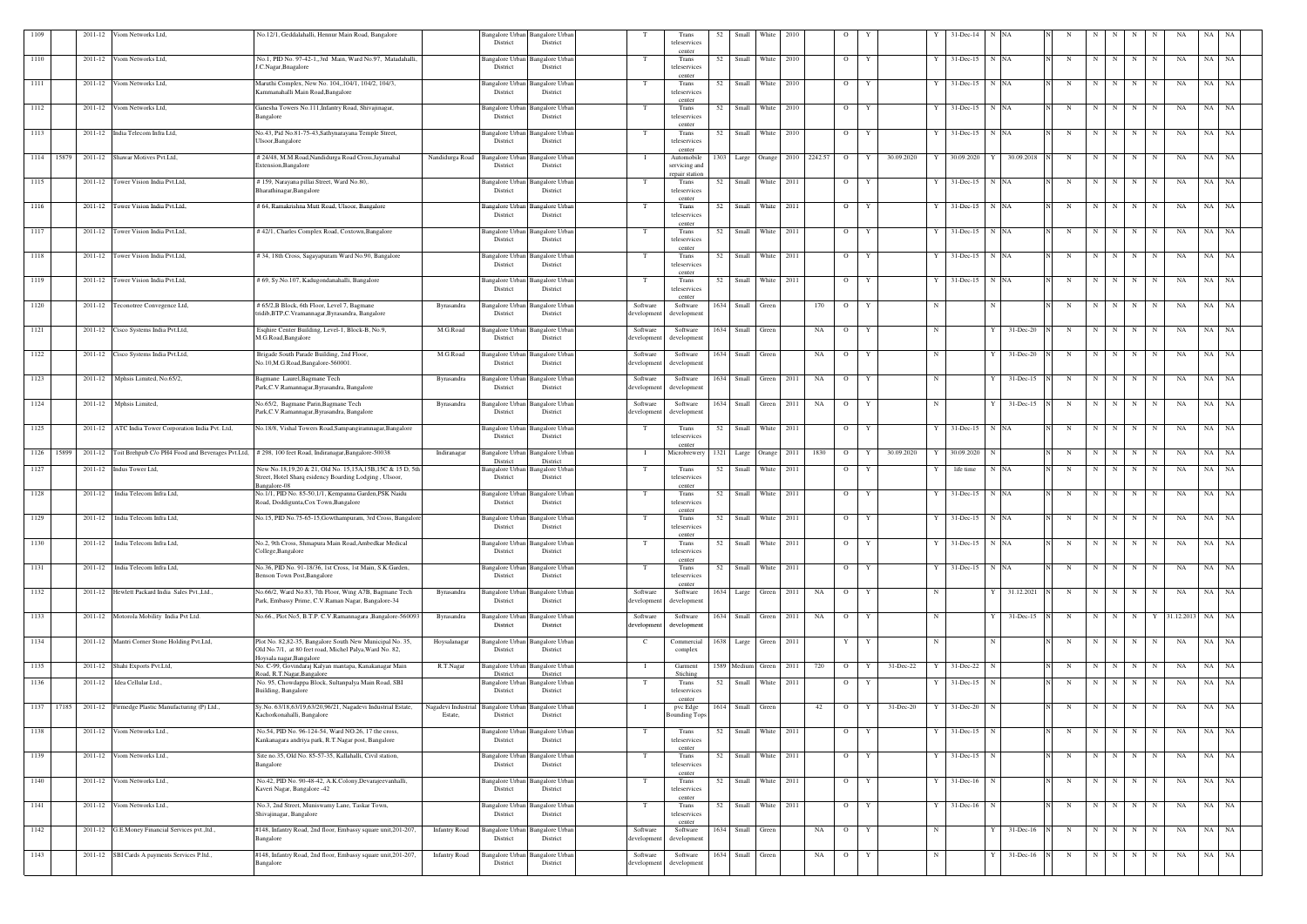| 1144 |            |         | 2011-12 Viom Networks Ltd.,                                                                 | Mno. 5M-409,2nd Block, Mathrushree complex, H.R.B.R<br>Layout, Banaswadi, Hennur Road, Bangalore-43                                                                 |                      | Bangalore Urban Bangalore Urban<br>District<br>District                  |                         | Trans<br>teleservices                            | 52   | Small             | White               | 2011 |         | $\circ$                    |   |               |    | $31$ -Dec-16   |                   |   |             |           |   |             |                 |           |           |
|------|------------|---------|---------------------------------------------------------------------------------------------|---------------------------------------------------------------------------------------------------------------------------------------------------------------------|----------------------|--------------------------------------------------------------------------|-------------------------|--------------------------------------------------|------|-------------------|---------------------|------|---------|----------------------------|---|---------------|----|----------------|-------------------|---|-------------|-----------|---|-------------|-----------------|-----------|-----------|
| 1145 |            |         | 2011-12 Volvo India Pvt., Ltd.,                                                             | # 66/1, Lake view building, 2nd floor, B.T.P.Bangalore-93                                                                                                           | Byrasandra           | Bangalore Urban<br>Bangalore Urba                                        | Software                | center<br>Software                               | 1634 | Small             | Green               |      | NA      | $\overline{O}$             | Y |               |    |                | 31-Dec-16         | N | N           | N I       | N | N           | NA              | NA        | NA        |
| 1146 |            |         | 2011-12 Indus Towers Ltd.                                                                   | 1/1, Muniswammy road, Ward No.78, Tasker Town, Queens                                                                                                               |                      | District<br>District<br>Bangalore Urban<br><b>Bangalore Urban</b>        | developmen              | development<br>Trans                             |      |                   | 52 Small White 2011 |      |         | $\overline{O}$             | Y |               | Y  | $31$ -Dec-16   | $\mathbf N$       | N | N           | $N$   $N$ |   | N           | NA              | NA NA     |           |
|      |            |         |                                                                                             | Road, Bangalore                                                                                                                                                     |                      | District<br>District                                                     |                         | teleservices<br>center                           |      |                   |                     |      |         |                            |   |               |    |                |                   |   |             |           |   |             |                 |           |           |
| 1147 |            |         | 2011-12 Indus Towers Ltd.                                                                   | Sy.No.55, Khatha No.449, 5th main road, 2nd cross, OMBR<br>Layout, Lalbahadur nagar, Bangalore                                                                      |                      | Bangalore Urban<br>Bangalore Urba<br>District<br>District                | $^{\circ}$ T            | Trans<br>teleservices<br>center                  | 52   |                   | Small White         | 2011 |         | $\overline{O}$             | Y |               |    | $31 - Dec-16$  |                   | N | $\mathbf N$ | N         | N | N           | NA              | NA        | NA        |
| 1148 |            |         | 2011-12 Huawar Technologies India Pvt., Ltd.,                                               | Level 3, Leela gallery, The Leela Palace, 23, Air port road,<br>Bangalore                                                                                           | Kodihalli            | <b>Bangalore Urban</b><br><b>Bangalore Urban</b><br>District<br>District | Software<br>developmer  | Software<br>development                          |      | 1634 Small Green  |                     |      | NA      | $\overline{O}$             | Y |               |    |                | $31$ -Dec-16<br>Y | N | N           | N         | N | N           | NA              | NA        | NA        |
| 1149 |            | 2011-12 | Tower Vision India Pvt.Ltd,                                                                 | # 560, Ganesh Nilaya, 1st stage, Indiranagar, Bangalore-<br>60038                                                                                                   |                      | Bangalore Urban<br>Bangalore Urba<br>District<br>District                | T                       | Trans<br>teleservices<br>center                  | 52   | Small             | White               | 2011 |         | $\overline{O}$             | Y |               | Y  | $31$ -Dec-16   | N                 | N | $\mathbf N$ | $N$   $N$ |   | N           | NA              | <b>NA</b> | NA        |
| 1150 |            |         | 2011-12 Advanced Fibre Systems (APC) Pvt., Ltd.,                                            | No.137/2, Service road, outer ring road, Banaswadi Kalyani<br>Nagar, Bangalore-43                                                                                   | Banaswadi            | Bangalore Urban<br>Bangalore Urbar<br>District<br>District               |                         | Assembly of<br>optical fibre and<br>fabrications | 14   |                   | Small White 2010    |      |         | Closed                     | Y | $31$ -Dec-13  | Y  | $31$ -Dec-13 N |                   | N | N           | N N       |   | N           | NA              | NA NA     |           |
| 1151 |            |         | 2011-12 Tower Vision India Pvt.Ltd,                                                         | #21/1, 3rd Cross, Gouthampuram, Ulsoor, Bangalore-560008                                                                                                            |                      | Bangalore Urban<br><b>Bangalore</b> Urbar<br>District<br>District        |                         | Trans<br>teleservices<br>center                  |      |                   | 52 Small White 2011 |      |         | $\overline{O}$             | Y |               |    | $31$ -Dec-16 N |                   |   | N           | N N       |   | N           | NA              | NA NA     |           |
| 1152 |            | 2011-12 | Tower Vision India Pvt.Ltd,                                                                 | No.155/c, 4th main, 5th Cross, New Thippasandra, Bangalore<br>560058                                                                                                |                      | Bangalore Urban<br>Bangalore Urbar<br>District<br>District               | T                       | Trans<br>teleservices<br>center                  | 52   | Small             | White               | 2011 |         | $\overline{O}$             | Y |               |    | $31$ -Dec-16   |                   | N | $\mathbf N$ | N         | N | $\mathbf N$ | NA              | NA        | NA        |
| 1153 |            | 2011-12 | Tower Vision India Pvt.Ltd,                                                                 | #189/7, Katha No.118, Site No.6, 6th A Cross, Near Lake<br>Road, C.V.Ramannagar post, Kaggadaspura, Bangalore -93                                                   |                      | Bangalore Urban<br>Bangalore Urbar<br>District<br>District               |                         | Trans<br>teleservices<br>center                  | 52   | Small             | White               | 2011 |         | $\overline{O}$             | Y |               | Y  | 31-Dec-16      | N                 | N | $\mathbf N$ | N I       | N | N           | NA              | NA        | NA        |
| 1154 |            | 2011-12 | Tower Vision India Pvt.Ltd,                                                                 | # 175, Shantha Nilaya, Near Vivek High School, Banaswadi<br>Main road, Bangalore - 560016                                                                           |                      | <b>Bangalore Urban</b><br>Bangalore Urbar<br>District<br>District        |                         | Trans<br>teleservices<br>center                  | 52   | Small             | White               | 2011 |         | $\overline{O}$             | Y |               | Y  | $31 - Dec-16$  | N                 | N | $\mathbf N$ | NI        | N | N           | NA              | <b>NA</b> | NA        |
| 1155 |            |         | 2011-12 Tower Vision India Pvt.Ltd,                                                         | No.12, Sy.No. 213/2, Muniyappa garden, Kaderappa 7th Cross,<br>Doddigunta, Cox Town, Bangalore-560005                                                               |                      | Bangalore Urban Bangalore Urban<br>District<br>District                  |                         | Trans<br>teleservices<br>center                  | 52   |                   | Small White 2011    |      |         | $\overline{O}$             | Y |               | Y  | $31$ -Dec-16 N |                   | N | N           | $N$ $N$   |   | N           | NA              | NA NA     |           |
| 1156 |            | 2012-13 | Arattukulam Infrastructure and Construction<br>Pvt.,Ltd.,                                   | No.10 (PID No. 82-105-10) Old Madras road, Micheal palya<br>(Ward No.82 Hoyasala nagar), K.R.Puram Hobli, Bangalore -                                               | Indiranagar          | Bangalore Urban<br>Bangalore Urba<br>District<br>District                | - C                     | Residential<br>Apartment witl<br>70 units        | 1400 |                   | Large Orange        |      | NA      | $\overline{O}$             | Y | 30.09.2017    | -N |                | N                 | N | - N         | N         | N | N           | NA              | NA        | NA        |
| 1157 |            | 2011-12 | Sri Krishnaragendra silver jubilee technological                                            | K.R.Circle, Bangalore-560001                                                                                                                                        | Sampangiramnagar     | <b>Bangalore Urban</b><br>Bangalore Urbar<br>District<br>District        | - C                     | Educational<br>Institution                       | 1638 | Large             | White               |      |         | CLOES<br>ED                | Y |               |    |                | N                 |   | N           | N         | N | $\mathbf N$ | NA              | NA        | NA        |
| 1158 |            | 2012-13 | Pre Nature Organic foods Pvt., Ltd.,                                                        | No.22, Govinda Krupa building, 1st cross, Kagadasapura,<br>C.V.Raman Nagar, Bangalore-560093                                                                        | C.V.Ramannagar       | <b>Bangalore</b> Urban<br>Bangalore Urba<br>District<br>District         |                         | Food Packing                                     | 14   | Small             | White               | 2011 | 30      | $\overline{O}$             |   | 31-Dec-21     | N  | $NA$ $N$       |                   | N | $\mathbf N$ | N         | N | N           | NA              | NA        | NA        |
| 1159 |            | 2005-06 | Dodsal Corporation Pvt Ltd                                                                  | No. 4, Brigade Road, Bangalore                                                                                                                                      | Brigade Road         | Bangalore Urba<br>angalore Urba<br>District<br>District                  | H                       | Hotel                                            | 1593 | Large             | White               |      |         | <b>CLOES</b><br>ED         |   | 31.12.2012    |    | 31.12.2012     | N                 | N | $\mathbf N$ | N         | N | $\mathbf N$ | NA              | NA        | NA        |
|      | 1160 11921 | 2005-06 | Tektronix Engineering Development India Pvt. Ltd                                            | Samarah Plaza, No.4/2, St. Marks Road, Bangalore                                                                                                                    | <b>St.Marks Road</b> | Bangalore Urban<br>angalore Urba<br>District<br>District                 | Software<br>developmen  | Software<br>Development                          |      |                   | 1634 Large Green    | 1998 | 2100    | Closed                     |   | 31-Dec-15     |    | $31$ -Dec-14   | 31.12.2020<br>Y   | N | N           | N N       |   |             | Y 31.12.2017 NA |           | - NA      |
| 1161 |            |         | 2005-06 Processor Systems India Pvt.                                                        | No. 24, Richmond Road, Bangalore                                                                                                                                    | Shanthinagar         | Bangalore Urban<br>angalore Urba<br>District<br>District                 | Software<br>developmen  | Software<br>Development                          | 1634 | Small             | White               |      |         | CLOES<br>ED                | Y | NA            |    | $31 - Dec-16$  | N                 | N | $\mathbf N$ | N         | N | N           | NA              | NA        | NA        |
| 1162 | 10896      | 2005-06 | The Gateway Hotel                                                                           | No. 66, Residency Road, Bangalore                                                                                                                                   | Shanthalanagar       | Bangalore Urba<br>angalore Urba<br>District<br>District                  | Н                       | Hotel                                            | 1118 | Large             | Red                 |      | 3581    | $\overline{O}$             |   | 31-Dec-22     |    | 31-Dec-22      | 31.12.2018        | N | $\mathbf N$ | N         | N | N           | NA              | NA        | NA        |
| 1163 | 18967      | 2005-06 | Cisco Systems India (P) Ltd., M/s Shyamraju & Co<br>(India) Pvt Ltd Repeated)               | No.11, Divyashree Chambers 'B' Wing, O'Shangnenssy<br>Road, Bangalore                                                                                               | Shanthinagar         | Bangalore Urban<br>Bangalore Urba<br>District<br>District                | Software<br>developmen  | Software<br>Development                          | 1180 | Large             | Red                 | 2001 | 4371    | Closed                     |   | 31-Dec-23     |    | 31-Dec-23      | 31.12.2019        | N | $\mathbf N$ | N         | N | N           | NA              | NA        | NA        |
| 1164 |            | 2005-06 | Genesys International Corporation Ltd, Prestige<br>Terminus-1                               | 3rd & 4th Floor, Airport Extention Road, Bangalore(<br>No.917/416, Konene Agrahara, Airport exit road)                                                              | Konene Agrahara,     | <b>Bangalore Urban</b><br>3angalore Urbar<br>District<br>District        | Software<br>development | Software<br>Development                          | 1634 | Large             | Green               | 2001 |         | Closed                     | Y | $31 - Dec-10$ |    | $31$ -Dec-10   | N                 | N | $\mathbf N$ | N         | N | N           | NA              | NA        | NA        |
| 1165 |            | 2005-06 | Thomson Corporation (Primark India Pvt Ltd                                                  | No 15, Commissonarate Road, Opp. Ashokanagar Police<br>Station, Bangalore (Pinnacle Bahals Bhavan Road, (Formerly<br>Known as Commissariat Road, Bangalore-560 001) | Ashokanagar          | Bangalore Urban<br>Bangalore Urbar<br>District<br>District               | Software<br>development | Software<br>Development                          | 1634 | Large             | Green               | 2002 | 1200    | Closed                     |   | $31$ -Dec-15  |    | $31 - Dec-15$  |                   |   |             |           |   |             | NA              | <b>NA</b> | NA        |
|      | 1166 20177 |         | 2005-06 Royal Orchid Hotels Ltd                                                             | No 13, Golf View Avenue, off Air Port Road Bangalore-560008                                                                                                         | Old Airport Road     | <b>Bangalore</b> Urbar<br><b>Bangalore Urbar</b><br>District<br>District | H                       | Hotel                                            |      | 1335 Large Orange |                     |      | 5202.64 | $\overline{O}$             |   | 30.06.2021    |    | 30.06.201      | 30.06.2019        | N | $\mathbf N$ | N I       | N | N           | NA              | <b>NA</b> | NA        |
|      | 1167 10634 | 2005-06 | The Chancery Hotel (Hayagreeva Hotel & resortsLtd) No 10/6, Lavelle Road, Bangalore 560 001 |                                                                                                                                                                     | Shanthalanagar       | <b>Bangalore Urban</b><br>Bangalore Urban<br>District<br>District        | H                       | Hotel                                            |      | 1335 Large Orange |                     |      | 5219    | $\overline{O}$             | Y | 31/12/2022    |    | 31/12/2022     | N                 | N | $\mathbf N$ | N         | N | $\mathbf N$ | NA              | NA        | NA        |
|      | 1168 11904 | 2005-06 | Sterling Mac Hotel pvt. Ltd, (Mathan)                                                       | No.134, Airport Road, Kodihally, Bangalore-17                                                                                                                       | Kodihalli            | <b>Bangalore</b> Urba<br>Bangalore Urbar<br>District<br>District         | H                       | Hotel                                            |      | 1118 Large        | Red                 | 2010 | 11798   | $\overline{O}$             | Y | 30.06.2021    |    | 30.06.2021     | 30.06.2017        | N | $\mathbf N$ | N I       | N | $\mathbf N$ | NA              | NA        | NA        |
|      | 1169 15289 | 2005-06 | U B City                                                                                    | No. 24, Vittal Mallya Road, Bangalore                                                                                                                               | Sampangiramnagar     | <b>Bangalore Urban</b><br>Bangalore Urban<br>District<br>District        | - C                     | commercial<br>Complex                            | 1162 | Large             | Red                 |      | 40300   | $\overline{O}$             |   | 30.06.2022    |    | 30.06.2022     | 30.09.2021        | N | $\mathbf N$ | N         | N |             | NA              | NA        | NA        |
|      | 1170 75185 | 2005-06 | Reliance Industries Ltd                                                                     | No. 62/2, Richmond Road, Richmond Town, Bangalore                                                                                                                   | Shanthalanagar       | <b>Bangalore</b> Urba<br>angalore Urban<br>District<br>District          | $\overline{O}$          | Office                                           |      | 1638 Large        | Green               |      |         | $\overline{O}$             |   | 31.12.2028    |    | 31.12.2028     | $31$ -Dec-16      | N | $\mathbf N$ | N         | N | N           | NA              | NA        | NA        |
| 1171 |            | 2005-06 | Mantri Developers                                                                           | No. 41, Vittal Mallya Road, Bangalore                                                                                                                               | Sampangiramnagar     | <b>Bangalore</b> Urba<br>angalore Urbar<br>District<br>District          | $\overline{O}$          | Office                                           | 1638 | Large             | White               |      |         | <b>CLOES</b><br>ED         | Y | 31-Dec-16     |    | $31$ -Dec-16   | N                 | N | $\mathbf N$ | N I       | N | N           | NA              | NA        | NA        |
|      | 1172 12095 | 2005-06 | Graad Hotels (Mont Blanc Hotels (P) Ltd.)<br>W.Marriot                                      | No. 24/1, Vittal Mallya Road, Bangalore                                                                                                                             | Sampangiramnagar     | angalore Urbar<br>Bangalore Urba<br>District<br>District                 | $\mathbf{C}$            | Hotel                                            |      | 1118 Large        | Red                 | 2010 | 69165   | $\overline{O}$             | Y | 30.06.2021    |    | 30.06.2021     | 30.06.2019        | N |             | N I       | N | N           | NA              | NA        | NA        |
| 1173 |            | 2005-06 | Cisco Systems India (P) Ltd., Prestige water ford                                           | No.9, Brunton Road, Bangalore                                                                                                                                       | Shanthalanagar       | Bangalore Urban<br>angalore Urbar<br>District<br>District                | Software<br>development | Software<br>Development                          | 1634 |                   | Large Green         |      |         | Closed                     | Y | 31-Dec-09     |    | 31-Dec-09      |                   |   | N           | N         | N | N           | NA              | NA        | NA        |
| 1174 |            | 2005-06 | Swan Silk Pvt. Ltd                                                                          | No. 40, 4th Cross, Residency Road, Bangalore                                                                                                                        | Residency Road       | <b>Bangalore Urbar</b><br>angalore Urba<br>District<br>District          |                         | Fabric Packing<br>Unit                           |      | 14 Medium White   |                     |      | 658     | $\overline{O}$             |   | 31-Dec-22     |    | 31-Dec-22      | N                 | N | $\mathbf N$ | N I       | N | $\mathbf N$ | NA              | NA        | <b>NA</b> |
| 1175 |            | 2005-06 | Adarsha Developers Pvt. Ltd                                                                 | No. 10, Vittal Mallya Road, Bangalore                                                                                                                               | Sampangiramnagar     | <b>Bangalore Urban</b><br>Bangalore Urbar<br>District<br>District        | $\overline{O}$          | Office                                           | 1638 |                   | small White         |      |         | CLOES<br>ED                | Y | 31.12.2017    |    | 31.12.2017 N   |                   | N | $\mathbf N$ | N         | N | N           | NA              | NA NA     |           |
|      | 1176 12804 | 2005-06 | Maverick Holdings & Investments Pvt. Ltd., Garuda                                           | Cts No. 15, Magrath Road, Ashoka Nagar, BBMP Ward No.76,<br>angalore-560076                                                                                         | Ashokanagar          | angalore Urban<br>Bangalore Urba<br>District<br>District                 | C                       | Commercial<br>Complex                            | 1307 |                   | Large Orange        |      | 3500    | $\overline{O}$             |   | 30.09.2022    |    | 30.09.2022     | 30.09.2020        | N | - N         | N         | N | $\mathbf N$ | NA              | NA        | NA        |
|      | 1177 21703 | 2005-06 | Inisys India Pvt., Ltd., Purva Premier                                                      | No.135/1, Residency Road, Bangalore-25                                                                                                                              | Shanthalanagar       | <b>Bangalore Urban</b><br>Bangalore Urba<br>District<br>District         | Software<br>developmen  | Software<br>Development                          |      | 1399 Large Orange |                     |      | 3828    | $\overline{O}$             |   | 31-Dec-25     |    | 31-Dec-25      | 31.12.2018        | N | $\mathbf N$ | N         | N | N           | NA              | NA        | NA        |
| 1178 |            |         | 2005-06 Macmillan India Ltd                                                                 | No. 53/1, Midford Cresent, Richmond Road, Bangalore                                                                                                                 | Shanthalanagar       | <b>Bangalore Urban</b><br>Bangalore Urban<br>District<br>District        | Software<br>development | Software<br>Development                          |      | 1634 Small Green  |                     |      | 176     | Closed(<br>Not<br>existing | Y | $31$ -Dec-16  |    | $31$ -Dec-16 N |                   | N | $\mathbf N$ | N I       | N | N           | NA              | NA NA     |           |
| 1179 |            | 2005-06 | By Jitendra Virwani)                                                                        | Red Wood - Lokashikshana Trust (Office Complex No 133 & 133/1, Residency Road, Ward No 76, Bangalore-24                                                             | Shanthalanagar       | <b>Bangalore Urban</b><br>Bangalore Urban<br>District<br>District        | $\overline{O}$          | Office                                           |      | 1638 Large Green  |                     |      | NA      | $\overline{O}$             | Y | $31 - Dec-18$ |    | $31$ -Dec-18 N |                   | N | $\mathbf N$ | N         | N | N           | NA              | <b>NA</b> | NA        |
| 1180 |            | 2005-06 | Kamalesh P Taleria                                                                          | No1, Langford Gardens, ,Riachmond, Bangalore                                                                                                                        | Shanthinagar         | Bangalore Urban<br>Bangalore Urban                                       | $\overline{O}$          | Office                                           |      | 1638 Small        | White               |      |         | CLOES<br>ED                | Y | NA            |    | $31$ -Dec-15   | $\mathbf N$       |   | N           | N         | N | N           | NA              | NA NA     |           |
|      | 1181 12278 |         | 2005-06 Axa Business Services Pvt Ltd                                                       | No. 16/2, Residency Road, Bangalore                                                                                                                                 | Shanthalanagar       | District<br>District<br>Bangalore Urban<br><b>Bangalore Urban</b>        | Software                | Software                                         |      | 1634 Large        | Green               |      |         | Closed                     | Y | $31 - Dec-15$ |    | 31-Dec-15      | N                 |   | N           | N         | N | N           | NA              | NA NA     |           |
|      |            |         |                                                                                             |                                                                                                                                                                     |                      | District<br>District                                                     | development             | Development                                      |      |                   |                     |      |         |                            |   |               |    |                |                   |   |             |           |   |             |                 |           |           |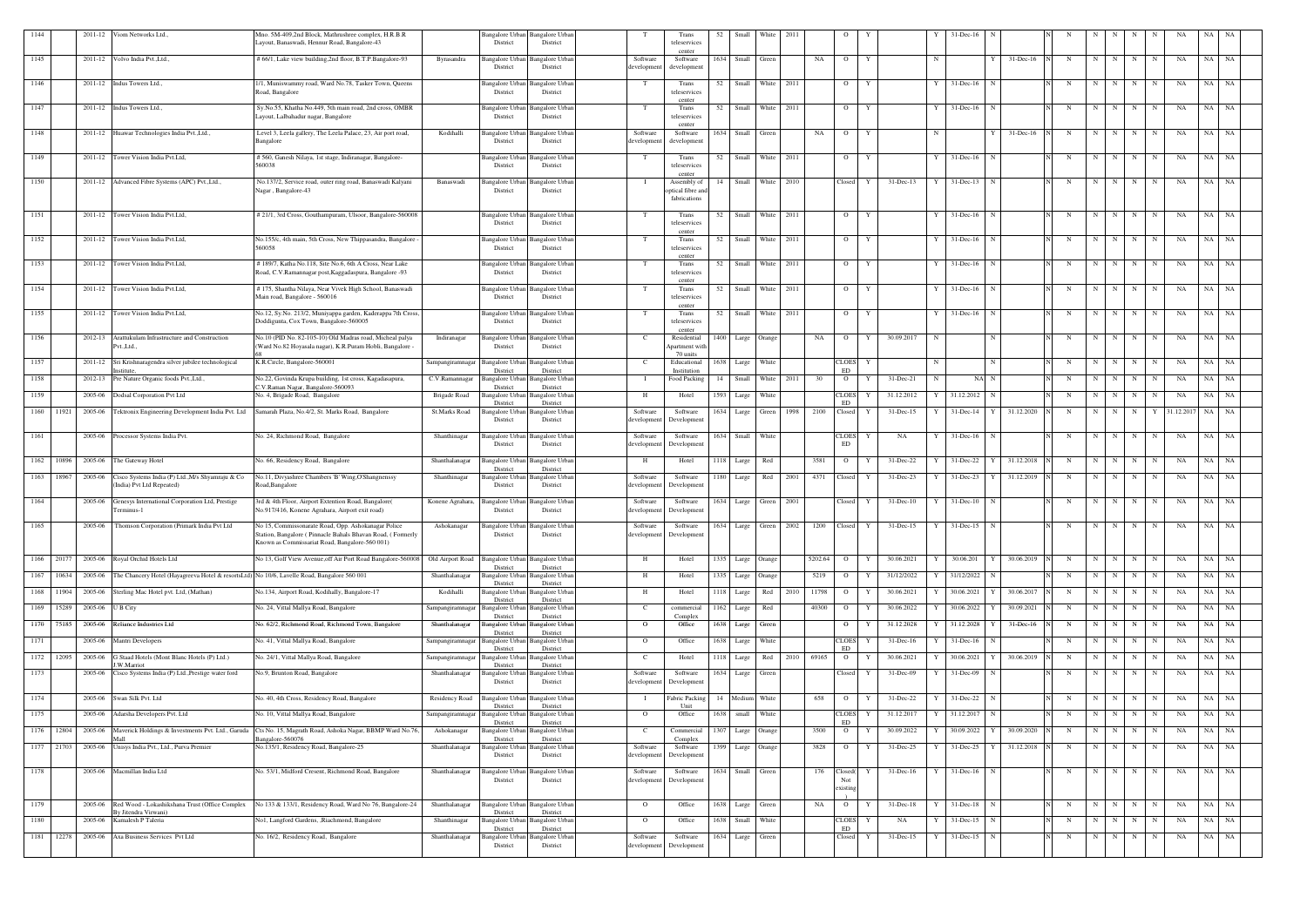| 1182         | 12913 |                   | 2005-06 Century Galaxy Developers                                                                    | No. 2, Diamond District, Airport Road, Kodihalli, Bangalore                             | Kodihalli                        | District                                            | Bangalore Urban Bangalore Urban<br>District                    |                            | Residential<br>Apartment witl<br>900 flats & | 1181 | Large                     | Red            |              | 2486  |                                     |        | 31-Dec-17              |   | 31-Dec-1                             |            |            |                  |        |                            |          | NA |                    |  |
|--------------|-------|-------------------|------------------------------------------------------------------------------------------------------|-----------------------------------------------------------------------------------------|----------------------------------|-----------------------------------------------------|----------------------------------------------------------------|----------------------------|----------------------------------------------|------|---------------------------|----------------|--------------|-------|-------------------------------------|--------|------------------------|---|--------------------------------------|------------|------------|------------------|--------|----------------------------|----------|----|--------------------|--|
| 1183         |       |                   | 2005-06 Encore Software Pvt. Ltd                                                                     | Leo Complex 6th Floor, No. 44 & 45, Residency Cross Road,                               | Shanthalanagar                   |                                                     | Bangalore Urban Bangalore Urban                                | Software                   | commercial<br>complex<br>Software            |      | 1634 medium               | Green          |              |       | Closed                              | Y      | $31 - Dec-12$          |   | $31 - Dec-12$<br>$\mathbf N$         |            | N          | N                | N      | N<br>N                     | NA       |    | NA NA              |  |
|              |       |                   |                                                                                                      | Bangalore                                                                               |                                  | District                                            | District                                                       | development                | Development                                  |      |                           |                |              |       |                                     |        |                        |   |                                      |            |            |                  |        |                            |          |    |                    |  |
| 1184         |       | 2005-06           | Cortera Software Pvt Ltd (Ecredit.Com (India) Pvt.<br>td.)                                           | No. 13, Ist Cross, Lavelle Road, Bangalore                                              | Shanthalanagar                   | Bangalore Urba<br>District                          | 3angalore Urba<br>District                                     | Software<br>development    | Software<br>Development                      |      | 1634 Small                | Green          |              | 62    | $\circ$                             |        | 31-Dec-22              |   | 31-Dec-22                            |            | N          | N                |        | N<br>N                     | NA       | NA | NA                 |  |
| 1185         |       |                   | 2005-06 Macmillan India Ltd (MPS Ltd)                                                                | Hmg Ambassador, No. 137, Residency Road, Bangalore                                      | Shanthalanagar                   | Bangalore Urban<br>District                         | <b>Bangalore Urban</b><br>District                             | Software<br>development    | Software<br>Developmen                       |      | 1634 Medium               | Green          |              | 63    | $\overline{O}$                      | Y      | 31-Dec-25              |   | 31-Dec-25<br>$\mathbf N$             |            | N          | N                | N      | $\mathbf N$<br>N           | NA       | NA | <b>NA</b>          |  |
| 1186         |       | 2005-06           | <b>Prestige Towers</b>                                                                               | No. 99/100, Residency Road, Bangalore                                                   | Shanthalanagar                   | Bangalore Urba<br>District                          | Bangalore Urbar<br>District                                    | <sup>-</sup> C             | Commercial<br>complex                        | 1307 | Large                     | Orange         | 2001         | 4300  | $\overline{O}$                      |        | $31$ -Dec-20           |   | $31$ -Dec-20<br>$\mathbf N$          |            | N          | N                | N      | $\mathbf N$<br>$\mathbf N$ | NA       | NA | NA                 |  |
| 1187 13382   |       | 2005-06           | Wipro Ltd                                                                                            | No 88, S.B.Tower, M.G.Road, Bangalore -560 001                                          | Shanthalanagar                   | Bangalore Urbai<br>District                         | Bangalore Urban<br>District                                    | Software<br>development    | Software<br>Development                      |      | 1634 Large                | Green          | 1997         | 14047 | $\circ$                             |        | 31.12.2027             |   | 31.12.2027 Y                         | 31.12.2020 | N          | $\mathbf N$      |        | N<br>N                     | NA       | NA | NA                 |  |
| 1188         |       |                   | 2005-06 S & O International, Krishma Lamps (Repeated)                                                | No.9/1, Classic Court, Richmond Road, Bangalore.(Inr<br>No:150616 Repeated)             | Shanthalanagar                   | angalore Urban<br>District                          | Bangalore Urban<br>District                                    | $\overline{O}$             | Show Room                                    |      | 1638 Medium               | White          | 1997         |       | <b>CLOES</b><br><b>ED</b>           | Y      | NA                     |   | $31$ -Dec-14 N                       |            | N          | N                | N      | N<br>N                     | NA       |    | NA NA              |  |
| 1189 13623   |       |                   | 2005-06 Raheja Towers                                                                                | No.26,27, Mg Road, Bangalore                                                            | Shanthalanagar                   | Bangalore Urban<br>District                         | <b>Bangalore Urban</b><br>District                             | <sup>-</sup> C             | Commercial<br>complex                        |      | 1638 Large                | Green          | 1994         | 345   | $\overline{O}$                      | Y      | 31-Dec-22              |   | 31-Dec-22<br>$\mathbf N$             |            | N          | N                | N      | $N_{\rm}$<br>N             | NA       | NA | NA                 |  |
| 1190         |       |                   | 2005-06 Springdale Holdings Pvt. Ltd                                                                 | No. 51, 1st Cross Road, Residency Road, Bangalore                                       | Shanthalanagar                   | Bangalore Urban<br>District                         | <b>Bangalore Urban</b><br>District                             | $\mathbf{O}$               | Office                                       |      | 1638 small                | Green          |              |       | $\overline{O}$                      | Y      | NA                     |   | 31-Dec-22<br>N                       |            | N          | N                | N      | N<br>N                     | NA       | NA | NA                 |  |
| 1191         |       |                   | 2005-06 Crimson Logic India (P) Ltd                                                                  | No.124, 6th Floor, Air Port Road, Murugeshpalya, Bangalore                              | Murgeshpalya                     | District                                            | Bangalore Urban Bangalore Urban<br>District                    | Software<br>Developmer     | Software<br>Development                      |      | 1634 Small                | Green          |              | NA    | Closed                              | Y      | $31 - Dec-22$          |   | 31-Dec-22<br>N                       |            | N          | $\mathbf N$      | N      | N<br>N                     | NA       | NA | - NA               |  |
| 1192         |       | 2005-06 J.P Pearl |                                                                                                      | No.34, Long Ford Town, Bangalore-560027                                                 | Shanthinagar                     | Bangalore Urbai<br>District                         | Bangalore Urban<br>District                                    | $\overline{O}$             | Office                                       |      | 1638 Small                | White          |              |       | <b>CLOES</b><br>ED                  |        | $31$ -Dec-14           |   | $31 - Dec - 14$<br>N                 |            | N          | $\mathbf N$      | N      | N<br>$\mathbf N$           | NA       | NA | NA                 |  |
| 1193         |       |                   | 2005-06 Insilica(Chiphut) Semiconductirs India Pvt Ltd                                               | No. 14, Walton Road, Bangalore - 560001                                                 |                                  | District                                            | Bangalore Urban Bangalore Urban<br>District                    | Software<br>development    | Software<br>Development                      | 1634 | Small                     | Green          | 2022         |       | Closed                              | Y      | $31$ -Dec-10           |   | NA N                                 |            | N          | $\mathbf N$      | N      | N<br>N                     | NA       | NA | NA                 |  |
|              |       |                   | 1194 12288 2005-06 Intel Technology (India) Pvt Ltd                                                  | (SRR1)No 136, Air port Road, Bangalore -560 017                                         | Old Airport Road                 | <b>Bangalore Urban</b><br>District                  | <b>Bangalore</b> Urban<br>District                             | Software<br>developmen     | Software<br>Developmen                       |      | 1399 Large Orange         |                |              | 3712  | $\overline{O}$                      | Y      | 31-Dec-22              | Y | 31-Dec-22 Y                          | 30.09.2022 | N          | N                | N      | N<br>N                     | NA       |    | NA NA              |  |
| 1195 12201   |       |                   | 2005-06 Embassy Classic Pvt Ltd (Global Symphony<br>Software(I) Pvt Ltd)                             | NO. 13, MAGRATH ROAD, BANGALORE                                                         | Magarath Road                    | Bangalore Urban<br>District                         | <b>Bangalore</b> Urban<br>District                             | Software<br>development    | Software<br>Development                      |      | 1399 Large                | Orange         |              | 4968  | $\overline{O}$                      | Y      | 31.12.2025             | Y | 31.12.2025 Y                         | 31.12.2018 | N          | N                | N I    | N<br>N                     | NA       | NA | <b>NA</b>          |  |
| 1196 13837   |       |                   | 2005-06 Sogefi MNR Engine Systems India Pvt Ltd (Mn                                                  | No. 54/3/B, Ejipura Main Road, Vivek Nagar Post, Bangalore                              | Ejipura                          | Bangalore Urban                                     | <b>Bangalore</b> Urban                                         |                            | General                                      |      | 1548 Medium               | Green          |              | 829   | $\overline{O}$                      | Y      | 31-Dec-22              |   | $31$ -Dec-22 $Y$                     | 31.12.2017 | N          | N                | N      | N<br>N                     | NA       |    | NA NA              |  |
| 1197         |       | 2005-06           | Rama Rao & Co)<br>The Munagala Trust                                                                 | 560047<br>No. 20, Museum Road, Bangalore - 560001,                                      | Shanthalanagar                   | District<br>angalore Urban                          | District<br>Bangalore Urban                                    | $\overline{O}$             | engineering<br>Office                        |      | 1638 Medium               | Green          |              | NA    | Closed                              |        | 31-Dec-16              |   | $31$ -Dec-16                         |            | N          | N                | N      | N<br>N                     | NA       | NA | NA                 |  |
| 1198         |       |                   | 2005-06 Bhoruka Power Corporation Ltd                                                                | No. 48, Lavelle Road, Bangalore                                                         | Shanthalanagar                   | District<br><b>Bangalore</b> Urbar                  | District<br>Bangalore Urban                                    | C                          | Commercial                                   | 1638 | small                     | White          |              |       | <b>CLOES</b>                        | Y      | NA                     |   | $31 - Dec-12$                        |            | $_{\rm N}$ | N                | N      | $\mathbf N$<br>N           | NA       |    | NA NA              |  |
| 1199         |       | 2005-06           | <b>Bishop Cotton Girls High School</b>                                                               | St. Marks Road, Bangalore                                                               | Shanthalanagar                   | District<br>Bangalore Urba                          | District<br>Bangalore Urban                                    | C.                         | complex<br>Educational                       | 1638 | small                     | White          |              |       | ED<br><b>CLOES</b>                  |        | NA                     |   | 31.12.2008                           |            | N          | $\mathbf N$      | N      | N<br>N                     | NA       | NA | NA                 |  |
| 1200         |       |                   | 2005-06 Covansys India Pvt. Ltd                                                                      | Towers, 2nd Floor, Golden Enclave, Airport Road,                                        | Kodihalli                        | District<br>Bangalore Urbai                         | District<br>Bangalore Urbar                                    | Software                   | Institution<br>Software                      |      | 1634 small                | Green          |              |       | ED<br>Closed                        |        | $31$ -Dec-05           |   | NA N                                 |            | N          | N                | N      | $\mathbf N$<br>N           | NA       |    | NA NA              |  |
| 1201         |       |                   | 2005-06 Cypress Semi Conductor Technology India Pvt. Ltd. Unit No. 2, No. 1, Magrath Road, Bangalore | Bangalore                                                                               | Shanthalanagar                   | District<br>3angalore Urban                         | District<br>Bangalore Urban                                    | development<br>Software    | Development<br>Software                      | 1634 | small                     | Green          |              |       | Closed                              |        | $31$ -Dec-03           |   | 31-Dec-03<br>N                       |            | N          | N                | N      | N<br>N                     | NA       | NA | NA                 |  |
|              |       |                   |                                                                                                      |                                                                                         |                                  | District                                            | District                                                       | development                | Development                                  |      |                           |                |              |       |                                     |        |                        |   |                                      |            |            |                  |        |                            |          |    |                    |  |
| 1202         |       | 2005-06           | <b>Econnect India Ltd</b>                                                                            | Jnited Mansions, 3rd Floor, No. 39, M.G.Road, Bangalore                                 | Shanthalanagar                   | Bangalore Urbai<br>District                         | Bangalore Urbar<br>District                                    | Software<br>development    | Software<br>Development                      | 1634 | small                     | Green          |              |       | Closed                              |        | 31-Dec-04              |   | 31-Dec-04                            |            | N          | N                |        | $\mathbf N$<br>N           | NA       | NA | NA                 |  |
| 1203         |       |                   | 2005-06 Explocity Pvt. Ltd                                                                           | Corporate Office, No. 24, Resthuse Crescent, (Opp. Church<br>treet), Bangalore          | Shanthalanagar                   | Bangalore Urban<br>District                         | <b>Bangalore Urban</b><br>District                             | $\Omega$                   | Office                                       | 1638 | small                     | Green          |              |       | Closed                              | Y      | NA                     |   | 31-Dec-04<br>N                       |            | N          | N                | N      | $\mathbf N$<br>N           | NA       | NA | NA                 |  |
| 1204         |       |                   | 2005-06 Express Apartments Flates Owners Co-Operative<br>Society Ltd                                 | No. 135, Richmond Road, Bangalore                                                       | Shanthalanagar                   | District                                            | Bangalore Urban Bangalore Urban<br>District                    | <sup>-</sup> C             | Residential<br>Anartment                     | 1638 | small                     | White          |              |       | <b>CLOES</b><br>ED.                 | Y      | NA                     |   | 31-Dec-09                            |            | N          | N                | N      | $\mathbf N$<br>N           | NA       | NA | NA                 |  |
| 1205         |       |                   | 2005-06 Blue Dart Express Ltd                                                                        | Ground Floor, Connection Point, Airport Exit Road, Bangalore Konene Agrahara,           |                                  | District                                            | Bangalore Urban Bangalore Urban<br>District                    | $\mathbf{O}$               | Office                                       | 1638 | small                     | White          |              |       | <b>CLOES</b><br>ED                  | Y      | NA                     |   | $31 - Dec-09$<br>N                   |            |            | N                | N      | N                          | NA<br>N  |    | NA NA              |  |
| 1206         |       |                   | 2005-06 Bharathi Telenet Ltd                                                                         | C/O Rajendra Apartment, Lavelle Road., Bangalore                                        |                                  | District                                            | Bangalore Urban Bangalore Urban<br>District                    | T                          | Trans<br>teleservices<br>center              | 52   | small                     | White          |              |       | $\overline{O}$                      | Y      | NA                     | Y | $31$ -Dec-14 N                       |            | N          | N                | N      | N<br>N                     | NA       |    | NA NA              |  |
| 1207         |       |                   | 2005-06 Bharathi Telenet Ltd                                                                         | M, No. 19, Castle Street, Ashoknagar, Bangalore                                         |                                  | Bangalore Urban<br>District                         | <b>Bangalore Urban</b><br>District                             | T                          | Trans<br>teleservices                        | 52   | small                     | White          |              |       | $\overline{O}$                      | Y      | NA                     |   | life time                            |            | N          | N                | N      | N<br>$\mathbf N$           | NA       |    | NA NA              |  |
| 1208         |       |                   | 2005-06 Nilgiries Super Market                                                                       | A-1 Tower, Golden Enclave, Air Port Road, Bangalore                                     | Konene Agrahara,                 | District                                            | Bangalore Urban Bangalore Urban<br>District                    | $\overline{O}$             | center<br>Super Market                       |      | 1638 small White          |                |              |       | <b>CLOES</b><br>ED                  | Y      | NA                     |   | $31$ -Dec-15 N                       |            | N          | N                | N      | N<br>N                     | NA       |    | NA NA              |  |
| 1209         |       |                   | 2005-06 Lundbeck India Pvt. Ltd                                                                      | Esteem Regency, No. 6/A, Richmond Road, Bangalore                                       | Shanthalanagar                   | District                                            | Bangalore Urban Bangalore Urban<br>District                    | Software<br>development    | Software<br>Development                      |      | 1634 small                | White          |              |       | CLOES<br>ED                         | Y      | NA                     | Y | $31$ -Dec-15 N                       |            | N          | N                | N      | N                          | N<br>NA  |    | NA NA              |  |
| 1210         |       |                   | 2005-06 Bharathi Mobile Ltd                                                                          | C/O Down Town Pub, No. 41/42, Residency Road, Bangalore                                 |                                  | Bangalore Urban<br>District                         | Bangalore Urban<br>District                                    | T                          | Trans<br>teleservices                        |      | 52   small                | White          |              |       | $\overline{O}$                      | Y      | NA                     | Y | $31$ -Dec-14 N                       |            | N          | $\mathbf N$      | N I    | N<br>N                     | NA       |    | NA NA              |  |
| 1211         |       |                   | 2005-06 W.Q. Judge Press                                                                             | No. 97, Residency Road, Bangalore                                                       | Residency Road                   | Bangalore Urban                                     | Bangalore Urban                                                |                            | center<br><b>Printing Press</b>              |      | 1364 small Orange         |                |              |       | Closed                              | Y      | $31$ -Dec-10           | N | NA N                                 |            | N          | N                | N      | N<br>N                     | NA       |    | NA NA              |  |
| 1212         |       |                   | 2005-06 Wipro Ge Medical Systems                                                                     | No. 4 A, Golden Enclave, Airport Road, Bangalore                                        | Kodihalli                        | District<br><b>Bangalore Urban</b>                  | District<br><b>Bangalore Urban</b>                             | $\overline{O}$             | Corporate                                    |      | 1638 small                | Green          |              | 25    | Closed                              | Y      | $31$ -Dec-16           | Y | $31$ -Dec-16 $\overline{N}$          |            | N          | N                | N      | N<br>N                     | NA       |    | NA NA              |  |
| 1213         |       |                   | 2005-06 Bharathi Mobile Ltd                                                                          | C/O Ca Site, No. 118, Bda Layout, Austin Town, Neelasandra,                             |                                  | District<br>Bangalore Urban                         | District<br>Bangalore Urban                                    | T                          | Office<br>Trans                              |      | 52 small White            |                |              |       | $\overline{O}$                      | Y      | NA                     | Y | $31$ -Dec-14 N                       |            | N          | N                | N      | N<br>N                     | NA       |    | NA NA              |  |
|              |       |                   |                                                                                                      | Bangalore                                                                               |                                  | District                                            | District                                                       |                            | teleservices<br>center                       |      | 1638 small                | White          |              |       |                                     |        |                        |   |                                      |            |            |                  | N      |                            |          |    |                    |  |
| 1214<br>1215 |       |                   | 2005-06 Mathesos Basanquet Enterprises Ltd<br>2005-06 Spectrum Infotech Pvt. Ltd                     | Sua House " No. 26/1, Kasturba Cross Road, Bangalore<br>No. 5, Victoria Road, Bangalore | Shanthalanagar<br>Shanthalanagar | District<br>Bangalore Urban                         | Bangalore Urban Bangalore Urban<br>District<br>Bangalore Urban | $\overline{O}$<br>Software | Office<br>Software                           |      | 1634 small                | Green          |              | 24    | <b>CLOES</b><br><b>ED</b><br>Closed | Y<br>Y | NA<br>31-Dec-15        | Y | $31$ -Dec-14 N<br>$31 - Dec-15$<br>N |            | N<br>N     | N<br>N           | N      | N<br>N<br>N<br>N           | NA<br>NA |    | NA NA<br>NA NA     |  |
|              |       |                   |                                                                                                      |                                                                                         |                                  | District                                            | District                                                       | Developmen                 | Development                                  |      |                           |                |              |       |                                     |        |                        |   |                                      |            |            |                  |        |                            |          |    |                    |  |
| 1216         |       |                   | 2005-06 Prestige Merdian II Owners Association                                                       | No.30, Mg Road, Bangalore                                                               | Shanthalanagar                   | Bangalore Urban<br>District                         | <b>Bangalore Urban</b><br>District                             | $\mathbf{C}$               | Commercial<br>complex                        |      | 1638 small White          |                |              |       | <b>CLOES</b><br>ED                  | Y      | 31-Dec-21              |   | $31$ -Dec-21 N                       |            | N          | N                | N      | N<br>N                     | NA       |    | NA NA              |  |
| 1217         |       | 2005-06           | Tm Narasimhan                                                                                        | Nr Chamber, No. 36, Richmond Road, Bangalore                                            | Shanthalanagar                   | Bangalore Urbar<br>District                         | Bangalore Urban<br>District                                    | C.                         | Commercial<br>complex                        |      | 1638 small                | White          | 2008         |       | <b>CLOES</b><br>ED                  | Y      | NA                     |   | 31-Dec-13<br>N                       |            | N          | N                | N      | N<br>N                     | NA       |    | NA NA              |  |
| 1218         |       |                   | 2005-06 Tnt India Pvt. Ltd                                                                           | Krishna Tower, No. 82/1, Richmond Road, Bangalore                                       | Shanthalanagar                   | <b>Bangalore Urbar</b><br>District                  | Bangalore Urban<br>District                                    | $\overline{O}$             | Office                                       |      | 1638 small                | Green          | 2000         |       | $\overline{O}$                      | Y      | NA                     |   | $31$ -Dec-21 N                       |            | N          | N                | N      | N<br>N                     | NA       |    | NA NA              |  |
| 1219         | 12680 | 2005-06           | White Glove Properties & Estate Pvt Ltd, Prestige                                                    | No. 23, 24 & 25, Kasthurbha Cross Road, Bangalore                                       | Shanthalanagar                   | Bangalore Urbar<br>District                         | Bangalore Urban<br>District                                    | C                          | Commercial<br>complex                        |      | 1638 Large                | White          |              |       | <b>CLOES</b><br>ED                  |        | 31-Dec-12              |   | $31 - Dec-12$<br>N                   |            | N          | $\mathbf N$      | N      | N<br>N                     | NA       | NA | <b>NA</b>          |  |
| 1220         |       | 2005-06           | Prestige Terminus - 2                                                                                | Airport Annexe, Airport Road, Bangalore                                                 | Shanthalanagar                   | Bangalore Urbar<br>District                         | Bangalore Urban<br>District                                    | C                          | Commercial<br>complex                        |      | 1638 Medium               | White          | 2002<br>2000 |       | <b>CLOES</b><br>ED                  | Y      | NA                     |   | $31$ -Dec-10<br>NA N                 |            | N          | $\mathbf N$      | N<br>N | $\mathbf N$<br>N           | NA       |    | NA NA              |  |
| 1221<br>1222 | 14002 | 2005-06           | Prestige Rio Grande<br>2005-06 Shankaranarayana Towers                                               | No. 7/3, Burton Road, Bangalore<br>No. 25, Mg Road, Bangalore                           | Shanthalanagar<br>Shanthalanagar | <b>Bangalore</b> Urba<br>District<br>Bangalore Urba | Bangalore Urban<br>District<br>Bangalore Urban                 | C<br>$\mathbf{C}$          | Residential<br>Apartment<br>Commercial       |      | 1638 Medium<br>1638 Large | White<br>White |              |       | <b>CLOES</b><br>ED<br><b>CLOES</b>  | Y      | 31-Dec-17<br>31-Dec-12 |   | 31-Dec-12                            | 31-Dec-13  | N<br>N     | N<br>$\mathbf N$ | N      | N<br>N<br>N<br>N           | NA<br>NA | NA | <b>NA</b><br>NA NA |  |
| 1223         |       |                   | 2005-06 Prestige Meridian- I                                                                         | No.29, Mg Road, Bangalore                                                               | Shanthalanagar                   | District<br>Bangalore Urbaı                         | District<br><b>Bangalore Urban</b>                             | $\mathbf{C}$               | complex<br>Commercial                        |      | 1638 Medium               | Green          | 2002         | 800   | ED<br>$\overline{O}$                | Y      | 31-Dec-21              |   | 31-Dec-21                            |            | N          | N                | N      | N<br>N                     | NA       |    | NA NA              |  |
|              |       |                   |                                                                                                      |                                                                                         |                                  | District                                            | District                                                       |                            | complex                                      |      |                           |                |              |       |                                     |        |                        |   |                                      |            |            |                  |        |                            |          |    |                    |  |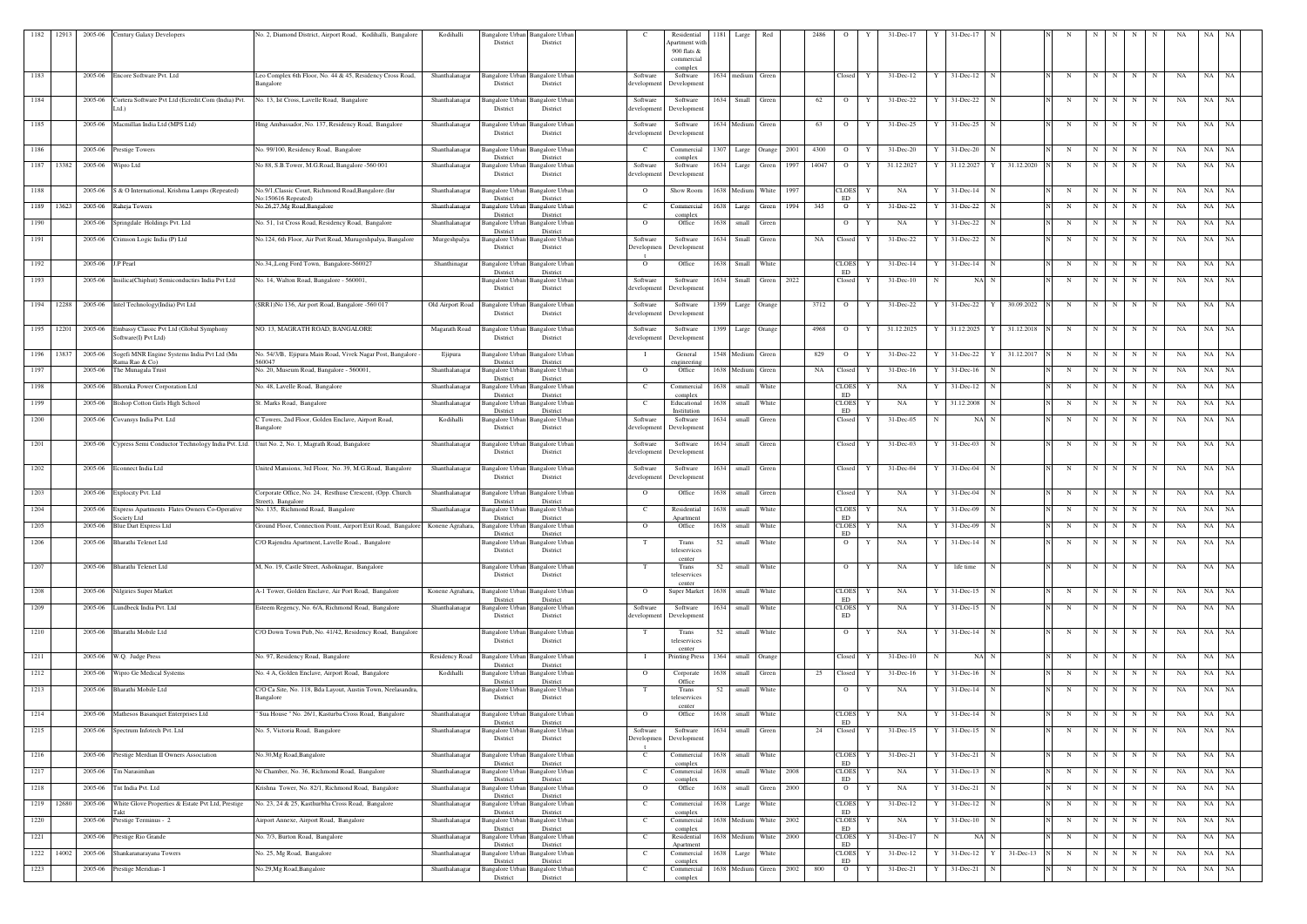| 1224       |            | 2005-06        | Reliance Communication Ltd                                                                          | No. 51, Richmond Road, Bangalore                                                 | District                                                | Bangalore Urban Bangalore Urban<br>District             |                                     | Trans<br>teleservices                         | 52   | small                 | White             |      |            |                                            |              | NA            |   | 31-Dec-12                |            |   |             |     |             |            |    | NA    |           |
|------------|------------|----------------|-----------------------------------------------------------------------------------------------------|----------------------------------------------------------------------------------|---------------------------------------------------------|---------------------------------------------------------|-------------------------------------|-----------------------------------------------|------|-----------------------|-------------------|------|------------|--------------------------------------------|--------------|---------------|---|--------------------------|------------|---|-------------|-----|-------------|------------|----|-------|-----------|
| 1225       |            | 2005-06        | Tata Teleservices Ltd.                                                                              | C/0 Amrutha Court, Vignana Nagar, Malleshpalya, Dolphin                          | 3angalore Urba                                          | angalore Urba                                           | T                                   | center<br>Trans                               | 52   | small                 | White             |      |            | $\overline{O}$                             |              | NA            |   | 31-Dec-14                |            | N | N           |     | N           | N          | NA | NA    | NA        |
|            |            |                |                                                                                                     | Resturant, Bangalore - 560075,                                                   | District                                                | District                                                |                                     | teleservices<br>center                        |      |                       |                   |      |            |                                            |              |               |   |                          |            |   |             |     |             |            |    |       |           |
| 1226       |            |                | 2005-06 Reliance Infocom Ltd                                                                        | No.84, Richmond Road, Bangalore - 560025,                                        | angalore Urban<br>District                              | Bangalore Urban<br>District                             | T                                   | Trans<br>teleservices<br>center               | 52   | small                 | <b>White</b>      |      |            | $\overline{O}$                             | Y            | NA            |   | 31-Dec-14<br>N           |            | N | N           | N   | N           | N          | NA | NA    | <b>NA</b> |
| 1227       |            | 2005-06        | Reliance Infocomm Ltd                                                                               | No.41/42, Residency Plaza, Residency Road, Bangalore<br>560025.                  | Bangalore Urban<br>District                             | Bangalore Urbar<br>District                             | - Т                                 | Trans<br>teleservices                         | 52   | small                 | White             |      |            | $\overline{O}$                             | Y            | NA            |   | $31 - Dec-14$            |            | N | $\mathbf N$ | N   | N           | N          | NA | NA    | NA        |
| 1228       |            | 2005-06        | Reliance Infocomm Ltd                                                                               | No.35/13, Langford Road Cross, Bangalore - 560001.                               | Bangalore Urban<br>District                             | Bangalore Urban<br>District                             | T                                   | center<br>Trans<br>teleservices               | 52   | small                 | White             |      |            | $\overline{O}$                             | Y            | NA            |   | $31 - Dec-14$<br>-N      |            | N | N           | N   | N           | N          | NA | NA    | NA        |
| 1229       |            | 2005-06        | Reliance Infocomm Ltd                                                                               | No.42/3, Virupaksha Hospital, Lavelle Road, Bangalore-<br>560001.                | Bangalore Urbar<br>District                             | Bangalore Urbar<br>District                             | T                                   | center<br>Trans<br>teleservices               | 52   | small                 | White             |      |            | $\overline{O}$                             | Y            | NA            |   | $31$ -Dec-14<br>N        |            | N | $\mathbf N$ | N   | N           | N          | NA | NA    | NA        |
|            | 1230 18180 |                | 2005-06 Melange Suryamukhi Garden Apartments                                                        | No. 21, Vittal Mallya Road, Bangalore - 560001,                                  | Shanthalanagar<br>angalore Urban                        | <b>Bangalore</b> Urban                                  | H                                   | center<br>Service                             | 1593 | Small                 | Green             |      | NA         | $\overline{O}$                             | Y            | 31-Dec-17     |   | 31-Dec-17<br>$\mathbf N$ |            | N | N           | N   | N           | N          | NA | NA NA |           |
| 1231 13376 |            | 2005-06        | On Semiconductor Technology (india) Pvt Ltd                                                         | Consulate -1, Richmond Road, Bangalore - 560025,                                 | District<br>Shanthalanagar<br>angalore Urban            | District<br>Bangalore Urban                             | Software                            | Anartmen<br>Software                          | 1634 | Large                 | Green             |      |            | $\overline{O}$                             | Y            | $31 - Dec-22$ | N | NA N                     |            | N | N           | N   | N           | N          | NA | NA    | <b>NA</b> |
|            |            |                | PulseCore Semiconductor (india) Pvt Ltd (Alliance<br>Semi Conductors India PvtLtd) (ittiam Systems) |                                                                                  | District                                                | District                                                | developmen                          | Developmen                                    |      |                       |                   |      |            |                                            |              |               |   |                          |            |   |             |     |             |            |    |       |           |
| 1232       |            |                | 2005-06 Adarsha Prime Projects (P) Ltd, Adarsh Regent                                               | No. 60, Domlur Layout, Bangalore - 560073,                                       | Domlur<br><b>Bangalore Urban</b><br>District            | <b>Bangalore</b> Urban<br>District                      | $\mathbf{C}$                        | Commercial<br>complex                         |      | 1638 Medium           | White             |      |            | <b>CLOES</b><br>ED                         | Y            | 31-Dec-08     |   | 31-Dec-08<br>$\mathbf N$ |            | N | N           | N   | N           | $_{\rm N}$ | NA | NA    | NA        |
| 1233       |            | 2005-06        | <b>Bishop Cotton Boys School</b>                                                                    | St. Marks Road, Bangalore- 560001,                                               | Shanthalanagar<br>Bangalore Urban<br>District           | <b>Bangalore Urban</b><br>District                      | C                                   | Educational<br>Institution                    |      | 1638 Large            | White             |      |            | <b>CLOES</b><br>ED                         | Y            | NA            |   | 31-Dec-17<br>N           |            | N | N           | N   | N           | N          | NA | NA    | NA        |
| 1234       |            | 2005-06        | Sonata Software                                                                                     | No.6, Richmond Road, Bangalore - 560025,                                         | Shanthalanagar<br>angalore Urban<br>District            | Bangalore Urban<br>District                             | Software<br>developmen              | Software<br>Developmen                        |      | 1634 Medium           | Green             |      | 617        | $\overline{O}$                             |              | $31$ -Dec-22  |   | $31 - Dec-22$<br>Y       | 31.12.2019 | N | N           | N   | N           | N          | NA | NA    | NA        |
| 1235       |            |                | 2005-06 Mitsubishi Corporation                                                                      | No. 138, Residency Road, Raheja Paramount, Bangalore-<br>560025.                 | Shanthalanagar<br>Bangalore Urban<br>District           | <b>Bangalore Urban</b><br>District                      | $\Omega$                            | Office                                        | 1638 | small                 | White             |      |            | <b>CLOES</b><br>ED                         | Y            | NA            |   | $31 - Dec-10$            |            | N | N           | N I | N           | N          | NA | NA    | NA        |
| 1236       |            | 2005-06        | Huzaifa Décor                                                                                       | No. 137, Ground Floor, Hmg Ambassador, Residency<br>Road.Bangalore-560025        | Shanthalanagar<br>Bangalore Urban<br>District           | Bangalore Urban<br>District                             | $\Omega$                            | Show Room                                     | 1638 | small                 | White             |      |            | CLOES<br><b>ED</b>                         | Y            | NA            |   | 31-Dec-14                |            | N | -N          | N   | N           |            | NA | NA    | NA        |
| 1237       |            | 2005-06        | <b>HDFC Bank Ltd</b>                                                                                | No. 51, Kasturba Road, Bangalore - 560001,                                       | Shanthalanagar<br>angalore Urbar<br>District            | angalore Urbar<br>District                              | $\Omega$                            | Bank                                          | 1638 | small                 | White             |      |            | CLOES<br><b>ED</b>                         |              | NA            |   | $31 - Dec-13$            |            | N | N           | N   | N           | N          | NA | NA    | NA        |
| 1238       |            | 2005-06        | Arihant Krupa                                                                                       | Laxmi Road, Shantinagar, Bangalore - 560027.                                     | angalore Urban<br>Shanthinagar<br>District              | Bangalore Urbar<br>District                             | <sup>-</sup> C                      | Residential<br>Apartment                      | 1638 | small                 | White             | 2003 |            | CLOES<br><b>ED</b>                         |              | <b>NA</b>     |   | $31$ -Dec-13             |            | N |             |     | N           |            | NA | NA.   | NA        |
| 1239       |            | 2005-06        | Kmg Infoteck Pvt Ltd                                                                                | Unit-202, No. 163, Konene Agrahara, Opp Airport<br>Road, Bangalore - 560017,     | Konene Agrahara,<br>angalore Urban<br>District          | Bangalore Urbar<br>District                             | Software<br>developmen              | Software<br>Developmen                        |      | 1634 Medium           | Green             |      |            | Closed                                     | Y            | 31-Dec-11     |   | 31-Dec-12<br>-N          |            | N | N           | N   | N           | N          | NA | NA    | NA        |
| 1240       |            |                | 2005-06 Hulkul Developers, Hulkul Brigade Centre                                                    | No. 82, Lavelle Road, Bangalore- 560001,                                         | Shanthalanagar<br>Bangalore Urbar                       | <b>Bangalore Urbar</b><br>District                      | C                                   | Commercial                                    | 1638 | Large                 | White             |      |            | <b>CLOES</b><br><b>ED</b>                  |              | NA            |   | 31-Dec-19<br>$\mathbf N$ |            | N | N           | N   | N           | N          | NA | NA NA |           |
| 1241       |            | 2005-06        | Bharati Infotel Ltd                                                                                 | No. 28, Church Street, City Center, Bangalore- 560001,                           | District<br>Bangalore Urban<br>District                 | angalore Urban<br>District                              | T                                   | complex<br>Trans<br>teleservices              | 52   | small                 | White             |      |            | $\overline{O}$                             |              | NA            |   | $31 - Dec-14$            |            | N | N           | N   | N           | N          | NA | NA    | NA        |
| 1242       |            | 2005-06        | State Bank Of India                                                                                 | No. 65, St Marks Road, Bangalore- 560001                                         | Shanthalanagar<br>Bangalore Urban                       | Bangalore Urban                                         | $\Omega$                            | center<br>Bank                                | 1638 | small                 | White             |      |            | <b>CLOES</b>                               | Y            | NA            |   | 31-Dec-15<br>-N          |            | N | N           | N   | N           | N          | NA | NA    | NA        |
| 1243       |            |                | 2005-06 Dominos Pizza India Ltd                                                                     | No. 12, Brigade Road, Bangalore- 560001                                          | District<br>Shanthalanagar<br>Bangalore Urban           | District<br>Bangalore Urban                             | H                                   | Restaurant                                    | 1593 | small                 | White             |      |            | ED<br><b>CLOES</b>                         | Y            | NA            |   | 31-Dec-07<br>N           |            | N | N           | N   | N           | N          | NA | NA    | NA        |
| 1244       |            | 2005-06        | Czb And Partners                                                                                    | No. 67/4, 4th Cross, Lavelle Road, Bangalore- 560001,                            | District<br>Shanthalanagar<br>angalore Urban            | District<br>Bangalore Urban                             | $\mathbf{C}$                        | Commercial                                    | 1638 | small                 | White             |      |            | ED<br>CLOES                                | Y            | NA            |   | 31/12/2011<br>N          |            | N | N           | N   | N           | N          | NA | NA    | NA        |
| 1245       |            | 2005-06        | Valdel Engineers & Constructions (P) Ltd                                                            | No.19, Primrose Road, Bangalore - 560025,                                        | District<br>Primrose Road<br>Bangalore Urban            | District<br>Bangalore Urban                             |                                     | complex<br>Engineering                        | 1638 | Large                 | Green             |      | 5260       | ED<br>Closed                               |              | 31-Dec-24     |   | 31-Dec-24<br>Y           | 31.12.2019 | N | $\mathbf N$ | N   | N           | N          | NA | NA    | NA        |
| 1246       |            | 2005-06        | <b>Tata Teleservices Ltd</b>                                                                        | (Mr Devatha Plaza), Residency Road, Banglore                                     | District<br>angalore Urban<br>District                  | District<br>Bangalore Urban<br>District                 |                                     | Consultants<br>Trans<br>teleservices          | 52   | small                 | White             |      |            | $\overline{O}$                             | Y            | NA            |   | $31 - Dec-15$<br>-N      |            | N | N           | N   | N           | N          | NA | NA    | NA        |
| 1247       |            | 2005-06        | Thomas Associates                                                                                   | #32/4, Kasturaba Road, Bangalore- 560001.                                        | Shanthalanagar                                          | Bangalore Urban Bangalore Urban                         | $\mathbf{O}$                        | center<br>Office                              | 1638 | small                 | White             | 2005 |            | <b>CLOES</b>                               | Y            | 31-Dec-14     |   | $31$ -Dec-14 N           |            | N | N           | N   | N           | N          | NA | NA    | NA        |
| 1248       | 38836      |                | 2005-06 Millennium Motors Pvt. Ltd                                                                  | No. 139/26, Ring Road, Amarjyothi Layout, Domlur,<br>Bangalore                   | District<br>Domlur<br>District                          | District<br>Bangalore Urban Bangalore Urban<br>District |                                     | Automobile<br>servicing and                   | 1303 | Small Orange          |                   |      | 142        | ED<br>$\overline{O}$                       | Y            | 30.09.2022    |   | 30.09.2022<br>Y          | 30.09.2018 | N | N           |     |             |            | NA | NA    | NA        |
|            |            |                | 1249 15792 2005-06 Haiku Motors (P) Ltd                                                             | No.10, Dr. Krishna Reddylayout, Domlur, Bangalore - 560071,                      | Domlur<br>Bangalore Urban                               | Bangalore Urban                                         |                                     | repair station<br>Automobile                  |      | 1303 Medium Orange    |                   |      | 40.721 O Y |                                            |              | $30-Sep-18$   | Y | $30-Sep-18$ N            |            | N | N           | N   | N           | N          | NA | NA NA |           |
|            |            |                |                                                                                                     |                                                                                  | District                                                | District                                                |                                     | servicing and<br>repair station               |      |                       |                   |      |            |                                            |              |               |   |                          |            |   |             |     |             |            |    |       |           |
|            |            |                | 1250 15874 2005-06 KSRTC-Depot - 3,                                                                 | Sy.No.33, KH Road, Shanthi Nagar, Bangalore                                      | Shanthinagar<br>Bangalore Urban<br>District             | <b>Bangalore Urban</b><br>District                      |                                     | Automobile<br>servicing and<br>repair station | 1303 | Small Orange          |                   |      |            | Closed                                     | $\mathbf{Y}$ | $30-Sep-11$   |   | $30-Sep-11$ N            |            | N | $\mathbf N$ | N   | N           | N          | NA | NA NA |           |
| 1251       |            |                | 2005-06 Simpson & Co. Ltd                                                                           | #37, M.G Road, Bangalore - 560001,                                               | M.G.Road<br>Bangalore Urban<br>District                 | Bangalore Urban<br>District                             |                                     | Automobile<br>servicing and<br>repair station | 1303 | Small Orange          |                   |      | 22         | Closed Y                                   |              | 30-Sep-17     | Y | 30-Sep-17 N              |            | N | N           | N   | N           | N          | NA | NA NA |           |
| 1252       |            |                | 2005-06 Bharti Airtel Limited (Bharati Infotel Ltd)                                                 | Longford Road, Bangalore - 560027,                                               | District                                                | Bangalore Urban Bangalore Urban<br>District             | T                                   | Trans<br>teleservices<br>center               | 52   | small White           |                   |      |            | $\overline{O}$                             | Y            | NA            | Y | $31$ -Dec-14 N           |            | N | N           | N   | N           | N          | NA | NA NA |           |
| 1253       |            | 2005-06 Rupasi |                                                                                                     | 194, Brigade Road, Bangalore - 560001,                                           | Shanthalanagar<br>District                              | Bangalore Urban Bangalore Urban<br>District             | $\mathbf{O}$                        | Show Room                                     |      | 1638 small White 2004 |                   |      |            | <b>CLOES</b><br>ED                         | Y            | $31 - Dec-15$ |   | $31$ -Dec-15 N           |            | N |             |     | $N$ $N$ $N$ | N          | NA | NA NA |           |
| 1254       |            |                | 2005-06 A. Majeed & Others                                                                          | No.11, Adam Chambers, Richmond Road, Bangalore                                   | Bangalore Urban<br>Shanthalanagar<br>District           | Bangalore Urban<br>District                             | $\mathbf{O}$                        | Office                                        |      | 1638 Medium White     |                   | 2006 |            | $\ensuremath{\mathsf{CLOES}}$<br>ED        | Y            | NA            |   | $31$ -Dec-15 N           |            | N | N           | N   | N           | N          | NA | NA NA |           |
|            | 1255 15876 |                | 2005-06 Divisional Workshop, KSRTC                                                                  | Bcd, Shanthinagar, Bangalore- 560027,                                            | Shanthinagar<br>Bangalore Urban<br>District             | <b>Bangalore Urban</b><br>District                      |                                     | Automobile<br>servicing and<br>repair station |      | 1303 Small Orange     |                   |      | 22         | Closed                                     | Y            | $30-Sep-17$   | Y | 30-Sep-17 Y 30.09.2017   |            | N | N           | N   | N           | N          | NA | NA NA |           |
| 1256       |            |                | 2005-06 Cognizant Technology Solutions India Pvt Ltd                                                | No. 45, Golf View Homes, Wind Tunnel Road,<br>Murugeshpalya, Bangalore-560017    | Murgeshpalya<br>Bangalore Urban<br>District             | <b>Bangalore Urban</b><br>District                      | Software<br>developmen <sup>®</sup> | Software<br>Development                       |      | 1399 Large Orange     |                   |      | 3679       | $\overline{O}$                             | Y            | 31-Dec-21     |   | 31-Dec-21<br>Y           | 31.12.2020 | N | N           | N   | N           |            | NA | NA NA |           |
| 1257       |            |                | 2005-06 Brindavan Hotel                                                                             | No. 40, M. G. Road, Bangalore                                                    | Shanthalanagar<br><b>Bangalore Urbar</b>                | Bangalore Urbar                                         | H                                   | Hotel                                         | 1593 | small White           |                   | 1967 |            | <b>CLOES</b>                               | Y            | 31-Dec-14     |   | $31$ -Dec-14 N           |            | N | N           | N   | N           | N          | NA | NA NA |           |
| 1258 17410 |            |                | 2005-06 K. C. Das, (P) Ltd.                                                                         | No.38, Church Street, Bangalore                                                  | District<br>Shanthalanagar<br><b>Bangalore Urban</b>    | District<br>Bangalore Urban                             | Н                                   | Sweets $&$                                    | 1593 | small White           |                   |      |            | ED<br>$\ensuremath{\mathsf{CLOES}}\xspace$ | Y            | 31-Dec-14     |   | $31$ -Dec-14 N           |            | N | N           | N   | N           | N          | NA | NA NA |           |
| 1259       |            | 2005-06        | ING Vysya Bank Ltd                                                                                  | Hara Chambers, Kh Road, Double Road, Bangalore - 560027,                         | District<br>Shanthinagar<br>Bangalore Urbar<br>District | District<br>Bangalore Urban<br>District                 | $\overline{O}$                      | Savouries<br>Bank                             | 1638 | small                 | White             |      |            | ED<br><b>CLOES</b><br>ED                   |              | NA            |   | $31$ -Dec-15<br>Y        | 31.12.2015 | N | N           | N   | N           | N          | NA | NA NA |           |
| 1260       |            |                | 2005-06 Sofia Choice                                                                                | No.7, St. Marks Road, Bangalore                                                  | Shanthalanagar<br>Bangalore Urban<br>District           | Bangalore Urban<br>District                             | $\Omega$                            | Office                                        | 1638 | small White           |                   |      |            | <b>CLOES</b><br>ED                         | Y            | NA            |   | $31$ -Dec-15<br>- N      |            | N | N           | N   | N           | N          | NA | NA NA |           |
| 1261       |            | 2005-06        | ING Vysya Bank Ltd                                                                                  | Vittal Mallya Road, Bangalore - 560001,                                          | Shanthalanagar<br>Bangalore Urbar<br>District           | Bangalore Urban<br>District                             | $\mathbf{O}$                        | Bank                                          | 1638 | small                 | White             |      |            | <b>CLOES</b><br>ED                         | Y            | NA            |   | $31$ -Dec-15             |            | N | N           | N   | $\mathbf N$ | N          | NA | NA    | NA        |
| 1262       |            |                | 2005-06 K. C. Das, (P) Ltd.                                                                         | No. 48, St, Marks Road, Bangalore                                                | Shanthalanagar<br>Bangalore Urban<br>District           | Bangalore Urban<br>District                             | H                                   | Restaurant                                    | 1593 | small                 | White             |      |            | <b>CLOES</b><br>ED                         | Y            | 31-Dec-15     |   | $31$ -Dec-15 N           |            | N | N           | N   | $\mathbf N$ | N          | NA | NA NA |           |
| 1263       |            | 2005-06        | Olive Bar & Kitchen Pvt. Ltd                                                                        | 16th Wood Street, Ashoknagar, Bangalore - 560025,                                | Ashokanagar<br>Bangalore Urban<br>District              | Bangalore Urban<br>District                             | H                                   | Hotel                                         | 1593 | Small                 | White             |      |            | <b>CLOES</b><br><b>ED</b>                  |              | 31-Dec-13     |   | $31$ -Dec-13             |            | N | N           | N   | $\mathbf N$ | N          | NA | NA NA |           |
| 1264       | 15580      | 2005-06        | Trident Automobiles Pvt. Ltd                                                                        | 540, Amarjyathi Layout, Koramangala, Indiranagar Ring Road,<br>Domlur, Bangalore | Domlur<br>Bangalore Urban<br>District                   | <b>Bangalore Urban</b><br>District                      | - 1                                 | Automobile<br>servicing and<br>repair station | 1303 |                       | small Orange 2002 |      | 405        | $\overline{O}$                             | Y            | 30-Sep-19     |   | $30-Sep-19$ Y            | 30.09.2019 | N | N           | N   | $\mathbf N$ | N          | NA | NA NA |           |
|            | 1265 16982 |                | 2005-06 Bheemas Restaurant                                                                          | No.31, Church Street, Asha Building, Bangalore - 560001,                         | Shanthalanagar<br>District                              | Bangalore Urban Bangalore Urban<br>District             | H                                   | Hotel                                         | 1593 | small White           |                   |      |            | <b>CLOES</b><br>ED                         | Y            | 31-Dec-14     | Y | $31$ -Dec-14 N           |            | N | N           | N   | $\mathbf N$ | N          | NA | NA NA |           |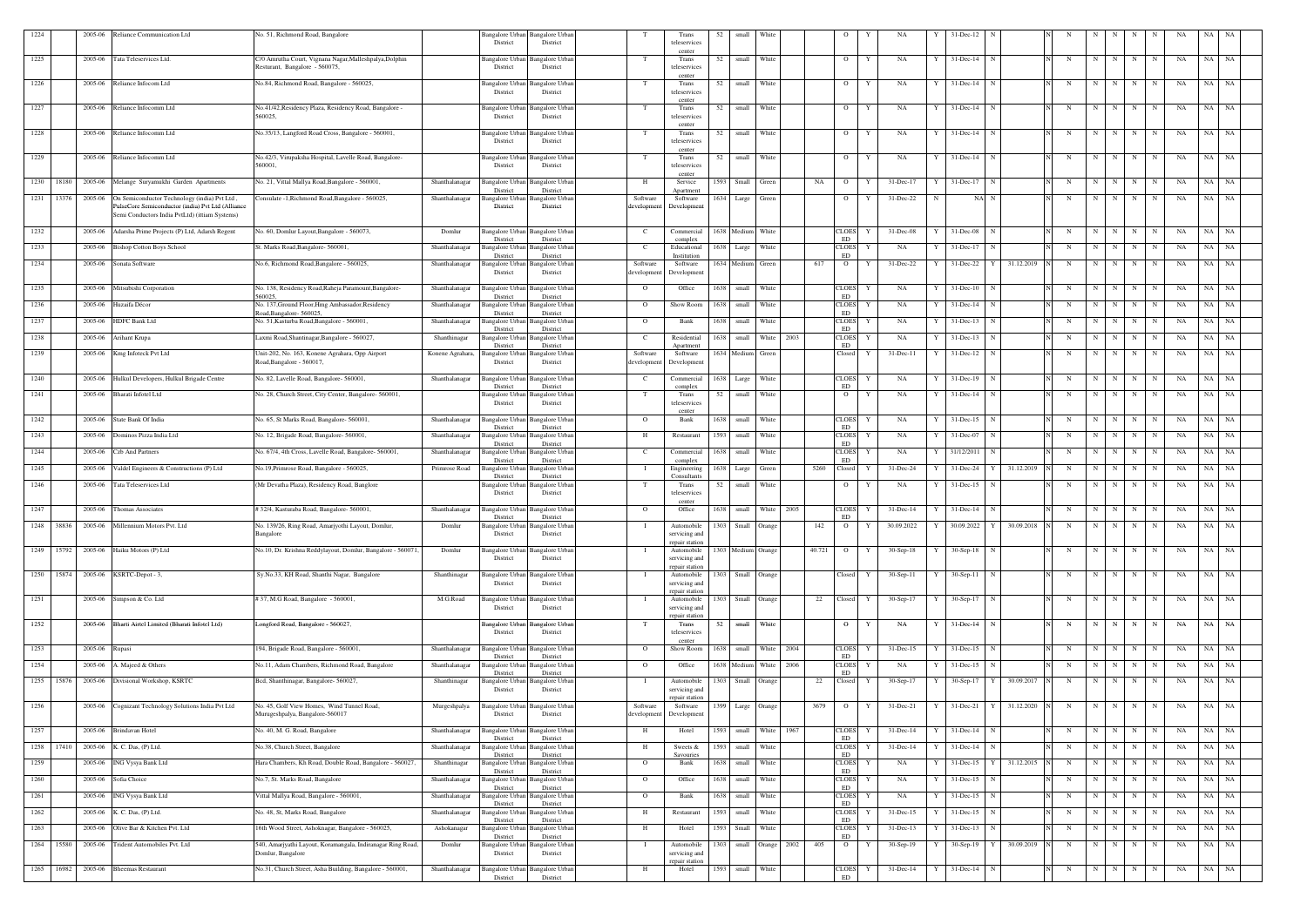| 1266       |            | 2005-06 | Deepam Silk International                                                                                    | No.67, Bluemoon Complex, M. G. Road, Bangalore - 560001,                                | Shanthalanagar | Bangalore Urbai<br>District        | Bangalore Urban<br>District                 | $\circ$                 | Show Room                        | 1638                    | Mediun             | White<br>1981 |               | CLOES<br>ED                         |   | NA                        |    | 31-Dec-11                    |            |   |             |           |             |                |           | NA       |           |
|------------|------------|---------|--------------------------------------------------------------------------------------------------------------|-----------------------------------------------------------------------------------------|----------------|------------------------------------|---------------------------------------------|-------------------------|----------------------------------|-------------------------|--------------------|---------------|---------------|-------------------------------------|---|---------------------------|----|------------------------------|------------|---|-------------|-----------|-------------|----------------|-----------|----------|-----------|
| 1267       |            |         | 2005-06 American Power Conversion India (P) Ltd                                                              | No. 27, Lavelle Road, Bangalore                                                         | Shanthalanagar | Bangalore Urban                    | <b>Bangalore</b> Urban                      | Software                | Software                         | 1634 small              |                    | Green         |               | Closed                              | Y | 31-Dec-12                 |    | $31$ -Dec-12 N               |            | N | N           | N         | N           | N              | NA        | NA       | NA        |
|            |            |         |                                                                                                              |                                                                                         |                | District                           | District                                    | developmen              | Development                      |                         |                    |               |               |                                     |   |                           |    |                              |            |   |             |           |             |                |           |          |           |
| 1268       | 14185      |         | 2005-06 Paliwal Overseas Pvt. Ltd (RMZ Titanium)                                                             | Titanium, 135, Airport Road, Bangalore - 560017,                                        | Kodihalli      | District                           | Bangalore Urban Bangalore Urban<br>District | $\overline{O}$          | Office                           |                         | 1400 Large Orange  |               | 10758         | $\overline{O}$                      | Y | 31.12.2025                |    | 31.12.2025<br>Y              | 31.12.2019 | N | N           | N         | N           | N              | NA        | NA       | NA        |
| 1269       |            | 2005-06 | Total Environment Projects (I) Pvt Ltd (Dynasty<br>Developers Pvt Ltd) (Embassy Zenith)                      | Khatha No. 30, Kasturba Cross Road, Bangalore                                           | Shanthalanagar | District                           | Bangalore Urban Bangalore Urban<br>District | C                       | Residential<br>Apartment         | 1638 Large              |                    | White         |               | <b>CLOES</b><br>ED                  | Y |                           |    | N                            |            | N | N           | N         | $\mathbf N$ | N              | NA        | NA<br>NA |           |
| 1270       |            | 2005-06 | Nirguna Silver Crest, M/S Nirguna Construction                                                               | Sy. No. 125/1, 125/2, 125/3, Hasb Khatha No. 443,329, Nal                               | Murgeshpalya   | Bangalore Urban                    | Bangalore Urban                             | C                       | Commercial                       | 1638 Large              |                    | White         |               | CLOES<br>ED                         | Y | 31-Dec-17                 |    | 31-Dec-17<br>N               |            | N | N           | N         | N           | N              | NA        | NA       | - NA      |
|            | 1271 10843 |         | ompany Ltd.<br>2005-06 ITC Ltd., The Royal Gardenia                                                          | Wind Tunnel Road, Murugeshpalya, Bangalore<br>No.1, Residency Road, Bangalore - 560001, | Shanthalanagar | District<br>Bangalore Urbar        | District<br><b>Bangalore Urban</b>          | H                       | complex<br>Five star hotel       | 1118 Large              |                    | Red<br>2009   | 3860          | $\overline{O}$                      | Y | 30-Jun-21                 |    | $30$ -Jun-21<br>Y            | 30.06.2019 | N |             | $N$   $N$ | N           | Y <sub>1</sub> | 30-Jun-17 | NA NA    |           |
|            |            |         |                                                                                                              |                                                                                         |                | District                           | District                                    |                         | with 292 room                    |                         |                    |               |               |                                     |   |                           |    |                              |            |   |             |           |             |                |           |          |           |
| 1272       |            |         | 2005-06 Dynasty Developers Pvt. Ltd                                                                          | Khatha No. 43, Residency Road, Bangalore                                                | Shanthalanagar | Bangalore Urban<br>District        | <b>Bangalore</b> Urban<br>District          | C                       | Commercial<br>Complex            | 1638 Large              |                    | Green<br>2010 |               | $\mathbf{Y}$                        | Y |                           |    |                              |            | N | N           | N         | N           | N              | NA        | NA       | NA        |
|            | 1273 12276 |         | 2005-06 Sasken Communication Technologies Ltd                                                                | No.139/25, Amar Jyothi Layout, Ring Road, Domlur, Bangalore.                            | Domlur         | <b>Bangalore Urban</b>             | Bangalore Urban                             | Software                | Software                         | 1399 Large              |                    | Orange        | 0.6           | $\overline{O}$                      | Y | 31-Dec-22                 | Y  | $31$ -Dec-22 $Y$             | 31.12.2022 | N | N           | N I       | $\mathbf N$ | N              | NA        | NA NA    |           |
|            |            |         |                                                                                                              |                                                                                         |                | District                           | District                                    | development             | Development                      |                         |                    |               |               |                                     |   |                           |    |                              |            |   |             |           |             |                |           |          |           |
| 1274       |            |         | 2006-07 Mphasis Limited                                                                                      | #10/5, 5th Floor, Rathnam Complex (JDP), Kasturba Road,<br>Banglore 01                  | Shanthalanagar | <b>Bangalore</b> Urbar<br>District | Bangalore Urban<br>District                 | Software<br>developmen  | Software<br>Developmen           |                         | 1634 small Green   |               |               | Closed                              | Y | 31-Dec-07                 | N  | NA N                         |            | N | N           | $N$   $N$ |             | N              | NA        | NA NA    |           |
| 1275       |            |         | 2006-07 KSRTC Divisional work shop, Central Work Station K.H.Road, Shanthinagar, Bangalore-27                |                                                                                         | Shanthinagar   | Bangalore Urban                    | <b>Bangalore</b> Urban                      |                         | Automobile                       |                         | 1303 Medium Orange |               | 31            | $\overline{O}$                      | Y | 30.09.2017                |    | 30.09.2017                   |            | N | N           | N         | N           | N              | NA        | NA       | NA        |
|            |            |         |                                                                                                              |                                                                                         |                | District                           | District                                    |                         | servicing and<br>repair station  |                         |                    |               |               |                                     |   |                           |    |                              |            |   |             |           |             |                |           |          |           |
|            | 1276 12669 |         | 2006-07 Aaminah steak & Pasta The Only Place Restaurent                                                      | No.13, Museum road, Bangalore 1                                                         | Shanthalanagar | Bangalore Urbai                    | Bangalore Urban                             | H                       | Hotel                            | 1593 Medium             |                    | White         |               | <b>CLOES</b>                        |   | 31-Dec-13                 |    | NA N                         |            | N | N           | N         | N           | $\mathbf N$    | NA        | NA NA    |           |
| 1277       |            |         | 2006-07 Desipher intime Transcription (P) Ltd.                                                               | 3, Lakshmi road, Shanthi nagar, Bangalore-27.                                           | Shanthinagar   | District<br><b>Bangalore Urbar</b> | District<br>Bangalore Urban                 |                         | Medical                          | 36                      | small              | White<br>2003 | 28            | ED<br><b>CLOES</b>                  |   | 31-Dec-16                 |    | $31$ -Dec-16 N               |            | N | N           | N         | N           | N              | NA        | NA NA    |           |
| 1278 10894 |            | 2006-07 | The Chancery Pavilion (Elixier Enterprises & Hotels No.135, Residency Road, Bangalore 560 035                |                                                                                         | Shanthalanagar | District<br>Bangalore Urbar        | District<br>Bangalore Urban                 | H                       | Transcription<br>Hotel with 234  | 1335 Large              |                    | Orange        | 808           | <b>ED</b><br>$\circ$                |   | 30.09.2021                |    | 30.09.2021                   | 30.09.2021 | N | N           | N         | N           | N              | NA        | NA       | NA        |
|            | 1279 13185 | 2006-07 | vt Ltd)<br>Hotel Iris (Frontline Buildcom)                                                                   | No.70, Brigade Road, Bangalore - 25                                                     | Shanthalanagar | District<br>Bangalore Urbai        | District<br>Bangalore Urban                 | H                       | room:<br>Hotel                   | $\overline{1593}$ Large |                    | Green         | Lakhs<br>3033 | $\overline{O}$                      |   | 31-Dec-22                 |    | 31-Dec-22                    |            | N | $\mathbf N$ | N         | N           | N              | NA        | NA NA    |           |
|            |            |         |                                                                                                              |                                                                                         |                | District                           | District                                    |                         |                                  |                         |                    |               |               |                                     |   |                           |    |                              |            |   |             |           |             |                |           |          |           |
| 1280       |            | 2006-07 | Kay Arr & Co                                                                                                 | No-02, Trumph Tower, 5/2, Eagle Street, Longford road town,<br>angalore                 | Shanthalanagar | Bangalore Urba<br>District         | Bangalore Urban<br>District                 | C                       | Commercial<br>complex            | 1638                    | small              | 2002<br>White |               | <b>CLOES</b><br>ED                  |   | 31-Dec-15                 |    | 31-Dec-15                    |            | N | N           |           | N           | N              | NA        | NA       | NA        |
| 1281       |            | 2006-07 | Allied Investment Housing Pvt. Ltd                                                                           | No.11, Magrath road, Bangalore.                                                         | Shanthalanagar | Bangalore Urba<br>District         | Bangalore Urbar<br>District                 | C                       | Commercial<br>complex            | 1638 Large              |                    | White         |               | <b>CLOES</b><br>ED                  | Y | YTC                       |    | YTC                          |            | N | N           | N         | $\mathbf N$ | N              | NA        | NA       | <b>NA</b> |
| 1282       |            | 2006-07 | Curzon Court                                                                                                 | No-10, Brigade Road, Bangalore                                                          | Shanthalanagar | Bangalore Urbai<br>District        | Bangalore Urban<br>District                 | H                       | Hotel                            | 1593                    | small              | White<br>1986 |               | <b>CLOES</b><br><b>ED</b>           |   | $31 - Dec-13$             |    | 31-Dec-13                    |            | N | N           | N         | N           | N              | NA        | NA       | - NA      |
|            | 1283 17946 | 2006-07 | <b>HOTEL NANDINI</b>                                                                                         | No-72, St. Mark's Road. Bangalore-01.                                                   | Shanthalanagar | Bangalore Urbar<br>District        | <b>Bangalore Urban</b><br>District          | H                       | Hotel                            | 1593                    | small              | 2004<br>White |               | <b>CLOES</b><br>ED                  | Y | 31-Dec-15                 |    | $31 - Dec-15$                |            | N | $\mathbf N$ | N         | N           | $_{\rm N}$     | NA        | NA       | NA        |
| 1284       |            | 2006-07 | Hotel vellara                                                                                                | No-126/283, Brigade Road, Opp. Brigade Tower, Bangalore                                 | Shanthalanagar | Bangalore Urba                     | Bangalore Urban                             | H                       | Hotel                            | 1593                    | small              | 1982<br>White |               | <b>CLOES</b>                        |   | 31-Dec-17                 |    | 31-Dec-17                    |            | N | $\mathbf N$ | N         | N           | $\mathbf N$    | NA        | NA       | NA        |
| 1285       |            | 2006-07 | PALMS RESTAURANT                                                                                             | No-125, Brigade Road. (Opp: Brigade Towers) Bangalore-25.                               | Shanthalanagar | District<br>Bangalore Urbar        | District<br><b>Bangalore Urban</b>          | H                       | Hotel                            | 1593                    | small              | White         |               | ED<br><b>CLOES</b>                  |   | 31-Dec-15                 |    | $31$ -Dec-15                 |            | N | N           | N         | N           |                | NA        | NA       | NA        |
| 1286       |            |         | 2006-07 Manthan Software Services Pvt Ltd                                                                    | No. 40/4, Lavelle road, Bangalore.                                                      | Shanthalanagar | District<br><b>Rangalore Urban</b> | District<br><b>Bangalore Urban</b>          | Software                | Software                         | 1634 Large              |                    | Green         | 1430          | <b>ED</b><br>$\overline{O}$         | Y | 31-Dec-22                 |    | 31-Dec-22                    |            | N | N           | N         | N           | N              | NA        | NA       | NA        |
|            |            |         |                                                                                                              |                                                                                         |                | District                           | District                                    | development             | Development                      |                         |                    |               |               |                                     |   |                           |    |                              |            |   |             |           |             |                |           |          |           |
| 1287       | 13425      |         | 2006-07 BJN Hotels Ltd, Museum Inn                                                                           | No. 1, Museum Road, Banglalore.                                                         | Shanthalanagar | Bangalore Urban                    | <b>Bangalore Urban</b>                      | H                       | Hotel                            | 1593 Large              |                    | White<br>1998 |               | <b>CLOES</b>                        | Y | $31 - Dec-12$             |    | $31 - Dec-12$<br>$\mathbf N$ |            | N | N           | N         | N           | N              | NA        | NA NA    |           |
| 1288       | 19038      |         | 2006-07 Nagarjuna Residency                                                                                  | No-44/1, Residency road, Bangalore-25.                                                  | Shanthalanagar | District<br>Bangalore Urban        | District<br>Bangalore Urban                 | H                       | Hotel                            | 1593 Medium             |                    | 1984<br>White |               | ED<br>$\ensuremath{\mathsf{CLOES}}$ | Y | $31 - Dec-15$             |    | 31-Dec-15<br>N               |            | N | $\mathbf N$ | N         | N           | N              | NA        | NA       | NA        |
|            |            |         |                                                                                                              |                                                                                         |                | District                           | District                                    |                         |                                  |                         |                    |               |               | ED                                  |   |                           |    |                              |            |   |             |           |             |                |           |          |           |
|            |            |         |                                                                                                              |                                                                                         | Shanthalanagar | <b>Bangalore</b> Urbar             | Bangalore Urban                             | C                       | Commercial                       |                         |                    | White         |               |                                     | Y | NA                        |    | $31$ -Dec-18                 |            | N | N           | N         | N           | N              | NA        | NA NA    |           |
| 1289       |            |         | 2006-07 Park Avenue Raymond apparel Ltd                                                                      | 193, Brigade road, Bangalore-01.                                                        |                | District                           | District                                    |                         | complex                          | 1638 Large              |                    |               |               | <b>CLOES</b><br>ED                  |   |                           |    |                              |            |   |             |           |             |                |           |          |           |
| 1290       | 18817      |         | 2006-07 Park Residency Hotel                                                                                 | No. 31, Residency Road, Bangalore-25                                                    | Shanthalanagar | Bangalore Urba<br>District         | Bangalore Urban<br>District                 | H                       | Hotel                            | 1593                    | small              | Green         | 7096          | $\overline{O}$                      |   | 31-Dec-14                 |    | 31-Dec-14                    |            | N | N           | N         | N           | N              | NA        | NA       | NA        |
| 1291       |            | 2006-07 | Proposed West Park Hotels Pvt Ltd (Three Star By<br>Smt. Gita Kishonre Sri Hari Krishna)                     | No. 3, Church Street, Ward No. 76, Richmond town, Bangalore                             | Shanthalanagar | Bangalore Urbar<br>District        | Bangalore Urban<br>District                 | H                       | Hotel                            | 1593 Large              |                    | Green         |               | Y                                   |   |                           |    | $\mathbf N$                  |            | N | N           | N         | N           | N              | NA        | NA NA    |           |
| 1292       |            |         | 2006-07 Skyline Buildtech Pvt Ltd                                                                            | Khatha No.7, Ring Road, Domlur                                                          | Domlur         | Bangalore Urbar<br>District        | Bangalore Urban<br>District                 | H                       | All Hotels, Bar<br>& Restaurants | 1593 Large              |                    | Green         |               | Y                                   |   |                           |    |                              |            | N | N           | N         | N           | N              | NA        | NA       | NA        |
|            |            |         | Umiya Holdings (P) Ltd., Umiya Landmark                                                                      |                                                                                         |                |                                    | Bangalore Urban                             | $\overline{O}$          | & resorts<br>Office              |                         |                    | White         |               |                                     |   |                           |    |                              |            | N | N           | N         | N           | N              |           | NA       |           |
| 1293       | 15287      | 2006-07 |                                                                                                              | 10/7, Lavelle Road, Bangalore                                                           | Shanthalanagar | Bangalore Urban<br>District        | District                                    |                         |                                  | 1638 Medium             |                    |               |               | CLOES<br>ED                         |   | 31-12-2013<br>Exempted on |    | 31-12-2013<br>Exempted on    |            |   |             |           |             |                | NA        |          | NA        |
|            |            |         |                                                                                                              |                                                                                         |                |                                    |                                             |                         |                                  |                         |                    |               |               |                                     |   | 16.02.2012                |    | 16.02.2012                   |            |   |             |           |             |                |           |          |           |
| 1294       |            | 2006-07 | Veracious Builders and Developers, Veracious<br><b>Sonesta</b>                                               | No.38, Shamanna Lane, Murgeshpalya, Bangalore                                           | Murgeshpalya   | angalore Urban<br>District         | Bangalore Urban<br>District                 | <sup>-</sup> C          | Residential<br>Apartment         | 1638 Large              |                    | White         |               | <b>CLOES</b><br>ED                  | Y | $31$ -Dec-10              | -N | NA N                         |            | N | N           | N         | $\mathbf N$ | N              | NA        | NA NA    |           |
| 1295       |            | 2006-07 | Pride & Exports Private Ltd                                                                                  | No.10, Pride Elite, Ground Floor, Museum Road, Bangalore 1                              | Shanthalanagar | Bangalore Urban<br>District        | <b>Bangalore Urban</b><br>District          | $\Omega$                | Office                           | 1638 small              |                    | White         |               | <b>CLOES</b><br>ED                  | Y | $31 - Dec-19$             |    | 31-Dec-19<br>$\mathbf N$     |            | N | N           | N         | N           | N              | NA        | NA       | NA        |
| 1296       |            |         | 2006-07 Sobha Developers Ltd                                                                                 | M.No:50, St. Marks Road, Bangalore 560 001                                              | Shanthalanagar | <b>Bangalore Urban</b>             | <b>Bangalore Urban</b>                      | <sup>-</sup> C          | Commercial                       | 1638 Large              |                    | Green<br>2006 |               | Y                                   | Y |                           | N  | N                            |            | N | N           | N         | N           | N              | NA        | NA NA    |           |
| 1297       |            | 2006-07 | <b>Prestige Cedars</b>                                                                                       | No.7 & 8, Convent Road, Bangalore 560 025                                               | Shanthalanagar | District<br><b>Bangalore Urban</b> | District<br><b>Bangalore Urban</b>          | $\mathbf{C}$            | complex<br>Residential           | 1638 Large              |                    | White         |               | <b>CLOES</b>                        | Y | 31-Dec-17                 | N  | NA N                         |            | N | N           | N         | N           | N              | NA        | NA       | <b>NA</b> |
| 1298       |            | 2006-07 | Prestige Solitaire                                                                                           | Brunton Road, Bangalore                                                                 | Shanthalanagar | District<br>Bangalore Urban        | District<br>Bangalore Urban                 | $\mathbf{C}$            | Apartment<br>Commercial          | 1638 Large              |                    | White         |               | ED<br><b>CLOES</b>                  | Y | $31$ -Dec-10              |    | $31$ -Dec-10<br>Y I          | 31.12.2017 | N | N           | N         | N           | N              | NA        | NA NA    |           |
| 1299       |            |         | 2007-08 Madhuri Grand                                                                                        |                                                                                         | Murgeshpalya   | District                           | District<br>Bangalore Urban Bangalore Urban | Н                       | complex<br>Hotel                 |                         | 1593 small White   | 2002          |               | ED<br><b>CLOES</b>                  | Y | 31-Dec-12                 |    | $31$ -Dec-12 N               |            | N | N           | N         | N           | N              | NA        | NA NA    |           |
|            |            |         |                                                                                                              | N0-124, Surya Chambers, Murugeshpalya, Airport road,<br>angalore-17.                    |                | District                           | District                                    |                         |                                  |                         |                    |               |               | ED                                  |   |                           |    |                              |            |   |             |           |             |                |           |          |           |
| 1300       |            |         | 2007-08 Sadwani Enterprises                                                                                  | No.65, Lakshmi Plaza, Residency Road, Bangalore-25.                                     | Shanthalanagar | Bangalore Urbai                    | Bangalore Urban                             | H                       | Hotel                            | 1593 small              |                    | White         |               | <b>CLOES</b>                        |   | $31$ -Dec-15              |    | 31-Dec-15<br>N               |            | N | N           | N I       | N           | N              | NA        | NA NA    |           |
| 1301       |            |         | 2007-08 Sparsh BPO Services Ltd                                                                              | SpThe Excellency, 1st Floor, Papanna Street, St.Marks Road,                             | Shanthalanagar | District<br><b>Bangalore Urban</b> | District<br><b>Bangalore Urban</b>          | Software                | Software                         | 1634 Large              |                    | Green         |               | ED<br>Closed                        | Y | 31-Dec-10                 |    | $31 - Dec-10$                |            | N | N           | N         | N           | N              | NA        | NA       | NA        |
|            |            |         |                                                                                                              | Bangalore-560 001.                                                                      |                | District                           | District                                    | development             | Development                      |                         |                    |               |               |                                     |   |                           |    |                              |            |   |             |           |             |                |           |          |           |
| 1302       |            |         | 2007-08 Hotel Shangrila                                                                                      | No-181, Brigade Road, Bangalore-01.                                                     | Shanthalanagar | Bangalore Urbar<br>District        | Bangalore Urban<br>District                 | H                       | Hotel                            | 1593 Medium             |                    | White         |               | <b>CLOES</b><br>ED                  | Y | 31-Dec-07                 |    | 31-Dec-07<br>$\mathbf N$     |            | N | N           | N         | N           | N              | NA        | NA       | NA        |
| 1303       |            |         | 2007-08 Ruby Tuesday                                                                                         | No-20, Asha Enclave, Church Street, Bangalore-01.                                       | Shanthalanagar | <b>Bangalore Urbar</b>             | <b>Bangalore Urban</b>                      | Н                       | Hotel                            |                         | 1593 small White   |               |               | <b>CLOES</b>                        | Y | $31$ -Dec-15              | -N | NA N                         |            | N | N           | N         | N           | N              | NA        | NA NA    |           |
| 1304       |            | 2007-08 | Vayudooth Chambers (Formerly Bux International                                                               | No-15/16, 14th Floor(Terrace), M.G.Road, Bangalore-560 001.                             | Shanthalanagar | District<br>Bangalore Urbai        | District<br>Bangalore Urban                 | <sup>-</sup> C          | Commercial                       | 1638 small              |                    | White         |               | ED<br><b>CLOES</b>                  | Y | 31.12.2014                |    | 31.12.2014 N                 |            | N | N           | N         | N           | N              | NA        | NA NA    |           |
| 1305       |            |         | PutLtd)<br>2007-08 Saboo Collections (P) Ltd                                                                 | SVayudooth Chambers Trinity Circle, No-15/16, M.G.Road,                                 | Shanthalanagar | District<br>Bangalore Urbar        | District<br>Bangalore Urban                 | C                       | complex<br>Commercial            | 1638 small              |                    | White         |               | ED<br><b>CLOES</b>                  | Y | NA                        |    | $31 - Dec-15$                |            | N | N           | N         | N           | N              | NA        | NA NA    |           |
| 1306       |            | 2007-08 | <b>NASA</b>                                                                                                  | angalore-560 001.<br>C/o.Sadwani Enterprises., 1/A, Church Street, Bangalore-01.        | Shanthalanagar | District<br>Bangalore Urbai        | District<br>Bangalore Urban                 | H                       | Complex<br>Hotel                 | 1593 small              |                    | White         |               | ED<br><b>CLOES</b>                  |   | $31$ -Dec-15              |    | 31-Dec-15                    |            | N | N           | N         | N           | N              | NA        | NA       | NA        |
| 1307       |            |         | 2007-08 MEPC Residences                                                                                      | MC/o.Reap Hospitality Pvt Ltd., No-42, Cantle Street, Off                               | Shanthalanagar | District<br>Bangalore Urbar        | District<br>Bangalore Urban                 | H                       | Hotel                            | 1593 small              |                    | White         |               | <b>ED</b><br><b>CLOES</b>           |   | 31-Dec-10                 |    | $31$ -Dec-10                 |            | N | N           | N         | N           | N              | NA        | NA NA    |           |
|            |            |         |                                                                                                              | Richmond Road, Bangalore-25                                                             |                | District                           | District                                    |                         |                                  |                         |                    |               |               | ED                                  |   |                           |    |                              |            |   |             |           |             |                |           |          |           |
| 1308       | 14792      | 2007-08 | <b>Big Kids Kemp</b>                                                                                         | No-18, M.G.Road, Bangalore-560 001.                                                     | Shanthalanagar | Bangalore Urba<br>District         | Bangalore Urban<br>District                 | $\overline{O}$          | Commercial<br>complex            | 1638                    | small              | Green         | 206           | $\overline{O}$                      |   | 31-Dec-22                 |    | 31-Dec-22                    |            | N | N           | N         | N           | N              | NA        | NA       | <b>NA</b> |
| 1309       |            | 2007-08 | Prestige Delta                                                                                               | Prestige Delta, No.74, Residency Road, Bangalore                                        | Shanthalanagar | Bangalore Urba<br>District         | Bangalore Urban<br>District                 | <sup>-</sup> C          | Commercial<br>Complex            | 1638 Large              |                    | White         |               | <b>CLOES</b><br>${\rm ED}$          |   | 31-Dec-09                 |    | 31-Dec-09                    |            | N | N           | N         | $\mathbf N$ | N              | NA        | NA NA    |           |
| 1310       |            |         | 2007-08 Bells Soft Tech Ltd                                                                                  | No.91, HRS Chambers, Richmond Road, Bangalore 560 025                                   | Shanthalanagar | Bangalore Urbar<br>District        | Bangalore Urban<br>District                 | Software<br>development | Software<br>Development          | 1634 small              |                    | Green         | 32            | Closed                              |   | 31-Dec-17                 |    | 31-Dec-17<br>$\mathbf N$     |            | N | $\mathbf N$ | N         | N           | N              | NA        | NA       | <b>NA</b> |
|            |            |         | 1311 12305 2007-08 Nitesh Residency Hotels Pvt Ltd (Ritz Carlton Hotel) No-99, Residency Road, Bangalore-25. |                                                                                         | Shanthalanagar |                                    | <b>Bangalore Urban Bangalore Urban</b>      | <sup>-</sup> C          | Hotel                            | 1118 Large              |                    | Red           | 109400        | $\overline{O}$                      | Y | 30.06.2022                |    | 30.06.2022 Y                 | 30-Jun-17  | N | N           | N         | N           | N              | NA        | NA NA    |           |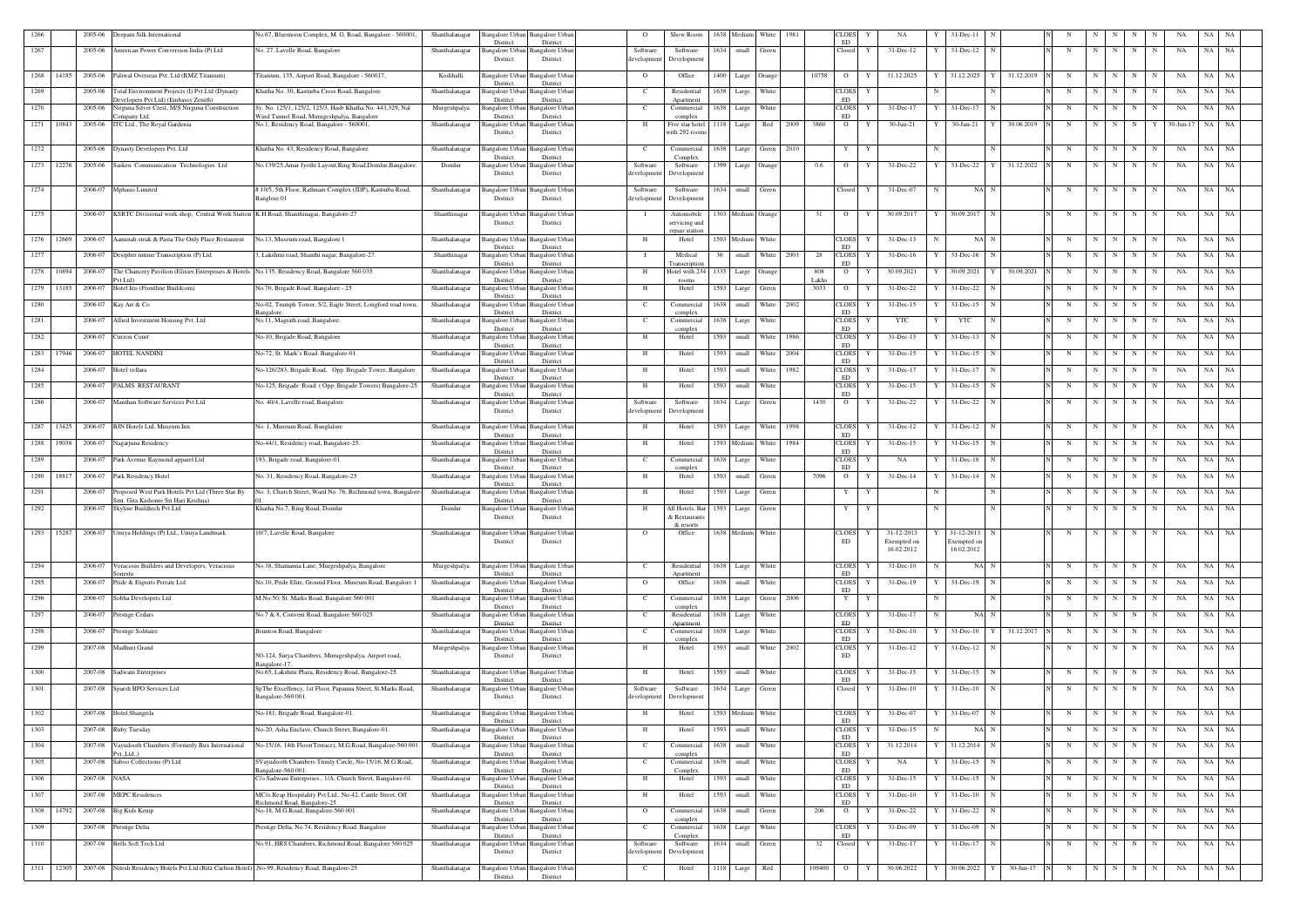| 1312 |            | 2007-08              | ivienda Accomadations                                                                       | No.35, RK Arcade, NAL Wind Tunnel Road, Murgeshpalya,<br>angalore 560 017                           | Murgeshpalya        | Bangalore Urban<br><b>Bangalore Urbar</b><br>District<br>District        |                         | Service<br>Anartment             | 1593 | small             | White                 |      |      | CLOES<br>ED               | $31$ -Dec-16               |             | $31$ -Dec-16        |                 |   |             |                     |             |             | NA       | NA    | NA        |
|------|------------|----------------------|---------------------------------------------------------------------------------------------|-----------------------------------------------------------------------------------------------------|---------------------|--------------------------------------------------------------------------|-------------------------|----------------------------------|------|-------------------|-----------------------|------|------|---------------------------|----------------------------|-------------|---------------------|-----------------|---|-------------|---------------------|-------------|-------------|----------|-------|-----------|
|      | 1313 33951 | 2007-08              | Hotel Grand Magrath                                                                         | HNo.30, Magrath Road, Bangalore                                                                     | Shanthalanagar      | Bangalore Urbar<br>Bangalore Urbar<br>District<br>District               | H                       | Hotel                            | 1593 | Medium            | Green                 |      | 920  | $\overline{O}$            | 30.09.2021<br>Y            |             | 30.09.2021          |                 | N | N           | N                   | N           |             | NA       | NA    | NA        |
| 1314 |            | 2007-08              | Starnet Networks India (P) Ltd                                                              | 124, No-2nd, 3rd, 4th, 5th & 7th Floor, Surya Chambers,<br>Airport Road, Murugesh Palya, Bangalore. | Murgeshpalya        | Bangalore Urbar<br>Bangalore Urba<br>District<br>District                | Software<br>development | Software<br>Development          | 1634 | Large             | Green                 | 1995 |      | Closed                    | 31-Dec-11<br>Y             |             | $31 - Dec - 11$     |                 | N | N           | N                   | N           | N           | NA       | NA    | NA        |
|      |            |                      |                                                                                             |                                                                                                     |                     |                                                                          |                         |                                  |      |                   |                       |      |      |                           |                            |             |                     |                 |   |             |                     |             |             |          |       |           |
| 1315 |            | 2007-08              | Tnt India Pvt. Ltd                                                                          | Bangalore Air Operations No-98/4, No-G-6 Airport road,<br>Godihalli, Bangalore.                     | Kodihalli           | Bangalore Urban<br><b>Bangalore</b> Urbar<br>District<br>District        | $\overline{O}$          | Office                           |      | 1638 Small White  |                       |      |      | <b>CLOES</b><br>ED        | NA<br>Y                    |             | 31-Dec-08           | N               | N | N           | N                   | N           | N           | NA       | NA NA |           |
|      | 1316 20297 | 2007-08              | Sharief Hotels Pvt Ltd C/o Hotel Algate                                                     | No.93, residency Road, Bangalore                                                                    | Shanthalanagar      | <b>Bangalore Urban</b><br>Bangalore Urbar<br>District<br>District        | H                       | Hotel                            | 1593 | small             | White   1996          |      |      | <b>CLOES</b><br>ED        | $31 - Dec-16$              |             | $31$ -Dec-16        |                 | N | N           | N                   | N           | N           | NA       | NA NA |           |
|      | 1317 18972 | 2007-08              | Scrips & Scroll (I) Ltd C/o Dallots                                                         | S No.100/1 & 100/2, Richmond Road, Bangalore 560 025                                                | Shanthalanagar      | <b>Bangalore Urban</b><br>Bangalore Urba<br>District<br>District         | Software<br>developmen  | Software<br>Development          | 1634 |                   | small White           |      |      | <b>CLOES</b><br>ED        | NA<br>Y                    |             | $31$ -Dec-16        |                 | N | N           | N                   | N           | N           | NA       | NA    | NA        |
| 1318 |            | 2007-08              | V.K Surendra                                                                                | Commercial Building by V.K Surendra,<br>No.89, MG Road, Bangalore                                   | Shanthalanagar      | <b>Bangalore Urban</b><br>Bangalore Urbai<br>District<br>District        | -C                      | Commercial<br>complex            | 1638 | Large             | White                 |      |      | <b>CLOES</b><br><b>ED</b> | 31-Dec-10                  |             | $31$ -Dec-10        |                 | N | N           | N                   | N           | N           | NA       | NA    | NA        |
| 1319 |            | 2008-09              | Tata Consulting Engineers Ltd (TCE Consulting<br>ngineers Ltd)                              | (TCE Consulting Engineers Ltd)<br>No.73/1, Sheriff Centre, St. Mark's Road, Bangalore               | Shanthalanagar      | Bangalore Urbar<br>Bangalore Urbar<br>District<br>District               | $\overline{O}$          | Consultancy<br>services          |      | 1638 Large        | Green                 | 1999 | 1400 | $\overline{O}$            | $31 - Dec-19$<br>Y         |             | 31-Dec-19           |                 | N | N           | N                   | $\mathbf N$ | N           | NA       | NA NA |           |
| 1320 |            | 2008-09              | Tower Vision India Pvt Ltd                                                                  | No:45, 5th Cross, 4th Main, Sampangiramnagar, Bangalore-27                                          |                     | Bangalore Urban<br>Bangalore Urbai                                       | - Т                     | Trans                            | 52   | small             | White                 |      |      | $\overline{O}$            | NA<br>Y                    |             | 31.12.2013          |                 | N | N           | N                   | N           | N           | NA       | NA    | NA        |
|      |            |                      |                                                                                             |                                                                                                     |                     | District<br>District                                                     |                         | teleservices<br>center           |      |                   |                       |      |      |                           |                            |             |                     |                 |   |             |                     |             |             |          |       |           |
| 1321 |            | 2008-09              | Reliance Retail Ltd                                                                         | No.51, 4th floor, Leparc, Richmond Road, Bangalore 25                                               | Shanthalanagar      | <b>Bangalore Urbar</b><br>Bangalore Urba<br>District<br>District         | $\Omega$                | Commercial<br>Complex            | 1638 | small             | Green                 |      | 40   | $\overline{O}$            | $31 - Dec-18$              |             | $31 - Dec-18$       |                 | N | N           | N                   | N           | $\mathbf N$ | NA       | NA    | NA        |
|      | 1322 29106 | 2008-09              | TC Ltd, - Welcom Hotel, My fortune                                                          | No.46, Richmond Town, Bangalore 560 025                                                             | Shanthalanagar      | Bangalore Urba<br>Bangalore Urba<br>District<br>District                 | H                       | Hotel                            | 1335 | Large             | Orange                |      | 9284 | $\overline{O}$            | 30.09.2020                 |             | 30.09.2020          | 30.09.2020      | N | $\mathbf N$ |                     | N           | N           | NA       | NA    | NA        |
| 1323 |            | 2008-09              | The Pride Hotels Ltd                                                                        | The Pride Hotels Ltd<br>No.93, Richmond Road, Bangalore 560 025                                     | Shanthalanagar      | Bangalore Urba<br>Bangalore Urba<br>District<br>District                 | H                       | Hotel                            | 1335 | Large             | Orange                |      | 3983 | $\overline{O}$            | 31-Dec-22                  |             | 31-Dec-22           |                 | N | N           |                     | N           | N           | NA       | NA    | NA        |
| 1324 |            | 2008-09              | Iypertac India (A Division of John Crane Sealing<br>Systems India)                          | No.22, Amarjyothi Layout, Domlur, Bangalore 560 071                                                 | Domlur              | <b>Bangalore Urban</b><br>Bangalore Urba<br>District<br>District         |                         | Assembling o<br>electronic       | 14   | Small             | White                 |      |      | Closed                    | 31-Dec-11                  |             | $31$ -Dec-11        |                 | N | N           | N                   | $\mathbf N$ | N           | NA       | NA    | NA        |
| 1325 |            | 2008-09              | Brigade Entreprises Ltd., Brigade Residency Road                                            | Municipal #67& 68, Municipal Ward #76, Residency Road,                                              | Shanthalanagar      | Bangalore Urban<br><b>Bangalore Urban</b>                                |                         | equipment<br>Commercial          | 1638 | Large             | Green                 |      |      | Y                         | Y                          | $\mathbf N$ |                     | N               | N | N           | N                   | $\mathbf N$ | $\mathbf N$ | NA       | NA    | NA        |
|      |            |                      |                                                                                             | Bangalore                                                                                           | Shanthalanagar      | District<br>District                                                     |                         | complex                          |      |                   |                       |      |      |                           |                            |             |                     |                 |   |             |                     |             |             |          |       |           |
| 1326 |            |                      | 2009-10 Wienerberger Brick Industry Pvt Ltd                                                 | No.88/4, Richmond Road, Banglore 560 025                                                            |                     | Bangalore Urban<br><b>Bangalore Urban</b><br>District<br>District        |                         | Commercial<br>complex            |      | 1638 Large        | White                 |      |      | <b>CLOES</b><br>ED        | Refused<br>Y               |             | Refused             |                 | N | N           | N                   | $\mathbf N$ | N           | NA       | NA    | NA        |
| 1327 |            |                      | 2009-10 Automobile Service Centre                                                           | 108, Agram Post, Victoria Road, Bangalore 560 007                                                   | Victoria Road       | Bangalore Urban<br>Bangalore Urban<br>District<br>District               |                         | Automobile<br>servicing and      | 1303 |                   | Small Orange          |      |      | Closed                    | 30-Sep-12<br>Y             |             | $30-Sep-12$         | - N             | N | N           | N                   | N           | N           | NA       | NA    | NA        |
| 1328 |            | 2009-10              | Prestige Estates Projects (P) Ltd (Prestige Kingfisher No.24, Vittal Mallya Road, Bangalore |                                                                                                     | Shanthalanagar      | Bangalore Urban<br>Bangalore Urba                                        |                         | repair station<br>Residential    | 1638 | Large Green       |                       |      |      | $\overline{O}$            | Y<br>30.06.2021            | -N          | NA N                |                 | N | N           | N I                 | $\mathbf N$ | N           | NA       | NA NA |           |
|      |            |                      | ower)                                                                                       |                                                                                                     |                     | District<br>District                                                     |                         | Apartment witl<br>126 units      |      |                   |                       |      |      |                           |                            |             |                     |                 |   |             |                     |             |             |          |       |           |
| 1329 |            | 2009-10              | Reliance Retail Ltd, Reliance Fresh                                                         | No. 62/2, Richmond Road, Richmond Town, Bangalore 560                                               | Shanthalanagar      | Bangalore Urban<br>Bangalore Urban<br>District<br>District               | $\overline{O}$          | Retail Shop                      | 1638 |                   | small White           |      |      | <b>CLOES</b><br>ED        | NA<br>Y                    |             | 31-Dec-13           | N               | N | N           | N                   | $\mathbf N$ | N           | NA       | NA NA |           |
| 1330 |            | 2009-10              | GTL Infrastructure Ltd                                                                      | No.19/2, PID No:76-7-19/2, Shrutha Complex, Prime Rose<br>Road, Bangalore 560 001                   |                     | Bangalore Urban<br>Bangalore Urban<br>District<br>District               |                         | Trans<br>teleservices            | 52   | small             | White                 |      |      | $\overline{O}$            | NA<br>Y                    | Y           | $31 - Dec-13$       |                 | N | N           | N                   | N           | N           | NA       | NA    | NA        |
|      |            |                      |                                                                                             |                                                                                                     |                     |                                                                          |                         | center                           |      |                   |                       |      |      |                           |                            |             |                     |                 |   |             |                     |             |             |          |       |           |
| 1331 |            | 2009-10              | Unique Properties                                                                           | Site No:214, Sy.No:25 & 14, Domlur 2nd Stage, Bangalore                                             | Domlur              | Bangalore Urban<br><b>Bangalore Urbar</b><br>District<br>District        | - C                     | Residential<br>Anartment         | 1638 | Large             | Green                 |      |      | Y                         | Y                          | N           |                     |                 | N | N           | N                   | N           | N           | NA       | NA    | NA        |
|      | 1332 13404 | 2010-11              | Minal Hotels Pvt Ltd                                                                        | No.50/1, 1st Cross, Residency Road, Bangalore 560 025                                               | Shanthalanagar      | <b>Bangalore Urban</b><br>Bangalore Urbai<br>District<br>District        | <b>H</b>                | Hotel                            | 1593 | Large             | White                 |      |      | <b>CLOES</b><br>ED        | 31-Dec-22                  |             | 31-Dec-22           |                 | N | N           | N                   | N           |             | NA       | NA    | NA        |
|      | 1333 21674 | 2009-10              | <b>KSRTC</b> Depot-1                                                                        | Sy.No.33, KH Road, Shanthi Nagar, Bangalore                                                         | Shanthinagar        | Bangalore Urban<br>Bangalore Urbar<br>District<br>District               | - 1                     | Automobile<br>servicing and      | 1303 | Large             | Orange                |      | 20   | $\overline{O}$            | 30.09.2018<br>Y            |             | 30.09.2018          | 30.09.2018<br>Y | N | N           | N                   | N           | N           | NA       | NA    | NA        |
| 1334 |            |                      | 2010-11 Indus Towers Ltd,                                                                   | No.6, Bazar Street, Neelasandra, Bangalore 560 047                                                  |                     | <b>Bangalore Urban</b><br>Bangalore Urba                                 |                         | repair station<br>Trans          | 52   |                   | small White           |      |      | $\overline{O}$            | NA<br>Y                    |             | 31-Dec-14           | N               | N | N           | N                   | N           | N           | NA       | NA NA |           |
|      |            |                      |                                                                                             |                                                                                                     |                     | District<br>District                                                     |                         | teleservices                     |      |                   |                       |      |      |                           |                            |             |                     |                 |   |             |                     |             |             |          |       |           |
| 1335 |            | 2010-11              | Mount Blue foods                                                                            | No.28 Magarath road, Bangalore                                                                      | Magarath Road       | <b>Bangalore Urban</b><br>Bangalore Urbai<br>District<br>District        |                         | Food product                     | 1305 |                   | small Orange          | 2008 | 28   | Closed                    | 31-Dec-17<br>Y             |             | 31-Dec-17           |                 | N | N           | N                   | N           |             | NA       | NA    | NA        |
| 1336 |            | 2010-11              | 'iom Networks Ltd                                                                           | No. 48, Ashoka Avenue, D Cross, K.R. Garden,                                                        |                     | <b>Bangalore</b> Urba<br>Bangalore Urban                                 |                         | Trans                            | 52   | small             | <b>White</b>          |      |      | $\overline{O}$            | NA<br>Y                    | Y           | $31 - Dec-14$       | N               | N | N           | N                   | N           | N           | NA       | NA    | <b>NA</b> |
|      |            |                      |                                                                                             | Murugeshpalya, Bnagalore-17                                                                         |                     | District<br>District                                                     |                         | teleservices<br>center           |      |                   |                       |      |      |                           |                            |             |                     |                 |   |             |                     |             |             |          |       |           |
| 1337 |            |                      | 2010-11 Viom Networks Ltd                                                                   | No. 05, Silver Glade, Wellington Street, Richmond Town,<br>Bangalore-25                             |                     | Bangalore Urban Bangalore Urban<br>District<br>District                  |                         | Trans<br>teleservices            | 52   |                   | small White           |      |      |                           | $O$ $Y$<br>NA              |             | $Y = 31 - Dec-14$ N |                 | N |             | $N$ $N$   $N$   $N$ |             |             | NA NA NA |       |           |
| 1338 |            | 2010-11              | Viom Networks Ltd                                                                           | SNS Arcade, Airport Road, Bangalore                                                                 |                     | Bangalore Urban<br>Bangalore Urban                                       |                         | center<br>Trans                  | 52   |                   | small White           |      |      | $\overline{O}$            | NA<br>Y                    |             | 31-Dec-14           |                 | N | N           | N                   | N           | N           | NA       | NA NA |           |
|      |            |                      |                                                                                             |                                                                                                     |                     | District<br>District                                                     |                         | teleservices<br>center           |      |                   |                       |      |      |                           |                            |             |                     |                 |   |             |                     |             |             |          |       |           |
| 1339 |            | 2010-11              | Viom Networks Ltd                                                                           | No. 185, Brigade Road, Bangalore                                                                    |                     | Bangalore Urban<br>Bangalore Urba<br>District<br>District                | T                       | Trans<br>teleservices            | 52   |                   | small White           |      | 2.5  | $\overline{O}$            | Y<br>NA                    | Y           | 31-Dec-14           | N               | N |             | $N$ $N$             | N           | N           | NA       | NA NA |           |
| 1340 |            | 2010-11              | Viom Networks Ltd                                                                           | Mr. Rajesh Ramachandani, Ground Floor, Future Chamber, No.                                          |                     | <b>Bangalore</b> Urban<br>Bangalore Urban                                | T                       | center<br>Trans                  | 52   |                   | small White           |      |      | $\overline{O}$            | Y<br>NA                    | Y           | $31$ -Dec-14 N      |                 | N |             | $N$ $N$             | N           | N           | NA       | NA NA |           |
|      |            |                      |                                                                                             | 08, Richmond Circle, Lalbagh Road, Bangalore-27                                                     |                     | District<br>District                                                     |                         | teleservices                     |      |                   |                       |      |      |                           |                            |             |                     |                 |   |             |                     |             |             |          |       |           |
| 1341 |            | 2010-11              | Viom Networks Ltd                                                                           | Neelakantha Apartment, Andree road, Shanthi nagara,                                                 |                     | Bangalore Urban<br><b>Bangalore Urbar</b>                                |                         | center<br>Trans                  | 52   |                   | small White           |      |      | $\overline{O}$            | Y<br>NA                    |             | 31-Dec-14           | N               | N | N           | N                   | N           | N           | NA       | NA NA |           |
|      |            |                      |                                                                                             | Bangalore                                                                                           |                     | District<br>District                                                     |                         | teleservices<br>center           |      |                   |                       |      |      |                           |                            |             |                     |                 |   |             |                     |             |             |          |       |           |
| 1342 |            | 2010-11              | IGEFI Software India Pvt. Ltd,                                                              | No. 02, Church Street, Bangalore-01                                                                 | Shanthalanagar      | Bangalore Urban<br><b>Bangalore Urban</b><br>District<br>District        | Software<br>development | Software<br>development          |      | 1634 Medium Green |                       |      | NA   | Closed                    | 31-Dec-22<br>Y             |             | 31-Dec-22           |                 | N | N           | N                   | N           | N           | NA       | NA    | <b>NA</b> |
| 1343 |            |                      | 2010-11 Indus Towers Ltd,                                                                   | Site No. 09, PID No. 76-112-9, Ward No. 76, Campbell Road,                                          |                     | <b>Bangalore</b> Urba<br>Bangalore Urban                                 |                         | Trans                            | 52   |                   | small White           |      |      | $\overline{O}$            | Y<br>NA                    |             | 31-Dec-14           |                 | N | N           | N                   | N           | N           | NA       | NA NA |           |
|      |            |                      |                                                                                             | Richmond Town Bnagalore                                                                             |                     | District<br>District                                                     |                         | teleservices<br>center           |      |                   |                       |      |      |                           |                            |             |                     |                 |   |             |                     |             |             |          |       |           |
| 1344 |            |                      | 2010-11 India Telecom Infra Ltd,                                                            | No 10, 3rd Cross, Shanthinagar Main Road, Bangalore                                                 |                     | Bangalore Urban Bangalore Urban<br>District<br>District                  |                         | Trans<br>teleservices            | 52   |                   | small White           |      |      | $\overline{O}$            | NA<br>Y                    | Y           | 31-Dec-14           | $\mathbf N$     | N | N           | N                   | N           | N           | NA       | NA NA |           |
| 1345 |            |                      | 2010-11 MTR Maiyas                                                                          | No 29/6, White House, St. Marks Road, Bangalore                                                     | Shanthalanagar      | Bangalore Urban<br><b>Bangalore Urban</b>                                | H                       | center<br>Hotel                  |      | 1593 Medium White |                       |      |      | <b>CLOES</b>              | 31/12/2019<br>Y            |             | 31/12/2019          |                 | N | N           | N                   | N           |             | NA       | NA NA |           |
|      |            |                      |                                                                                             |                                                                                                     |                     | District<br>District                                                     |                         |                                  | 1589 |                   |                       |      |      | ED                        |                            |             |                     |                 |   |             |                     |             | N           |          |       |           |
| 1346 |            | 1996-97              | Tunga Bhadra Tex processors Pvt., Ltd.,                                                     | Sy.No.37/5, Govindapura village, Arabic college post, Blore-                                        | Arabic college post | <b>Bangalore Urban</b><br><b>Bangalore Urban</b><br>District<br>District |                         | Seweing thread<br>widening       |      | small             | Green                 |      | 40   | $\overline{O}$            | 31.12.2021                 |             | 31.12.2021          |                 | N | N           | N                   | N           | N           | NA       | NA    | <b>NA</b> |
|      | 1347 16082 | 2011-12 Zain design, |                                                                                             | flat no.1/2/3, near Giri maaji circle, Nagavara main road,<br>Arabic college post, B'lore -45       | Nagawara            | Bangalore Urban Bangalore Urban<br>District<br>District                  |                         | FRP & ABS<br>sheet               | 1614 |                   | small Green           |      | 262  | $\overline{O}$            | 31.12.2022<br>$\mathbf{Y}$ |             | 31.12.2022          |                 | N | N           | N                   | N           | N           | NA       | NA NA |           |
|      |            |                      | 1348 17198 2005-06 Eastern condiments pvt., ltd.,                                           | No.16/4, Nagavara main road, opp.Mysore glass factory,                                              | Nagawara            | Bangalore Urban Bangalore Urban                                          | $\overline{O}$          | nanufacturins<br>Sales & storage | 1638 |                   | small White 2005      |      |      | <b>CLOES</b>              | NA<br>Y                    | Y           | 31.12.2012 N        |                 | N | N           | N                   | N           | N           | NA       | NA NA |           |
|      |            |                      |                                                                                             | Nagavara, B'lore-45                                                                                 |                     | District<br>District                                                     |                         | Masala powder                    |      |                   |                       |      |      | ED                        |                            |             |                     |                 |   |             |                     |             |             |          |       |           |
|      |            |                      | 1349 12273 2011-12 Motor world pvt., ltd.,                                                  | Nandi toyota, Muncipal no.88/364/51, sy.No.114/4, ward<br>no.88, Banaswadi, B'lore-43               | Banaswadi           | Bangalore Urban Bangalore Urban<br>District<br>District                  |                         | Automobile<br>servicing and      | 1303 |                   | Large Orange          |      | 3976 | $\overline{O}$            | 30.09.2021<br>Y            |             | 30.09.2021          | 30.09.2021<br>Y | N | N           | N I                 | N           | N           | NA       | NA NA |           |
| 1350 |            |                      | 2001-02 Hazarath khwaza khuttubuddin bakhtiar kaka,                                         | No.22/1, Nagawara Arabic college post, B'lore-45                                                    | Nagawara            | Bangalore Urban<br><b>Bangalore Urban</b>                                | $\overline{O}$          | repair station<br>college        |      |                   | 1638 Small White 2001 |      |      | <b>CLOES</b>              | NA<br>Y                    |             | 31.12.2019 N        |                 | N | N           | N                   | N           | N           | NA       | NA NA |           |
| 1351 |            | 2006-07              | ollege of Engineering,<br>B.C.Seenappa & others,                                            | No.117/1, Khatha No.96, Benniganahalli, K.R.Puram east                                              | Benniganahalli      | District<br>District<br>Bangalore Urban<br><b>Bangalore Urban</b>        | - C                     | Residential                      |      | 1638 Large        | Green                 |      |      | ED<br>Y                   | Y                          |             |                     | N               | N | N           | N                   | N           | $\mathbf N$ | NA       | NA    | NA        |
| 1352 |            |                      | 2006-07 Smt. Chandrika                                                                      | a.B'lore-93<br>Sy No. 88/1, Nagawara Village, Hennur-Beallry Road, 2nd                              | Nagawara            | District<br>District<br>Bangalore Urban<br><b>Bangalore Urban</b>        | - C                     | Apartment<br>commercial          | 1638 |                   | small Green           |      |      | Y                         |                            | $\mathbf N$ |                     | N               |   | N           | N                   | N           |             |          | NA NA |           |
|      |            |                      |                                                                                             | Stage, Kasabal Hobli                                                                                |                     | District<br>District                                                     |                         | complex                          |      |                   |                       |      |      |                           | Y                          |             |                     |                 | N |             |                     |             | N           | NA       |       |           |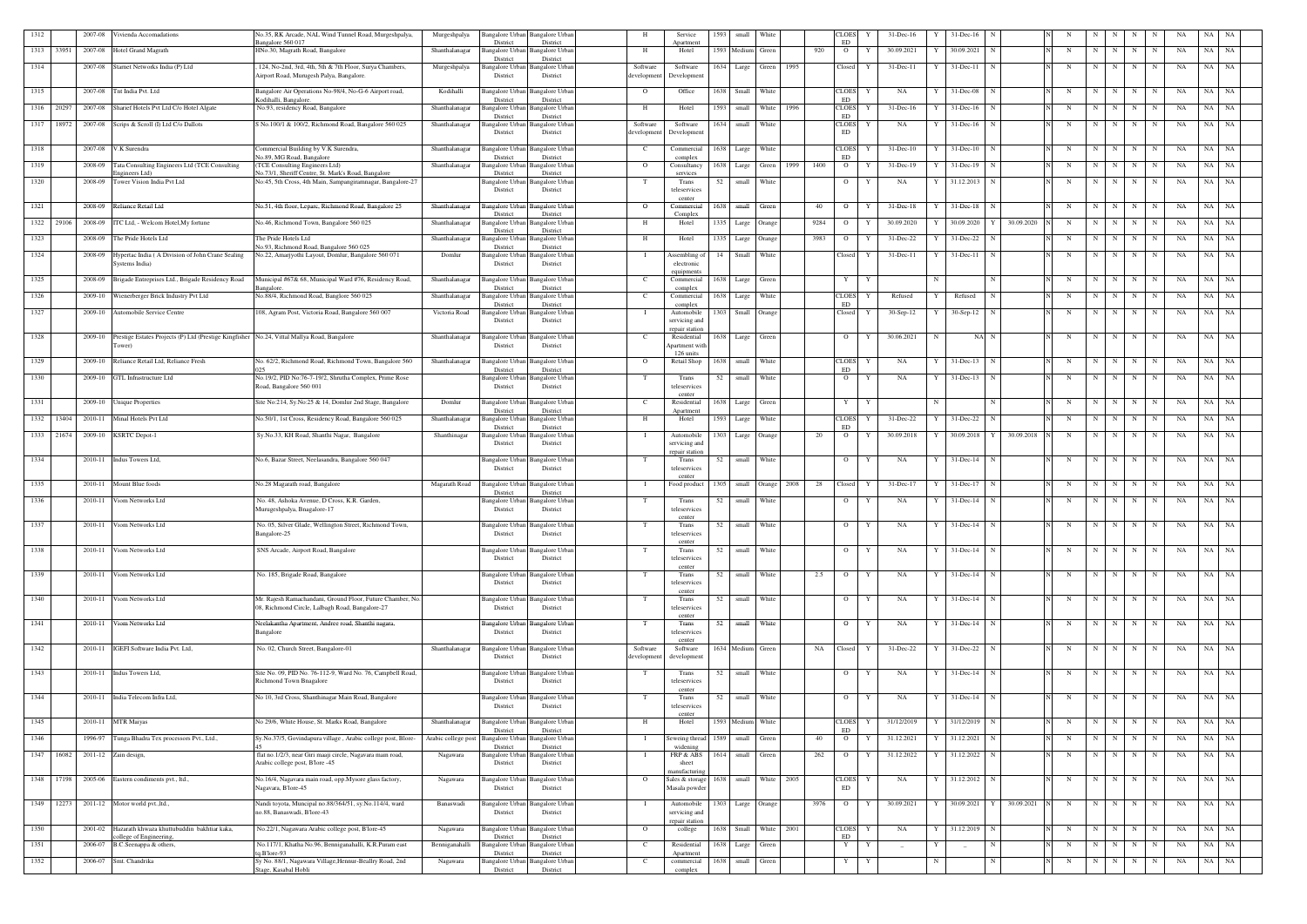| 1353          | 2006-07           | 'ommercial complex owned by Sri.V.D.Josh,                                                          | sy.no.31/4, Hennur village, kasaba hobli, Bangalore north                                                | Hennur              | Bangalore Urbar                    | Bangalore Urbar                    |                         | Commercial                      | 1638 | Medium                 | Green             |      |         |                            |                    |     |                |                              |             |             |     |   |             |    | NA    |           |
|---------------|-------------------|----------------------------------------------------------------------------------------------------|----------------------------------------------------------------------------------------------------------|---------------------|------------------------------------|------------------------------------|-------------------------|---------------------------------|------|------------------------|-------------------|------|---------|----------------------------|--------------------|-----|----------------|------------------------------|-------------|-------------|-----|---|-------------|----|-------|-----------|
| 1354          | 2008-09           | Carnival clothing co.,-3,                                                                          | 1.Bangalore-43<br>Sri Vidhaya ganapathi temple road, govindapura, Arabic college                         | Nagawara            | District<br><b>Bangalore Urban</b> | District<br><b>Bangalore Urbar</b> |                         | complex<br>Garment              | 1589 | small                  | Green             |      |         | Closed                     | 31.12.2008<br>Y    |     | 31.12.2008     |                              | N           | N           | N   | N | N           | NA | NA    | NA        |
|               |                   |                                                                                                    | ost, Nagavara ,b'l0re-45                                                                                 |                     | District                           | District                           |                         | Stiching                        |      |                        |                   |      |         |                            |                    |     |                |                              |             |             |     |   |             |    |       |           |
| 1355          | 2006-07           | Proposed residential apartment by Sri Anand Nilaya,                                                | sy.no.73/1, & 73/2, Nagavara village kasaba hobli, Bangalore-                                            | Nagawara            | Bangalore Urba<br>District         | Bangalore Urba<br>District         | - C                     | Residential<br>Apartment        | 1638 | Small                  | Green             |      |         | Y                          | Y                  |     |                |                              | N           | $\mathbf N$ | N   | N | N           | NA | NA    | NA        |
| 1356<br>38619 | 2006-07           | Hotel & commercial complex owned by                                                                | Sy.No.50/1A/69/50/1A/1/2/1, Nagawara Outer ring road, Ward                                               | Nagawara            | Bangalore Urban                    | Bangalore Urbar                    | -н                      | Hotel with 50                   | 1335 | Large Orange           |                   |      | 2545.43 | $\overline{O}$             | 30.09.2021<br>Y    |     | 30.09.2021     |                              | N           | N           | N   | N | N           | NA | NA    | NA        |
|               |                   | M.R.Sugandhi, Mrs.N.Selvi, Mrs.U.Jyothi, (Sri<br>Venkateshwara Hotel)                              | No.27, Bangalore                                                                                         |                     | District                           | District                           |                         | rooms                           |      |                        |                   |      |         |                            |                    |     |                |                              |             |             |     |   |             |    |       |           |
| 1357 15754    |                   | 2005-06 Global e-Business Operation Pvt Ltd                                                        | Golf View Campus, Wind Tunnel Road, Murgeshpalya,                                                        | Murgeshpalya        | Bangalore Urban                    | Bangalore Urban                    | Software                | Software                        |      | 1634 Large Green       |                   |      |         | Closed                     | Y<br>31-Dec-22     | - Y | 31-Dec-22 N    |                              | N           | N           | N   | N | N           | NA | NA NA |           |
|               |                   |                                                                                                    | Bangalore 560 017                                                                                        |                     | District                           | District                           | developmen              | Development                     |      |                        |                   |      |         |                            |                    |     |                |                              |             |             |     |   |             |    |       |           |
| 1358          | 2006-07           | Prestige Estates Project Pvt. Ltd. Commerecial                                                     | No:19, Brunton Road Bangalore-560001                                                                     | Shanthalanagar      | Bangalore Urbar                    | Bangalore Urbar                    | - C                     | Commercial                      | 1307 |                        | Large Orange      |      |         | Y                          | Y                  |     |                |                              | N           | N           | N I | N | N           | NA | NA    | NA        |
| 1359<br>19598 | 2010-11           | <b>Development</b><br>Bliss Choclates, Pvt.Ltd.                                                    | Sy NO:21, 1st Main Road MES Colony Konena Agrahara Old                                                   | Old Airport Road    | District<br><b>Bangalore</b> Urban | District<br>Bangalore Urban        |                         | Complex<br>Chocolate, Cake      | 1503 | small                  | Green             | 2010 | 397     | $\overline{O}$             | 31-Dec-21<br>Y     |     | 31-Dec-21      |                              | N           | N           | N   | N |             | NA | NA    | NA        |
|               |                   |                                                                                                    | irport Road Bangalore-560017                                                                             |                     | District                           | District                           |                         | & Bread                         |      | 1638 Medium Green      |                   |      |         |                            |                    | N   |                | N                            |             |             | N I |   |             |    | NA    |           |
| 1360          | 2010-11           | Salarpuria Triton                                                                                  | No: 57, 13th, Cross Road , off Hosur Road Shanthinagar,<br>nepalva. Bangalore                            | Shanthinagar        | Bangalore Urban<br>District        | angalore Urbar<br>District         | $\mathbf{C}$            | Commercial<br>Complex           |      |                        |                   | 2010 |         | Y                          | Y                  |     |                |                              | N           | N           |     | N | N           | NA |       | NA        |
| 1361          |                   | 2012-13 Olive Cafes South Pvt. Ltd.                                                                | No: 14/1, Krishna Manare Wood Street, Richmond Road<br>angalore-560025                                   | Shanthalanagar      | Bangalore Urban<br>District        | angalore Urbar<br>District         | -н                      | Hotel                           | 1593 | Small                  | Green             | 2012 |         | Y                          | Y                  | N   |                |                              | N           | N           | N   | N |             | NA | NA    | NA        |
| 1362          | 2009-10           | Salarpuria Cosmo Lavelle                                                                           | Site No; 09,9/03, & 9/4, Residency Road Bangalore-560025                                                 | Shanthalanagar      | <b>Bangalore Urban</b>             | angalore Urban                     | C.                      | Commercial                      | 1638 | Large                  | White             | 2010 |         | <b>CLOES</b>               | 31-Dec-10<br>Y     |     | $31 - Dec-10$  | N                            | N           | N           | N   | N | N           | NA | NA    | NA        |
| 1363<br>41288 | 2009-10           |                                                                                                    | Beau Jhelum Traders & Developers (P) Ltd. (Raheja No: #5, Museum Road, Bengaluru- 560001 (9/1, Residency | Shanthalanagar      | District<br><b>Bangalore Urbar</b> | District<br>angalore Urbar         | - C                     | Complex<br>Commercial           | 1181 |                        | Large Orange      | 2010 | 7100    | ED<br>$\overline{O}$       | 30.06.2022         |     | 30.06.2022     |                              | N           | N           | N   | N |             | NA | NA    | NA        |
|               |                   | Ohondusa Chambers)                                                                                 | Road Bangalore-560025)                                                                                   |                     | District                           | District                           |                         | Complex                         |      |                        |                   |      |         |                            |                    |     |                |                              |             |             |     |   |             |    |       |           |
| 1364          | 2002-03           |                                                                                                    | No;1, Rhenius Street, richmond Town Bangalore-560025                                                     | Shanthalanagar      | Bangalore Urbar<br>District        | angalore Urbar<br>District         | - C                     | Commercial<br>Complex           | 1638 | Small                  | White             | 2002 |         | <b>CLOES</b><br>ED         | 31-Dec-17          |     | 31-Dec-17      |                              | N           | N           | N   | N | N           | NA | NA NA |           |
| 1365          | 2006-07           | Prestige Estates Project (p). Ltd,                                                                 | No;8/1, richmond Road Residency Road Bangalore-560025                                                    | Shanthalanagar      | Bangalore Urban                    | Bangalore Urban                    | - C                     | Commercial                      | 1307 |                        | Large Orange      |      |         | Y                          | Y                  | N   |                |                              | $\mathbf N$ | N           | N   | N | N           | NA | NA    | NA        |
| 1366<br>35484 | 2008-09           | Khivraj Motors                                                                                     | No.10/2, Kasturba Road, Bangalore-01                                                                     | Kasturba Road       | District<br>3angalore Urban        | District<br>angalore Urban         |                         | Complex<br>Automobile           | 1303 | small                  | Orange            |      | 29      | $\overline{O}$             | Y<br>30.09.2022    |     | 30.09.2022     | 30.09.2022<br>$\overline{Y}$ | $\mathbf N$ | N           | N   | N | $\mathbf N$ | NA | NA    | <b>NA</b> |
|               |                   |                                                                                                    |                                                                                                          |                     | District                           | District                           |                         | servicing and                   |      |                        |                   |      |         |                            |                    |     |                |                              |             |             |     |   |             |    |       |           |
| 1367          | 2006-07           | Shambala Properties Pvt., Ltd.,                                                                    | No.19/1, Vittal Malya road, Bangalore-01                                                                 | Shanthalanagar      | Bangalore Urbar                    | Bangalore Urba                     |                         | repair station<br>Commercial    |      | 1638 Medium White      |                   |      |         | <b>CLOES</b>               | 31-Dec-18          |     | 31-Dec-18      |                              | N           | N           |     | N | N           | NA | NA    | NA        |
| 1368<br>13620 | 2000-01           | The Elanza Hotel, (formerly the Richmond Hotel)                                                    | No.88/2, Richmond road, Bangalore-25                                                                     | Shanthalanagar      | District<br>Bangalore Urba         | District<br>angalore Urbar         | H                       | complex<br>Hotel                |      | 1335 Medium Orange     |                   | 2000 | 924     | ED<br>$\overline{O}$       | 31-Dec-22          |     | $31 - Dec-22$  |                              | N           | N           |     | N | N           | NA | NA    | NA        |
|               |                   |                                                                                                    |                                                                                                          |                     | District                           | District                           |                         |                                 |      |                        |                   |      |         |                            |                    |     |                |                              |             |             |     |   |             |    |       |           |
| 1369          |                   | 2011-12 <b>Dodsal Enterprises pvt., ltd.</b> ,                                                     | Pizza Hut, No.4/1, O Shaughnurry road, Langford garden,<br>Shanti Nagar, Bangalore                       | Shanthinagar        | Bangalore Urbar<br>District        | Bangalore Urbar<br>District        | H                       | Hotel                           |      | 1593 Medium White      |                   | 2011 |         | <b>CLOES</b><br><b>ED</b>  | 31-Dec-12          |     | $31 - Dec-12$  |                              | N           | N           | N   | N | N           | NA | NA    | NA        |
| 1370          | 2001-02           | Rajashree Soroja pluza., c/o.cross Domain solutions<br>vt 1td                                      | No.34/1, Adnree road, Shanthinagar, Bangalore-78                                                         | Shanthinagar        | Bangalore Urba<br>District         | Bangalore Urbar<br>District        | - C                     | Commercial<br>complex           | 1638 | Small                  | White             | 2001 |         | <b>CLOES</b><br><b>ED</b>  | $31$ -Dec-13       |     | $31 - Dec-13$  |                              | N           | N           | N   | N | N           | NA | NA    | NA        |
| 1371          | 2006-07           | Almas Center                                                                                       | 7, M.G.Road, Bangalore-01                                                                                | Shanthalanagar      | Bangalore Urban                    | Bangalore Urban                    | - C                     | Commercial                      | 1638 | Small                  | White             |      |         | <b>CLOES</b>               |                    |     | $31 - Dec-14$  |                              | N           | N           |     | N |             | NA | NA    | NA        |
| 1372          | 2006-07           | Redezuoos restarunt pvt.,ltd.,                                                                     | No.1,2,4,5,6,7 &8 Excellancy, Papanna street, St.marks road,                                             | Shanthalanagar      | District<br>Bangalore Urba         | District<br>angalore Urbar         | H                       | complex<br>Hotel                | 1593 | Small                  | White             |      |         | <b>ED</b><br>CLOES         | 31-Dec-16          |     | $31$ -Dec-16   |                              | N           | N           | N   | N | N           | NA | NA    | NA        |
|               |                   |                                                                                                    | angalore-01                                                                                              |                     | District                           | District                           |                         |                                 |      |                        |                   |      |         | ED                         |                    |     |                |                              |             |             |     |   |             |    |       |           |
| 1373 13433    |                   | 2001-02 KESDEE Systems India pvt., ltd.,                                                           | No.06, 3rd floor, Esteem regency, Richmond road, Bangalore-                                              | Shanthalanagar      | <b>Bangalore Urban</b><br>District | Bangalore Urbar<br>District        | Software<br>developmer  | Software<br>development         | 1634 | Small                  | Green             | 2001 | 22      | $\overline{O}$             | 31-Dec-22<br>Y     |     | 31-Dec-22      |                              | N           | N           | N   | N | N           | NA | NA    | NA        |
|               |                   |                                                                                                    |                                                                                                          |                     |                                    |                                    |                         |                                 |      | Small White            |                   |      |         |                            |                    |     |                |                              |             |             |     |   |             |    | NA NA |           |
| 1374          |                   | 2004-05 BMTC - Shanthi nagar                                                                       | Central office, Shanthi nagar, Bangalore                                                                 | Shanthinagar        | <b>Bangalore Urban</b><br>District | Bangalore Urbar<br>District        | $\overline{O}$          | Office                          | 1638 |                        |                   |      |         | <b>CLOES</b><br>ED         | Y                  |     | $31 - Dec-13$  |                              | N           | N           | N   | N | N           | NA |       |           |
|               |                   | 1375 17525 2009-10 KSRTC Mini Depot                                                                | Bangalore rural division, Shanthiagar, Bangalore district                                                | Shanthinagar        | Bangalore Urban<br>District        | Bangalore Urbar<br>District        |                         | Automobile<br>servicing and     | 1303 | Small Orange           |                   |      |         | Closed                     | 31-Dec-14<br>Y     |     | $31$ -Dec-14   |                              | N           | N           | N   | N | N           | NA | NA NA |           |
|               |                   |                                                                                                    |                                                                                                          |                     |                                    |                                    |                         | repair station                  |      |                        |                   |      |         |                            |                    |     |                |                              |             |             |     |   |             |    |       |           |
| 1376<br>19149 |                   | 2004-05 Ramanashree shopping Arcade pvt., ltd.,                                                    | Ramanashree Brunton, 2/1, burton road, Bangalore                                                         | Shanthalanagar      | Bangalore Urbar<br>District        | angalore Urbar<br>District         |                         | Hotel                           | 1593 | Small                  | White             | 2004 |         | <b>CLOES</b><br><b>ED</b>  | 31-Dec-14          |     | 31-Dec-14      |                              | N           | N           |     | N |             | NA | NA    | NA        |
| 1377          | 2006-07           | Dodsal Corporation Pvt., Ltd.,                                                                     | Pizza Hut, No.281, Amar Lyothi Nagar Intermediate Road                                                   | Domlur              | <b>Bangalore Urban</b>             | angalore Urbar                     | -н                      | Hotel                           | 1593 | Small                  | White             |      |         | <b>CLOES</b>               | Y                  | N   |                | N                            | $\mathbf N$ | N           | N   | N | N           | NA | NA    | NA        |
| 1378          | 2010-11           | Apartments owned by Kamalesh P Talera,                                                             | Domlur Bangalore-560071<br>No.01, Langford Gardens, Ward no.76, Bangalore-25                             | Shanthalanagar      | District<br>Bangalore Urban        | District<br>angalore Urbar         | H                       | Service                         | 1593 | Large                  | White             | 2010 |         | <b>ED</b><br><b>CLOES</b>  | $31 - Dec-10$<br>Y |     | $31 - Dec-10$  | N                            | N           | N           | N   | N | N           | NA | NA    | NA        |
|               |                   |                                                                                                    |                                                                                                          |                     | District                           | District                           |                         | Apartment                       |      |                        |                   |      |         | <b>ED</b>                  |                    |     |                |                              |             |             |     |   |             |    |       |           |
| 1379 12751    | 2006-07           | The Shelton Grand Hotel(Unit of Esteem Estate<br>Projectts Pvt., Ltd.,                             | No.73, M.G.Road, Bangalore-01                                                                            | Shanthalanagar      | 3angalore Urban<br>District        | angalore Urbar<br>District         | Н.                      | Hotel                           | 1593 | Large                  | White             | 2006 |         | CLOES<br>ED                | $31 - Dec-12$<br>Y |     | $31 - Dec-12$  |                              | N           | N           | N   | N | N           | NA | NA    | NA        |
| 1380          | 2006-07           | Proposed Commercial Complex by M.Chinniappan & Site no.74, Residency road, Bangalore-25<br>Others, |                                                                                                          | Shanthalanagar      | <b>Bangalore Urban</b><br>District | Bangalore Urban<br>District        | $\mathbf{C}$            | Commercial                      | 1638 | Small                  | White             |      |         | <b>CLOES</b><br>ED         | Y<br>31-Dec-11     |     | $31 - Dec-11$  |                              | N           | N           | N   | N | N           | NA | NA    | NA        |
| 1381          | 2007-08           | Canara Bank                                                                                        | Shanthinagar, No.18, K.H.Road, Bangalore-27                                                              | Shanthalanagar      | Bangalore Urban                    | Bangalore Urbar                    | $\overline{O}$          | Complex<br>Bank                 | 1638 | Small                  | White             |      |         | CLOES                      | Y                  |     | $31 - Dec-15$  |                              | N           | N           | N   | N | N           | NA | NA    | NA        |
| 1382          | 2007-08           | Axis Bank Ltd.,                                                                                    | No.09, K.H.Road, Shanthi Nagar, Bangalore-27                                                             | Shanthinagar        | District<br>Bangalore Urban        | District<br>angalore Urban         | $\overline{O}$          | Bank                            | 1638 | Small                  | White             |      |         | ED<br><b>CLOES</b>         | Y                  |     | $31 - Dec-20$  |                              | N           | N           | N   | N | N           | NA | NA    | <b>NA</b> |
|               |                   |                                                                                                    |                                                                                                          |                     | District                           | District                           |                         |                                 |      |                        |                   |      |         | ED                         |                    |     |                |                              |             |             |     |   |             |    |       |           |
| 1383          | 2006-07           | Embassy classic unit owners association,                                                           | No.11, Vittal Mallya road, Bangalore-01                                                                  | Shanthalanagar      | <b>Bangalore Urban</b><br>District | Bangalore Urban<br>District        | - C                     | Residential<br>Apartment        |      | 1638 Small White 2006  |                   |      |         | <b>CLOES</b><br>ED         | 31-Dec-11<br>Y     |     | $31$ -Dec-11 N |                              | N           | N           | N   | N | $\mathbf N$ | NA | NA NA |           |
| 1384 10856    |                   | 2012-13 Elite construction (p) Ltd., "The Biere Club"                                              | No:20/2, Vittal Mallya Road bangalore-560001                                                             | Vittal mallya road, | <b>Bangalore Urban</b><br>District | <b>Bangalore Urban</b><br>District | - I                     | Microbrewery                    |      | 1321 Large Orange 2012 |                   |      | 1681    | $\overline{O}$             | 30.09.2020<br>Y    |     | 30.09.2020     | N                            | N           | N           | N   | N | N           | NA | NA    | <b>NA</b> |
| 1385 13615    | 2011-12           | Roots Corporation Limited., Ginger Hotels                                                          | No.544 &545,507,508,509 &510, Intermidiate Ring Road,                                                    | Domlur              | <b>Bangalore Urban</b>             | Bangalore Urban                    | Н                       | Hotel                           |      | 1335 Large Orange 2011 |                   |      | 4074    | $\overline{O}$             | 31-Dec-22          |     | $31$ -Dec-22 N |                              | N           | N           | N   | N | N           | NA | NA NA |           |
| 1386<br>18087 | 2010-11 MPS Ltd., |                                                                                                    | Amar Jyothi HBCS Layout, Domalur, Banglaore-72<br>No.135, 8th Floor, Brigade Tower, Bangalore-25         | Shanthalanagar      | District<br><b>Bangalore Urban</b> | District<br>Bangalore Urban        | $\overline{O}$          | Office                          |      | 1638 Small White 2010  |                   |      |         | <b>CLOES</b>               | NA<br>Y            |     | $31$ -Dec-11 N |                              | N           | N           | N   | N | N           | NA | NA NA |           |
|               |                   |                                                                                                    |                                                                                                          |                     | District                           | District                           |                         |                                 |      |                        |                   |      |         | ED                         |                    |     |                |                              |             |             |     |   |             |    |       |           |
| 1387          | 2003-04           | TVS -E Technologies Limited., (formerly known as<br>Harita TVS Technologies ltd.,)                 | Ozone', No.10, 3rd Main, Ashwini Layout, Ejipura, Bangalore-                                             | Ejipura             | Bangalore Urban<br>District        | <b>Bangalore Urban</b><br>District | Software<br>developmen  | Software<br>development         |      | 1634 Small Green 2003  |                   |      |         | Closed                     | 31-Dec-09<br>Y     |     | $31$ -Dec-09 N |                              | N           | N           | N   | N | N           | NA | NA NA |           |
|               |                   |                                                                                                    |                                                                                                          |                     |                                    |                                    |                         |                                 |      |                        |                   |      |         |                            |                    |     |                |                              |             |             |     |   |             |    |       |           |
| 1388          | 2003-04           | Prestige Craig Park Investment,                                                                    | Craig House, No. 21/30, Craig Park Layout, Bangalore-01                                                  | Shanthalanagar      | Bangalore Urbar<br>District        | Bangalore Urban<br>District        | $\mathbf{C}$            | Commercial<br>Complex           | 1638 | Small                  | White             | 2003 |         | <b>CLOES</b><br>ED         | $31 - Dec-10$<br>Y |     | $31$ -Dec-10   | N                            | N           | N           | N   | N |             | NA | NA    | NA        |
| 1389          |                   | 2005-06 L & T -Valdel Engineering Ltd.,                                                            | No.2, Church street, Bangalore-01                                                                        | Shanthalanagar      | Bangalore Urbar<br>District        | angalore Urban<br>District         | Software<br>development | Software<br>development         |      | 1634 Large Green 2005  |                   |      |         | Closed<br>&                | 31-DE-2016         |     |                | N                            | N           | N           | N   | N | N           | NA | NA NA |           |
|               |                   |                                                                                                    |                                                                                                          |                     |                                    |                                    |                         |                                 |      |                        |                   |      |         | shifted                    |                    |     |                |                              |             |             |     |   |             |    |       |           |
|               |                   |                                                                                                    |                                                                                                          |                     |                                    |                                    |                         |                                 |      |                        |                   |      |         | $\overline{10}$<br>Primere |                    |     |                |                              |             |             |     |   |             |    |       |           |
|               |                   |                                                                                                    |                                                                                                          |                     |                                    |                                    |                         |                                 |      |                        |                   |      |         |                            |                    |     |                |                              |             |             |     |   |             |    |       |           |
| 1390          |                   | 2007-08 ING Vysya BanK Ltd.,                                                                       | ING Vysya House, No.22, MG Road, Bangalore-01                                                            | Shanthalanagar      | <b>Bangalore Urban</b><br>District | Bangalore Urban<br>District        | $\overline{O}$          | Bank                            | 1638 | Large White            |                   |      |         | <b>CLOES</b><br>ED         | $31 - Dec-12$<br>Y |     | 31-Dec-12      | N                            | N           | N           | N   | N | N           | NA | NA    | NA        |
| 1391<br>13416 |                   | 2011-12 MPS Food products Ltd.,                                                                    | No.30, Church street, Civil station, ward no.76, Bangalore-52                                            | Shanthalanagar      | Bangalore Urban                    | angalore Urban<br>District         | Н.                      | Hotel                           |      | 1593 Large             | White 2011        |      |         | CLOES<br>ED                | 31-Dec-13<br>Y     |     | $31 - Dec-13$  |                              | N           | N           | N   | N | N           | NA | NA    | <b>NA</b> |
| 1392          | 2000-01           | Prestige Property Management & Services                                                            | restige Casablanca, #2-4, Airport road, Bangalore-17                                                     | Kodihalli           | District<br>Bangalore Urban        | angalore Urban                     | – C                     | Residential                     |      | 1638 Medium White      |                   | 1999 |         | <b>CLOES</b>               | 31-Dec-17<br>Y     | -N  |                |                              | N           | N           | N   | N | N           | NA | NA    | NA        |
| 1393          | 2002-03           | Triburg consultants pvt., Ltd.,                                                                    | No.141, Domlur 2nd stage, Indiranagar, Bangalore-71                                                      | Indiranagar         | District<br>Bangalore Urban        | District<br>angalore Urban         | $\overline{O}$          | Apartment<br>Office             |      | 1638 Small             | White 2002        |      |         | ED<br><b>CLOES</b>         | Y                  |     | 31-Dec-18      | N                            | N           | N           | N   | N | N           | NA | NA NA |           |
|               |                   |                                                                                                    |                                                                                                          |                     | District                           | District                           |                         |                                 |      |                        |                   |      |         | ED                         |                    |     |                |                              |             |             |     |   |             |    |       |           |
| 1394          | 1992-93           | Vayudooth chambers                                                                                 | No.15/16,14th floor (Terrace), Trinity circle, M.G.Road,<br>angalore-01                                  | Shanthalanagar      | Bangalore Urban<br>District        | angalore Urban<br>District         | $\overline{O}$          | Office                          | 1638 | Small                  | White             | 1992 |         | <b>CLOES</b><br>ED         | Y                  |     | $31 - Dec-15$  | N                            | N           | N           | N   | N | N           | NA | NA    | NA        |
| 1395<br>16591 | 2008-09           | Aswathi Inns Pvt., Ltd.,                                                                           | No.84, 12th floor, Barton center, M.G.road, Bangalore-01                                                 | Shanthalanagar      | <b>Bangalore</b> Urban             | Bangalore Urban                    | H                       | Hotel                           |      | 1593 Medium White      |                   | 1993 |         | <b>CLOES</b>               | $31 - Dec-12$<br>Y |     | $31 - Dec-12$  | $\mathbf N$                  | N           | N           | N   | N | N           | NA | NA NA |           |
| 1396<br>15581 |                   | 2000-01 Sundaram Motors,                                                                           | #107, Kasturba Road, Bangalore-01                                                                        | Kasturba Road       | District<br>Bangalore Urban        | District<br>Bangalore Urban        |                         | Automobile                      | 1303 |                        | Large Orange 1951 |      | 19.29   | ED<br>$\overline{O}$       | 30.09.2022<br>Y    |     | 30.09.2022 Y   | 30.09.2019                   | N           | N           | N   | N | N           | NA | NA NA |           |
|               |                   |                                                                                                    |                                                                                                          |                     | District                           | District                           |                         | servicing and<br>repair station |      |                        |                   |      |         |                            |                    |     |                |                              |             |             |     |   |             |    |       |           |
| 1397          | 2012-13           | Itty Zachariah                                                                                     | No.5, Ashley park road, Richmond town, Bangalore-25                                                      | Shanthalanagar      | <b>Bangalore Urbar</b>             | Bangalore Urban                    | $\overline{O}$          | Office                          | 1638 |                        | Small White 2012  |      |         | <b>CLOES</b>               | Y                  |     | 31-Dec-21      |                              | N           | N           | N   | N | N           | NA | NA    | NA        |
| 1398          |                   | 2005-06 RSP Architects planners & Engineers (India) pvt.,                                          | RSP House, No.30, Museum road, Bangalore-01                                                              | Shanthalanagar      | District<br><b>Bangalore Urban</b> | District<br><b>Bangalore Urban</b> | $\mathbf{O}$            | Office                          |      | 1638 Medium White 2005 |                   |      |         | ED<br>CLOES                | Y<br>$31 - Dec-16$ |     | $31$ -Dec-16   | N                            | N           | N           | N   | N | N           | NA | NA NA |           |
|               |                   |                                                                                                    |                                                                                                          |                     | District                           | District                           |                         |                                 |      |                        |                   |      |         | ED                         |                    |     |                |                              |             |             |     |   |             |    |       |           |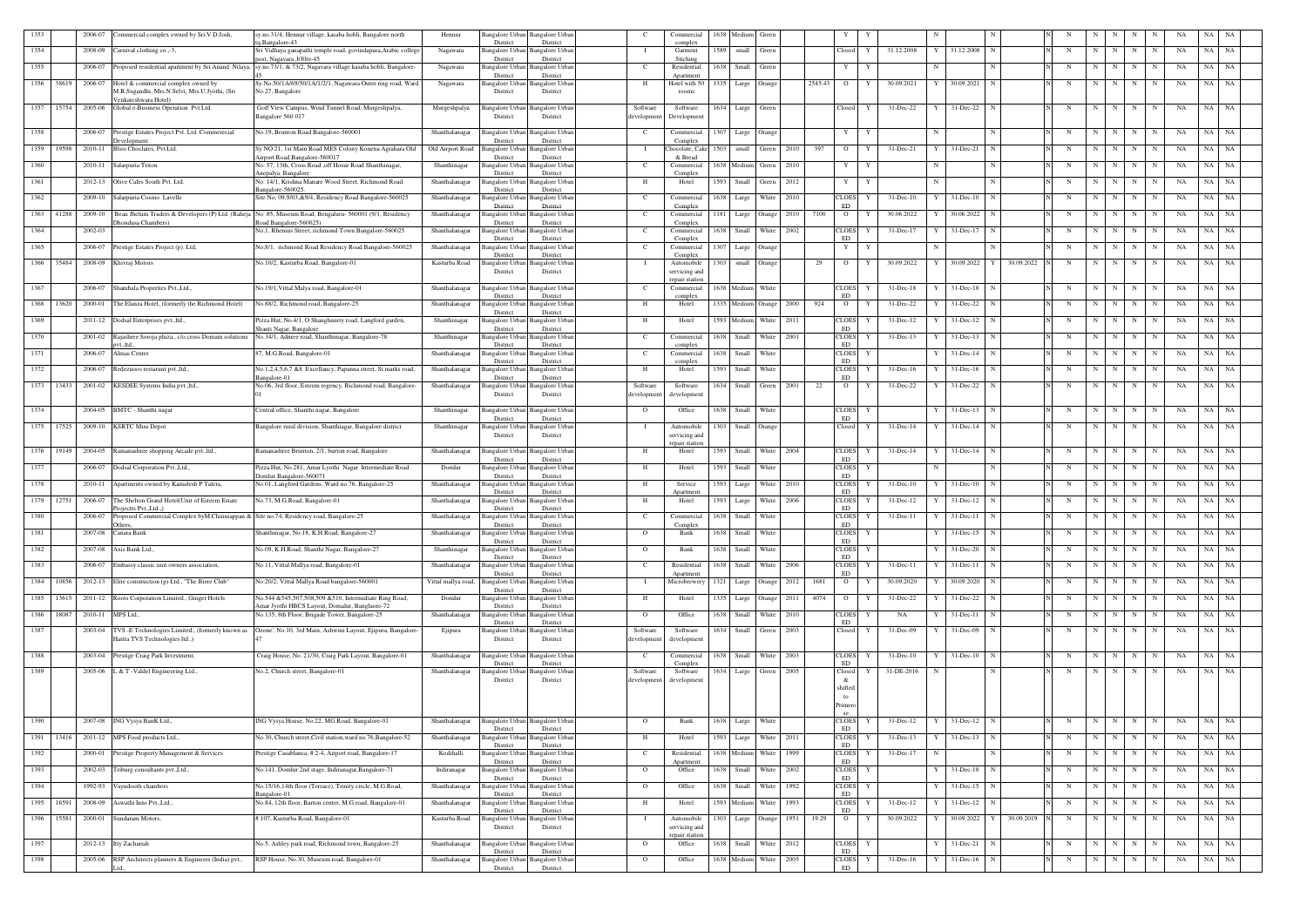| 1399 |            | 2003-04 | G.K.Ventures Pvt., Ltd.                                                             | Mantri Chambers/AMD, #10, Richmond road Bangalore-25                                                                                | Shanthalanagar | District                                | Bangalore Urban Bangalore Urban<br>District | <sup>-</sup> C                      | Commercial<br>Complex                         | 1638 | Large                     | Green               | 2004 | 1200 | $\circ$                   | Y            | $31 - Dec-18$ |    | $31 - Dec-18$             | 31.12.2014<br>Exempted<br>under HWM<br>Rules f(less<br>than 500 KVA<br>DG set) |            |             |         |             |             | NA | NA<br>NA          |  |
|------|------------|---------|-------------------------------------------------------------------------------------|-------------------------------------------------------------------------------------------------------------------------------------|----------------|-----------------------------------------|---------------------------------------------|-------------------------------------|-----------------------------------------------|------|---------------------------|---------------------|------|------|---------------------------|--------------|---------------|----|---------------------------|--------------------------------------------------------------------------------|------------|-------------|---------|-------------|-------------|----|-------------------|--|
| 1400 |            | 2007-08 | <b>Standard Chartered Bank</b>                                                      | Raheja tower, No.25, M.G.road, Bangalore-01                                                                                         | Shanthalanagar | District                                | Bangalore Urban Bangalore Urban<br>District | $\Omega$                            | Office                                        | 1638 | Large                     | White               |      |      | <b>CLOES</b><br><b>ED</b> | Y            | $31 - Dec-10$ |    | $31$ -Dec-10<br>-N        |                                                                                | N          | N           | N       | N           | N           | NA | NA  <br><b>NA</b> |  |
| 1401 | 12347      |         | 2011-12 Exilant Technologies Pvt., Ltd.,                                            | No.27 & 27/1, P.Kalinga rao road, Formerly mission road,<br>Bangalore-27                                                            | Shanthinagar   | Bangalore Urban<br>District             | Bangalore Urbar<br>District                 | Software<br>developmen <sup>®</sup> | Software<br>development                       |      | 1634 Large                | Green               | 2011 | 1215 | $\overline{O}$            | Y            | 31.12.2021    |    | 31.12.2021<br>N           |                                                                                | N          | N           | N       | N           | N           | NA | NA<br><b>NA</b>   |  |
|      | 1402 15308 |         | 2003-04 Msource India pvt., ltd.,                                                   | Gopal krishna complex, No.45/3, residency road, Bangalore-25                                                                        | Shanthalanagar | Bangalore Urban<br>District             | Bangalore Urbar<br>District                 | Software<br>developmen <sup>®</sup> | Software<br>development                       | 1634 | Small Green               |                     | 2000 |      | Closed                    | Y            | 31-Dec-12     |    | $31$ -Dec-12 N            |                                                                                | N          | N           | N       | N           | $\mathbf N$ | NA | NA NA             |  |
|      | 1403 17687 | 2006-07 | AK Aerotek software center pvt., ltd.,                                              | No.12,17th main, HAL 2 A stage, Bangalore-08                                                                                        | HAI 2nd stage  | Bangalore Urban<br>District             | Bangalore Urban<br>District                 | Software<br>developmen              | Software<br>development                       | 1634 | Small                     | Green               |      | 32   | Closed                    | Y            | $31 - Dec-15$ |    | 31-Dec-15<br>$\mathbf N$  |                                                                                | N          | N           | N       | N           | N           | NA | NA<br>NA          |  |
| 1404 | 13397      | 2008-09 | Melange, A.unit Of Triangle Property Developers                                     | No:1, Langfort Road Garden , Richmond road Bangalore-<br>560001                                                                     | Shanthalanagar | Bangalore Urba                          | Bangalore Urbar                             | Н                                   | Service                                       |      | 1335 Large Orange 2008    |                     |      | NA   | $\overline{O}$            |              | 31-Dec-22     |    | 31-Dec-22                 | 30.09.2022                                                                     | N          | N           | N       | N           | N           | NA | NA<br>NA          |  |
| 1405 |            | 2007-08 | vt.Lt. (Citadines)<br>Amway India Enterprises.                                      | No:138, MARUTHI Towers, Airprt Road, Kodihalli, Bangalore-                                                                          | Kodihalli      | District<br>Bangalore Urbar             | District<br>Bangalore Urbar                 | $\mathbf{O}$                        | Apartment<br>Office                           |      | 1638 Medium               | White               |      |      | <b>CLOES</b>              |              | 31-Dec-08     |    | $31 - Dec-08$             |                                                                                | N          | N           | N       | N           | N           | NA | NA NA             |  |
| 1406 |            | 2005-06 | Pizza Corner (I)Pvt Ltd                                                             | 56000<br>No. 185, 1st Floor, Brigade Road, Bangalore- 560001.                                                                       | Shanthalanagar | District<br>3angalore Urbaı             | District<br>Bangalore Urbar                 | H                                   | Restaurant                                    | 1593 | small                     | White               |      |      | ED<br><b>CLOES</b>        |              | 31-Dec-12     |    | 31-Dec-12                 |                                                                                | N          | $\mathbf N$ | N       | N           | $\mathbf N$ | NA | NA<br>NA          |  |
| 1407 |            | 2002-03 | Golf Viw Homes, Ltd . Volvo India (P) ltd                                           | Sy No18/1-4,134&135/2, Murugeshpalya, Challghtta Village<br>&kodihalli ,Bangalore-                                                  | Murgeshpalya   | District<br>Bangalore Urban<br>District | District<br>Bangalore Urban<br>District     | Software<br>developmen              | Software<br>development                       | 1634 | Large Green               |                     |      | 56   | ED<br>$\overline{O}$      |              | 31-Dec-18     |    | $31$ -Dec-18              |                                                                                | N          | N           | N       | N           | N           | NA | NA NA             |  |
| 1408 | 20534      | 2006-07 | Amalgamated Bean Coffee Trading Co Ltd (Coffee                                      | No.23/2, Vittal Mallya road Bangalore-560001                                                                                        | Shanthalanagar | Bangalore Urban                         | <b>Bangalore</b> Urban                      | $\mathbf{C}$                        | Commercial                                    | 1638 | Large                     | Green               |      | 1025 | $\overline{O}$            |              | 30.09.2021    |    | 30.09.2021<br>Y           | 31.12.2020                                                                     | N          | N           | N       | N           | N           | NA | NA<br>NA          |  |
| 1409 |            |         | Day Global Ltd)<br>2009-10 SNS software Labs Pvt., Ltd.,                            | Surya chambers, Wind Tunnel road, Murgeshpalya, Bangalore-                                                                          | Murgeshpalya   | District<br>Bangalore Urban             | District<br><b>Bangalore Urban</b>          | Software                            | Complex<br>Software                           |      | 1634 small Green          |                     |      |      | Closed                    | Y            |               |    | 31.12.2002<br>$\mathbf N$ |                                                                                | N          |             | $N$ $N$ | N           | N           | NA | NA NA             |  |
|      |            |         |                                                                                     | 560001                                                                                                                              |                | District                                | District                                    | developmen                          | developmen                                    |      |                           |                     |      |      |                           |              |               |    |                           |                                                                                |            |             |         |             |             |    |                   |  |
| 1410 |            |         | 2010-11 Corpus software pvt.,ltd., (formerly convergent<br>software pvt.,ltd.,)     | Oxford house, 5th floor, rustumbagh road, off airport road,<br>Bangalore-17                                                         | Kodihalli      | Bangalore Urban<br>District             | <b>Bangalore Urbar</b><br>District          | Software<br>developmen              | Software<br>development                       | 1634 | small Green               |                     |      |      | Closed                    | Y            | 31.12.2011    |    | 31.12.2011 N              |                                                                                | N          | N           | N       | N           | N           | NA | NA<br><b>NA</b>   |  |
| 1411 |            |         | 2006-07 Prestige Sorrento                                                           | No.06, palm groove road, Vivek nagar, Bangalore47                                                                                   | Viveknagar     | District                                | Bangalore Urban Bangalore Urban<br>District | C                                   | Residential<br>Anartmen                       | 1638 | small                     | White               |      |      | <b>CLOES</b><br>ED        | Y            | 31.12.2017    | N  | N                         |                                                                                | N          | N           | N       | N           | N           | NA | NA<br>NA          |  |
| 1412 |            |         | 2005-06 Navells grafity scanning (I) pvt.,ltd.,                                     | No.37/1A, Krishna reddy colony, Domlur layout, Bangalore-71                                                                         | Domlur         | Bangalore Urban<br>District             | Bangalore Urban<br>District                 |                                     | <b>Printing Press</b>                         |      | 1364 Small Orange 15.01.2 |                     | 006  |      | Closed                    | Y            | 31.12.2015    | N  | N                         |                                                                                | N          | N           | N       | N           | N           | NA | NA NA             |  |
| 1413 |            | 2006-07 | "Rex Mall", commercial Development in brigade<br>oad(Kapur Investments pvt., ltd.,) | No.169, Brigade road, Bangalore-01                                                                                                  | Shanthalanagar | Bangalore Urban<br>District             | Bangalore Urban<br>District                 | $\mathbf{C}$                        | Commercial<br>Complex                         | 1638 | Large                     | White               |      |      | <b>CLOES</b><br>ED        | Y            |               | N  | N                         |                                                                                | N          | N           | N       | N           | N           | NA | NA<br>NA          |  |
| 1414 |            |         | 2006-07 Embassy Property Developments ltd.,                                         | Muncipal No.34, Rustum bagh main road, Sy.No.<br>140,142/1,143/1A & 144, Kodihalli village, Varthur hobli,                          | Kodihalli      | Bangalore Urban<br>District             | <b>Bangalore Urban</b><br>District          | $\mathbf{C}$                        | Commercial<br>Complex                         |      | 1638 Large Green          |                     |      |      | Y                         | Y            |               | N  | N                         |                                                                                | N          | N           | N       | N           | N           | NA | NA NA             |  |
| 1415 |            | 2010-11 | Viom Networks Ltd                                                                   | Bangalore south taluk<br>Site No.46-49, New bamboo bazaar road, bangalore-                                                          |                | District                                | Bangalore Urban Bangalore Urban<br>District | T                                   | Trans<br>teleservices<br>center               | 52   | Small                     | White               |      |      | $\overline{O}$            | Y            |               |    | 31.12.2015<br>N           |                                                                                | N          | N           | N       | $\mathbf N$ | N           | NA | NA<br>NA          |  |
| 1416 |            | 2010-11 | Viom Networks Ltd                                                                   | No.43, Khatha no.73-125-43, 5th main road, Ward no.73,<br>K.R.garden, Murugeshpalya, Bangalore                                      |                | Bangalore Urban<br>District             | Bangalore Urban<br>District                 | T                                   | Trans<br>teleservices                         | 52   | Small White               |                     |      |      | $\overline{O}$            | Y            |               |    | 31.12.2014 N              |                                                                                | N          | N           | N       | N           | N           | NA | NA NA             |  |
| 1417 |            | 2010-11 | Viom Networks Ltd                                                                   | No.354/c, Sonnenahalli extension, 8th main, Vivek nagar,<br>Bangalore                                                               |                | Bangalore Urban<br>District             | Bangalore Urban<br>District                 |                                     | center<br>Trans<br>teleservices               | 52   | Small White               |                     |      |      | $\overline{O}$            | Y            |               |    | 31.12.2015 N              |                                                                                | N          | N           | N I     | N           | N           | NA | NA NA             |  |
| 1418 |            |         | 2010-11 Indus Towers Ltd,                                                           | No.181, 4th main, 2nd cross, Viveknagar, Bangalore-47                                                                               |                | Bangalore Urban                         | Bangalore Urban                             |                                     | center<br>Trans                               |      | 52 Small White            |                     |      |      | $\overline{O}$            | Y            |               |    | 31.12.2014 N              |                                                                                | N          | N           | N       | N           | N           | NA | NA NA             |  |
|      |            |         |                                                                                     |                                                                                                                                     |                | District                                | District                                    |                                     | teleservices                                  |      |                           |                     |      |      |                           |              |               |    |                           |                                                                                |            |             |         |             |             |    |                   |  |
| 1419 |            |         | 2010-11 Bharathi Airtel Limited.,                                                   | No.11/1 & 12/1, Block A west wing koramangala inner ring<br>road, Amarjyothi layout, Domlur, Bangalore-71                           |                | District                                | Bangalore Urban Bangalore Urban<br>District | T                                   | Trans<br>teleservices<br>center               | 52   | Small                     | White               |      |      | $\overline{O}$            | Y            |               |    | 31.12.2011                |                                                                                | N          | N           | N       | N           | N           | NA | NA<br>NA          |  |
| 1420 |            | 2010-11 | Tata Teleservices Ltd.,                                                             | "Venkatadri complex", No.83, richmond road, Bangalore                                                                               |                | District                                | Bangalore Urban Bangalore Urban<br>District | T                                   | Trans<br>teleservices<br>center               | 52   | Small                     | White               |      |      | Closed                    | Y            |               |    | 31.12.2015 N              |                                                                                | N          | N           | N       | N           | N           | NA | NA<br><b>NA</b>   |  |
| 1421 |            | 2010-11 | Tata Teleservices Ltd.                                                              | "ACR Towers", New no.32, Advaith Hundai show room.<br>esidency road, Bangalore                                                      |                | Bangalore Urban<br>District             | <b>Bangalore</b> Urbar<br>District          | T                                   | Trans<br>teleservices<br>center               | 52   | Small                     | White               |      |      | Closed                    | Y            |               |    | 31.12.2015                |                                                                                | N          | N           | N       | N           | N           | NA | NA<br>NA          |  |
| 1422 |            | 2010-11 | Tata Teleservices Ltd.,                                                             | c/o. carlton towers, survey no.171/172, kodihalli village, (opp.<br>Diamond district), HAL II stage layout, Airport road, Banglaore |                | Bangalore Urban<br>District             | Bangalore Urbar<br>District                 | T                                   | Trans<br>teleservices<br>center               | 52   | Small White               |                     |      |      | $\overline{O}$            | Y            |               |    | $31.12.2015$ N            |                                                                                | N          | N           | N       | N           | N           | NA | NA NA             |  |
| 1423 |            | 2006-07 | Sai gon, c/o. Tusker entertainment pvt.,ltd.,                                       | No.20, 3rd floor, asha enclave, church street, Bangalore-01                                                                         | Shanthalanagar | Bangalore Urban<br>District             | <b>Bangalore Urban</b><br>District          | H                                   | Restaurant                                    | 1593 | Small                     | White               |      |      | <b>CLOES</b><br>ED        | Y            | 31.12.2015    | N  | NA N NA                   |                                                                                | N          | N           | N       | N           |             | NA | NA<br>NA          |  |
| 1424 |            | 2010-11 | Tata Teleservices Ltd.,                                                             | (c/o. Amrutha court, Dolphin restaurant), Vignana nagar,<br>Kaggadasapura main road, Malleshpalya, Bangalore-75                     |                | Bangalore Urban<br>District             | Bangalore Urban<br>District                 | T                                   | Trans<br>teleservices                         | 52   | Small                     | White               |      |      | $\overline{O}$            | Y            |               |    | 31.12.2014 N              |                                                                                | N          | N           | N       | N           | N           | NA | NA NA             |  |
| 1425 | 17543      |         | 2002-03 Infoscript services pvt., ltd.,                                             | No.37, 1st floor, K.R.colony, Domlur Layout, Bangalore-71                                                                           | Domlur         | Bangalore Urban                         | <b>Bangalore Urban</b>                      |                                     | center<br>Medical                             | 1638 |                           | Small Green 05.10.2 |      |      | Closed                    |              | 31.12.2015    |    | 31.12.2015 N              |                                                                                | N          | N           | N       | N           | N           | NA | NA<br>NA          |  |
| 1426 | 15910      | 1996-97 | K.S.R.T.C.Depot 2                                                                   | BCD, Shantinagar, K.H.road, Bangalore-27                                                                                            | Shanthinagar   | District<br>Bangalore Urban             | District<br>Bangalore Urbar                 |                                     | transcription<br>Automobile                   | 1303 | Small Orange              |                     | 002  | 28   | $\overline{O}$            | Y            | 30.09.2018    |    | 30.09.2018<br>Y           | 30.09.2018                                                                     | N          | N           | N       | N           | N           | NA | NA<br>NA          |  |
| 1427 |            |         | 2006-07 Halcyan complex owned by Mr.Anil kapur                                      | At site no. 09, St.Mark's road, Bangalore-01                                                                                        | Shanthalanagar | District<br>Bangalore Urban             | District<br>Bangalore Urban                 | $\mathbf{C}$                        | servicing and<br>repair station<br>Commercial |      | 1638 Medium White         |                     |      |      | <b>CLOES</b>              | Y            | <b>FBO</b>    |    | <b>FBO</b><br>$\mathbf N$ |                                                                                | N          | N           | N       | N           | N           | NA | NA<br>NA          |  |
|      |            |         |                                                                                     |                                                                                                                                     |                | District                                | District                                    |                                     | complex                                       |      |                           |                     |      |      | ED                        |              |               |    | 30.09.2020                |                                                                                |            |             |         |             |             |    |                   |  |
|      | 1428 77615 | 2006-07 | Primerose realty projects (Bangalore) Pvt.,<br>Ltd., Vaswani centropolis            | 21, Langford road, ward no.70, Langford town, Bangalore                                                                             | Shanthalanagar | angalore Urban<br>District              | Bangalore Urban<br>District                 | <sup>-</sup> C                      | Commercial<br>complex                         | 1638 | Large                     | Green               |      |      | $\overline{O}$            |              | 30.09.2020    |    |                           | 31.12.2019                                                                     | $_{\rm N}$ | N           | N       | N           | N           | NA | NA NA             |  |
| 1429 | 33808      | 2004-05 | Vyshnavi Information Technologies                                                   | 5th Floor, Janardhan Towers, No. 133, Residency Road,<br>Bangalore-560025,                                                          | Shanthalanagar | District                                | Bangalore Urban Bangalore Urban<br>District | Software<br>developmen              | Software<br>developmen                        |      | 1634 Small Green          |                     |      | 14   | $\overline{O}$            | Y            | 31.12.2025    | -N | NA N                      |                                                                                | N          | N           | N       | $\mathbf N$ | N           | NA | NA NA             |  |
| 1430 |            | 2010-11 | Viom Networks Limited,                                                              | Viom Networks Limited, No. 09, 2nd Floor, Erappa Garden,<br>austin Town, Bangalore                                                  |                | Bangalore Urban<br>District             | <b>Bangalore</b> Urbar<br>District          | T                                   | Trans<br>teleservices<br>center               | 52   | Small                     | White               |      | 2.5  | $\overline{O}$            | Y            |               |    | Life time<br>consent      |                                                                                | $_{\rm N}$ | $\mathbf N$ | N       | N           | N           | NA | NA<br>NA          |  |
| 1431 |            | 2010-11 | Viom Networks Limited,                                                              | Viom Networks Limited,<br>ACR Towers, New No. 32, Residency Road, Bangalore                                                         |                | Bangalore Urban<br>District             | Bangalore Urban<br>District                 | T                                   | Trans<br>teleservices<br>center               | 52   | Small White               |                     |      |      | $\overline{O}$            | Y            |               |    | 31.12.2015<br>$\mathbf N$ |                                                                                | $_{\rm N}$ | N           | N       | N           | N           | NA | NA NA             |  |
| 1432 |            | 2010-11 | Viom Networks Limited,                                                              | Viom Networks Limited,<br>Venkatadri Complex, No. 83, Richmond Road, Bangalore                                                      |                | Bangalore Urban<br>District             | <b>Bangalore Urbar</b><br>District          | T                                   | Trans<br>teleservices<br>center               | 52   | Small White               |                     |      |      | $\overline{O}$            | Y            |               |    | 31.12.2015 N              |                                                                                | N          | N           | N I     | N           | N           | NA | NA NA             |  |
| 1433 |            |         | 2010-11 Tata Teleservices Ltd.,                                                     | No.30/1, (New) 4th Main, 4th Cross, Mattadahalli Main Road,<br>R.T.Nagar Post, Bangalore                                            |                | Bangalore Urban<br>District             | <b>Bangalore Urban</b><br>District          | T                                   | Trans<br>teleservices                         |      | 52 Small White            |                     |      |      | $\overline{O}$            | $\mathbf{Y}$ |               |    | 31.12.2014 N              |                                                                                | N          |             |         | N N N N     |             | NA | NA NA             |  |
| 1434 |            |         | 2010-11 Bharati Infotel Ltd                                                         | No.207, C/O. Rajanigandha Apartment, Levelle Road,<br>Bangalore - 560068,                                                           |                | District                                | Bangalore Urban Bangalore Urban<br>District | T                                   | cente<br>Trans<br>teleservices                | 52   | Small White               |                     |      |      | $\overline{O}$            | Y            |               |    | Life time<br>consent      |                                                                                | N          | N           | N       | N           | N           | NA | NA NA             |  |
| 1435 |            |         | 2010-11 Bharati Infotel Ltd                                                         | C/O.Texas Instrument Compound, Wind Tunnel Road, Airport<br>Road, Murugeshpalya, Bangalore - 560068,                                |                | District                                | Bangalore Urban Bangalore Urban<br>District | T                                   | center<br>Trans<br>teleservices               | 52   | Small White               |                     |      |      | $\overline{O}$            | Y            |               |    | 31.12.2014 N              |                                                                                | N          | N           | N       | N           | N           | NA | NA NA             |  |
|      |            |         |                                                                                     |                                                                                                                                     |                |                                         |                                             |                                     | center                                        |      |                           |                     |      |      |                           |              |               |    |                           |                                                                                |            |             |         |             |             |    |                   |  |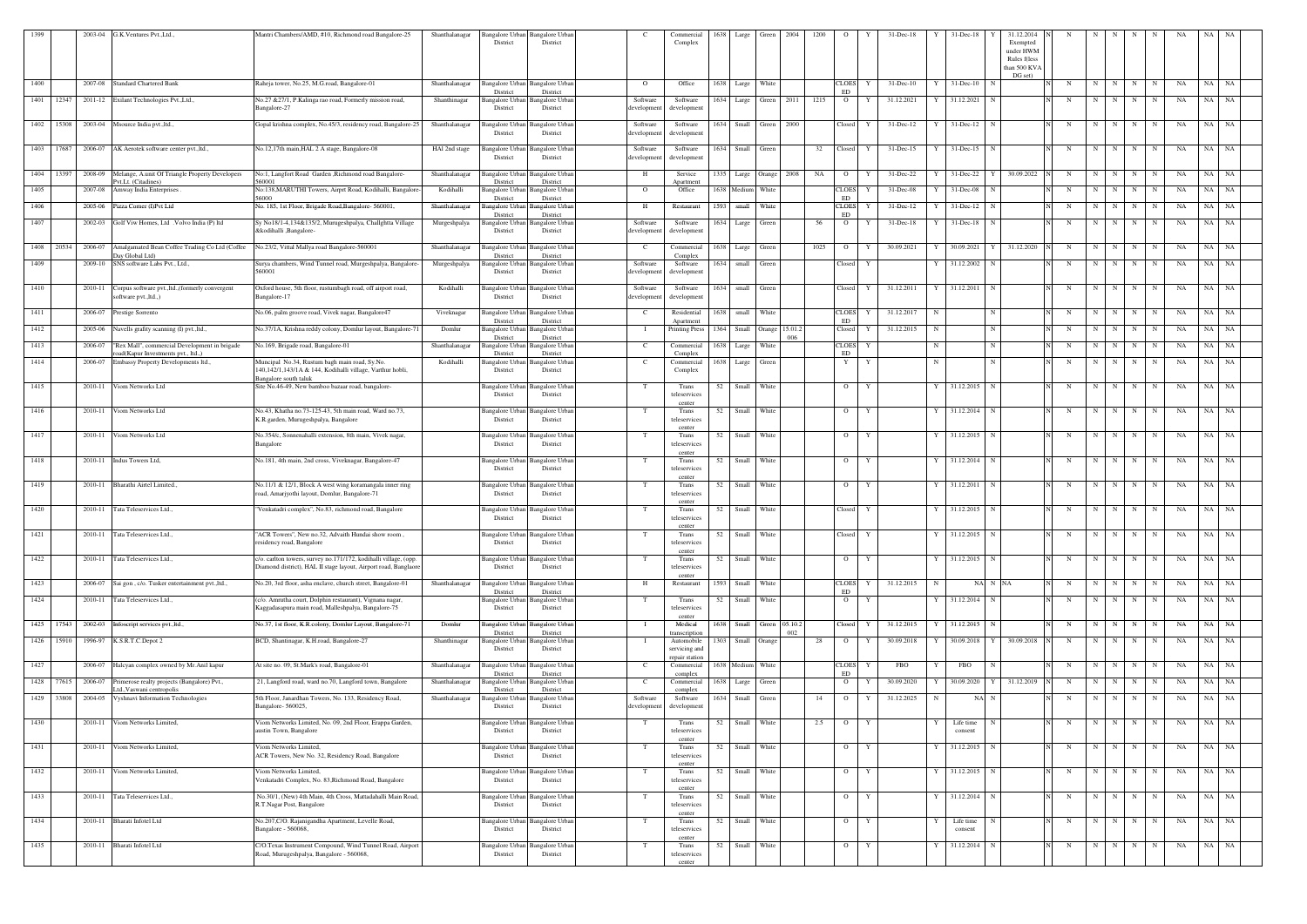| 1436 |            |              | 2010-11 Bharathi Telenet Ltd                                                       | # 800/341, 2nd Cross, Civil Aviation Road, Air Port Road,<br>Bangalore - 560000,                                                                       |                                     | Bangalore Urban Bangalore Urban<br>District | District                                |     | Trans<br>teleservices                   | 52 | Small                     | White         |                         |       | $\circ$        |                      | Life time<br>consent |                 |             |             |     |             |             | <b>NA</b> | NA        | NA        |
|------|------------|--------------|------------------------------------------------------------------------------------|--------------------------------------------------------------------------------------------------------------------------------------------------------|-------------------------------------|---------------------------------------------|-----------------------------------------|-----|-----------------------------------------|----|---------------------------|---------------|-------------------------|-------|----------------|----------------------|----------------------|-----------------|-------------|-------------|-----|-------------|-------------|-----------|-----------|-----------|
|      |            | 2010-11      | Bharathi Mobile Ltd                                                                |                                                                                                                                                        |                                     |                                             | <b>Bangalore</b> Urba                   |     | center                                  |    |                           | White         |                         |       |                | Y                    |                      |                 | N           |             | N   |             |             |           |           |           |
| 1437 |            |              |                                                                                    | C/O Connection Point, Next To Msil Building, Air Port Road,<br>Bangalore                                                                               |                                     | Bangalore Urban<br>District                 | District                                |     | Trans<br>teleservices<br>center         | 52 | Small                     |               |                         |       | $\overline{O}$ |                      | 31.12.2014           |                 |             | N           |     | N           | N           | NA        | NA        | <b>NA</b> |
| 1438 |            | 2010-11      | Bharathi Mobile Ltd                                                                | No. 423/A, 8th Main 14th Cross, Sastri Nagar, Nr Colony,<br>Bangalore                                                                                  |                                     | Bangalore Urban Bangalore Urban<br>District | District                                |     | Trans<br>teleservices<br>center         | 52 | Small White               |               |                         |       | $\overline{O}$ | Y                    | 31.12.2014           | $\mathbf N$     | N           | N           | N   | N           | N           | NA        | NA NA     |           |
| 1439 |            | 2010-11      | Viom Networks Ltd                                                                  | Devata Plaza, residency Road, bangalore                                                                                                                |                                     | <b>Bangalore Urban</b><br>District          | <b>Bangalore Urba</b><br>District       | - T | Trans<br>teleservices                   | 52 | Small                     | White         |                         |       | $\overline{O}$ | Y                    | 31.12.2014           |                 | N           | $\mathbf N$ | N   | N           | N           | NA        | NA        | NA        |
| 1440 |            | 2010-11      | Reliance Infociomm Ltd                                                             | No.9, Walton Road, Bangalore - 560001,                                                                                                                 |                                     | Bangalore Urban<br>District                 | <b>Bangalore Urbar</b><br>District      |     | center<br>Trans<br>teleservices         | 52 | Small                     | White         |                         |       | $\overline{O}$ | Y<br>Y               | 31.12.2014           | N               | N           | N           | N   | N           | N           | NA        | NA        | NA        |
| 1441 |            | 2010-11      | Tower Vision India Pvt Ltd                                                         | No. 18, Maruthi Nilaya, 20th A Cross, Ejipura, Bangalore                                                                                               |                                     | <b>Bangalore Urban</b><br>District          | <b>Bangalore Urba</b><br>District       |     | center<br>Trans<br>teleservices         | 52 | Small                     | White         |                         |       | $\overline{O}$ | Y<br>Y               | 31.12.2014           | N               | N           | N           | N   | $\mathbf N$ | N           | NA        | NA        | NA        |
| 1442 |            |              | 2010-11 India Telecom Infra Ltd,                                                   | No 15/1, Museum Road, Fathers of Holy Cross, Jubilee<br>Building, Bnagalore                                                                            |                                     | Bangalore Urban<br>District                 | Bangalore Urba<br>District              |     | center<br>Trans<br>teleservices         |    | 52 Small White            |               |                         |       | $\overline{O}$ | Y                    | Y 31.12.2014 N       |                 | N           |             | N N | N           | N           | NA        | NA NA     |           |
| 1443 |            | 2010-11      | Indus Towers Limited,                                                              | No. 06, Bazaar Street, Neelasandra, Bangalore-47                                                                                                       |                                     | Bangalore Urban<br>District                 | <b>Bangalore Urba</b><br>District       |     | center<br>Trans<br>teleservices         | 52 | Small                     | White         |                         |       | $\overline{O}$ | Y                    | 31.12.2015           |                 | N           | N           | N   | N           | N           | NA        | NA        | NA        |
| 1444 |            | 2010-11      | Tower Vision India Pvt. Ltd,                                                       |                                                                                                                                                        |                                     | Bangalore Urban                             | Bangalore Urba                          |     | center<br>Trans                         | 52 | Small                     | White         |                         |       | $\overline{O}$ | Y                    | 31.12.2015           |                 | N           | N           | N   | N           | N           | NA        | NA NA     |           |
|      |            |              |                                                                                    | No. 30, SR layout Main Road, Murugeshpalya, Bangalore                                                                                                  |                                     | District                                    | District                                |     | teleservices<br>center                  |    |                           |               |                         |       |                |                      |                      |                 |             |             |     |             |             |           |           |           |
| 1445 |            | 2010-11      | ower vision India Pvt Ltd                                                          | #33/1, Krishna reddy Colony, Domlur, Bangalore-71                                                                                                      |                                     | Bangalore Urban<br>District                 | Bangalore Urba<br>District              |     | Trans<br>teleservices<br>center         | 52 | Small                     | White         |                         |       | $\overline{O}$ | Y                    | 31.12.2016           |                 | N           | N           | N   | N           | N           | NA        | NA        | <b>NA</b> |
| 1446 |            | 2010-11      | GTL Infrastructure Limited,                                                        | Sy. No. 34/4, PID No. 68-312-6, New Municipal No. 06, Ward<br>No. 68, 8th Main, 9th Cross, Friend's Colony, Srinivagilu,<br>Ejipura, CT Bed, Bangalore |                                     | Bangalore Urban<br>District                 | Bangalore Urba<br>District              |     | Trans<br>teleservices<br>center         | 52 | Small White               |               |                         |       | $\overline{O}$ | Y                    | 31.12.2015           | N               | N           | N           | N   | N           | N           | NA        | NA NA     |           |
| 1447 |            | 2010-11      | Reliance Infocomm Ltd                                                              | Corporation No. 87, (Old No. 6), "SLMAS Centre", M G Road,<br>Ward No. 76, Bangalore                                                                   |                                     | Bangalore Urban<br>District                 | Bangalore Urba<br>District              |     | Trans<br>teleservices                   | 52 | Small White               |               |                         |       | $\overline{O}$ | Y                    | 31.12.2015           | N               | N           | N           | N   | N           | N           | NA        | NA NA     |           |
| 1448 |            | 2010-11      | /iom Networks Limited,                                                             | Site No. 120, Door No. 1/1, Bazaar Street, Vanarpet, Civil<br>Station, Austin Towm, Vivek Nagar, Bangalore-47                                          |                                     | Bangalore Urban<br>District                 | Bangalore Urbai<br>District             |     | center<br>Trans<br>teleservices         | 52 | Small                     | White         |                         |       | $\overline{O}$ | Y                    | 31.12.2015           |                 | N           | N           | N   | N           | N           | NA        | NA        | NA        |
| 1449 |            | 2010-11      | viom Networks ltd.                                                                 | #607, BBMP, #73, 158,606,1st Cross, Sri Ramangari, Airport                                                                                             |                                     | Bangalore Urbar<br>District                 | Bangalore Urba<br>District              |     | center<br>Trans<br>teleservices         | 52 | Small                     | White         |                         |       | $\overline{O}$ | Y                    | 31.12.2016           |                 | N           | N           | N   | N           | N           | NA        | NA        | NA        |
| 1450 |            | 2010-11      | /iom Networks Limited,                                                             | road, kanena Agrahara, HAL plot, Banglaore<br>Mahalaxmi Chambers, Old No. 9/1, New No. 9/2, M.G. Road.                                                 |                                     | Bangalore Urban<br>District                 | <b>Bangalore Urban</b><br>District      | T   | center<br>Trans<br>teleservices         | 52 | Small White               |               |                         |       | $\overline{O}$ | Y<br>Y               | 31.12.2015           | N               | N           | N           | N   | N           | N           | NA        | NA NA     |           |
| 1451 |            | 2010-11      | iom Networks Ltd,                                                                  | <b>Bangalore</b><br>#20,20/1,20/2, 2nd Cross, SR Layout, Wind tunnerl Road,<br>Murugesh palya, Banglore                                                |                                     | Bangalore Urban<br>District                 | Bangalore Urba<br>District              |     | center<br>Trans<br>teleservices         | 52 | Small                     | White         |                         |       | $\overline{O}$ | Y                    | 31.12.2016           |                 | N           | N           |     | N           | N           | NA        | NA        | <b>NA</b> |
| 1452 |            | 2010-11      | 'iom Networks Ltd                                                                  | No. 38, 6th Cross, Roase Garden, Bazaar Street, Neelasandra,<br>Near Shanthinikethan High School, bangalore                                            |                                     | Bangalore Urban<br>District                 | Bangalore Urba<br>District              |     | center<br>Trans<br>teleservices         | 52 | Small                     | White         |                         |       | $\overline{O}$ | Y<br>Y               | 31.12.2014           | N               | N           | N           | N   | N           | N           | NA        | NA        | <b>NA</b> |
| 1453 |            | 2010-11      | Viom Networks Ltd                                                                  | Sri Rama Temple Trust, Ejipura Road, Vivek Nagar, Bangalore                                                                                            |                                     | Bangalore Urban                             | Bangalore Urba                          | - T | center<br>Trans                         | 52 | Small                     | White         |                         |       | $\overline{O}$ | Y<br>Y               | 31.12.2014           | N               | $\mathbf N$ | N           | N   | N           | N           | NA        | NA        | <b>NA</b> |
| 1454 |            |              |                                                                                    |                                                                                                                                                        |                                     | District                                    | District                                | T   | teleservices<br>center                  | 52 | Small White               |               |                         |       | $\overline{O}$ | Y<br>Y               | 31.12.2015           | $\mathbf N$     |             | N           | N   | N           | N           | NA        | NA NA     |           |
|      |            | 2010-11      | Reliance Infocomm Ltd                                                              | 28/1 & 29/1, Ejipura Main Road, Viveknagar Post, Bangalore                                                                                             |                                     | Bangalore Urban<br>District                 | <b>Bangalore Urbar</b><br>District      |     | Trans<br>teleservices<br>center         |    |                           |               |                         |       |                |                      |                      |                 | N           |             |     |             |             |           |           |           |
| 1455 |            | 2010-11      | Viom Networks Limited,                                                             | NKS Plaza, No. 16 to 25, A>S. Char Street, Bangalore                                                                                                   |                                     | Bangalore Urban Bangalore Urban<br>District | District                                |     | Trans<br>teleservices<br>center         | 52 | Small                     | White         |                         |       | $\overline{O}$ | Y                    | 31.12.2015           |                 | N           | N           | N   | N           | N           | NA        | NA        | NA        |
| 1456 |            | 2010-11      | Reliance Infocomm Ltd                                                              | No. 60 B (63 A0 NEW No. 73, III Cross, Rustum BGM Road,<br>Beand Cimond District Kodihalli Bangalore-560071                                            |                                     | Bangalore Urban Bangalore Urban<br>District | District                                |     | Trans<br>teleservices<br>center         | 52 | Small White               |               |                         |       | $\overline{O}$ | Y                    | 31.12.2015           | - N             | N           | N           | N   | N           | N           | NA        | NA        | NA        |
| 1457 |            |              | 2010-11 Reliance Infocomm Ltd                                                      | No; 3080, HAL 2nd Stage Indiranagara bangalore-560038                                                                                                  |                                     | Bangalore Urban<br>District                 | <b>Bangalore Urbar</b><br>District      |     | Trans<br>teleservices<br>center         | 52 | Small White               |               |                         |       | $\overline{O}$ | Y                    | 31.12.2015           | N               | N           | N           | N   | N           | N           | NA        | NA NA     |           |
| 1458 |            |              | 2010-11 Reliance Infocomm Ltd                                                      | 301, 7 th Cross, Domlur Layout Bangalore-560071                                                                                                        |                                     | Bangalore Urban Bangalore Urban<br>District | District                                | - T | Trans<br>teleservices<br>center         | 52 | Small White               |               |                         |       | $\overline{O}$ | $\mathbf{Y}$         | Y 31.12.2015 N       |                 | N           |             |     | N N N N     |             | NA        | NA NA     |           |
| 1459 |            |              | 2010-11 Reliance Infocomm Ltd                                                      | BCC No;^ Brunton Road Bangalore                                                                                                                        |                                     | Bangalore Urban Bangalore Urban<br>District | District                                | T   | Trans<br>teleservices                   | 52 | Small White               |               |                         |       | $\overline{O}$ | Y<br>Y               | 31.12.2015           | $\mathbf N$     | N           | N           | N   | N           | N           | NA        | NA        | <b>NA</b> |
| 1460 |            |              | 2010-11 Reliance Infocomm Ltd                                                      | No;28, Castreet, CIVIL Station Richmand Town , Bangalore-<br>560025.                                                                                   |                                     | Bangalore Urban Bangalore Urban<br>District | District                                |     | center<br>Trans<br>teleservices         | 52 | Small White               |               |                         |       | $\overline{O}$ | Y<br>Y               | 31.12.2015           | $\mathbf N$     | N           | N           | N   | N           | N           | NA        | NA NA     |           |
| 1461 |            | 2010-11      | Viom Networks Ltd                                                                  | No; 131 &132, Old No.3/1, &3/2, Fild Marshall, K.M. Criappa<br>Road . Residency Road Bangalore-560025                                                  |                                     | Bangalore Urban<br>District                 | <b>Bangalore Urbar</b><br>District      | T   | center<br>Trans<br>teleservices         | 52 | Small White               |               |                         |       | $\overline{O}$ | Y<br>Y               | 31.12.2015           | $\mathbf N$     | N           | N           | N   | N           | N           | NA        | NA        | NA        |
|      | 1462 17025 |              | 1992-93 Brindavan Tex Processors Pvt Ltd                                           | Sy.No.126, OMBR Layout, 5th Main road, K.R.Puram hobli,                                                                                                | <b>OMBR</b> Layout                  | Bangalore Urban Bangalore Urban             |                                         |     | center<br>Seweing thread                |    |                           |               | 1589 Small Green ###### | 99.16 | $\overline{O}$ | 12/31/2025<br>Y      | 12/31/2025 N NA      |                 | N           | N           | N   | N           | N           | NA        | NA NA     |           |
| 1463 |            | 2002-03      | Carnival Clothing Comany (Unit-1)                                                  | Bangalore<br>Govindapuram Main Road, Arabic College Post                                                                                               | Arabic college post Bangalore Urban | District                                    | District<br><b>Bangalore Urban</b>      |     | widening<br>Garment                     |    | 1589 Medium Green ######  |               |                         |       | Closed         | 31-12-2012<br>Y      | 31-12-2012 N NA      |                 | N           | N           | N   | N           | N           | NA        | NA        | NA        |
| 1464 |            | 2003-04      | Carnival Clothing Company - II                                                     | Sri Vidya Ganapathi Temple Road, Govindapura                                                                                                           | Govindapura                         | District<br><b>Bangalore Urban</b>          | District<br><b>Bangalore Urban</b>      |     | Stiching<br>Garment                     |    | 1589 Medium Green 16/05/2 |               |                         |       | Closed         | 31-12-2008<br>Y<br>N |                      | NA N NA         | N           | N           | N   | N           | N           | NA        | NA NA     |           |
| 1465 |            |              | 2003-04 Forbes Aquatech Ltd                                                        | Sit No.5 & 6, Sy No.36/3, St Thomas Town Post, 2nd Cross                                                                                               | St.Thomas Town                      | District<br><b>Bangalore Urban</b>          | District<br><b>Bangalore Urban</b>      |     | Stiching<br>Water Filters               | 14 | Small White 15/01/2       |               | 003                     | 32    | $\overline{O}$ | 31-12-2014<br>Y      | 31-12-2014 N NA      |                 | N           | N           | N   | N           | $\mathbf N$ | NA        | NA        | NA        |
|      | 1466 18835 | 1996-97      | Mercury Management & Technical Services Pvt. Ltd Sy. No. 37/5, Govindapura Village |                                                                                                                                                        | Govindapura                         | District<br><b>Bangalore Urban</b>          | District<br>Bangalore Urban             |     | Weaving of                              |    | 1589 Small Green ######   |               | 004                     | 22    | $\overline{O}$ | 31-12-2021<br>Y      | 31-12-2021 N NA      |                 | N           | N           | N   | N           | N           | NA        | NA NA     |           |
| 1467 | 12087      | 2006-07      | N.J.K Enterprises (Unit-2)                                                         | No.106/138, Nagawara Village, Kasba Hobli                                                                                                              | Nagawara                            | District<br>Bangalore Urban<br>District     | District<br>Bangalore Urban<br>District |     | Threads<br>Ready Made<br>Garment With   |    | 1352 Large Orange ######  |               |                         | 1700  | $\overline{O}$ | 30.09.2021<br>Y      | 30.09.2021           | 30.09.2021<br>Y | N           | N           | N   | N           | N           | NA        | NA        | <b>NA</b> |
| 1468 |            | 2006-07 BSNL |                                                                                    | No. 2, Byraweshwar Badvane, 1st Main Road, 2nd Cross,                                                                                                  |                                     | Bangalore Urban<br>District                 | <b>Bangalore Urban</b><br>District      | T   | washing<br>Trans<br>teleservices        |    | 52 Small White 25/01/2    |               | 007                     |       | $\overline{O}$ | Y<br>NA<br>Y         | 31-12-2016 N NA      |                 | N           | N           | N   | N           | N           | NA        | NA NA     |           |
|      | 1469 20211 |              | 2003-04 H.A.L. (IMGT Divn)                                                         | P.B. No. 9338, Old Madras Road Bangalore 560093.                                                                                                       | Old Madras Road                     | <b>Bangalore Urban</b>                      | Bangalore Urbai                         |     | center<br>Overhaul,                     |    | 1303 Medium Orange ###### |               |                         | 5882  | $\overline{O}$ | 30.09.2021<br>Y      | 30.09.2021           | 30.09.2021<br>Y | N           | N           | N   | N           | N           | NA        | NA NA     |           |
|      |            |              |                                                                                    |                                                                                                                                                        |                                     | District                                    | District                                |     | Repair of<br>Industrial &<br>Marine gas |    |                           |               |                         | Lakhs |                |                      |                      |                 |             |             |     |             |             |           |           |           |
| 1470 |            |              | 2009-10 Aircel Limited                                                             | No. 306, Banasavadi Village                                                                                                                            |                                     | Bangalore Urban<br>District                 | <b>Bangalore Urban</b><br>District      |     | turbines<br>Trans<br>teleservices       | 52 | Small                     | White 22/12/2 | 009                     |       | $\overline{O}$ | NA<br>Y<br>Y         | 31-12-2013 N NA      |                 | N           | N           | N   | N           | N           | NA        | $NA$ $NA$ |           |
|      |            |              |                                                                                    |                                                                                                                                                        |                                     |                                             |                                         |     | center                                  |    |                           |               |                         |       |                |                      |                      |                 |             |             |     |             |             |           |           |           |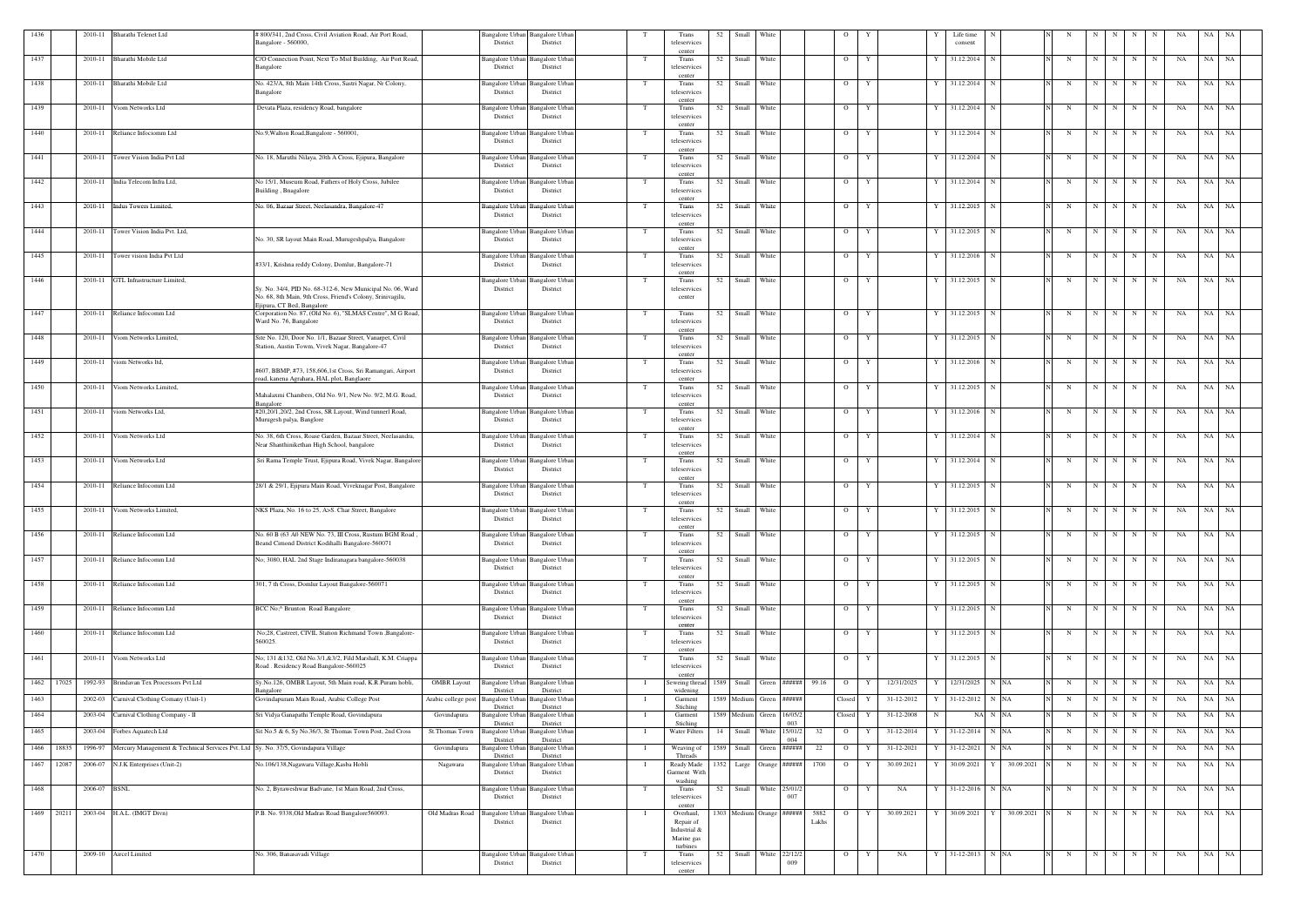| 1471       |            |         | 2009-10 Indus Tower Limited                           | No. 118/1 and 2 site No. 119and 120, Nagawara Village                                                                       |                                             | Bangalore Urban Bangalore Urban             |     | Trans                              | 52                     |             | Small White 22/12/2        |      | $\overline{O}$ | NA              |              | 31-12-2013          | N NA                    |             |   |                   |                            | NA | NA        | NA        |
|------------|------------|---------|-------------------------------------------------------|-----------------------------------------------------------------------------------------------------------------------------|---------------------------------------------|---------------------------------------------|-----|------------------------------------|------------------------|-------------|----------------------------|------|----------------|-----------------|--------------|---------------------|-------------------------|-------------|---|-------------------|----------------------------|----|-----------|-----------|
|            |            |         |                                                       | Bangalore                                                                                                                   | District                                    | District                                    |     | teleservices<br>center             |                        |             | 009                        |      |                |                 |              |                     |                         |             |   |                   |                            |    |           |           |
| 1472       |            |         | 2009-10 Aircel Limited                                | 68/1, 3rd main, Kasturi nagar                                                                                               | Bangalore Urban<br>District                 | Bangalore Urbar<br>District                 | T   | Trans<br>teleservices              | 52 Small White 22/12/2 |             | 009                        |      | $\overline{O}$ | NA<br>Y         |              | 31-12-2013 N NA     |                         | N           | N | N                 | N<br>N                     | NA | NA NA     |           |
| 1473       |            |         | 2009-10 Aircel Limited                                | No. 593 assement 27/2, Govindapura Main Road                                                                                |                                             | Bangalore Urban Bangalore Urban             | T   | center<br>Trans                    | 52 Small White 22/12/2 |             |                            |      | $\overline{O}$ | Y<br>NA         |              | Y 31-12-2013 N NA   |                         | N           |   | $N \mid N$        | N<br>N                     | NA | NA NA     |           |
|            |            |         |                                                       |                                                                                                                             | District                                    | District                                    |     | teleservices<br>center             |                        |             | 009                        |      |                |                 |              |                     |                         |             |   |                   |                            |    |           |           |
| 1474       |            |         | 2010-11 ATC India Tower Corporation                   | Khata No. 1197, Banaswadi                                                                                                   | <b>Bangalore Urban</b><br>District          | <b>Bangalore Urbar</b><br>District          | T   | Trans<br>teleservices              | 52<br>Small            |             | White ######               |      | $\overline{O}$ | NA<br>Y         | Y            | 31-12-2014 N NA     |                         | N           | N | N                 | N<br>N                     | NA | NA        | NA        |
|            |            |         | 2010-11 GTL Infrastructure Ltd                        |                                                                                                                             |                                             |                                             | T   | center                             |                        |             | 52 Small White ######      |      | $\overline{O}$ |                 |              | 31-12-2014 N NA     |                         |             |   | N                 |                            | NA | NA        |           |
| 1475       |            |         |                                                       | Umashanker No. 567, Mottappa Garden                                                                                         | <b>Bangalore Urban</b><br>District          | <b>Bangalore Urban</b><br>District          |     | Trans<br>teleservices              |                        |             |                            |      |                | Y<br>NA         | $\mathbf{Y}$ |                     |                         | N           | N |                   | N<br>N                     |    |           | NA        |
| 1476 15790 |            |         | 2010-11 Talin Modular Furniture Systems               | Kacharakanahalli<br>No. 189 and 190, Kacharakanahalli, 15th Cross, KBR Layout                                               | Bangalore Urban                             | <b>Bangalore Urban</b>                      |     | center<br>Modular                  |                        |             | 1353 Medium Orange ######  | 709  | $\overline{O}$ | 31-12-2020<br>Y |              | 31-12-2020          | N NA                    | N           | N | N                 | $\mathbf N$<br>N           | NA | NA        | NA        |
| 1477       | 17596      |         | 2010-11 Indian Design Exports Pvt Ltd ., Uint-V       | Sy No. 1048, DR APJ Abbdul Kalam<br><b>Tannery Road</b>                                                                     | District<br>Bangalore Urban                 | District<br>Bangalore Urban                 | - 1 | furnitures<br>Garment              | 1589 Large             |             | Green ######               | 1023 | $\overline{O}$ | 31-12-2020<br>Y |              | 31-12-2020          | 30.06.2021              | N           | N | N                 | N                          | NA | NA        | NA        |
| 1478       |            | 2010-11 | Viom Network Ltd                                      | No. 14, Malleshappa Kaggadasapur                                                                                            | District<br>Bangalore Urban                 | District<br>Bangalore Urbar                 | T   | Stiching<br>Trans                  | 52<br>Small            |             | White ######               |      | $\overline{O}$ | NA<br>Y         | Y            | 31-12-2014          | N NA                    | N           | N | N                 | N<br>N                     | NA | NA        | <b>NA</b> |
|            |            |         |                                                       |                                                                                                                             | District                                    | District                                    |     | teleservices<br>center             |                        |             |                            |      |                |                 |              |                     |                         |             |   |                   |                            |    |           |           |
| 1479       |            | 2010-11 | Viom Network Ltd                                      | No. 840/93, Muthappa Complex Nagwara                                                                                        | <b>Bangalore Urban</b><br>District          | Bangalore Urbar<br>District                 | T   | Trans<br>teleservices              | 52 Small White         |             |                            |      | $\overline{O}$ | Y<br>NA         | Y            | 31-12-2014 N NA     |                         | N           | N | N                 | N<br>N                     | NA | NA NA     |           |
| 1480       |            | 2010-11 | Viom Network Ltd                                      | No. 797/339, 1st Cross                                                                                                      | Bangalore Urban                             | Bangalore Urban                             |     | center<br>Trans                    | Small<br>52            | White       |                            |      | $\overline{O}$ | NA<br>Y         |              | 31-12-2014          | N NA                    | N           | N | N                 | N<br>N                     | NA | NA        | NA        |
|            |            |         |                                                       |                                                                                                                             | District                                    | District                                    |     | teleservices<br>center             |                        |             |                            |      |                |                 |              |                     |                         |             |   |                   |                            |    |           |           |
| 1481       |            | 2010-11 | India Telecom Infra Limited                           | No. 31/9, Nagawara Village                                                                                                  | Bangalore Urbar<br>District                 | Bangalore Urbar<br>District                 | T   | Trans<br>teleservices              | 52 Small White         |             |                            |      | $\overline{O}$ | Y<br>NA         | Y            | 31-12-2014 N NA     |                         | $\mathbf N$ | N | N                 | N<br>N                     | NA | NA NA     |           |
| 1482       |            |         | 2010-11 Tower Vision India Pvt. Ltd.,                 | No. 5, katha no. 352, 3rd cross                                                                                             | Bangalore Urban                             | Bangalore Urbar                             | T   | center<br>Trans                    | 52                     | Small White |                            |      | $\overline{O}$ | Y<br>NA         | Y            | 31-12-2014 N NA     |                         | N           |   | $N$ $N$           | N<br>N                     | NA | NA NA     |           |
|            |            |         |                                                       |                                                                                                                             | District                                    | District                                    |     | teleservices<br>center             |                        |             |                            |      |                |                 |              |                     |                         |             |   |                   |                            |    |           |           |
| 1483       |            |         | 2010-11 Tower Vision India Pvt. Ltd.,                 | No. 5, BC 960/1, Henuur Block, HBR                                                                                          | Bangalore Urban<br>District                 | Bangalore Urbaı<br>District                 |     | Trans<br>teleservices              | 52 Small White         |             |                            |      | $\overline{O}$ | Y<br>NA         | Y            | 31-12-2014 N NA     |                         | N           | N | N                 | N<br>N                     | NA | NA NA     |           |
| 1484       |            |         | 2010-11 Viom Network Ltd                              | No. 104, Old Byapanahalli 2nd Main Road                                                                                     | Bangalore Urban                             | Bangalore Urbar                             |     | center<br>Trans                    | 52<br>Small            | White       |                            |      | $\overline{O}$ | NA<br>Y         |              | 31-12-2014          | N NA                    | N           | N | N                 | N<br>N                     | NA | NA        | NA        |
|            |            |         |                                                       |                                                                                                                             | District                                    | District                                    |     | teleservices<br>center             |                        |             |                            |      |                |                 |              |                     |                         |             |   |                   |                            |    |           |           |
| 1485       |            |         | 2011-12 <b>Ibrox Real Estate Development</b>          | Sy. No. 53/1, 54/1 & 55, Nagavara Village, Kasaba Hobli<br>Nagawara                                                         | Bangalore Urba<br>District                  | <b>Bangalore Urbar</b><br>District          |     | Residential                        | 1638 Large             |             | Green 13/4/20<br>-11       |      | Y              | Y<br>NA         | $\mathbf N$  |                     | NA N NA                 | N           | N | N                 | $\mathbf N$<br>N           | NA | NA        | <b>NA</b> |
| 1486       |            |         | 2011-12 Viom Network Ltd                              | Plot no. 1, HLK No. 159/125/2, Nagavarapalya Village                                                                        | <b>Bangalore Urban</b>                      | <b>Bangalore Urbar</b>                      | T   | Apartment<br>Trans                 | 52                     |             | Small White 19/4/20        |      | $\overline{O}$ | Y<br>NA         | Y            | 31-12-2014 N NA     |                         | N           | N | N                 | $\mathbf N$<br>$\mathbf N$ | NA | NA        | <b>NA</b> |
|            |            |         |                                                       |                                                                                                                             | District                                    | District                                    |     | teleservices<br>center             |                        |             | -11                        |      |                |                 |              |                     |                         |             |   |                   |                            |    |           |           |
| 1487       |            |         | 2011-12 Tower Vision India Pvt. Ltd.,                 | 32/A, Kariyannapalya, Hennur Main Road                                                                                      | Bangalore Urban<br>District                 | Bangalore Urban<br>District                 | T   | Trans<br>teleservices              | 52                     |             | Small White ######         |      | $\overline{O}$ | Y<br>NA         | Y            | 31-12-2014          | N NA                    | N           | N | N                 | N<br>N                     | NA | NA        | NA        |
| 1488       |            |         | 2011-12 India Telecom Infra Limited                   | No. 41, Krishna Reddy Layout, HBR, 3rd block                                                                                | Bangalore Urbaı                             | Bangalore Urbar                             |     | center<br>Trans                    |                        |             | 52 Small White ######      |      | $\overline{O}$ | NA<br>Y         |              | 31-12-2015 N NA     |                         | N           | N | N                 | $\mathbf N$<br>N           | NA | NA        | <b>NA</b> |
|            |            |         |                                                       |                                                                                                                             | District                                    | District                                    |     | teleservices<br>center             |                        |             |                            |      |                |                 |              |                     |                         |             |   |                   |                            |    |           |           |
| 1489       |            |         | 2011-12 Viom Network Ltd                              | No. 10 Sy No. 82, 4th cross, Nanja reddy Colony                                                                             | Bangalore Urban<br>District                 | <b>Bangalore Urban</b><br>District          | T   | Trans<br>teleservices              | 52 Small White 17/12/2 |             | 011                        |      | $\overline{O}$ | NA<br>Y         | Y            | 31-12-2015 N NA     |                         | $\mathbf N$ | N | N                 | N<br>N                     | NA | NA NA     |           |
| 1490       |            |         | 2011-12 Viom Network Ltd                              | No. 38, PID No. 94-187-38, 7th cross, K.G. Halli                                                                            | Bangalore Urban                             | Bangalore Urbar                             | - Т | center<br>Trans                    | 52 Small White 17/12/2 |             |                            |      | $\overline{O}$ | Y<br>NA         | Y            | 31-12-2015 N NA     |                         | N           | N | N                 | $\mathbf N$<br>N           | NA | NA NA     |           |
|            |            |         |                                                       |                                                                                                                             | District                                    | District                                    |     | teleservices<br>center             |                        |             | 011                        |      |                |                 |              |                     |                         |             |   |                   |                            |    |           |           |
| 1491       |            |         | 2011-12 Viom Network Ltd                              | No. 75 (Old Kaneshumari No. 97 B) Sy No. 15/1, katha No. 75<br>4th Cross, Shamanna Layout ,Lingarajapuram Village           | Bangalore Urban<br>District                 | <b>Bangalore Urbar</b><br>District          |     | Trans<br>teleservices              | 52                     |             | Small White 17/12/2<br>011 |      | $\overline{O}$ | Y<br>NA         | Y            | 31-12-2015 N NA     |                         | $\mathbf N$ | N | N                 | N<br>$\mathbf N$           | NA | NA NA     |           |
| 1492       |            |         | 2011-12 Tower Vision India Pvt. Ltd.,                 | Bangalore-560084<br>#151/1, B/1/3 Nagawara                                                                                  |                                             | Bangalore Urban Bangalore Urban             | T   | center<br>Trans                    | 52                     |             | Small White 14/3/20        |      | $\overline{O}$ | Y<br>NA         | Y            | 31-12-2016 N NA     |                         | N           | N | N                 | N<br>N                     | NA | NA        | NA        |
|            |            |         |                                                       |                                                                                                                             | District                                    | District                                    |     | teleservices<br>center             |                        |             | 12                         |      |                |                 |              |                     |                         |             |   |                   |                            |    |           |           |
| 1493       |            |         | 2010-11 Tower Vision India Pvt. Ltd.,                 | #3bc-101, 3RD b Cross, 1st Main East Of Kasthurinagar,<br>Bangalore-560043                                                  | District                                    | Bangalore Urban Bangalore Urban<br>District | T   | Trans<br>teleservices              | 52 Small White         |             |                            |      | $\circ$        | Y<br>NA         |              | Y 31-12-2014 N NA   |                         | N           |   | N N N N           |                            | NA | NA NA     |           |
| 1494       |            |         | 2010-11 Tower Vision India Pvt. Ltd.,                 | # B/7, Gokkappa Layout                                                                                                      | Bangalore Urban Bangalore Urbar             |                                             | T   | center<br>Trans                    | 52 Small White         |             |                            |      | $\overline{O}$ | Y<br>NA         |              | Y 31-12-2016 N NA   |                         | N           |   | $N$   $N$         | N<br>N                     | NA | NA NA     |           |
|            |            |         |                                                       |                                                                                                                             | District                                    | District                                    |     | teleservices<br>center             |                        |             |                            |      |                |                 |              |                     |                         |             |   |                   |                            |    |           |           |
| 1495       |            |         | 2010-11 Tower Vision India Pvt. Ltd.,                 | #313, Rammurtynagar, Main Road Doddabanaswadi,<br>Bangalore-5600034.                                                        | District                                    | Bangalore Urban Bangalore Urban<br>District |     | Trans<br>teleservices              | 52 Small White         |             |                            |      | $\overline{O}$ | NA<br>Y         |              | Y 31-12-2014 N NA   |                         | N           |   | $N \mid N$        | $N$   $N$                  | NA | NA NA     |           |
|            |            |         | 2010-11 Viom Network Ltd                              |                                                                                                                             |                                             |                                             | T   | center                             |                        |             |                            |      |                | NA              |              |                     |                         | N           |   |                   |                            | NA |           |           |
| 1496       |            |         |                                                       | No. 150, 2nd Main Road Kasthuri Nagar Bangalore-560043                                                                      | Bangalore Urban Bangalore Urbar<br>District | District                                    |     | Trans<br>teleservices              | 52 Small White         |             |                            |      | $\overline{O}$ | Y               |              | Y 31-12-2014 N NA   |                         |             |   | $N$ $N$   $N$ $N$ |                            |    | NA NA     |           |
| 1497       |            |         | 2007-08 Sri. Sudharshan Karle and Sri. Mahendra Karle | Sy No. 60/10, 60/12, 64, 67, 68, 69, 70/1, 71, 93/1, 94/3, 94/6,<br>Nagawara<br>94/7 & 96/4, Nagavara Village, Kasaba Hobli |                                             | Bangalore Urban Bangalore Urban             | -C  | center<br>Residential              | 1638 Small Green       |             |                            |      | Y Y            |                 | N            |                     | N                       | N           |   | N N N N           |                            | NA | NA NA     |           |
|            | 1498 10630 |         | 1997-98 H.A.L. (Aerospace Divn)                       | P.b.No.7502, New Thippasandra post, B'lore-75<br>New Thippasandra Bangalore Urban Bangalore Urban                           | District                                    | District                                    | - T | Apartment<br>Light alloy           | 1125 Large             |             | Red ######                 | 1721 | $\overline{O}$ | Y<br>30.06.2021 | Y            |                     | 30.06.2021 Y 30.06.2021 | N           | N | N                 | N<br>N                     | NA | NA NA     |           |
|            |            |         |                                                       |                                                                                                                             | District                                    | District                                    |     | structures $&$<br>tanks for space  |                        |             |                            |      |                |                 |              |                     |                         |             |   |                   |                            |    |           |           |
|            |            |         |                                                       |                                                                                                                             |                                             |                                             |     | vehicle PSLV &<br>Missiels pruthvi |                        |             |                            |      |                |                 |              |                     |                         |             |   |                   |                            |    |           |           |
|            |            |         |                                                       |                                                                                                                             |                                             |                                             |     | for defence<br>purpose only        |                        |             |                            |      |                |                 |              |                     |                         |             |   |                   |                            |    |           |           |
|            |            |         |                                                       |                                                                                                                             |                                             |                                             |     | with<br>electoplating              |                        |             |                            |      |                |                 |              |                     |                         |             |   |                   |                            |    |           |           |
| 1499       |            |         | 2010-11 Viom Network Ltd                              | No. 211/1, Sanjeevappa Layout,                                                                                              |                                             | Bangalore Urban Bangalore Urban             | T   | Trans                              | 52 Small White         |             |                            |      | $O$ $Y$        |                 |              | $Y = 31 - Dec-14$ N |                         | N           |   | $N$ $N$ $N$ $N$   |                            | NA | NA NA     |           |
|            |            |         |                                                       |                                                                                                                             | District                                    | District                                    |     | teleservices<br>center             |                        |             |                            |      |                |                 |              |                     |                         |             |   |                   |                            |    |           |           |
|            |            |         | 1500 11910 2006-07 Bairavi Properties Pvt. Ltd,       | Sy No. 228, Kacharakanahalli Hennur Main road, Bangalore<br>Kacharakanahalli                                                | <b>Bangalore Urban</b><br>District          | Bangalore Urban<br>District                 |     | Residential<br>Apartment 122       | 1400 Large Orange      |             |                            | NA   | $\overline{O}$ | 31-Dec-19<br>Y  | Y            | 31-Dec-19           | N                       | N           | N | N                 | N<br>N                     | NA | NA NA     |           |
| 1501       |            |         | 2010-11 Viom Network Ltd                              | No. 211/1, Sanjeevappa Layout,                                                                                              | Bangalore Urban                             | Bangalore Urban                             |     | flats<br>Trans                     | 52 Small White         |             |                            |      | $\mathbf{O}$   | Y               |              | $Y = 31$ -Dec-14 N  |                         | N           |   | $N$ $N$           | $N$ $N$                    | NA | $NA$ $NA$ |           |
|            |            |         |                                                       |                                                                                                                             | District                                    | District                                    |     | teleservices<br>center             |                        |             |                            |      |                |                 |              |                     |                         |             |   |                   |                            |    |           |           |
| 1502       |            |         | 2010-11 wireless TT Info Service Ltd                  | No. 1 and 2 katha no. 816/8, asses 152, CMC katha no.<br>523/816/152 and 2                                                  | Bangalore Urban<br>District                 | Bangalore Urban<br>District                 | T   | Trans<br>teleservices              | 52                     | small White |                            |      | $\overline{O}$ | NA<br>Y         | Y            | Lif Time            | N                       | N           |   | $N$ $N$   $N$ $N$ |                            | NA | NA NA     |           |
| 1503       |            |         | 2010-11 wireless TT Info Service Ltd                  | Sy No. 15, New Sy No. 13, Muslim Colony, Nagavara main                                                                      |                                             | Bangalore Urban Bangalore Urban             | T   | center<br>Trans                    | 52                     | small White |                            |      | $\overline{O}$ | Y<br>NA         | Y            | $31$ -Dec-14 N      |                         | N           |   | $N$ $N$   $N$ $N$ |                            | NA | NA NA     |           |
|            |            |         |                                                       | Road                                                                                                                        | District                                    | District                                    |     | teleservices<br>center             |                        |             |                            |      |                |                 |              |                     |                         |             |   |                   |                            |    |           |           |
|            |            |         |                                                       |                                                                                                                             |                                             |                                             |     |                                    |                        |             |                            |      |                |                 |              |                     |                         |             |   |                   |                            |    |           |           |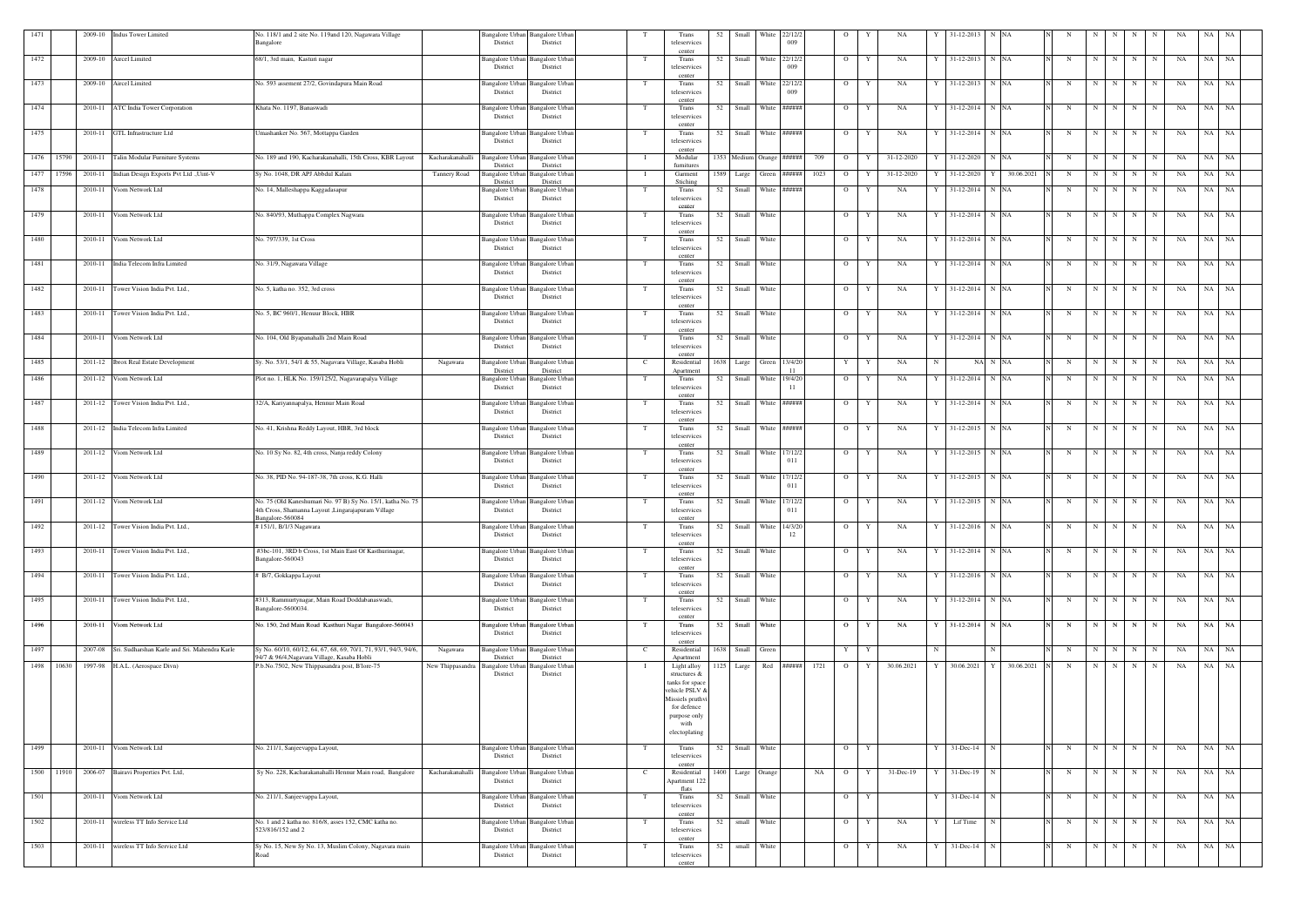| 1504       |            |         | 2010-11 Aircel Limited                                      | No. 28, 2nd Main, KR. Garden                                                                                                            |                      | Bangalore Urban Bangalore Urban<br>District | District                                |                         | Trans<br>teleservices              | 52   | small                  | White            |        | -0                 | NA                 |             | 31-Dec-14      |                 |   |   |           |   |             |                    | NA.   |           |
|------------|------------|---------|-------------------------------------------------------------|-----------------------------------------------------------------------------------------------------------------------------------------|----------------------|---------------------------------------------|-----------------------------------------|-------------------------|------------------------------------|------|------------------------|------------------|--------|--------------------|--------------------|-------------|----------------|-----------------|---|---|-----------|---|-------------|--------------------|-------|-----------|
| 1505       |            |         | 2010-11 Wireless TT Info Service Ltd                        | Property No. 19, PID No. 83-88-19, No. 83, Old Katha No. 32<br>New No. 56, Bairasandra Village                                          |                      | Bangalore Urban<br>District                 | Bangalore Urbar<br>District             |                         | center<br>Trans<br>teleservices    | 52   | small                  | White            |        | $\overline{O}$     | NA<br>Y            |             | $31 - Dec-14$  |                 | N | N | N         | N | N           | NA                 | NA NA |           |
| 1506       |            | 2006-07 | Tata Teleservices Ltd                                       | No. 5BC-960, Khatha No. 98, HRBR Layout, Kalyana Nagar,<br>Hennur Road, 1st Block,                                                      |                      | <b>Bangalore Urban</b><br>District          | <b>Bangalore Urban</b><br>District      | T                       | Trans<br>teleservices              | 52   | small White            |                  |        | $\overline{O}$     | NA<br>Y            | Y           | $31$ -Dec-16   | N               | N | N | N         | N | N           | NA                 | NA NA |           |
| 1507       |            | 2010-11 | Aircel Limited                                              | No. 16, Assessment No. 31/6                                                                                                             |                      | Bangalore Urban<br>District                 | <b>Bangalore Urba</b><br>District       |                         | center<br>Trans<br>teleservices    | 52   | small White            |                  |        | $\overline{O}$     | NA<br>Y            |             | $31 - Dec-14$  | N               | N | N | N         | N | N           | NA                 | NA NA |           |
| 1508       |            | 2010-11 | Quippo Telecom Infrastructure limited                       | No. 258, Baraswads Village                                                                                                              |                      | Bangalore Urban<br>District                 | Bangalore Urbar<br>District             | T                       | center<br>Trans<br>teleservices    | 52   | small                  | White            |        | $\overline{O}$     | NA<br>Y            |             | $31$ -Dec-14   |                 | N | N | N         | N | N           | NA                 | NA    | NA        |
| 1509       |            | 2010-11 | <b>GTL</b> Infrastructore Limited                           | No. 890                                                                                                                                 |                      | Bangalore Urban<br>District                 | Bangalore Urba<br>District              |                         | center<br>Trans<br>teleservices    | 52   | small                  | White            |        | $\overline{O}$     | NA<br>Y            | Y           | $31 - Dec-13$  | N               | N | N | N         | N | N           | NA                 | NA    | <b>NA</b> |
| 1510       |            | 2010-11 | GTL Infrastructure Ltd                                      | Pro. No. 1, Khata No. 52/2, No. 919/10, CMC Pro No. 30/33/1                                                                             |                      | Bangalore Urban<br>District                 | <b>Bangalore Urbar</b><br>District      | T                       | center<br>Trans<br>teleservices    | 52   | small White            |                  |        | $\overline{O}$     | NA<br>Y            | Y           | 31-Dec-17      | $\mathbf N$     | N |   | $N$   $N$ | N | N           | NA                 | NA NA |           |
| 1511       |            | 2010-11 | <b>GTL</b> Infrastructure                                   | No. 6 & 7, 4th Cross Road, Chikkabanaswadi, katha no.<br>220/256                                                                        |                      | <b>Bangalore Urban</b><br>District          | Bangalore Urba<br>District              | - T                     | center<br>Trans<br>teleservices    | 52   | small White            |                  |        | $\overline{O}$     | NA<br>Y            |             | 31-Dec-14      | - N             | N | N | N         | N | N           | NA                 | NA NA |           |
| 1512       |            | 2010-11 | Aircel Limited                                              | No. 230, Hennur Main Road                                                                                                               |                      | Bangalore Urban<br>District                 | <b>Bangalore Urbar</b><br>District      |                         | center<br>Trans<br>teleservices    | 52   | small                  | White            |        | $\overline{O}$     | NA<br>Y            |             | 31-Dec-14      |                 | N | N | N         | N | N           | NA                 | NA    | NA        |
| 1513       |            | 2010-11 | ATC Telecom India Tower Corporation Pvt., Ltd.,             | Infantry Court Owner's Association, No.130, Infantry Road,<br>Prestige Infantry Court, Opp. Medinova Hospital, Bangalore-               |                      | Bangalore Urban<br>District                 | Bangalore Urba<br>District              |                         | center<br>Trans<br>teleservices    | 52   | small                  | White            |        | $\overline{O}$     | Y<br>NA            |             | $31 - Dec-16$  |                 | N | N | N         | N | N           | NA                 | NA    | <b>NA</b> |
| 1514       |            | 2010-11 | wireless TT Info Service Ltd                                | 560001<br>No. 85-15-1 Ramaswamy layout                                                                                                  |                      | Bangalore Urban<br>District                 | <b>Bangalore Urban</b><br>District      | T                       | center<br>Trans<br>teleservices    | 52   | small                  | White            |        | $\overline{O}$     | NA<br>Y            | Y           | $31 - Dec-14$  | N               | N | N | N         | N | N           | NA                 | NA NA |           |
| 1515       |            | 2010-11 | GTL Infrastructure limited                                  | Kodandarama Reddy, No. 300 Srinivasa                                                                                                    |                      | Bangalore Urban<br>District                 | Bangalore Urba<br>District              |                         | center<br>Trans<br>teleservices    | 52   | small White            |                  |        | $\overline{O}$     | NA<br>$\mathbf{Y}$ |             | $31 - Dec-14$  | N               | N | N | N         | N | N           | NA                 | NA    | <b>NA</b> |
| 1516       |            | 2010-11 | Tower Vision India Pvt. Ltd.,                               | Vijaya Bank Colony Banaswadi, Horamavu Main Road                                                                                        |                      | <b>Bangalore Urban</b><br>District          | <b>Bangalore Urban</b><br>District      | - Т                     | center<br>Trans<br>teleservices    | 52   | small                  | White            |        | $\overline{O}$     | Y<br>NA            | Y           | $31 - Dec-14$  | N               | N | N | N         | N | N           | NA                 | NA    | <b>NA</b> |
| 1517       |            | 2010-11 | India Telecom Infra Limited                                 | No. 87/5, Nagavar playa, C.V.Raman Nagar Road bangalore-<br>560093                                                                      |                      | Bangalore Urban<br>District                 | Bangalore Urba<br>District              |                         | center<br>Trans<br>teleservices    | 52   | small                  | White            |        | $\overline{O}$     | NA<br>Y            |             | $31 - Dec-14$  |                 | N | N | N         | N | N           | NA                 | NA    | NA        |
| 1518       |            |         | 2010-11 Indus Tower Limited                                 | Site.No.109/3, Khata No. 53, Kagadasapura, C.V. raman<br>Nagar, Bangalore-560093                                                        |                      | Bangalore Urban<br>District                 | <b>Bangalore Urban</b><br>District      |                         | center<br>Trans<br>teleservices    | 52   | small White            |                  |        | $\overline{O}$     | NA<br>Y            |             | 31-Dec-14      | $\mathbf N$     | N | N | N         | N | N           | NA                 | NA NA |           |
| 1519       |            |         | 2010-11 Aircel Limited                                      | No; 8, Nanjundeswara Complex, kammanahalli Main road<br>Kalyana nagar, Bangalore-560084.                                                |                      | Bangalore Urban<br>District                 | Bangalore Urba<br>District              |                         | center<br>Trans<br>teleservices    | 52   | Small White            |                  |        | $\overline{O}$     | Y                  |             | $31$ -Dec-13   |                 | N | N | N         | N | N           | NA                 | NA NA |           |
| 1520       |            | 2010-11 | Aircel Limited                                              | No;18, Khata No. 2695/2361/5, kammanahalli Village Kasaba<br>hobli,, Bangalore-560084.                                                  |                      | Bangalore Urban Bangalore Urban<br>District | District                                |                         | center<br>Trans<br>teleservices    | 52   | Small                  | White            |        | $\overline{O}$     | Y                  | Y           | $31 - Dec-14$  | N               | N | N | N         | N | N           | NA                 | NA    | NA        |
| 1521       |            |         | 2010-11 Wireless TT Info Services,                          | V. Vharthi Sharao S/O Vasudeva ,Maruthi Complex,<br>opp.BEML Gate, tippasandra bangalore-560075.                                        |                      | Bangalore Urban<br>District                 | <b>Bangalore</b> Urba<br>District       | T                       | center<br>Trans<br>teleservices    | 52   | Small                  | White            |        | $\overline{O}$     | Y                  | Y           | $31 - Dec-13$  |                 | N | N | N         | N | $\mathbf N$ | NA                 | NA    | <b>NA</b> |
| 1522       |            |         | 2010-11 Indus Towers Ltd,                                   | No:49, And 50, Hennur road , Opp, Sharath Petrol Bunk,<br>Bangalore-*560043                                                             |                      | Bangalore Urban Bangalore Urban<br>District | District                                |                         | center<br>Trans<br>teleservices    |      | 52 Small White         |                  |        | $\overline{O}$     | Y                  | Y           | $31$ -Dec-14 N |                 | N |   | $N$ $N$   | N | N           | NA                 | NA NA |           |
|            |            |         | 1523 16582 2012-13 Aviondi Tronics info systems pvt., ltd., | No.15, No.38 & No.44, service road, Domlur Layout,<br>Bangalore-560071                                                                  | Domlur               | <b>Bangalore Urban</b><br>District          | Bangalore Urba<br>District              | Software<br>developmen  | center<br>Software<br>development  | 1634 |                        | Small Green 2011 |        | Closed Y           | 31-Dec-21          |             | 31-Dec-21      | N               | N | N | N         | N | $\mathbf N$ | NA                 | NA    | NA        |
|            | 1524 12061 |         | 2010-11 Apple India pvt., ltd.,                             | 19 floor, concorde Towers, U.B.city, No.24, vittal mallya road, Vittal mallya road, Bangalore Urban Bangalore Urban<br>Bangalore-560001 |                      | District                                    | District                                | Software<br>developmen  | Software<br>development            |      | 1634 Large             | Green 2010       | NA     | $\overline{O}$     | Y                  | N           |                |                 |   | N | N         | N | Y           | 30-Jun-17          | NA    | NA        |
| 1525       |            | 2010-11 | Conon India pvt., Ltd.,                                     | No.135, 2nd floor, brigade towers, brigade road, Bangalore-05                                                                           | Shanthalanagar       | Bangalore Urban<br>District                 | <b>Bangalore Urban</b><br>District      | Software<br>development | Software<br>development            |      | 1634 Large Green 2010  |                  | NA     | $\overline{O}$     | Y                  | N           |                | N               | N | N | N         | N |             | Y 30-Jun-17 NA NA  |       |           |
| 1526       |            |         | 2012-13 Yahoo software Development India pvt., ltd.,        | Bagmane Tridib, block A, Bagmane Tech Park, C.V.Raman<br>Nagar, Bangalore                                                               | Byrasandra           | Bangalore Urban Bangalore Urban<br>District | District                                | Software<br>developmen  | Software<br>development            |      | 1634 Large Green 2012  |                  | NA     | $\overline{O}$     | Y                  | $\mathbf N$ |                | N               | N | N | N         | N |             | Y 30-Jun-17 NA NA  |       |           |
| 1527       |            |         | 2010-11 ATC Telecom Tower Corporation Pvt., Ltd.,           | Mr.B.Satish Kumar s/o Balakrishna, No.385, 5th cross,<br>styanagar, Maruthisevanagar, Bangalore-33                                      |                      | Bangalore Urban Bangalore Urbai<br>District | District                                | T                       | Trans<br>teleservices              | 52   | small White            |                  |        | $\overline{O}$     | Y<br>NA            |             | Lif Time       |                 | N | N | N         | N | N           | NA                 | NA NA |           |
| 1528       |            |         | 2009-10 Vikat Hotels Pvt.Ltd.,                              | No.70, residency Road, Bangalore-560025                                                                                                 | Shanthalanagar       | <b>Bangalore Urban</b><br>District          | <b>Bangalore</b> Urban<br>District      | H                       | center<br>Hotel                    |      | 1593 Large Green 2009  |                  |        | Y                  | Y                  | $\mathbf N$ |                | N               | N | N | N         | N | N           | NA                 | NA NA |           |
| 1529 16977 |            | 2000-01 | Ballal Tourist Hotel (P) Ltd.,                              | No-74/4, 3rd Cross, Residency Road, Bangalore-560025                                                                                    | Shanthalanagar       | Bangalore Urban<br>District                 | <b>Bangalore Urban</b><br>District      | H                       | Hotel                              |      | 1593 Medium White 1989 |                  |        | <b>CLOES</b><br>ED | 30.09.2022<br>Y    | Y           | 30.09.2022     | N               | N | N | N         | N | N           | NA                 | NA NA |           |
| 1530       |            |         | 2012-13 Viom Network Ltd                                    | No.34, Anjandri Heights PID 81-6-34/4, Dickenson Road<br>Bangalore-42,                                                                  |                      | Bangalore Urban<br>District                 | <b>Bangalore Urban</b><br>District      |                         | Trans<br>teleservices              |      | 52 Small White 2012    |                  |        | $\overline{O}$     | Y                  |             | One time       |                 | N | N | N         | N | N           | NA                 | NA NA |           |
| 1531       |            |         | 2012-13 Toshiba India Pvt., Ltd.,                           | 284, 40th square, 2nd floor, 100 feet road, Indiranagar,<br>Bangalore -38                                                               | Indiranagar          | Bangalore Urban<br>District                 | <b>Bangalore Urbar</b><br>District      | Software<br>development | center<br>Software<br>development  |      | 1634 Large Green 2012  |                  | NA     | $\overline{O}$     | Y                  | N           |                | N               | N | N | N         | N |             | Y 30-Jun-17 NA NA  |       |           |
| 1532       |            |         | 2012-13 Indus Tower Limited                                 | No.35/36, SVK Homes, 6th Street, Bank Avenue,<br>Babusepalya, Bangalore-43                                                              |                      | Bangalore Urban<br>District                 | <b>Bangalore Urbar</b><br>District      | T                       | Trans<br>teleservices              |      | 52 Small White 2010    |                  |        | $\overline{O}$     | Y                  |             | 31.12.2013     | $\mathbf N$     | N | N | N         | N | N           | NA                 | NA NA |           |
|            | 1533 18999 | 2011-12 | Regency chemicals, No.1, 2nd cross, 80 feet road,           | No.1, 2nd cross, 80 feet road, 6th block Koramangal Ejipera                                                                             | Ejipura              | Bangalore Urban                             | <b>Bangalore Urban</b>                  |                         | center<br>Agarbathi &              | 37   | Small                  | White 2011       | 32     | $\overline{O}$     | 31-Dec-22<br>Y     | N           | NA N           |                 | N | N | N         | N | N           | NA                 | NA    | <b>NA</b> |
| 1534       |            | 2012-13 | 5th block<br>3M India Ltd                                   | Road Bangalore<br>Corporate Office Concard Block UB City # 24, Vittal Mallya<br>Road Bangalore                                          | Shanthalanagar       | District<br>Bangalore Urban                 | District<br>Bangalore Urban<br>District | Software                | Incense sticks<br>Software         |      | 1634 Small Green 2012  |                  | NA     | $\overline{O}$     | Y                  | N           |                | N               | N | N | N         | N | Y           | 30-Jun-17          | NA NA |           |
|            | 1535 12402 |         | 2010-11 Maren creation,                                     | No 224/1681, HBR Layout opp St Pathima Dchool, Kalyana                                                                                  | Kalyannagar          | District<br><b>Bangalore Urbar</b>          | Bangalore Urban                         | developmen<br>- 1       | development<br>Garment             |      | 1589 Large Green 2010  |                  | 1400   | $\overline{O}$     | 31-Dec-19<br>Y     |             | 31-Dec-19      | 31.12.2019<br>Y | N | N | N         | N | N           | NA                 | NA NA |           |
| 1536       |            | 2012-13 | Indus Towers Ltd,                                           | agara Bangalore-43,<br>,PID No.69-1-38/30-2, Bazaar Street, opp. Amanath Bank,                                                          |                      | District<br>Bangalore Urban                 | District<br>Bangalore Urba              |                         | Stiching<br>Trans                  | 52   | Small White 2011       |                  |        | $\overline{O}$     | Y                  |             | 31.12.2014     |                 | N | N | N         | N | N           | NA                 | NA NA |           |
| 1537 13596 |            |         | Siemens Ltd.,                                               | Neelasandra, Bangalore-44<br>3rd floor, Jyothi mahal No.49, St.Marks road, Bangalore-01                                                 | <b>St.Marks Road</b> | District<br>Bangalore Urban                 | District<br><b>Bangalore Urban</b>      | - 1                     | teleservices<br>center<br>Sales of |      | 1638 Large Green 2010  |                  | 1333.8 | $\overline{O}$     | 31-Dec-23<br>Y     |             | 31-Dec-23      | N               | N | N | N         | N | N           | NA                 | NA NA |           |
|            |            | 2010-11 |                                                             |                                                                                                                                         |                      | District                                    | District                                |                         | computers<br>Acceceries            |      |                        |                  |        |                    |                    |             |                |                 |   |   |           |   |             |                    |       |           |
| 1538 11955 |            | 2012-13 | Microsoft India (R &D) pvt.,ltd.,                           | Vigyon # 9, Lavelle road, Bangalore -01                                                                                                 | Shanthalanagar       | Bangalore Urban<br>District                 | <b>Bangalore Urbar</b><br>District      | Software<br>developmen  | Software<br>development            |      | 1634 Large Green 2012  |                  | 3048   | $\overline{O}$     | 31-Dec-22<br>Y     |             | 31-Dec-22      | 31.12.2022<br>Y | N | N | N         | N |             | Y 31.12.2022 NA NA |       |           |
| 1539       |            | 2010-11 | Indus Towers Ltd,                                           | No.1, 2nd Main Road, Manorayanapalya, Near Sultan Palya,<br>R.T.Nagar, Bangalore                                                        |                      | Bangalore Urban<br>District                 | <b>Bangalore Urban</b><br>District      |                         | Trans<br>teleservices<br>center    | 52   | Small                  | <b>White</b>     |        | $\overline{O}$     | Y                  | Y           | 31-Dec-15      | N               | N | N | N         | N | N           | NA                 | NA NA |           |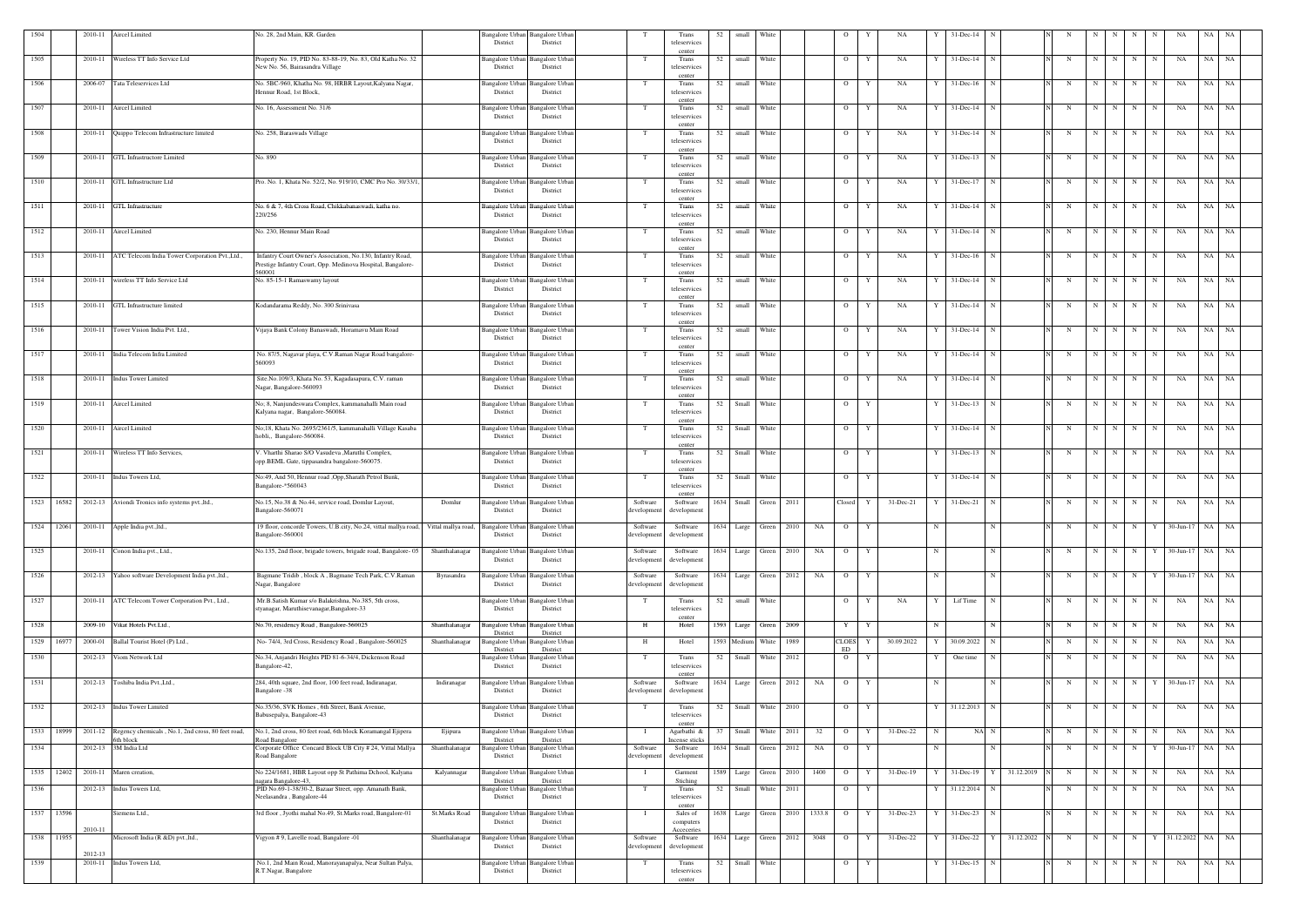| 1540 |            | 2010-11            | Indus Towers Ltd,                                                                                | No.71,1st Main,8th Cross,Sampangiramnagar,Bangalore                                                                                      | District                                                    | Bangalore Urban Bangalore Urban<br>District    |                     |                                     | Trans<br>teleservices                                   | 52   | Small                   | White              |      |             | $\Omega$                    |   |               |    | 31-Dec-14                    |              |            |                         |                 |                 |             |                    |           |      |
|------|------------|--------------------|--------------------------------------------------------------------------------------------------|------------------------------------------------------------------------------------------------------------------------------------------|-------------------------------------------------------------|------------------------------------------------|---------------------|-------------------------------------|---------------------------------------------------------|------|-------------------------|--------------------|------|-------------|-----------------------------|---|---------------|----|------------------------------|--------------|------------|-------------------------|-----------------|-----------------|-------------|--------------------|-----------|------|
| 1541 |            |                    | 2010-11 Wireless T.T Info Services Limited,                                                      | No. 33/2, 6th main, HMT LAYOUT R.t. Nagara Bangalore                                                                                     | District                                                    | Bangalore Urban Bangalore Urban<br>District    |                     | T                                   | center<br>Trans<br>teleservices                         | 52   | Small White             |                    |      |             | $\overline{O}$              | Y |               |    | 31-Dec-17                    |              | N          | N                       | N               | N               | N           | NA                 | NA NA     |      |
| 1542 |            |                    | 2010-11 Quippo Telecom Infrustructure Ltd,                                                       | Site No.29, Katha No.54, Assemnt No.41/3, No.75, 2nd<br>Cross, Papaiah Reddy Layout, R.T Nagar,                                          | Bangalore Urban<br>District                                 | Bangalore Urbar<br>District                    |                     | T                                   | center<br>Trans<br>teleservices                         | 52   | Small                   | White              |      |             | $\overline{O}$              | Y |               |    | 31-Dec-14                    |              | N          | N                       | N               | N               | N           | NA                 | NA        | NA   |
| 1543 |            |                    | 2006-07 Quipo Telecom Infrastructure (P) Ltd.,                                                   | No.35, "Narayan Complex" Near last bus<br>stopCholanayakanahalli, R.T.Nagar post, Bangalore-560032.                                      | Bangalore Urban<br>District                                 | angalore Urban<br>District                     |                     | T                                   | center<br>Trans<br>teleservices                         | 52   | Small White             |                    |      |             | $\overline{O}$              | Y |               |    | 31-Dec-15<br>N               |              | N          | N                       | N               | N               | N           | NA                 | NA NA     |      |
| 1544 |            | 2010-11            | GTL Infrastructure Ltd,                                                                          | Site No.114, Sy.No.13, 4th Cross, M.S.Nagar Post,<br>Nagaianapalya, Bangalore                                                            | Bangalore Urban<br>District                                 | <b>Bangalore</b> Urban<br>District             |                     | T                                   | center<br>Trans<br>Teleservices                         | 52   | Small                   | White              | 2010 |             | $\overline{O}$              | Y |               |    | 31-Dec-15                    |              | N          | N                       | N               | N               | N           | NA                 | NA        | NA   |
|      | 1545 13362 |                    | High gates Hotels (P)ltd.,                                                                       | 33/1, Church street, Bangalore -01                                                                                                       | Shanthalanagar<br>Bangalore Urban                           | <b>Bangalore Urban</b>                         |                     | H                                   | Center<br>Hotel                                         |      | 1593 Medium Green       |                    |      | 613         | $\overline{O}$              | Y | 31-Dec-22     |    | 31-Dec-22<br>$\mathbf N$     |              | N          | N                       | N               | N               | N           | NA                 | NA NA     |      |
|      | 1546 15927 | 2000-01            | Bimal Auto Agency India Pvt., Ltd unit -II,                                                      | Sy.No. 16 D main, 2nd cross, HAL 2nd stage, Kodihalli<br>Bangalore -38                                                                   | District<br>Kodihalli<br><b>Bangalore Urban</b><br>District | District<br><b>Bangalore Urbar</b><br>District |                     |                                     | Automobile<br>servicing and                             |      | 1303 Medium Orange      |                    |      | 900         | $\overline{O}$              | Y | 30.09.2022    |    | 30.09.2022   Y   30.09.2019  |              | N          | N                       | N               | N               | N           | NA                 | NA NA     |      |
| 1547 |            | 2008-09<br>2008-09 | Citrix R&D India pvt., ltd.,                                                                     | No.23, Sargod imperial residency road, Bangalore-25                                                                                      | Shanthalanagar<br>Bangalore Urban<br>District               | <b>Bangalore Urbar</b><br>District             |                     | Software<br>developmen <sup>®</sup> | repair station<br>Software<br>development               | 1399 | Large Orange            |                    |      | 12309       | $\overline{O}$              |   | 31-Dec-22     |    | 31-Dec-22<br>Y               | 31.12.2018   | N          | N                       | N               | N               |             | NA                 | NA        | NA   |
| 1548 | 17540      | 2012-13            | JPS packaging,                                                                                   | # 1, Ezakial Industrial area, K.G.Halli, Nagawara main road,                                                                             | <b>Bangalore Urbar</b><br>Nagawara                          | Bangalore Urbar                                |                     |                                     | Plastic bages                                           | 1614 | Small                   | Green              | 2012 | NA          | Closed                      |   | 31-Dec-21     |    |                              |              | N          | $\mathbf N$             | N               | N               | N           | NA                 | NA        | NA   |
| 1549 | 12717      | 2006-07            | Century club,                                                                                    | Bangalore-45<br>No.1, Seshadri road, Bangalore -560001                                                                                   | District<br>Shanthalanagar<br>Bangalore Urban               | District<br>Bangalore Urban                    |                     | H                                   | Club                                                    | 1593 | Large                   | Green              |      | 681         | $\overline{O}$              |   | 31-Dec-22     |    | 31-Dec-22<br>- N             |              | $_{\rm N}$ | N                       | N               | N               | N           | NA                 | NA NA     |      |
| 1550 | 12810      | 2011-12            | Global Foods,                                                                                    | #1401, Industrial shed, Kacharakanahalli extn., opp. Hennur<br>ous depot, Kalyan nagar, Bangalore-84                                     | District<br>Bangalore Urban<br>Kalyannagar<br>District      | District<br>Bangalore Urbar<br>District        |                     |                                     | Cold Storage                                            | 1514 | Small                   | Green              |      | 23          | $\overline{O}$              |   | 31-Dec-21     |    | 31-Dec-21                    |              | N          | N                       | N               | N               | N           | NA                 | NA        | - NA |
|      | 1551 13239 |                    | 2011-12 Ajanth Engineering works,                                                                | # 2, Ezikal Industrial estate, K.G. Halli, Arabic college post,<br>Bangalore -45                                                         | K.G.Halli,<br>Bangalore Urbar<br>District                   | Bangalore Urban<br>District                    | ikal Industrial est |                                     | Engineering<br>Fabrication                              | 14   | Small                   | White              |      | 28          | $\overline{O}$              | Y | $31 - Dec-21$ |    | NA N                         |              | N          | N                       | N               | N               | N           | NA                 | NA NA     |      |
|      |            |                    |                                                                                                  |                                                                                                                                          |                                                             |                                                |                     |                                     | activity on jol                                         |      |                         |                    |      |             |                             |   |               |    |                              |              |            |                         |                 |                 |             |                    |           |      |
|      |            |                    | 1552 12782 2011-12 Global engineering works,                                                     | # 5, Ezikal industrial estate, K.G.Halli, Arabic college post,                                                                           | K.G.Halli,<br>Bangalore Urban<br>District                   | Bangalore Urban                                | zikal Industrial es |                                     | work<br>Engineering<br>Fabrication                      | 14   | Small                   | White              |      | 32          | $\overline{O}$              |   | 31-Dec-21     |    | NA N                         |              | N          | $\mathbf N$             |                 | N               | $_{\rm N}$  | NA                 | NA        | NA   |
|      |            |                    |                                                                                                  | Bangalore -45                                                                                                                            |                                                             | District                                       |                     |                                     | activity on jol                                         |      |                         |                    |      |             |                             |   |               |    |                              |              |            |                         |                 |                 |             |                    |           |      |
|      | 1553 35352 |                    | 2010-11 Trident Automobiles Pvt., Ltd.,                                                          | Sy No 19/2, No.558/1, 60 Ft Road, Kodihalli, Bangalore-<br>560008.                                                                       | Kodihalli<br>District                                       | Bangalore Urban Bangalore Urban<br>District    |                     |                                     | work<br>Automobile<br>servicing and                     | 1303 | Large Orange            |                    |      | 394         | $\overline{O}$              |   | 30.09.2022    |    | 30.09.2022                   |              | N          | N                       | N               | N               | $\mathbf N$ | NA                 | NA        | NA   |
|      | 1554 16673 |                    | 2012-13 Bimal Auto Agency India pvt., Ltd.                                                       | Unit-1, 6th cross, Old Airport road, Kodihalli, Bangalore-68                                                                             | Kodihalli                                                   | Bangalore Urban Bangalore Urban                |                     |                                     | repair station<br>Automobile                            |      | 1303 Medium Orange      |                    |      | 899         | $\overline{O}$              | Y | 30.09.2022    |    | 30.09.2022 Y                 | 30.09.2019   | N          | N                       | N               | N               | N           | NA                 | NA        | NA   |
|      |            |                    |                                                                                                  |                                                                                                                                          | District                                                    | District                                       |                     |                                     | servicing and<br>repair station                         |      |                         |                    |      |             |                             |   |               |    |                              |              |            |                         |                 |                 |             |                    |           |      |
| 1555 |            | 2012-13            | Pearl suites (Parvasheena Hospitality and services<br>$t$ . ltd                                  | # 29, S.R.Layout, Murugesh palya, Bangalore-17                                                                                           | Murgeshpalya<br>Bangalore Urban<br>District                 | Bangalore Urbar<br>District                    |                     | H                                   | Hotel                                                   | 1593 | Small                   | White              |      |             | <b>CLOES</b><br>ED          |   | 31-Dec-21     |    | 31-Dec-21                    |              | N          | $\mathbf N$             | N               | N               | N           | NA                 | NA        | NA   |
| 1556 |            | 2010-11            | Vodafone South Ltd.,                                                                             | All India Radio, Rajbhavan road, Bangalore                                                                                               | Bangalore Urban<br>District                                 | <b>Bangalore Urbar</b><br>District             |                     | T                                   | Trans<br>teleservices<br>center                         | 52   | Small                   | White              |      |             | $\overline{O}$              | Y |               |    | Liftime                      |              | $_{\rm N}$ | N                       | N               | N               | N           | NA                 | NA        | NA   |
| 1557 |            |                    | 2012-13 Regency chemicals,                                                                       | No.1, 2nd cross, 80 feet road, 6th block Ejipura Bangalore-95                                                                            | Bangalore Urban<br>Ejipura<br>District                      | <b>Bangalore</b> Urban<br>District             |                     |                                     | Agarbathi &<br>ncense stick                             | 37   | Small                   | White              |      |             | $\overline{O}$              |   | 31-Dec-21     | N  | NA N                         |              | N          | N                       | N               | N               | N           | NA                 | NA        | NA   |
|      | 1558 11972 |                    | 2009-10 National Aerospace Laboratory,                                                           | P.B.No.1779, Kodihalli, Airport road, Bangalore-17                                                                                       | Kodihalli<br>Bangalore Urban<br>District                    | Bangalore Urban<br>District                    |                     |                                     | R&D in<br>Aerospace                                     |      | 1125 Large              | Red                |      | 3078        | $\overline{O}$              | Y | 31-Dec-22     |    | $31$ -Dec-22 N               |              | N          | N                       | N               | $\mathbf N$     | $\mathbf N$ | NA                 | NA NA     |      |
| 1559 | 11906      | 2006-07            | St.Marks Hotel,                                                                                  | No.4/1, st.marks road, Bangalore                                                                                                         | Shanthalanagar<br><b>Bangalore Urban</b><br>District        | Bangalore Urban<br>District                    |                     | H                                   | Hotel                                                   | 1593 | Large                   | Green              |      | 1020        | $\overline{O}$              | Y | $31 - Dec-22$ |    | $31 - Dec-22$<br>$\mathbf N$ |              | N          | N                       | N               | N               | N           | NA                 | NA        | NA N |
| 1560 |            | 2012-13            | Viom Networks Limited.                                                                           | #20,20/1,20/2, 2nd Cross, SR Layout, Wind tunnerl Road,<br>Murugesh palya, Banglore                                                      | Bangalore Urban<br>District                                 | Bangalore Urban<br>District                    |                     | T                                   | Trans<br>teleservices<br>center                         | 52   | Small                   | White              | 2012 |             | $\overline{O}$              | Y |               |    | $31 - Dec-16$<br>N           |              | N          | N                       | N               | $\mathbf N$     | $\mathbf N$ | NA                 | NA        | NA   |
| 1561 | 12271      | 2012-13 ITC Ltd.,  |                                                                                                  | No.18, Banasawadi main Road, Pulikeshinagar, Bangalore-<br>560005                                                                        | Pulkeshinagar<br>Bangalore Urban<br>District                | <b>Bangalore</b> Urbar<br>District             |                     | Software<br>developmen              | Software<br>development                                 | 1180 | Large                   | Red                | 2012 | 7422        | $\overline{O}$              | Y | 31.12.2022    |    | 31.12.2022                   | 31.12.2020   | N          | $\mathbf N$             | N               | N               |             | NA                 | NA        | NA   |
| 1562 |            | 2009-10            | Military Engineer Servics ASC Center and college -<br>Asc center (North) Defence Land, (Garrison | Near Ejipura, Koramangala ring road, Agram post, Bangalore-<br>560007                                                                    | Ejipura<br>District                                         | Bangalore Urban Bangalore Urban<br>District    |                     | $\Omega$                            | Military<br>Fraining Camp                               | 1638 | Small                   | White              |      |             | <b>CLOES</b><br>ED          |   |               |    |                              |              |            | N                       |                 | N               | N           | NA                 | NA        | NA   |
|      |            |                    | 1563 20389 2012-13 Advaith Motors Private Ltd.,                                                  | No.12, Shamarao Compound, Mission road,<br>Sampangiramanagar, Bangalore -27                                                              | <b>Bangalore Urban</b><br>Sampangiramnagar<br>District      | <b>Bangalore</b> Urbar<br>District             |                     |                                     | Automobile<br>servicing and                             |      | 1303 Medium Orange 2012 |                    |      | 468         | $\overline{O}$              | Y | 30.09.2019    |    | 30.09.2019 N                 |              | N          | N                       | N I             | N               | N           | NA                 | $NA$ $NA$ |      |
|      |            |                    | 1564 15921 2012-13 Arbor Brewpub,                                                                | III floor, No.11A (New No.8), Magrath road, Ashoknagar,<br>Bangalore -560025                                                             | Ashoknagar<br><b>Bangalore Urban</b><br>District            | <b>Bangalore Urban</b><br>District             |                     |                                     | repair station<br>Microbrewery 1321 Medium Orange 15 th |      |                         |                    | Dec  | 974         | $O$ $Y$                     |   | 30.09.2020    | Y  | 30.09.2020 N                 |              | N          |                         |                 | $N$ $N$ $N$ $N$ |             | <b>NA</b>          | NA NA     |      |
| 1565 |            |                    | 2004-05 Ponnsamy Hotels                                                                          | #93, Residency road, Bangalore-560024                                                                                                    | Shanthalanagar<br>Bangalore Urban                           | <b>Bangalore Urban</b>                         |                     | H                                   | Hotel                                                   | 1593 |                         | Small White Dec-04 | 2012 |             | CLOES Y                     |   | 31.12.2015    | -N | N                            |              | N          | N                       | N               | N               | N           | NA                 | NA NA     |      |
| 1566 |            |                    | 2013-14 Acer India (Pvt.,)Ltd.,                                                                  | Embassy heights, 6th floor, No.13, Magrath road, Bangalore -                                                                             | District<br>Shanthalanagar<br>Bangalore Urban               | District<br>Bangalore Urban                    |                     | Software                            | Software                                                |      | 1634 Small              | Green              |      | NA          | <b>ED</b><br>$\overline{O}$ | Y |               | N  | N                            |              | N          | N                       | N               | N               | Y           | 31.12.2017         | $NA$ $NA$ |      |
|      |            |                    |                                                                                                  |                                                                                                                                          | District                                                    | District                                       |                     | development                         | development                                             |      |                         |                    |      |             |                             |   |               |    |                              |              |            |                         |                 |                 |             |                    |           |      |
| 1567 |            |                    | 2013-14 System controls technologies solutions pvt., ltd.                                        | No.119, 3rd main, east of NGEF layout, Kasturinagar,<br>Bangalore-43                                                                     | Kasturinagar<br>Bangalore Urbar<br>District                 | Bangalore Urban<br>District                    |                     |                                     | Corporate<br>Office & R & I                             |      | 1638 Small Green        |                    |      | 40          | $\overline{O}$              | Y | 31-Dec-22     |    | 31-Dec-22 N                  |              | $_{\rm N}$ | N                       | N               | N               | N           | NA                 | NA NA     |      |
| 1568 |            |                    | 2013-14 Cyprex Semiconductor Technology India Pvt., Ltd.,                                        | No.65/2, Bagmane tech park, Bagmane laurel, C.V.Raman<br>agar, Bangalore-93                                                              | Byrasandra<br>Bangalore Urban<br>District                   | <b>Bangalore</b> Urban<br>District             |                     | Software<br>development             | Software<br>development                                 |      | 1634 Large Green        |                    |      | NA          | $\overline{O}$              | Y |               | -N | N                            |              | N          | N                       | N               | N               | Y           | $31$ -Dec-18 NA NA |           |      |
| 1569 |            |                    | 2013-14 Larsen & Toubro Ltd.,                                                                    | No.18, Banaswadi main road, Maruthisevanagar, Bangalore-05 Maruthisevanagar                                                              | <b>Bangalore Urbar</b><br>District                          | Bangalore Urba<br>District                     |                     | - 1                                 | Ready mix<br>ement concret                              |      | 1548 Small Green        |                    |      |             | Closed                      | Y | $31 - Dec-16$ |    | $31$ -Dec-16 $Y$             | 31.12.2016   | N          | N                       |                 | $N$   $N$   $N$ |             | NA                 | $NA$ $NA$ |      |
| 1570 |            |                    | 2013-14 Cisco Systems (P) Ltd.,                                                                  | webex (Prestige solitare), No.6, Levell II, Burton road,<br>M.G.road, Bangalore                                                          | Shanthalanagar<br>Bangalore Urban<br>District               | Bangalore Urban<br>District                    |                     | Software<br>developmen              | Software<br>developmen                                  |      | 1634 Small Green        |                    |      | NA          | $\mathbf{O}$                | Y |               | N  |                              | Y 31.12.2017 | N          |                         | $N$   $N$   $N$ |                 | N           | NA                 | NA NA     |      |
| 1571 |            |                    | 2013-14 Cisco Systems (P) Ltd.,                                                                  | 2nd floor, Prestige loka, 7-1, Burton road, Bangalore -560028                                                                            | Shanthalanagar<br>Bangalore Urban<br>District               | Bangalore Urbar<br>District                    |                     | Software<br>developmen              | Software<br>development                                 |      | 1634 Small Green        |                    |      | NA Closed Y |                             |   |               | N  |                              | 31.12.2017   | N          | N                       |                 | $N$   $N$       | N           | NA                 | NA NA     |      |
| 1572 |            |                    | 2013-14 cognizant Global Services(I) Pvt., Ltd.,                                                 | 5th floor, (Lake view builds) B.T.P., C.V.Raman Nagar,<br>Bangalore                                                                      | Byrasandra<br>District                                      | Bangalore Urban Bangalore Urban<br>District    |                     | Software<br>developmen              | Software<br>development                                 |      | 1634 Medium Green       |                    |      | NA          | $\overline{O}$              | Y |               | N  | Y                            | 31.12.2018   | N          | N                       | N               | N               | Y           | $30-Jun-18$        | NA NA     |      |
| 1573 |            | 2013-14            | TJN Constructions Pvt., Ltd., C/o ITC Data center                                                | No.18, Banswadi main road, Maruthisevanagar, Bangalore                                                                                   | Maruthisevanagar<br><b>Bangalore Urban</b>                  | Bangalore Urbar                                |                     |                                     | <b>Batching</b> plant                                   | 1548 | Small Green             |                    |      |             | Closed                      |   | 31.08.2014    |    | 31.08.2014<br>$\mathbf N$    |              | N          | $\overline{\mathbf{N}}$ | N               | N               | $\mathbf N$ | NA                 | NA NA     |      |
|      | 1574 23654 | 2013-14            | roject<br>Paul Resorts & Hotels Pvt., Ltd.,                                                      | No.139/28, 3rd main, Amarajyothi west wing, Domlur layout,                                                                               | District<br>Domlur<br><b>Bangalore Urban</b>                | District<br><b>Bangalore Urban</b>             |                     | H                                   | (RMC plant)<br>Hotel                                    |      | 1335 Large Orange       |                    |      | 58.02       | $\overline{O}$              |   | 30.09.2020    |    | 30.09.2020                   | 30.06.2019   | N          | N                       | N               | N               | N           | NA                 | NA NA     |      |
|      | 1575 20385 |                    | 2013-14 J.S.R.Raju, (Ramada Encore, We work)                                                     | Bangalore-71<br>No.282,283,284 & 285, Amarjyothi house building co-<br>operative society layout, Intermidiate ring road, Domlur village. | District<br>Domlur<br>Bangalore Urban<br>District           | District<br>Bangalore Urban<br>District        |                     | H                                   | Hotel                                                   |      | 1335 Medium Orange      |                    |      | 1197        | $\overline{O}$              | Y | 30.09.2021    |    | 30.09.2021                   |              | N          | $\mathbf N$             | N               | $\mathbf N$     | N           | NA                 | NA        | NA   |
|      |            |                    | 1576 35146 2013-14 Hindustan Automobiles,                                                        | Bangalore-71<br>No.227, 7th main road, HRBR layout, Kalyan Nagar, Bangalore-                                                             | Kalyannagar<br>angalore Urban<br>District                   | <b>Bangalore Urban</b><br>District             |                     |                                     | Automobile<br>servicing station                         |      | 1303 Small Orange       |                    |      |             | $\overline{O}$              | Y | 30.09.2022    | N  | NA N                         |              | N          |                         | $N$ $N$         | N               | N           | NA                 | NA NA     |      |
|      | 1577 29415 |                    | 2013-14 Vapour micro Breweries,                                                                  | No.773, Ramadevi plazza, 100 feet road, Indiranagar, HAL 2nd                                                                             | Indiranagar                                                 | Bangalore Urban Bangalore Urban                |                     | $\blacksquare$                      | Microbrewery 1321 Large Orange                          |      |                         |                    |      | 1632        | $\overline{O}$              | Y | 30.09.2020    |    | 30.09.2020 N                 |              | N          | N                       | N               | N               | N           | NA                 | NA NA     |      |
|      |            |                    |                                                                                                  | age, Bangalore-560038                                                                                                                    | District                                                    | District                                       |                     |                                     |                                                         |      |                         |                    |      |             |                             |   |               |    |                              |              |            |                         |                 |                 |             |                    |           |      |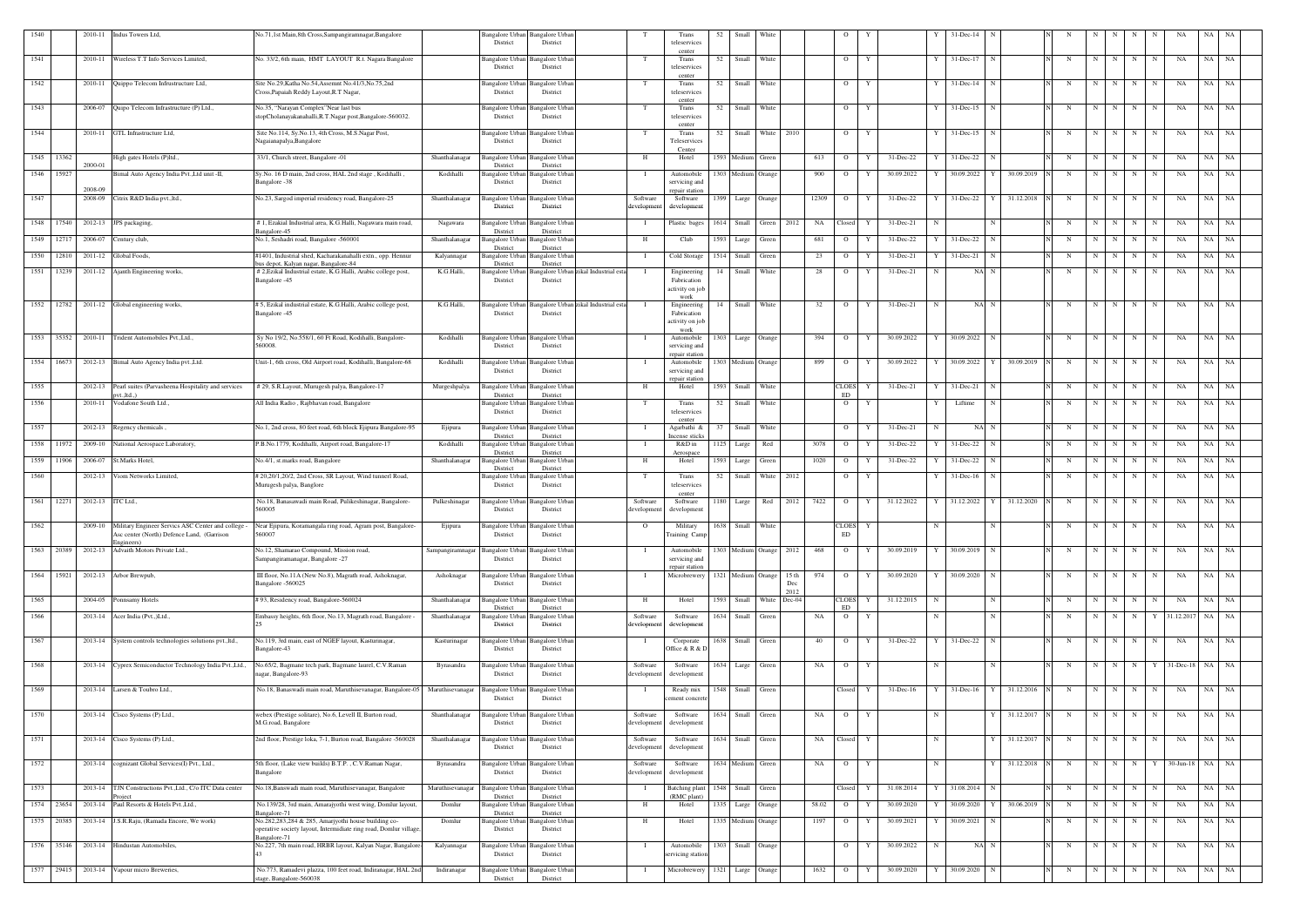| 1578 |       | 2013-14 | Prestige Estate poperty Ltd., Prestige leela palace<br>sidency                  | Sy.No. 23/4, Kodihalli village, old airport road, Varthur Hobli,<br>angalore                                        | Kodihalli       | <b>Bangalore Urban</b><br>District | Bangalore Urban<br>District                 | - C                    | Residential<br>Apartment         | 1638 | Large                    | Green      |             |        |                                 |   |              |   |                   |            |            |             |   |             |             |              | NA.       |           |
|------|-------|---------|---------------------------------------------------------------------------------|---------------------------------------------------------------------------------------------------------------------|-----------------|------------------------------------|---------------------------------------------|------------------------|----------------------------------|------|--------------------------|------------|-------------|--------|---------------------------------|---|--------------|---|-------------------|------------|------------|-------------|---|-------------|-------------|--------------|-----------|-----------|
| 1579 | 29593 | 2013-14 | 3 monkeys (A division of Sri.Lakshmiram micro<br>breweries Pvt., Ltd.,),        | No.6, Old Madras road, Gopalan signature mall, shop No.AF-<br>4, 4th floor, Nagavarpalya, C.V.Ramannagar, Bangalore | C.V.Ramanagar   | Bangalore Urban<br>District        | Bangalore Urban<br>District                 |                        | Microbrewery                     |      | 1321 Medium Orange       |            |             | 889.85 | $\overline{O}$                  | Y | 30.06.2021   |   | NA N              |            | $_{\rm N}$ | -N          |   | N           | N           | NA           | NA        | NA        |
| 1580 |       |         | 2013-14 Dover India Pvt., Ltd., (Software Division), Level -2,                  | Block - Cm Bagmane Laurel, Bagmane Tech Park, C.V.Raman<br>Nagar, Bangalore-93                                      | Byrasandra      | Bangalore Urban<br>District        | Bangalore Urban<br>District                 | Software<br>developmen | Software<br>development          | 1634 | Large                    | Green      |             | 2340   | $\overline{O}$                  |   | 31-Dec-23    |   | 31-Dec-23         |            | N          | N           | N | N           | N           | NA           | NA        | NA        |
| 1581 |       | 2013-14 |                                                                                 | URC Construction (P) Ltd., Ready mix concrete unit, No.21, & 23/1, C/o BMRCl staff quaters, Opp Byappanahalli       | Byappanahalli   | 3angalore Urba                     | angalore Urba                               |                        | Readymix                         | 1548 | Small                    | Green      |             |        | Closed                          |   | $31$ -Dec-14 |   | 31-Dec-14         |            | N          | $\mathbf N$ |   | N           | N           | NA           | NA        | NA        |
| 1582 |       |         | 2013-14 GE India Pvt., Ltd.,                                                    | ailway station NGEF road, Bangalore<br>No.601, 6th Floor, Tower B, RMZ Infinity, Benniganahalli,                    | Old Madras Road | District<br>Bangalore Urban        | District<br><b>Bangalore</b> Urbar          | - 1                    | concrete<br>Office               |      | 1638 Medium Green        |            |             |        | Closed                          |   | NA           |   | NA N NA           |            | N          | $\mathbf N$ | N | N           |             | $31$ -Dec-16 | NA        | NA        |
| 1583 |       | 2013-14 | Canara Bank                                                                     | Old Madras Road, Bangalore<br>Premises & Estate Section, 3rd Floor, Specer Towers 86.                               | Shanthalanagar  | District<br>Bangalore Urban        | District<br>Bangalore Urbar                 | $\Omega$               | Bank                             | 1638 | Small                    | White      |             |        | <b>CLOES</b>                    |   | NA           |   | NA N NA           |            | N          | N           | N | $\mathbf N$ | Y           | $31$ -Dec-15 | NA        | NA        |
| 1584 |       | 2009-10 | AUM Enterprises,                                                                | M.G.Road, Bangalore-560001<br>Aum Plaza, No.76, 3rd cross, Residency road, Bangalore-25                             | Shanthalanagar  | District<br>Bangalore Urban        | District<br><b>Bangalore Urban</b>          | $\mathbf{C}$           | G64                              |      | 1638 Medium              | White      | 2007        |        | ED<br><b>CLOES</b>              | Y | 31.12.2010   |   | 31.12.2010 N NA   |            | $_{\rm N}$ | $\mathbf N$ | N | N           | N           | NA           | NA        | NA        |
|      |       |         |                                                                                 |                                                                                                                     |                 | District                           | District                                    |                        | Commercial<br>complex            |      |                          |            |             |        | ED                              |   |              |   |                   |            |            |             |   |             |             |              |           |           |
| 1585 |       |         | 2009-10 Century Park Apartment Owners Associaltion                              | No.48, Richmond Road, Bangalore -25                                                                                 | Shanthalanagar  | Bangalore Urban<br>District        | <b>Bangalore Urban</b><br>District          | $\mathbf{C}$           | Residential<br>Apartment         | 1638 | Large                    | White      |             |        | <b>CLOES</b><br>ED              | Y | 31.12.2010   | N | NA N NA           |            | N          | N           | N | $\mathbf N$ | N           | NA           | NA        | NA        |
| 1586 |       |         | 2005-06 Asscent Infoserve Pvt., Ltd.,                                           | 4020/A, HAL 2nd Stage, Bangalore-08                                                                                 | HAL 2nd stage   | <b>Bangalore</b> Urban<br>District | Bangalore Urban<br>District                 |                        | Servicing<br>industry            |      | 1638 Small Green         |            | 1998        | 28     | Closed                          | Y | 31.12.2015   |   | 31.12.2015 N NA   |            | N          | N           | N | N           | N           | NA           | NA NA     |           |
| 1587 |       |         | 2005-06 Softland Software Solutions Pvt., Ltd.,                                 | # 2, T.M.T. Complex, Victoria Road, Bangalore -47                                                                   | Shanthalanagar  | Bangalore Urban<br>District        | <b>Bangalore Urban</b><br>District          | Software<br>developmen | Software<br>development          |      | 1634 Small Green         |            | 2002        | 38     | Closed                          | Y | 31.12.2014   |   | 31.12.2014 N NA   |            | N          | N           | N | N           | N           | NA           | NA        | NA        |
| 1588 |       | 2006-07 | Surya Enterprises, (Konark Vegetarian),                                         | No-50, Residency Road, Bangalore-25                                                                                 | Shanthalanagar  | Bangalore Urbar<br>District        | Bangalore Urban<br>District                 | H                      | Hotel                            | 1593 | Small                    | White      | 1985        |        | <b>CLOES</b><br>ED              | Y | 31.12.2016   |   | 31.12.2016        | N NA       | N          | N           | N | N           | $_{\rm N}$  | NA           | NA        | NA        |
| 1589 |       | 2009-10 | Kada                                                                            | Prestige Property Management & Services , Prestige #71, Richmond Road, Richmond Town, Bangalore-25                  | Shanthalanagar  | Bangalore Urban<br>District        | <b>Bangalore Urban</b><br>District          | C.                     | Commercia<br>complex             |      | 1638 Medium              | White      | 2001        |        | CLOES<br>ED                     |   | 31.12.2010   |   | 31.12.2010        | 31.12.2015 | N          | N           |   | N           |             | NA           | NA        | NA        |
| 1590 |       | 2006-07 | Bharath Sanchar Nigam Limited (BSNL)                                            | No.302, Alpine Housing Development Corporation Ltd., Alpine<br>Arch, Langford Road, Bangalore-27                    |                 | angalore Urban<br>District         | angalore Urbar<br>District                  | — Т                    | Trans<br>teleservices            | 52   | Small                    | White      | 2007        |        | $\circ$                         |   | NA           |   | $31$ -Dec-15 N NA |            | N          | N           | N | N           | N           | NA           | NA        | NA        |
|      |       |         |                                                                                 | No.30. Ward No.76, Victoria Road, Bangalore -47                                                                     | Shanthalanagar  |                                    |                                             | C                      | center                           |      |                          |            |             |        |                                 |   |              |   | 31.12.2017 N NA   |            |            |             |   |             |             |              | NA NA     |           |
| 1591 |       |         | 2006-07 Salisbury Projects Pvt., Ltd., (Vaswani Victoria)                       |                                                                                                                     |                 | Bangalore Urban<br>District        | <b>Bangalore</b> Urban<br>District          |                        | Commercial<br>Complex            |      | 1638 Large White 17.01.2 |            | 006         |        | <b>CLOES</b><br>ED              | Y | 31.12.2017   |   |                   |            | N          | N           | N | N           | N           | NA           |           |           |
| 1592 |       | 2005-06 | Prakash Sales & Service                                                         | No.20, Arihanth complex, 1st cross, CKC Garden, Bangalore-                                                          | CKC Garden,     | Bangalore Urban<br>District        | angalore Urban<br>District                  | - 1                    | Serviceing of<br>two wheele      | 1303 | Small                    | Orange     |             | 22     | Closed                          |   | 31.12.2015   |   | 31.12.2016        | N NA       | N          | $\mathbf N$ | N | N           | N           | NA           | NA        | NA        |
| 1593 |       | 2006-07 | Xcel Telecom (P) Ltd.,                                                          | No.32, Koramangala ring road, Srinivagilu, Viveknagara post,<br>Ejipura, Bangalore-47                               |                 | Bangalore Urban<br>District        | angalore Urban<br>District                  | T                      | Trans<br>teleservices<br>center  | 52   | Small                    | White      | 2007        |        | $\circ$                         | Y | NA           |   | 31-Dec-16         | N NA       | N          | N           | N | N           | N           | NA           | NA        | NA        |
| 1594 |       | 2000-01 | Prestige Poseidon                                                               | #139, Residency Road, Bangalore-25                                                                                  | Shanthalanagar  | Bangalore Urban<br>District        | Bangalore Urban<br>District                 | <sup>-</sup> C         | Commercial<br>complex            |      | 1638 Medium              | White      | 2001        |        | CLOES<br>ED.                    | Y | 31.12.2010   |   | 31.12.2010<br>Y   | 31.12.2015 | N          | N           | N | N           | N           | NA           | NA        | NA        |
| 1595 | 25489 | 2002-03 | Accord Software & Systems Pvt.,Ltd.,                                            | No.37, Krishna Reddy Colony, Domlur Layout, Bangalore-71                                                            | Domlur          | angalore Urban<br>District         | Bangalore Urbar<br>District                 | Software<br>developmen | Software<br>developmen           | 1634 | small                    | Green      | 1991        | 2311   | $\overline{O}$                  | Y | 31.12.2025   |   | 31.12.2025 N NA   |            | N          | N           | N | N           | N           | NA           | NA NA     |           |
| 1596 |       |         | 2005-06 Byte Consulting Pvt., Ltd.,                                             | 1st floor, Mahalaxmi Chambers, #29, M.G.Road, Bangalore-01                                                          | Shanthalanagar  | angalore Urban<br>District         | Bangalore Urba<br>District                  | Software<br>developmen | Software<br>development          | 1634 | small                    | Green      |             | 113    | Closed                          | Y | 31.12.2024   |   | NA N NA           |            | N          | N           | N | N           | N           | NA           | NA        | NA        |
| 1597 |       | 2003-04 | Prestige Emerald                                                                | #4, Madras Bank Road, Bangalore-01                                                                                  | Ulsoor          | Bangalore Urban<br>District        | Bangalore Urban<br>District                 | C                      | Commercial<br>complex            | 1638 | Large                    | White      | 2003        |        | <b>CLOES</b><br>ED              | Y | 31.12.2010   |   | 31.12.2010<br>Y   | 31.12.2015 | N          | N           | N | N           | N           | NA           | NA        | NA        |
| 1598 |       | 2004-05 | A.A.Enterpises                                                                  | No.658, Kodihalli, Bangalore08                                                                                      | Kodihalli       | angalore Urban<br>District         | Bangalore Urban<br>District                 |                        | manufacture (<br>mosaic Tiles    | 1598 | small                    | Green      | 1983        | 22     | Closed                          |   | 31.12.2014   |   | 31.12.2014 N NA   |            | N          | N           | N | N           | N           | NA           | NA        | NA        |
| 1599 |       | 2010-11 | Globe House                                                                     | No.105, 5th floor, Richmond Road, Bangalore-25                                                                      | Shanthalanagar  | angalore Urban<br>District         | Bangalore Urban<br>District                 | <sup>-</sup> C         | Commercial<br>complex            | 1638 | small                    | White      | 2003        |        | <b>LOES</b><br><b>ED</b>        |   | 31.12.2010   |   | 31.12.2010        | N NA       | $_{\rm N}$ | N           |   | N           | N           | NA           | NA        | NA        |
| 1600 |       |         | 2006-07 Bharath Sanchar Nigam Limited (BSNL)                                    | No.131, Devatha Plaza, Residency road, Bangalore-25                                                                 |                 | Bangalore Urban<br>District        | Bangalore Urban<br>District                 | - Т                    | Trans<br>teleservices            | 52   | Small White              |            | 2007        |        | $\overline{O}$                  | Y | NA           |   | 31-Dec-15 N NA    |            | N          | N           | N | N           | N           | NA           | NA NA     |           |
| 1601 |       |         | 2006-07 Godrej & Boyee Mfg., Co. Ltd.,                                          | Chandrakiran building, 5th Floor, 10/A, Kasturba Road,                                                              | Shanthalanagar  | Bangalore Urban                    | <b>Bangalore</b> Urbar                      | C                      | center<br>G64                    |      | 1638 Medium White        |            | 2006        |        | <b>CLOES</b>                    | Y | NA           |   | 31.12.2010 N NA   |            | N          | $\mathbf N$ | N | N           | N           | NA           | NA        | NA        |
|      |       |         |                                                                                 | Bangalore-01                                                                                                        |                 | District                           | District                                    |                        | Commercia<br>complex             |      |                          |            |             |        | ED                              |   |              |   |                   |            |            |             |   |             |             |              |           |           |
| 1602 |       |         | 2007-08 Bharath Sanchar Nigam Limited (BSNL)                                    | No.41, Rayyan Tower, Church street, Bangalore -01                                                                   |                 | District                           | Bangalore Urban Bangalore Urban<br>District | T                      | Trans<br>teleservices<br>center  | 52   | Small White              |            | 2007        |        | $\overline{O}$                  | Y | NA           | Y | $31$ -Dec-15 N NA |            | N          | N           | N | N           | N           | NA           | NA        | NA        |
| 1603 |       | 2009-10 | Aircel Ltd                                                                      | Site No.12, Flat No.T-2, Basappa Road, Shanthinagar,<br>Bangalore-27                                                |                 | District                           | Bangalore Urban Bangalore Urban<br>District |                        | Trans<br>teleservices<br>center  | 52   | Small                    | White      | 2009        |        | $\overline{O}$                  | Y | NA           |   | 31-Dec-13 N NA    |            | N          | N           | N | N           | $\mathbf N$ | NA           | NA        | NA        |
| 1604 |       |         | 2009-10 Aircel Ltd                                                              | Site No40/2, Castle Street, Richmond Road, Bangalore-25                                                             |                 | Bangalore Urban<br>District        | <b>Bangalore</b> Urban<br>District          |                        | Trans<br>teleservices            |      | 52 Small White 2009      |            |             |        | $\overline{O}$                  | Y | NA           |   | $31$ -Dec-13 N NA |            | N          |             |   | N N N N     |             | NA           | NA NA     |           |
| 1605 |       |         | 2006-07 Prestige UB Plaza                                                       | NO.1-2, Mallya Road, Bangalore-560001                                                                               | Shanthalanagar  |                                    | Bangalore Urban Bangalore Urban             | $\mathbf{C}$           | center<br>Commercial             |      | 1638 Large White Jul-05  |            |             |        | <b>CLOES</b><br>ED              | Y | 31.12.2010   |   | 31.12.2010        | 31.12.2015 | N          | N           | N | N           | N           | NA           | NA        | NA        |
| 1606 |       | 2006-07 | Solitaire Owned by Sri.G.J.Raju                                                 | No.139//26, Amarjyothi Layout, Domlur Off Indiranagar,                                                              | Domlur          | District<br>Bangalore Urban        | District<br>Bangalore Urban                 | C                      | complex<br>Commercial            |      | 1638 Medium              | White      | 2009        |        | <b>CLOES</b>                    | Y | 31.12.2010   |   | 31.12.2010        | 31.12.2014 | N          | N           | N | N           | N           | NA           | NA        | NA        |
| 1607 |       | 2000-01 | HDFC Bank Ltd.,                                                                 | Koramangala Intermediate Ring Road, Bangalore-71<br>Golden tower, Airport Road, Kodihalli, Bangalore                | Kodihalli       | District<br>Bangalore Urban        | District<br><b>Bangalore Urban</b>          | $\mathbf{O}$           | complex<br>Bank                  | 1638 | Small                    | White      | 2000        |        | <b>ED</b><br><b>CLOES</b>       | Y | NA           |   | 31.12.2011        | N NA       | N          | $\mathbf N$ | N | N           |             | NA           | NA        | NA        |
| 1608 |       | 2006-07 | <b>BSNL</b>                                                                     | City Mansion, No.53/54, Langford Road, Bangalore-25                                                                 |                 | District<br>angalore Urban         | District<br>Bangalore Urban                 | T                      | Trans                            | 52   | Small                    | White      | 09.10.2     |        | ED<br>$\overline{O}$            | Y | NA           |   | 31.12.2015 N NA   |            | N          | N           | N | N           | N           | NA           | NA        | NA        |
|      |       |         |                                                                                 |                                                                                                                     |                 | District                           | District                                    |                        | teleservices<br>center           |      |                          |            | 006         |        |                                 |   |              |   |                   |            |            |             |   |             |             |              |           |           |
| 1609 |       |         | 2002-03 wireless TT Info Service Ltd                                            | No.2/1, Ramanashree plaza, Burton Road, Opp. Passport office,<br>Bangalore-25                                       |                 | Bangalore Urbar<br>District        | Bangalore Urban<br>District                 |                        | Trans<br>teleservices            |      | 52 Medium White 16.07.2  |            | 003         |        | $\overline{O}$                  | Y | NA           |   | 31.12.2012 N      |            | N          | N           | N | N           | N           | NA           | $NA$ $NA$ |           |
| 1610 |       | 2002-03 | Sweet Chariot - Cafe                                                            | #15/2, ground Floor, Residency Road, Bangalore-25                                                                   | Residency Road  | <b>Bangalore Urban</b>             | <b>Bangalore Urban</b>                      |                        | center<br><b>Bakery Products</b> | 14   | Small                    | White      | 15.02.2     |        | <b>CLOES</b>                    | Y | NA           |   | 31.12.2014<br>Y   | 31.12.2014 | N          | N           | N | N           |             | NA           | NA        | NA        |
| 1611 |       | 2005-06 | Main Land Resturant Pvt., Ltd.,                                                 | No.13, Church Street, Bangalore-01                                                                                  | Shanthalanagar  | District<br>Bangalore Urban        | District<br>Bangalore Urban                 | H                      | Resturant                        |      | 1593 Medium              | White      | 001<br>2004 |        | ED<br>$\overline{\text{CLOES}}$ | Y | 31.12.2014   |   | 31.12.2014 N NA   |            | N          | N           | N | N           | N           | NA           | NA        | <b>NA</b> |
| 1612 |       | 2000-01 | DTS Information Systems Pvt., Ltd.,                                             | NO.48, Linden Street, Off; Palmgrove Road, Austin Town,                                                             | Austin Town     | District<br>angalore Urban         | District<br>Bangalore Urban                 |                        | Medical                          | 1638 | Small                    | Green      | 24.10.1     |        | ED<br>Closed                    |   | 31.12.2014   |   | 31.12.2014 N NA   |            | N          | N           | N | N           | N           | NA           | NA        | NA        |
| 1613 |       | 2007-08 | Chang Hotels Pvt., Ltd., (Three Quarter Chinese)                                | Bangalore-47<br>#22, Church Street, Bangalore-01                                                                    | Shanthalanagar  | District<br>angalore Urban         | District<br>Bangalore Urban                 | H                      | transcription<br>Hotels, Bar,    |      | 1593 Small               | White      | 997<br>2002 |        | <b>CLOES</b>                    | Y | 31.12.2015   |   | 31.12.2015 N NA   |            | N          | N           | N | N           | N           | NA           | NA NA     |           |
|      |       |         |                                                                                 |                                                                                                                     |                 | District                           | District                                    |                        | Resturants &<br>Resorts          |      |                          |            |             |        | ED                              |   |              |   |                   |            |            |             |   |             |             |              |           |           |
| 1614 | 33894 |         | 2007-08 BMC Software India Pvt., Ltd., (Pro-active Net<br>Software Pvt., Ltd.,) | No.1, Nagarjuna Cattle, Ashoknagr, Bangalroe-25                                                                     | Ashoknagar      | Bangalore Urban<br>District        | Bangalore Urbar<br>District                 | Software<br>developmen | Software<br>development          |      | 1634 Large Green         |            | 2000        | 1225   | $\overline{O}$                  |   | 31.12.2020   |   | 31.12.2020 N NA   |            | N          | N           | N | N           | N           | NA           | NA NA     |           |
| 1615 |       |         | 1999-2000 Hotel Rama                                                            | No.40/2, Lavelle Road, Bangalore-01                                                                                 | Shanthalanagar  | Bangalore Urban<br>District        | Bangalore Urban<br>District                 | H                      | Hotel                            |      | 1593 Medium White        |            | 1974        |        | <b>CLOES</b><br>ED              | Y | 31.12.2015   |   | 31.12.2015 N NA   |            | N          | N           | N | N           | N           | NA           | NA        | <b>NA</b> |
| 1616 |       | 2007-08 | Titan Industries Ltd.,                                                          | Golden enclave, Tower - A, Airport Road, Bangalore-17                                                               | Kodihalli       | Bangalore Urban<br>District        | Bangalore Urban<br>District                 | $\overline{O}$         | Office                           |      | $1638$ Large             | White 1992 |             |        | <b>CLOES</b><br>ED              | Y | 31.12.2010   |   | 31.12.2010 N NA   |            | N          | N           | N | N           | N           | NA           | NA NA     |           |
| 1617 |       |         | 2006-07 Malnad Mansion Flat Owners Welfare Association                          | Kaggadasapura Main Road, Maruthinagar, Bangalore-75                                                                 | Maruthinagar    | angalore Urban<br>District         | <b>Bangalore Urban</b><br>District          | <sup>-</sup> C         | Residential<br>Apartment         | 1638 | Small                    | White      | 1999        | NA     | <b>CLOES</b><br>ED              |   | 31.12.2015   |   | 31.12.2015 N NA   |            | N          | N           | N | N           | N           | NA           | NA        | NA        |
| 1618 |       |         | 2004-05 Prestige orchid                                                         | No.37, Berlite Street, Langford Town, Bangalore -52                                                                 | Shanthalanagar  | Bangalore Urban<br>District        | Bangalore Urban<br>District                 | $\mathbf{C}$           | Residential<br>Apartment         |      | 1638 Small White 2003    |            |             |        | <b>CLOES</b><br>ED              | Y | 31.12.2010   |   | 31.12.2010 Y      | 31.12.2015 | N          | N           | N | N           | N           | NA           | NA NA     |           |
| 1619 |       |         | 2001-02 Prestige Tudor Court,                                                   | No.40, Lavelle Road, Bangalore - 560001                                                                             | Shanthalanagar  | Bangalore Urban<br>District        | Bangalore Urban<br>District                 | C                      | Commercial<br>complex            |      | 1638 Small White         |            | 2001        |        | <b>CLOES</b><br><b>ED</b>       | Y | 31.12.2010   |   | 31.12.2010<br>Y   | 31.12.2015 | N          | N           | N | N           | N           | NA           | NA NA     |           |
| 1620 |       |         | 2010-11 Lifestyle International Pvt., Ltd.,                                     | W-76, Door No.1, Campbell Road, Adarsh Opus, Austin Town,<br>Bangalore-47                                           | Austin Town     | Bangalore Urban<br>District        | Bangalore Urban<br>District                 | C                      | Commercial<br>complex            |      | 1638 Large Green ######  |            |             | 1012   | $\overline{O}$                  | Y | 31.12.2019   |   | 31.12.2019 Y      | 31.12.2014 | N          | N           | N | N           | N           | NA           | NA NA     |           |
|      |       |         |                                                                                 |                                                                                                                     |                 |                                    |                                             |                        |                                  |      |                          |            |             |        |                                 |   |              |   |                   |            |            |             |   |             |             |              |           |           |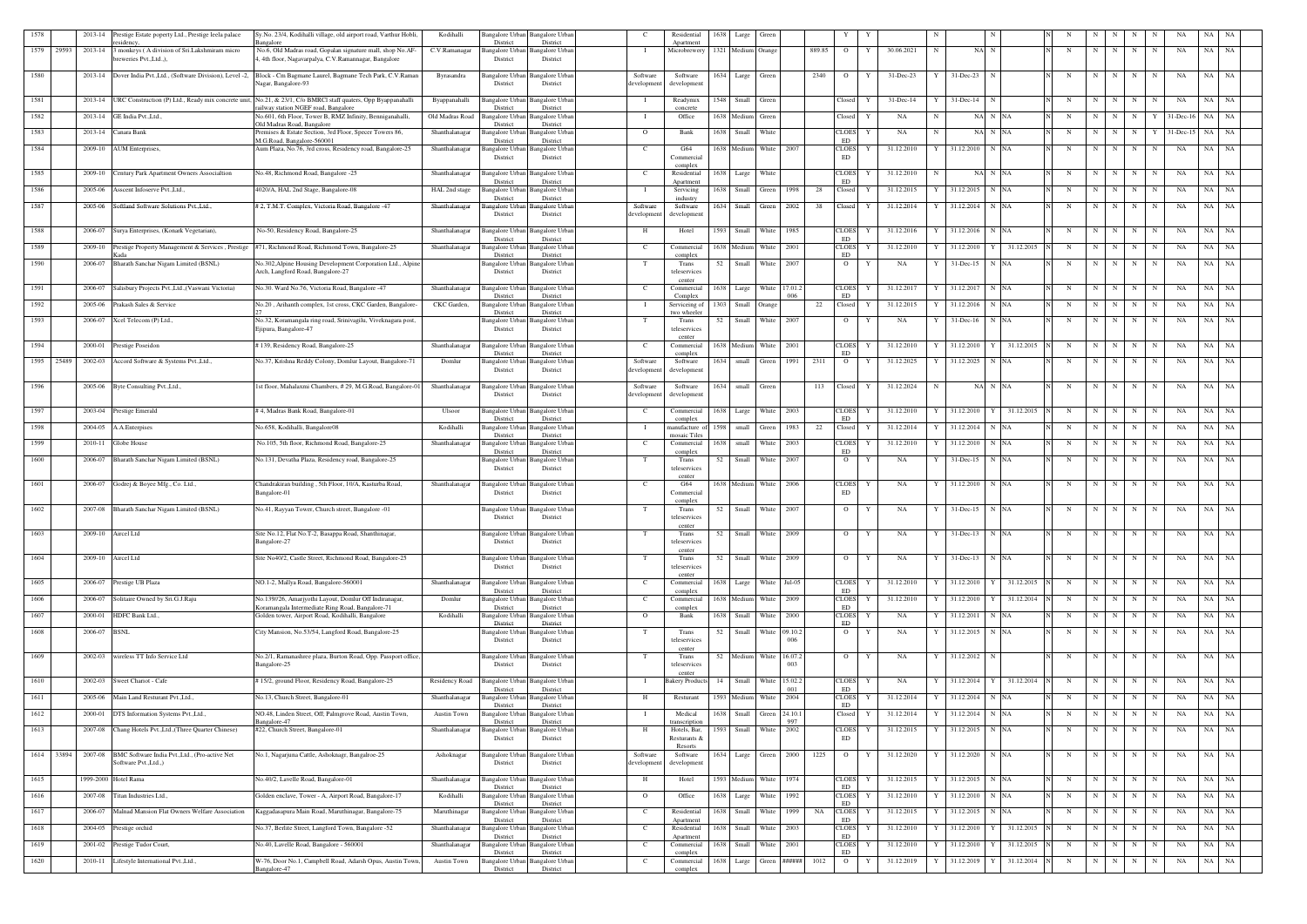| 1621 | 2007-08      | Monarch Plaza Comforts Pvt., Ltd.,                                   | No.54, Brigade Road, Bangalore-01                                                                              | Shanthalanagar | Bangalore Urban<br>District                 | <b>Bangalore Urban</b><br>District |                        | Hotel                   | 1593 | Large               | White               | 01.04.<br>004 |    | CLOES<br>ED                   | 31.12.2013      |   | 31.12.2013      | N NA |   |             |         |         |                     |    | NA<br>NA |           |  |
|------|--------------|----------------------------------------------------------------------|----------------------------------------------------------------------------------------------------------------|----------------|---------------------------------------------|------------------------------------|------------------------|-------------------------|------|---------------------|---------------------|---------------|----|-------------------------------|-----------------|---|-----------------|------|---|-------------|---------|---------|---------------------|----|----------|-----------|--|
| 1622 | 2006-07      | Nahar Heritage Hotel                                                 | No.14, St.Mark's Plaza, St.Marks Road, Bangalore-01                                                            | Shanthalanagar | <b>Bangalore Urban</b>                      | Bangalore Urbar                    | H                      | Hotel                   | 1593 | Medium              | White               | 19.05.1       |    | <b>CLOES</b>                  | 31.12.2015<br>Y |   | 31.12.2015      | N NA |   | N           | N       | N       | N<br>N              | NA | NA       | NA        |  |
| 1623 | 2007-08      | <b>Speciality Resturants</b>                                         | No.4032, 100 feet road, HAL 2nd Stage, Indiranagar, Bangalore                                                  | Indiranagar    | District<br>Bangalore Urba                  | District<br>Bangalore Urbar        | H                      | Resturant               | 1593 | Large               | White               | 991<br>10.06. |    | ED<br><b>CLOES</b>            | 31.12.2016      |   | 31.12.2016      | N NA | N |             | N       | N       | N<br>N              | NA | NA       | NA        |  |
| 1624 | 2008-09      | Ayukta Hotels & Resorts Pvt., Ltd.,                                  | No.24, Residency Road, Bangalore                                                                               | Shanthalanagar | District<br>Bangalore Urbar                 | District<br>Bangalore Urbai        |                        | Hotel                   | 1593 | Large               | Green               | 007           |    | ED<br>$\mathbf{Y}$            | Y               | N |                 |      | N |             | N       | N       | N                   | NA | NA       | NA        |  |
|      |              |                                                                      |                                                                                                                |                | District                                    | District                           |                        |                         |      |                     |                     |               |    |                               |                 |   |                 |      |   |             |         |         |                     |    |          |           |  |
| 1625 | 2004-05      | Frontline Grandeur                                                   | Walton Road, Off Lavelle Road, Bangalore-01                                                                    | Shanthalanagar | Bangalore Urba<br>District                  | Bangalore Urbai<br>District        | $\overline{O}$         | Office                  |      | 1638 Medium         | White               | 23.09.<br>003 |    | <b>CLOES</b><br>ED            | NA              |   | 31.12.2014 N NA |      | N |             | N       | N       | N<br>N              | NA | NA       | NA        |  |
| 1626 | 2006-07      | Hotel Empire International                                           | No.36, Church street, Bangalore-01                                                                             | Shanthalanagar | Bangalore Urban<br>District                 | Bangalore Urbai<br>District        | <b>H</b>               | Hotel                   | 1593 | Small               | White               | 2003          |    | <b>CLOES</b><br>ED            | 31.12.2015      |   | 31.12.2015      | N NA |   | N           | N       | N       | N<br>N              | NA | NA       | NA        |  |
| 1627 | 2006-07      | ANZ Information Technology Pvt., Ltd.,                               | Shariff Chambers, 3rd floor, No.14, Cunningham road,<br>Bangalore-560052                                       | Shanthalanagar | Bangalore Urbai<br>District                 | Bangalore Urbai<br>District        | Software<br>developmen | Software<br>development | 1634 | Small               | Green               | 1989          | 16 | Closed                        | 31.12.2016<br>Y |   | 31.12.2016      | N    | N |             | N       | N       | N<br>N              |    | NA       | NA NA     |  |
|      |              |                                                                      |                                                                                                                |                |                                             |                                    |                        |                         |      |                     |                     |               |    |                               |                 |   |                 |      |   |             |         |         |                     |    |          |           |  |
| 1628 |              | 2009-10 Indus Towers Ltd,                                            | No.7, Pearis Nursery School Road, Aradhana Layout, Ejipura,<br>Bangalore-47                                    |                | Bangalore Urban<br>District                 | Bangalore Urba<br>District         |                        | Trans<br>teleservices   | 52   | Small White 2009    |                     |               |    | $\overline{O}$                | NA<br>Y         |   | 31-Dec-13 N NA  |      | N |             | N       | N       | N<br>N              | NA |          | NA NA     |  |
| 1629 |              | 2010-11 Wireless T.T Info Services Limited,                          | No.25, Srirama Temple Road, 20th C Cross, Ejipura, Bangalore                                                   |                | Bangalore Urban                             | <b>Bangalore Urbar</b>             | - Т                    | center<br>Trans         | 52   |                     | Small White 2010    |               |    | $\overline{O}$                | NA<br>Y         |   | 31.12.2014      | N NA | N |             | N       | N       | N<br>N              | NA | NA       | NA        |  |
|      |              |                                                                      |                                                                                                                |                | District                                    | District                           |                        | teleservices            |      |                     |                     |               |    |                               |                 |   |                 |      |   |             |         |         |                     |    |          |           |  |
| 1630 | 2010-11      | Aircel Ltd                                                           | No.1, Church street, Murgeshpalya, HAL Post, Bangalore-17                                                      |                | Bangalore Urban                             | Bangalore Urba                     | T                      | center<br>Trans         | 52   | Small               | White 2010          |               |    | $\overline{O}$                | Y<br>NA         |   | 31.12.2014      | N NA | N |             | N       | N       | N<br>$\mathbf N$    | NA |          | NA NA     |  |
|      |              |                                                                      |                                                                                                                |                | District                                    | District                           |                        | teleservices<br>center  |      |                     |                     |               |    |                               |                 |   |                 |      |   |             |         |         |                     |    |          |           |  |
| 1631 | 2010-11      | Aircel Ltd                                                           | # 2, Sy 29, Poojarappa Garden, Basappa road, Shanthinagar,<br>Bangalore-27                                     |                | Bangalore Urban<br>District                 | Bangalore Urbai<br>District        |                        | Trans<br>teleservices   | 52   | Small               | White 2009          |               |    | $\overline{O}$                | Y<br>NA         |   | 31.12.2013      | N NA | N |             | N       | N       | N<br>N              |    | NA<br>NA | NA        |  |
|      |              |                                                                      |                                                                                                                |                |                                             |                                    |                        | center                  |      |                     |                     |               |    |                               |                 |   |                 |      |   |             |         |         |                     |    |          |           |  |
| 1632 | 2010-11      | Aircel Ltd                                                           | Site No.87, Almas Center, Richmond Town, M.G. Road.<br>Bangalore-01                                            |                | Bangalore Urban<br>District                 | Bangalore Urba<br>District         |                        | Trans<br>teleservices   | 52   | Small               | White 2009          |               |    | $\overline{O}$                | Y<br>NA         |   | 31.12.2013      | N NA | N |             | N       | N       | N<br>N              | NA | NA       | NA        |  |
| 1633 | 2010-11      | Aircel Ltd                                                           | No.222, 60 feet Road, 2nd Stage, Domlur, Bangalore-72                                                          |                | Bangalore Urban                             | <b>Bangalore Urban</b>             |                        | center<br>Trans         | 52   | Small               | White 2010          |               |    | $\overline{O}$                | NA<br>Y         |   | 31.12.2014      | N NA |   | N           | N       | N       | N<br>N              | NA | NA       | <b>NA</b> |  |
|      |              |                                                                      |                                                                                                                |                | District                                    | District                           |                        | teleservices            |      |                     |                     |               |    |                               |                 |   |                 |      |   |             |         |         |                     |    |          |           |  |
| 1634 | 2008-09      | <b>BSNL</b>                                                          | No.05, NAL wind Tunnel Road, RIFCO Santhosh Apartments.                                                        |                | Bangalore Urban                             | Bangalore Urba                     |                        | center<br>Trans         | 52   | Small               | White 2007          |               |    | $\overline{O}$                | NA<br>Y         |   | 31.12.2015 N NA |      |   | N           | N       | N       | N<br>N              | NA | NA       | <b>NA</b> |  |
|      |              |                                                                      | Murgeshpalya, Bangalore-17                                                                                     |                | District                                    | District                           |                        | teleservices<br>center  |      |                     |                     |               |    |                               |                 |   |                 |      |   |             |         |         |                     |    |          |           |  |
| 1635 | 2007-08 BSNL |                                                                      | No.23/1, Richmond Road, Baba Chambers, Bangalore-25                                                            |                | Bangalore Urban                             | Bangalore Urbar<br>District        |                        | Trans                   | 52   |                     | Small White 29.04.2 | 006           |    | $\overline{O}$                | NA<br>Y         |   | 31.12.2015 N NA |      | N |             | N       | N       | N<br>N              | NA |          | NA NA     |  |
|      |              |                                                                      |                                                                                                                |                | District                                    |                                    |                        | teleservices<br>center  |      |                     |                     |               |    |                               |                 |   |                 |      |   |             |         |         |                     |    |          |           |  |
| 1636 | 2007-08 BSNL |                                                                      | No.29, Nanjappa mansion, K.H.Road, Shanthinagar, Bangalore                                                     |                | Bangalore Urban<br>District                 | Bangalore Urba<br>District         |                        | Trans<br>teleservices   | 52   | Small               | White 23.06.        | 004           |    | $\overline{O}$                | NA              |   | 31.12.2015 N NA |      | N |             | N       | N       | N<br>N              |    | NA<br>NA | NA        |  |
| 1637 | 2007-08 BSNL |                                                                      | No.24, Sri Sabari Corporation, Residency Road, Bangalore-25                                                    |                | Bangalore Urban Bangalore Urban             |                                    |                        | center<br>Trans         | 52   | Small               | White               |               |    | $\overline{O}$                | NA<br>Y         |   | 31.12.2015      | N NA | N |             | N       | N       | N<br>N              |    | NA<br>NA | NA        |  |
|      |              |                                                                      |                                                                                                                |                | District                                    | District                           |                        | teleservices            |      |                     |                     |               |    |                               |                 |   |                 |      |   |             |         |         |                     |    |          |           |  |
| 1638 | 2010-11      | Wireless T.T Info Services Limited,                                  | No.24/1, PID No.76-44-24/1, Norris Road, Richmond Town,                                                        |                | Bangalore Urban                             | <b>Bangalore</b> Urba              | T                      | center<br>Trans         | 52   | Small               | White 2010          |               |    | $\overline{O}$                | Y<br>NA         | Y | 31.12.2014      | N NA | N |             | N       | N       | N<br>N              |    | NA<br>NA | NA        |  |
|      |              |                                                                      | Bangalore-25                                                                                                   |                | District                                    | District                           |                        | teleservices<br>center  |      |                     |                     |               |    |                               |                 |   |                 |      |   |             |         |         |                     |    |          |           |  |
| 1639 |              | 2009-10 Wireless T.T Info Services Limited,                          | Ward No.73, Municipal No.53, PID No.73-74-53, No.7,<br>A.N.Reddy building, Airport Main Road (Old), Opp.BESCOM |                | Bangalore Urban Bangalore Urban<br>District | District                           |                        | Trans<br>teleservices   | 52   | Small White 2009    |                     |               |    | $\overline{O}$                | Y<br>NA         | Y | 31.12.2013 N NA |      | N |             | N       | N       | N<br>N              | NA |          | NA NA     |  |
|      |              |                                                                      | office, Konena Agrahar, Bangalore-17                                                                           |                |                                             |                                    |                        | center                  |      |                     |                     |               |    |                               |                 |   |                 |      |   |             |         |         |                     |    |          |           |  |
| 1640 | 2010-11      | Viom Networks Pvt.Ltd,                                               | No.463, 7th Main, HBCS Layout, Domlur, Bangalore                                                               |                | Bangalore Urban<br>District                 | Bangalore Urba<br>District         |                        | Trans<br>teleservices   | 52   | Small               | White 2010          |               |    | $\overline{O}$                | Y<br>NA         |   | 31-Dec-14       | N NA |   | N           | N       | N       | N<br>N              | NA | NA       | NA        |  |
| 1641 | 2010-11      | Indus Towers Ltd,                                                    | No.12/1, PID No.70-21-12/1, P Street, Shanthinagar, Bangalroe-                                                 |                | Bangalore Urban Bangalore Urban             |                                    |                        | center<br>Trans         | 52   |                     | Small White 2010    |               |    | $\overline{O}$                | NA<br>Y         | Y | 31.12.2014 N NA |      | N |             | N       | N       | N<br>N              | NA |          | NA NA     |  |
|      |              |                                                                      |                                                                                                                |                | District                                    | District                           |                        | teleservices<br>center  |      |                     |                     |               |    |                               |                 |   |                 |      |   |             |         |         |                     |    |          |           |  |
| 1642 | 2000-01      | HDFC Bank Ltd.                                                       | No.8/24, Salco Centre, Richmond Road, Bangalore -25                                                            | Shanthalanagar | Bangalore Urban                             | <b>Bangalore Urban</b>             | $\overline{O}$         | Bank                    | 1638 | Small               | White               |               |    | <b>CLOES</b>                  | Y<br>NA         |   | 31.12.2011      | N NA |   | N           | N       | N I     | N<br>N              | NA | NA       | NA        |  |
| 1643 |              | 2001-02 HDFC Bank Ltd.                                               | No.25/1, Ground floor, Shankar Narayana Building, M.G.Road,                                                    | Shanthalanagar | District<br>Bangalore Urban Bangalore Urban | District                           | $\Omega$               | Bank                    | 1638 | Small               | White               |               |    | ED<br>CLOES Y                 | NA              |   | Y 31.12.2011    | N NA | N |             |         |         | $N$ $N$   $N$   $N$ | NA |          | NA NA     |  |
| 1644 | 2007-08      | Tower Vision (p) Ltd.                                                | Bangalore-01<br>NO.48/3, St.Marks Road, Bangalore -01                                                          |                | District<br>Bangalore Urban                 | District<br><b>Bangalore Urbar</b> | T                      | Trans                   | 52   | Small               | White 2007          |               |    | ED<br>$\overline{O}$          | NA<br>Y         | Y | $31$ -Dec-16    |      | N |             | N       | N       | N<br>N              |    | NA<br>NA | NA        |  |
|      |              |                                                                      |                                                                                                                |                | District                                    | District                           |                        | teleservices<br>center  |      |                     |                     |               |    |                               |                 |   |                 |      |   |             |         |         |                     |    |          |           |  |
| 1645 |              | 2011-12 Tower Vision (p) Ltd.                                        | #294, 7th cross, Domlur layout, Bangalore-71                                                                   |                | Bangalore Urban Bangalore Urban             |                                    |                        | Trans                   |      | 52 Small White 2007 |                     |               |    | $\overline{O}$                | Y<br>NA         | Y | $31 - Dec-15$ N |      |   | N           |         | $N$ $N$ | $N$ $N$             | NA |          | NA NA     |  |
|      |              |                                                                      |                                                                                                                |                | District                                    | District                           |                        | teleservices<br>center  |      |                     |                     |               |    |                               |                 |   |                 |      |   |             |         |         |                     |    |          |           |  |
| 1646 | 2008-09      | Xcel Telecom (P) Ltd., (A.T.C. india Twers<br>Corparastion Pvt.ltd.) | No.4, Bazar Street, Vannarpet, Istun Jesus church, Viveknagar,<br>Bangalore-47                                 |                | Bangalore Urban<br>District                 | <b>Bangalore Urbar</b><br>District |                        | Trans<br>teleservices   | 52   |                     | Small White 01.01.  | 008           |    | $\overline{O}$                | NA<br>Y         |   | 31.12.2017      |      | N |             | N       | N       | N<br>N              | NA | NA       | NA        |  |
| 1647 | 2007-08 BSNL |                                                                      | No.41, Residency Road, Bangalore-25                                                                            |                |                                             |                                    |                        | center<br>Trans         |      |                     |                     |               |    | $\overline{O}$                | NA              |   | 31.12.2015 N NA |      | N |             |         | N       | N<br>N              | NA |          | NA NA     |  |
|      |              |                                                                      |                                                                                                                |                | Bangalore Urban<br>District                 | Bangalore Urba<br>District         |                        | teleservices            | 52   |                     | Small White 27.05.  | 006           |    |                               | Y               |   |                 |      |   |             | N       |         |                     |    |          |           |  |
| 1648 | 2007-08 BSNL |                                                                      | No.29, Sri, Sadan, St.Marks's Road, White house, Bangalore                                                     |                | Bangalore Urban                             | <b>Bangalore Urbar</b>             | T                      | center<br>Trans         | 52   | Small White         |                     |               |    | $\overline{O}$                | NA<br>Y         |   | 31.12.2015 N NA |      | N |             | N       | N       | N<br>N              | NA |          | NA NA     |  |
|      |              |                                                                      |                                                                                                                |                | District                                    | District                           |                        | teleservices<br>center  |      |                     |                     |               |    |                               |                 |   |                 |      |   |             |         |         |                     |    |          |           |  |
| 1649 | 2007-08      | 'orporate Infrastructure Service Pvt., Ltd.,                         | No.25/1, Skip House, Museum Road, Bangalore-25                                                                 | Shanthalanagar | <b>Bangalore Urban</b>                      | <b>Bangalore Urbar</b><br>District | $\overline{0}$         | Office                  |      | 1638 Large White    |                     |               |    | <b>CLOES</b><br>ED            | 31.12.2010      |   | 31.12.2010 N NA |      |   | N           | N       | N       | N<br>N              | NA |          | NA NA     |  |
| 1650 | 2002-03      | Ullas Refreshments                                                   | 1st floor, Public utility building, M.G.Road, Bangalore-01                                                     | Shanthalanagar | District<br><b>Bangalore Urban</b>          | <b>3angalore Urbar</b>             | H                      | Hotel                   | 1593 | Small               | White               |               |    | $\ensuremath{\mathsf{CLOES}}$ | 31.12.2014      |   | 31.12.2014      | N NA |   | N           | N       | N       | N<br>N              | NA | NA       | <b>NA</b> |  |
| 1651 | 2001-02      | Chaitanya Enterprises (Khyber Bar and Resturant)                     | No.17/1, Residency Road, Bangalore-25                                                                          | Shanthalanagar | District<br><b>Bangalore Urbar</b>          | District<br><b>Bangalore Urbar</b> | H                      | Hotel                   | 1593 | Small               | White 31.07.        |               |    | ED<br><b>CLOES</b>            | 31.12.2015      |   | 31.12.2015 N NA |      | N |             | N       | N       | N<br>N              | NA |          | NA NA     |  |
| 1652 | 2002-03      | Hotel TAP Paradise,                                                  | No.104, Hospital Road, Avenue Road cross, Bangalore-53                                                         | Shanthalanagar | District<br>Bangalore Urba                  | District<br>Bangalore Urbar        | H                      | Hotel                   | 1593 | Small               | White               | 994<br>2000   |    | ${\rm ED}$<br><b>CLOES</b>    | NA              |   | 31.12.2012      | N NA | N |             | N       | N       | N<br>$\mathbf N$    | NA |          | NA NA     |  |
|      |              |                                                                      |                                                                                                                |                | District                                    | District                           |                        |                         |      |                     |                     |               |    | ED                            |                 |   |                 |      |   |             |         |         |                     |    |          |           |  |
| 1653 | 2010-11      | Indus Towers Ltd,                                                    | NO. B -671, 2nd Stage, 3rd Phase, Domlur Layout, Airport<br>Road, Bangalore-71                                 |                | Bangalore Urban<br>District                 | <b>Bangalore Urba</b><br>District  | - T                    | Trans<br>teleservices   | 52   | Small               | White 2010          |               |    | $\overline{O}$                | NA<br>Y         |   | 31-Dec-14       | N NA |   | $\mathbf N$ | N       | N       | N<br>N              | NA |          | NA NA     |  |
| 1654 | 2010-11      | Wireless T.T Info Services Limited,                                  | New No.17, Old No.8/1, Hosur Road, Richmond Town,                                                              |                | Bangalore Urban                             | <b>Bangalore Urban</b>             | - T                    | center<br>Trans         | 52   |                     | Small White 2010    |               |    | $\overline{O}$                | Y<br>NA         |   | life time       | N NA | N |             | N       | N       | N<br>N              | NA | NA       | <b>NA</b> |  |
|      |              |                                                                      | Division No.61, Bangalore-25                                                                                   |                | District                                    | District                           |                        | teleservices<br>center  |      |                     |                     |               |    |                               |                 |   |                 |      |   |             |         |         |                     |    |          |           |  |
| 1655 | 2009-10      | Aircel Ltd                                                           | No.2, New No.133/2, Janardhan Towers, Residency Road,                                                          |                | Bangalore Urbar                             | <b>Bangalore Urba</b>              |                        | Trans                   | 52   |                     | Small White 2009    |               |    | $\overline{O}$                | Y<br>NA         |   | 31.12.2013 N NA |      | N |             | N       | N       | N<br>N              | NA |          | NA NA     |  |
|      |              |                                                                      | Bangalore                                                                                                      |                | District                                    | District                           |                        | teleservices<br>center  |      |                     |                     |               |    |                               |                 |   |                 |      |   |             |         |         |                     |    |          |           |  |
| 1656 | 2007-08 BSNL |                                                                      | No.105, Parvathi Plaza, Richmond Road, Richmond Circle,<br>Bangalore-25                                        |                | Bangalore Urban<br>District                 | <b>Bangalore Urban</b><br>District | T                      | Trans<br>teleservices   | 52   | Small White 29.04.2 |                     | 006           |    | $\overline{O}$                | Y<br>NA         | Y | 31.12.2015 N NA |      |   | N           | $N$ $N$ |         | $N$ $N$             | NA |          | NA NA     |  |
| 1657 |              | 2010-11 Wireless T.T Info Services Limited,                          | No. 33/4, Old No.1, 8th Cross, R.A.Road, Ejipura, Bangalore-                                                   |                | Bangalore Urban Bangalore Urban             |                                    | - Т                    | center<br>Trans         | 52   |                     | Small White 2010    |               |    | $\overline{O}$                | Y<br>NA         |   | 31.12.2013 N NA |      |   | N           | N       | N       | N<br>N              | NA |          | NA NA     |  |
|      |              |                                                                      |                                                                                                                |                | District                                    | District                           |                        | teleservices            |      |                     |                     |               |    |                               |                 |   |                 |      |   |             |         |         |                     |    |          |           |  |
| 1658 |              | 2010-11 Wireless T.T Info Services Limited,                          | NO.124, Surya Chambers, Ward No.73, PID NO. 73-1-124, Old                                                      |                | Bangalore Urban Bangalore Urban             |                                    |                        | center<br>Trans         | 52   |                     | Small White 2010    |               |    | $\overline{O}$                | NA<br>Y         |   | 31.12.2014 N NA |      | N |             | N       | N       | N<br>N              |    | NA       | NA NA     |  |
|      |              |                                                                      | Airport Road, Murgeshpalya, Bangalore-17                                                                       |                | District                                    | District                           |                        | teleservices<br>center  |      |                     |                     |               |    |                               |                 |   |                 |      |   |             |         |         |                     |    |          |           |  |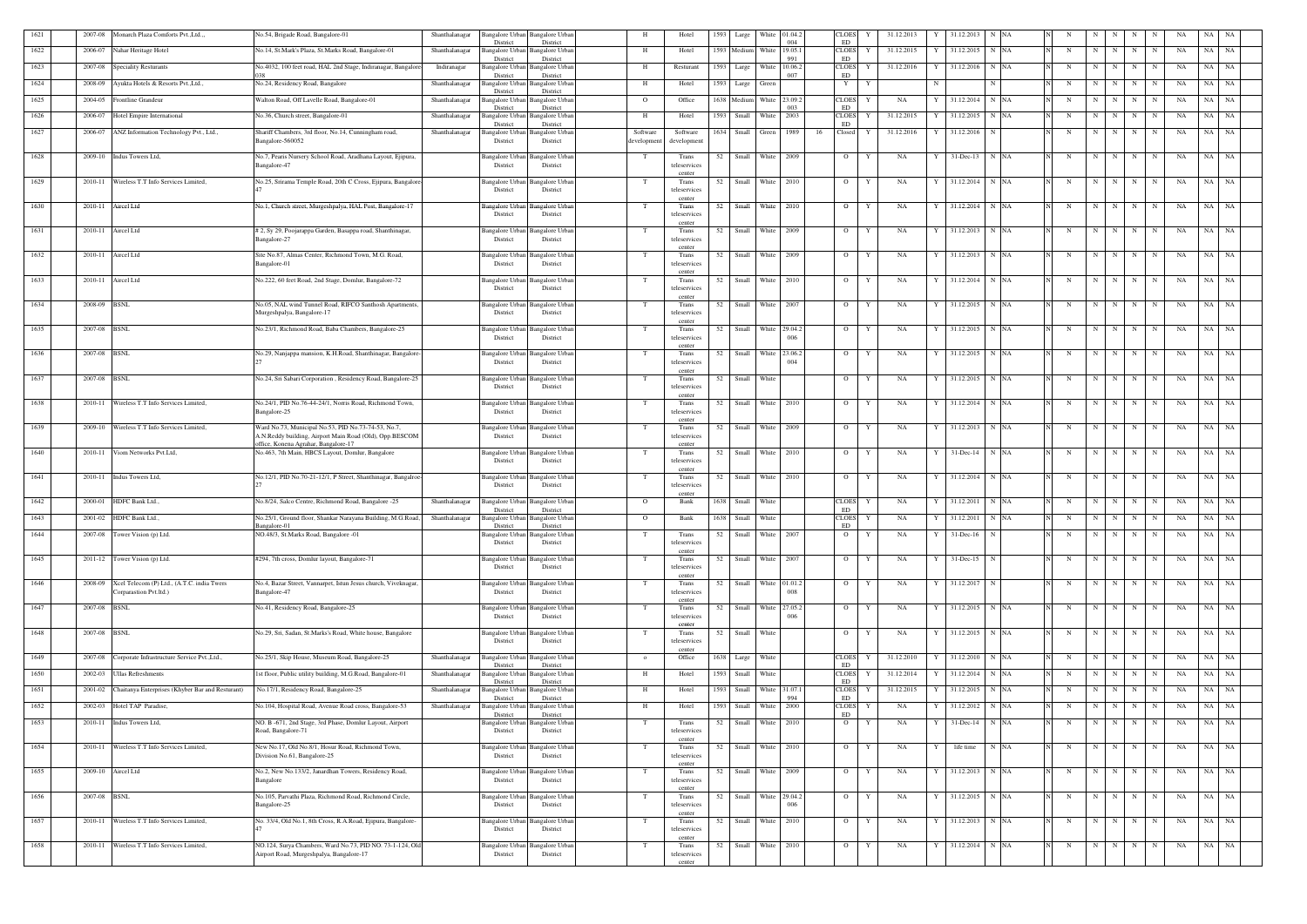| 1659          | 2009-10 Tower Vision (p) Ltd.                                                                                                             | No.6, 2nd Cross, Thimmareddy Layout, Murgeshpalya, HAL<br>Post, Bangalore-17                                    |                      | District                                       | Bangalore Urban Bangalore Urban<br>District |                                     | Trans<br>teleservices                | 52   | Small                 | White               |      |               | - 0                         | NA              |    | 31.12.2013                | - NA            |             |             |     |   |             | -NA | NA.   | - NA      |
|---------------|-------------------------------------------------------------------------------------------------------------------------------------------|-----------------------------------------------------------------------------------------------------------------|----------------------|------------------------------------------------|---------------------------------------------|-------------------------------------|--------------------------------------|------|-----------------------|---------------------|------|---------------|-----------------------------|-----------------|----|---------------------------|-----------------|-------------|-------------|-----|---|-------------|-----|-------|-----------|
| 1660          | Xcel Telecom (P) Ltd., (A.T.C. india Twers<br>2008-09<br>Corparastion Pvt.ltd.)                                                           | Sophia's choice, No.7, St.Marks road, Bangalore-01                                                              |                      | Bangalore Urban<br>District                    | Bangalore Urbar<br>District                 |                                     | center<br>Trans<br>teleservices      | 52   |                       | Small White         | 2007 |               | $\overline{O}$              | Y<br>NA         |    | 31.12.2016                | N NA            | N           | N           | N   | N | N           | NA  | NA    | NA        |
| 1661          | 2007-08 Arvind Murajani Brands (P) Ltd.,                                                                                                  | No.4, Burton 1st Cross Road, Bangalore-25                                                                       | <b>Burton Road</b>   | <b>Bangalore Urban</b>                         | <b>Bangalore Urbar</b>                      |                                     | center<br><b>Trading Unit</b>        |      | 1638 Large White 2007 |                     |      |               | <b>CLOES</b>                | 31.12.2010<br>Y |    | 31.12.2010 N NA           |                 | N           | N           | N   | N | N           | NA  | NA NA |           |
| 1662          | 2007-08<br>Prestige Loka                                                                                                                  | No.7/1, Burton road, Bangalore-25                                                                               | Shanthalanagar       | District<br><b>Bangalore Urban</b>             | District<br>Bangalore Urban                 | - C                                 | Commercial                           |      | 1638 Medium White     |                     | 2004 |               | ED<br><b>CLOES</b>          | 31.12.2010      |    | 31.12.2010<br>Y           | 31.12.2015      | N           | N           | N   | N | N           | NA  | NA    | NA        |
| 1663          | 2007-08 BSNL                                                                                                                              | 'errace space at Unit No T - 1, President chambers, No.8/23,                                                    |                      | District<br><b>Bangalore Urban</b>             | District<br>Bangalore Urbar                 |                                     | complex<br>Trans                     | 52   |                       | Small White 01.12.2 |      |               | ED<br>$\overline{O}$        | NA<br>Y         |    | 31.12.2015 N NA           |                 | N           | N           | N   | N | N           | NA  | NA NA |           |
| 1664          | Purvankara Projects Ltd, Purva Mall (The Paivilion) No.62 & 63, M.G Road, Bangalore<br>2005-06                                            | Richmond Road, Bangalore-25                                                                                     | Shanthalanagar       | District<br>Bangalore Urban                    | District<br>Bangalore Urbar                 | - C                                 | teleservices<br>center<br>Commercial | 1638 | Large                 | White 17.01.2       | 006  | 18700         | <b>CLOES</b>                | 31.12.2010<br>Y |    | 31.12.2010                | N NA            | N           | N           |     | N |             | NA  | NA    | NA.       |
| 1665          | Prestige Amusements Pvt., Ltd., "Eva Mall"<br>2005-06                                                                                     | No.60, Brigade Road, Bangalore-25                                                                               | Shanthalanagar       | District<br><b>Bangalore Urban</b>             | District<br>angalore Urbar                  | - C                                 | complex<br>Commercial                | 1638 | Large                 | White               | 004  |               | <b>ED</b><br><b>CLOES</b>   | 31.12.2010<br>Y |    | 31.12.2010                | N NA            | $\mathbf N$ | N           | N   | N | N           | NA  | NA    | NA        |
| 1666          | 2003-04 Al - Manar                                                                                                                        | No.777 E, 100 feet Road, Indiranagar, Bangalore-38                                                              | Indiranagar          | District<br><b>Bangalore Urbar</b>             | District<br>angalore Urbar                  | - C                                 | complex<br>Residential               | 1638 | Small                 | White               | 2003 |               | ED<br><b>CLOES</b>          | NA              |    | 31.12.2014                | N NA            | N           | N           | N   | N | N           | NA  | NA    | NA        |
| 1667          | 2013-14<br>Kaveri Enterprises                                                                                                             | No.5/30, DKP Poultry Farm, Lingarajpura, Bangalore-84                                                           | Lingarajapuram       | District<br>Bangalore Urban                    | District<br>angalore Urbar                  |                                     | apartment<br>Package                 | 1503 | Small                 | Green               | 2013 |               | <b>ED</b><br>$\overline{O}$ | 31.12.2023<br>Y | N  | NA N NA                   |                 | N           | N           | N   | N | N           | NA  | NA    | NA        |
| 1668          | 2009-10 Sun Microsystems India Pvt., Ltd.,                                                                                                | Divyasree Chambers" off Langford Road, Shanthinagar,                                                            | Shanthinagar         | District<br>Bangalore Urban                    | District<br>angalore Urbar                  | $\Omega$                            | lrinking wate<br>Office              | 1638 | Small                 | White               |      |               | <b>CLOES</b>                | NA<br>Y         | N  | NA Y                      | 31.12.2014      | N           | N           | N   | N | N           | NA  | NA    | NA        |
| 1669          | 2004-05<br>Jardine Henderson Ltd.,                                                                                                        | Bangalore-25<br>Pest Control division, No.44/3, 2nd floor, Residency Road,<br>Bangalore-25                      | Residency Road       | District<br>Bangalore Urbar<br>District        | District<br>angalore Urbar<br>District      |                                     | Pest control<br>service              | 1638 | Small                 | Green               |      |               | ED<br>$\overline{O}$        | NA<br>Y         | N  | NA Y                      | 30.06.2013      | N           | N           | N   | N | N           | NA  | NA    | <b>NA</b> |
| 1670          | IBM Global Service India Pvt., Ltd.,<br>2007-08                                                                                           | Golden Enclave, Airport Road, Bangalore-17                                                                      | Kodihalli            | Bangalore Urban<br>District                    | angalore Urbar<br>District                  | Software<br>developmen              | Sofrware<br>Development              | 1634 | Small                 | Green               |      |               | Closed                      | NA              | N  | NA Y                      | 31.12.2008      | N           | N           | N   | N | N           | NA  | NA    | NA        |
| 1671          | 2011-12 Inayath Automobiles,                                                                                                              | No.301, Sline Apartment, S.K. Garden, 1st Main, 4th Cross,                                                      | Benson Town          | Bangalore Urba                                 | Bangalore Urba                              |                                     | service station                      | 1303 |                       | Small Orange        |      |               | Closed                      | NA<br>Y         | N  | NA N                      |                 | N           | N           | N   | N | N           | NA  | NA    | NA        |
| 1672          | Prestige Sigma,                                                                                                                           | ensontown, Bangalore<br>Vittal Mallya Road, Bangalore - 560001,                                                 | Shanthalanagar       | District<br>Bangalore Urbar                    | District<br><b>Bangalore Urbar</b>          | - C                                 | Commercial                           | 1638 | Small                 | Green               |      |               | $\overline{O}$              | NA<br>Y         | N  | NA Y                      | 31.12.2015      | N           | $\mathbf N$ | N   | N |             | NA  | NA    | NA        |
| 1673 12321    | Embassy Prime Unit Owners Association                                                                                                     | No.66/2, Krishnappa Garden, C.V.Raman Nagar, Bangalore-93                                                       | Byrasandra           | District<br>Bangalore Urbar                    | District<br>Bangalore Urbar                 | Software                            | Complex<br>Software                  | 1634 | Large                 | Green               |      |               | $\overline{O}$              | Y<br>NA         | N  | NA N                      |                 | N           | N           | N   | N | N           | NA  | NA    | NA        |
| 1674          | Thomson Corporation (International) Pvt., Ltd                                                                                             | NO.1-2, UB Plaza, Vittal Mallya Road, Bangalore-560001                                                          | Shanthalanagar       | District<br>angalore Urban                     | District<br>Bangalore Urban                 | developmen<br>Software              | development<br>Software              |      | 1634 Large Green      |                     |      |               | $\overline{O}$              | Y<br>NA         | N  | NA Y                      | 31.12.2015      | $\mathbf N$ | N           | N   | N | N           | NA  | NA NA |           |
|               |                                                                                                                                           |                                                                                                                 |                      | District                                       | District                                    | developmer                          | development                          |      |                       |                     |      |               |                             |                 |    |                           |                 |             |             |     |   |             |     |       |           |
| 1675          | Thomson Corporation (International) Pvt., Ltd                                                                                             | 4th & 5th Floor, RMZ Titanium Building, No.135, Airport<br>Road, Bangalore-17                                   | Kodihalli            | Bangalore Urban<br>District                    | Bangalore Urbar<br>District                 | Software<br>developmen              | Software<br>development              |      | 1634 Large Green      |                     |      |               | $\overline{O}$              | Y<br>NA         | -N | NA Y                      | 31.12.2014      | N           | N           | N   | N | N           | NA  | NA    | NA        |
| 1676          | Samsung India software Operations Pvt., Ltd.,                                                                                             | Block - B, Bagmane Lakeview, 66/1, Bagmane Tech Park,                                                           | Byrasandra           | Bangalore Urban                                | Bangalore Urbar                             | Software                            | Software                             |      | 1634 Large            | Green               |      |               | $\overline{O}$              | Y<br>NA         | N  | NA N                      |                 | N           | N           | N   | N | N           | NA  | NA NA |           |
| 1677          | A.P.M Enterprises                                                                                                                         | Byrasandra, C.V.Raman Nagar, Bangalore-93<br>#1/25, Assaye Road, 3rd Cross, Bangalore -42                       |                      | District<br><b>Bangalore Urban</b>             | District<br><b>Bangalore Urbar</b>          | developmer<br>$\Omega$              | development<br>Office                | 1638 | Small                 | White               |      |               | <b>CLOES</b>                | NA<br>Y         | N  | NA N                      |                 | N           | N           | N   | N | N           | NA  | NA    | NA        |
| 1678          | Prestige Opal                                                                                                                             | No.146, Infantry Road, Bangalore-560001                                                                         | <b>Infantry Road</b> | District<br><b>Bangalore Urbar</b>             | District<br>Bangalore Urbar                 |                                     | Commercial                           | 1638 | Medium Green          |                     |      |               | <b>ED</b><br>Closed         | NA<br>Y         | -N | NA<br>Y                   | 31.12.2015      | N           | N           |     | N |             | NA  | NA    | NA        |
| 1679          | <b>KSRTC</b> Depot 11                                                                                                                     | K.H.Road, Bangalore-27                                                                                          | K.H.Road             | District<br>Bangalore Urba                     | District<br>angalore Urba                   |                                     | Complex<br>service station           | 1303 | Small                 | Orange              |      |               | Closed                      | NA              | N  | NA Y                      | 30.09.2013      | N           | N           | N   | N | N           | NA  | NA    | NA        |
| 1680          | Kemp Fort                                                                                                                                 | #97, Murgespalya, Airport Road, Vimanapura, Bangalore-17                                                        | Murgeshpalya         | District<br>Bangalore Urbar                    | District<br>angalore Urbar                  | $\Omega$                            | Office                               | 1638 | Small                 | Green               |      |               | Closed                      | NA              | N  | NA Y                      | 31.12.2008      | N           | N           | N   | N |             | NA  | NA.   | NA.       |
| 1681          | City Honda Garage Agencies                                                                                                                | No.142/143, K.H.Road, Bangalore-27                                                                              | K.H.Road             | District<br>Bangalore Urbar                    | District<br>angalore Urbar                  | - 1                                 | service station                      | 1303 | Small                 | Orange              |      |               | Closed                      | NA<br>Y         | -N | NA<br>Y                   | 31.12.2006      | N           | N           | N   | N | N           | NA  | NA    | NA        |
| 1682<br>38187 | <b>BMTC</b> Depot -2                                                                                                                      | Plot No. MYB-1114, Shanthinagar, Bangalore – 560027.                                                            | Shanthinagar         | District<br>Bangalore Urban<br>District        | District<br>angalore Urbar<br>District      |                                     | Automobile<br>servicing and          | 1303 | Small                 | Orange              |      | 32.94         | $\overline{O}$              | 30.09.2023<br>Y |    | 30.09.2023                | 30.09.2022      | N           | N           | N   | N | N           | NA  | NA    | NA        |
| 1683          | Cognizant Technology Solutions India Pvt., Ltd.,                                                                                          | Millennia Tower, Bangalore 10th Floor, NO. 1 & 2, Murphy                                                        | Ulsoor               | Bangalore Urba                                 | angalore Urba                               | Software                            | repair station<br>Sofware            | 1634 | Large                 | Green               |      |               | Closed                      | 31.12.2009<br>Y |    | 31.12.2009<br>Y           | 31.12.2008      | N           | N           | N   | N | N           | NA  | NA    | NA        |
|               |                                                                                                                                           | Road, Ulsoor, Bangalore-08                                                                                      |                      | District                                       | District                                    | developmen                          | development                          |      |                       |                     |      |               |                             |                 |    |                           |                 |             |             |     |   |             |     |       |           |
| 1684          | Mysore Cements Ltd.,                                                                                                                      | 3rd & 4th floor, Golden enclabe, tower Airport road, Bangalore-                                                 | Old Airport Road     | <b>Bangalore Urban</b><br>District             | Bangalore Urban<br>District                 |                                     | Office                               |      | 1638 Medium Green     |                     |      |               | Closed                      | NA              | -N | NA N                      |                 |             |             |     |   |             | NA  | NA    | NA        |
| 1685          | Agilent Technologies India Pvt., Ltd.,                                                                                                    | RMZ Infinity, Tower B, 8th floor, #3, Old Madras road,<br>K.R.Puram, Bangalore-16                               | Old Madras Road      | Bangalore Urban<br>District                    | Bangalore Urban<br>District                 | Software<br>developmen <sup>®</sup> | Sofware<br>development               |      | 1634 Large Green      |                     |      |               | Closed                      | NA<br>Y         | N  | NA Y                      | 30.09.2010      | N           | N           | N   | N | N           | NA  | NA    | <b>NA</b> |
| 1686          |                                                                                                                                           | Hawlett Packard India Software Operation Pvt., Ltd., Embassy icon, No.3, Infantry Road, Bangalore-01            | <b>Infantry Road</b> | Bangalore Urban<br>District                    | Bangalore Urba<br>District                  | Software<br>developmen              | Sofware<br>development               | 1634 | Large Green           |                     |      |               | Closed                      | NA<br>Y         | N  | NA Y                      | 31.12.2008      | N           | N           | N   | N | N           | NA  | NA    | <b>NA</b> |
| 1687          | Synova Innovative Technologies Pvt., Ltd.,                                                                                                | No.1, Cambridge Road, Bangalore                                                                                 | Shanthalanagar       | Bangalore Urban                                | Bangalore Urban                             | Software                            | Sofware                              |      | 1634 Medium Green     |                     |      |               | Closed                      | NA<br>Y         | N  |                           | NA Y 31.12.2010 | $\mathbf N$ | N           | N   | N | N           | NA  | NA NA |           |
|               |                                                                                                                                           |                                                                                                                 |                      | District                                       | District                                    | developmen                          | development                          |      |                       |                     |      |               |                             |                 |    |                           |                 |             |             |     |   |             |     |       |           |
| 1688<br>29413 | 2014-15 Foodale India Pvt., Ltd.,                                                                                                         | No.4121/P, L.R. Arcade, Old Airport Road, HAL 2nd Stage,<br>angalore                                            | Old Airport Road     | <b>Bangalore</b> Urbar<br>District             | Bangalore Urbar<br>District                 |                                     | Microbrewery                         |      | 1321 Large Orange     |                     |      | 1936.49       | $\overline{O}$              | 30.09.2020      |    | 30.09.2020                |                 | N           | N           |     | N | N           | NA  | NA    | NA        |
| 1689          | Wep Pheripherals Ltd.,<br>2014-15                                                                                                         | No.40/1A, Basappa Complex, Lavelle Road, Bangalore-01                                                           | Shanthalanagar       | Bangalore Urbar<br>District                    | angalore Urbar<br>District                  | Software<br>developmen              | Software<br>development              | 1634 | Large                 | Green               |      | 2950          | $\overline{O}$              | 31.12.2022      |    | 31.12.2022                | 31.12.2018      | N           | N           |     | N | N           | NA  | NA    | NA        |
| 1690<br>31844 | 2014-15 Aveda Ventures                                                                                                                    | Aveda Meta BBMP PID No.82-105-8/1, On old Madras Road,<br>Michael Palya, Bangalore                              | Old Madras Road      | <b>Bangalore Urban</b><br>District             | Bangalore Urban<br>District                 | - C                                 | Commercial<br>developmen             |      | 1638 Large Green      |                     |      | 6300          | $\overline{O}$              | 30.09.2021<br>Y |    | 30.09.2021<br>Y           | 30.09.2021      | N           | N           | N   | N | N           | NA  | NA NA |           |
| 1691          | 2014-15<br>Perfect mannequins                                                                                                             | No.75, Assessment No.138, Kacharakanahalli village Kasaba,<br>Hobli, Bangalore nort taluk.                      | Kacharakanahalli     | Bangalore Urban<br>District                    | Bangalore Urban<br>District                 |                                     | manufacturing<br>of mannequir        | 1548 | Small                 | Green               |      | 67.45 Closed  |                             | 31.12.2014<br>Y |    | 31.12.2014<br>N           |                 | N           | N           | N   | N | N           | NA  | NA    | NA        |
| 1692          | 2014-15 Excellent Industries,                                                                                                             | Shed no.4, chuna tannery, No.2, K.G.Halli, Bangalore-45                                                         | K.G.Halli,           | Bangalore Urban<br>District                    | Bangalore Urban<br>District                 |                                     | Transformer<br>parts lamination      |      | 1642 Small Green      |                     |      | 97.3          | $\mathbf{O}$                | 31.12.2023<br>Y |    | 31.12.2023 N NA           |                 | N           | N           | N   | N | N           | NA  | NA NA |           |
| 1693<br>28026 | 2014-15 Ganon Dunkery & co., Ltd., C/O Mantri corner Hotel opp. C.V.Raman general hospital m ichelpalya 80 feet road,<br>& office project | Indiranagar, Bangalore -38                                                                                      | Indiranagar          | Bangalore Urban<br>District                    | <b>Bangalore Urban</b><br>District          |                                     | Ready mix<br>ement concrete          | 1548 |                       | small Green         |      | 16.98 Closed  |                             | 31.12.2017<br>Y |    | 31.12.2017                |                 | N           | N           | N   | N | N           | NA  | NA    | NA        |
| 1694          | 2013-14 Dell International Services India Pvt., Ltd.,                                                                                     | No.65/2, Bagmane Tech park, Byrasandra C.V.Ramannagar,                                                          | Byrasandra           | Bangalore Urban                                | Bangalore Urban                             | Software                            | Software                             |      | 1634 Large Green      |                     |      |               | $\overline{O}$              | Y<br>NA         | N  |                           | NA Y 31.12.2022 | N           | N           | N   | N | N           | NA  | NA NA |           |
|               |                                                                                                                                           | Bangalore-93                                                                                                    |                      | District                                       | District                                    | developmen                          | development                          |      |                       |                     |      |               |                             |                 |    |                           |                 |             |             |     |   |             |     |       |           |
| 1695          | 2014-15 N.J.K Enterprises (Unit-3)                                                                                                        | Sy.No.116, Shampura main Road, Near Ambedkar Medical<br>College, K.B.Sandra, R.T.Nagar post, Bangalore-32       | R.T.Nagar            | Bangalore Urban<br>District                    | <b>Bangalore Urbar</b><br>District          |                                     | Manufacture of<br>ready made         | 1589 |                       | small Green         |      | 37.19         | $\overline{O}$              | 31.12.2023<br>Y |    | 31.12.2023<br>N           |                 | N           | N           | N I | N | N           | NA  | NA NA |           |
| 1696          | 2014-15 Legacy Global Projects Pvt., Ltd.,                                                                                                | Legacy Maximus Development of Residential apartment,                                                            | Shanthalanagar       | Bangalore Urban                                | <b>Bangalore Urban</b>                      | - C                                 | garments<br>Residential              |      | 1400 Large Orange     |                     |      | 2737          | Y                           | Y               | N  | N                         |                 | N           | N           | N   | N | $\mathbf N$ | NA  | NA NA |           |
| 1697          | 2014-15<br>Prestige Estates Projects Ltd., Prestige Woodlands<br>Parl                                                                     | No.80, Residency road, Bangalore<br>Municipal No.17, Banaswadi road, Ward No.86,<br>Maruthisevanagar, Bengaluru | Maruthisevanagar     | District<br><b>Bangalore Urban</b><br>District | District<br>Bangalore Urban<br>District     | <sup>-</sup> C                      | apartment<br>Construction<br>project | 1307 |                       | Large Orange        |      |               | Y                           | Y               | N  | N                         |                 | N           | N           | N   | N | N           | NA  | NA    | NA        |
| 1698          | 2014-15 Mulberry Silks Ltd.,                                                                                                              | No.2 O Shaughnessy road, Bangalore-25                                                                           | Shanthalanagar       | <b>Bangalore</b> Urban<br>District             | angalore Urbar<br>District                  | $\overline{O}$                      | Office                               | 1638 |                       | small Green         |      | 820.35        | $\overline{O}$              | 31.12.2023<br>Y |    | 31.12.2023<br>$\mathbf N$ |                 | N           | N           | N   | N | N           | NA  | NA NA |           |
| 1699<br>30276 | 2014-15<br>Leo Siddhi Entertainment                                                                                                       | #62/63, The Pavillion Mall, Church Street, Bangalore-01                                                         | Church Street        | <b>Bangalore</b> Urban<br>District             | angalore Urbar<br>District                  |                                     | Microbrewery                         |      | 1321 Medium Orange    |                     |      | 625.74 Closed |                             | 30.09.2020<br>Y |    | 30.09.2020                |                 | N           | N           | N   | N | N           | NA  | NA    | <b>NA</b> |
|               |                                                                                                                                           |                                                                                                                 |                      |                                                |                                             |                                     |                                      |      |                       |                     |      |               |                             |                 |    |                           |                 |             |             |     |   |             |     |       |           |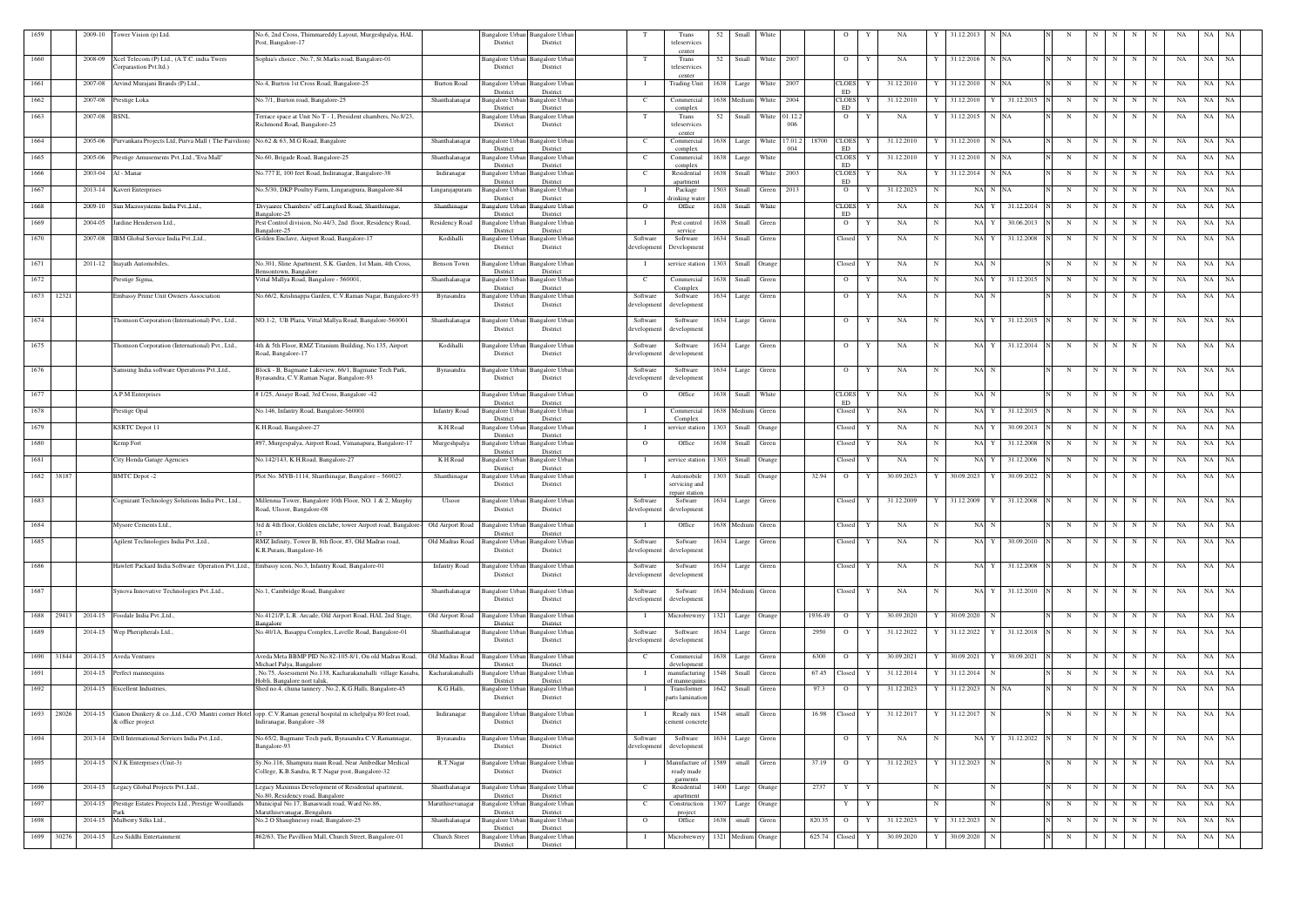| 1700 | 26905 |         | 2014-15 HAL (Facilities Management Division).                                         | Senior Officers Enclave and C&D quarters, Old Madras Road,                                                                                                                                  | Old Madras Road                                        | Bangalore Urban Bangalore Urban                |                | Residential                                              | 1125 | Large Orange      |       | 5438     | - 0                |              | 30.06.2021                                           |             | 30.06.2021                      |            |   |             |           |                   |             | NA       | NA.   |           |
|------|-------|---------|---------------------------------------------------------------------------------------|---------------------------------------------------------------------------------------------------------------------------------------------------------------------------------------------|--------------------------------------------------------|------------------------------------------------|----------------|----------------------------------------------------------|------|-------------------|-------|----------|--------------------|--------------|------------------------------------------------------|-------------|---------------------------------|------------|---|-------------|-----------|-------------------|-------------|----------|-------|-----------|
|      |       |         |                                                                                       | Bangalore-560093                                                                                                                                                                            | District                                               | District                                       |                | Quarters (Tota<br>197 flats com<br>individual<br>houses) |      |                   |       |          |                    |              |                                                      |             |                                 |            |   |             |           |                   |             |          |       |           |
| 1701 |       |         | 2014-15 RDJ sea foods India pvt., Ltd.,                                               | No.18,1st floor. 17th F cross, Indiranagar 2nd stage, Bangalore-                                                                                                                            | Indiranagar<br>District                                | Bangalore Urban Bangalore Urban<br>District    |                | Live fish/crab/<br>handling and<br>packaging             | 1305 | Small Orange      |       | 13.54    | $\overline{O}$     | Y            | 31.12.2024                                           | -N          | NA N                            |            | N | $\mathbf N$ | N         | N                 | N           | NA       | NA    | NA        |
| 1702 |       |         | 2014-15 Viom Networks Pvt.Ltd,                                                        | No.02, PID No.83-102-2F, Amaravathi Villas, B.M.P.36, 4th<br>Cross, Bhuvaneshwari nagar, C.V.Raman Nagarpost, Bangalore-                                                                    | Bangalore Urban<br>District                            | <b>Bangalore Urban</b><br>District             | T              | Telephone<br>tower                                       | 52   | Small White       |       | 2.25     | $\overline{O}$     | Y            | NA                                                   |             | Life time<br>consent            |            | N | N           | N         | N                 | N           | NA       | NA NA |           |
| 1703 |       |         | 2014-15 Viom Networks Pvt. Ltd,                                                       | Old No.73, HASB Olf Khata No.659, ATH/217, New HASB<br>Khatha No.1758 to 1765/824 A to 824 G, Assst. No.2172/824<br>G Maruthi complex, opp to BEML gate, New thippasandra post<br>Bangalore | District                                               | Bangalore Urban Bangalore Urban<br>District    | T              | Telephone<br>tower                                       | 52   | Small White       |       | 2.25     | $\overline{O}$     | Y            | NA                                                   |             | Life time<br>consent            |            | N | N           | N I       | N                 | N           | NA       | NA NA |           |
| 1704 |       |         | 2014-15 Viom Networks Pvt. Ltd.                                                       | No.37, New No.09, PID no.87, 208-9, Logas street,<br>Ramaswamy palya, Kammanahall Main Road, Bangalore-33                                                                                   | District                                               | Bangalore Urban Bangalore Urbar<br>District    | T              | Telephone<br>tower                                       | 52   | Small White       |       |          | $\overline{O}$     | Y            | NA                                                   |             | Life time<br>consent            |            | N |             | $N$ $N$   | N                 | N           | NA       | NA NA |           |
| 1705 |       |         | 2014-15 Viom Networks Pvt. Ltd,                                                       | Old No.13, New PID No.71-35/13/9, Austin town, Erappa<br>garden, Neelasandra, Bangalore-47                                                                                                  | Bangalore Urban<br>District                            | <b>Bangalore Urban</b><br>District             |                | Telephone<br>tower                                       |      | 52 Small White    |       | 2.25     | $\overline{O}$     | Y            | NA                                                   |             | Life time<br>consent            |            | N | N           |           | N N               | N           | NA       | NA NA |           |
| 1706 |       | 2014-15 | Viom Networks Pvt.Ltd,                                                                | No.29/1, PID No.92-30-29/1, 1st Cross, Millers road, Civil<br>station, Bangalore-46                                                                                                         | Bangalore Urban<br>District                            | Bangalore Urban<br>District                    | $_{\rm T}$     | Telephone<br>tower                                       | 52   | Small             | White |          | $\Omega$           | Y            | NA                                                   |             | Life time<br>consent            |            | N | $\mathbf N$ | N         | N                 | N           | NA       | NA    | NA        |
| 1707 |       | 2014-15 | Viom Networks Pvt.Ltd,                                                                | Old No.6 &7, New No.74 & 75, Anthony Nichoals street,<br>Ashoknagar, Bangalore-25                                                                                                           | Bangalore Urban<br>District                            | <b>Bangalore Urban</b><br>District             | T              | Telephone<br>tower                                       |      | 52 Small          | White | 2.25     | $\overline{O}$     | Y            | NA                                                   |             | Life time<br>consent            |            | N | N           | N         | N                 | N           | NA       | NA NA |           |
| 1708 |       | 2014-15 | Viom Networks Pvt.Ltd,                                                                | No.22-25, 6th Cross, Airport road, Konena Agrahara, Bangalore-                                                                                                                              | Bangalore Urban                                        | Bangalore Urbar                                | T              | Telephone                                                | 52   | Small             | White | 2.25     | $\overline{O}$     | Y            | NA                                                   |             | Life time                       |            | N | N           | N         | N                 | N           | NA       | NA    | NA N      |
| 1709 |       | 2014-15 | Viom Networks Pvt.Ltd,                                                                | Old No. 3 & 13, Composite No.3, PID No. 95-447-3, 9th Cross<br>10th Main, Cauvery Nagar Mani Road, Bangalore-32                                                                             | District<br>Bangalore Urban<br>District                | District<br>Bangalore Urbar<br>District        | T              | tower<br>Telephone<br>tower                              | 52   | Small White       |       | 2.25     | $\overline{O}$     | Y            | NA                                                   |             | consent<br>Life time<br>consent |            | N | N           | N         | N                 | N           | NA       | NA NA |           |
| 1710 |       | 2014-15 | Viom Networks Pvt.Ltd,                                                                | Sree Rama Complex, Site No.1891/B, HAL 3rd Stage,                                                                                                                                           | Bangalore Urban                                        | <b>Bangalore Urban</b>                         | T              | Telephone                                                | 52   | Small             | White | 2.25     | $\overline{O}$     | Y            | NA                                                   |             | Life time                       |            | N | N           | N         | N                 | N           | NA       | NA    | NA        |
| 1711 |       | 2014-15 | Viom Networks Pvt.Ltd,                                                                | Tippasandra, Bangalore<br>No.304, Domlur layout Extension, Bangalore                                                                                                                        | District<br>Bangalore Urban                            | District<br>Bangalore Urban                    | T              | tower<br>Telephone                                       | 52   | Small             | White | 2.25     | $\overline{O}$     | Y            | NA                                                   |             | consent<br>Life time            |            | N | N           | N         | N                 | N           | NA       | NA    | NA        |
| 1712 |       |         | 2014-15 Viom Networks Pvt.Ltd,                                                        | Irfan Complex, New No.07 & 9, Modi Road,                                                                                                                                                    | District<br>angalore Urban                             | District<br><b>Bangalore Urban</b>             | T              | tower<br>Telephone                                       | 52   | Small             | White | 2.25     | $\overline{O}$     | Y            |                                                      |             | consent<br>Life time            |            | N | N           | N         | N                 | N           | NA       | NA    | NA        |
| 1713 |       |         | 2014-15 Viom Networks Pvt.Ltd,                                                        | Devarajeevanahalli, Bangalore-45<br>No.23/3, PID No.77-107-23/3, Cresent Road, Ward No.77,                                                                                                  | District                                               | District<br>Bangalore Urban Bangalore Urban    | T              | tower<br>Telephone                                       | 52   | Small             | White | 2.25     | $\overline{O}$     | Y            |                                                      |             | consent<br>Life time            |            | N | N           | N         | N                 | $\mathbf N$ | NA       | NA NA |           |
| 1714 |       |         | 2014-15 Viom Networks Pvt.Ltd,                                                        | Bangalore-01<br>No.14, 80 feet Road, Michael palya, Hoysala Nagar, Bangalore                                                                                                                | District<br>Bangalore Urban                            | District<br><b>Bangalore Urban</b>             | T              | tower<br>Telephone                                       | 52   | Small             | White | 2.25     | $\overline{O}$     | Y            |                                                      |             | consent<br>Life time            |            | N | N           | N         | N                 | N           | NA       | NA    | NA        |
| 1715 |       |         | 2014-15 Bharthi Airtel Ltd                                                            | No.28, Church Street, City Center Building, Behind M.G.Road,<br>Bangalore-01                                                                                                                | District<br>Bangalore Urban<br>District                | District<br><b>Bangalore Urban</b><br>District |                | tower<br>Trans<br>teleservices                           |      | 52 Small White    |       |          | $\overline{O}$     | Y            |                                                      |             | consent<br>Life time<br>consent |            | N | N           | N         | N                 | N           | NA       | NA NA |           |
| 1716 |       |         | 2014-15 Bharthi Airtel Ltd                                                            | No.7, Clinic Road (Frazer Town) Cooke Town, Bangalore-05                                                                                                                                    |                                                        | Bangalore Urban Bangalore Urban                | T              | center<br>Trans                                          | 52   | Small White       |       |          | $\overline{O}$     | Y            |                                                      |             | Life time                       |            | N | N           | N         | N                 | N           | NA       | NA    | NA        |
|      |       |         |                                                                                       |                                                                                                                                                                                             | District                                               | District                                       |                | teleservices<br>center                                   |      |                   |       |          |                    |              |                                                      |             | consent                         |            |   |             |           |                   |             |          |       |           |
| 1717 |       |         | 2014-15 Bharthi Airtel Ltd                                                            | Texas Instrument Compound, wind Tunnel Road, Opp. Old<br>Airport Road, Murgeshpalya, Bangalore                                                                                              | District                                               | Bangalore Urban Bangalore Urban<br>District    | T              | Trans<br>teleservices<br>center                          |      | 52 Small White    |       |          | $\overline{O}$     | Y            |                                                      |             | Life time<br>consent            |            | N | N           | N         | N                 | N           | NA       | NA NA |           |
| 1718 |       |         | 2014-15 Domlur Club                                                                   | No.03, 4th Main, Domlur 2nd Stage, Bangalore-71                                                                                                                                             | Bangalore Urban<br>District                            | <b>Bangalore</b> Urban<br>District             | H              | Recreational<br>Club                                     |      | 1593 Medium Green |       | 833.42   | $\overline{O}$     | Y            | 31.12.2024                                           |             | 31.12.2024                      |            | N | N           | N         | N                 | N           | NA       | NA    | NA        |
| 1719 |       |         | 2014-15 Bharthi Airtel Ltd                                                            | Langford Road, Near Double road junction, Bangalore-27                                                                                                                                      | District                                               | Bangalore Urban Bangalore Urban<br>District    | T              | Trans<br>teleservices                                    | 52   | Small             | White |          | $\overline{O}$     | Y            |                                                      |             | Life time<br>consent            |            | N | N           | N         | N                 | N           | NA       | NA    | NA        |
| 1720 |       |         | 2014-15 Bharthi Airtel Ltd                                                            | No.193, 4th Main New Thippasandra, HAL 3rd stage,                                                                                                                                           | Bangalore Urban<br>District                            | Bangalore Urban                                | T              | center<br>Trans                                          | 52   | Small White       |       |          | $\overline{O}$     | Y            |                                                      |             | Life time                       |            | N | N           | N         | $\mathbf N$       | $\mathbf N$ | NA       | NA NA |           |
|      |       |         |                                                                                       | Bangalore-75<br>No.21,13th Cross, Kanakanagar, R.T.Nagar post, Bangalore-32                                                                                                                 |                                                        | District                                       |                | teleservices<br>center                                   |      |                   |       |          |                    |              |                                                      |             | consent                         |            |   |             |           |                   |             |          |       |           |
| 1721 |       |         | 2014-15 Bharthi Airtel Ltd                                                            |                                                                                                                                                                                             | Bangalore Urban<br>District                            | <b>Bangalore Urbar</b><br>District             |                | Trans<br>teleservices<br>center                          | 52   | Small White       |       |          | $\overline{O}$     | Y            |                                                      |             | Life time<br>consent            |            | N | N           | N         | N                 | N           | NA       | NA NA |           |
| 1722 |       |         | 2014-15 Bharthi Airtel Ltd                                                            | No.617, 1st stage, 5th Block, HBR Layout, Nagavara Main<br>Road, Bangalore-43                                                                                                               | District                                               | Bangalore Urban Bangalore Urban<br>District    |                | Trans<br>teleservices<br>center                          | 52   | Small White       |       |          | $\overline{O}$     | Y            |                                                      |             | Life time<br>consent            |            | N |             |           | N N N N           |             | NA NA NA |       |           |
| 1723 |       |         | 2014-15 Bharthi Airtel Ltd                                                            | No.35/36, Ground floor, Sri Krishna Residency, Langford road,<br>Near Richmond circle, Bangalore-25                                                                                         | District                                               | Bangalore Urban Bangalore Urban<br>District    | T              | Trans<br>teleservices                                    | 52   | Small White       |       |          | $\overline{O}$     | Y            |                                                      |             | Life time<br>consent            |            | N | N           | N         | N                 | N           | NA       | NA NA |           |
| 1724 |       |         | 2014-15 Bharthi Airtel Ltd                                                            | No.62, 1st 'A cross, Vignan Nagar, C.V.Ramannagar, Bangalore                                                                                                                                | <b>Bangalore Urban</b><br>District                     | Bangalore Urbar<br>District                    | T              | center<br>Trans<br>teleservices                          | 52   | Small             | White |          | $\overline{O}$     | Y            |                                                      |             | Life time<br>consent            |            | N | N           | N         | N                 | N           | NA       | NA NA |           |
| 1725 |       |         | 2014-15 Bharthi Airtel Ltd                                                            | No.75, Dinnur main road, HMT Layout, Behind R.T.Nagar                                                                                                                                       | Bangalore Urban                                        | <b>Bangalore</b> Urban                         | T              | center<br>Trans                                          |      | 52 Small White    |       |          | $\mathbf{O}$       | Y            |                                                      |             | Life time                       |            | N |             |           | $N$   $N$   $N$   | N           | NA       | NA NA |           |
|      |       |         |                                                                                       | police station, Bangalore-32                                                                                                                                                                | District                                               | District                                       |                | teleservices<br>center                                   |      |                   |       |          |                    |              |                                                      |             | consent                         |            |   |             |           |                   |             |          |       |           |
| 1726 |       |         | 2014-15 Zeonics systems defence & Aerospace engineer (P)                              | No.03, ADAR 10th Main, 7th Cross, Maruthinagar,<br>Malleshpalya Extn., New Thippasandra post, Bangalore-75                                                                                  | New Thippasandra<br><b>Bangalore</b> Urban<br>District | Bangalore Urbar<br>District                    |                | General<br>Engineering<br>industries                     |      | 14 Small White    |       |          | 194.49 O           | Y            | 31.12.2024                                           |             | 31.12.2024 N                    |            | N |             |           | $N$ $N$   $N$ $N$ |             | NA       | NA NA |           |
| 1727 | 26825 |         | 2015-16 Bangalore Club                                                                | No.10, Field Marshal K.M.Cariappa Road, Bangalore -25                                                                                                                                       | Shanthalanagar<br><b>Bangalore Urban</b><br>District   | <b>Bangalore Urban</b><br>District             | H              | Hotel with club 1335 Medium Orange                       |      |                   |       | 55 Lakhs | $\overline{O}$     | Y            | 30.09.2020                                           |             | 30.09.2020<br>Y                 | 30.09.2020 | N | N           | N         | N                 |             | NA       | NA    | NA        |
| 1728 |       |         | 2015-16 Cox and Kings Ltd.,                                                           | #22, BMH Complex, KH Road, Bangalore-27                                                                                                                                                     | Shanthalanagar<br>Bangalore Urban<br>District          | <b>Bangalore Urban</b><br>District             | $\mathbf{O}$   | Office                                                   |      | 1638 Small        | White |          | <b>CLOES</b><br>ED | Y            |                                                      | $\mathbf N$ | N                               |            | N | N           | N         | N                 | N           | NA       | NA NA |           |
| 1729 |       |         | 2015-16 Prestige Estates Projects (P) Ltd                                             | The Falcon House, No.1, Main Guard Cross Road, Bengalore-                                                                                                                                   | Shanthalanagar<br>Bangalore Urban<br>District          | <b>Bangalore Urban</b><br>District             | $\mathbf{C}$   | Commercial<br>complex                                    | 1307 | Large Orange      |       | 2200     | $\overline{O}$     | Y            | 30.06.2022                                           |             | 30.06.2022<br>N                 |            | N | N           | N         | N                 | $_{\rm N}$  | NA       | NA    | <b>NA</b> |
| 1730 |       |         | 2015-16 M.C.Associates,                                                               | C/o.M/s.Takaral Group of Companies, No.121, 8th Floor,<br>Dickenson Road, Bangalore                                                                                                         | Shanthalanagar<br>Bangalore Urban<br>District          | Bangalore Urban<br>District                    | $\mathbf{C}$   | Commercial<br>complex                                    |      | 1638 Large        | Green | 3450     | Y                  | Y            |                                                      | $\mathbf N$ | N                               |            | N | N           | N         | N                 | N           | NA       | NA NA |           |
| 1731 |       |         | 2015-16 Bagmane Ventures Development of Residential<br>Apartment, (Sri Nitin Bagmane) | At No.20, 1st Cross, Sampangiramnagar, Rajaram Mohan roy<br>Road, Bangalore                                                                                                                 | Sampangiramnagar<br>District                           | Bangalore Urban Bangalore Urban<br>District    | <sup>-</sup> C | Residentaial<br>apartment                                | 1638 | Large             | Green |          | Y                  |              | CFE issued on<br>15.02.2018 (For                     |             | N                               |            | N | N           | N         | N                 | N           | NA       | NA NA |           |
|      |       |         |                                                                                       |                                                                                                                                                                                             |                                                        |                                                |                |                                                          |      |                   |       |          |                    |              | Five years) CFE<br>expansion issued<br>on 03.08.2018 |             |                                 |            |   |             |           |                   |             |          |       |           |
| 1732 |       |         | 2015-16 Nitesh Estates Ltd, Nitesh Plaza                                              | No.16, Ali Askar Road, Bangalore                                                                                                                                                            | Ali askar road<br>District                             | Bangalore Urban Bangalore Urban<br>District    | $\mathbf{C}$   | Construction<br>project                                  |      | 1307 Large Orange |       | 234      | Y                  | $\mathbf{Y}$ |                                                      | N           | N                               |            | N |             | $N$   $N$ | N                 | N           | NA       | NA NA |           |
| 1733 |       |         | 2015-16 Shridi Sai Nutraceuticals Pvt., Ltd.,                                         | No.353, 1st Floor, 14th Cross, Off CMH road, Indiranagar,<br>HAL 2nd Stage, Bangalore-38                                                                                                    | Bangalore Urban<br>Indiranagar<br>District             | <b>Bangalore Urban</b><br>District             | $\blacksquare$ | Research lab                                             | 1638 | Small             | Green | 28.07    | $\overline{O}$     | Y            | 30.06.2019                                           | N           | NA N                            | NAN        | N | N           | N         | $\mathbf N$       | N           | NA       | NA    | NA        |
| 1734 |       |         | 2015-16 Viom Net Works Ltd.,                                                          | No.185, Brigade Road, Bangalore                                                                                                                                                             | Bangalore Urban<br>District                            | <b>Bangalore Urban</b><br>District             | T              | Telephone<br>tower                                       |      | 52 Small White    |       |          | $\overline{O}$     | Y            |                                                      |             | Life time<br>$\mathbf N$        |            | N | N           | N         | N                 | N           | NA       | NA NA |           |
| 1735 |       |         | 2015-16 Viom Net Works Ltd.,                                                          | No.95, Armstrong Road, Bharathi Nagar, Bangalore                                                                                                                                            | Bangalore Urban<br>District                            | <b>Bangalore Urban</b><br>District             | T              | Telephone<br>tower                                       |      | 52 Small White    |       | 2.5      | $\overline{O}$     | Y            |                                                      |             | Life time<br>N                  |            | N | N           | N         | N                 | N           | NA       | NA NA |           |
| 1736 |       |         | 2015-16 Viom Net Works Ltd.,                                                          | No.46,, 5th Cross, Sunrise Colony, Cholanayakanahalli,<br>Bangalore                                                                                                                         | Bangalore Urban<br>District                            | <b>Bangalore Urban</b><br>District             | T              | Telephone<br>tower                                       |      | 52 Small White    |       | 2.5      | $\overline{O}$     | Y            |                                                      |             | Life time                       |            | N | N           | N         | N                 | N           | NA       | NA NA |           |
| 1737 |       | 2015-16 | Viom Net Works Ltd.,                                                                  | No.12, Hosur Road, Bangalore-27                                                                                                                                                             | Bangalore Urban<br>District                            | Bangalore Urban<br>District                    |                | Telephone<br>tower                                       | 52   | Small             | White | 2.5      | $\overline{O}$     | Y            |                                                      |             | Life time                       |            | N | N           | N         | N                 | N           | NA       | NA NA |           |
| 1738 |       |         | 2015-16 Viom Net Works Ltd.,                                                          | Jayashree Jaya Prakash, No.463, 7th main, HBCS Layout,<br>Domlur, Bangalore-71                                                                                                              | Bangalore Urban<br>District                            | <b>Bangalore Urban</b><br>District             |                | Telephone<br>tower                                       |      | 52 Small White    |       | 2.5      | $\overline{O}$     | Y            |                                                      |             | Life time                       |            | N | N           | N         | N                 | N           | NA       | NA NA |           |
|      |       |         |                                                                                       |                                                                                                                                                                                             |                                                        |                                                |                |                                                          |      |                   |       |          |                    |              |                                                      |             |                                 |            |   |             |           |                   |             |          |       |           |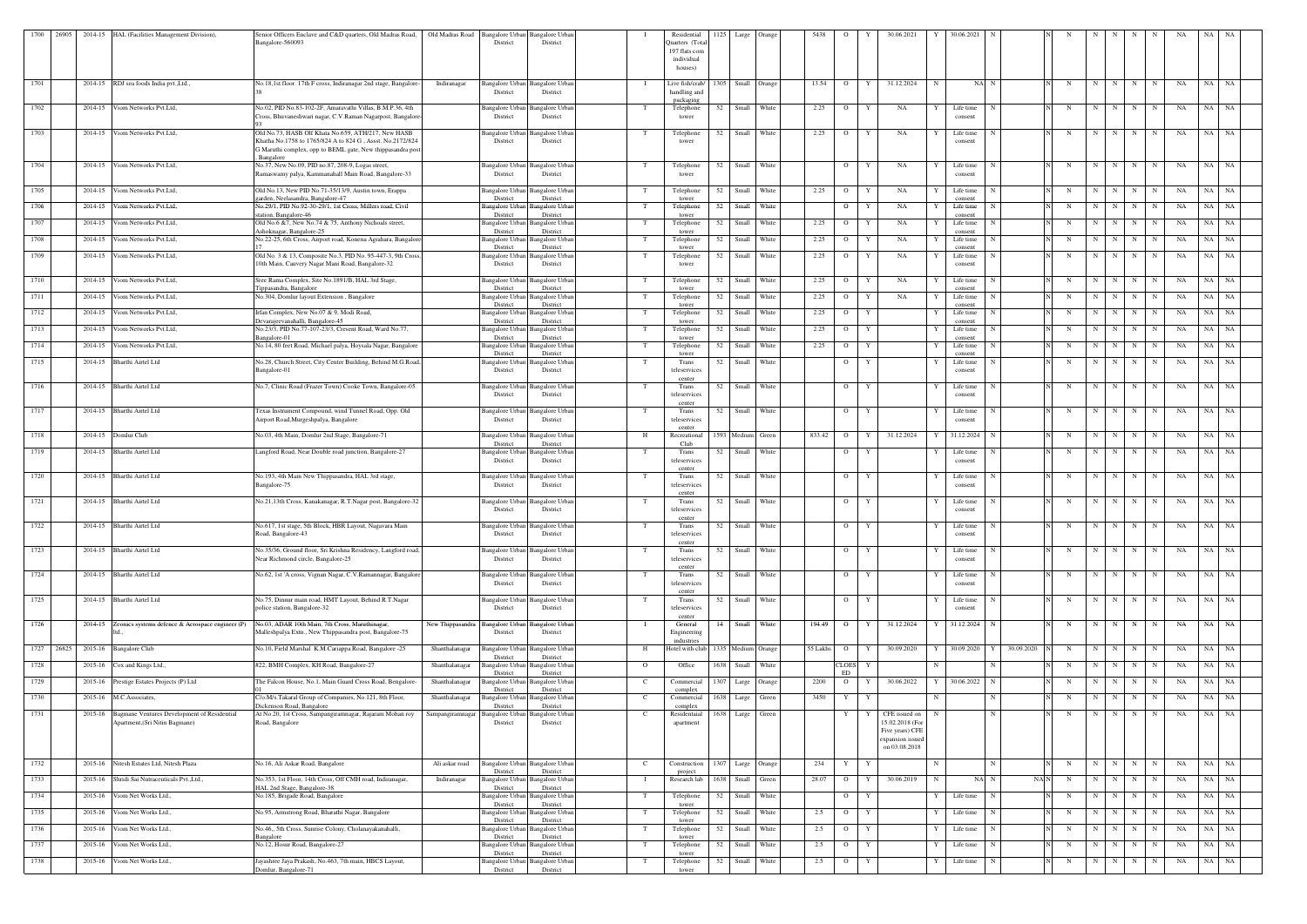| 1739 | 25766      |         | 2015-16 Benier Aquaa Inc                                                                         | No.1/1, Muniswamappa garden, Near Gurudwar, Halasur,                                                                                                       | Ulsoor              |                                         | Bangalore Urban Bangalore Urban                |                | Package                                                                                    | 1503 | Small              | Green  | 55                | $\circ$                                            |              | 29.09.2025                                    |   | 29.09.2025     |                 |             |             |                 |             |             |                    |           |    |
|------|------------|---------|--------------------------------------------------------------------------------------------------|------------------------------------------------------------------------------------------------------------------------------------------------------------|---------------------|-----------------------------------------|------------------------------------------------|----------------|--------------------------------------------------------------------------------------------|------|--------------------|--------|-------------------|----------------------------------------------------|--------------|-----------------------------------------------|---|----------------|-----------------|-------------|-------------|-----------------|-------------|-------------|--------------------|-----------|----|
| 1740 | 29454      |         | 2015-16 Bangalore Brew Works (P) Ltd.,                                                           | Bangalore-08<br>No.99/100, Residency Road, 10th level, Prestige tower,<br>Bangalore-560025                                                                 | Residency Road      | District<br>Bangalore Urbar<br>District | District<br><b>Bangalore</b> Urban<br>District | - 1            | drinking water<br>Microbrewery                                                             |      | 1321 Medium        | Orange | 898               | $\circ$                                            | Y            | 30.09.2020                                    |   | 30.09.2020     | N               | N           | $\mathbf N$ | N I             | N           | $\mathbf N$ | NA                 | NA        | NA |
| 1741 |            | 2015-16 | Public Works Department for Judical Quarter for<br>Group B, C & D Officers of Hon'ble High Court | Sy.No. 14, 15/1, 29/2, 30/1, & 30/2 of Benniganahalli Village,<br>K.R.Puram Hobli, Bengaluru                                                               | Benniganahalli      | <b>Bangalore Urban</b><br>District      | Bangalore Urban<br>District                    | C              | Residential<br>apartment o<br>675 units                                                    |      | 1181 Large         | Red    | 19770             | $\overline{O}$                                     |              | 30.06.2021                                    |   | 30.06.2021     | N               | N           | $\mathbf N$ | N               | $\mathbf N$ | N           | NA                 | NA        | NA |
| 1742 |            |         | 2015-16 Aquarelle India Pvt. Ltd.,                                                               | No.89/159, HL No. 1877/3, Khata No.2697, Kacharkanahalli,<br>HBR Layout 2nd stage, Bangalore-560043                                                        | Kacharakanahalli    | Bangalore Urban<br>District             | <b>Bangalore Urban</b><br>District             | - 1            | Ready made<br>Garment                                                                      |      | 1589 Medium        | Green  | 700               | $\circ$                                            | Y            | 31.12.2024                                    | Y | 31.12.2024     | $\mathbf N$     | N           |             | N               | $N$ $N$     | N           | NA                 | NA        | NA |
|      | 1743 26061 |         | 2015-16 Revival Impex,                                                                           | No.01, 1st Main, Anand Gokula layout, R.T.Nagar, Bangalore                                                                                                 | R.T.Nagar           | Bangalore Urban                         | <b>Bangalore Urbar</b>                         |                | Garment                                                                                    |      | 1589 Small         | Green  | 89.06             | $\overline{O}$                                     | Y            | 31.12.2024                                    | N | $NA$ N         |                 | NAN<br>N    | $\mathbf N$ |                 | $N$   $N$   | N           | NA                 | NA        | NA |
| 1744 |            | 2015-16 | Tata Teleservices Ltd                                                                            | irban district, Bangalore-32<br>No. 06, Esteen Regency building, Opp.Baaldwin girls school,                                                                |                     | District<br>Bangalore Urbar             | District<br>Bangalore Urban                    | - Т            | Stiching<br>Towers                                                                         | 52   | Small              | White  | 5.6               | $\overline{O}$                                     | Y            |                                               |   | 31.12.2026     | N               | N           | N           | N               | N           | $\mathbf N$ | NA                 | NA        | NA |
| 1745 | 27178      |         | 2015-16 Jubilant Auto Works Pvt Ltd                                                              | Richmond road, Bangalore<br>No.01, Mahatma Gandhi Road, Bangalore-01                                                                                       | Shanthalanagar      | District<br>Bangalore Urbar             | District<br><b>Bangalore Urban</b>             | $\mathbf{O}$   | Office activity                                                                            | 14   | Small              | White  | 12                | $\overline{O}$                                     | $\mathbf{Y}$ | NA                                            |   | 31.12.2025     | N               | $\mathbf N$ | $\mathbf N$ | N               | N           | $\mathbf N$ | NA                 | NA        | NA |
| 1746 | 26908      | 2015-16 | Bimal Auto Agency India Pvt Ltd.                                                                 | No.82, Banaswadi Main Road, Bangalore-560003                                                                                                               | Banaswadi           | District<br>Bangalore Urbar             | District<br>Bangalore Urban                    |                | Automobile                                                                                 |      | 1303 Mediu         | Orange | 542               | $\circ$                                            |              | NA                                            |   | 30.09.2021     |                 |             | $\mathbf N$ | N               | N           | N           | NA                 | NA        | NA |
| 1747 | 30167      |         | Brewklyn Microbreweries Pvt Ltd (Brewklyn)                                                       | No.30, CMR Road, H.R.B.R. Layout, Bangalore-560043                                                                                                         | <b>HRBR</b> Layout  | District<br><b>Bangalore</b> Urbar      | District                                       |                | service station                                                                            |      |                    |        | 184               | $\overline{O}$                                     |              | 30.09.2021                                    |   | 30.09.2021     | 30.09.2020      | N           | $\mathbf N$ | N               |             | $\mathbf N$ |                    |           | NA |
|      |            | 2016-17 |                                                                                                  |                                                                                                                                                            |                     | Distric                                 | Bangalore Urban<br>District                    |                | Microbrewery                                                                               |      | 1321 Medium        | Orange |                   |                                                    |              | 30.09.2021                                    |   |                |                 |             |             |                 | $\mathbf N$ |             | NA                 | NA        |    |
|      | 1748 74707 | 2016-17 | <b>Prestige Central</b>                                                                          | at Municpal nos<br>36, 37, 38, 39, 40, 41, 42, 43, 44, 45, 46, 47, 47/ 3, 48, 49, 50, 51,<br>Central street, Municipal ward no.79, Shivajinagar, Bengaluru | Shivajinagar        | Bangalore Urbar<br>District             | Bangalore Urbar<br>District                    | C              | commercial<br>complex with<br>built up area o<br>17,165.31<br>$S_{0}$ mt                   | 1307 | Large              | Orange | Rs. 25.75 Cro     | $\overline{O}$                                     | Y            | 30.09.2023                                    | Y | 30.09.2023     | 30.09.2023<br>Y | N           | N           | N I             | N           | N           | NA                 | NA        | NA |
| 1749 |            |         | 2016-17 Valmark Fortune                                                                          | At Municipal Katha no.208/3 (Old Survey No's 207/2 &<br>208) Appajappa Garden, PSK Naidu Road, Doddigunte, Cox<br>Town, Civil station, Bengaluru-560005    | Cox Town            | District                                | Bangalore Urban Bangalore Urban<br>District    | C              | Residential<br>apartment                                                                   |      | 1638 Large         | Green  | 4520              | Y                                                  | Y            | Five years from<br>the date of<br>27.09.2016  | N |                | N               | N           |             | N               | $N$   $N$   | N           | NA                 | NA NA     |    |
| 1750 |            |         | 2016-17 Markem-Image India Pvt., Ltd.,                                                           | No.18 And 18/2, Campbell Road, Viveknagar Post, Bengaluru<br>Urban South, Bangalore-560047                                                                 | Viveknagar          | Bangalore Urban<br>District             | <b>Bangalore Urbar</b><br>District             | $\blacksquare$ | Assembly of<br>servicing of Ba                                                             | 1642 | Small              | Green  | 140               | $\overline{O}$                                     | Y            |                                               | Y | 31.12.2025     | Y               | N           | N           |                 | $N$ N       | N           | NA                 | NA        | NA |
|      |            |         |                                                                                                  |                                                                                                                                                            |                     |                                         |                                                |                | code and<br>printing                                                                       |      |                    |        |                   |                                                    |              |                                               |   |                |                 |             |             |                 |             |             |                    |           |    |
|      | 1751 31013 | 2016-17 |                                                                                                  |                                                                                                                                                            | Vittal mallya road, | <b>Bangalore Urban</b>                  | <b>Bangalore Urban</b>                         |                | appliances<br>Microbrewery                                                                 |      | 1321 Medium        | Orange | 2000              | $\overline{O}$                                     | Y            | 31.12.2025                                    |   | 30.09.2020 N   | 31.12.2020      |             | N           | N I             | N           | N           | NA                 | NA        | NA |
| 1752 |            | 2016-17 | Massive Restaurants Pvt Ltd<br>Smt. H.Shilaja & Others,                                          | 2nd Floor, No.24, Vittal Mallya road, Bangalore<br>Sy. No.186/4, Kaggadasapura Village, C.V.Raman Nagar Post,                                              |                     | District                                | District                                       | - C            | Residential                                                                                |      |                    |        | 4500              | Y                                                  | Y            | 30.09.2020<br>CFE issued on                   |   |                | N               |             | N           | NI              |             |             |                    | NA NA     |    |
|      |            |         |                                                                                                  | Bangalore-560093                                                                                                                                           | Byrasandra          | Bangalore Urbar<br>District             | <b>Bangalore Urban</b><br>District             |                | apartment                                                                                  |      | 1400 Large         | Orange |                   |                                                    |              | 23.11.2016                                    |   |                |                 |             |             |                 | N           | N           | NA                 |           |    |
| 1753 |            |         | 2016-17 M.M. Samiulla & Others                                                                   | Municipal No.1, PID No.86-33-1, Banaswadi Road, Ward<br>No.86, Maruthi Sevanagar, Bangalore                                                                | Maruthisevanagar    | District                                | Bangalore Urban Bangalore Urban<br>District    | C              | Residential<br>apartment                                                                   |      | 1400 Medium        | Orange | 600               | $\mathbf{Y}$                                       |              | CFE issued on<br>08.12.2016<br>$(5$ years $)$ |   |                | N               | N           | $\mathbf N$ | N               | $\mathbf N$ | N           | NA                 | NA        | NA |
|      | 1754 78489 |         | 2016-17 Sathyadeva Builders                                                                      | Sy. No.50/2, Byrasandra Village, Varthur hobli, Bangalore                                                                                                  | Byrasandra          | <b>Bangalore Urban</b><br>District      | <b>Bangalore Urban</b><br>District             | $\mathbf{C}$   | Residential<br>apartment                                                                   |      | 1400 Large         | Orange | 2000              | $\mathbf{Y}$                                       | Y            | CFE issued on<br>23.11.2016 (5<br>years)      |   |                | N               | N           | $\mathbf N$ | N               | N           | $\mathbf N$ | NA                 | NA        | NA |
|      |            |         | 1755 29344 2016-17 Concavity Solutions                                                           | No.158, 1st floor, 7th Main, 80 feet road, Subbayana palya,<br>Banaswadi, Bangalore-560043                                                                 | Banaswadi           | <b>Bangalore Urban</b><br>District      | <b>Bangalore Urban</b><br>District             | $\blacksquare$ | E-waste<br>collection                                                                      |      | $1121$ Small       | Red    | 10                | $\overline{O}$                                     | Y            |                                               | Y | 30.06.2020     | $\mathbf N$     | N           | $\mathbf N$ |                 | $N$   $N$   |             | Y 30.06.2021 NA NA |           |    |
| 1756 |            |         | 2016-17 Mr.R.Sai Kumar Reddy                                                                     | Khatha no.1054/2, Puttappa layout, New Thippasandra, Ward                                                                                                  | New Thippasandra    | <b>Bangalore Urban</b>                  | <b>Bangalore</b> Urban                         | <sup>-</sup> C | center<br>Hostel buildin                                                                   |      | 1638 Medium        | Green  |                   |                                                    |              | 30.06.2020                                    |   |                | N               |             | $\mathbf N$ | N               |             |             |                    | NA        | NA |
|      |            |         |                                                                                                  | no.58 (Old no.74), Bengalore                                                                                                                               |                     | District                                | District                                       |                | with built up<br>area 7,357.92<br>Sqmt                                                     |      |                    |        | 950               |                                                    |              | CFE issued on<br>12.01.2017 (5<br>years).     |   |                |                 |             |             |                 | N           | N           | NA                 |           |    |
|      | 1757 77792 |         | 2016-17 Vaishnavi Infrastructure Pvt Ltd.,                                                       | No.12, Infantry road, Bangalore                                                                                                                            | Shanthalanagar      | District                                | Bangalore Urban Bangalore Urban<br>District    | <sup>-</sup> C | Commercia<br>building                                                                      |      | $1638$ Large       | Green  | 2300              |                                                    |              | 30.09.2023<br>CFE issued on<br>16.01.2017 (5  |   | 30.09.2023 N   |                 | N           | $\mathbf N$ | NI              | N           | N           | NA                 | NA        | NA |
| 1758 |            |         | 2016-17 Prestige VST Towers                                                                      | No.11, M.G.Road, Bangalore                                                                                                                                 | Shanthalanagar      | District                                | Bangalore Urban Bangalore Urban<br>District    | $\mathbf{C}$   | Commercial<br>building (STF                                                                |      | 1638 Medium        | Green  | 280               | $\overline{O}$                                     | Y            | years).                                       | Y | 31.12.2021     | N               | N           | $\mathbf N$ | N               | N           | N           | NA                 | NA        | NA |
| 1759 |            | 2016-17 | R & M India Pvt Ltd.,                                                                            | No.137/2, Service Road, Outer ring road, Banaswadi<br>Kalyanagar post, Bangalore-46                                                                        | Banaswadi           | Bangalore Urbar<br>District             | Bangalore Urbar<br>District                    |                | operation)<br>Information<br>testing products                                              |      | 1632 Mediun        | Green  | 741               |                                                    |              | 31.12.2021                                    | Y | 31.12.2025     | N               | N           | $\mathbf N$ | N I             | N           | N           | NA                 | NA        | NA |
|      |            |         |                                                                                                  |                                                                                                                                                            |                     |                                         |                                                |                |                                                                                            |      |                    |        |                   | Closed(<br>Industry<br>letter<br>dt.02.05<br>.2018 |              | 31.12.2025                                    |   |                |                 |             |             |                 |             |             |                    |           |    |
| 1760 |            |         | 2016-17 St.Jospehs College                                                                       | No.36, Langford road, Bangalore                                                                                                                            | Shanthalanagar      | District                                | Bangalore Urban Bangalore Urban<br>District    | $\mathbf{C}$   | STP of 100<br><b>KLD</b>                                                                   |      | 1162 Large         | Red    | 40 crores         | Y                                                  | Y            | CFE issued on<br>21.03.2017 (5<br>years)      | N |                | N               | N           |             | N N N N         |             |             | NA                 | NA NA     |    |
| 1761 |            |         | 2016-17 Zahara Beaufort                                                                          | Khatha no.131, (Old No.293/294 and 252/253), Old Airport<br>road, Kodihalli, Konena Agrahara, Bangalore-560017                                             | Konenaagrahar       | Bangalore Urbar<br>District             | <b>Bangalore</b> Urbar<br>District             | $\mathbf{C}$   | Commercial<br>building                                                                     |      | 1307 Medium Orange |        | 850<br>Lakhs      | Y                                                  | Y            | CFE issued on<br>06.04.2017 (5<br>years)      |   |                | N               | N           |             | N N N           |             | N           | NA                 | NA NA     |    |
| 1762 |            |         | 2016-17 Intergloble Hotels Pvt Ltd                                                               | PID no.77-5-30/1, Rajaram Mohan Roy Road, Ward no.77,<br>Sampangiramnagara, Bangalore-560077                                                               | Sampangiramnagar    | District                                | Bangalore Urban Bangalore Urban<br>District    | H              | Hotel                                                                                      |      | 1335 Large Orange  |        | 2400<br>Lakhs     |                                                    | Y            | CFE issued on<br>06.04.2017 (5<br>years)      |   |                | $\mathbf N$     | N           | $\mathbf N$ | N               | N           | N           | NA                 | NA        | NA |
| 1763 |            |         | 2016-17 Prestige Exotica Apartment Owners Association,                                           | #3, Cunningham Crescent Road, Banagalore-560052                                                                                                            | Shanthalanagar      | Bangalore Urbar<br>District             | Bangalore Urban<br>District                    | $\mathbf{C}$   | Residential<br>apartment 44<br>flats (to                                                   |      | 1400 Medium        | Orange | NA                | $\overline{O}$                                     | Y            |                                               |   |                | N               |             | $\mathbf N$ | N               | N           | N           | NA                 | NA        | NA |
| 1764 |            | 2016-17 | Shree Lakshmi Venkateshwara Construction                                                         | Khatha o.367/71/2, Kaggadasapura, HAL Airport Sub Zone,                                                                                                    | Kaggadasapura       | Bangalore Urban                         | <b>Bangalore Urbar</b>                         | $\mathbf{C}$   | operateSTP)<br>Residential                                                                 |      | 1400 Small         | Orange | 400 Lakhs         | Y                                                  | Y            | 31.12.2021<br>CFE issued on                   |   |                | N               | N           | N           |                 | $N$ N       | N           | NA                 | <b>NA</b> | NA |
|      |            |         |                                                                                                  | Bangalore                                                                                                                                                  |                     | District                                | District                                       |                | apartment 40<br>flats                                                                      |      |                    |        |                   |                                                    |              | 17.04.2017 (5<br>years)                       |   |                |                 |             |             |                 |             |             |                    |           |    |
| 1765 |            |         | 2016-17 BWSSB Sewage Treatment Plant (STP) at 2 MLD<br><b>Tertiary Treatment Plant</b>           | Ulsoor Bangalore                                                                                                                                           | Ulsoor              | District                                | Bangalore Urban Bangalore Urban<br>District    | LB             | Local body                                                                                 |      | 1181 Local bod Red |        | <i>********</i> * | $\overline{O}$                                     | Y            | 30.06.2022                                    | Y | $30.06.2022$ N |                 | N           |             | $N$   $N$   $N$ |             | N           | NA                 | NA NA     |    |
| 1766 |            |         | 2016-17 Sri J Roopesh alias J Rajiva Sukeerti & J Deepak                                         | Katha No.136/1, Maruthi Nagar, Mallesh Palys, Kaggadasapura,<br>C.V.Raman Nagar, Ward No.83, Bengaluru                                                     | Kaggadasapura       | District                                | Bangalore Urban Bangalore Urban<br>District    | - C            | Hostel building<br>with built up<br>area 4,911.82<br>Samt                                  |      | 1307 Medium Orange |        | 980 lakhs         | Y                                                  | Y            | CFE issued on<br>25.04.2017 (5<br>years)      |   |                | N               |             | $\mathbf N$ | N               | N           | N           | NA                 | NA .      | NA |
| 1767 | 31438      |         | 2016-17 Community India Hospitality and Resorts Pvt., Ltd.,                                      | No.67/68, Residency road, Opposite Hyundai show room,<br>Richmond town, Bangalore-560025                                                                   | Richmond Town       | District                                | Bangalore Urban Bangalore Urban<br>District    | $\blacksquare$ | Microbrewery                                                                               |      | 1321 Medium        | Orange | 830               | $\overline{O}$                                     | Y            | 30.09.2021                                    | Y | 30.09.2021 N   |                 | $\mathbf N$ | N           | N I             | N           | N           | NA                 | NA NA     |    |
|      | 1768 32384 |         | 2016-17 Puthur Infotech Pvt Ltd.,                                                                | No.55, 1st Floor, 5th Cross, Banaswadi Main Road, Bangalore-<br>560043                                                                                     | Banaswadi           | Bangalore Urban<br>District             | <b>Bangalore Urban</b><br>District             | - 1            | E-waste<br>collection,<br>segregation<br>recovery and<br>refurbishment<br>unit of capacity |      | 1121 Small         | Red    | 40                | $\overline{O}$                                     | Y            | 30.06.2021                                    | Y | 30.06.2021 N   |                 | N           |             | $N$   $N$ $N$   |             |             | Y 30.06.2021 NA NA |           |    |
| 1769 |            |         | 2016-17 V Hemavathi,                                                                             | No.58/A, Ramamurthy Nagar Main Road, Ward No. 27,<br>Banaswadi, Bangalore 560043                                                                           | Banaswadi           | District                                | Bangalore Urban Bangalore Urban<br>District    | - C            | 1.4 TPD<br>Residential<br>apartment with<br>24 nos villas                                  |      | 1400 Medium Orange |        |                   | Y                                                  | Y            | CFE issued on<br>06.06.2017 (5                |   |                | N               |             |             | N               | $N$ N       | N           | NA                 | NA NA     |    |
|      | 1770 32660 |         | 2016-17 Wanderers Brewing Pvt., Ltd                                                              | Site no. 7M-417, 2nd Block, HRBR layout, Bangalore                                                                                                         | <b>HRBR</b> Layout  | District                                | Bangalore Urban Bangalore Urban<br>District    |                | Microbrewery                                                                               |      | 1321 Small Orange  |        |                   | $\overline{O}$                                     | Y            | years)<br>30.06.2021                          |   | 30.06.2021 N   |                 |             | N           |                 | $N$   $N$   | N           | NA                 | NA NA     |    |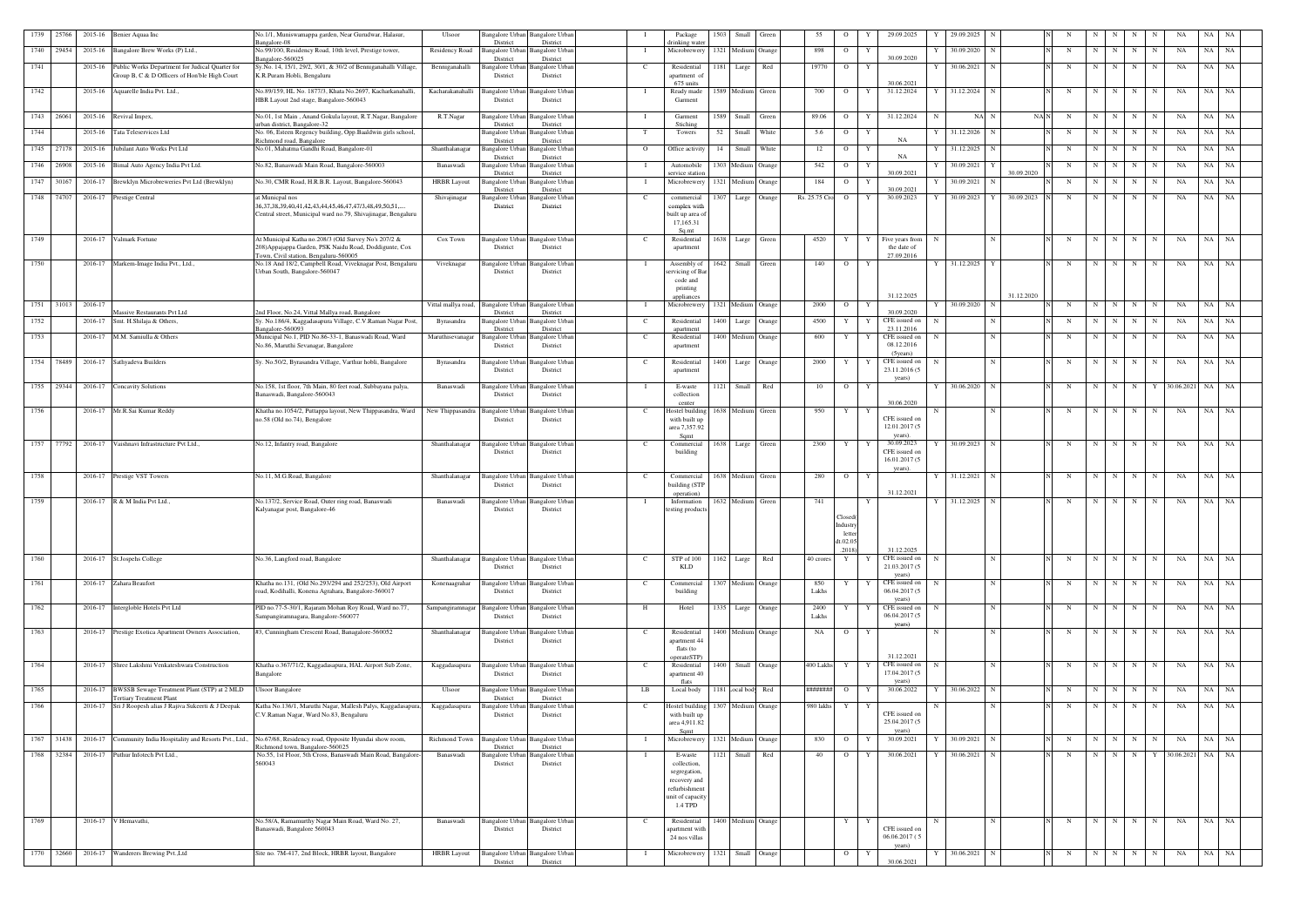| 1771 |            | 2016-17 Assetz Buildwell LLP.                            | Municipal No.431, Varthur Road, Nagavarapalya, Ward No.83,                                        | Nagavarpalya       | Bangalore Urban Bangalore Urban                 |                                    |                | Residential                         |      | 1400 Large Orange  | 3118       |                 |              | CFE issued on                    |                     |             |   |             |             |                     | NA | NA.      |           |  |
|------|------------|----------------------------------------------------------|---------------------------------------------------------------------------------------------------|--------------------|-------------------------------------------------|------------------------------------|----------------|-------------------------------------|------|--------------------|------------|-----------------|--------------|----------------------------------|---------------------|-------------|---|-------------|-------------|---------------------|----|----------|-----------|--|
|      |            |                                                          | C.V.Raman Nagar, Bengaluru                                                                        |                    | District                                        | District                           |                | apartment with                      |      |                    |            |                 |              | 03.07.2017 (5                    |                     |             |   |             |             |                     |    |          |           |  |
| 1772 |            | 2016-17 ITC Employees Residential Apartment              | Plot No.08, Jeevanahalli Main Road, Ward No.59 (Old Ward                                          | Maruthisevanagar   | Bangalore Urban                                 | <b>Bangalore Urbar</b>             |                | 63 flats<br>Residential             |      | 1400 Medium Orange | Local body | $\overline{O}$  | Y            | years)                           | 31.12.2021          | N           | N | N           | N           | N<br>N              | NA | NA       | NA        |  |
|      |            |                                                          | 86), Maruthisevanagar, Bengaluru-560005                                                           |                    | District                                        | District                           |                | apartment with<br>57 flats built-up |      |                    |            |                 |              |                                  |                     |             |   |             |             |                     |    |          |           |  |
|      |            |                                                          |                                                                                                   |                    |                                                 |                                    |                | area 19,835                         |      |                    |            |                 |              |                                  |                     |             |   |             |             |                     |    |          |           |  |
|      |            | 1773 32408 2016-17 Mandovi Motors Pvt Ltd.,              | No.4C, Jolly Estate, Opposite RMZ Infinity, Next to Gopalan                                       |                    | Old Madras Road Bangalore Urban Bangalore Urban |                                    |                | samtrs<br>Servicing and             |      | 1303 Small Orange  | 450 Lakhs  | $\overline{O}$  | Y            | 31.12.2021<br>30.09.2022         | 30.09.2022 Y<br>Y   |             | N | N           | N I         | N<br>N              | NA | NA NA    |           |  |
|      |            |                                                          | Mall, Old Madras Road, Bengaluru-560093                                                           |                    | District                                        | District                           |                | washing of four                     |      |                    |            |                 |              |                                  |                     |             |   |             |             |                     |    |          |           |  |
|      |            |                                                          |                                                                                                   |                    |                                                 |                                    |                | wheeler vehicle                     |      |                    |            |                 |              |                                  |                     | 30.09.2021  |   |             |             |                     |    |          |           |  |
|      |            | 1774 31522 2016-17 JMC Projects (India) Ltd,             | 2nd Floor, Gold tower, Residency Road, No.50, Bangalore                                           |                    | Residency Road Bangalore Urban Bangalore Urban  |                                    |                | Ready mix                           |      | 1548 Small Green   | 57 Lakhs   | $\overline{O}$  | Y            | 31.12.2020                       | 31.12.2020 N<br>- Y |             | N | N           | N           | N<br>N              | NA | NA       | NA        |  |
|      |            |                                                          | 560025                                                                                            |                    | District                                        | District                           |                | ement concret<br>plant of capacity  |      |                    |            |                 |              |                                  |                     |             |   |             |             |                     |    |          |           |  |
|      |            |                                                          |                                                                                                   |                    |                                                 |                                    |                | 2500cubicmete                       |      |                    |            |                 |              |                                  |                     |             |   |             |             |                     |    |          |           |  |
|      |            |                                                          |                                                                                                   |                    |                                                 |                                    |                | /month.                             |      |                    |            |                 |              |                                  |                     |             |   |             |             |                     |    |          |           |  |
| 1775 |            | 2016-17 Halosource Technologies Pvt Ltd.,                | No.2M 309/J, 1st floor, KVV square, 2nd main, East of NGEF                                        | Kasturinagar       | Bangalore Urban Bangalore Urban                 | District                           | - T            | R & D activity                      |      | 1503 Small Green   | 20 Lakhs   |                 | $O$ $Y$      | 31.12.2026                       | Y 31.12.2026 N      |             | N |             |             | $N$ $N$ $N$ $N$     | NA | NA NA    |           |  |
|      |            |                                                          | layout, (Kasturinagar) Bangalore-560043                                                           |                    | District                                        |                                    |                | for Aqua Guard<br>Water purifiers   |      |                    |            |                 |              |                                  |                     |             |   |             |             |                     |    |          |           |  |
|      |            |                                                          |                                                                                                   |                    |                                                 |                                    |                | on job work<br>basis.               |      |                    |            |                 |              |                                  |                     |             |   |             |             |                     |    |          |           |  |
| 1776 |            | 2016-17 Redifice Developers India Pvt Ltd,               | Katha No.18, Benson Cross Road, K.G.Baydarahalli Village,                                         | <b>Benson Town</b> | <b>Bangalore Urban</b>                          | <b>Bangalore Urba</b>              |                | Residential                         |      | 1400 Medium Orange | 900 lakhs  | Y               | Y            | CFE issued on                    |                     | N           | N | N           | $N$   $N$   | N                   | NA | NA NA    |           |  |
|      |            |                                                          | Ward No.92, Bangalore                                                                             |                    | District                                        | District                           |                | apartment with<br>23 flats with     |      |                    |            |                 |              | 09.08.2016(5<br>years validity)  |                     |             |   |             |             |                     |    |          |           |  |
|      |            |                                                          |                                                                                                   |                    |                                                 |                                    |                | total built-up                      |      |                    |            |                 |              |                                  |                     |             |   |             |             |                     |    |          |           |  |
|      |            |                                                          |                                                                                                   |                    |                                                 |                                    |                | area 4,786.80<br>sqmtrs             |      |                    |            |                 |              |                                  |                     |             |   |             |             |                     |    |          |           |  |
| 1777 |            | 2017-18 White Lotus Smart Homes Llp,                     | Municipal No.154/4, Wheelers Road, Sindhi Colony, Ward                                            |                    | Bangalore Urban                                 | <b>Bangalore Urbar</b>             |                | Residential                         |      | 1400 Large Orange  | Local body | Y               | $\mathbf{Y}$ |                                  | -N                  | N           | N | N           | $N$   $N$   | N                   | NA | NA NA    |           |  |
|      |            |                                                          | No.91, Pid No.91-95-154/4, Bengaluru-560005                                                       |                    | District                                        | District                           |                | apartment 12                        |      |                    |            |                 |              |                                  |                     |             |   |             |             |                     |    |          |           |  |
|      |            |                                                          |                                                                                                   |                    |                                                 |                                    |                | flatsbuilt-up<br>area of            |      |                    |            |                 |              | CFE issued on                    |                     |             |   |             |             |                     |    |          |           |  |
|      |            |                                                          |                                                                                                   |                    |                                                 |                                    |                | 4097.08 sq.                         |      |                    |            |                 |              | 10.07.2017 (5                    |                     |             |   |             |             |                     |    |          |           |  |
| 1778 |            | 2017-18 Comfort Meadows                                  | Sy No.29/1, 1st Main Road, Kaverinagar, Kavalbyrasandra,                                          | Kavalbyrasandra    | <b>Bangalore</b> Urban                          | <b>Bangalore Urbar</b>             |                | mtrs<br>Residential                 | 1400 | Large Orange       | 489 Lakhs  | Y               | Y            | years)                           |                     | N           | N | N           | N I         | N<br>N              | NA | NA       | <b>NA</b> |  |
|      |            |                                                          | Bangalore-560032                                                                                  |                    | District                                        | District                           |                | apartment 23                        |      |                    |            |                 |              |                                  |                     |             |   |             |             |                     |    |          |           |  |
|      |            |                                                          |                                                                                                   |                    |                                                 |                                    |                | Nos of flatsa<br>built-up area      |      |                    |            |                 |              | CFE issued on                    |                     |             |   |             |             |                     |    |          |           |  |
|      |            |                                                          |                                                                                                   |                    |                                                 |                                    |                | 2,941.55 sq.mt                      |      |                    |            |                 |              | 01.08.2017 (5                    |                     |             |   |             |             |                     |    |          |           |  |
| 1779 |            | 2017-18 Mr.V.P.Tiruvengada Swamy & Mr.V.P.Mahendra       | New Municipal No.61, Property ID No.76-20-61, St.Marks                                            | Richmond Town      | <b>Bangalore Urban</b>                          | <b>Bangalore Urbar</b>             |                | Commercial                          |      | 1162 Large Red     |            | 225.72 Lakh Y Y |              | years)                           |                     | N           | N |             | $N$ $N$ $N$ | N                   | NA | NA NA    |           |  |
|      |            |                                                          | Road, BBMP Ward No.76, Richmond Town, Bangalore                                                   |                    | District                                        | District                           |                | building<br>consisting of           |      |                    |            |                 |              |                                  |                     |             |   |             |             |                     |    |          |           |  |
|      |            |                                                          |                                                                                                   |                    |                                                 |                                    |                | (Retails shops,                     |      |                    |            |                 |              |                                  |                     |             |   |             |             |                     |    |          |           |  |
|      |            |                                                          |                                                                                                   |                    |                                                 |                                    |                | Office space,<br>resturant and      |      |                    |            |                 |              |                                  |                     |             |   |             |             |                     |    |          |           |  |
|      |            |                                                          |                                                                                                   |                    |                                                 |                                    |                | club house buil                     |      |                    |            |                 |              |                                  |                     |             |   |             |             |                     |    |          |           |  |
|      |            |                                                          |                                                                                                   |                    |                                                 |                                    |                | up area<br>64,198.59                |      |                    |            |                 |              | CFE issued on<br>29.07.2017 (5   |                     |             |   |             |             |                     |    |          |           |  |
|      |            |                                                          |                                                                                                   |                    |                                                 |                                    |                | Samts                               |      |                    |            |                 |              | Years)                           |                     |             |   |             | N I         |                     |    | NA       |           |  |
| 1780 |            | 2017-18 HAL CTH                                          | Sy.No. 52 of GM Palya, HAL Estate, Bangalore-560017                                               | G.M Palya          | Bangalore Urban<br>District                     | Bangalore Urba<br>District         |                | Residential<br>apartment 97         | 1400 | Large Orange       |            | $\overline{O}$  |              | 30.09.2022                       | 30.09.2022 N        |             | N | $\mathbf N$ |             | N<br>N              | NA |          | NA        |  |
|      |            |                                                          |                                                                                                   |                    |                                                 |                                    |                | flats built up<br>area-6,749        |      |                    |            |                 |              | CFE issued on<br>18.08.2017 (5   |                     |             |   |             |             |                     |    |          |           |  |
|      |            |                                                          |                                                                                                   |                    |                                                 |                                    |                |                                     |      |                    |            |                 |              | years)                           |                     |             |   |             |             |                     |    |          |           |  |
| 1781 |            | 2017-18 Cornerstone Properties Pvt Ltd.,                 | No.9/1, Ward No.90, Sagayapura, Hennur Main Road,<br>Bangalore-560084                             | Sagayapuram        | Bangalore Urban<br>District                     | <b>Bangalore Urban</b><br>District |                | Hostel building<br>bilt up area     | 1307 | Large Orange       | 2050 Lakhs | Y               |              | CFE issued on<br>13.09.2017 (5   |                     | N           | N | N           | N           | N<br>N              | NA | NA .     | <b>NA</b> |  |
|      |            |                                                          |                                                                                                   |                    |                                                 |                                    |                | 15240.58 sqm.                       |      |                    |            |                 |              | years)                           |                     |             |   |             |             |                     |    |          |           |  |
| 1782 |            | 2017-18 Rida Builders & Promoters Pvt. Ltd.              | Municipal No.27 (Old No.40) At Richmond Road, Bengaluru                                           | Shanthalanagar     | Bangalore Urban Bangalore Urban<br>District     | District                           |                | Residential<br>apartment with       | 1400 | Large Orange       | 5795 Lakhs | Y               | Y            |                                  |                     |             |   |             | N           | N                   | NA | NA       | NA        |  |
|      |            |                                                          |                                                                                                   |                    |                                                 |                                    |                | 30 units built up                   |      |                    |            |                 |              | CFE issued on                    |                     |             |   |             |             |                     |    |          |           |  |
|      |            |                                                          |                                                                                                   |                    |                                                 |                                    |                | area-<br>11,931.264                 |      |                    |            |                 |              | 22.08.2017 (Five                 |                     |             |   |             |             |                     |    |          |           |  |
| 1783 |            | 2017-18 Spectra Raintree Apartment,                      | No.41, Sy. No.2, Pid No.87-50-41, Lingarajapuram, Sakamma                                         | Lingarajapuram     | Bangalore Urban Bangalore Urban                 |                                    |                | Residential                         |      | 1400 Small Orange  |            | $\overline{O}$  | Y            | years)<br>30.09.2022             |                     | N           | N | N           | $N$ N       | N                   | NA | NA NA    |           |  |
|      |            |                                                          | Layout, Hennur Main Road, St. Thomas Town Post, Bengaluru-                                        |                    | District                                        | District                           |                | apartment with                      |      |                    |            |                 |              | CFE issued on                    |                     |             |   |             |             |                     |    |          |           |  |
|      |            |                                                          | 560084                                                                                            |                    |                                                 |                                    |                | 77 flats built up<br>area-14006.78  |      |                    |            |                 |              | 11.08.2017                       |                     |             |   |             |             |                     |    |          |           |  |
| 1784 |            | 2017-18 Mr.M.P.Mehta, Kamalesh P.Talera & Dinesh P.      | Municipal No.11 (Old No.7), Property ID 76-28-11, Kasturaba                                       | Shanthalanagar     | Bangalore Urban Bangalore Urban                 |                                    |                | Sqm.                                |      | 1307 Large Orange  | 10 Crorer  |                 | Y Y          |                                  | -N                  | $\mathbf N$ |   | N           | N           | N<br>N              | NA | NA NA    |           |  |
|      |            | Talera                                                   | Road, Ward No.76, Richmond Town, Bangalore-560001                                                 |                    | District                                        | District                           |                | Commercial<br>building built-       |      |                    |            |                 |              |                                  |                     |             | N |             |             |                     |    |          |           |  |
|      |            |                                                          |                                                                                                   |                    |                                                 |                                    |                | up area of<br>4598.28 sq.m          |      |                    |            |                 |              | CFE issued on<br>28.09.2017      |                     |             |   |             |             |                     |    |          |           |  |
| 1785 |            | 2017-18 Mr. Sunil Gupta                                  | No.139/26-1, Ward No.112, Domlur Layout, Kasaba hobli,                                            | Domlur             | <b>Bangalore Urban</b>                          | <b>Bangalore Urban</b>             |                | Commercial,                         |      | 1307 Large Orange  | 1222 Lakhs | Y               | Y            | CFE issued on                    |                     | N           | N | N           | N           | N<br>N              | NA | NA NA    |           |  |
|      |            |                                                          | Bengaluru                                                                                         |                    | District                                        | District                           |                | Restaurant and<br>Residential       |      |                    |            |                 |              | 28.09.2017                       |                     |             |   |             |             |                     |    |          |           |  |
|      |            |                                                          |                                                                                                   |                    |                                                 |                                    |                | Building built                      |      |                    |            |                 |              |                                  |                     |             |   |             |             |                     |    |          |           |  |
|      |            |                                                          |                                                                                                   |                    |                                                 |                                    |                | up area of<br>6484.50 sq. M         |      |                    |            |                 |              |                                  |                     |             |   |             |             |                     |    |          |           |  |
| 1786 |            | 2017-18 Vista Merez - GPA Holder                         | No.8, PID No.76-18-8, C.J.D.souza road, Ward No.76,<br>Richmond Town, Bangalore                   | Shanthalanagar     | Bangalore Urban Bangalore Urban<br>District     | District                           |                | Residential<br>apartment with       |      | 1400 Medium Orange | 7 Crore    | Y               | Y            | CFE issued on<br>03.1.2017 (for  |                     | N           | N | N           | N           | N<br>N              | NA | NA NA    |           |  |
|      |            |                                                          |                                                                                                   |                    |                                                 |                                    |                | 20 units having                     |      |                    |            |                 |              | five years                       |                     |             |   |             |             |                     |    |          |           |  |
|      |            |                                                          |                                                                                                   |                    |                                                 |                                    |                | built-up area of<br>5,082.43 Sq.mtr |      |                    |            |                 |              |                                  |                     |             |   |             |             |                     |    |          |           |  |
|      |            |                                                          |                                                                                                   |                    |                                                 |                                    |                |                                     |      |                    |            |                 |              |                                  |                     |             |   |             |             |                     |    |          |           |  |
| 1787 |            | 2017-18 Ever Green Properties and Ivestments             | New PID No.32, Banaswadi Main road, Near Orion Mall, Jai                                          | Banaswadi          | Bangalore Urban Bangalore Urban                 |                                    |                | Residential                         |      | 1400 Medium Orange | 676 lakhs  | $\overline{O}$  | Y            | 30.09.2022                       | 30.09.2022 N        |             | N |             |             | $N$ $N$   $N$   $N$ |    | NA NA NA |           |  |
|      |            |                                                          | Bharath Nagar, Bangalore                                                                          |                    | District                                        | District                           |                | apartment with                      |      |                    |            |                 |              | CFE issued on                    |                     |             |   |             |             |                     |    |          |           |  |
|      |            |                                                          |                                                                                                   |                    |                                                 |                                    |                | 46 blocks                           |      |                    |            |                 |              | 26.09.2017 (for<br>five years)   |                     |             |   |             |             |                     |    |          |           |  |
|      | 1788 35652 | 2017-18 VEEPEE SPECIALITY COATING,                       | Plot/Phase No.78, Nagappa Reddy Layout, Kaggadasapura,<br>C.V.Ramannagar Post, Bengaluru-560 093. | C.V.Ramanagar      | Bangalore Urban Bangalore Urban<br>District     | District                           | $\mathbf{I}$   | Printing block 1570 Medium Green    |      |                    | 859 laks   | $\overline{O}$  | Y            | 31.12.2026                       | 31.12.2026 N        |             | N | N           | N           | N<br>N              | NA | NA NA    |           |  |
| 1789 |            | 2017-18 RBI Staff Quarters                               | Annaswamy Mudaliar street, Opp. Halasur lake, Bangalore                                           | Ulsoor             | Bangalore Urban                                 | Bangalore Urban                    |                | Residential                         | 1181 | Large Red          | 39.50 Lakh | Y               | Y            | CFE issued on                    |                     |             | N | $\mathbf N$ | N           | N<br>N              | NA | NA       | NA        |  |
|      |            |                                                          |                                                                                                   |                    | District                                        | District                           |                | apartment with<br>325 units         |      |                    |            |                 |              | 04.11.2017 (for<br>five years)   |                     |             |   |             |             |                     |    |          |           |  |
|      |            | 1790 64093 2017-18 Divya Shanthi Christain Association., | Site No.40, Sakamma Layout, Lingarajapuram Ward No.87,                                            | Lingarajapuram     | Bangalore Urban Bangalore Urban                 |                                    | <sup>- C</sup> | Hostel building 1307 Large Orange   |      |                    | 1200 lakhs | $\overline{O}$  |              | 30.09.2023                       | 30.09.2023 N<br>Y   |             | N | N           | N           | N<br>N              | NA | NA NA    |           |  |
|      |            |                                                          | Bangalore                                                                                         |                    | District                                        | District                           |                |                                     |      |                    |            |                 |              | CFE issued on<br>18.11.2017 (for |                     |             |   |             |             |                     |    |          |           |  |
|      |            |                                                          |                                                                                                   |                    |                                                 |                                    |                |                                     |      |                    |            |                 |              | five years)                      |                     |             |   |             |             |                     |    |          |           |  |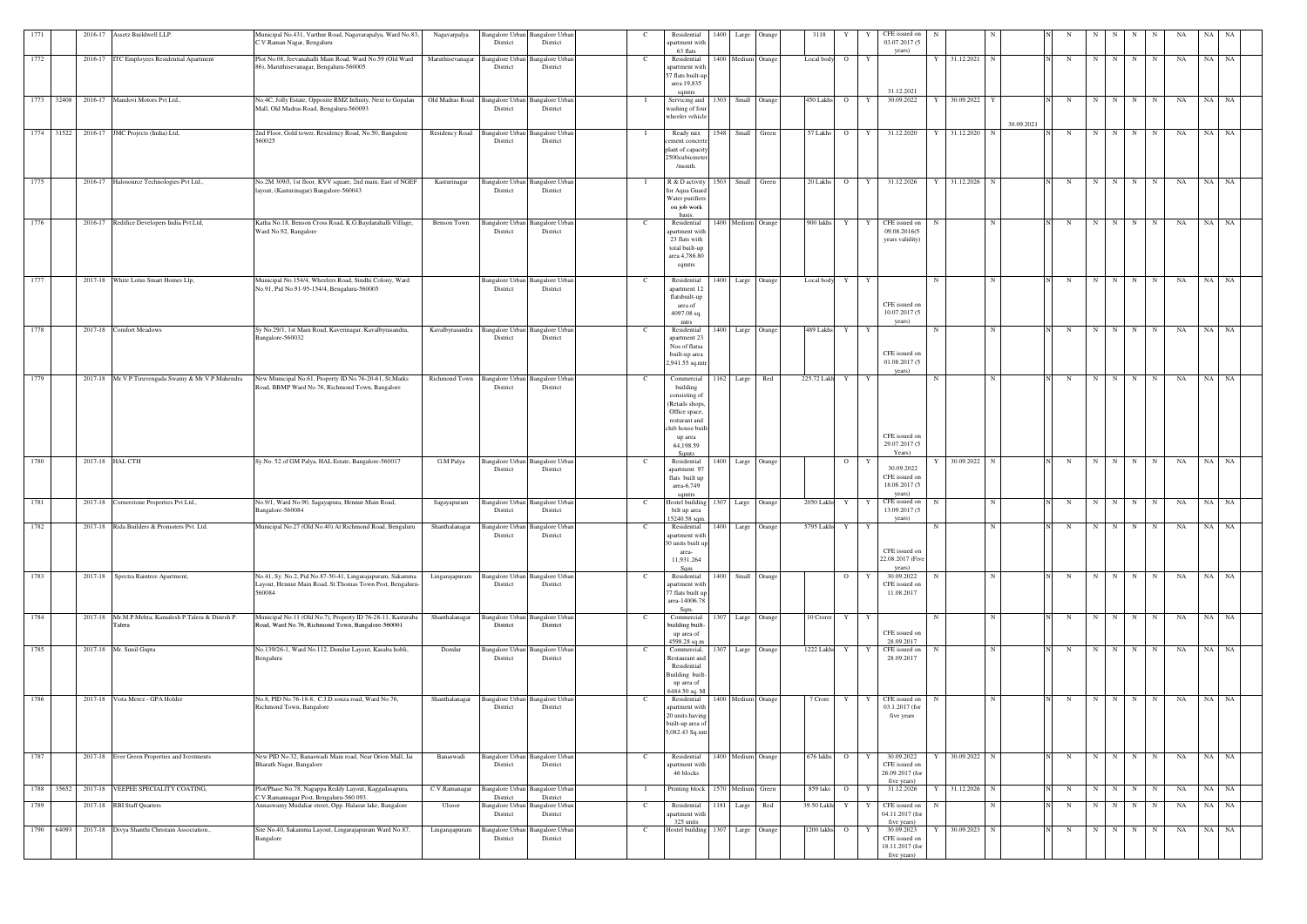|      | 1791 29714 2017-18 Trident Automobiles Pvt., Ltd.,                                          | Sy no.05, 15th Cross, Kolandappa garden, Anepalys, Adugodi<br>post, Bangalore                                     | Anepalys,                  | Bangalore Urban Bangalore Urban<br>District | District                           | Repair and<br>Servicing of<br>Hyunday make                                                                              | 1303 Medium Orange                 |              | 566 lakhs      | $\Omega$       |              | 30.09.2022                                                     | 30.09.2022   |             |            |             |                   |                 |                   | NA | NA        |  |
|------|---------------------------------------------------------------------------------------------|-------------------------------------------------------------------------------------------------------------------|----------------------------|---------------------------------------------|------------------------------------|-------------------------------------------------------------------------------------------------------------------------|------------------------------------|--------------|----------------|----------------|--------------|----------------------------------------------------------------|--------------|-------------|------------|-------------|-------------------|-----------------|-------------------|----|-----------|--|
| 1792 | 2017-18 EMBASSY HOUSE,                                                                      | PLOT NO.101/102, EMBASSY CHAMBERS. 5, VITTAL<br>MALLYA ROAD, BANGALORE-560001                                     | Shanthalanagar             | angalore Urban Bangalore Urban<br>District  | District                           | Cars<br>Commercial<br>complex                                                                                           | 1307 Large Orange                  |              | 2300 Lakhs     | Y              |              | CFE issued on<br>08.12.2017 (for                               | N            | $\mathbf N$ |            | N           | N<br>N            | N               | NA<br>N           |    | NA NA     |  |
| 1793 | 2017-18 Legacy Global Projects Pvt., Ltd.                                                   | Municipal No.12, PID no.92-33-12, Ward No.92, Bore bank<br>oad, Benson Town, Bangalore                            | Benson Town                | angalore Urba<br>District                   | Bangalore Urbar<br>District        | Residential<br>partments with                                                                                           | 1400 Large                         | Orange       | 25 crores      |                |              | five years)<br>CFE issued on<br>06.03.2018 (For                | N            | N           |            | $\mathbf N$ | N<br>N            | $\mathbf N$     | NA<br>N           | NA | NA        |  |
| 1794 | 2017-18 Legacy Global Project Private Limited,                                              | Pid No 48-50-78, Municipal No.78, Mission Road, Bangalore-<br>560003                                              | Shanthinagar               | angalore Urba<br>District                   | <b>Bangalore Urbar</b><br>District | 60 units<br>Residential<br>partments with<br>110 units                                                                  | 1400 Large Orange                  |              | 35 crores      | Y              |              | five years<br>CFE issued on<br>17.03.2018 (For<br>five years   | N            | N           |            | $\mathbf N$ | N                 | N N N           | NA                |    | NA NA     |  |
| 1795 | 2017-18 Dilip Surana & Anand Surana,                                                        | Surana Villa, No.14 Pid No 78-118-14, Vasanthnagar, Palace<br>Road, Ward No.78, Bangalore                         | Vasanthnagar               | angalore Urba<br>District                   | angalore Urbar<br>District         | Commercial<br>complex                                                                                                   | 1307 Medium Orange                 |              | . 775/- Lakh   | Y              |              | CFE issued on<br>17.03.2018 (For<br>five years                 |              | N           |            | $\mathbf N$ | N<br>N            | N               | NA<br>N           | NA | NA        |  |
| 1796 | 2017-18 MFAR Developers                                                                     | No.3, Lavelle Road, Bangalore-560001                                                                              | Shanthalanagar             | Bangalore Urban<br>District                 | <b>Bangalore</b> Urban<br>District | Commercial<br>building                                                                                                  | 1307 Medium Orange                 |              |                | Y              |              | CFE issued on<br>26.02.2018 (Five                              | N            | N           |            | N           | N                 | $N$   $N$   $N$ | NA                |    | NA NA     |  |
| 1797 | 2017-18 Vaswani State Developers Pvt Ltd                                                    | "Mark 36" At Property Bearing Nos 1, 1/1 And 2 Of Madras<br>Bank Road, And No.36, St. Mark's Road, Bangalore      | Shanthalanagar             | angalore Urban<br>District                  | angalore Urbar<br>District         | Commercial<br>building                                                                                                  | 1307 Large Orange                  |              | 8400 Lakhs     | Y              |              | Years)<br>CFE issued on<br>05.02.2018 (For                     | N            | N           |            | N           | N I<br>N          | N               | NA<br>N.          | NA | NA        |  |
| 1798 | 2017-18 Sri G Prakash,                                                                      | Municipal No. New 2, Coles Road, Ward No-91,<br>Pulakeshinagar, Bengaluru                                         | Pulkeshinagar              | angalore Urbar<br>District                  | angalore Urbar<br>District         | Residential<br>apartment                                                                                                | 1400 Medium                        | Orange       | 572 Lakhs      |                |              | Five years)<br>CFE issued on<br>30.01.2018 (for                | N            | N           |            | N           | N<br>N            | N               | NA<br>N           |    | NA NA     |  |
| 1799 | 2017-18 C.N.Govindaraju & Others,                                                           | Municipal Khata No.56, General Ks Thimayya Road,<br>Richmond Road, Bangalore                                      | Shanthalanagar             | angalore Urban<br>District                  | angalore Urban<br>District         | Commercial<br>building                                                                                                  | 1307 Large Orange                  |              | 52 Crore       | Y              |              | Five years)<br>CFE issued on<br>27.01.2018 (For<br>five years) | N            | $\mathbf N$ |            | - N         | $N \mid$<br>N     | N               | N<br>NA           |    | NA NA     |  |
| 1800 | 2017-18 Syed Ashfaq Peeran And Altaf Ahmed Peeran,                                          | Plot No.11 (14 - Old), Norris Road, Richmond Town,<br>Bangalore                                                   | Shanthalanagar             | angalore Urba<br>District                   | angalore Urba<br>District          | Residential<br>apartment                                                                                                | 1400 Small Orange                  |              | 300<br>Lakhs   |                |              | CFE issued on<br>23.01.2018 (For<br>five years)                | N            | $\mathbf N$ |            | $\mathbf N$ | N<br>N            | N               | NA<br>$\mathbf N$ |    | NA NA     |  |
| 1801 | 2017-18 St.Josephs College Institutions,                                                    | No.18, Residency Road, Richmond Town, Bangalore                                                                   | Shanthalanagar             | angalore Urba<br>District                   | Bangalore Urban<br>District        | Educational<br>Institution                                                                                              | 1307                               | Large Orange | 50315<br>lakhs |                |              | CFE issued on<br>02.01.2018 (For<br>five years)                | -N           | N           |            | N           | N<br>N            | N               | N<br>NA           | NA | NA        |  |
| 1802 | 2017-18 Exora Business Park Pvt Ltd.,                                                       | The Falcon House, St.Jons Road, Site No.6, Municipal Ward<br>No.9 (Old No.81) of Ulsoor, Bangalore                | Ulsoor                     | Bangalore Urbar<br>District                 | angalore Urbar<br>District         | Commercial<br>building<br>(builtup area<br>$7,016.88$ sq.m)                                                             | 1307 Large Orange                  |              | 51.26 Crore    | Y              |              | CFE issued on<br>09.04.2018 (For<br>five years)                | $\mathbf N$  | N           |            | $\mathbf N$ | N<br>N            | N               | NA<br>N           |    | NA NA     |  |
| 1803 | 35630 2017-18 Chrome Motors.,                                                               | Site No. 39/6, 14th Cross, Kollandappa Garden, Anepalya,<br>Adugodi, Bangalore-560030                             | Anepalys                   | <b>Bangalore Urban</b><br>District          | <b>Bangalore Urban</b><br>District | Servicing unit<br>50 cars/day                                                                                           | 1303                               | Small Orange | 240 Lakhs      | $\overline{O}$ |              | 30.09.2022 (CFO<br>issued<br>dt.11.01.2018)                    | 30.09.2022   | <b>Y</b>    | 30.09.2022 | - N         | N<br>N I          | N               | NA<br>N           |    | NA NA     |  |
| 1804 | 2017-18 Heritage Infrastructure By Its Partners, V Parasmal<br>And Dinesh Kumar Jain,       | No.550-63, Akkithimmena Halli Layout, Bangalore-560027                                                            | Akkithimmena Hal<br>Layout | angalore Urba<br>District                   | angalore Urbar<br>District         | Residential<br>Apartment with<br>72 units (built-<br>up area of<br>16,399.72 sq.                                        | 1400 Large                         | Orange       | 2700 lakhs     | Y              |              | CFE issued on<br>23.04.2018 (For<br>Five years)                | N            | $\mathbf N$ |            | - N         | N<br>N            | N               | NA<br>N           |    | NA NA     |  |
| 1805 | 2017-18 Sri. K.Lakkappa,                                                                    | site no.6/2, 6th Main, Vinayaka Nagar, B Block, Konena<br>Agrahara, Airport, Ward no.113, Bengaluru               | Konenaagrahar              | Bangalore Urba<br>District                  | <b>Bangalore Urbar</b><br>District | mt)<br>Residential<br>apartment with<br>24 flats with<br>total built-up<br>area of 2170.84                              | 1638 Small Green                   |              | 370 Lakhs      | Y              | Y            | CFE issued on<br>23.08.2017 (For<br>five years)                | N            | N           |            | $\mathbf N$ | N                 | N N             | NA<br>N           |    | $NA$ $NA$ |  |
| 1806 | 2017-18 Prestige Minsk Square,                                                              | Plot No.6 and 7, Municiapal Ward No.78, Cubbon Road,<br>Vasanth Nagar, Bengaluru                                  | Vasanthnagar               | angalore Urbar<br>District                  | <b>Bangalore Urbar</b><br>District | sq.mt<br>Commercial<br>builind with<br>total built-up<br>area 54,358.69                                                 | 1162 Large                         | Red          | 7305 Lakhs     | Y              |              | CFE issued on<br>19.08.2016 (For<br>five years)                | $\mathbf N$  | N           |            | $\mathbf N$ | N<br>N            | N               | N<br>NA           |    | NA NA     |  |
| 1807 | 35236 2018-19 Peepal Tree Developers Pvt Ltd,                                               | Plot No 48, 2nd Main Road, 100' Road, Defence Colony,<br>Indiranagar, Bangalore-560038                            | Indiranagar                | Bangalore Urban<br>District                 | <b>Bangalore Urban</b><br>District | sq.mts<br>seating capacity<br>for<br>350 persons and<br>Microbrewery<br>(craft beer) of<br>capacity 11,000<br>lts/month | Restaurant with 1321 Medium Orange |              | 700 lakhs      | Y              |              | CFE issued on<br>16.12.2017 (for<br>Five years)                | N            | N           |            | $\mathbf N$ | N<br>N            | N               | NA<br>$\mathbf N$ | NA | NA        |  |
| 1808 | 42150 2018-19 Karnataka State Police Housing And Infrastructure<br>Development Corporation, | ly.No.170/2, Ksph And Idcl Project At Near Ambedkar Statue<br>Old Race Course Road, Austin Town, Bangalore-560047 | Austin Town                | angalore Urban Bangalore Urban<br>District  | District                           | Residential<br>µuarters (built<br>up area of<br>15,988.74 sq.<br>mt)                                                    | 1181 Large                         | Red          | 3700 lakhs     | Y              |              | CFE issued on<br>05.05.2018(For<br>Five years)                 | N            | $\mathbf N$ |            | N           | N<br>N            | N               | N<br>NA           |    | NA NA     |  |
| 1809 | 2018-19 Tasveer Foundation                                                                  | Municipal No. 22(Old No.2/1), Property Id 76-28-22, Kasturba<br>Road, Ward No.76, Richmond Town, Bangalore-560001 | Shanthalanagar             | angalore Urban Bangalore Urban<br>District  | District                           | Commercial<br>building                                                                                                  | 1638 Small Green                   |              | 400<br>Lakhs   |                |              | CFE issued on<br>05.05.2018(For<br>Five years)                 | N            | N           |            | N           | N<br>N            | N               | $\mathbf N$<br>NA |    | NA NA     |  |
| 1810 | 2018-19 V.Prakash                                                                           | At Sy. No.119/3, Kaggadasapura Village, Varthur Hobli,<br>Bengaluru East Taluk, Bengaluru                         | Kaggadasapura              | angalore Urbar<br>District                  | Bangalore Urban<br>District        | Residential<br>apartment with<br>48 unitswith<br>total built-up<br>area of 6,973.13<br>sq. mt                           | 1400 Medium Orange                 |              | 920<br>Lakhs   |                |              | CFE issued on<br>27.03.2018(For<br>Five years)                 | N            | $\mathbf N$ |            | N           | N<br>N            | N               | NA<br>N           |    | NA NA     |  |
| 1811 | 2018-19 Indraprastha Shelters Pvt Ltd                                                       | Sy. No.76-19-19, Ward No.76, Richmond Road, Bangalore-<br>560025                                                  | Shanthalanagar             | <b>Bangalore Urban</b><br>District          | <b>Bangalore Urban</b><br>District | Commercial<br><b>Building</b> with<br>total built-up<br>area of 7,745.88<br>sq.mt                                       | 1307 Large Orange                  |              | 1570 lakhs Y   |                | Y            | CFE issued on<br>05.04.2018 (For<br>Five years)                | N            | N           |            | $\mathbf N$ | $N$   $N$   $N$   |                 | N<br>NA           |    | NA NA     |  |
| 1812 | 2018-19 Clarence High School/sports                                                         | Richards Road, Bangalore- 560005                                                                                  | Shanthalanagar             | angalore Urban Bangalore Urban<br>District  | District                           | School/Sports<br>chool Building<br>with total built-<br>up area of<br>7817.617 sq.mt                                    | 1307 Large Orange                  |              | 1100 Lakhs     | Y              | Y            | CFE issued on<br>10.05.2018 (for<br>five years)                | N            | N           |            | $\mathbf N$ | $N$ $N$   $N$ $N$ |                 | NA                |    | NA NA     |  |
| 1813 | 2018-19 Smt.Premalatha Sharma,                                                              | No.50/1a/514/2/1 Of Veerannapalya, H.B.R. Layout, Nagawara<br>Bbmp Ward No.23 (New), Bangalore                    | <b>HBR Layout</b>          | Bangalore Urban Bangalore Urban<br>District | District                           | Commercial<br><b>Building</b> with<br>total built-up<br>area of 3084.94<br>sq.mt                                        | 1638 Medium Green                  |              | 600 lakhs      | $\overline{O}$ | $\mathbf{Y}$ | 31.12.2022                                                     | 31.12.2022 N |             |            | $\mathbf N$ | N<br>N            | N               | NA                |    | NA NA     |  |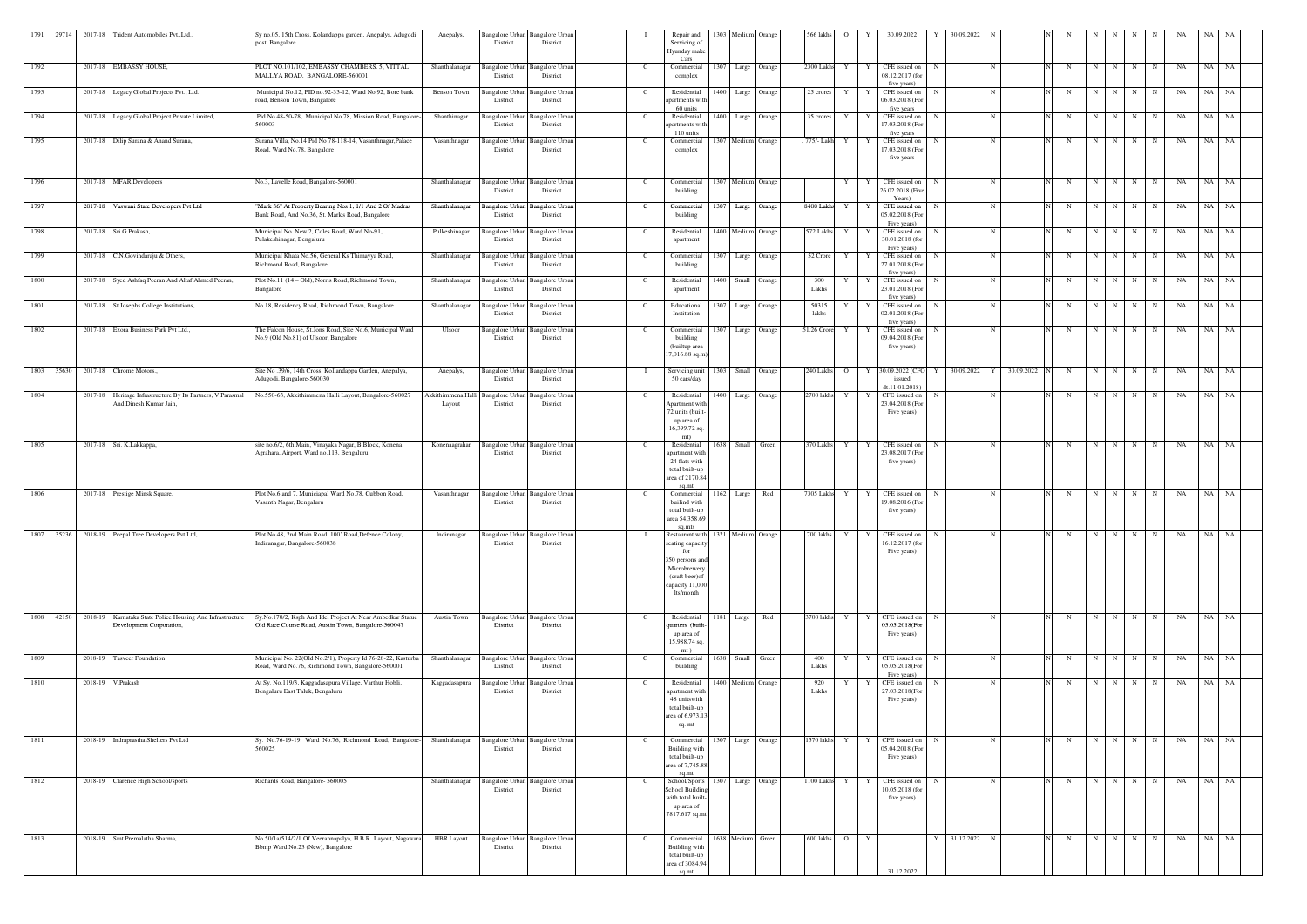| 1814 |            | 2018-19 Abdul Aleem,                                                  | Site No.8, Longford Garden, Bangalore                                                                                                                                                             | Shanthalanagar     | Bangalore Urban Bangalore Urban<br>District                | District                           |                                     | Residential<br>apartment with<br>30 flats with<br>total built-up<br>area of 2,850.1<br>sq. mt                                    | 1400 | Large Orange       |       | Rs. 18.50 cro                 | Y              | Y       | CFE issued on<br>21.05.2018 (for<br>five years)                                            |                   |             |             |             |             |                     | NA        | NA        | NA        |
|------|------------|-----------------------------------------------------------------------|---------------------------------------------------------------------------------------------------------------------------------------------------------------------------------------------------|--------------------|------------------------------------------------------------|------------------------------------|-------------------------------------|----------------------------------------------------------------------------------------------------------------------------------|------|--------------------|-------|-------------------------------|----------------|---------|--------------------------------------------------------------------------------------------|-------------------|-------------|-------------|-------------|-------------|---------------------|-----------|-----------|-----------|
|      |            | 1815 40070 2018-19 Oblix Hospitality Ventures LLP                     | At 909, Skav Building, Residency Road, Bangalore-560025.                                                                                                                                          |                    | Residency Road Bangalore Urban Bangalore Urban<br>District | District                           |                                     | Restaurant and<br>Micro brewery<br>(craft beer) of<br>capacity<br>1,50,000<br>lts/month                                          |      | 1321 Large Orange  |       | Rs.22,06<br>85,614/<br>Crores | Y              | Y       | CFE issued on<br>14.06.2018 (fo<br>five years)                                             | $\mathbf N$       | N           | N           |             | $N$ $N$ $N$ | N                   | <b>NA</b> | NA NA     |           |
|      |            | 1816 40148 2018-19 RBI Staff Quarters                                 | No.10/3/8, Nrupathunga Road, Bangalore                                                                                                                                                            | Shanthalanagar     | Bangalore Urban Bangalore Urban<br>District                | District                           | - C                                 | establish new<br>Sewage<br>reatment Plant<br>$(STP)$ of<br>capacity<br><b>50 KLD</b>                                             | 1307 | Small Orange       |       | Rs. 17.10<br>Lakhs            | Y              |         | CFE issued on<br>22.05.2018 (for<br>five years)                                            |                   | N           | N           | N           | N           | N<br>N              | NA        | NA NA     |           |
|      |            | 1817 38822 2018-19 Float Food And Bewerages                           | No.7M - 424, Ist BLOCK, HRBR Layout, Bangalore-560043                                                                                                                                             | <b>HRBR</b> Layout | <b>Bangalore Urban</b><br>District                         | <b>Bangalore Urban</b><br>District |                                     | Restaurant with<br>seating capacity<br>for<br>150 persons and<br>Microbrewery<br>(craft beer) of<br>capacity 15,000<br>lts/month |      | 1321 Small Orange  |       | Rs.349.75/- lal               | Y              |         | CFE issued on<br>17.05.2018 (for<br>five years)                                            | -N                | N           | N           | N           | N I         | N<br>N              | NA        | NA NA     |           |
|      |            | 1818 40090 2018-19 Earthe Essentials,                                 | No.52, Ground Floor, 3rd Cross, Raghavendra Nagar, HRBR<br>Layout, Kalyananagar, Bangalore-560043.<br>No.8, The Leon, Ground Floor, 80'road, Hal 2nd Stage,                                       | Kalyannagar        | Bangalore Urban Bangalore Urban<br>District                | District                           |                                     | Manufacturing<br>of soap and<br>Face mask<br>cream                                                                               |      | 1555 Small Green   |       | Rs.20 Lakh                    |                | $O$ $Y$ | 31.12.2027                                                                                 | 31.12.2027 N<br>Y |             | N           | N           | N N         | N                   | NA        | NA NA     |           |
|      |            | 1819 35532 2018-19 Press 2 Dry Cleaning And Laundry Pvt Ltd           | Indiranagar, Bangalore                                                                                                                                                                            | Indiranagar        | <b>Bangalore Urban</b><br>District                         | <b>Bangalore Urba</b><br>District  |                                     | Dry Cleaning<br>and Laundry<br>activity 3000<br>numbers/month                                                                    |      | 1303 Medium Orange |       | : Rs.549/-<br>Lakhs           | $\overline{O}$ | Y       | 30.09.2022                                                                                 | 30.09.2022 N      |             | N           | N           | $N$   $N$   | N                   | NA        | NA NA     |           |
| 1820 | 40903      | 2018-19 Bhadra Landmarks Pvt Ltd                                      | 152, Old Madras Road, Jougupalya, Pid No.75-1-152 Ward<br>No.114, Bangalore                                                                                                                       | Jogupalya          | <b>Bangalore Urban</b><br>District                         | <b>Bangalore Urban</b><br>District |                                     | Residential<br>Apartment with<br>16 units                                                                                        | 1400 | Small Orange       |       | Rs.314<br>akhs                | Y              | Y       | CFE issued on<br>07.07.2018 (fo<br>five years                                              | -N                | N           | N           | $\mathbf N$ | N           | N<br>N              | NA        | NA        | NA        |
| 1821 |            | 2018-19 Mohammedishaq And Sumaya Ibrahim,                             | Site No.33, Ward No.92, Pid No.92-30-33 Of Millers Road,<br>Jayamahal, Bangalore                                                                                                                  | Shanthinagar       | <b>Bangalore Urbar</b><br>District                         | Bangalore Urba<br>District         |                                     | Residential<br>apartment with<br>8 units                                                                                         | 1638 | Small              | Green | Rs. 300/-<br>Lakhs            |                |         | CFE issued on<br>30.06.2018 (for<br>five years)                                            |                   | N           | N           | $\mathbf N$ | $N$   $N$   | N                   | NA        | <b>NA</b> | NA        |
| 1822 |            | 2018-19 Paras Kavur Chordia And Others                                | No.10/2, Kasturba Road, Bangalore-560001                                                                                                                                                          | Shanthalanagar     | Bangalore Urban<br>District                                | Bangalore Urban<br>District        |                                     | Commercial<br>building with<br>total built-up<br>area of 4,161.1<br>sq.m                                                         |      | 1307 Medium Orange |       | Rs. 900<br>akhs               | Y              |         | CFE issued on<br>02.07.2018 (fo<br>five years)                                             | N                 | N           | N           | N           | $N$ $N$     | N                   | NA        | <b>NA</b> | NA        |
|      | 1823 77597 | 2018-19 Drugs Control Department office Building                      | No.03, Plot No.13/3 of Palace Road, Bengaluru                                                                                                                                                     | Shanthalanagar     | <b>Bangalore Urban</b><br>District                         | <b>Bangalore</b> Urba<br>District  |                                     | Office building<br>with built up<br>area of 9,508.0<br>Sq.m                                                                      |      | 1307 Medium Orange |       |                               | Y              | Y       | CFE issued on<br>01.08.2018 (for<br>five years)                                            |                   | N           | N           | N           | $N$ N       | N                   | NA        | NA NA     |           |
|      | 1824 75240 | 2018-19 India Build Homes Pvt., Ltd.,                                 | Municipal No.114/5, Pid No. 080-M0024-16-4 (Old Pid No.82<br>6-114/5), Earlier Bearing Site No.61/2, Carved Out Of Sy No.<br>61/3, Siturated At Old Madras Road, Ulsoor, Ward No.82,<br>Bangalore | Ulsoor             | <b>Bangalore Urban</b><br>District                         | <b>Bangalore</b> Urba<br>District  |                                     | commercial<br>omplex having<br>building<br>configuration of<br>2B+G+3F with<br>total built up<br>area of<br>8232.932 Sqm.        | 1307 | Medium Orange      |       |                               | Y              |         | CFE issued on<br>25.07.2018 (for<br>five years)<br>modified CFE<br>issued on<br>08.02.2019 |                   | N           | $\mathbf N$ | $\mathbf N$ | N           | N<br>N              | NA        | NA        | <b>NA</b> |
| 1825 |            | 2018-19 Langaford Place,                                              | No.13, Langford Road, Bangalore.                                                                                                                                                                  | Shanthalanagar     | Bangalore Urban Bangalore Urban<br>District                | District                           |                                     | Commercial<br>building with<br>built-up area of<br>2139.04 sq.mt                                                                 | 1638 | Large Green        |       |                               | Y              | Y       | CFE issued on<br>25.07.2018 (for<br>five years)                                            |                   | N           | N           | $\mathbf N$ | N           | N<br>N              | NA        | NA        | NA        |
| 1826 |            | 2018-19 M/s. India Financial Association Of Seventh-Day<br>Adventists | Municipal No. New 59, Coles Road, Pulakeshi Nagar, Ward<br>No.91, Bengaluru                                                                                                                       | Pulkeshinagar      | Bangalore Urban Bangalore Urban<br>District                | District                           |                                     | Residential<br>Apartment<br>(Dharmshala)<br>built-up area of<br>4,228.25 sq. mt                                                  | 1638 | Small Green        |       |                               | Y              | Y       | CFE issued on<br>25.07.2018 (for<br>five years)                                            |                   | N           | N           | N           | N           | N<br>N              | NA        | NA NA     |           |
| 1827 |            | 2018-19 Millenia Developers Pvt Ltd.,                                 | No.15, Commissonarate Road, Opp Ashoknagar Police Station,<br>Bangalore                                                                                                                           | Ashoknagar         | Bangalore Urban Bangalore Urban<br>District                | District                           | Software<br>development development | Software                                                                                                                         |      | 1634 Medium Green  |       |                               | $\overline{O}$ | Y       | 31.12.2025                                                                                 | 31.12.2025 N<br>Y |             | N           |             |             | $N$ $N$   $N$   $N$ | NA        | NA NA     |           |
| 1828 |            | 2018-19 Commercial Reprographers                                      | No.7-23/1, Konenearahara, Hal Post, Bangalore-560017                                                                                                                                              | Konenaagrahar      | <b>Bangalore Urban</b><br>District                         | <b>Bangalore Urban</b><br>District | $\mathbf{I}$                        | High quality<br>digital print for<br>indoor branding                                                                             |      | 1521 Small Green   |       | $Rs.157/-1akh$ O $Y$          |                |         | 31.12.2025                                                                                 | 31.12.2025 N      |             | N           | N           | $N$   $N$   | N                   | NA        | NA NA     |           |
| 1829 |            | Amjad Khan And Others                                                 | 2018-19 Mr. Ameen Rahmathulla, Mr. Altaf Ahmed, Mr. Karim Site No. 10, Pid No.86-23-10, Municipal No.1014, Ward<br>No.59, Maruthi Sevanagar, Bangalore                                            | Maruthisevanagar   | Bangalore Urban Bangalore Urban<br>District                | District                           |                                     | Residential<br>apartment with<br>16 units with<br>total built-up<br>area of<br>2,060.97sq. mt                                    | 1638 | Small Green        |       | Rs. 400/- Lak Y               |                |         | Y CFE issued on<br>10.08.2018                                                              | N                 | $\mathbf N$ | N           | $\mathbf N$ | N I         | N<br>N              | NA        | NA NA     |           |
|      |            | 1830 40604 2018-19 UBERNEST DEVELOPERS LLP                            | Sy. No.2 & 2/1, Cornwell Road, Langford Town, Bangalore-<br>560025                                                                                                                                | Shanthalanagar     | Bangalore Urban Bangalore Urban<br>District                | District                           |                                     | Residential<br>apartment with<br>11 flats with<br>total built-up<br>area of<br>2319.61sq.mt                                      |      | 1400 Small Orange  |       | Rs. 400 Lakl Y Y              |                |         | CFE issued on<br>06.09.2018                                                                | N                 | N           | N           | N           | N           | N<br>N              | NA        | NA NA     |           |
| 1831 |            | Development Corporation Limited                                       | 2018-19 Karnataka State Police Housing And Infrastructural Located At No.26,27 & 28, Coles Road, Frazer Town,<br>Bangalore-560025                                                                 | Frazer Town        | Bangalore Urban Bangalore Urban<br>District                | District                           |                                     | Police housing<br>quarters with 32<br>units built-up<br>area of 3,198.23<br>sa. m                                                |      | Medium Orange      |       | Rs. 853/- Lak Y               |                | Y       | CFE issued on<br>03.10.2018                                                                | N                 | $\mathbf N$ | N           | N           | N           | N<br>N              | NA        | NA NA     |           |
|      | 1832 53264 | 2018-19 Commercial Complex By Mr. Anil Kapur                          | The Falcon House, No. 1, Main Guard Cross Road,<br>Bengaluru - 560 001                                                                                                                            | Shivajinagar       | Bangalore Urban Bangalore Urban<br>District                | District                           | C                                   | Development of<br>commercial<br>complex built-<br>up area<br>16283.0320                                                          |      | 1307 Medium Orange |       |                               | Y              | Y       | CFE issued on<br>29.09.2018                                                                |                   | N           | N           | N           | N I         | N<br>N              | NA        | NA        | <b>NA</b> |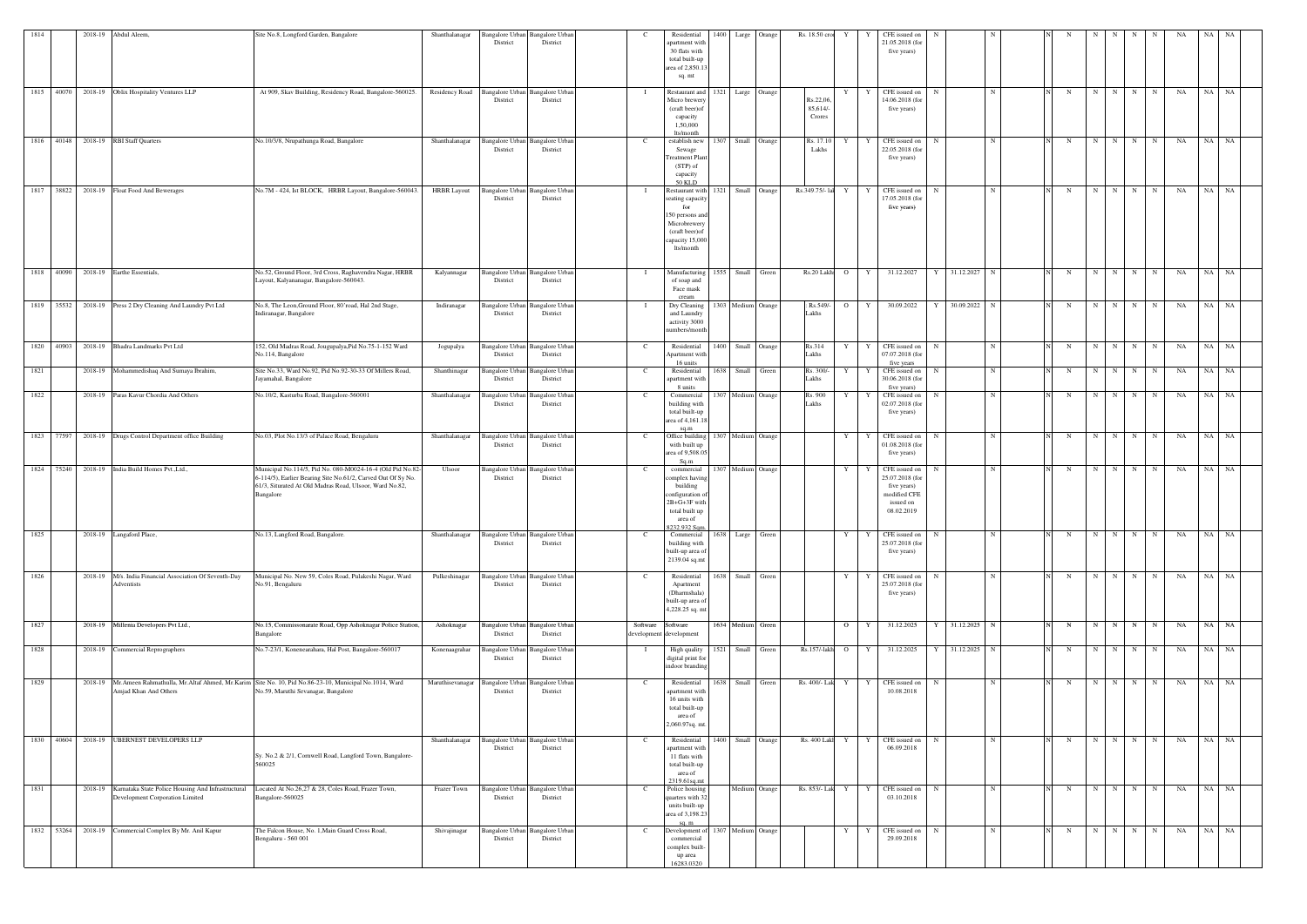|            |       | 2018-19 Kings Herbs                                                                                                          | #133/1, 5th Floor, Ss Complex, Link Road, Chinnappa                                                                                                 | Benson Town    | Bangalore Urban                    | <b>Bangalore Urban</b>                                  |               | Gout Herbal<br>1555 Small                                                                                                  | Green              |                                                                           | CFE issued on                                             |                            |                 |                        |   |             |                  |    |       |    |
|------------|-------|------------------------------------------------------------------------------------------------------------------------------|-----------------------------------------------------------------------------------------------------------------------------------------------------|----------------|------------------------------------|---------------------------------------------------------|---------------|----------------------------------------------------------------------------------------------------------------------------|--------------------|---------------------------------------------------------------------------|-----------------------------------------------------------|----------------------------|-----------------|------------------------|---|-------------|------------------|----|-------|----|
|            |       |                                                                                                                              | Garden, Benson Town, Bangalore                                                                                                                      |                | District                           | District                                                |               | powder and<br>Herbal hair oil                                                                                              |                    |                                                                           | 07.09.2018                                                |                            |                 |                        |   |             |                  |    |       |    |
| 1834       |       | 2018-19 Sri M.A.Jacob (Raju) & M.A.Thomas (Ravi),                                                                            | No.06, Eagle Street, Shanthinagar, Bangalore                                                                                                        | Shanthinagar   | <b>Bangalore Urbar</b><br>District | Bangalore Urbar<br>District                             | - C           | 1638 Large<br>residential<br>apartment with<br>total built-up<br>area of 3962.7                                            | Green              | Rs. 1500 Lak Y                                                            | CFE issued on<br>Y<br>05.10.2018 (five<br>years)          |                            | N               | N                      | N | N           | N<br>N           | NA | NA NA |    |
| 1835       |       | 2018-19 Dhanish Minerals                                                                                                     | Plot No.20, Plot No. 20, 4th cross, B.D.A layout<br>Industrial Area: Not In I.A, Austin town,<br>Taluk: BBMP- W-110, District: Bangalore Urban      | Austin Town    | <b>Bangalore Urban</b><br>District | <b>Bangalore Urbar</b><br>District                      |               | sq.mt<br>packaging of<br>packed drinking<br>water bottles                                                                  | 1503 Small Green   | $\overline{O}$                                                            | 31.12.2028<br>Y                                           | 31.12.2028 N<br>Y          |                 | N                      | N | N           | $\mathbf N$<br>N | NA | NA NA |    |
| 1836 53097 |       | 2018-19 Grove Ventures                                                                                                       | Municipal No.34/1, Rustum Bagh Main Road,<br>Sy.No.140,1402/1, Kodihalli Village,<br>Bangalore-75                                                   | Kodihalli      | <b>Bangalore Urbar</b><br>District | Bangalore Urba<br>District                              | C.            | Residential<br>apartment with<br>40 units<br>withbuiltup area<br>21,833.84Sq.mt                                            | 1400 Large Orange  | Rs. 3475 Lak O                                                            | Y<br>30.09.2022                                           | 30.09.2022                 | $\mathbf N$     | N                      | N | N           | N<br>N           | NA | NA NA |    |
|            |       | 1837 53112 2018-19 Brewcraft Hospitality India Pvt.Ltd.,                                                                     | No.60, Brigade Road, Bangalore-560001                                                                                                               | Brigade Road   | Bangalore Urbar<br>District        | Bangalore Urbar<br>District                             |               | Micro brewery<br>of capacity<br>9000 lts/month<br>Restaurant (350<br>seats)                                                | 1321 Medium Orange | Rs.408/- Lak<br>Y                                                         | CFE issued on<br>Y<br>25.10.2018 valid<br>upto 30.09.2022 | $\mathbf N$                | $\mathbf N$     | N                      | N | N           | $\mathbf N$<br>N | NA | NA NA |    |
|            |       | 1838 52992 2018-19 Rajarajeshwari Buildcon Private Limited,                                                                  | Pid No.78-1-123, Khatha No.123, Infantry Road, Vasanth<br>Nagar, Bengaluru                                                                          | Vasanthnagar   | <b>Bangalore Urbar</b><br>District | Bangalore Urba<br>District                              | - C           | Residential<br>1400 Large<br>apartment with<br>18 no's with<br>total built-up<br>area of 4435.84                           | Orange             | Rs. 2584/- La O                                                           | Y<br>30.09.2022                                           | 30.09.2022 N               |                 | N                      | N | N           | $\mathbf N$<br>N | NA | NA NA |    |
| 1839       |       | 53674 2018-19 Prestige Estates Projects Ltd.,                                                                                | Property ID 79-43-105, Infantry road, Bangalore-560001                                                                                              | Shanthalanagar | <b>Bangalore Urban</b><br>District | Bangalore Urba<br>District                              |               | commercial<br>complex with<br>built up area of<br>9695.71 Sq.m                                                             | 1307 Large Orange  | Rs. 1740 Lak O                                                            | Y<br>30.09.2023                                           | 30.09.2023                 |                 | $\mathbf N$            | N |             | N<br>N           | NA | NA    | NA |
| 1840       |       | 2018-19 Spectra Constructions Private Limited                                                                                | No.60 (Old No.35), Millers Road, Pulakeshinagar, Ward No.78<br>Bangalore                                                                            | Pulkeshinagar  | <b>Bangalore Urban</b><br>District | Bangalore Urba<br>District                              | - C           | residential<br>apartment 1.<br>units with total<br>built-up area of<br>4057.89 sq.m                                        | 1638 Medium Green  | Rs.1150 Lak Y                                                             | CFE issued on<br>Y<br>02.11.2018 (valid<br>upto 5 years)  | - N                        | N               | N                      | N | N           | N<br>N           | NA | NA NA |    |
| 1841       | 53096 | 2018-19 Embassy Grove,                                                                                                       | Municipal No.34, Rustum Bagh Main Road,<br>Sy.No.140,142/1,143/1a And 144, Kodihalli Village, Bangalore                                             | Kodihalli      | <b>Bangalore Urbar</b><br>District | Bangalore Urba<br>District                              | - C           | 1400 Large<br>Residential<br>apartment<br>69units<br>residential<br>apartment with<br>builtup area<br>41,926.36Sq.mt       | Orange             | Rs. 3475 Lak O                                                            | 30.09.2022<br>Y                                           | 30.09.2022<br>Y            | N               | $\mathbf N$            | N | N           | N<br>N           | NA | NA NA |    |
| 1842       |       | 2018-19 Petecta Life Style(Plazzo Mall).,                                                                                    | No.63, Ibrahim Sahib Street, Shivajinagar, Bangalore                                                                                                | Shivajinagar   | <b>Bangalore</b> Urban<br>District | <b>Bangalore Urban</b><br>District                      | - C           | Commercial<br>building with<br>built up area of<br>5392.82Sq.m                                                             | 1307 Large Orange  | Rs. 1658 Lak O                                                            | Y<br>30.09.2022                                           | 30.09.2022<br>Y            | $\mathbf N$     | N                      | N | N           | N<br>N           | NA | NA NA |    |
|            |       | 1843 75000 2018-19 Prestige Estate Projects Limited, "Prestige Heights"                                                      | Municipal Property No.26, Spencer Road, New Ward No.78,<br>Pulakeshi Nagar, Bengaluru                                                               | Pulkeshinagar  | <b>Bangalore Urban</b><br>District | <b>Bangalore Urban</b><br>District                      | $\mathcal{C}$ | residential<br>apartment with<br>built up area of<br>10,189.72<br>Sq.mt                                                    | 1400 Large Orange  | Rs 17.49 Cro O                                                            | Y<br>30.09.2023                                           | 30.09.2023 N<br>Y          |                 | N                      | N | N           | $\mathbf N$<br>N | NA | NA NA |    |
|            |       | 1844 75042 2018-19 Prestige Estate Projects Limited, "Prestige Dejavu" Municipal No.51/1, Promenade Road, Coles Road, Frazer | Town, Bengaluru                                                                                                                                     |                | District                           | Frazer Town Bangalore Urban Bangalore Urban<br>District | $\mathbf{C}$  | apartment with<br>built up area of<br>14,739.91<br>Sq.mt                                                                   |                    | residential 1400 Large Orange Rs. 23.68 Cro O Y 30.09.2023 Y 30.09.2023 N |                                                           |                            |                 | N N N N N N N NA NA NA |   |             |                  |    |       |    |
|            |       | 1845 40353 2018-19 Nitesh Estates Ltd, "Nitesh Soho"                                                                         | Site No.76-8-7/1, 76-8-7/2, 76-8-8/2, 76-8-8/3, 76-8-9, 76-8-7,<br>76-8-8, Commissariat Road, Bangalore                                             | Shanthalanagar | District                           | Bangalore Urban Bangalore Urban<br>District             | $\mathbf{C}$  | Commercial<br>1162 Large<br><b>Building</b> with<br>total built-up<br>area of 44,899<br>sa m                               | Red                | Rs. 15500 Lal Y Y                                                         | CFE issued on<br>22.10.2018                               | $\mathbf N$                | N               | N                      | N | N           | N<br>N           | NA | NA NA |    |
|            |       | 1846 74710 2018-19 Prestige Estate Projects Limited, "Prestige Falcon<br>Towers"                                             | Municipal No.19, Brunton Road, Bengaluru                                                                                                            | Shanthalanagar | District                           | Bangalore Urban Bangalore Urban<br>District             | C.            | 1162 Large<br>commercial<br>complex with<br>built up area of<br>44,655.89<br>So.mt                                         | Red                | Rs. 13107 Lal O                                                           | 30.06.2023<br>Y                                           | 30.06.2023<br>$\mathbf{Y}$ | 30.06.2023<br>Y | N                      | N | N           | N<br>N           | NA | NA NA |    |
|            |       | 1847 74886 2018-19 Prestige Pine Wood,                                                                                       | Site Nos. 68,69,70,71,72,73,74,75,76, 77,78,79,80,81,82 and<br>83, Shinivagilu Amanikere Village, Begur Hoblie, Bengaluru<br>South Taluk, Bengaluru | Ejipura        | <b>Bangalore</b> Urban<br>District | <b>Bangalore Urban</b><br>District                      | C.            | for Residential<br>apartment with<br>256 units with<br>built up area of<br>56,894.70<br>Sq.mt                              | 1181 Large Red     | Rs. 8219 Lak O Y                                                          | 30.06.2023                                                | Y 30.06.2023 N             |                 | N                      |   | $N$ $N$ $N$ | N                | NA | NA NA |    |
|            |       | 1848 41337 2018-19 M/s Genesis Homes,                                                                                        | No.23/1, Benson Town, Benson Cross Road, Jayamahal,<br>BBMP Ward No.63, Bangalore-560046                                                            | Jayamahal      | <b>Bangalore Urban</b><br>District | <b>Bangalore Urban</b><br>District                      |               | Residential<br>apartment with<br>24 flats with<br>total built-up<br>area of<br>2808sq.mt                                   | 1400 Medium Orange | Rs. 900 Lakl Y                                                            | CFE issued on<br>Y<br>22.12.2018                          | N                          | N               | N                      | N | N           | N<br>N           | NA | NA 1  | NA |
|            |       | 1849 15763 2018-19 Indian Oil Corporation (Aviation Fuel Station)                                                            | HAL Airport, Bengaluru                                                                                                                              | Konenaagrahar  | <b>Bangalore</b> Urban<br>District | <b>Bangalore</b> Urbar<br>District                      | $\circ$       | Aviation fuel<br>storage for<br>defense aircraft<br>from IOCL                                                              | 1127 Small Red     | Rs.385 Lake O Y                                                           | 30.06.2023                                                | Y 30.06.2023 N             |                 | N                      | N | $N$ $N$     | N                | NA | NA NA |    |
|            |       | 1850 74498 2018-19 Mr. Bamdev Nayak, (Gpa Holder For Mr. Manohar<br>Nayak),                                                  | Property Id; 92-1-45/1, Municipal No. New 45/1, Jayamahal<br>Ward - 92, Nandi Durga Road, Bengaluru.                                                | Jayamahal      | <b>Bangalore Urban</b><br>District | <b>Bangalore Urban</b><br>District                      | C.            | Commercial<br>building and<br>Residential<br>Apartment with<br>3 units with<br>total built-up<br>area of 8,133.62<br>sq.mt | 1307 Medium Orange | Rs.9 crores<br>Y                                                          | CFE issued on<br>Y  <br>26.12.2018                        | N                          | N               | N                      | N | N           | N<br>N           | NA | NA NA |    |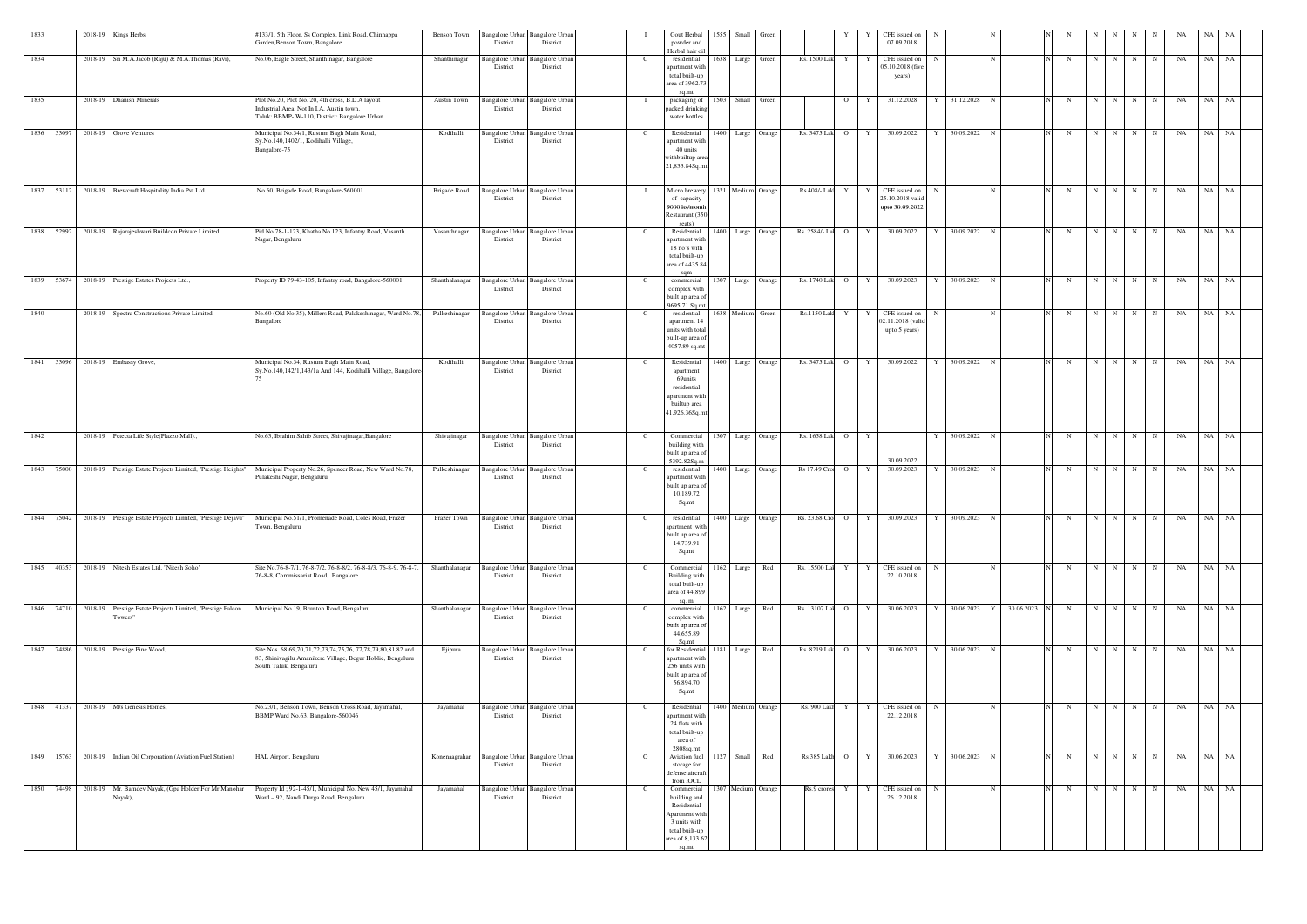|      |            |                              | 1851 64136 2018-19 Ashok's Inn, "Mac's Brewery"                                            | #303/A, 2ND, 3RD & Terrace Floor, 5th Main, 1st Stage, 100<br>Feet Road, Indiranagar, Bengaluru-560038                                                                                                                                            | Indiranagar        | Bangalore Urban Bangalore Urban<br>District                  | District                           |                 | Micro brewery<br>of capacity<br>9600 lts/month<br>with Restauran<br>(300 number<br>seating<br>capacity)                                         |      | 1321 Medium Orange      |              |      | Rs.70.73/- Lal      |                | Y Y<br>CFE issued on<br>27.12.2018                                    |                           |            |                |           |     | N<br>N           | NA | NA | NA        |  |
|------|------------|------------------------------|--------------------------------------------------------------------------------------------|---------------------------------------------------------------------------------------------------------------------------------------------------------------------------------------------------------------------------------------------------|--------------------|--------------------------------------------------------------|------------------------------------|-----------------|-------------------------------------------------------------------------------------------------------------------------------------------------|------|-------------------------|--------------|------|---------------------|----------------|-----------------------------------------------------------------------|---------------------------|------------|----------------|-----------|-----|------------------|----|----|-----------|--|
|      |            |                              | 1852 53805 2018-19 V.S.S Constructions,                                                    | Sy.No.127/2, Khatha No.12, Banaswadi Village, K.R.Puram<br>Hobli, Bengaluru East Taluk, Bengaluru                                                                                                                                                 | Banaswadi          | Bangalore Urban<br>District                                  | <b>Bangalore Urban</b><br>District | - C             | residential<br>apartment with<br>49 flats with<br>built up area of<br>9,839.91 Sq.mt                                                            |      | 1400 Medium Orange      |              |      | Rs. 9.52 Cron       | $O \mid Y$     | N<br>30.09.2023                                                       | $\mathbf N$<br>N/         |            | N              | N         | N I | N<br>N           | NA |    | NA NA     |  |
| 1853 |            |                              | 2018-19 Mr. Raza Ali Mirza And Mrs. Nausheen Siddique,                                     | No.38, Vivani Road, Pid No.90-35-38, Ward No. 90.<br>Bengaluru                                                                                                                                                                                    | Frazer Town        | <b>Bangalore Urban</b><br>District                           | <b>Bangalore Urban</b><br>District |                 | Residential<br>apartment with<br>15 flats with<br>total built-up<br>area of 3212.74                                                             | 1638 |                         | Large Green  |      | Rs.13.81 Cro        | Y              | CFE issued on<br>Y<br>-N<br>31.12.2018                                | N                         |            | N              | N         | N   | N<br>N           | NA |    | NA NA     |  |
|      |            |                              | 1854 74778 2018-19 Mobile Tyre Tech,                                                       | Sy No.34/1, Kammanahalli main road, St. Thomos town,<br><b>Bangalore</b>                                                                                                                                                                          | St. Thomas Town    | <b>Bangalore Urban</b><br>District                           | <b>Bangalore Urban</b><br>District | $\mathbf{I}$    | Car washing<br>unit                                                                                                                             | 1303 |                         | Small Orange |      | Rs.150/- lakl       | $\overline{O}$ | 30.09.2023<br>Y<br>Y                                                  | 30.09.2023<br>$\mathbf N$ |            | N              | $N$   $N$ |     | N<br>N           | NA |    | NA NA     |  |
| 1855 |            |                              | 2014-15 Jayamahal Palace Hotel                                                             | No.01, Jayamahal Road, Bengalore -560046                                                                                                                                                                                                          | Jayamahal          | <b>Bangalore Urban</b><br>District                           | Bangalore Urbar<br>District        | <b>H</b>        | Hotel                                                                                                                                           | 1335 |                         | Small Orange |      |                     | $\overline{O}$ | Y<br>30.09.2018                                                       | 30.09.2018<br>N           |            | N              | N         | N   | N<br>N           | NA | NA | NA        |  |
|      | 1856 75713 | 2018-19                      | Shankaranarayana & Others,                                                                 | Site No.2, 2nd Main Road, Guddadahalli, Hebbal, Bangalore<br>Ward No.22, Bangalore                                                                                                                                                                | R.T.Nagar          | Bangalore Urban<br>District                                  | Bangalore Urbar<br>District        | - 0             | residential<br>apartment with<br>53 flats having<br>total BUA of<br>3883.13 sq.m                                                                |      | 1400 Large              | Orange       |      | $Rs.12/-$ crore     | $\overline{O}$ | Y<br>30.09.2023                                                       | 30.09.2023<br>- N         |            | N              | N         | N   | N<br>$\mathbf N$ | NA |    | NA NA     |  |
|      |            |                              | 1857 76222 2018-19 Sri.L.Ananda Reddy and Vijaya M                                         | at Site No.7M-322 (Formed in Sy. No.298), 1st Block, HRBR<br>Layout, Bangalore.                                                                                                                                                                   | <b>HRBR</b> Layout | Bangalore Urban Bangalore Urban<br>District                  | District                           |                 | commercial<br>complex having<br>total BUA of<br>4050.26 sq.m<br>having building<br>configuration<br>BF+GF+3UF+1<br>errace Floor.                | 1307 |                         | Large Orange |      | Rs. 19.35 Cro.      | Y              | CFE issued on<br>Y<br>02.02.2019 valid<br>upto 5 years                | N                         |            | N              | N         | N   | N<br>N           | NA |    | NA NA     |  |
|      |            |                              | 1858 74578 2018-19 Rockline Housing Development Pvt Ltd.,                                  | Sy.No.21, Kasturba Road, Richmond Town, Bengaluru-01                                                                                                                                                                                              | Shanthalanagar     | Bangalore Urban<br>District                                  | <b>Bangalore Urban</b><br>District |                 | Commercial<br>building<br>comprises of 2<br>Basements +<br>Ground Floor -<br>17 Upper Floor<br>with a total buil<br>up area of<br>7,388.79 sq.m | 1307 | Large Orange            |              |      | Rs. 50 Cro O        |                | 30.09.2023<br>Y                                                       | 30.09.2023<br>$\mathbf N$ |            | N              | N         | N   | N<br>N           | NA |    | NA NA     |  |
|      | 1859 74611 |                              | 2018-19 Teknik Motors (Royal Enfield Servicing Centre),                                    | No.10, 17 E Cross, Eshwara Layout, HAL 2nd Stage,<br>Indiranagar, Bangalore.                                                                                                                                                                      | Indiranagar        | Bangalore Urban Bangalore Urban<br>District                  | District                           |                 | two wheeler<br>vehicle<br>servicing unit                                                                                                        | 1303 |                         | Small Orange |      |                     | $\overline{O}$ | Y<br>30.09.2022                                                       | 30.09.2022 N              |            | N              | N         | N   | N<br>N           | NA |    | NA NA     |  |
|      | 1860 77780 |                              | 2018-19 Time And Space Lifestyle Llp,                                                      | No.777 & 778, 100 Feet Road,<br>Hal 2nd Stage, Indiranagar, Bengaluru-560038                                                                                                                                                                      | Indiranagar        | Bangalore Urban<br>District                                  | Bangalore Urba<br>District         | $\mathbf{I}$    | Micro brewery<br>of capacity<br>15,000<br>lts/month with<br>Restaurant                                                                          | 1321 |                         | Large Orange |      | Rs.4400/-Lal Y Y    |                | CFE issued on<br>02.03.2019 valid<br>upto 5 years                     | N                         |            | N              | N         | N   | N<br>N           | NA | NA | NA        |  |
|      |            |                              | 1861 78117 2018-19 Jeno - Infra Ventures LLP                                               | Site No.7m-201, HRBR Layout, 2nd Block, Banaswadi, Ward<br>No.27, Bengaluru-43                                                                                                                                                                    | <b>HRBR</b> Layout | Bangalore Urban Bangalore Urban<br>District                  | District                           |                 | Commercial<br>and Hostel<br>Building with<br>total built-up<br>area of 2748.64<br>sq.m at                                                       |      | 1638 Large Green        |              |      | Rs. 2120/- Lal      | Y              | Y<br>CFE issued on<br>$\mathbf N$<br>23.03.2019 valid<br>upto 5 years | $\mathbf N$               |            | N              | N         | N   | N<br>N           | NA | NA | <b>NA</b> |  |
|      |            | 1862 77708 2018-19 Mr.Joseph |                                                                                            | Sy.No. 79, Municipal No.85-74-104/2, Sarvagnanagar,<br>Bengaluru                                                                                                                                                                                  | Sarvagnanagar,     | Bangalore Urban Bangalore Urban<br>District                  | District                           | - C             | residential cum<br>Commercial<br><b>Building</b> with<br>total built-up<br>area of 9,846.97<br>sq.mt                                            |      | 1400 Large Orange       |              |      | Rs. 1965 Lak        | Y Y            | CFE issued on<br>N<br>21.03.2019 valid<br>upto 5 years                |                           | N          | N              | N         | N   | N<br>N           | NA |    | NA NA     |  |
|      |            |                              | 1863 77631 2018-19 PPS Business Solutions Private Limited                                  | No.330/14/ 15/16/17/18, Domlur Layout, Ward No.112,<br>Bengaluru-560071                                                                                                                                                                           | Domlur             | Bangalore Urban Bangalore Urban<br>District                  | District                           | $\blacksquare$  | Servicing of<br>four wheeler<br>vehicle (dry<br>Process)                                                                                        |      | 1303 Medium Orange      |              |      | $Rs.603$ Lake O $Y$ |                | 30.09.2022<br>Y                                                       | 30.09.2022 N              |            | N              | N         | N   | N<br>N           | NA |    | NA NA     |  |
| 1864 |            |                              | 2018-19 Suruchi Properties Private Limited                                                 | Sy. No.143/2,143/3,146/1, 146/2, 146/3a, 146/3b, 147/1<br>147/2, 148, 149, 155/1a,155/1b,155/3e,155/3f,155/3g &<br>156/1,156/2,156/3, 156/4,156/5, 156/6 Of Kodihalli Village<br>Varthur Hobli, Off Hal Airport Road, Bangalore East<br>Bangalore | Kodihalli          | Bangalore Urban Bangalore Urban<br>District                  | District                           | <sup>- C</sup>  | residential<br>apartment<br>consists of 900<br>units with total<br>built-up area o<br>1,30,908.96sq.<br>mt                                      |      | 1181 Large Red          |              |      | Rs. 10700 Lal Y Y Y |                | CFE issued on<br>-N<br>24.05.2018 valid<br>upto 5 years               | $\mathbf N$               |            | N              | N         | N   | N<br>N           | NA |    | NA NA     |  |
|      | 1865 16183 |                              | 2006-07 B.R Ambedkar Medical College,                                                      | No.24, K.G Halli, Bangalore-560045.                                                                                                                                                                                                               | Kadugondanahalli,  | <b>Bangalore Urban</b><br>District                           | <b>Bangalore Urban</b><br>District | Hospital        | Hospital                                                                                                                                        |      | 1117 Medium             | Red 1981     |      | 898                 | $\overline{O}$ | 30.06.2021 Y<br>Y                                                     | 30.06.2021<br>N           |            | $6/30/2018$ N  |           | N   | N<br>N           | NA |    | NA NA     |  |
|      | 1866 18599 | 2006-07                      |                                                                                            | Banashankari Medical & Oncology Research centre LIWard No.77, No.8, P.Kaling Rao Road, Sampangi ramanagar,<br>Bangalore-560027                                                                                                                    | Sampangiramnagar   | <b>Bangalore</b> Urba<br>District                            | Bangalore Urban<br>District        | Hospital        | Hospital                                                                                                                                        |      | 1386 Large              | Orange 2007  |      | 7986                | $\overline{O}$ | 30.09.2020<br>Y                                                       | 30.09.2020                | 6/30/201   | 30.09.2020 N   |           | N   | N<br>N           | NA |    | NA NA     |  |
| 1867 | 16969      | 2006-07                      | Bowring & Lady Curzon Hospital,                                                            | Shivajinagar, Bangalore,                                                                                                                                                                                                                          | Shivajinagar       | Bangalore Urban<br>District                                  | Bangalore Urban<br>District        | Hospital        | Hospital                                                                                                                                        |      | 1117 Large              | Red          | 1942 | 1000                | $\overline{O}$ | 30.06.2021<br>Y                                                       | 30.06.2021<br>N           |            | 30.06.2017 N   |           | N   | N<br>N           | NA | NA | NA        |  |
|      | 1868 10988 | 2006-07                      | Chinmaya Mission Hospital,                                                                 | CMH Road, Indiranagar, Bangalore-560038.                                                                                                                                                                                                          | Indiranagar        | <b>Bangalore Urban</b>                                       | Bangalore Urban                    | Hospital        | Hospital                                                                                                                                        |      | 1386 Large              | Orange 1969  |      | 2643                | $\overline{O}$ | 30.06.2021<br>Y                                                       | 30.06.2021                | 30.06.202  | 30.06.2021     | N         | N   | N<br>N           | NA | NA | NA        |  |
| 1869 | 16608      | 2006-07                      | Church Of South India Hospital.,                                                           | No.2, H.K.P Road, Bangalore                                                                                                                                                                                                                       | Shivajinagar       | District<br>Bangalore Urban                                  | District<br>Bangalore Urban        | Hospital        | Hospital                                                                                                                                        |      | 1386 Medium Orange 1993 |              |      | 1098                | $\overline{O}$ | 30.09.2020 Y<br>Y                                                     | 30.09.2020<br>- N         | <b>FBO</b> | 6/30/2018 N    |           | N   | N<br>N           | NA | NA | NA        |  |
|      | 1870 20771 | 2006-07                      | 'ommando Hospital Air Force,                                                               | No.282, Agram Post, Bangalore-560007.                                                                                                                                                                                                             | Agram              | District<br>Bangalore Urban                                  | District<br>Bangalore Urban        | Hospital        | Hospital                                                                                                                                        |      | 1117 Large              | Red 1968     |      | 11448               | $\overline{O}$ | Y<br>6/30/2016                                                        | 6/30/2016                 | 30.06.2020 |                | NA N N    |     | N<br>N           | NA |    | NA NA     |  |
|      | 1871 19574 | 2006-07                      | Mallya Audikesh Diagnostics Center (Medinova Diagn No.55, Infantry Road, Bangalore-560001. |                                                                                                                                                                                                                                                   | Shanthalanagar     | District<br>Bangalore Urban                                  | District<br><b>Bangalore Urban</b> | Diagnostic      | Diagnostic Lab                                                                                                                                  |      | 1386 Medium Orange 1988 |              |      | 809                 | $\overline{O}$ | $30$ -Jun-16<br>Y                                                     | $30$ -Jun-16<br>- N       |            | 30.06.2018 N   |           | N   | N<br>N           | NA | NA | <b>NA</b> |  |
|      | 1872 16198 | 2006-07                      | St. Martha's Hospital,□                                                                    | City Sy. No.5, Nrupathunga Road, Bangalore-560001.                                                                                                                                                                                                | Shanthalanagar     | District<br>Bangalore Urban                                  | District<br><b>Bangalore Urban</b> | Lab<br>Hospital | Hospital                                                                                                                                        |      | 1117 Large              | Red 1986     |      | 4162                | $\overline{O}$ | 30.06.2021<br>Y<br>Y                                                  | 30.06.2021<br>-Y          | 30.06.202  | 30.06.2021 N   |           | N   | N<br>N           | NA |    | NA NA     |  |
| 1873 |            | 2006-07                      | Lake Side Medical Centre & Hospital,                                                       | 33/4, Meanee Avenue Road, Near Ulsoor Lake, Bangalore,                                                                                                                                                                                            | Ulsoor             | District<br><b>Bangalore Urban</b>                           | District<br><b>Bangalore Urban</b> | Hospital        | Hospital                                                                                                                                        |      | 1386 Small              | Orange 1982  |      | 471                 | $\overline{O}$ | Y<br>6/30/2016<br>Y                                                   | 6/30/2016<br>$\mathbf N$  |            | 30.06.2018 N   |           | N   | N<br>N           | NA | NA | <b>NA</b> |  |
|      | 1874 16606 |                              | 2006-07 P.D. Hinduja Sindhi Hospital,                                                      | Mission Road, Sampangiramnagar, Bangalore                                                                                                                                                                                                         |                    | District<br>Sampangiramnagar Bangalore Urban Bangalore Urban | District                           | Hospital        | Hospital                                                                                                                                        |      | 1386 Medium Orange 1970 |              |      | 1676                | $\overline{O}$ | Y<br>30.09.2020<br>Y                                                  | 30.09.2020<br>$\mathbf N$ |            | 30.06.2018 N N |           |     | N<br>N           | NA |    | NA NA     |  |
|      |            |                              |                                                                                            |                                                                                                                                                                                                                                                   |                    | District                                                     | District                           |                 |                                                                                                                                                 |      |                         |              |      |                     |                |                                                                       |                           |            |                |           |     |                  |    |    |           |  |